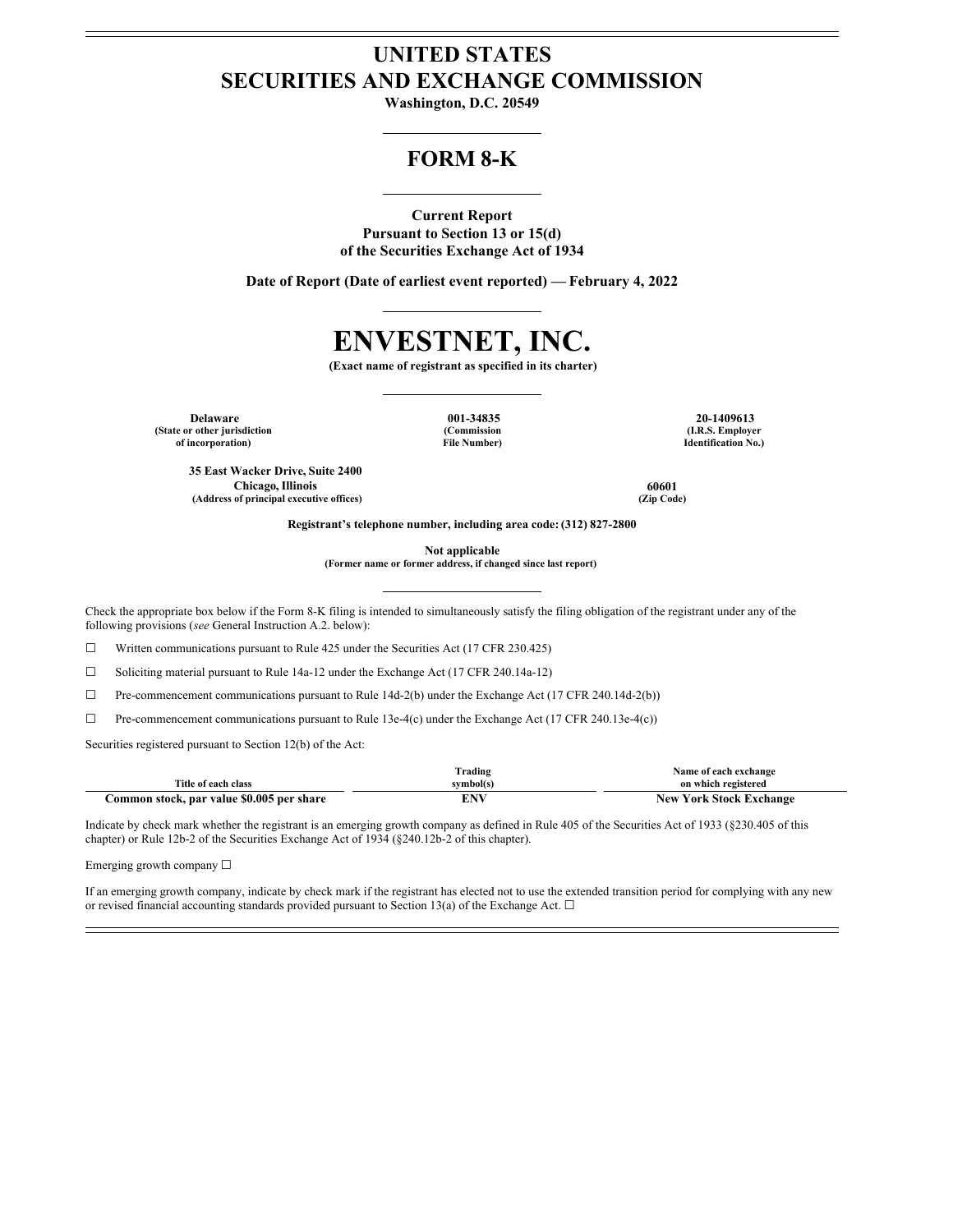# **Item 1.01 Entry into a Material Definitive Agreement.**

On February 4, 2022, Envestnet, Inc., ("Envestnet") and certain of its subsidiaries entered into a Third Amended and Restated Credit Agreement (the "Credit Agreement") with a group of banks (the 'Banks''), for which Bank of Montreal is acting as administrative agent (the 'Administrative Agent'').

The Credit Agreement amends and restates, in its entirety, the Second Amended and Restated Credit Agreement, dated as of July 18, 2017, as amended, by and among Envestnet, the guarantors party thereto, the lenders party thereto and Bank of Montreal, as administrative agent (the "Prior Credit Agreement").

The Credit Agreement amended certain provisions under the Prior Credit Agreement to, among other things, (i) extend the maturity of loans and the revolving credit commitments, (ii) reduce the interest rate payable on the loans and (iii) increase capacity and flexibility under certain of the negative covenants.

The Credit Agreement provides, subject to certain customary conditions, for a revolving credit facility (the *Credit Facility''*), in an aggregate amount of \$500.0 million, with a \$20.0 million sub-facility for letters of credit.

The Credit Facility matures on February 4, 2027.

Outstanding loans under the Credit Facility accrue interest, at Envestnet's option, at a rate equal to either (i) a base rate plus an applicable margin ranging from 0.25% to 1.75% per annum or (ii) an adjusted Term SOFR rate plus an applicable margin ranging from 1.25% to 2.75% per annum, in each case based upon the total net leverage ratio, as calculated pursuant to the Credit Agreement. The undrawn portion of the revolving credit commitments under the Credit Facility is subject to a commitment fee at a rate ranging from 0.25% to 0.30% per annum, based upon the total net leverage ratio, as calculated pursuant to the Credit Agreement.

The obligations of Envestnet under the Credit Agreement are guaranteed by substantially all of Envestnet's domestic subsidiaries and are secured by a first-priority lien on substantially all of the personal property (other than intellectual property) of Envestnet and the guarantors, subject to certain exclusions.

Proceeds under the Credit Agreement may be used to finance capital expenditures and permitted acquisitions and for working capital and other general corporate purposes.

The Credit Agreement contains customary conditions, representations and warranties, affirmative and negative covenants and events of default. The covenants include certain financial covenants requiring Envestnet to maintain compliance with (i) a quarterly maximum total net leverage ratio covenant set at 4.00 to 1.00, (ii) a quarterly minimum interest coverage ratio covenant set at 4.00 to 1.00 and (iii) a minimum liquidity covenant set at \$100.0 million, which is tested as of the end of each of (x) the fourth fiscal quarter of 2022 and 2024 and (y) the first fiscal quarter of 2023 and 2025.

There is no material relationship between Envestnet or any of its subsidiaries or affiliates and Bank of Montreal, other than in respect of the Credit Agreement and certain commercial and investment banking relationships, all of which have been entered into in the ordinary course of business.

The foregoing description of the Credit Agreement does not purport to be complete and is qualified, in its entirety, by reference to the Credit Agreement, a copy of which is attached as Exhibit 10.01 and incorporated herein by reference.

## Item 2.03 Creation of a Direct Financial Obligation or an Obligation under an Off-Balance Sheet Arrangement of a Registrant.

The text set forth in Item 1.01 regarding the terms and conditions of the Credit Agreement is incorporated into this Item 2.03 by reference.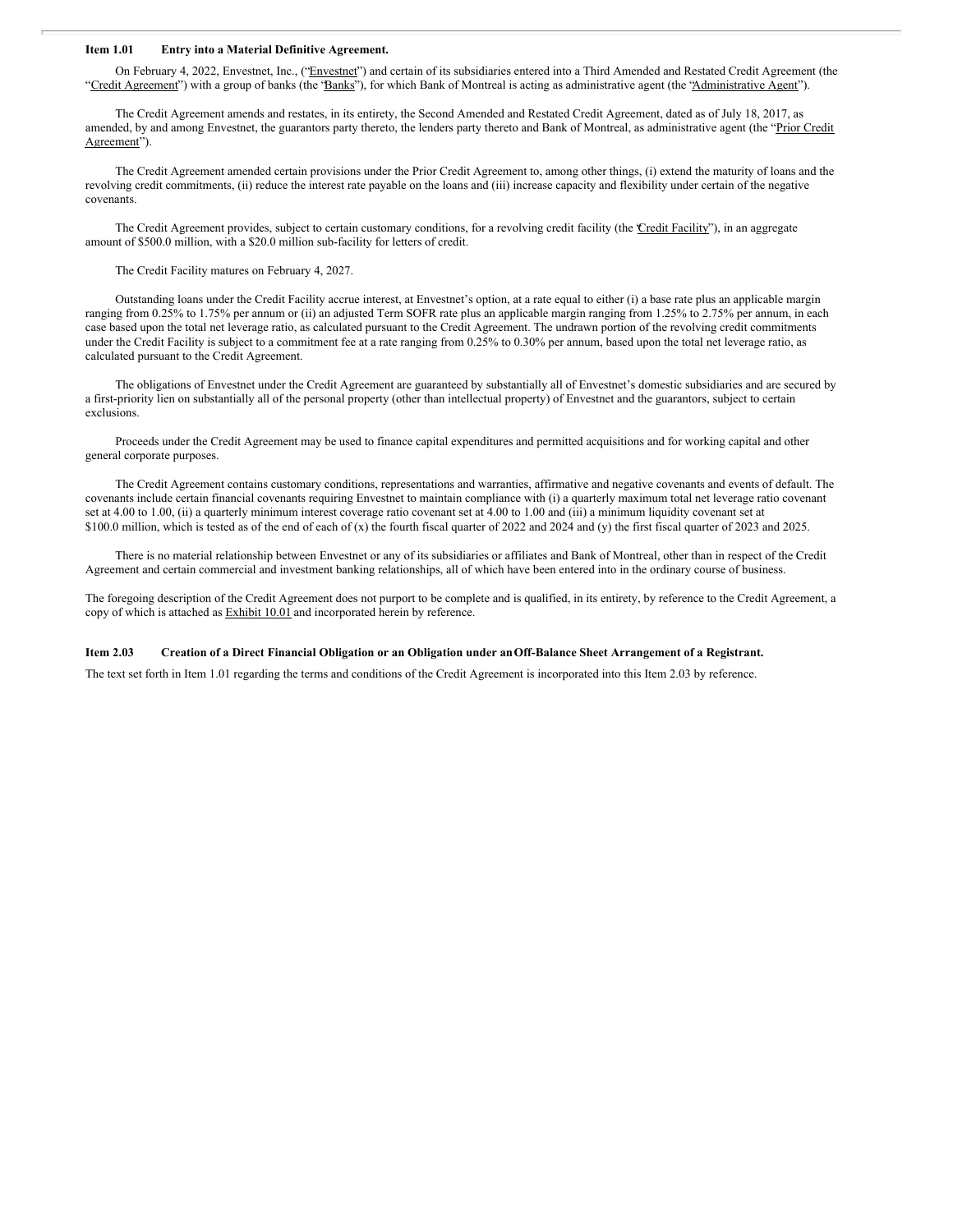# **Item 9.01 Financial Statements and Exhibits.**

(d) Exhibits.

| Exhibit No. | <b>Description</b>                                                                                                                                                                                          |
|-------------|-------------------------------------------------------------------------------------------------------------------------------------------------------------------------------------------------------------|
| 10.01       | Third Amended And Restated Credit Agreement, dated as of February 4, 2022, by and among Envestnet, the Guarantors party thereto,<br>the Lenders party thereto and Bank of Montreal as Administrative Agent. |
| 104         | Cover Page Interactive Data File (embedded within the Inline XBRL document).                                                                                                                                |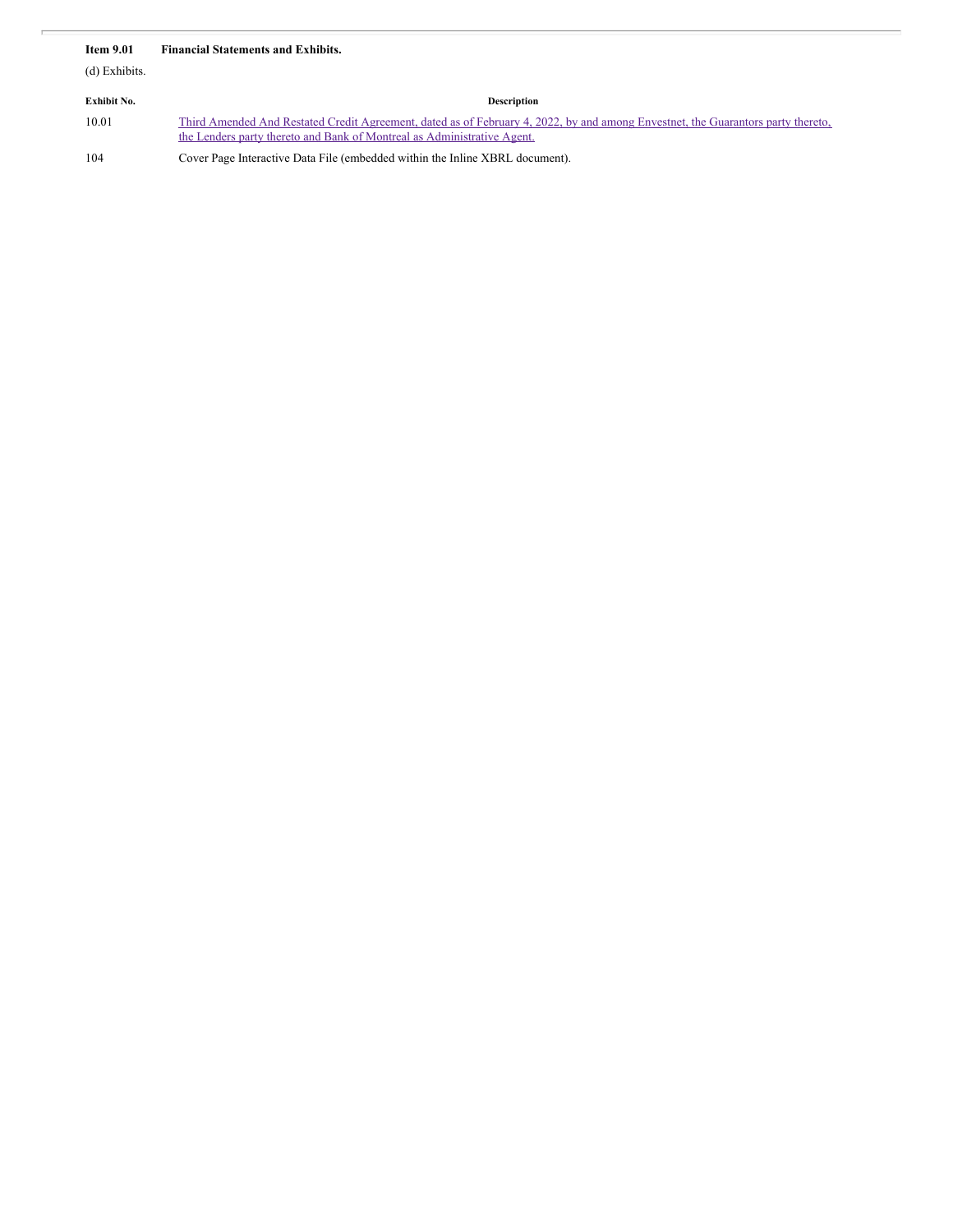# **SIGNATURES**

Pursuant to the requirements of the Securities Exchange Act of 1934, the Registrant has duly caused this report to be signed on its behalf by the undersigned hereunto duly authorized.

# **ENVESTNET, INC.**

By: /s/ Peter D'Arrigo

Name: Peter D'Arrigo Title: Chief Financial Officer

Date: February 8, 2022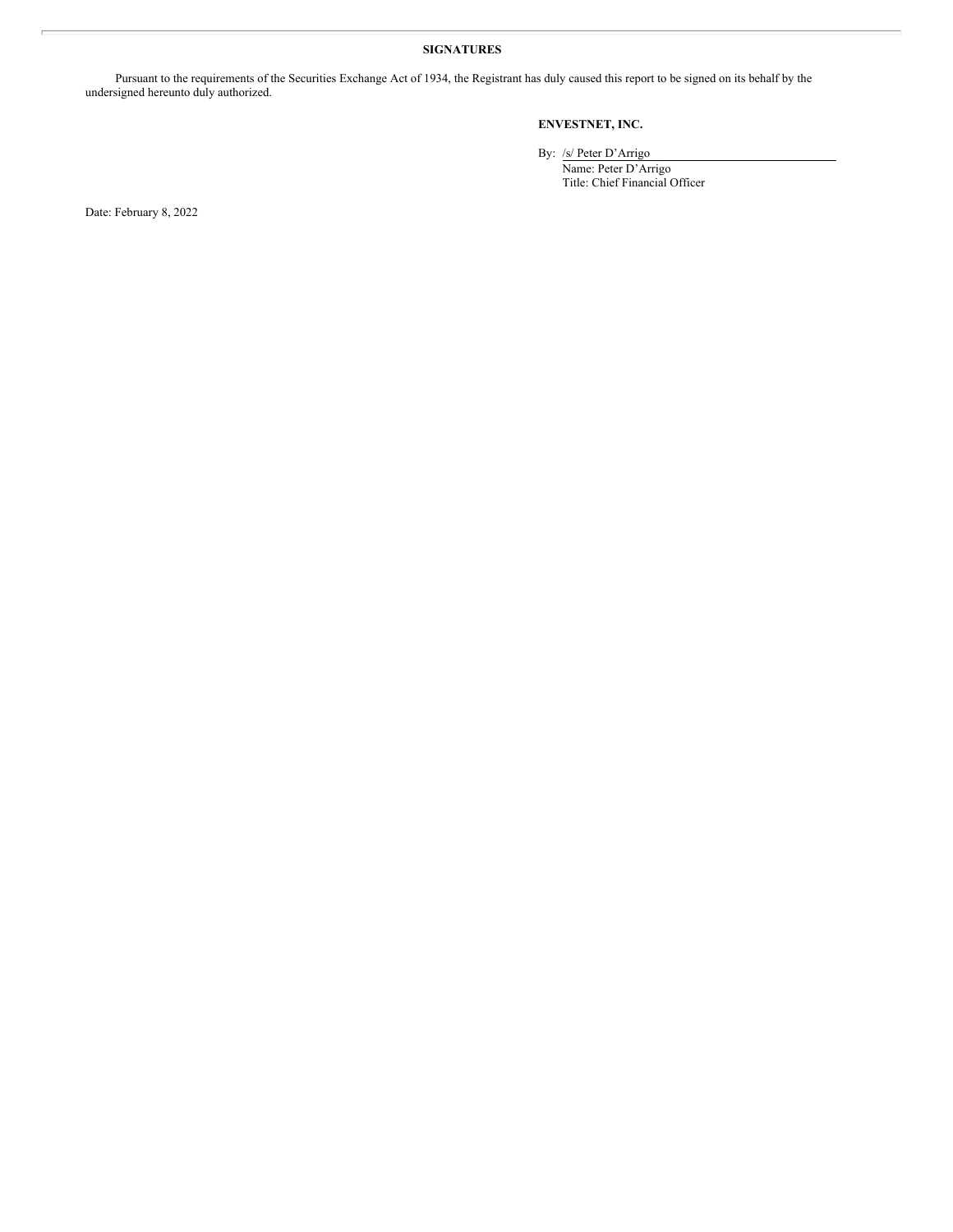# **Exhibit 10.01**

EXECUTION VERSION

# THIRD AMENDED AND RESTATED CREDIT AGREEMENT

DATED AS OF FEBRUARY 4, 2022

# AMONG

# ENVESTNET, INC.,

THE GUARANTORS FROM TIME TO TIME PARTY HERETO,

THE LENDERS FROM TIME TO TIME PARTY HERETO,

AND

BANK OF MONTREAL, AS ADMINISTRATIVE AGENT

BMO CAPITAL MARKETS CORP. CITIZENS BANK, N.A., MUFG BANK, LTD., KEYBANK NATIONAL ASSOCIATION AND JPMORGAN CHASE BANK, N.A., AS JOINT LEAD ARRANGERS AND JOINT BOOK RUNNERS

> SILICON VALLEY BANK, AS SYNDICATION AGENT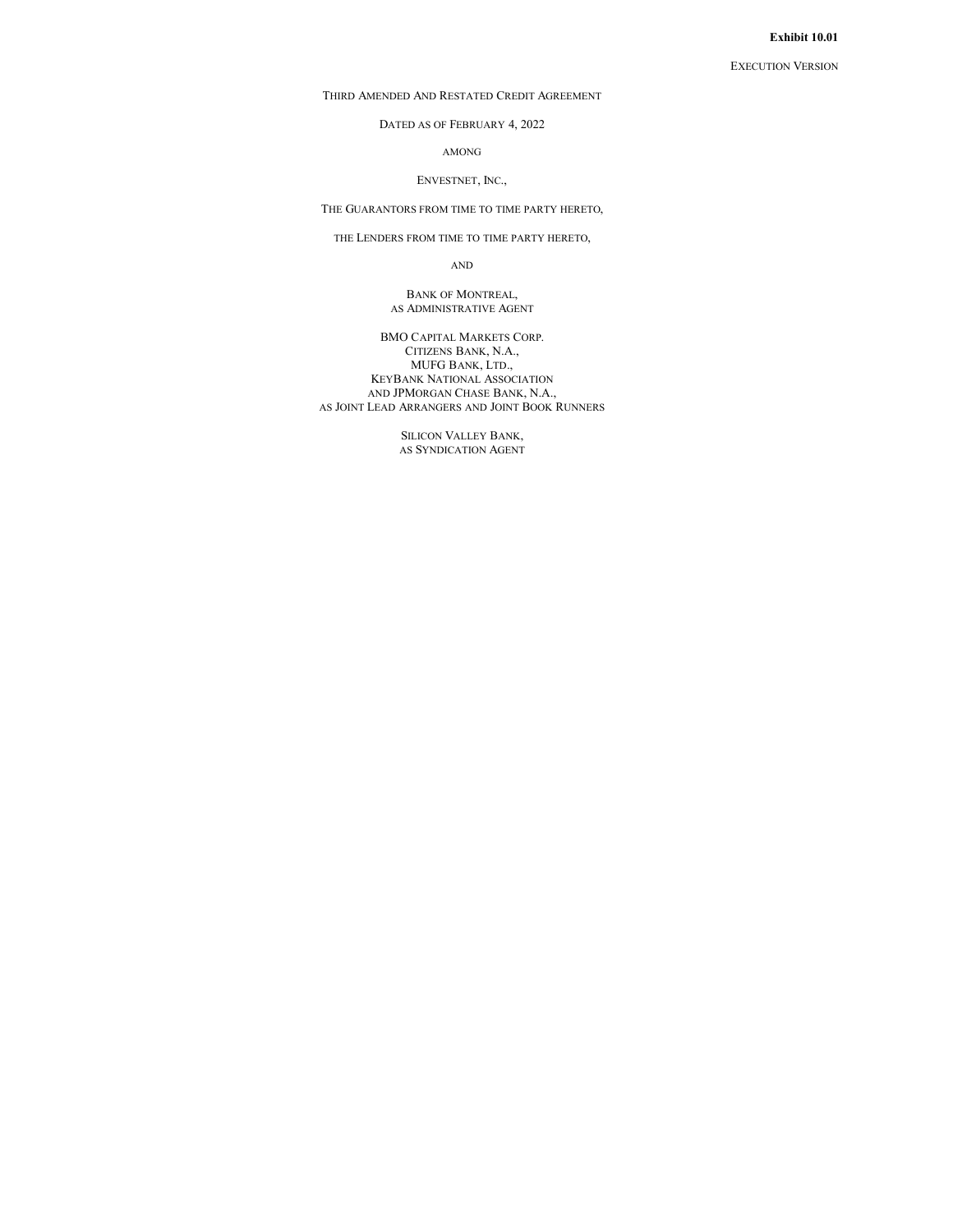| <b>SECTION</b>                                                               | <b>HEADING</b>                                                                                                                                                                                                                                                                                                                                                                                                                                                                                                                                                                                                                                                     | PAGE                                                                                   |
|------------------------------------------------------------------------------|--------------------------------------------------------------------------------------------------------------------------------------------------------------------------------------------------------------------------------------------------------------------------------------------------------------------------------------------------------------------------------------------------------------------------------------------------------------------------------------------------------------------------------------------------------------------------------------------------------------------------------------------------------------------|----------------------------------------------------------------------------------------|
| <b>SECTION 1.</b>                                                            | DEFINITIONS; INTERPRETATION                                                                                                                                                                                                                                                                                                                                                                                                                                                                                                                                                                                                                                        | 1                                                                                      |
| Section 1.1.<br>Section 1.2.<br>Section 1.3.<br>Section 1.4.<br>Section 1.5. | Definitions<br>Interpretation<br>Change in Accounting Principles<br>Times of Day<br><b>Divisions</b><br>Section 1.6. Interest Rates<br>Section 1.7. Pro Forma and Other Calculations                                                                                                                                                                                                                                                                                                                                                                                                                                                                               | 1<br>36<br>37<br>37<br>37<br>37<br>38                                                  |
| <b>SECTION 2.</b>                                                            | THE REVOLVING FACILITY                                                                                                                                                                                                                                                                                                                                                                                                                                                                                                                                                                                                                                             | 39                                                                                     |
| Section 2.1.                                                                 | Intentionally Omitted.<br>Section 2.2. Revolving Facility<br>Section 2.3. Letters of Credit<br>Section 2.4. Applicable Interest Rates<br>Section 2.5. Minimum Borrowing Amounts; Maximum SOFR Loans<br>Section 2.6. Manner of Borrowing Loans and Designating Applicable Interest Rates<br>Section 2.7. Maturity of Loans<br>Section 2.8. Prepayments<br>Section 2.9. Default Rate<br>Section 2.10. Evidence of Indebtedness<br>Section 2.11. Commitment Terminations<br>Section 2.12. Replacement of Lenders<br>Section 2.13. Defaulting Lenders<br>Section 2.14. Cash Collateral for Fronting Exposure<br>Section 2.15. Increase in Revolving Credit Commitments | 39<br>39<br>40<br>43<br>44<br>44<br>47<br>47<br>47<br>48<br>49<br>49<br>50<br>52<br>53 |
| <b>SECTION 3.</b>                                                            | <b>FEES</b>                                                                                                                                                                                                                                                                                                                                                                                                                                                                                                                                                                                                                                                        | 55                                                                                     |
| Section 3.1. Fees                                                            |                                                                                                                                                                                                                                                                                                                                                                                                                                                                                                                                                                                                                                                                    | 55                                                                                     |
| <b>SECTION 4.</b>                                                            | TAXES; CHANGE IN CIRCUMSTANCES, INCREASED COSTS, AND FUNDING INDEMNITY                                                                                                                                                                                                                                                                                                                                                                                                                                                                                                                                                                                             | 56                                                                                     |
| Section 4.1.<br>Section 4.2.<br>Section 4.3.                                 | Taxes<br>Change of Law<br>Unavailability of Deposits or Inability to Ascertain, or Inadequacy of, SOFR<br>Section 4.4. Increased Costs<br>Section 4.5. Funding Indemnity<br>Section 4.6. Discretion of Lender as to Manner of Funding                                                                                                                                                                                                                                                                                                                                                                                                                              | 56<br>60<br>60<br>61<br>62<br>63                                                       |

-i-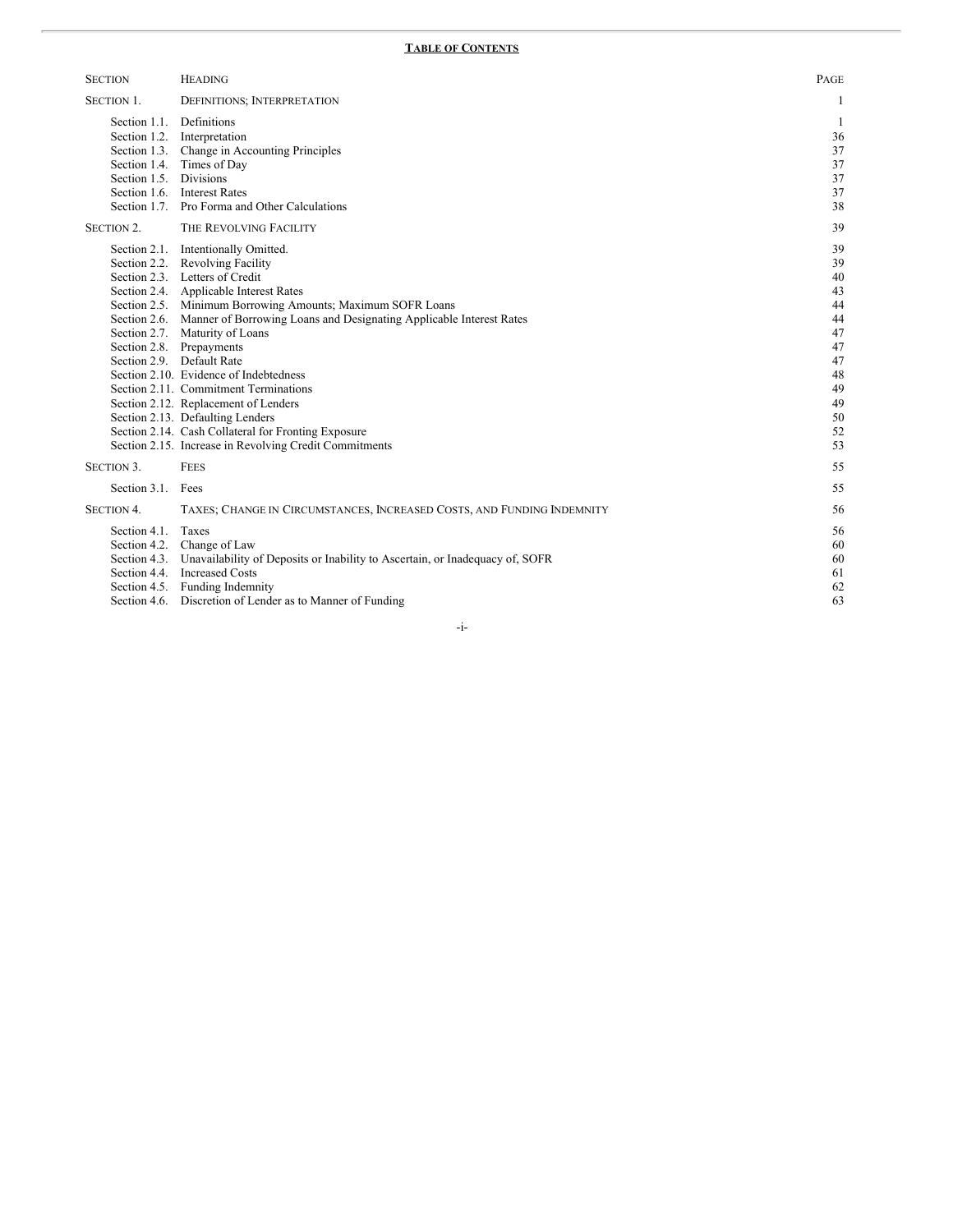| Section 4.8.                                                                                                                                                                                                  | Section 4.7. Lending Offices; Mitigation Obligations<br>Effect of Benchmark Transition Event                                                                                                                                                                                                                                                                                                                                                                                                                                                                                                                                                      | 63<br>64                                                                                                                               |
|---------------------------------------------------------------------------------------------------------------------------------------------------------------------------------------------------------------|---------------------------------------------------------------------------------------------------------------------------------------------------------------------------------------------------------------------------------------------------------------------------------------------------------------------------------------------------------------------------------------------------------------------------------------------------------------------------------------------------------------------------------------------------------------------------------------------------------------------------------------------------|----------------------------------------------------------------------------------------------------------------------------------------|
| SECTION 5.                                                                                                                                                                                                    | PLACE AND APPLICATION OF PAYMENTS                                                                                                                                                                                                                                                                                                                                                                                                                                                                                                                                                                                                                 | 65                                                                                                                                     |
|                                                                                                                                                                                                               | Section 5.1. Place and Application of Payments<br>Section 5.2. Non-Business Days<br>Section 5.3. Payments Set Aside                                                                                                                                                                                                                                                                                                                                                                                                                                                                                                                               | 66<br>66<br>66                                                                                                                         |
| <b>SECTION 6.</b>                                                                                                                                                                                             | <b>REPRESENTATIONS AND WARRANTIES</b>                                                                                                                                                                                                                                                                                                                                                                                                                                                                                                                                                                                                             | 67                                                                                                                                     |
| Section 6.1.<br>Section 6.2.<br>Section 6.10. Good Title<br>Section 6.12. Taxes<br>Section 6.13. Approvals<br>Section 6.16. ERISA<br>Section 6.18. OFAC<br>Section 6.21. Solvency<br>Section 6.22. No Default | Organization and Qualification<br>Subsidiaries<br>Section 6.3. Authority and Validity of Obligations<br>Section 6.4. Use of Proceeds; Margin Stock<br>Section 6.5. Financial Reports<br>Section 6.6. No Material Adverse Change<br>Section 6.7. Full Disclosure<br>Section 6.8. Trademarks, Franchises, and Licenses<br>Section 6.9. Governmental Authority and Licensing<br>Section 6.11. Litigation and Other Controversies<br>Section 6.14. Affiliate Transactions<br>Section 6.15. Investment Company<br>Section 6.17. Compliance with Laws<br>Section 6.19. Labor Matters<br>Section 6.20. Other Agreements<br>Section 6.23. No Broker Fees. | 67<br>67<br>68<br>68<br>69<br>69<br>69<br>69<br>69<br>70<br>70<br>70<br>70<br>70<br>71<br>71<br>72<br>72<br>72<br>73<br>73<br>73<br>73 |
|                                                                                                                                                                                                               | Section 6.24. Senior Indebtedness Status<br>Section 6.25. No Covered Entity or EEA Financial Institution                                                                                                                                                                                                                                                                                                                                                                                                                                                                                                                                          | 73<br>73                                                                                                                               |
| SECTION 7.                                                                                                                                                                                                    | <b>CONDITIONS PRECEDENT</b>                                                                                                                                                                                                                                                                                                                                                                                                                                                                                                                                                                                                                       | 73                                                                                                                                     |
| Section 7.2.                                                                                                                                                                                                  | Section 7.1. All Credit Events<br>Initial Credit Event                                                                                                                                                                                                                                                                                                                                                                                                                                                                                                                                                                                            | 73<br>74                                                                                                                               |
| <b>SECTION 8.</b>                                                                                                                                                                                             | <b>COVENANTS</b>                                                                                                                                                                                                                                                                                                                                                                                                                                                                                                                                                                                                                                  | 76                                                                                                                                     |
| Section 8.4. Insurance                                                                                                                                                                                        | Section 8.1. Maintenance of Business<br>Section 8.2. Maintenance of Properties<br>Section 8.3. Taxes and Assessments                                                                                                                                                                                                                                                                                                                                                                                                                                                                                                                              | 76<br>76<br>76<br>77                                                                                                                   |

- i i -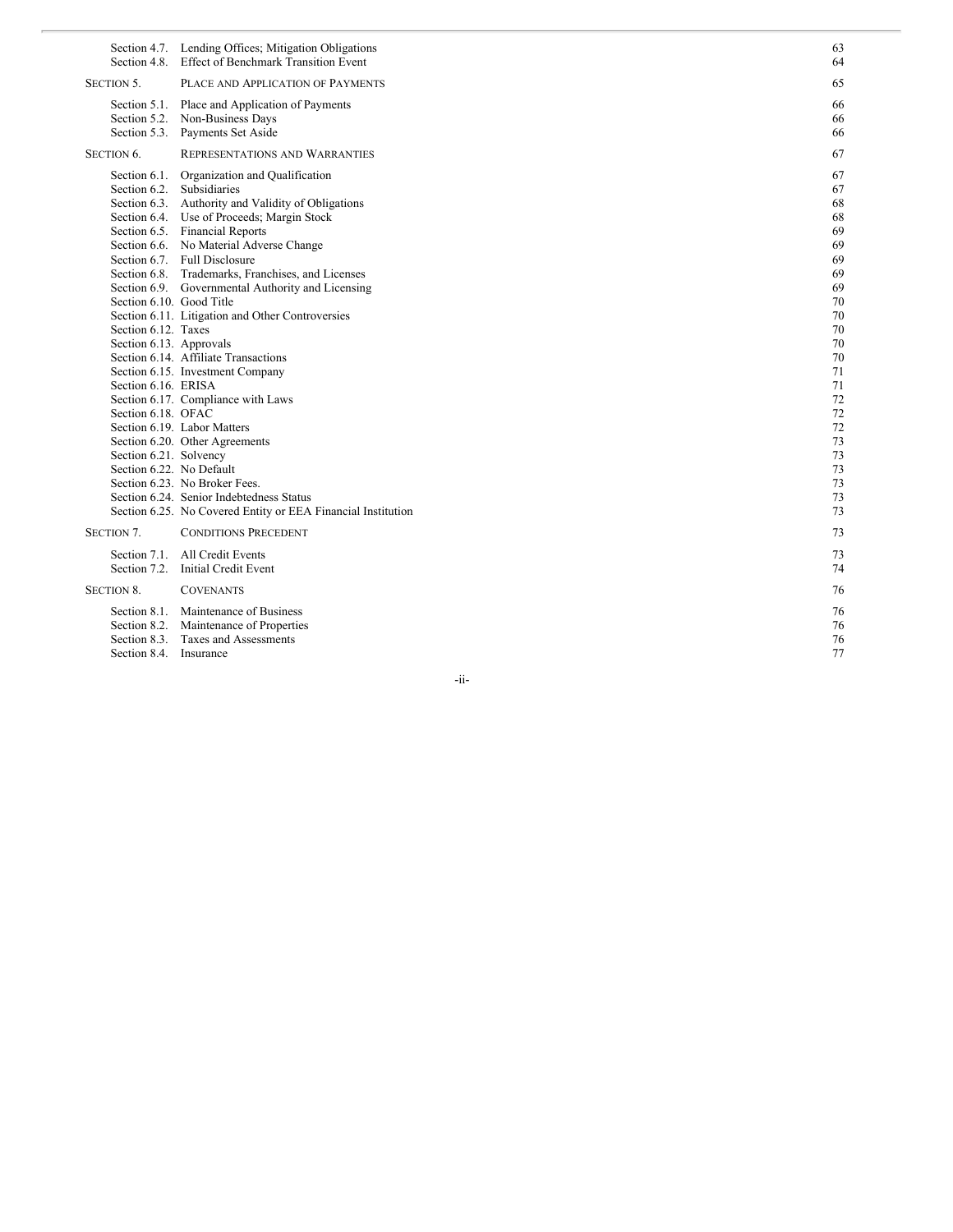| Section 8.5.              | <b>Financial Reports</b>                                                                                           | 77  |
|---------------------------|--------------------------------------------------------------------------------------------------------------------|-----|
| Section 8.6.              | Inspection                                                                                                         | 79  |
| Section 8.7.              | Borrowings and Guaranties                                                                                          | 80  |
| Section 8.8.              | Liens                                                                                                              | 83  |
| Section 8.9.              | Investments, Acquisitions, Loans and Advances                                                                      | 85  |
| Section 8.10.             | Mergers, Consolidations and Sales                                                                                  | 87  |
| Section 8.11.             | Maintenance of Subsidiaries                                                                                        | 89  |
| Section 8.12.             | Dividends and Certain Other Restricted Payments                                                                    | 90  |
| Section 8.13.             | ERISA                                                                                                              | 91  |
| Section 8.14.             | Compliance with Laws                                                                                               | 91  |
| Section 8.15.             | Compliance with Anti-Corruption Laws and OFAC Sanctions Programs                                                   | 92  |
| Section 8.16.             | <b>Burdensome Contracts With Affiliates</b>                                                                        | 93  |
|                           | Section 8.17. No Changes in Fiscal Year                                                                            | 93  |
|                           | Section 8.18. Formation of Subsidiaries                                                                            | 93  |
|                           | Section 8.19. Change in the Nature of Business                                                                     | 94  |
| Section 8.20.             | Use of Proceeds; Acquisition of Company Stock                                                                      | 94  |
| Section 8.21.             | No Restrictions                                                                                                    | 94  |
| Section 8.22.             | <b>Subordinated Debt</b>                                                                                           | 95  |
| Section 8.23.             | Designation of Unrestricted Subsidiaries                                                                           | 95  |
|                           | Section 8.24. Financial Covenants                                                                                  | 96  |
| Section 8.25.             | <b>Post-Closing Covenants</b>                                                                                      | 97  |
| <b>SECTION 9.</b>         | <b>EVENTS OF DEFAULT AND REMEDIES</b>                                                                              | 97  |
| Section 9.1.              | <b>Events of Default</b>                                                                                           | 97  |
| Section 9.2.              | Non-Bankruptcy Defaults                                                                                            | 99  |
| Section 9.3.              | <b>Bankruptcy Defaults</b>                                                                                         | 100 |
| Section 9.4.              | Collateral for Undrawn Letters of Credit                                                                           | 100 |
| Section 9.5.              | <b>Post-Default Collections</b>                                                                                    | 101 |
| <b>SECTION 10.</b>        | THE ADMINISTRATIVE AGENT                                                                                           | 102 |
| Section 10.1.             | Appointment and Authority                                                                                          | 102 |
|                           | Section 10.2. Rights as a Lender                                                                                   | 102 |
|                           | Section 10.3. Action by Administrative Agent; Exculpatory Provisions                                               | 102 |
| Section 10.4.             | Reliance by Administrative Agent                                                                                   | 104 |
|                           | Section 10.5. Delegation of Duties                                                                                 | 104 |
|                           | Section 10.6. Resignation of Administrative Agent                                                                  | 104 |
|                           | Section 10.7. Non-Reliance on Administrative Agent and Other Lenders                                               | 105 |
| Section 10.8. L/C Issuer. |                                                                                                                    | 106 |
|                           | Section 10.9. Hedging Liability and Bank Product Obligations                                                       | 107 |
|                           | Section 10.10. Designation of Additional Agents                                                                    | 107 |
|                           | Section 10.11. Authorization to Enter into, and Enforcement of, the Collateral Documents; Possession of Collateral | 107 |

-iii-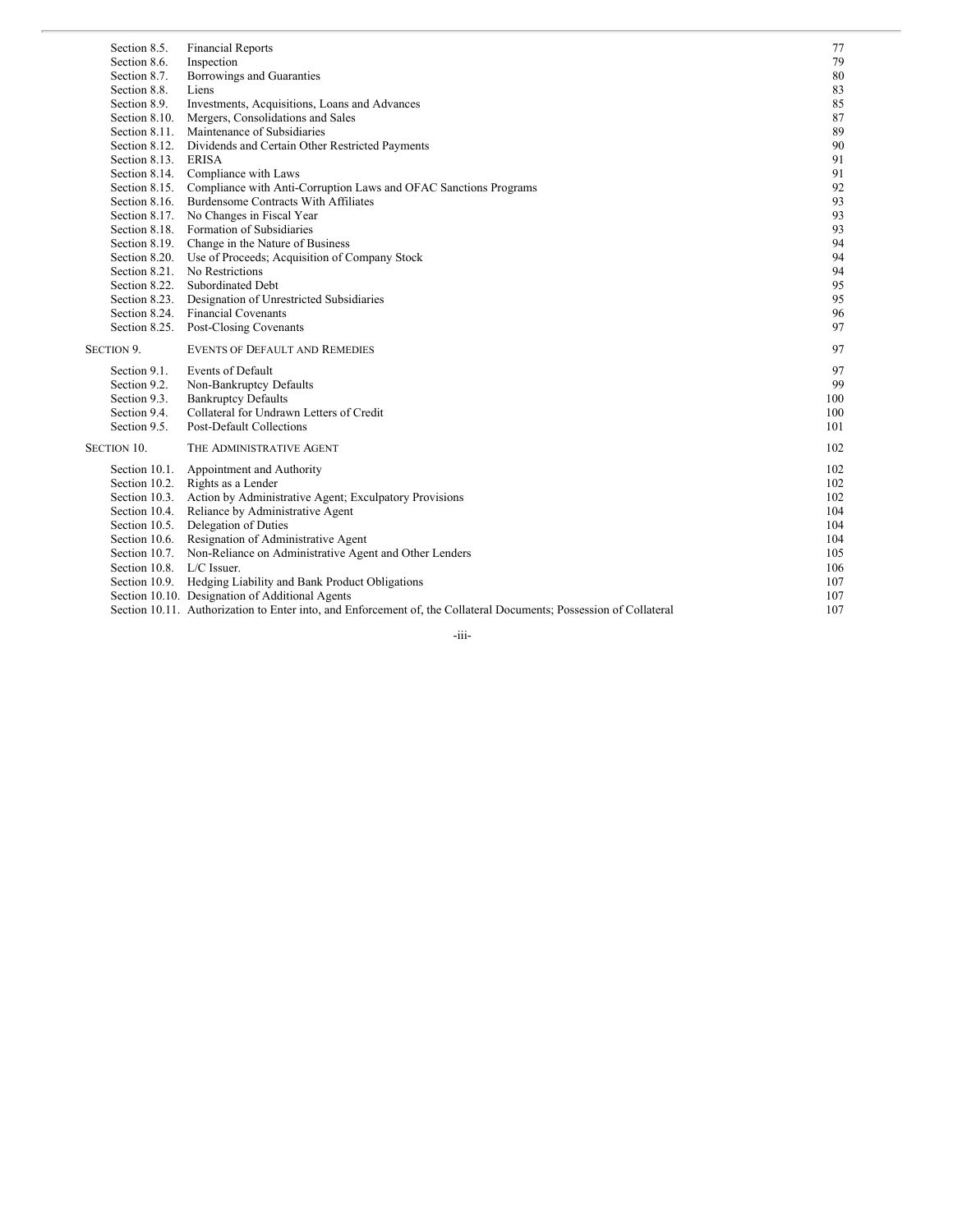|                             | Section 10.12. Authorization to Release, Limit or Subordinate Liens or to Release Guaranties | 108 |
|-----------------------------|----------------------------------------------------------------------------------------------|-----|
|                             | Section 10.12. Authorization of Administrative Agent to File Proofs of Claim                 | 109 |
|                             | Section 10.14. Recovery of Erroneous Payments                                                | 110 |
| <b>SECTION 11.</b>          | <b>THE GUARANTEES</b>                                                                        | 111 |
| Section 11.1.               | The Guarantees                                                                               | 111 |
|                             | Section 11.2. Guarantee Unconditional                                                        | 111 |
|                             | Section 11.3. Discharge Only upon Payment in Full; Reinstatement in Certain Circumstances    | 112 |
| Section 11.4.               | Subrogation                                                                                  | 112 |
| Section 11.5.               | Subordination                                                                                | 113 |
| Section 11.6.               | Waivers                                                                                      | 113 |
|                             | Section 11.7. Limit on Recovery                                                              | 113 |
|                             | Section 11.8. Stay of Acceleration                                                           | 113 |
|                             | Section 11.9. Benefit to Guarantors                                                          | 113 |
| Section 11.10. Keepwell     |                                                                                              | 114 |
| <b>SECTION 12.</b>          | <b>COLLATERAL</b>                                                                            | 114 |
| Section 12.1. Collateral    |                                                                                              | 114 |
|                             | Section 12.2. Depository Banks                                                               | 114 |
|                             | Section 12.3. Further Assurances                                                             | 114 |
| <b>SECTION 12.</b>          | <b>MISCELLANEOUS</b>                                                                         | 115 |
| Section 13.1. Notices       |                                                                                              | 115 |
|                             | Section 13.2. Successors and Assigns                                                         | 117 |
| Section 13.3. Amendments    |                                                                                              | 122 |
|                             | Section 13.4. Costs and Expenses; Indemnification                                            | 124 |
|                             | Section 13.5. No Waiver, Cumulative Remedies                                                 | 126 |
|                             | Section 13.6. Right of Setoff                                                                | 127 |
|                             | Section 13.7. Sharing of Payments by Lenders                                                 | 127 |
|                             | Section 13.8. Survival of Representations                                                    | 128 |
|                             | Section 13.9. Survival of Indemnities                                                        | 128 |
|                             | Section 13.10. Counterparts; Integration; Effectiveness                                      | 128 |
| Section 13.11. Headings     |                                                                                              | 129 |
|                             | Section 13.12. Severability of Provisions                                                    | 129 |
| Section 13.13. Construction |                                                                                              | 129 |
|                             | Section 13.14. Excess Interest                                                               | 129 |
|                             | Section 13.15. Lender's and L/C Issuer's Obligations Several                                 | 130 |
|                             | Section 13.16. No Advisory or Fiduciary Responsibility                                       | 130 |
|                             | Section 13.17. Governing Law; Jurisdiction; Consent to Service of Process                    | 131 |
|                             | Section 13.18. Waiver of Jury Trial                                                          | 131 |
|                             | Section 13.19. USA Patriot Act                                                               | 132 |

- i v -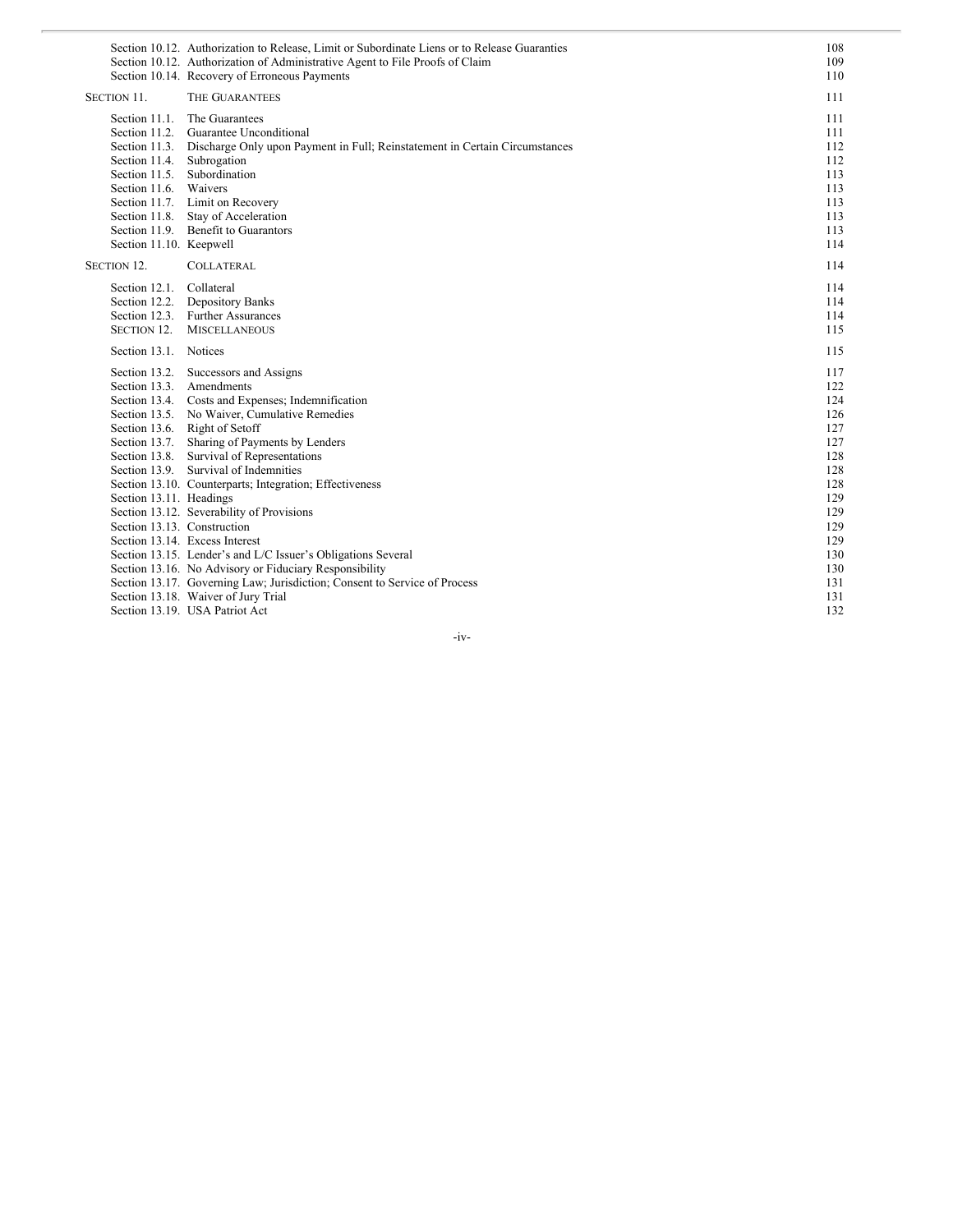|                | Section 13.20. Confidentiality                                                           | 132  |
|----------------|------------------------------------------------------------------------------------------|------|
|                | Section 13.21. Amendment and Restatement                                                 | 133  |
|                | Section 13.22. Acknowledgement and Consent to Bail-In of Affected Financial Institutions | 133  |
|                | Section 13.23. Certain ERISA Matters                                                     | 134  |
|                | Section 13.24. Acknowledgment Regarding any Supported QFCs                               | 135  |
|                |                                                                                          |      |
| Signature Page |                                                                                          | $S-$ |

| <b>EXHIBIT A</b>    | — Notice of Payment Request               |
|---------------------|-------------------------------------------|
| <b>EXHIBIT B</b>    | — Notice of Borrowing                     |
| EXHIBIT C           | — Notice of Continuation/Conversion       |
| <b>EXHIBIT D</b>    | — Revolving Note                          |
| <b>EXHIBIT E</b>    | — Compliance Certificate                  |
| <b>EXHIBIT F</b>    | — Additional Guarantor Supplement         |
| <b>EXHIBIT G</b>    | — Assignment and Assumption               |
| EXHIBIT H-1         | - Form of U.S. Tax Compliance Certificate |
| EXHIBIT H-2         | - Form of U.S. Tax Compliance Certificate |
| EXHIBIT H-3         | - Form of U.S. Tax Compliance Certificate |
| EXHIBIT H-4         | - Form of U.S. Tax Compliance Certificate |
| <b>EXHIBIT I</b>    | — Increase Request                        |
| <b>SCHEDULE 2.2</b> | - Revolving Credit Commitments            |
| <b>SCHEDULE 6.2</b> | - Subsidiaries                            |
| <b>SCHEDULE 8.7</b> | — Existing Indebtedness                   |

- Existing Liens
- SCHEDULE 8.8 — Existing Investments
- SCHEDULE 8.9
- SCHEDULE 8.21 — Existing Restrictions

- v -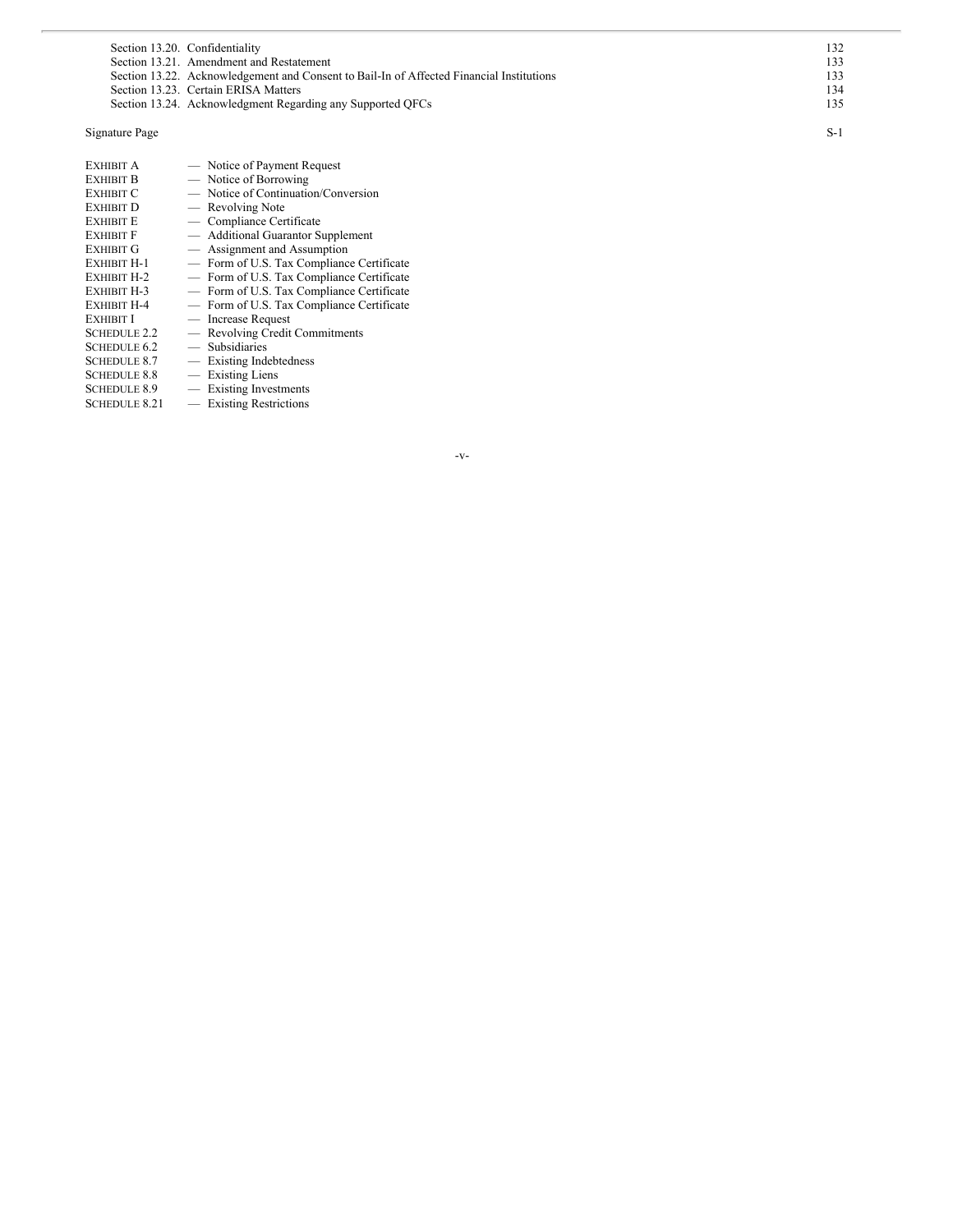#### **THIRD AMENDED AND RESTATED CREDIT AGREEMENT**

This Third Amended and Restated Credit Agreement is entered into as of February 4, 2022 by and among ENVESTNET, INC., a Delaware corporation (the *"Borrower"*), the direct and indirect Subsidiaries of the Borrower from time to time party to this Agreement, as Guarantors, the several financial institutions from time to time party to this Agreement, as Lenders, and BANK OF MONTREAL, a Canadian chartered bank acting through its Chicago branch, as Administrative Agent as provided herein.

#### **PRELIMINARY STATEMENT**

WHEREAS, the Borrower, the Guarantors party thereto, the Administrative Agent and the Lenders party thereto have entered into that certain Second Amended and Restated Credit Agreement, dated as of July 18, 2017 (as the same has been amended, modified or otherwise supplemented prior to the date hereof, the "*Existing Credit Agreement*");

WHEREAS, the Borrower has requested that the Lenders party hereto agree to amend and restate the Existing Credit Agreement in its entirety, and continue to extend certain credit facilities on the terms and conditions of this Agreement, in the form of revolving credit commitments in the aggregate amount of up to \$500,000,000;

WHEREAS, in connection with the foregoing and as an inducement for the Lenders to continue to extend the credit contemplated hereunder, the Borrower has agreed to continue to secure all of its Secured Obligations by granting to the Administrative Agent, for the benefit of the Lenders, a first priority lien on certain of the Borrower's assets, including a pledge of the capital stock and other equity interests of certain of its Subsidiaries; and

WHEREAS, in connection with the foregoing and as an inducement for the Lenders to continue to extend the credit contemplated hereunder, the Guarantors have agreed to continue to guarantee the Secured Obligations and to secure their respective guarantees by granting to the Administrative Agent, for the benefit of the Lenders, a first priority lien on certain of their respective assets, including a pledge of the capital stock and other equity interests of certain of their respective Subsidiaries.

NOW, THEREFORE, in consideration of the mutual agreements contained herein, and other good and valuable consideration, the receipt and sufficiency of which are hereby acknowledged, the parties hereto hereby agree as follows:

### SECTION 1. DEFINITIONS; INTERPRETATION.

*Section 1.1. Definitions*. The following terms when used herein shall have the following meanings:

*"Acquired Business"* means the entity or assets acquired by the Borrower or a Subsidiary in an Acquisition, whether before or after the date hereof.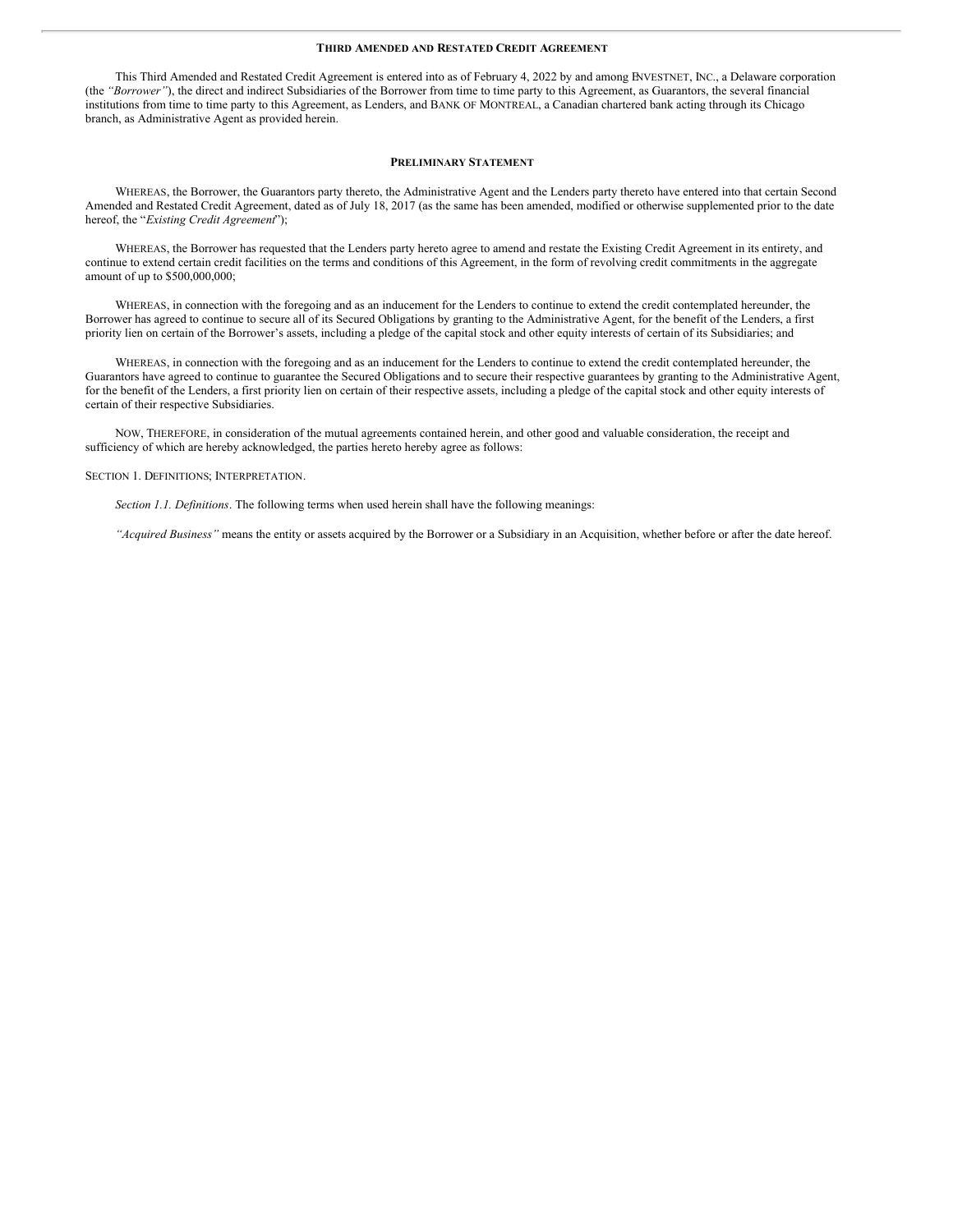*"Acquisition"* means any transaction or series of related transactions for the purpose of or resulting, directly or indirectly, in (a) the acquisition of all or substantially all of the assets of a Person, or of any business or division of a Person, (b) the acquisition of in excess of 50% of the capital stock, partnership interests, membership interests or equity of any Person (other than a Person that is a Subsidiary), or otherwise causing any Person to become a Subsidiary, or (c) a merger or consolidation or any other combination with another Person (other than a Person that is a Subsidiary) provided that the Borrower or another Loan Party is the surviving entity.

*"Adjusted EBITDA"* means, with reference to any period, Net Income for such period*plus* all amounts deducted in arriving at such Net Income amount in respect of (without duplication) (a) Interest Expense (including imputed interest expense on contingent consideration) for such period, *plus* (b) (i) federal, state and local income taxes for such period and (ii) non-income tax expense adjustment for such period to the extent such adjustment is non-cash, *plus* (c) depreciation of fixed assets and amortization of intangible assets for such period,*plus* (d) an amount calculated by the Borrower equal to (i) non-cash compensation expense, or other non-cash expenses or charges, arising from the sale of stock, the granting of stock options, the granting of stock appreciation rights and similar arrangements during such period (*minus* the amount of any such expenses or charges when paid in cash to the extent not deducted in the computation of Net Income), *plus* (ii) fees, costs and expenses actually incurred in connection with (A) Permitted Acquisitions (including Acquisitions consummated prior to the date hereof), (B) financing activity (including the issuance of Indebtedness and equity permitted hereunder), and (C) the formation and structuring of ERS, in each case during such period, *plus* (iii) charges arising out of restructuring, consolidation, severance or discontinuance of any portion of operations, employees and/or management of any Person during such period, *plus* (iv) non-recurring costs and expenses relating to litigation, contract settlement charges, bad-debt charge-offs during such period, *plus* (v) non-cash losses on investments (*minus* non-cash gains on investments) during such period,*plus* (vi) non-cash losses resulting from adjustments to contingent consideration (*minus* non-cash gains resulting from adjustments to contingent considerations) during such period, *plus* (vii) pre-tax losses attributable to non-controlling interest during such period, *plus* (viii) deferred revenue fair value adjustment during such period,*plus* (ix) re-audit related expenses during such period related to circumstances that existed prior to the Closing Date, *plus* (x) non-cash, non-recurring items included in the Borrower's most recent filings with the Securities and Exchange Commission to the extent such items are acceptable to the Administrative Agent in its sole discretion, *plus* (xi) (a) cost savings, operating expense reductions and synergies related to future acquisitions that are reasonably identifiable and factually supportable and projected by the Borrower in good faith to result from actions that have been taken or with respect to which substantial steps have been taken or are expected to be taken (in the good faith determination of the Borrower) within twelve (12) months after the Closing Date and (b) cost savings, operating expense reductions and synergies related to mergers and other business combinations, acquisitions, divestitures, restructurings, cost savings initiatives and other similar initiatives consummated after the Closing Date that are reasonably identifiable and factually supportable and projected by the Borrower in good faith to result from actions that have been taken or with respect to which substantial steps have been taken or are expected to be taken (in the good faith determination of the Borrower) within twelve (12) months after a

-2-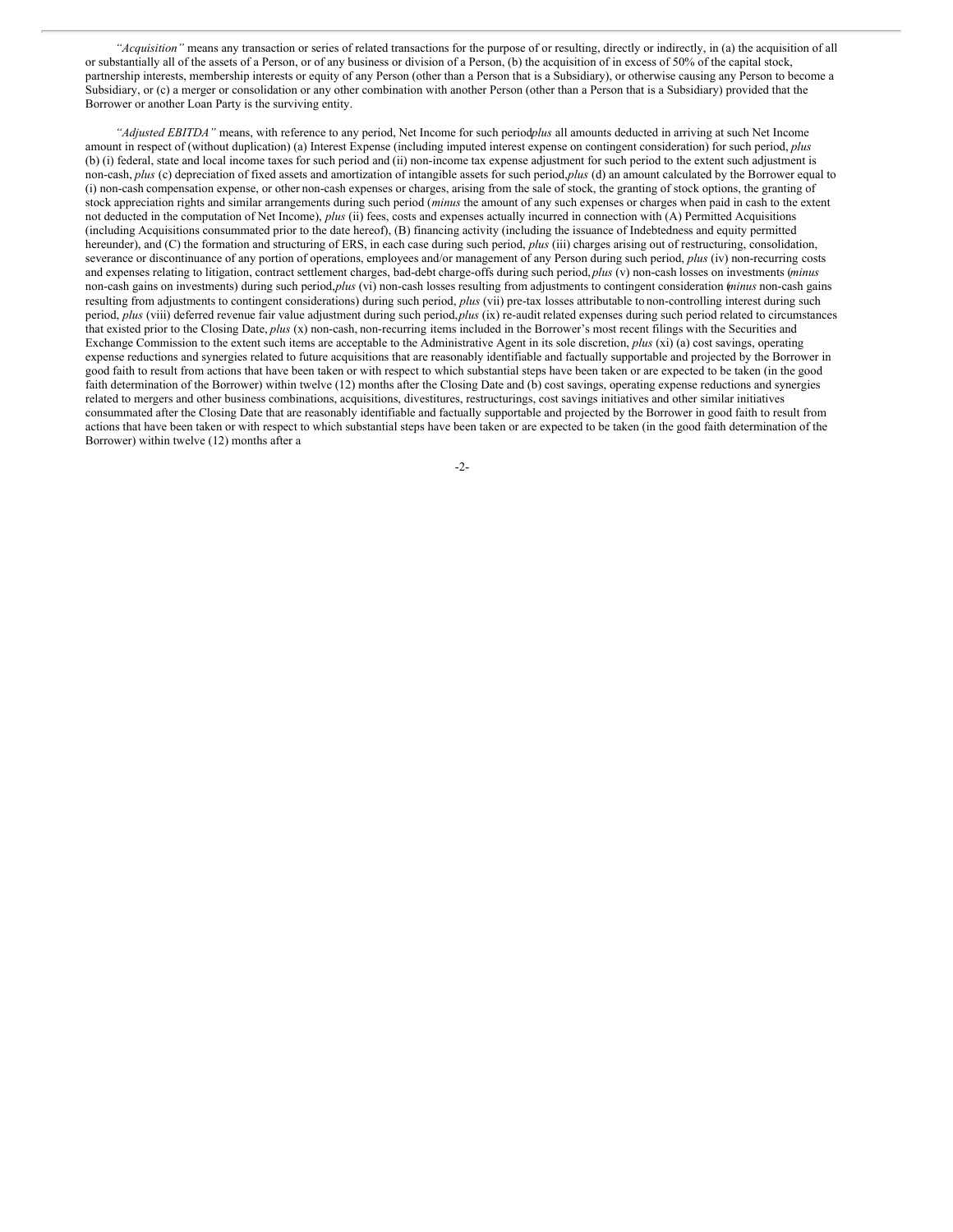merger or other business combination, acquisition or divestiture is consummated or after the announcement or implementation of any other restructuring, cost savings initiative or other initiative; *plus* (xii) 100% of the increase in Deferred Revenue (or*minus* 100% of any such decrease in Deferred Revenue). For the purposes of calculating Adjusted EBITDA for any Test Period, (i) if during such period the Borrower or any of its Restricted Subsidiaries shall have made any Disposition, the Adjusted EBITDA for such period shall be reduced by an amount equal to the Adjusted EBITDA (if positive) attributable to the Property or Person that is the subject of such Disposition for such period or increased by an amount equal to the Adjusted EBITDA (if negative) attributable thereto for such period (assuming the repayment of any Indebtedness in connection with such Property or Person and including the *pro forma* adjustments described in Section 1.7 with respect to such period), and (ii) if during such period the Borrower or any of its Restricted Subsidiaries shall have made an Acquisition, Adjusted EBITDA for such period shall be calculated after giving *pro forma* effect thereto as if such Acquisition occurred on the first day of such period (assuming the incurrence or assumption of any Indebtedness in connection therewith occurred as of the first day of such period and including the *pro forma* adjustments described in Section 1.7 with respect to such period).

*"Adjusted Term SOFR"* means with respect to any tenor, the per annum rate equal to the sum of (i) Term SOFR plus (ii) of 0.10% (10 basis points) for one-month, 0.15% (15 basis points) for three-month, and 0.25% (25 basis points) forsix-months; provided, that if Adjusted Term SOFR determined as provided above shall ever be less than the Floor, then Adjusted Term SOFR shall be deemed to be the Floor.

*"Administrative Agent"* means Bank of Montreal, in its capacity as Administrative Agent hereunder, and any successor in such capacity pursuant to Section 10.6.

*"Administrative Questionnaire"* means an Administrative Questionnaire in a form supplied by the Administrative Agent.

*"Af ected Financial Institution"* means (a) any EEA Financial Institution or (b) any UK Financial Institution.

*"Af iliate"* means, with respect to a specified Person, at any time, another Person that directly, or indirectly through one or more intermediaries, Controls or is Controlled by or is under common Control with the Person specified.

*"Agreement"* means this Third Amended and Restated Credit Agreement, as the same may be amended, modified, restated or supplemented from time to time pursuant to the terms hereof.

*"Anti-Corruption Law"* means the FCPA and any law, rule or regulation of any jurisdiction concerning or relating to bribery or corruption that are applicable to any Loan Party or any Subsidiary or Affiliate.

-3-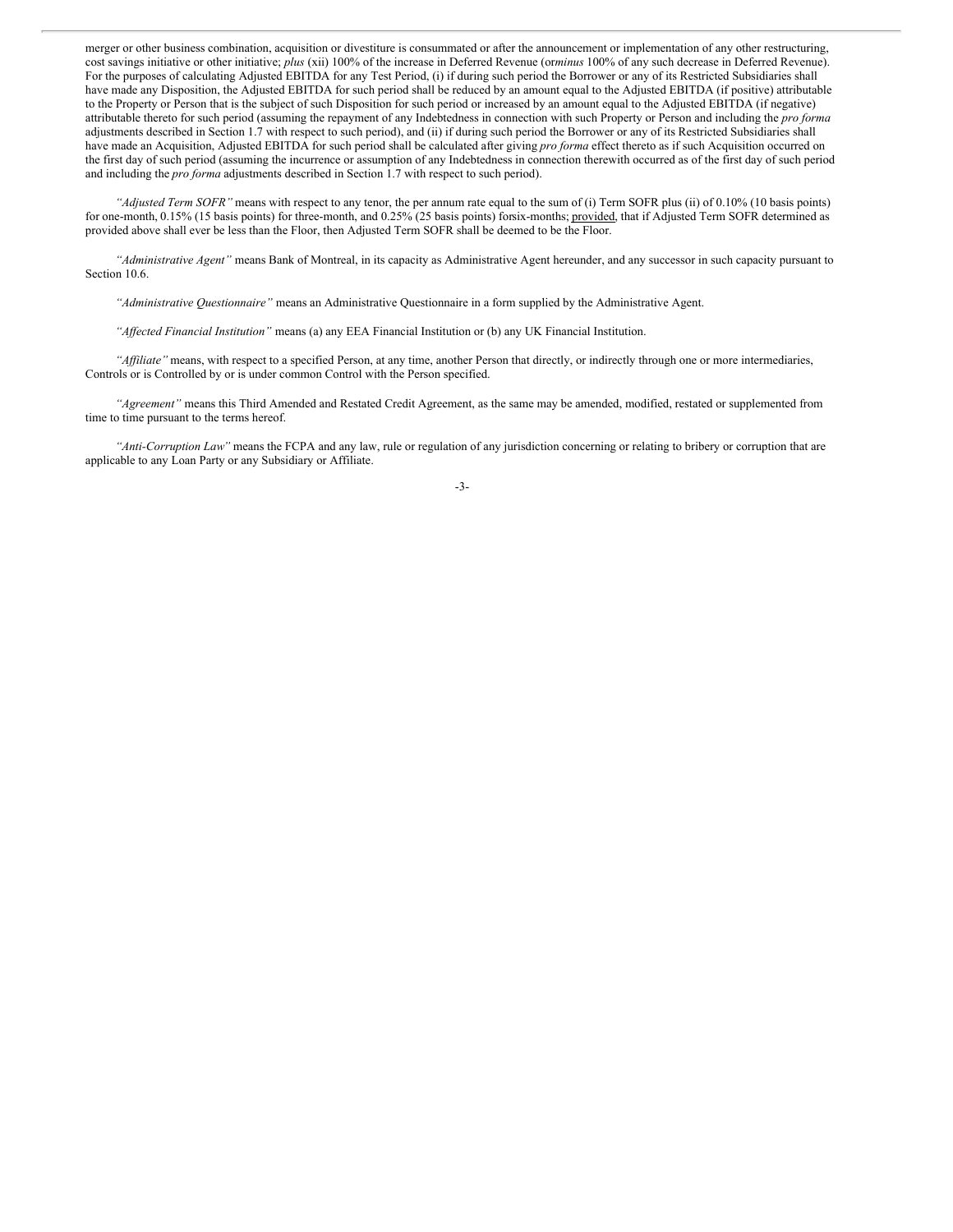*"Applicable Margin"* means, with respect to Loans, Reimbursement Obligations, L/C Participation Fees, and the commitment fees payable under Section  $3.1(a)$ , (i) from and after the Closing Date until the first Pricing Date, the rates per annum shown opposite Level IV below, and thereafter from one Pricing Date to the next the Applicable Margin means the rates per annum determined in accordance with the following schedule:

| LEVEL        | <b>TOTAL LEVERAGE</b><br><b>RATIO FOR SUCH</b><br>PRICING DATE | <b>APPLICABLE MARGIN</b><br><b>FOR BASE RATE LOANS</b><br>AND REIMBURSEMENT<br><b>OBLIGATIONS SHALL BE:</b> | <b>APPLICABLE MARGIN FOR</b><br>SOFR LOANS AND L/C<br>PARTICIPATION FEES<br><b>SHALL BE:</b> | <b>APPLICABLE MARGIN</b><br>FOR COMMITMENT FEE<br><b>SHALL BE:</b> |
|--------------|----------------------------------------------------------------|-------------------------------------------------------------------------------------------------------------|----------------------------------------------------------------------------------------------|--------------------------------------------------------------------|
| L            | Less than or equal to $1.0$ to $1.0$                           | $0.25\%$                                                                                                    | $1.25\%$                                                                                     | $0.25\%$                                                           |
| $\mathbf{H}$ | Less than or equal to 2.0 to 1.0 but greater than 1.0 to 1.0   | $0.75\%$                                                                                                    | 1.75%                                                                                        | $0.25\%$                                                           |
| Ш            | Less than or equal to 3.0 to 1.0 but greater than 2.0 to 1.0   | 1.00%                                                                                                       | $2.00\%$                                                                                     | $0.25\%$                                                           |
| IV           | Less than or equal to 4.0 to 1.0 but greater than 3.0 to 1.0   | 1.25%                                                                                                       | 2.25%                                                                                        | $0.25\%$                                                           |
| V            | Greater than 4.0 to 1.0                                        | 1.75%                                                                                                       | 2.75%                                                                                        | $0.30\%$                                                           |

For purposes hereof, the term*"Pricing Date"* means, for any fiscal quarter of the Borrower ending on or after December 31, 2021 the date on which the Administrative Agent is in receipt of the Borrower's most recent financial statements (and, in the case of the year-end financial statements, audit report) for the fiscal quarter then ended, pursuant to Section 8.5. The Applicable Margin shall be established based on the Total Leverage Ratio for the most recently completed fiscal quarter and the Applicable Margin established on a Pricing Date shall remain in effect until the next Pricing Date. If the Borrower has not delivered its financial statements by the date such financial statements (and, in the case of the year-end financial statements, audit report) are required to be delivered under Section 8.5, until such financial statements and (if applicable) audit report are delivered, the Applicable Margin shall be the highest Applicable Margin (*i.e.,* Level V shall apply). If the Borrower subsequently delivers such financial statements before the next Pricing Date, the Applicable Margin shall be determined on the date of delivery of such financial statements and remain in effect until the next Pricing Date. In all other circumstances, the Applicable Margin shall be in effect from the Pricing Date that occurs immediately after the end of the fiscal quarter covered by such financial statements until the next Pricing Date. Each determination of the Applicable Margin made by the Administrative Agent in accordance with the foregoing shall be conclusive and binding on the Borrower and the Lenders if reasonably determined.

#### *"Application"* is defined in Section 2.3(b).

*"Approved Fund"* means any Fund that is administered or managed by (a) a Lender, (b) an Affiliate of a Lender or (c) an entity or an Affiliate of an entity that administers or manages a Lender.

-4-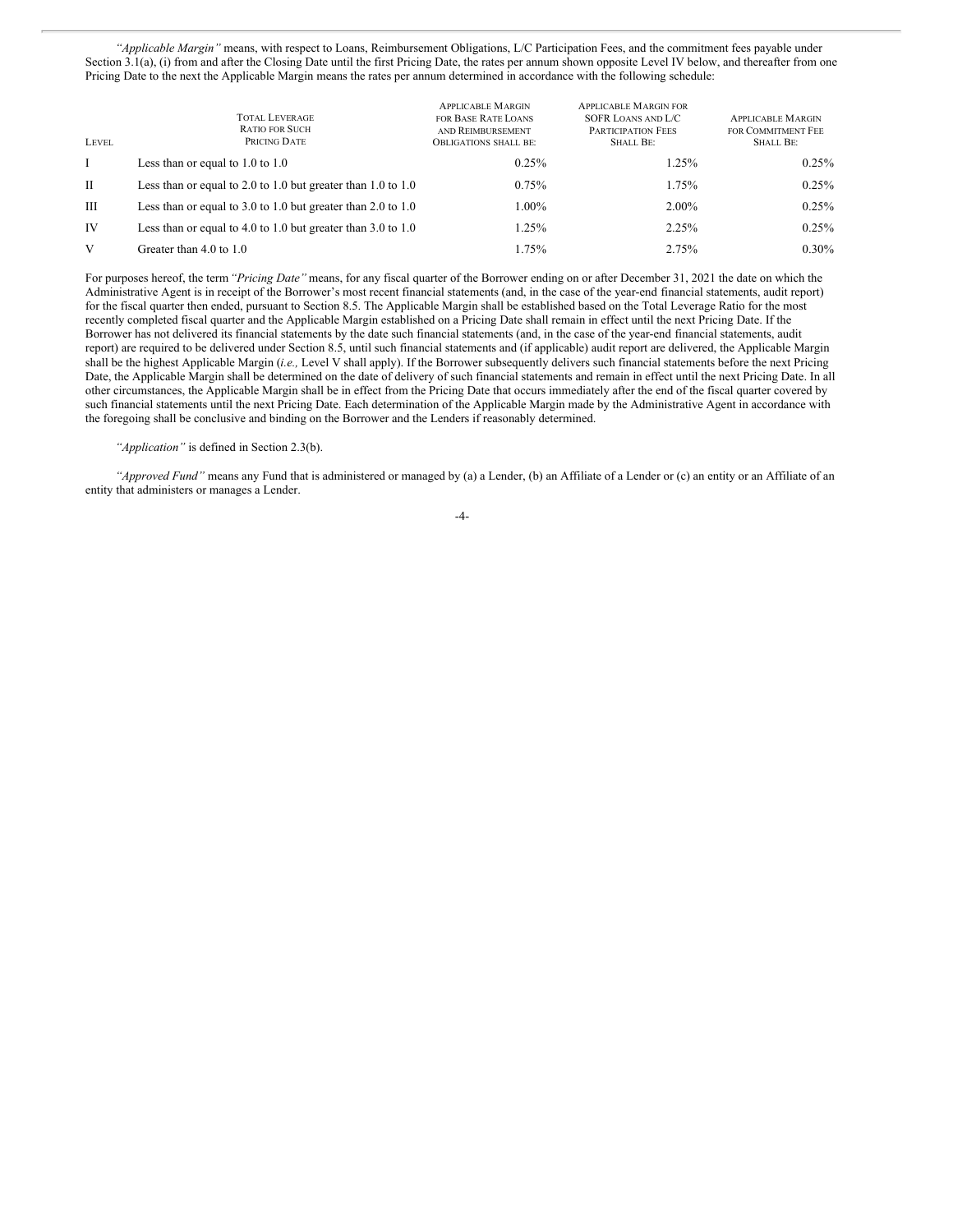*"Assignment and Assumption"* means an assignment and assumption entered into by a Lender and an Eligible Assignee (with the consent of any party whose consent is required by Section 13.2(b)), and accepted by the Administrative Agent, in substantially the form of Exhibit G or any other form approved by the Administrative Agent.

*"Authorized Representative"* means those persons shown on the list of officers provided by the Borrower pursuant to Section 7.2 or on any update of any such list provided by the Borrower to the Administrative Agent, or any further or different officers of the Borrower so named by any Authorized Representative of the Borrower in a written notice to the Administrative Agent.

*"Available Tenor"* means, as of any date of determination and with respect to the then-current Benchmark, as applicable, (x) if such Benchmark is a term rate, any tenor for such Benchmark (or component thereof) that is or may be used for determining the length of an interest period pursuant to this Agreement or (y) otherwise, any payment period for interest calculated with reference to such Benchmark (or component thereof) that is or may be used for determining any frequency of making payments of interest calculated with reference to such Benchmark pursuant to this Agreement, in each case, as of such date and not including, for the avoidance of doubt, any tenor for such Benchmark that is then-removed from the definition of "Interest Period" pursuant to Section 4.8(d).

"*Bail-in Action*" means the exercise of any Write-Down and Conversion Powers by the applicable Resolution Authority in respect of any liability of an Affected Financial Institution.

*"Bail-In Legislation"* means (a) with respect to any EEA Member Country implementing Article 55 of Directive 2014/59/EU of the European Parliament and of the Council of the European Union, the implementing law, regulation rule or requirement for such EEA Member Country from time to time which is described in the EU Bail-In Legislation Schedule and (b) with respect to the United Kingdom, Part I of the United Kingdom Banking Act 2009 (as amended from time to time) and any other law, regulation or rule applicable in the United Kingdom relating to the resolution of unsound or failing banks, investment firms or other financial institutions or their affiliates (other than through liquidation, administration or other insolvency proceedings).

*"Bank Product Obligations"* of the Loan Parties means any and all of their obligations, whether absolute or contingent and howsoever and whensoever created, arising, evidenced or acquired (including all renewals, extensions and modifications thereof and substitutions therefor) in connection with Bank Products.

"Bank Products" means each and any of the following bank products and services provided to any Loan Party by any Lender or any of its Affiliates: (a) credit cards for commercial customers (including, without limitation, "commercial credit cards" and purchasing cards), (b) stored value cards, and (c) depository, cash management, and treasury management services (including, without limitation, controlled disbursement, automated clearinghouse transactions, return items, overdrafts and interstate depository network services).

-5-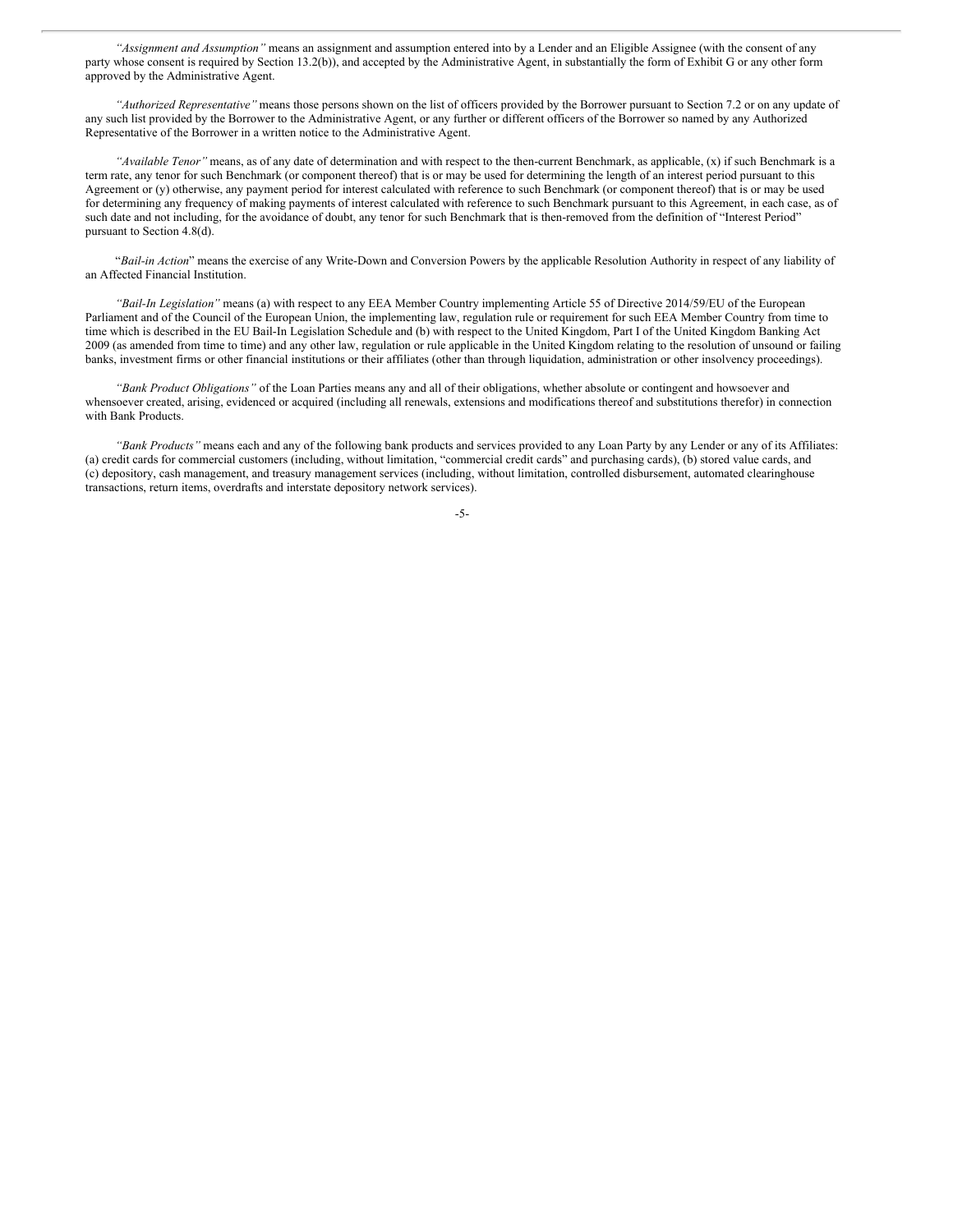*"Base Rate"* means, for any day, the rate per annum equal to the greatest of: (a) the rate of interest announced or otherwise established by the Administrative Agent from time to time as its prime commercial rate , or its equivalent, for U.S. Dollar loans to borrowers located in the United States as in effect on such day, with any change in the Base Rate resulting from a change in said prime commercial rate to be effective as of the date of the relevant change in said prime commercial rate (it being acknowledged and agreed that such rate may not be the Administrative Agent's best or lowest rate), (b) the sum of (i) the rate determined by Administrative Agent to be the average (rounded upward, if necessary, to the next higher 1/100 of 1%) of the rates per annum quoted to Administrative Agent at approximately 10:00 a.m. (or as soon thereafter as is practicable) on such day (or, if such day is not a Business Day, on the immediately preceding Business Day) by two or more Federal funds brokers selected by Administrative Agent for sale to Administrative Agent at face value of Federal funds in the secondary market in an amount equal or comparable to the principal amount for which such rate is being determined, plus (ii) 1/2 of 1%, and (c) the sum of (i) Term SOFR for a one-month tenor in effect on such day *plus* (ii) 1.11448%. Any change in the Base Rate due to a change in the prime rate, the quoted federal funds rates or Term SOFR, as applicable, shall be effective from and including the effective date of the change in such rate. If the Base Rate is being used as an alternative rate of interest pursuant to Sections 2.4 or 2.6, then the Base Rate shall be the greater of clauses (a) and (b) above and shall be determined without reference to clause (c) above, provided that if Base Rate as determined above shall ever be less than the Floor, then Base Rate shall be deemed to be the Floor.

*"Base Rate Loan"* means a Loan bearing interest at a rate specified in Section 2.4(a).

"*Benchmark*" means, initially, the Term SOFR Reference Rate; provided that if a Benchmark Transition Event has occurred with respect to the Term SOFR Reference Rate or the then-current Benchmark, then "Benchmark" means the applicable Benchmark Replacement to the extent that such Benchmark Replacement has replaced such prior benchmark rate pursuant to Section 4.8.

*"Benchmark Replacement"* means, either of the following to the extent selected by Administrative Agent in its discretion, with respect to any Benchmark Transition Event,

### (a) Daily Simple SOFR; or

(b) the sum of: (i) the alternate benchmark rate that has been selected by the Administrative Agent and the Borrower giving due consideration to (A) any selection or recommendation of a replacement benchmark rate or the mechanism for determining such a rate by the Relevant Governmental Body or (B) any evolving or then-prevailing market convention for determining a benchmark rate as a replacement to the then-current Benchmark for Dollardenominated syndicated credit facilities and (ii) the related Benchmark Replacement Adjustment.

If the Benchmark Replacement as determined pursuant to clause (a) or (b) above would be less than the Floor, the Benchmark Replacement will be deemed to be the Floor for the purposes of this Agreement and the other Loan Documents.

<sup>-6-</sup>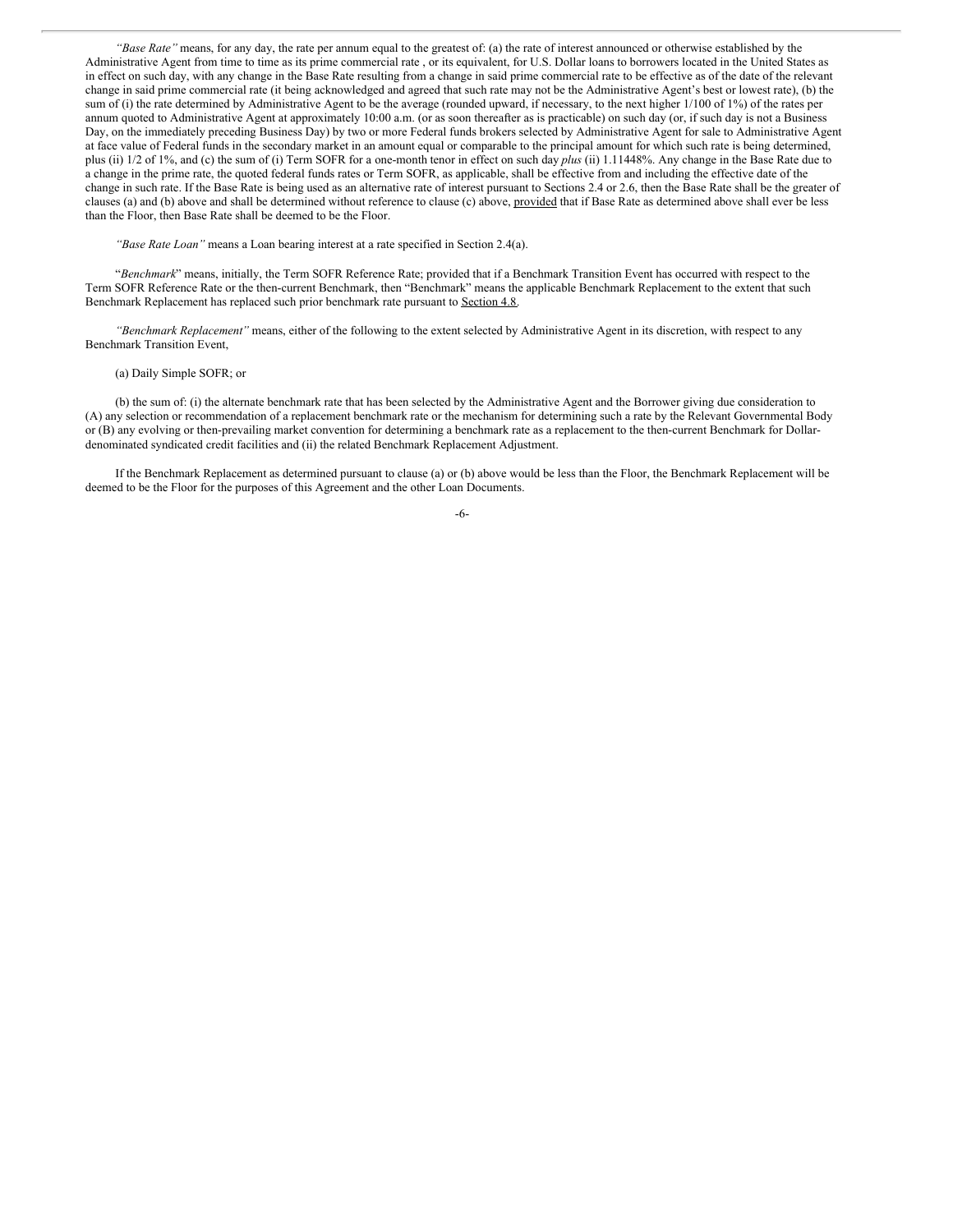*"Benchmark Replacement Adjustment"* means, with respect to any replacement of the then-current Benchmark with an Unadjusted Benchmark Replacement, the spread adjustment, or method for calculating or determining such spread adjustment, (which may be a positive or negative value or zero) that has been selected by the Administrative Agent and the Borrower giving due consideration to (a) any selection or recommendation of a spread adjustment, or method for calculating or determining such spread adjustment, for the replacement of such Benchmark with the applicable Unadjusted Benchmark Replacement by the Relevant Governmental Body or (b) any evolving or then-prevailing market convention for determining a spread adjustment, or method for calculating or determining such spread adjustment, for the replacement of such Benchmark with the applicable Unadjusted Benchmark Replacement for Dollar-denominated syndicated credit facilities at such time.

*"Benchmark Replacement Date"* means the earliest to occur of the following events with respect to the then-current Benchmark:

(a) in the case of clause (a) or (b) of the definition of "Benchmark Transition Event", the later of (i) the date of the public statement or publication of information referenced therein and (ii) the date on which the administrator of such Benchmark (or the published component used in the calculation thereof) permanently or indefinitely ceases to provide all Available Tenors of such Benchmark (or such component thereof); or

(b) in the case of clause (c) of the definition of "Benchmark Transition Event", the first date on which such Benchmark (or the published component used in the calculation thereof) has been determined and announced by or on behalf of the administrator of such Benchmark (or such component thereof) or the regulatory supervisor for the administrator of such Benchmark (or such component thereof) to be no longer representative or not to comply with the International Organization of Securities Commissions (IOSCO) Principles for Financial Benchmarks; provided, that such non-representativeness or non-compliance will be determined by reference to the most recent statement or publication referenced in such clause (c) and even if any Available Tenor of such Benchmark (or such component thereof) continues to be provided on such date.

For the avoidance of doubt, the "Benchmark Replacement Date" will be deemed to have occurred in the case of clause (a) or (b) with respect to any Benchmark upon the occurrence of the applicable event or events set forth therein with respect to all then-current Available Tenors of such Benchmark (or the published component used in the calculation thereof).

*"Benchmark Transition Event"* means the occurrence of one or more of the following events with respect to the then-current Benchmark:

(a) a public statement or publication of information by or on behalf of the administrator of such Benchmark (or the published component used in the calculation thereof) announcing that such administrator has ceased or will cease to provide all Available Tenors of such Benchmark (or such component thereof), permanently or indefinitely, provided that, at the time of such statement or publication, there is no successor administrator that will continue to provide any Available Tenor of such Benchmark (or such component thereof);

-7-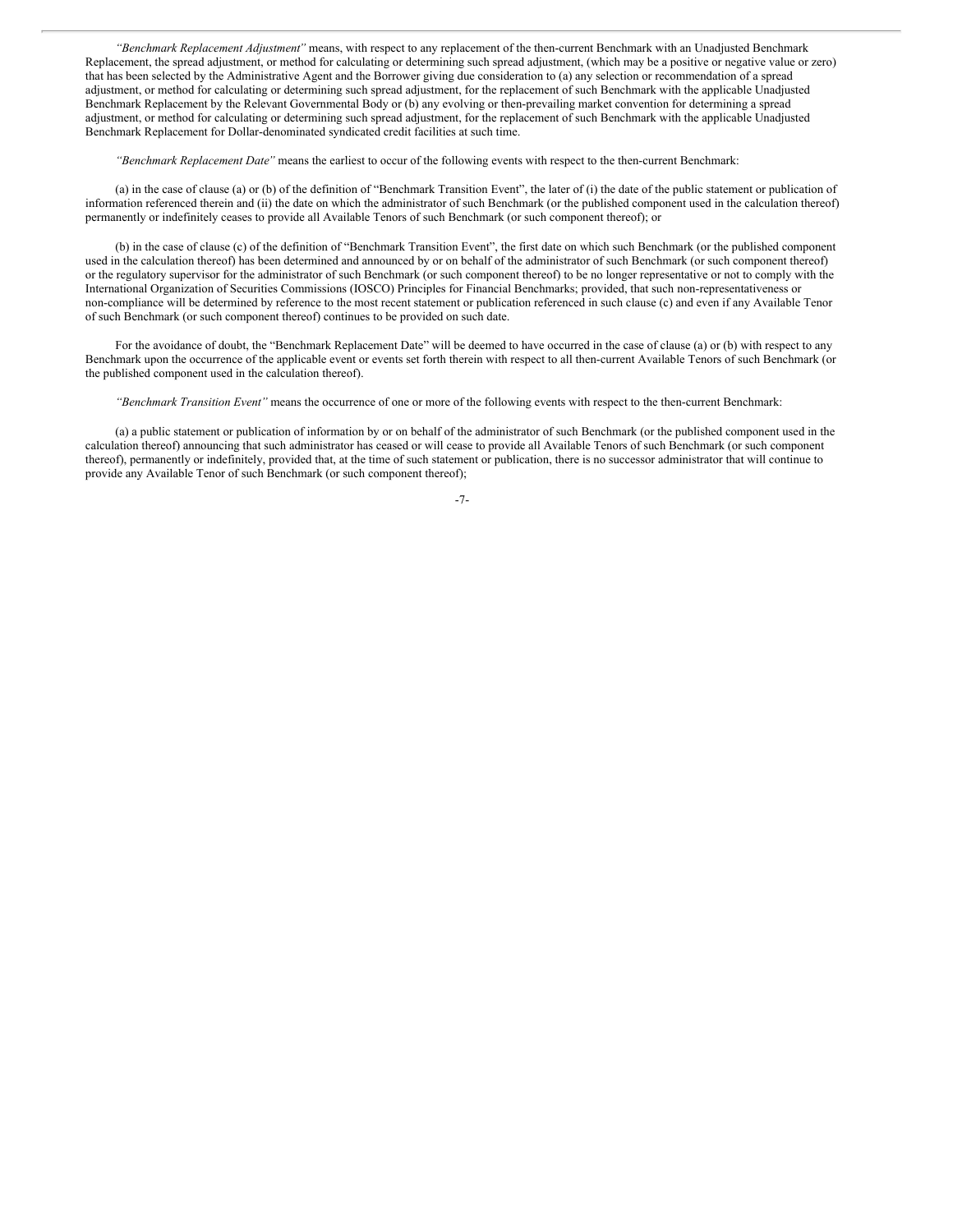(b) a public statement or publication of information by the regulatory supervisor for the administrator of such Benchmark (or the published component used in the calculation thereof), the Federal Reserve Board, the Federal Reserve Bank of New York, an insolvency official with jurisdiction over the administrator for such Benchmark (or such component), a resolution authority with jurisdiction over the administrator for such Benchmark (or such component) or a court or an entity with similar insolvency or resolution authority over the administrator for such Benchmark (or such component), which states that the administrator of such Benchmark (or such component) has ceased or will cease to provide all Available Tenors of such Benchmark (or such component thereof) permanently or indefinitely, provided that, at the time of such statement or publication, there is no successor administrator that will continue to provide any Available Tenor of such Benchmark (or such component thereof); or

(c) a public statement or publication of information by or on behalf of the administrator of such Benchmark (or the published component used in the calculation thereof) or the regulatory supervisor for the administrator of such Benchmark (or such component thereof) announcing that all Available Tenors of such Benchmark (or such component thereof) are no longer, or as of a specified future date will no longer be, representative or do not, or as a specified future date will not, comply with the International Organization of Securities Commissions (IOSCO) Principles for Financial Benchmarks.

For the avoidance of doubt, a "Benchmark Transition Event" will be deemed to have occurred with respect to any Benchmark if a public statement or publication of information set forth above has occurred with respect to each then-current Available Tenor of such Benchmark (or the published component used in the calculation thereof).

*"Benchmark Unavailability Period"* means the period (if any) (a) beginning at the time that a Benchmark Replacement Date has occurred if, at such time, no Benchmark Replacement has replaced the then-current Benchmark for all purposes hereunder and under any Loan Document in accordance with Section 4.8 and (b) ending at the time that a Benchmark Replacement has replaced the then-current Benchmark for all purposes hereunder and under any Loan Document in accordance with Section 4.8.

*"Beneficial Ownership Certification"* means a certification regarding beneficial ownership as required by the Beneficial Ownership Regulation.

*"Beneficial Ownership Regulation"* means 31 CFR § 1010.230.

*"BHC Act Af iliate"* of a party means an "affiliate" (as such term is defined under, and interpreted in accordance with, 12 U.S.C. 1841(k)) of such party.

*"Borrower"* is defined in the introductory paragraph of this Agreement.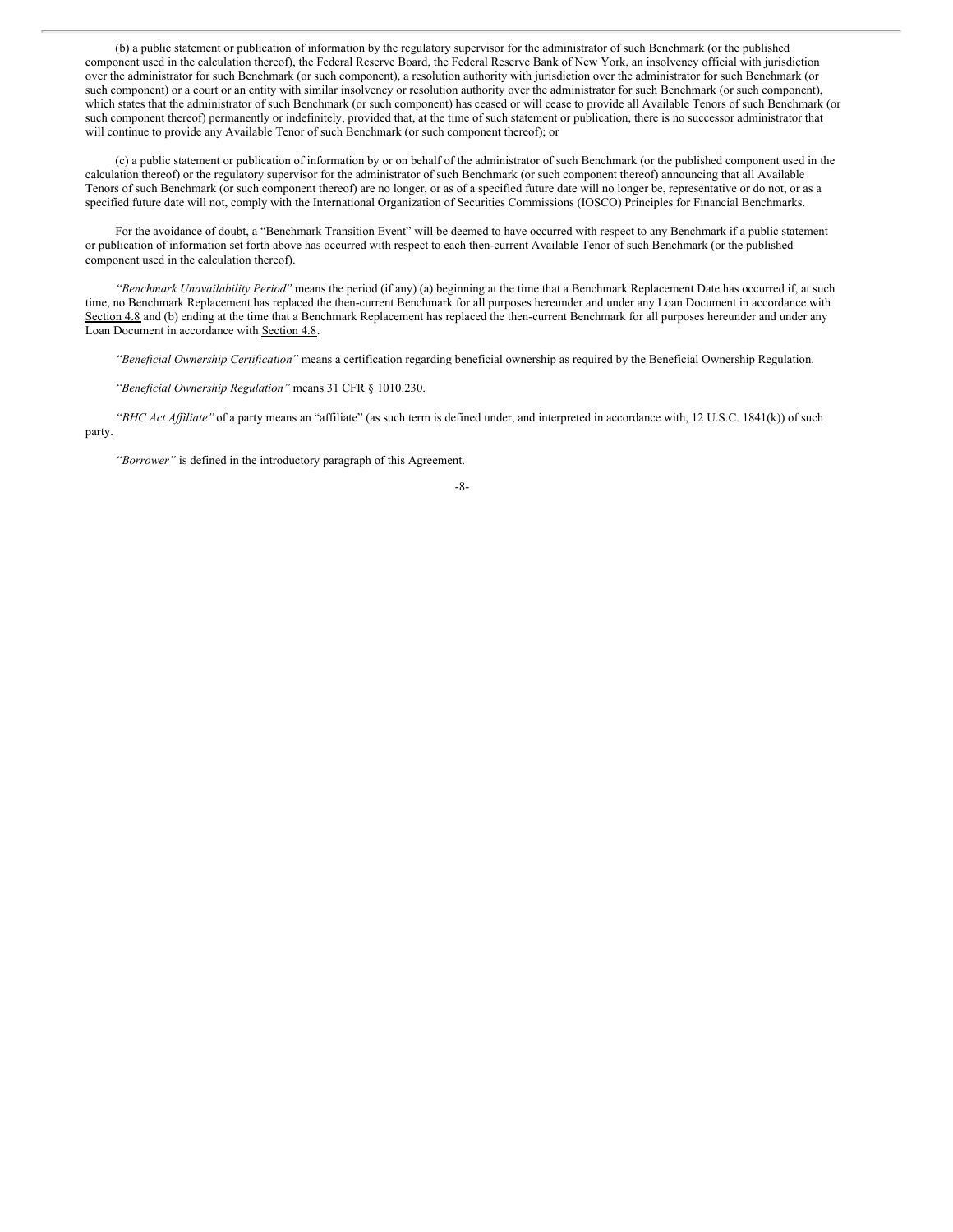*"Borrowing"* means the total of Loans of a single type advanced, continued for an additional Interest Period, or converted from a different type into such type by the Lenders under the Revolving Facility on a single date and, in the case of SOFR Loans, for a single Interest Period. Borrowings of Loans are made and maintained ratably from each of the Lenders under the Revolving Facility according to their Percentages of the Revolving Facility. A Borrowing is *"advanced"* on the day Lenders advance funds comprising such Borrowing to the Borrower, is*"continued"* on the date a new Interest Period for the same type of Loans commences for such Borrowing, and is *"converted"* when such Borrowing is changed from one type of Loans to the other, all as determined pursuant to Section 2.6.

*"Business Day"* means any day (other than a Saturday or Sunday) on which banks are not authorized or required to close in Chicago, Illinois.

*"Capital Expenditures"* means, with respect to any Person for any period, the aggregate amount of all expenditures (whether paid in cash or accrued as a liability) by such Person during that period for the acquisition or leasing (pursuant to a Capital Lease) of fixed or capital assets or additions to property, plant, or equipment (including replacements, capitalized repairs, and improvements) which should be capitalized on the balance sheet of such Person in accordance with GAAP.

*"Capital Lease*" means any lease of Property which in accordance with GAAP is required to be capitalized on the balance sheet of the lessee; *provided that*, notwithstanding any change in GAAP that takes effect after the Closing Date that would require obligations that would be classified and accounted for as an operating lease under GAAP as existing on the Closing Date to be classified and accounted for as a Capital Lease or otherwise reflected on the consolidated balance sheet of the Borrower and its Subsidiaries, such obligations shall continue to be treated as operating leases for all purposes under this Agreement.

*"Capitalized Lease Obligation"* means, for any Person, the amount of the liability shown on the balance sheet of such Person in respect of a Capital Lease determined in accordance with GAAP.

*"Cash Collateralize"* means, to pledge and deposit with or deliver to the Administrative Agent, for the benefit of one or more of the L/C Issuer or Lenders, as collateral for L/C Obligations or obligations of Lenders to fund participations in respect of L/C Obligations, cash or deposit account balances subject to a first priority perfected security interest in favor of the Administrative Agent or, if the Administrative Agent and each applicable L/C Issuer shall agree in their sole discretion, other credit support, in each case pursuant to documentation in form and substance reasonably satisfactory to the Administrative Agent and each applicable L/C Issuer. *"Cash Collateral"* shall have a meaning correlative to the foregoing and shall include the proceeds of such cash collateral and other credit support.

*"Cash Equivalents"* means (a) marketable direct obligations issued by, or unconditionally guaranteed by, the United States or issued by any agency thereof and backed by the full faith and credit of the United States, in each case maturing within one (1) year from the date of acquisition thereof, (b) marketable direct obligations issued or fully guaranteed by any state of the United States or any political subdivision of any such state or any public instrumentality thereof maturing within one (1) year from the date of acquisition thereof and, at the time of acquisition, having one of the two highest ratings obtainable from either S&P or Moody's, (c) commercial paper maturing within one (1) year from the date of creation thereof

-9-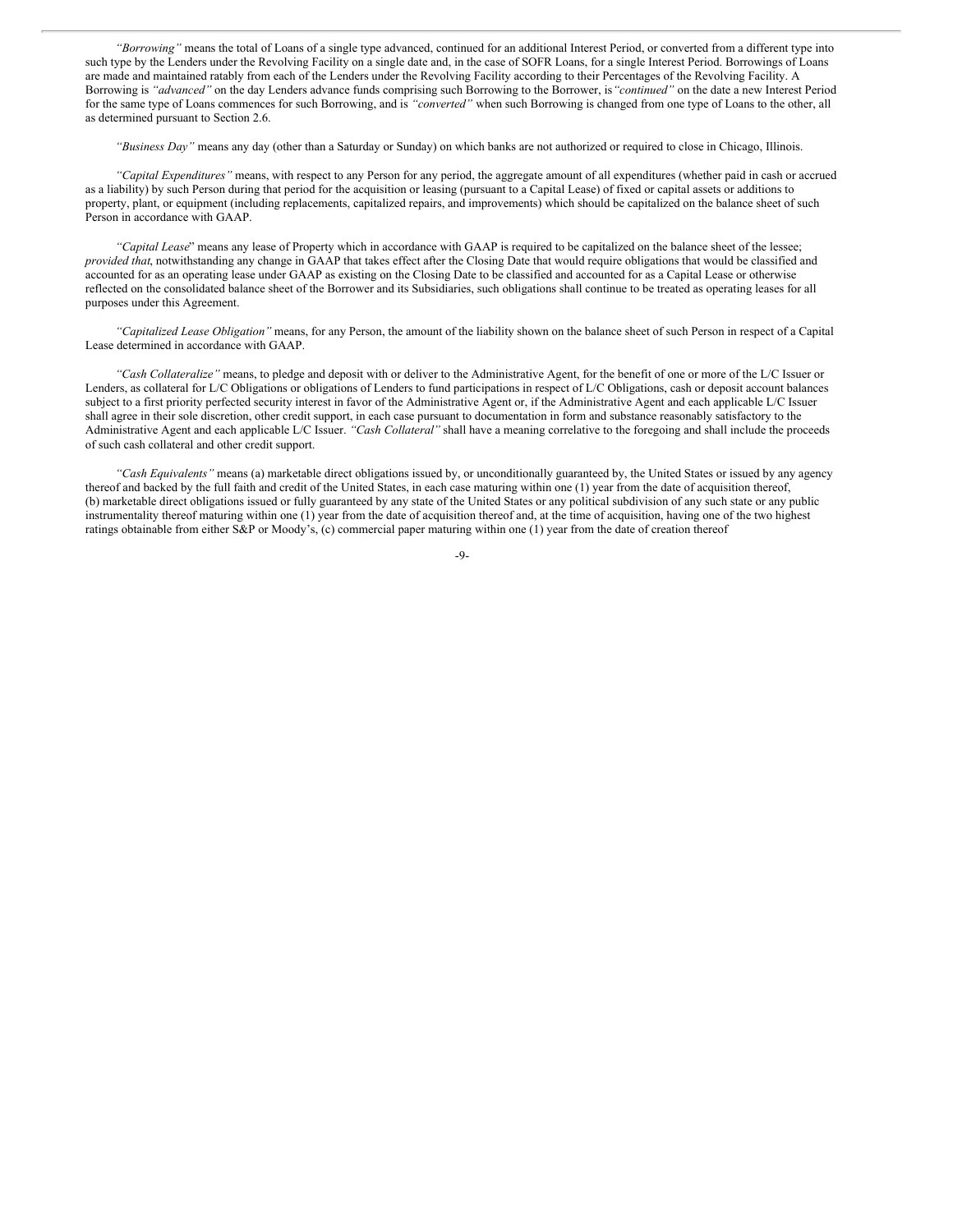and, at the time of acquisition, having a rating of at least A-1 from S&P or at least P-1 from Moody's, (d) certificates of deposit, time deposits, overnight bank deposits or bankers' acceptances maturing within one (1) year from the date of acquisition thereof issued by any bank organized under the laws of the United States or any state thereof or the District of Columbia having at the date of acquisition thereof combined capital and surplus of not less than \$250,000,000, (e) deposit accounts maintained with (i) any bank that satisfies the criteria described in clause (d) above, or (ii) any other bank organized under the laws of the United States or any state thereof so long as the full amount maintained with any such other bank is fully insured by the Federal Deposit Insurance Corporation, (f) repurchase obligations of any commercial bank satisfying the requirements of clause (d) of this definition or recognized securities dealer having combined capital and surplus of not less than \$250,000,000, having a term of not more than seven (7) days, with respect to securities satisfying the criteria in clauses (a) or (d) above, and (g) investments in money market funds that comply with the criteria set forth in Rule 2a-7 under the Investment Company Act of 1940.

*"Change in Law"* means the occurrence, after the date of this Agreement, of any of the following: (a) the adoption or taking effect of any law, rule, regulation or treaty, (b) any change in any law, rule, regulation or treaty or in the administration, interpretation, implementation or application thereof by any Governmental Authority, or (c) the making or issuance of any request, rule, guideline or directive (whether or not having the force of law) by any Governmental Authority; *provided* that notwithstanding anything herein to the contrary, (x) theDodd-Frank Wall Street Reform and Consumer Protection Act and all requests, rules, regulations, guidelines or directives thereunder or issued in connection therewith and (y) all requests, rules, guidelines or directives promulgated by the Bank for International Settlements, the Basel Committee on Banking Supervision (or any successor or similar authority) or the United States or foreign regulatory authorities, in each case pursuant to Basel III, shall in each case be deemed to be a "Change in Law", regardless of the date enacted, adopted or issued.

*"Change of Control"* means any of (a) the acquisition by any *"person"* or *"group"* (as such terms are used in sections 13(d) and 14(d) of the Securities Exchange Act of 1934, as amended) (excluding any (i) employee benefit plan of such person or its Subsidiaries, and any Person acting in its capacity as trustee, agent or other fiduciary or administrator of any such plan and (ii) person or group that files a report on Schedule 13G unless and until such person or group is required to file a report on Schedule 13D) at any time of beneficial ownership of 35% or more of the outstanding capital stock or other equity interests of the Borrower on a fully-diluted basis, other than acquisitions of such interests by the current directors, officers and employees of the Borrower, (b) the failure of individuals who are members of the board of directors (or similar governing body) of the Borrower on the Closing Date (together with any new or replacement directors whose nomination for election was approved by a majority of the directors who were either directors on the Closing Date or previously so approved) to constitute a majority of the board of directors (or similar governing body) of the Borrower, or (c) any "Change of Control" (or words of like import), as defined in any agreement or indenture relating to any issue of Material Indebtedness of any Loan Party or any Subsidiary of a Loan Party, shall occur.

-10-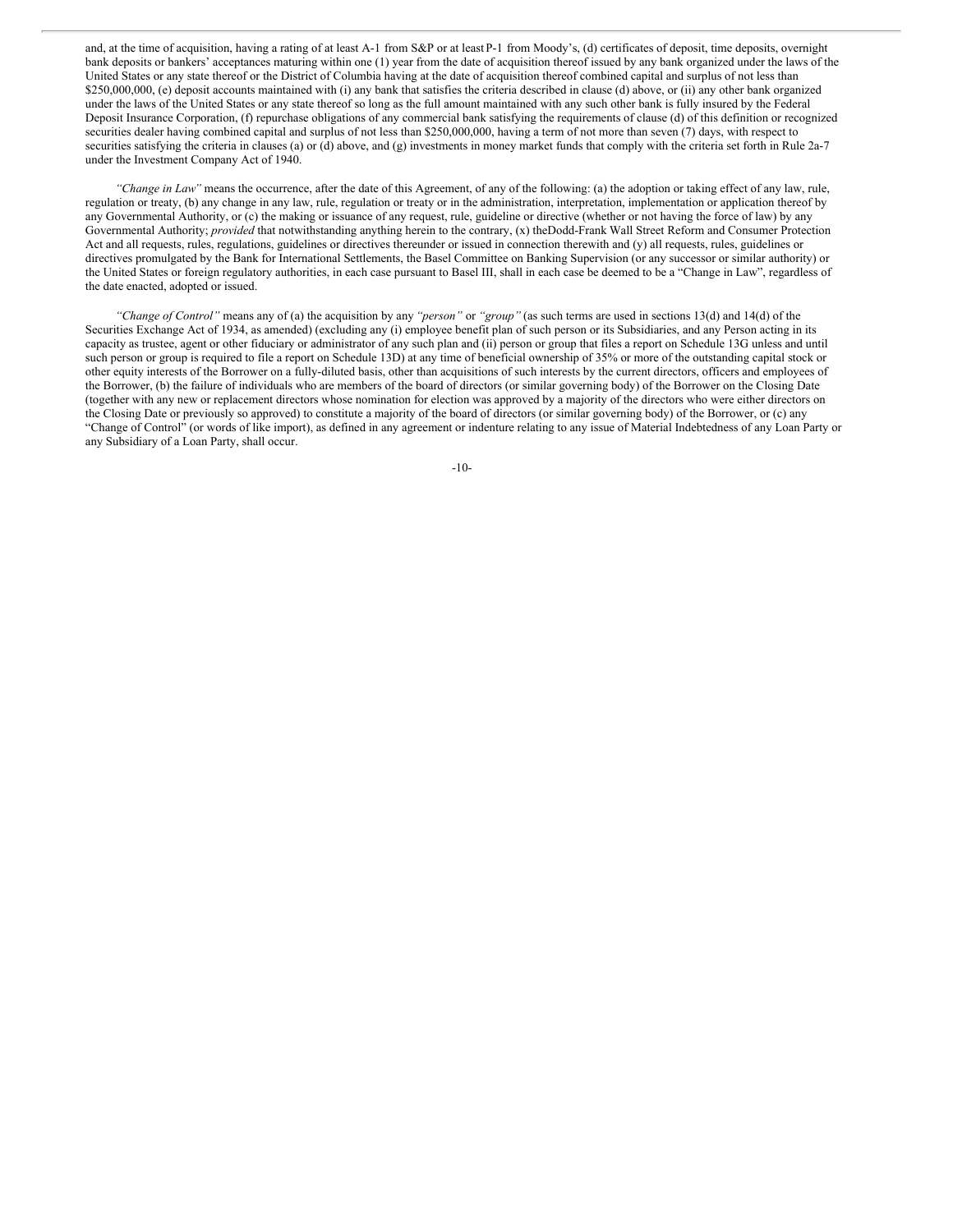*"Closing Date"* means the date of this Agreement or such later Business Day upon which each condition described in Section 7.2 shall be satisfied or waived in a manner acceptable to the Administrative Agent in its discretion.

*"Code"* means the Internal Revenue Code of 1986, as amended, and any successor statute thereto.

*"Collateral"* means all properties, rights, interests, and privileges from time to time subject to the Liens granted to the Administrative Agent, or any security trustee therefor, by the Collateral Documents; *provided* that in no event shall the Excluded Property constitute Collateral.

*"Collateral Account"* is defined in Section 9.4.

*"Collateral Documents"* means the Security Agreement, and all other security agreements, pledge agreements, assignments, financing statements, control agreements, and other documents as shall from time to time secure or relate to the Secured Obligations or any part thereof.

"*Commodity Exchange Act*" means the Commodity Exchange Act (7 U.S.C. § 1 et seq.), as amended from time to time, and any successor statute.

*"Company Stock"* means the common stock of the Borrower that constitutes Margin Stock.

*"Conforming Changes"* means with respect to either the use or administration of Term SOFR or the use, administration, adoption or implementation of any Benchmark Replacement, any technical, administrative or operational changes (including changes to the definition of "Base Rate," the definition of "Business Day," the definition of "Interest Period," the definition of "U.S. Government Securities Business Day", the timing and frequency of determining rates and making payments of interest, the timing of borrowing requests or prepayment, conversion or continuation notices, the applicability and length of lookback periods, the applicability of breakage provisions, and other technical, administrative or operational matters) that the Administrative Agent decides (in consultation with Borrower) may be appropriate to reflect the adoption and implementation of any such rate or to permit the use and administration thereof by the Administrative Agent in a manner substantially consistent with market practice (or, if the Administrative Agent decides that adoption of any portion of such market practice is not administratively feasible or if the Administrative Agent determines that no market practice for the administration of any such rate exists, in such other manner of administration as the Administrative Agent decides (in consultation with the Borrower) is reasonably necessary in connection with the administration of this Agreement and the other Loan Documents).

*"Control"* means the possession, directly or indirectly, of the power to direct or cause the direction of the management or policies of a Person, whether through the ability to exercise voting power, by contract or otherwise. "Controlling" and "Controlled" have meanings correlative thereto.

-11-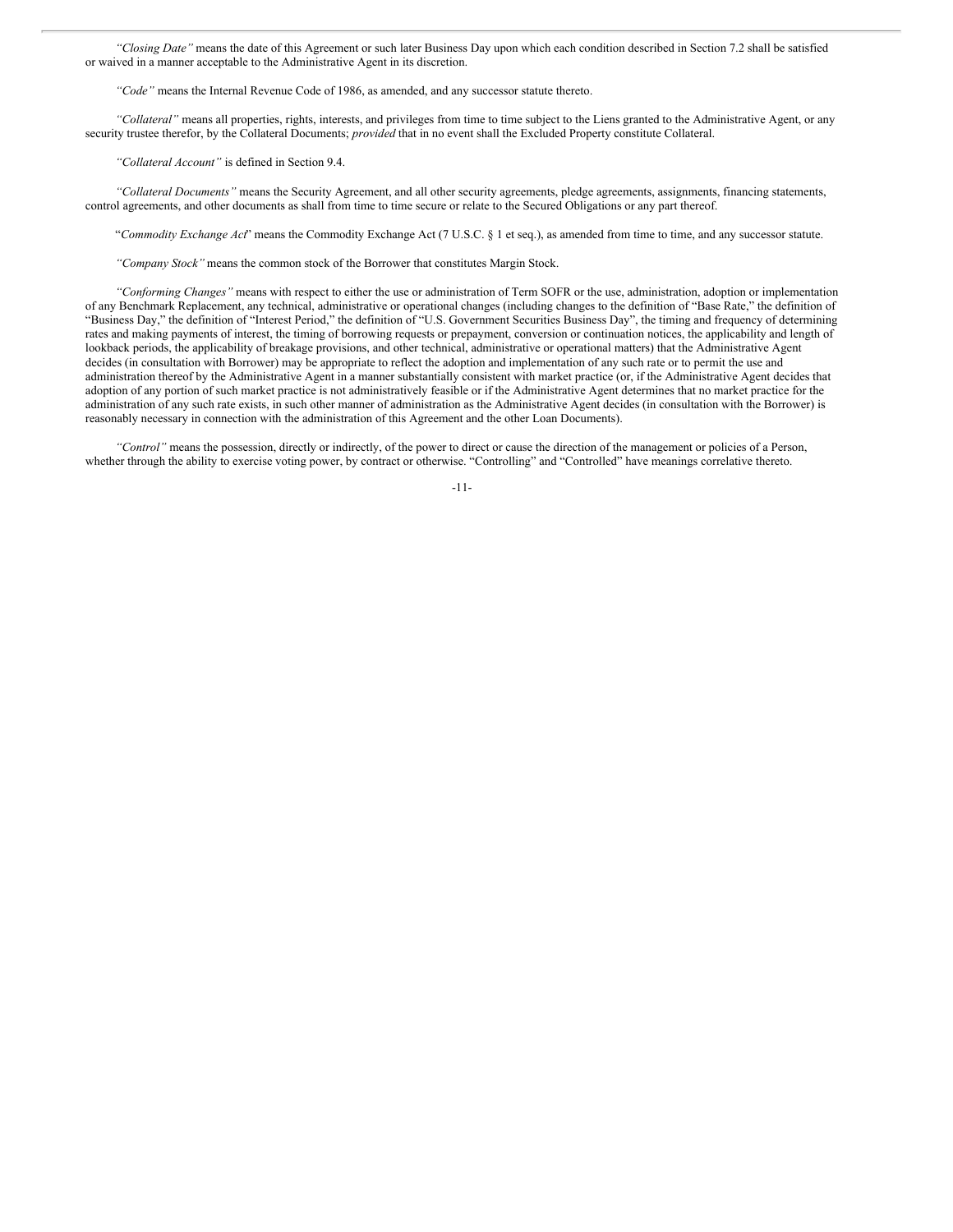*"Controlled Group"* means all members of a controlled group of corporations and all trades or businesses (whether or not incorporated) under common control which, together with any Loan Party, are treated as a single employer under Section 414 of the Code.

*"Convertible Notes"* means collectively the Convertible Notes (2023) and the Convertible Notes (2025).

*"Convertible Notes (2023)"* means the 1.75% Convertible Notes of the Borrower due 2023.

*"Convertible Notes (2025)"* means the 0.75% Convertible Notes of the Borrower due 2025.

*"Covered Entity"* means any of the following: (i) a "covered entity" as that term is defined in, and interpreted in accordance with, 12 C.F.R. §  $252.82(b)$ ; (ii) a "covered bank" as that term is defined in, and interpreted in accordance with, 12 C.F.R. § 47.3(b); or (iii) a "covered FSI" as that term is defined in, and interpreted in accordance with, 12 C.F.R. § 382.2(b).

*"Covered Party"* is defined in Section 13.24.

*"Credit Event"* means the advancing of any Loan, or the issuance of, or extension of the expiration date or increase in the amount of, any Letter of Credit.

*"Credit Exposure"* means, as to any Lender at any time, the aggregate principal amount at such time of its outstanding Loans and such Lender's participation in L/C Obligations at such time.

*"Daily Simple SOFR"* means, for any day, SOFR, with the conventions for this rate (which will include a lookback) being established by the Administrative Agent in accordance with the conventions for this rate selected or recommended by the Relevant Governmental Body for determining "Daily Simple SOFR" for syndicated business loans; provided, that if the Administrative Agent decides that any such convention is not administratively feasible for the Administrative Agent, then the Administrative Agent may establish another convention in its reasonable discretion.

*"Debtor Relief Laws"* means the Bankruptcy Code of the United States of America, and all other liquidation, conservatorship, bankruptcy, assignment for the benefit of creditors, moratorium, rearrangement, receivership, insolvency, reorganization, or similar debtor relief laws of the United States or other applicable jurisdictions from time to time in effect.

-12-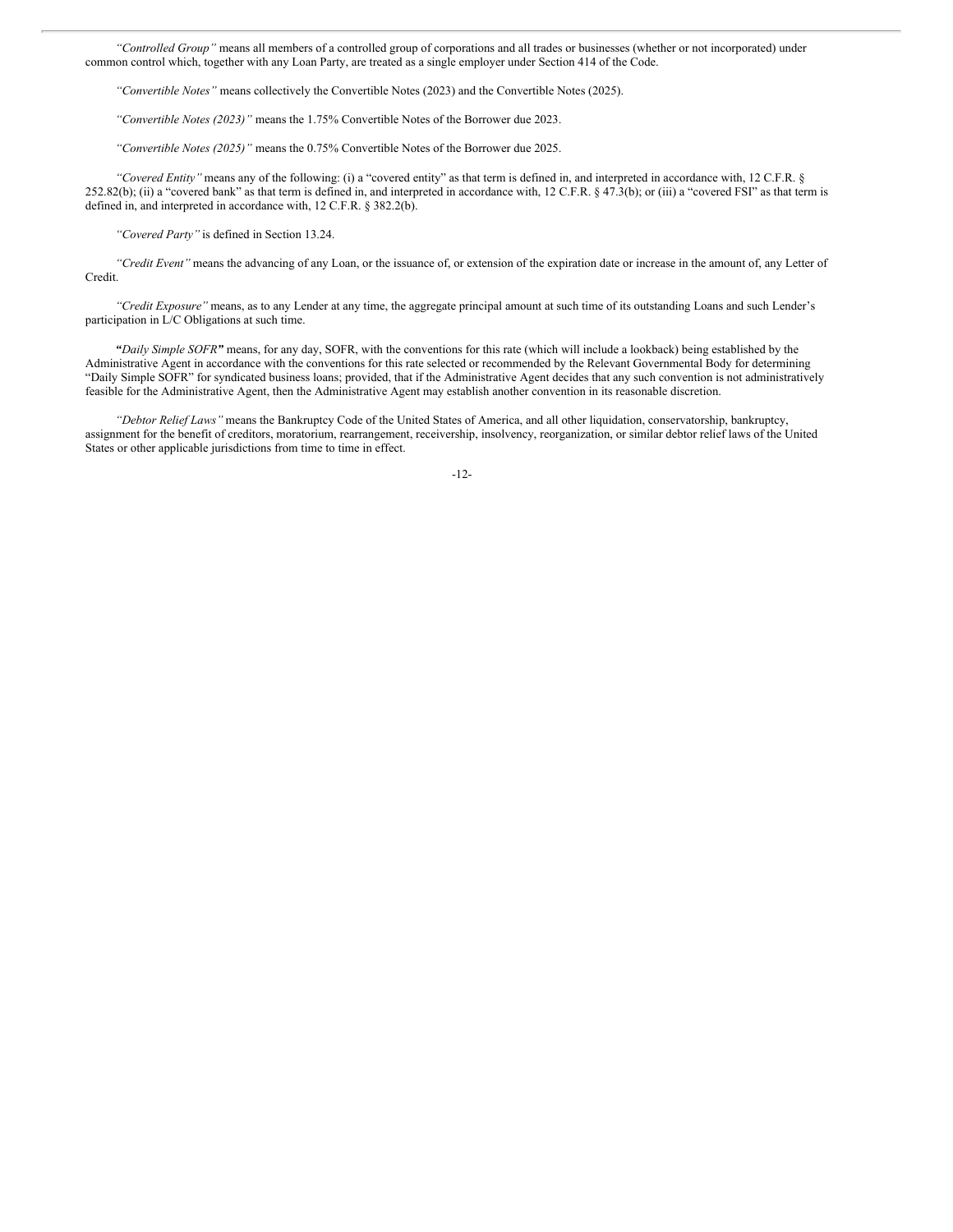*"Default"* means any event or condition which constitutes an Event of Default or any event or condition the occurrence of which would, with the passage of time or the giving of notice, or both, constitute an Event of Default.

*"Default Right"* has the meaning assigned to that term in, and shall be interpreted in accordance with, 12 C.F.R. §§ 252.81, 47.2 or 382.1, as applicable.

*"Defaulting Lender"* means, subject to Section 2.13(b), any Lender that (a) has failed to (i) fund all or any portion of its Loans within two (2) Business Days of the date such Loans were required to be funded hereunder unless such Lender notifies the Administrative Agent and the Borrower in writing that such failure is the result of such Lender's determination that one or more conditions precedent to funding (each of which conditions precedent, together with any applicable default, shall be specifically identified in such writing) has not been satisfied, or (ii) pay to the Administrative Agent, any L/C Issuer or any other Lender any other amount required to be paid by it hereunder (including in respect of its participation in Letters of Credit) within two (2) Business Days of the date when due, (b) has notified the Borrower, the Administrative Agent or any L/C Issuer in writing that it does not intend to comply with its funding obligations hereunder, or has made a public statement to that effect (unless such writing or public statement relates to such Lender's obligation to fund a Loan hereunder and states that such position is based on such Lender's determination that a condition precedent to funding (which condition precedent, together with any applicable default, shall be specifically identified in such writing or public statement) cannot be satisfied), (c) has failed, within three (3) Business Days after written request by the Administrative Agent or the Borrower, to confirm in writing to the Administrative Agent and the Borrower that it will comply with its prospective funding obligations hereunder (*provided* that such Lender shall cease to be a Defaulting Lender pursuant to this clause (c) upon receipt of such written confirmation by the Administrative Agent and the Borrower), or (d) has, or has a direct or indirect parent company that has, at any time after the Closing Date (i) become the subject of a proceeding under any Debtor Relief Law, (ii) had appointed for it a receiver, custodian, conservator, trustee, administrator, assignee for the benefit of creditors or similar Person charged with reorganization or liquidation of its business or assets, including the Federal Deposit Insurance Corporation or any other state or federal regulatory authority acting in such a capacity or (iii) become the subject of a Bail-in Action; *provided* that a Lender shall not be a Defaulting Lender solely by virtue of the ownership or acquisition of any equity interest in that Lender or any direct or indirect parent company thereof by a Governmental Authority so long as such ownership interest does not result in or provide such Lender with immunity from the jurisdiction of courts within the United States or from the enforcement of judgments or writs of attachment on its assets or permit such Lender (or such Governmental Authority) to reject, repudiate, disavow or disaffirm any contracts or agreements made with such Lender. Any determination by the Administrative Agent that a Lender is a Defaulting Lender under clauses (a) through (d) above shall be conclusive and binding absent manifest error, and such Lender shall be deemed to be a Defaulting Lender (subject to Section 2.13(b)) upon delivery of written notice of such determination to the Borrower, the L/C Issuer and each Lender.

"*Deferred Revenue*" means the amount of long or short term deferred revenue of the Borrower and its Restricted Subsidiaries, on a consolidated basis, determined in accordance with GAAP as of the end of the applicable period from deferred revenue as of the beginning of such applicable period.

-13-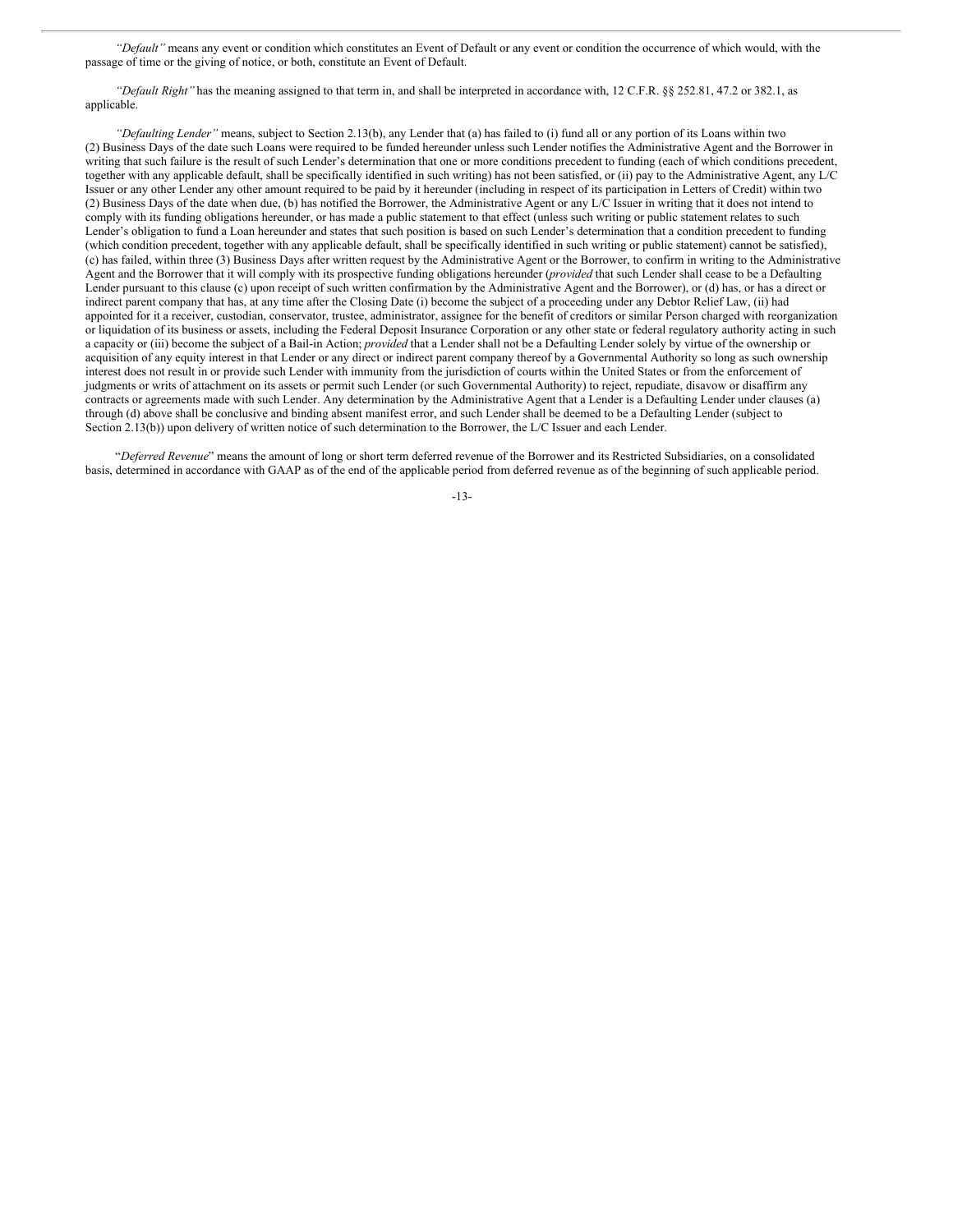*"Designated Disbursement Account"* means the account of the Borrower maintained with the Administrative Agent or its Affiliate and designated in writing to the Administrative Agent as the Borrower's Designated Disbursement Account (or such other account as the Borrower and the Administrative Agent may otherwise agree).

*"Disposition"* means the sale, lease, conveyance or other disposition of Property, other than (a) the sale or lease of property in the ordinary course of business and (b) the sale, transfer, lease or other disposition of Property of a Loan Party to another Loan Party in the ordinary course of its business.

*"Disqualified Institution"* means, on any date, (a) any Person designated by the Borrower as a "Disqualified Institution" by written notice delivered to the Administrative Agent on the Closing Date or, subject to the consent of the Administrative Agent (such consent not to be unreasonably withheld, delayed or conditioned), after the Closing Date, and (b) any other Person that is a direct competitor of the Borrower or any of its Subsidiaries, which Person has been designated by the Borrower as a "Disqualified Institution" by written notice to the Administrative Agent; *provided* that (i) "Disqualified Institutions" shall exclude any Person that the Borrower has designated as no longer being a "Disqualified Institution" by written notice delivered to the Administrative Agent from time to time and (ii) any Disqualified Institution added shall become effective two (2) Business Days' after written notice thereof to Administrative Agent, and shall not apply retroactively to disqualify the transfer of an interest that was effective prior to the effective date of the addition of such Disqualified Institution.

*"Domestic Subsidiary"* means a Subsidiary that is not a Foreign Subsidiary.

"*EEA Financial Institution*" means (a) any credit institution or investment firm established in any EEA Member Country which is subject to the supervision of an EEA Resolution Authority, (b) any entity established in an EEA Member Country which is a parent of an institution described in clause (a) of this definition, or (c) any financial institution established in an EEA Member Country which is a subsidiary of an institution described in clauses (a) or (b) of this definition and is subject to consolidated supervision with its parent.

"*EEA Member Country*" means any of the member states of the European Union, Iceland, Liechtenstein, and Norway.

"*EEA Resolution Authority*" means any public administrative authority or any person entrusted with public administrative authority of any EEA Member Country (including any delegee) having responsibility for the resolution of any EEA Financial Institution.

*"Eligible Assignee"* means any Person that meets the requirements to be an assignee under Section 13.2(b)(iii), (v) and (vi) (subject to such consents, if any, as may be required under Section 13.2(b)(iii)). For the avoidance of doubt, any Disqualified Institution is subject to Section 13.2(f).

-14-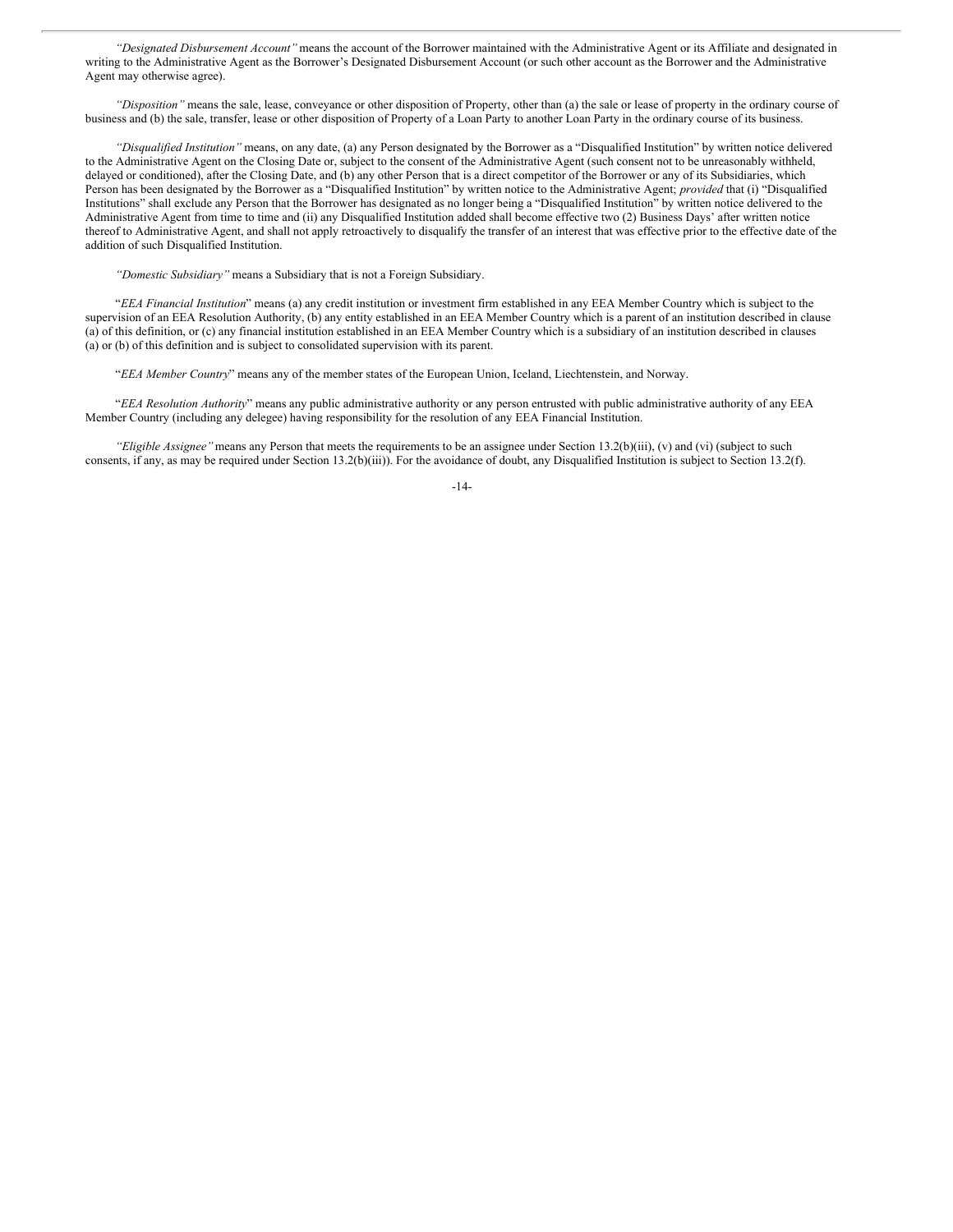*"Eligible Line of Business"* means any business engaged in as of the date of this Agreement by the Borrower or any other Loan Party or any business reasonably related or ancillary thereto and logical extensions thereof.

*"Envestnet India"* means Envestnet Asset Management India Private Limited.

*"Environmental Claim"* means any investigation, notice, violation, demand, allegation, action, suit, injunction, judgment, order, consent decree, penalty, fine, lien, proceeding or claim (whether administrative, judicial or private in nature) arising (a) pursuant to, or in connection with a violation of, any Environmental Law, (b) in connection with any Hazardous Material, (c) from any abatement, removal, remedial, investigative, corrective or response action in connection with a Hazardous Material, Environmental Law or order of a governmental authority or (d) from any damage, injury, threat or harm to health, safety, natural resources or the environment.

*"Environmental Law"* means any current or future Legal Requirement pertaining to (a) the protection of health, safety and the indoor or outdoor environment, (b) the conservation, management, protection or use of natural resources and wildlife, (c) the protection or use of surface water or groundwater, (d) the management, manufacture, possession, presence, use, generation, transportation, treatment, storage, disposal, Release, threatened Release, abatement, removal, investigation, remediation or handling of, or exposure to, any Hazardous Material or (e) pollution (including any Release to air, land, surface water or groundwater), and any amendment, rule, regulation, order or directive issued thereunder.

*"Environmental Liability"* means any liability, contingent or otherwise (including any liability for damages, costs of environmental remediation, fines, costs of compliance, penalties or indemnities), of any Loan Party or any Subsidiary of a Loan Party directly or indirectly resulting from or based upon (a) any violation of any Environmental Law, (b) the generation, use, handling, transportation, storage, treatment or disposal of any Hazardous Materials, (c) exposure to any Hazardous Materials, (d) the Release or threatened Release of any Hazardous Materials into the environment or (e) any contract, agreement or other legally enforceable consensual arrangement pursuant to which liability is assumed or imposed with respect to any of the foregoing.

*"ERISA"* means the Employee Retirement Income Security Act of 1974, as amended, or any successor statute thereto.

*"ERS"* means Envestnet Retirement Solutions, LLC, a Delaware limited liability company.

*"EU Bail-In Legislation Schedule"* means the EU Bail-In Legislation Schedule published by the Loan Market Association (or any successor person), as in effect from time to time.

*"Event of Default"* means any event or condition identified as such in Section 9.1.

-15-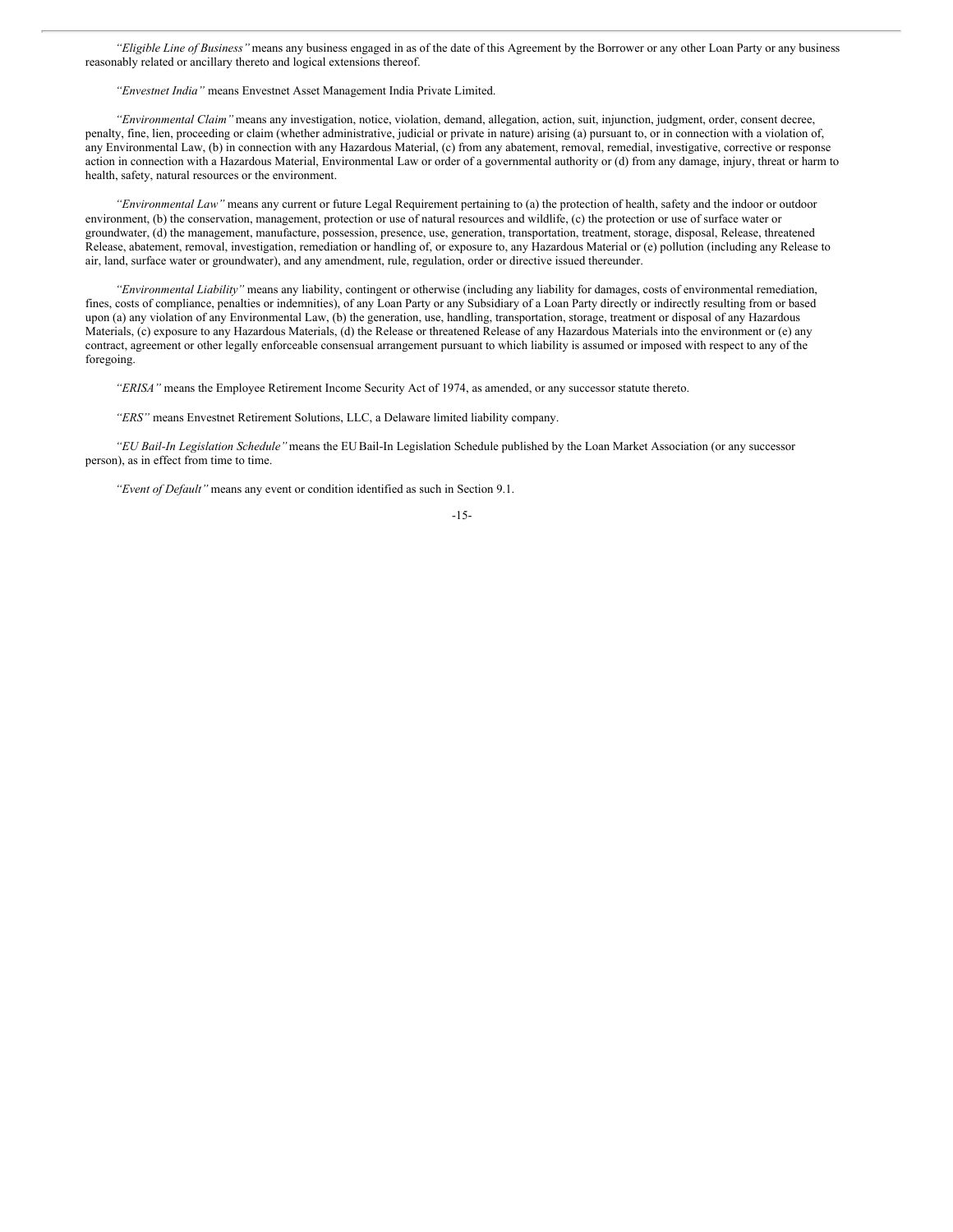*"Excluded Account"* means a deposit or other account the balance of which consists exclusively of (and is identified when established as an account established solely for the purposes of) (a) withheld income Taxes and federal, state, local or foreign employment Taxes in such amounts as are required in the reasonable judgment of a Loan Party to be paid to the Internal Revenue Service or any other U.S., federal, state or local or foreign government agencies within the following month with respect to employees of such Loan Party, (b) amounts required to be paid over to an employee benefit plan pursuant to DOL Reg. Sec. 2510.3-102 on behalf of or for the benefit of employees of any Loan Party, (c) amounts which are required to be pledged or otherwise provided as security pursuant to any requirement of any Governmental Authority or foreign pension requirement, (d) amounts to be used to fund payroll obligations (including, but not limited to, amounts payable to any employment contracts between any Loan Party and their respective employees), (e) escrow accounts, or fiduciary or trust accounts, (f) settlement accounts used for processing of fees owed to third party Persons and held at third-party custodians, (g) accounts of non-Loan Parties, and (h) other deposit accounts maintained in the ordinary course of business containing cash amounts that do not exceed at any time \$5,000,000 for any such account and \$15,000,000 in the aggregate for all such accounts under this clause (h), unless requested by the Administrative Agent after the occurrence and during the continuation of an Event of Default.

*"Excluded Property"* means (a) any fee-owned real property owned by any Loan Party on the Closing Date; (b) any leased real property (with no obligation to obtain landlord waivers, estoppels or collateral access letters); (c) motor vehicles, airplanes and other assets subject to a certificate of title law and letter of credit rights, (d) Margin Stock, including, without limitation, any Company Stock, and pledges and security interests prohibited by applicable law, rule or regulation or agreements with any Governmental Authority or which would require governmental (including regulatory) consent, approval, license or authorization to provide such security interest (with no requirement to obtain the consent of any Governmental Authority or third party), (e) any property securing purchase money indebtedness or Capitalized Lease Obligations if the granting of a Lien to any third party is prohibited by the agreement(s) setting forth the terms and conditions applicable to such Indebtedness but only if such Indebtedness and the Liens securing the same are permitted by Sections 8.7(b) and 8.8(d) of this Agreement, *provided* that if and when the prohibition which prevents the granting of a Lien in any such Property is removed, terminated or otherwise becomes unenforceable as a matter of law (including, without limitation, the termination of any such security interest resulting from the satisfaction of the Indebtedness secured thereby), and notwithstanding any previous release of Lien provided by the Administrative Agent requested in connection with respect to any such Indebtedness, the Excluded Property will no longer include such Property and the Administrative Agent will be deemed to have, and at all times to have had, a security interest in such property and the Collateral will be deemed to include, and at all times to have included, such Property without further action or notice by any Person; (f) any permit or license issued to any Loan Party as the permit holder or licensee thereof or any lease to which any Loan Party is lessee thereof, or any agreement or any property subject to such agreements in each case, only to the extent and for so long as the terms of such permit, license, or lease effectively (after giving effect to Sections 9-406 through 9-409, inclusive, of the Uniform Commercial Code in the applicable state (or any successor provision or provisions) or any other applicable law) prohibit the creation by such Loan Party of a security interest in such permit, license, or lease in favor of the Administrative Agent or would result in an effective invalidation, termination or breach of the terms of any such permit, license or lease (after giving effect to Sections 9-406 through 9-409, inclusive, of the Uniform Commercial Code in the applicable state (or any successor

-16-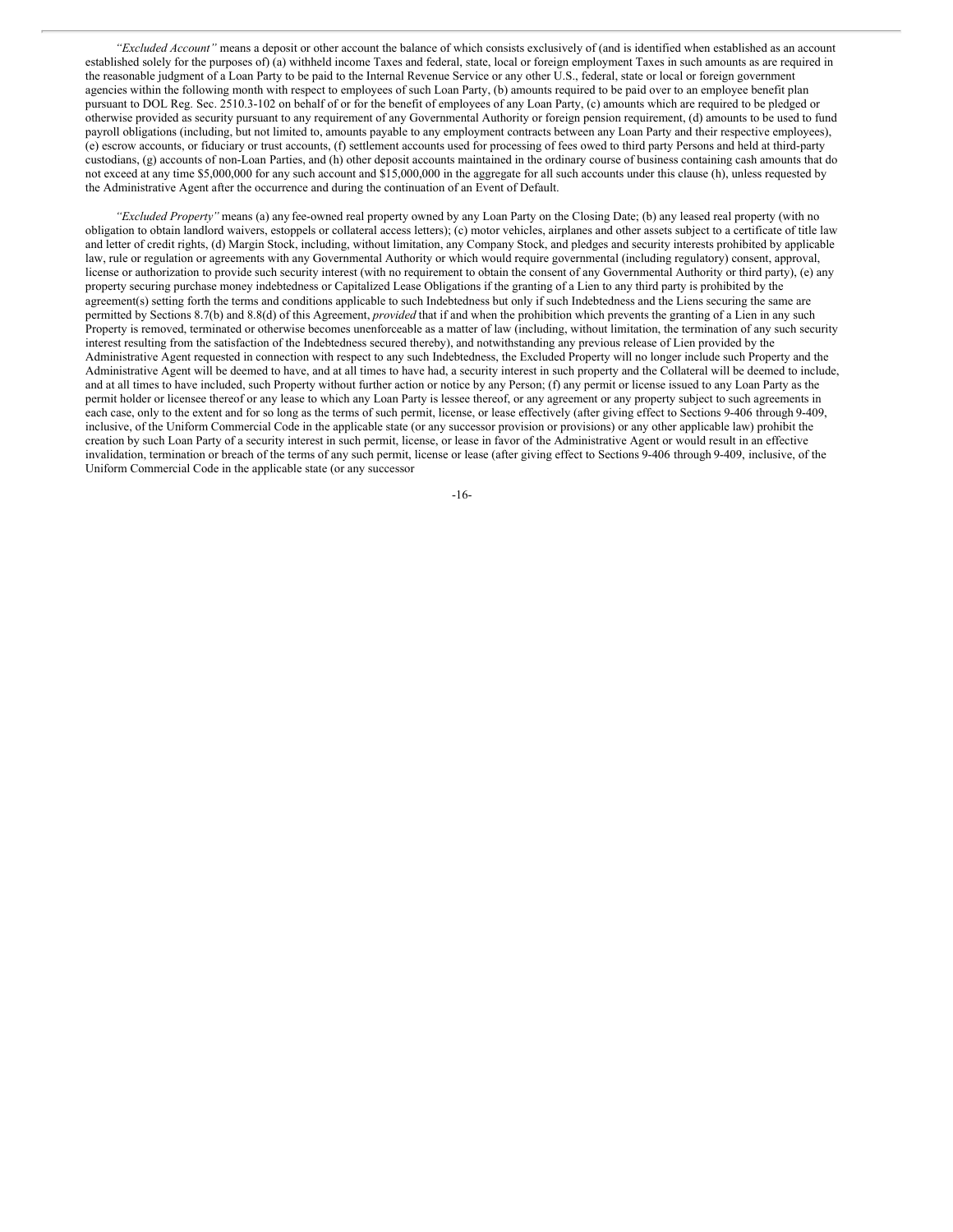provision or provisions) or any other applicable law), in each case unless and until any required consents are obtained, *provided* that the Excluded Property will not include, and the Collateral shall include and the security interest granted in the Collateral shall attach to, (x) all proceeds, substitutions or replacements of any such excluded items referred to herein unless such proceeds, substitutions or replacements would constitute excluded items hereunder, (y) all rights to payment due or to become due under any such excluded items referred to herein, and (z) if and when the prohibition which prevents the granting of a security interest in any such Property is removed, terminated, or otherwise becomes unenforceable as a matter of law, the Administrative Agent will be deemed to have, and at all times to have had, a security interest in such property, and the Collateral will be deemed to include, and at all times to have included, such Property without further action or notice by any Person;  $(g)$  any property to the extent a security interest in such property would result in material adverse tax consequences or adverse regulatory consequences as determined by the Borrower, including equity interests of any Foreign Subsidiary or FSHCO which, if granted, would cause a material adverse effect on the Borrower's federal income tax liability, *provided* that Excluded Property shall not include, and the Collateral shall include, (x) non-voting equity interests of a Foreign Subsidiary or FSHCO owned by any Loan Party and (y) voting equity interests of a Foreign Subsidiary or FSHCO owned by any Loan Party representing not more than 66% of the total voting power of all outstanding voting equity interests of such Foreign Subsidiary or FSHCO, with equity interests of such Foreign Subsidiary or FSHCO constituting "stock entitled to vote" within the meaning of Treasury regulation section 1.956-2(c)(2) being treated as voting equity interests of such Foreign Subsidiary or FSHCO for purposes of this clause (g); (h) all intellectual property and intangible technology assets, including the platform software; (i) equity interests in any Person to the extent a pledge of such other Person is not permitted by applicable law, regulation or the terms of such Person's organizational or joint venture documents; (j) Excluded Accounts; and (k) those assets of any Loan Party as to which the Administrative Agent and the Borrower reasonably determine that the cost of obtaining a security interest in or perfection thereof outweigh the value and the practical benefits of the security to be afforded thereby.

*"Excluded Subsidiary"* means (a) any Domestic Subsidiary of the Borrower that is a regulated entity subject to net worth or net capital restrictions or similar capital and surplus restrictions, (b) any Foreign Subsidiary, (c) any FSHCO, (d) any Subsidiary owned directly or indirectly by a Foreign Subsidiary or FSHCO, (e) any Immaterial Subsidiary and (f) any Unrestricted Subsidiary.

*"Excluded Subsidiary Limit"* means, at any time, an amount equal to the sum of (i) \$25,000,000,*plus* (ii) (x) 10% times the amount in clause (i) times (y) the number of completed fiscal quarters of the Borrower that have occurred since the Closing Date on or prior to such time.

-17-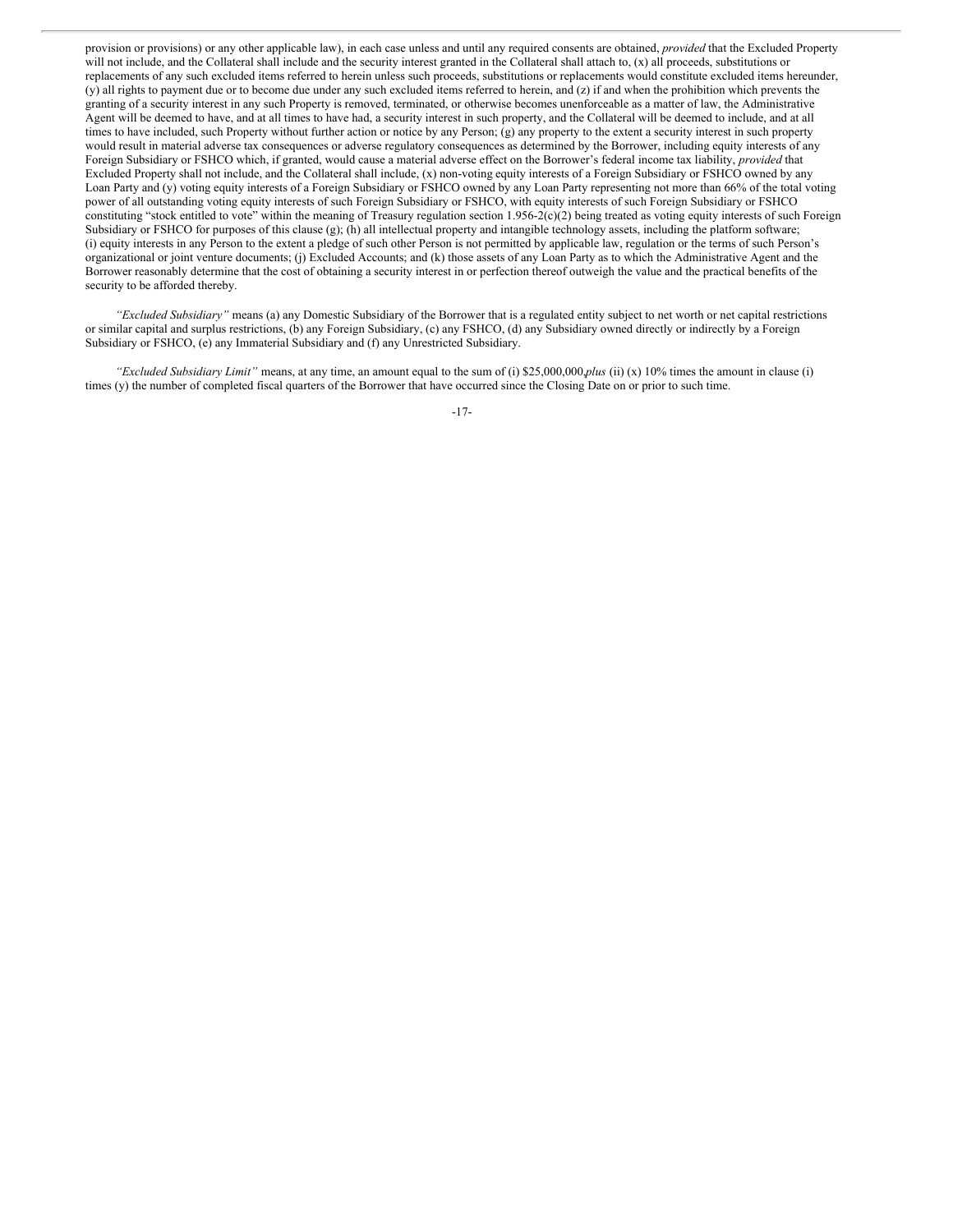"*Excluded Swap Obligation*" means, with respect to any Guarantor, any Swap Obligation if, and to the extent that, all or a portion of the Guarantee of such Guarantor of, or the grant by such Guarantor of a security interest to secure, such Swap Obligation (or any Guarantee thereof) is or becomes illegal under the Commodity Exchange Act or any rule, regulation or order of the Commodity Futures Trading Commission (or the application or official interpretation of any thereof) by virtue of such Guarantor's failure for any reason not to constitute an "eligible contract participant" as defined in the Commodity Exchange Act and the regulations thereunder at the time the Guarantee of such Guarantor or the grant of such security interest becomes effective with respect to such related Swap Obligation. If a Swap Obligation arises under a master agreement governing more than one swap, such exclusion shall apply only to the portion of such Swap Obligation that is attributable to swaps for which such Guarantee or security interest is or becomes illegal.

*"Excluded Taxes"* means any of the following Taxes imposed on or with respect to a Recipient or required to be withheld or deducted from a payment to a Recipient, (a) Taxes imposed on or measured by net income (however denominated), franchise Taxes, and branch profits Taxes, in each case, (i) imposed as a result of such Recipient being organized under the laws of, or having its principal office or, in the case of any Lender, its applicable lending office located in, the jurisdiction imposing such Tax (or any political subdivision thereof) or (ii) that are Other Connection Taxes, (b) in the case of a Lender, U.S. federal withholding Taxes imposed on amounts payable to or for the account of such Lender with respect to an applicable interest in a Loan or the Revolving Credit Commitment pursuant to a law in effect on the date on which (i) such Lender acquires such interest in the Loan or the Revolving Credit Commitment (other than pursuant to an assignment request by the Borrower under Section 2.12) or (ii) such Lender changes its lending office, except in each case to the extent that, pursuant to Section 4.1 amounts with respect to such Taxes were payable either to such Lender's assignor immediately before such Lender became a party hereto or to such Lender immediately before it changed its lending office, (c) Taxes attributable to such Recipient's failure to comply with Section 4.1(g), and (d) any Taxes imposed under FATCA.

*"Existing Credit Agreement"* is defined in the introductory paragraph of this Agreement.

*"Existing Security Agreement"* means that certain Amended and Restated Security Agreement dated as of July 18, 2017 among the Loan Parties and the Administrative Agent, as the same has been amended, modified or otherwise supplemented prior to the date hereof.

*"FATCA"* means Sections 1471 through 1474 of the Code, any current or future regulations or official interpretations thereof, and any agreements entered into pursuant to Section 1471(b)(1) of the Code, any applicable intergovernmental agreement entered into in connection with the implementation of any of the forgoing, and any fiscal or regulatory legislation, rules or practices adopted pursuant to any such intergovernmental agreement, or any treaty or convention among Governmental Authorities and implementing the foregoing.

*"FCPA"* means the Foreign Corrupt Practices Act, 15 U.S.C.§§78dd-1, et seq.

#### -18-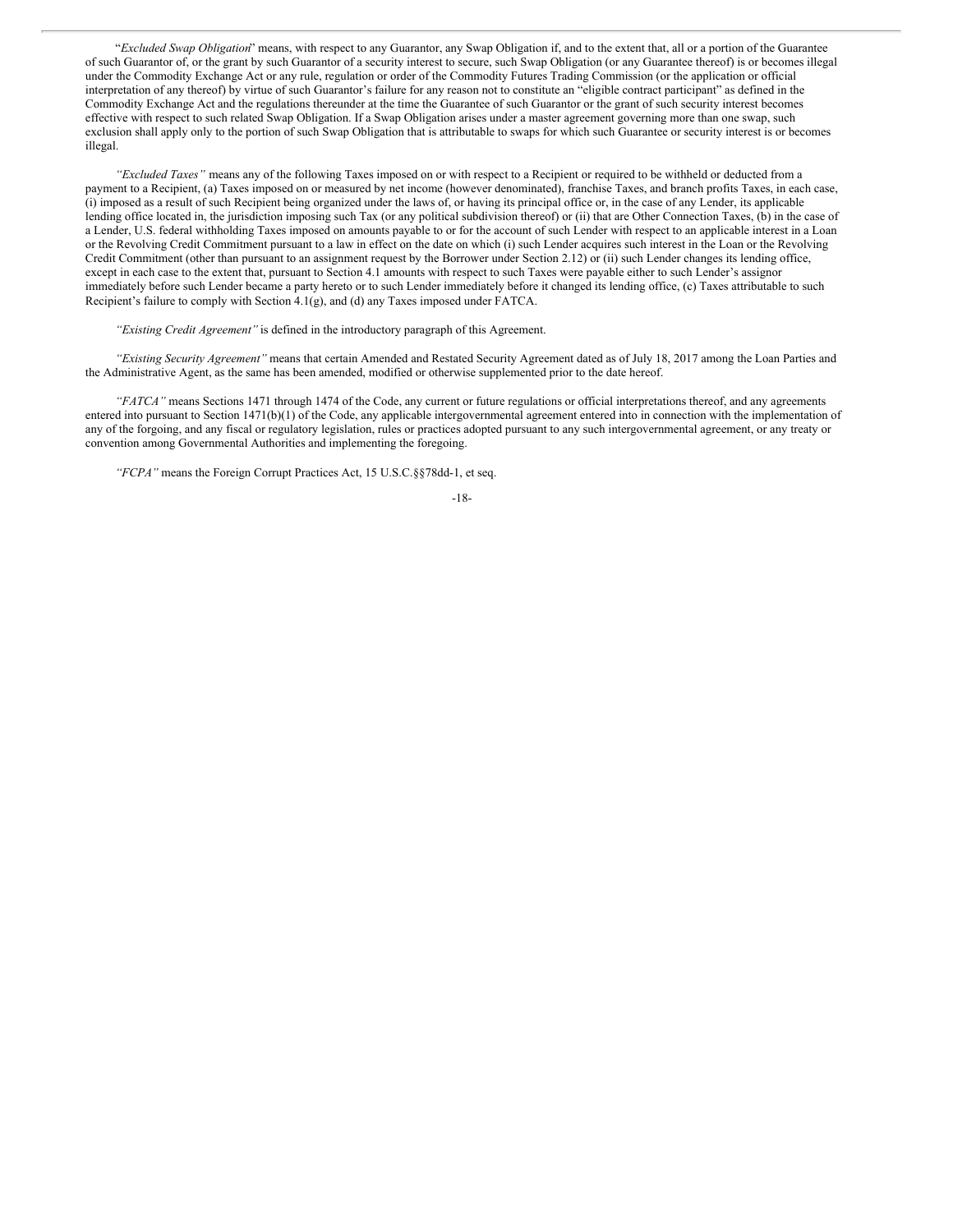*"Federal Funds Rate"*means the fluctuating interest rate per annum described in part (i) of clause (b) of the definition of Base Rate.

*"Federal Reserve Bank of New York's Website"* means the website of the Federal Reserve Bank of New York at http://www.newyorkfed.org, or any successor source.

*"Financial Of icer"* of any Person means the chief financial officer, principal accounting officer, treasurer or controller of such Person.

"*Floor*" means the rate per annum of interest equal to 0.00%.

*"Foreign Lender"* means a Lender that is not a U.S. Person.

*"Foreign Subsidiary"* means each Subsidiary that (a) is organized under the laws of a jurisdiction other than the United States of America or any state thereof or the District of Columbia, (b) conducts substantially all of its business outside of the United States of America, and (c) has substantially all of its assets outside of the United States of America.

*"Fronting Exposure"* means, at any time there is a Defaulting Lender, such Defaulting Lender's Percentage of the outstanding L/C Obligations with respect to Letters of Credit issued by such L/C Issuer other than L/C Obligations as to which such Defaulting Lender's participation obligation has been reallocated to other Lenders or Cash Collateralized in accordance with the terms hereof.

*"FSHCO"* means a Domestic Subsidiary (including a disregarded entity for U.S. federal income tax purposes) substantially all of whose assets consist of equity interests of one or more Foreign Subsidiaries (held directly or through Subsidiaries).

*"Fund"* means any Person (other than a natural person) that is (or will be) engaged in making, purchasing, holding or otherwise investing in commercial loans and similar extensions of credit in the ordinary course of its business.

*"GAAP"* means generally accepted accounting principles set forth from time to time in the opinions and pronouncements of the Accounting Principles Board and the American Institute of Certified Public Accountants and statements and pronouncements of the Financial Accounting Standards Board (or agencies with similar functions of comparable stature and authority within the U.S. accounting profession), which are applicable to the circumstances as of the date of determination.

*"Governmental Authority"* means the government of the United States of America or any other nation, or of any political subdivision thereof, whether state or local, and any agency, authority, instrumentality, regulatory body, court, central bank or other entity exercising executive, legislative, judicial, taxing, regulatory or administrative powers or functions of or pertaining to government (including any supra-national bodies such as the European Union or the European Central Bank).

-19-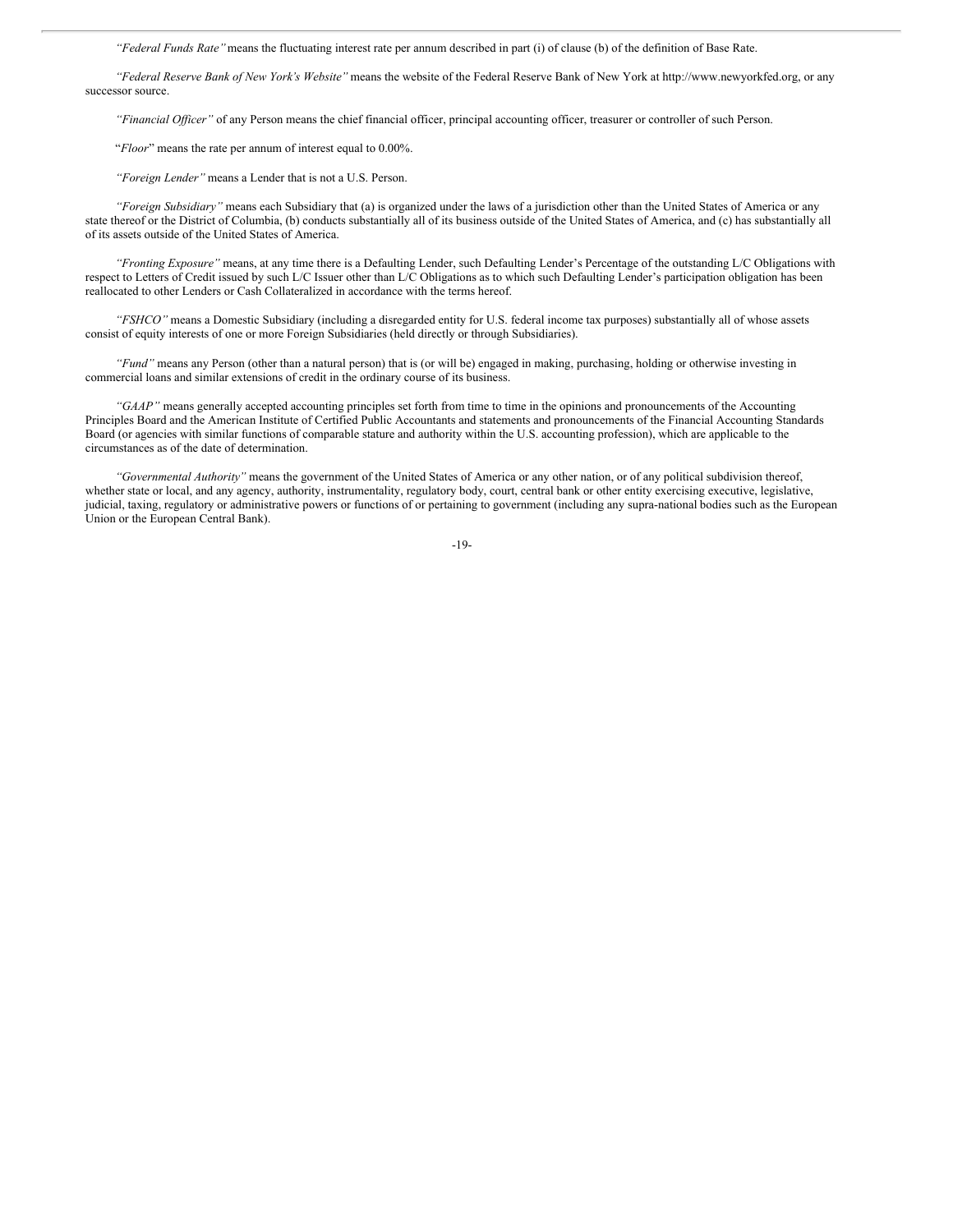*"Guarantee"* of or by any Person (the*"guarantor"*) means any obligation, contingent or otherwise, of the guarantor guaranteeing or having the economic effect of guaranteeing any Indebtedness or other obligation of any other Person (the *"primary obligor"*) in any manner, whether directly or indirectly, and including any obligation of the guarantor, direct or indirect, (a) to purchase or pay (or advance or supply funds for the purchase or payment of) such Indebtedness or other obligation or to purchase (or to advance or supply funds for the purchase of) any security for the payment thereof, (b) to purchase or lease property, securities or services for the purpose of assuring the owner of such Indebtedness or other obligation of the payment thereof, (c) to maintain working capital, equity capital or any other financial statement condition or liquidity of the primary obligor so as to enable the primary obligor to pay such Indebtedness or other obligation or (d) as an account party in respect of any letter of credit or letter of guaranty issued to support such Indebtedness or obligation; *provided* that the term Guarantee shall not include endorsements for collection or deposit in the ordinary course of business.

*"Guarantors"* means and includes each Subsidiary of the Borrower other than the Excluded Subsidiaries, and Borrower, in its capacity as a guarantor of the Obligations of another Loan Party.

*"Guaranty Agreements"* means and includes the Guarantee of the Loan Parties provided for in Section 11, and any other guaranty agreement executed and delivered in order to guarantee the Obligations or any part thereof in form and substance reasonably acceptable to the Administrative Agent.

*"Hazardous Material"* means any substance, chemical, compound, product, solid, gas, liquid, waste, byproduct, pollutant, contaminant or material which is hazardous, toxic, or a pollutant and includes, without limitation, (a) asbestos, polychlorinated biphenyls and petroleum (including crude oil or any fraction thereof) and (b) any material classified or regulated as "hazardous," "toxic," or a "pollutant" or words of like import pursuant to an Environmental Law.

*"Hazardous Material Activity"* means any activity, event or occurrence involving a Hazardous Material, including, without limitation, the manufacture, possession, presence, use, generation, transportation, treatment, storage, disposal, Release, threatened Release, abatement, removal, remediation, handling of or corrective or response action to any Hazardous Material.

*"Hedging Agreement"* means any agreement with respect to any swap, forward, future or derivative transaction or option or similar agreement involving, or settled by reference to, one or more rates, currencies, commodities, equity or debt instruments or securities, or economic, financial or pricing indices or measures of economic, financial or pricing risk or value or any similar transaction or any combination of these transactions; *provided* that no phantom stock or similar plan providing for payments only on account of services provided by current or former directors, officers, employees or consultants of any Loan Party or its Subsidiaries shall be a Hedging Agreement.

-20-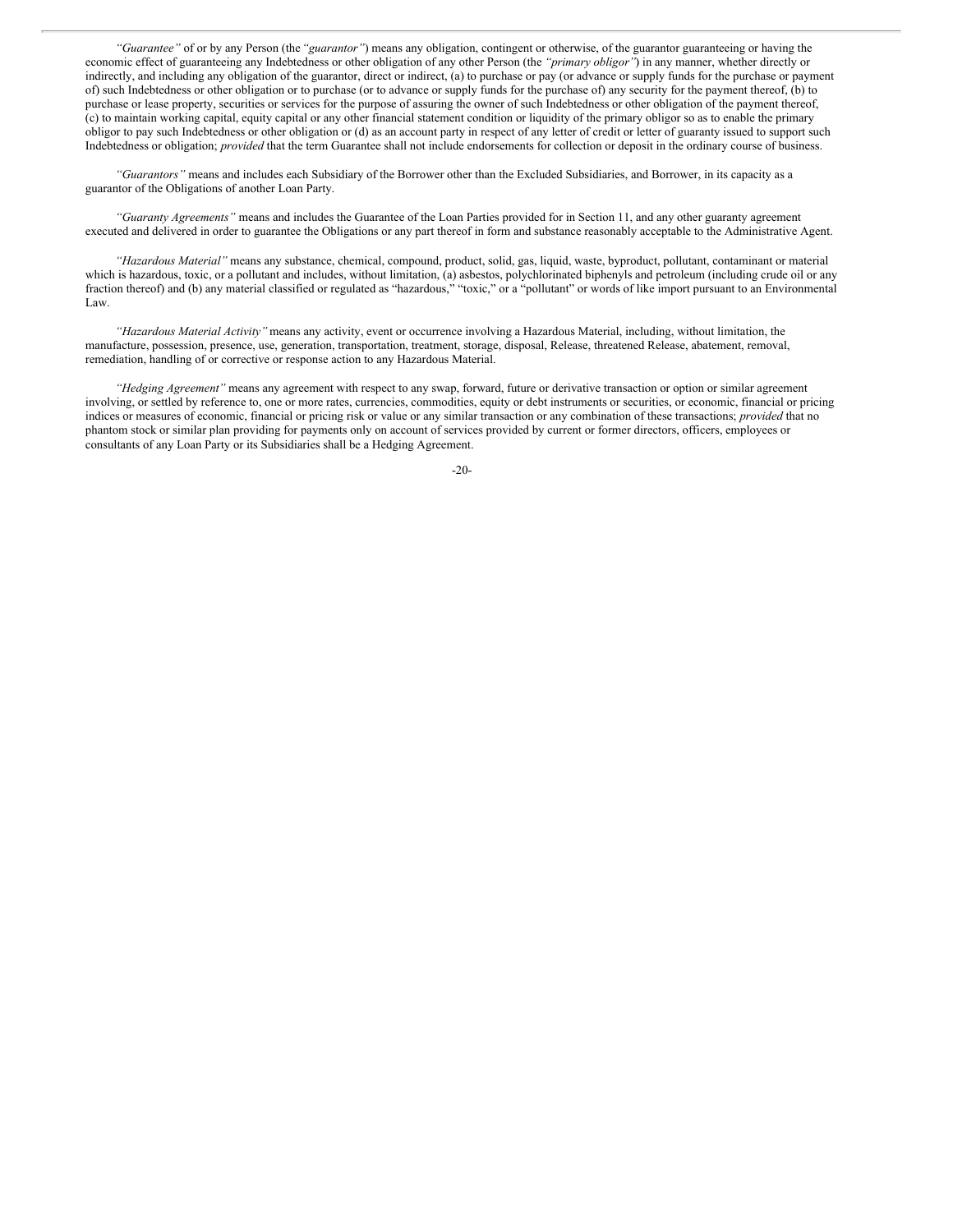*"Hedging Liability"* means the liability of any Loan Partyto any of the Lenders, or any Affiliates of such Lenders in respect of any Hedging Agreement of the type permitted under Section 8.7(c) as such Loan Party may from time to time enter into with any one or more of the Lenders party to this Agreement or their Affiliates, whether absolute or contingent and howsoever and whensoever created, arising, evidenced or acquired (including all renewals, extensions and modifications thereof and substitutions therefor); *provided, however,* that, with respect to any Guarantor, Hedging Liability guaranteed by such Guarantor shall exclude all Excluded Swap Obligations.

*"Hostile Acquisition"* means the acquisition of the capital stock or other equity interests of a Person through a tender offer or similar solicitation of the owners of such capital stock or other equity interests which has not been approved (prior to such acquisition) by resolutions of the Board of Directors of such Person or by similar action if such Person is not a corporation, or as to which such approval has been withdrawn.

*"Immaterial Subsidiary"* means, at any date, any Subsidiary designated by Borrower in a written notice to the Administrative Agent as an Immaterial Subsidiary and that when taken together with such Subsidiary's consolidated Subsidiaries, (x) (a) does not, as of the end of the most recently ended Test Period, have assets with a fair market value in excess of 1.5% of the total assets of the Borrower and its Restricted Subsidiaries and (b) did not, for the most recently ended Test Period, have revenues exceeding 1.5% of the total revenues of Borrower and its Restricted Subsidiaries on a consolidated basis and (y) when taken together with all other Immaterial Subsidiaries at such time (a) does not, as of the end of the most recently ended Test Period, have assets with a fair market value in excess of 5.0% of the total assets of the Borrower and its Restricted Subsidiaries and (b) did not, for the most recently ended Test Period, have revenues exceeding 5.0% of the total revenues of Borrower and its Restricted Subsidiaries on a consolidated basis (and Borrower will designate in writing to the Administrative Agent from time to time, but in any event no later than concurrently with the delivery of each compliance certificate, as necessary the Subsidiaries that will cease to be "Immaterial Subsidiaries" and be joined as Guarantors hereunder in order to comply with the foregoing limitations).

*"Indebtedness"* means for any Person (without duplication) (a) all indebtedness created, assumed or incurred in any manner by such Person representing money borrowed (including by the issuance of debt securities), (b) all indebtedness for the deferred purchase price of property or services (other than (i) trade accounts payable arising in the ordinary course of business which are not more than ninety (90) days past due and (ii) earn-outs and other contingent consideration in connection with Acquisitions), (c) all indebtedness secured by any Lien upon Property of such Person, whether or not such Person has assumed or become liable for the payment of such indebtedness, (d) all Capitalized Lease Obligations of such Person, (e) all obligations of such Person on or with respect to letters of credit, bankers' acceptances and other extensions of credit whether or not representing obligations for borrowed money, (f) all obligations of such Person to purchase, redeem, retire, defease or otherwise make any payment in respect of any equity interest in such Person or any other Person or any warrant, right or option to acquire such equity interest, valued, in the case of a redeemable preferred interest, at the greater of its voluntary or involuntary liquidation preference plus accrued and unpaid dividends, (g) all net obligations (determined as of any

-21-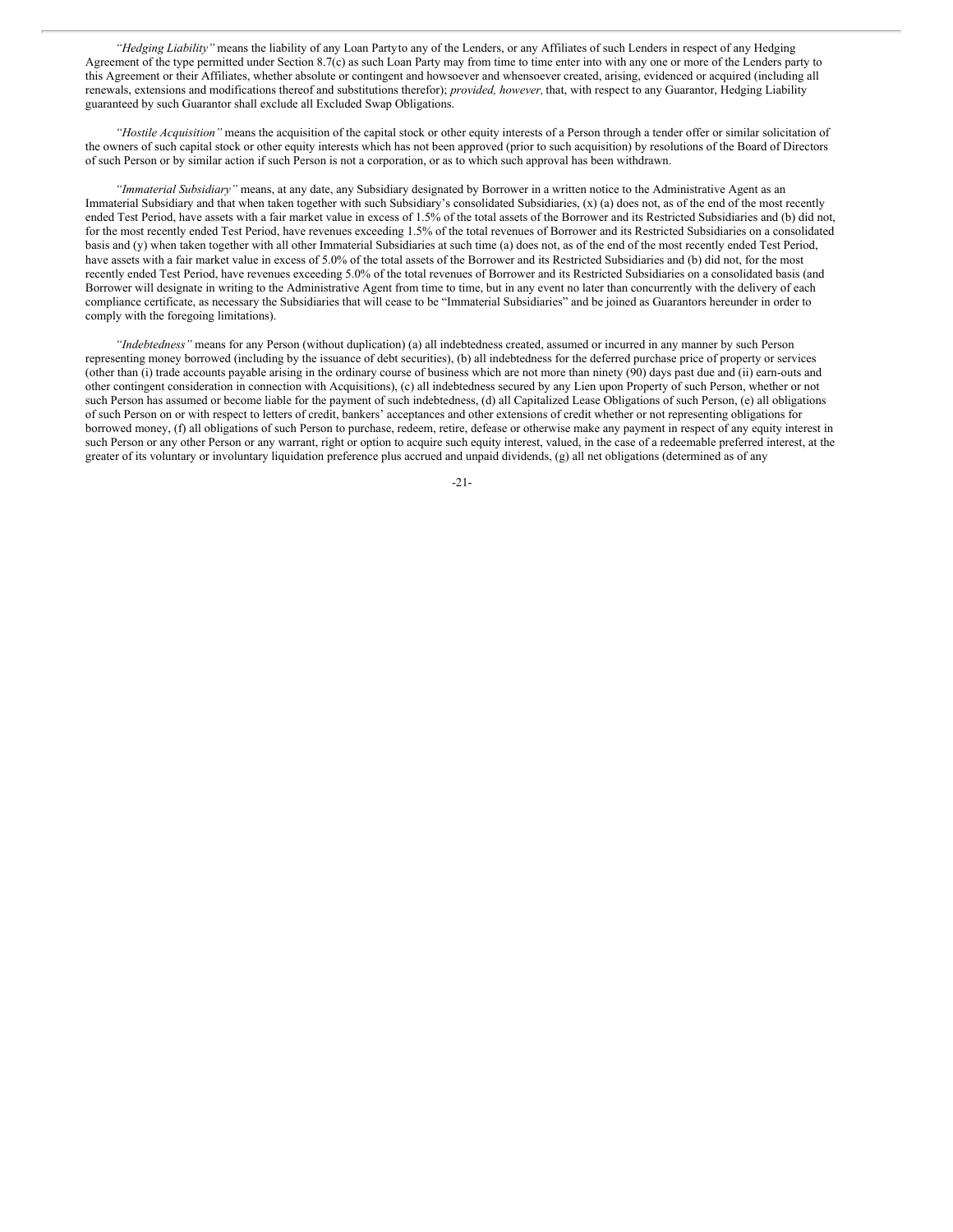time based on the termination value thereof) of such Person under any interest rate, foreign currency, and/or commodity swap, exchange, cap, collar, floor, forward, future or option agreement, or any other similar interest rate, currency or commodity hedging arrangement; and (h) all Guarantees of such Person in respect of any of the foregoing. For all purposes hereof, the Indebtedness of any Person shall include the Indebtedness of any partnership or joint venture (other than a joint venture that is itself a corporation or limited liability company) in which such Person is a general partner or a joint venturer, unless such Indebtedness is expressly made non-recourse to such Person.

*"Indemnified Taxes"* means (a) all Taxes other than Excluded Taxes, imposed on or with respect to any payment made by or on account of any obligation of any Loan Party under any Loan Document and (b) to the extent not otherwise described in (a), Other Taxes.

*"Interest Coverage Ratio"* means, at any time the same is to be determined, the ratio of (a) Adjusted EBITDA for the most recently ended Test Period to (b) cash Interest Expense for the same most recently ended Test Period.

*"Interest Expense"* means, with reference to any period, the sum of all interest charges (including imputed interest charges with respect to Capitalized Lease Obligations and all amortization of debt discount and expense) of the Borrower and its Restricted Subsidiaries for such period determined on a consolidated basis in accordance with GAAP.

*"Interest Payment Date"*means (a) with respect to any SOFR Loan, the last day of each Interest Period with respect to such SOFR Loan and on the maturity date and, if the applicable Interest Period is longer than three (3) three months, on each day occurring every three (3) months after the commencement of such Interest Period, and (b) with respect to any Base Rate Loan, the last day of every calendar quarter and on the maturity date.

*"Interest Period"* means the period commencing on the date a Borrowing of SOFR Loans is advanced, continued, or created by conversion and ending on the numerically corresponding day in the calendar month that is one  $(1)$ , three  $(3)$ , or six  $(6)$  months thereafter as specified in the applicable borrowing request or interest election request, *provided, however,* that:

(i) no Interest Period shall extend beyond the final maturity date of the relevant Loans;

(ii) whenever the last day of any Interest Period would otherwise be a day that is not a Business Day, the last day of such Interest Period shall be extended to the next succeeding Business Day, *provided* that, if such extension would cause the last day of an Interest Period for a Borrowing of SOFR Loans to occur in the following calendar month, the last day of such Interest Period shall be the immediately preceding Business Day;

-22-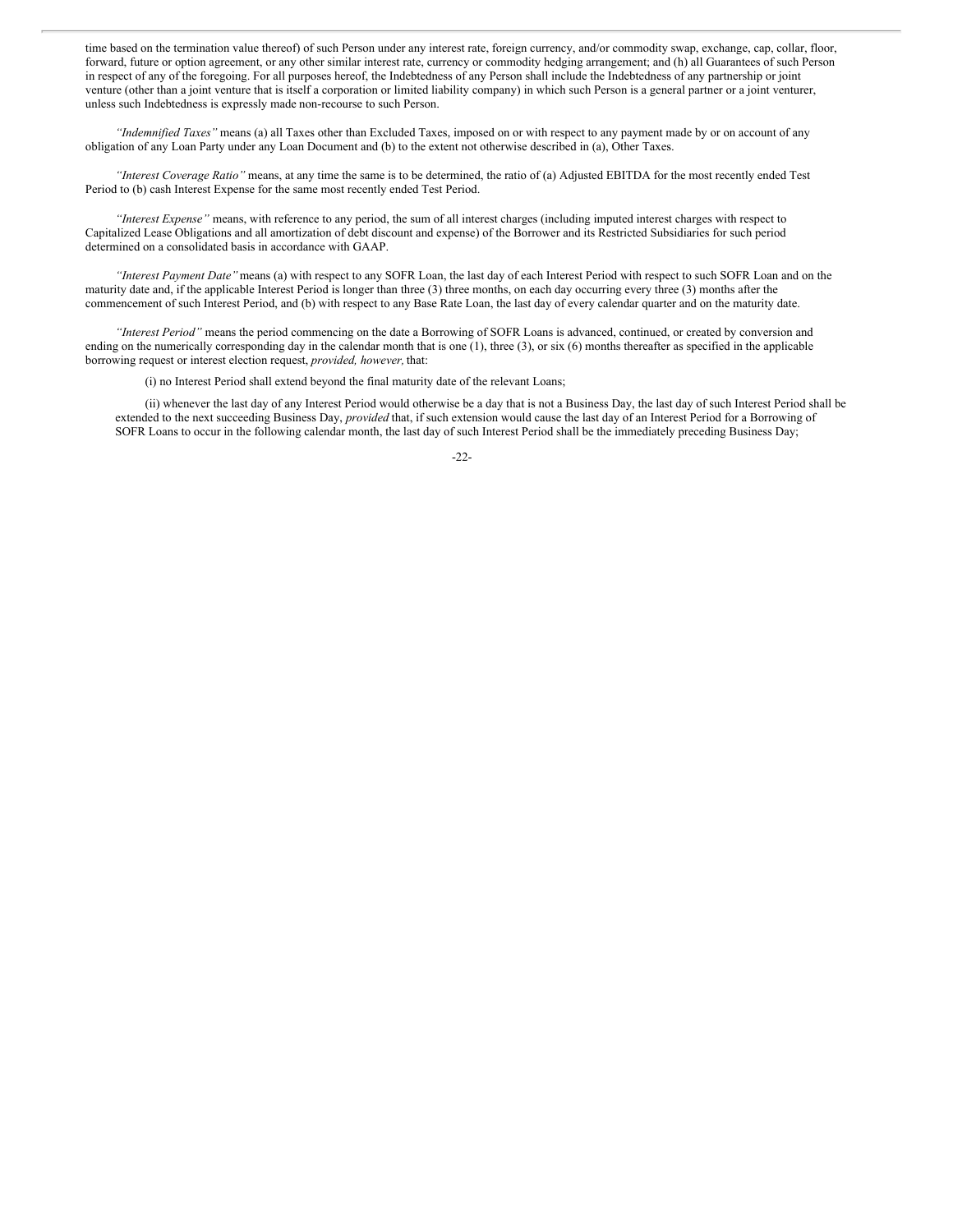(iii) for purposes of determining an Interest Period for a Borrowing of SOFR Loans, a month means a period starting on one day in a calendar month and ending on the numerically corresponding day in the next calendar month; *provided, however,* that if there is no numerically corresponding day in the month in which such an Interest Period is to end or if such an Interest Period begins on the last Business Day of a calendar month, then such Interest Period shall end on the last Business Day of the calendar month in which such Interest Period is to end; and

(iv) no tenor that has been removed from this definition pursuant to Section 4.8 hereof shall be available for specification in such borrowing request or interest election request.

*"IRS"* means the United States Internal Revenue Service.

*"L/C Issuer"* means BMO Harris Bank N.A., in its capacity as the issuer of Letters of Credit hereunder, or such other Lender in such capacity requested by the Borrower (with such Lender's consent) and approved by the Administrative Agent in its reasonable discretion, in each case together with its successors in such capacity as provided in Section 2.3(h).

*"L/C Obligations"* means the aggregate undrawn face amounts of all outstanding Letters of Credit and all unpaid Reimbursement Obligations.

*"L/C Participation Fee"* is defined in Section 3.1(b).

*"L/C Sublimit"* means \$20,000,000, as reduced or otherwise amended pursuant to the terms hereof.

*"Legal Requirement"* means any treaty, convention, statute, law, common law, rule, regulation, ordinance, license, permit, governmental approval, injunction, judgment, order, consent decree or other requirement of any governmental authority, whether federal, state, or local.

*"Lenders"* means and includes BMO Harris Bank N.A.and the other Persons listed on Schedule 2.2 and any other Person that shall have become party hereto pursuant to an Assignment and Assumption, other than any such Person that ceases to be a party hereto pursuant to an Assignment and Assumption.

"Lending Office" is defined in Section 4.7.

*"Letter of Credit"* is defined in Section 2.3(a).

*"Lien"* means any mortgage, lien, security interest, pledge, charge or encumbrance of any kind in respect of any Property, including the interests of a vendor or lessor under any conditional sale, Capital Lease or other title retention arrangement.

-23-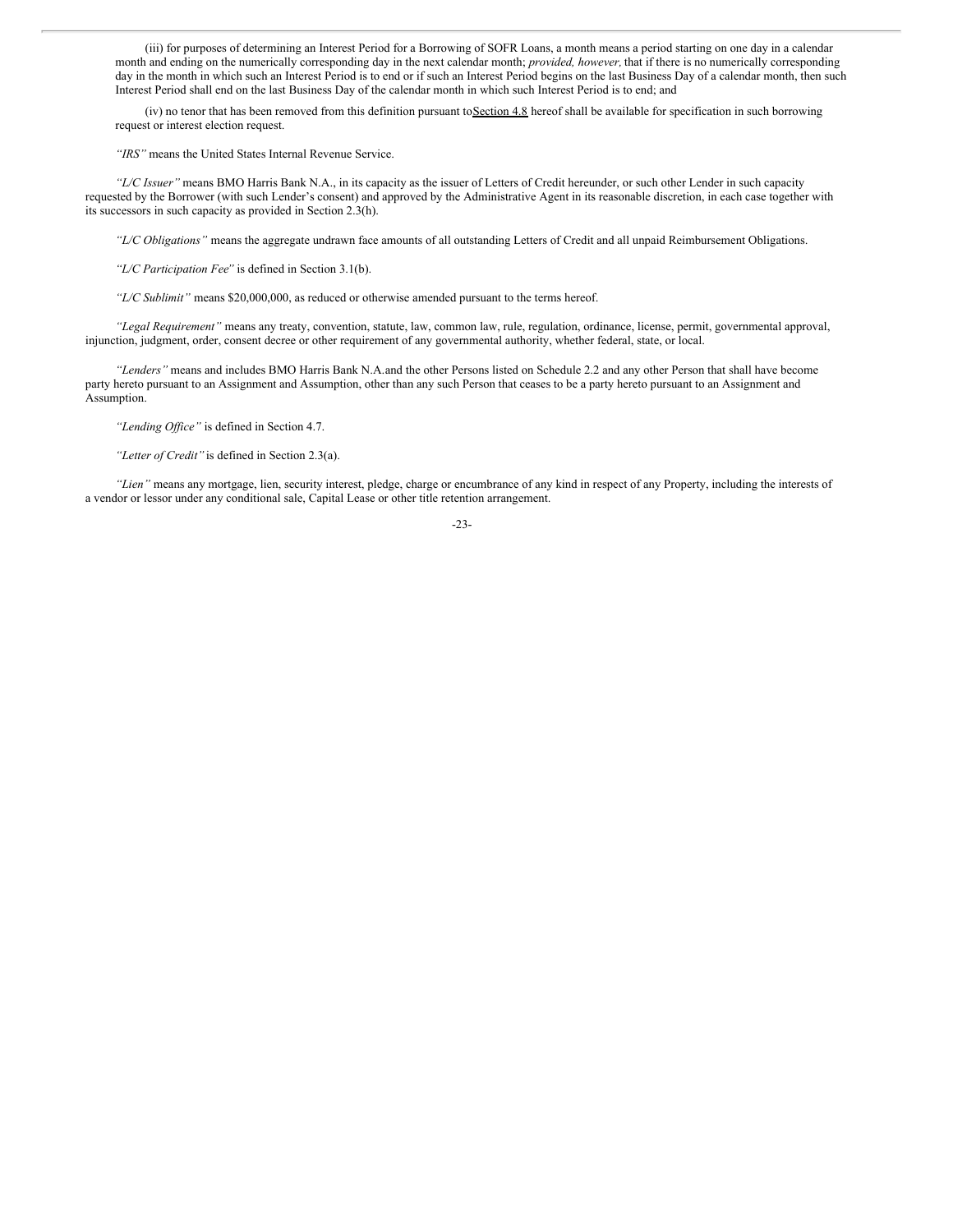*"Liquidity"* means, at any time the same is to be determined, an amount equal to (a) the Unrestricted Cash and Cash Equivalents of the Borrower and its Domestic Restricted Subsidiaries at such time, *plus* (b) the unused Revolving Credit Commitments of the Lenders,*minus* (c) the sum of the aggregate principal amount of the Convertible Notes that become due within twelve (12) months from such time. For purposes of determining clause (b) above, unused revolving Credit Commitments shall exclude any unused amounts that would cause the Borrower to not be in compliance with the Total Leverage Ratio set forth in Section 8.24 hereof calculated on a pro forma basis as if such unused amounts were drawn.

*"Loan"* means any Revolving Loan, whether outstanding as a Base Rate Loan or a SOFR Loan, each of which is a*"type"* of Loan hereunder.

*"Loan Documents"* means this Agreement, the Revolving Notes (if any), the Applications, the Collateral Documents and including any assumption agreement pursuant to which any Person becomes a party to, or otherwise obligated under, any of the foregoing, the Guaranty Agreements, and each other instrument or document to be delivered hereunder or thereunder or otherwise in connection therewith.

*"Loan Party"* means the Borrower and each of the Guarantors.

*"Margin Stock"* shall have the meaning ascribed to it in Regulation U.

*"Material Adverse Effect"* means (a) a material adverse change in, or material adverse effect upon, the operations, business, Property or financial condition of the Loan Parties and their Restricted Subsidiaries (taken as a whole), (b) a material impairment of the ability of the Loan Parties (taken as a whole) to perform their material obligations under any Loan Document or (c) a material adverse effect upon the legality, validity, binding effect or enforceability against any Loan Party of any Loan Document to which it is a party or the rights and remedies of the Administrative Agent and the Lenders thereunder.

*"Material Indebtedness"* means Indebtedness (other than the Loans and Letters of Credit), or obligations in respect of one or more Hedging Agreements, of any one or more of the Loan Parties and its Subsidiaries in an aggregate principal amount exceeding \$35,000,000. For purposes of determining Material Indebtedness, the "obligations" of any Loan Party or any Subsidiary in respect of any Hedging Agreement at any time shall be the maximum aggregate amount (giving effect to any netting agreements) that such Loan Party or such Subsidiary would be required to pay if such Hedging Agreement were terminated at such time.

*"Minimum Collateral Amount"* means, at any time, (a) with respect to Cash Collateral consisting of cash or deposit account balances, an amount equal to 105% of the Fronting Exposure of all L/C Issuers with respect to Letters of Credit issued and outstanding at such time and (b) otherwise, an amount determined by the Administrative Agent and the applicable L/C Issuer in their sole discretion.

*"Moody's"* means Moody's Investors Service, Inc.

*"Multiemployer Plan"* means any employee benefit plan of the type described in Section 4001(a)(3) of ERISA, to which a member of the Controlled Group makes or is obligated to make contributions, or during the preceding five plan years, has made or been obligation to make contributions.

-24-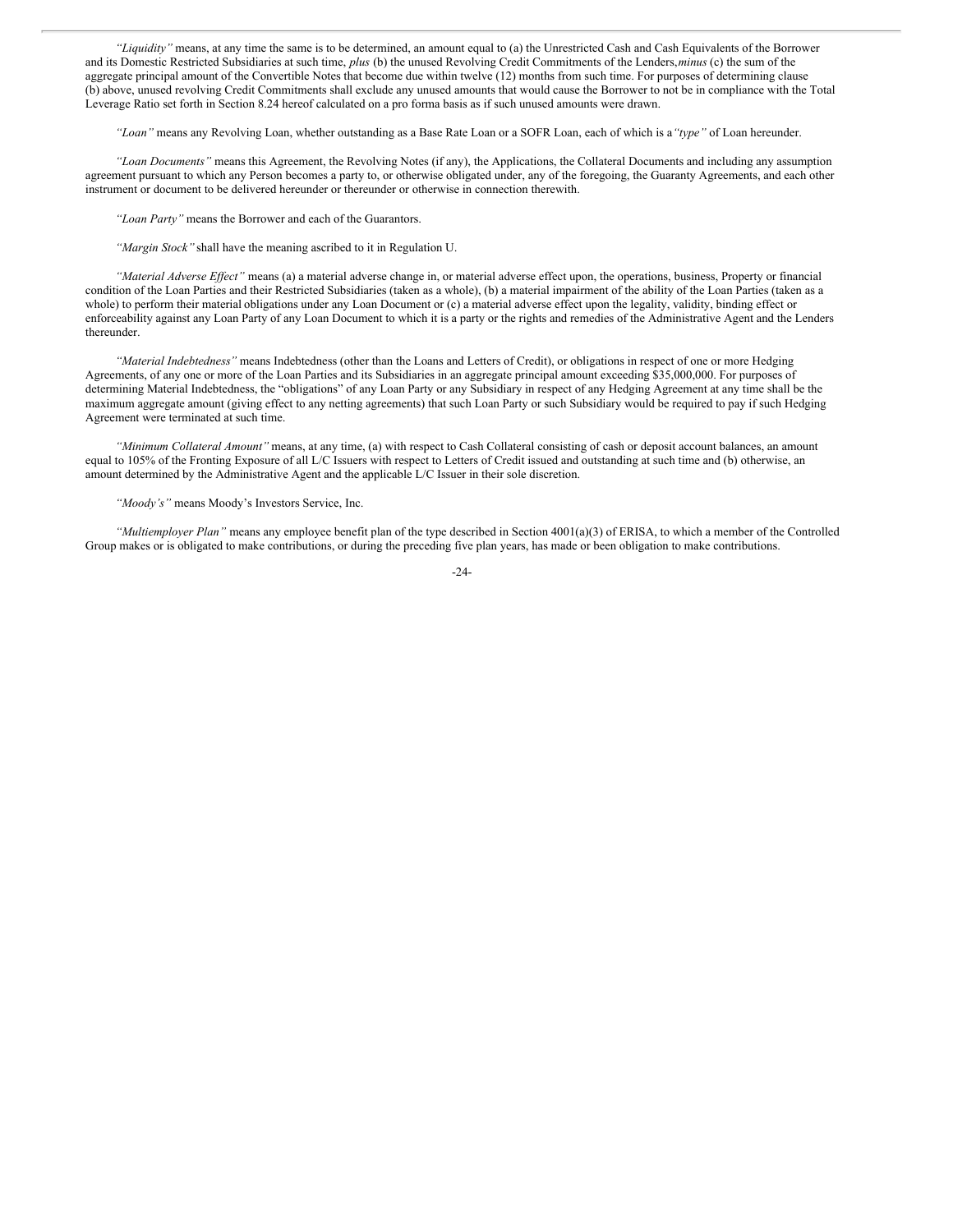*"Net Income"* means, with reference to any period, the net income (or net loss) of the Borrower and its Restricted Subsidiaries for such period computed on a consolidated basis in accordance with GAAP; provided that there shall be excluded from Net Income (a) the net income (or net loss) of any Person accrued prior to the date it becomes a Restricted Subsidiary of, or has merged into or consolidated with, the Borrower or another Restricted Subsidiary, (b) the net income (or net loss) of any Person (other than a Restricted Subsidiary) in which the Borrower or any of its Restricted Subsidiaries has an equity interest, except to the extent of the amount of dividends or other distributions actually paid to the Borrower or any of its Restricted Subsidiaries during such period, (c) the undistributed earnings of any Subsidiary to the extent that the declaration or payment of dividends or similar distributions by such Subsidiary is not at the time permitted by the terms of any contractual obligation (other than under any Loan Document) or requirement of law applicable to such Subsidiary, and (d) with respect to any Subsidiary that is not a Wholly-owned Restricted Subsidiary, an amount equal to such Subsidiary's net income (or net loss) for such period multiplied by the percentage of equity interest in such Subsidiary that is not directly or indirectly owned by the Borrower.

*"Non-Consenting Lender"* means any Lender that does not approve any consent, waiver or amendment that (a) requires the approval of all affected Lenders in accordance with the terms of Section 13.3 and (b) has been approved by the Required Lenders.

*"Non-Defaulting Lender"* means, at any time, each Lender that is not a Defaulting Lender at such time.

*"Obligations"* means all obligations of the Borrower to pay principal and interest on the Loans, all Reimbursement Obligations owing under the Applications, all fees and charges payable hereunder, and all other payment obligations of the Borrower or any other Loan Party arising under or in relation to any Loan Document, in each case whether now existing or hereafter arising, due or to become due, direct or indirect, absolute or contingent, and howsoever evidenced, held or acquired.

*"OFAC"* means the United States Department of Treasury Office of Foreign Assets Control.

*"OFAC Event"* is defined in Section 8.15.

*"OFAC Sanctions Programs"* means all laws, regulations, and Executive Orders administered by OFAC, including without limitation, the Bank Secrecy Act, anti-money laundering laws (including, without limitation, the Uniting and Strengthening America by Providing Appropriate Tools Required to Intercept and Obstruct Terrorism Act of 2001, Pub. L. 107-56 (a/k/a the USA Patriot Act)), and all economic and trade sanction programs administered by OFAC, any and all similar United States federal laws, regulations or Executive Orders (whether administered by OFAC or otherwise), and any similar laws, regulations or orders adopted by any State within the United States.

-25-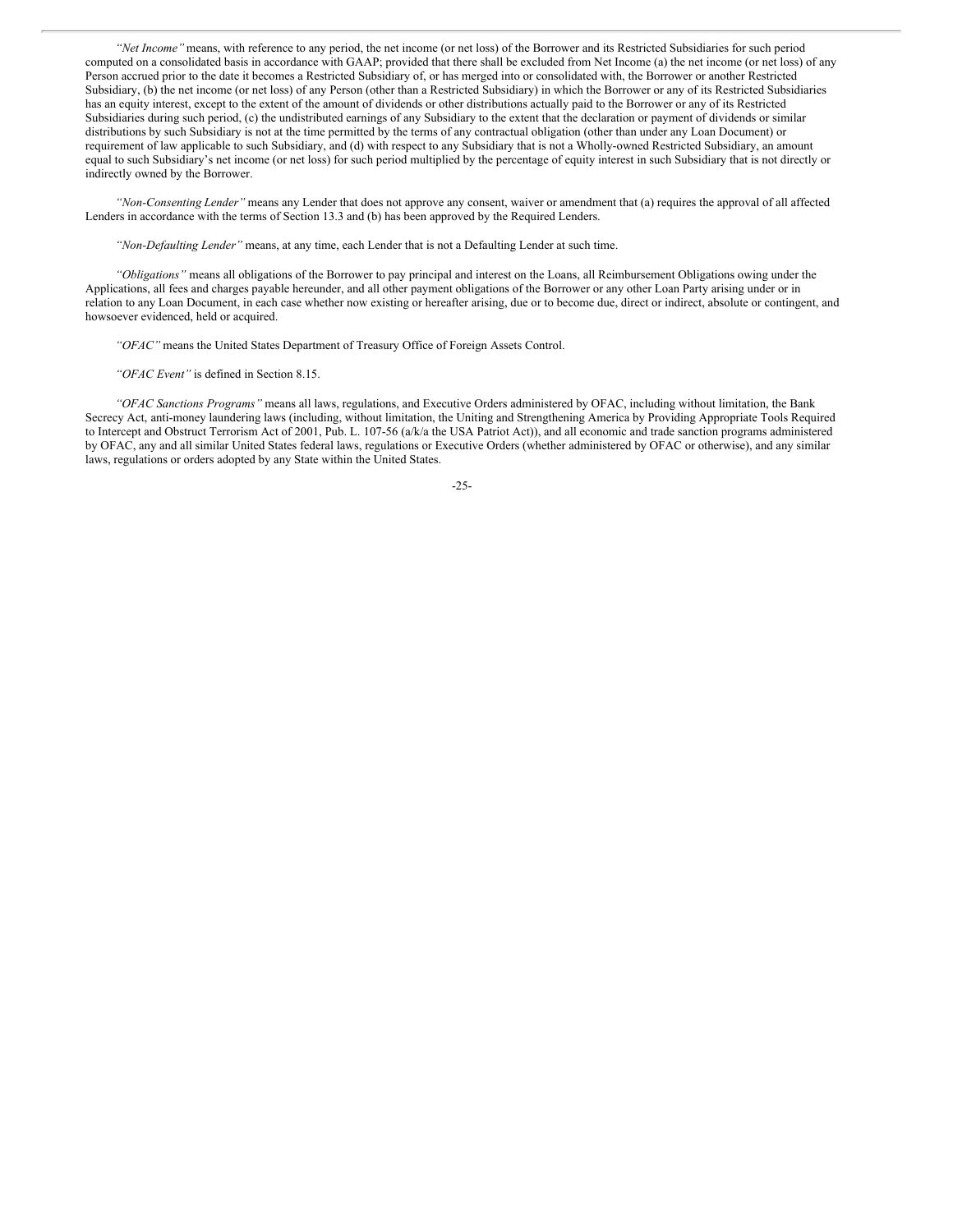*"Other Connection Taxes"* means, with respect to any Recipient, Taxes imposed as a result of a present or former connection between such Recipient and the jurisdiction imposing such Tax (other than connections arising from such Recipient having executed, delivered, become a party to, performed its obligations under, received payments under, received or perfected a security interest under, engaged in any other transaction pursuant to or enforced any Loan Document, or sold or assigned an interest in any Loan or Loan Document).

*"Other Taxes"* means all present or future stamp, court or documentary, intangible, recording, filing or similar Taxes that arise from any payment made under, from the execution, delivery, performance, enforcement or registration of, from the receipt or perfection of a security interest under, or otherwise with respect to, any Loan Document, except any such Taxes that are Other Connection Taxes imposed with respect to an assignment (other than an assignment made pursuant to Section 2.12).

*"Participant"* is defined in clause (d) of Section 13.2.

*"Participant Register"* is defined in clause (d) of Section 13.2.

*"Participating Interest"* is defined in Section 2.3(e).

*"Participating Lender"* is defined in Section 2.3(e).

*"PBGC"* means the Pension Benefit Guaranty Corporation or any Person succeeding to similar functions under ERISA.

*"PBS"* means Portfolio Brokerage Services, Inc.

*"PBS Limit"* means, at any time, an amount equal to (a) \$25,000,000 or (b) such greater amount as may be reasonably approved by the Administrative Agent in the event that the requirements of PBS change after the Closing Date pursuant to law, rule, regulation or order or pursuant to the requirements of any clearing corporation or broker.

*"Percentage"* means, for each Lender, the percentage of the total Revolving Credit Commitments represented by such Lender's Revolving Credit Commitment or, if the Revolving Credit Commitments have been terminated or expired, the percentage of the total Revolving Credit Exposure then outstanding held by such Lender.

*"Perfection Certificate"* means that certain Perfection Certificate dated as of the Closing Date from the Borrower to the Administrative Agent in form and substance reasonably satisfactory to the Administrative Agent.

*"Permitted Acquisition"* means any Acquisition with respect to which all of the following conditions shall have been satisfied:

(a) the Acquired Business is in an Eligible Line of Business;

-26-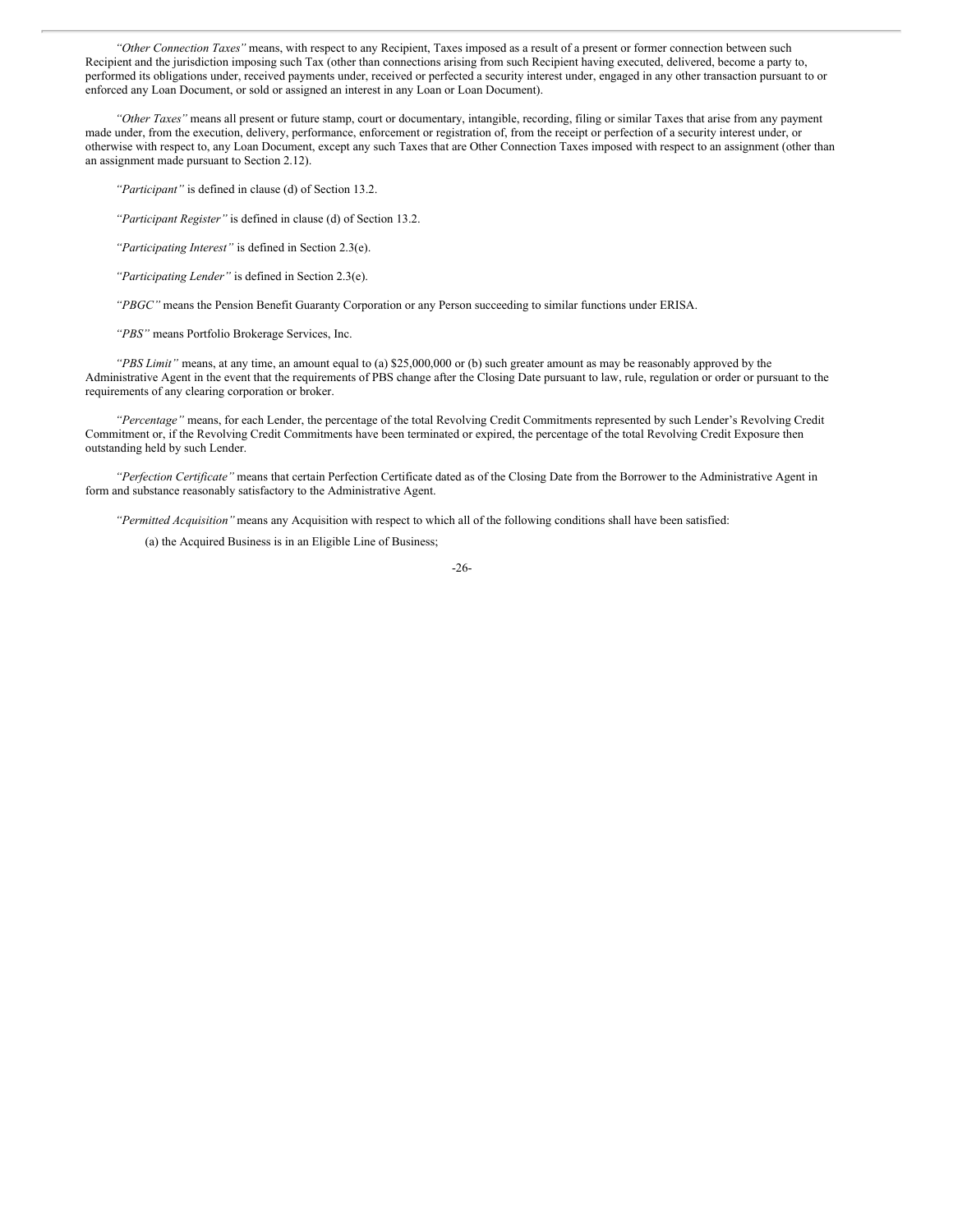(b) the Acquisition shall not be a Hostile Acquisition;

(c) the financial statements of the Acquired Business shall have been audited by a recognized accounting firm or such financial statements shall have undergone review of a scope and by an accounting firm satisfactory to the Administrative Agent; *provided* that if the Total Consideration for the Acquired Business does not exceed \$50,000,000, such financial statements shall not be required unless such financial statements are available to the Borrower;

(d) the Total Consideration for all equity acquisitions of all Persons that do not become Loan Parties and all asset acquisitions where the principal assets being acquired are assets that do not become Collateral shall not exceed \$50,000,000 in the aggregate;

(e) the Borrower shall have notified the Administrative Agent not less than ten (10) Business Days prior to any such Acquisition and furnished to the Administrative Agent and Lenders at such time reasonable details as to such Acquisition (including sources and uses of funds therefor and substantially final drafts and executed versions of the acquisition documentation); *provided,* if the Total Consideration for such Acquisition does not exceed \$50,000,000, the Borrower shall provide notice to the Administrative Agent at any time prior to, or concurrently with the consummation of, such Acquisition;

(f) the Borrower shall have provided the Administrative Agent and the Lenders(x) three (3)-year historical financial information (to the extent the same is available) and (y) to the extent that the Total Consideration for such Acquisition exceeds \$50,000,000, five (5) year pro forma financial forecasts of the Acquired Business on a standalone basis as well as of the Borrower on a consolidated basis after giving effect to the Acquisition and covenant compliance calculations demonstrating satisfaction of the condition described in clause (i) below;

(g) if a new Subsidiary is formed or acquired as a result of or in connection with the Acquisition, the Borrower shall have complied with or made arrangements to comply with the requirements of Section 8.18 in connection therewith;

(h) if such Acquisition is a merger or consolidation, then (x) if the Borrower is involved in such merger or consolidation, the Borrower shall be the surviving Person, (ii) if a Guarantor is involved in such merger or consolidation, such Guarantor shall be the surviving Person (or the surviving Person shall be joined as a Guarantor) and (z) no Change of Control shall have been effected thereby; and

-27-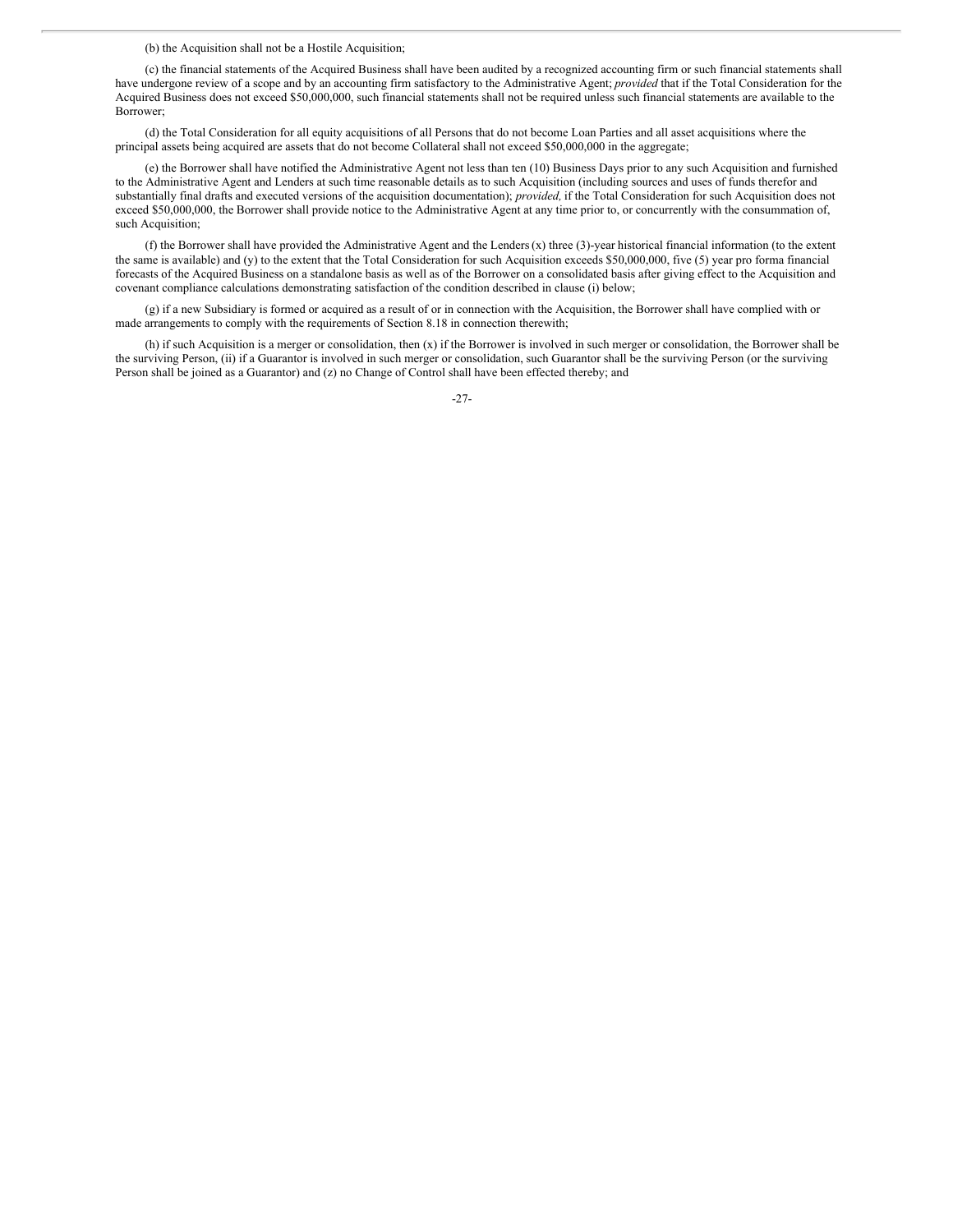(i) the Administrative Agent shall have received a certificate from a Responsible Officer of Borrower certifying that, after giving pro forma effect to such Acquisition and any Credit Event in connection therewith,  $(x)$  no Event of Default shall exist and  $(y)$  Borrower is in pro forma compliance with the covenants set forth in Section 8.24 (looking back four most recently completed fiscal quarters as if the Acquisition occurred on the first day of such period and after giving effect to the payment of the purchase price for the Acquired Business), together with reasonably detailed calculations thereof.

*"Permitted Intercompany Transfers"*means intercompany transfers consisting of (i) loans, advances and investments made by the Loan Parties to Excluded Subsidiaries to finance expenditures in the ordinary course of business, and (ii) sales, transfers, leases and other Dispositions of assets by the Loan Parties to Excluded Subsidiaries; *provided,* that (a) the aggregate amount of clause (i) and thenon-cash consideration paid by Excluded Subsidiaries to the Loan Parties for sales, transfers, leases and other Dispositions set forth in clause (ii) above shall not, at any time the same is to be determined, exceed the Excluded Subsidiary Limit for the most recent Test Period ending immediately prior to such date of determination, (b) contracts, agreements and business arrangements between a Loan Party and an Excluded Subsidiary permitted pursuant to Section 8.16 hereof shall not be deemed an intercompany transfer, and (c) loans, advances and investments permitted by Section 8.9(e), (n) or (o) hereof shall not be deemed to be intercompany transfers for purposes of clause (i) of this defined term.

*"Permitted Refinancing Indebtedness"* means Indebtedness of the Borrower which satisfies the following conditions ("Refinancing Indebtedness"): (i) the Refinancing Indebtedness (including permitted guarantees thereof described in clause (iv) below) shall be (A) subordinated on terms at least as favorable to the Lenders as the Convertible Notes, including in the right of payment, and (B) on terms no more restrictive on the Borrower and its Restricted Subsidiaries than the Convertible Notes, and may include, at the Borrower's option, the ability to convert or exchange such Refinancing Indebtedness into Company Stock, (ii) immediately after giving effect to the principal amount of the Refinancing Indebtedness plus any fees and premiums arising in connection with such refinancing, the Loan Parties shall be in compliance with Section 8.24 hereof, (iii) the Refinancing Indebtedness has no required (scheduled and mandatory) principal payments prior to the date which is 181 days after the Revolving Credit Termination Date (other than pursuant to change of control and asset sale covenants substantially similar to those in the Convertible Notes or that, in the reasonable judgment of the Borrower, are at least as favorable to the Borrower and its Restricted Subsidiaries as are the corresponding terms of similar Indebtedness issued by similarly-situated issuers after taking into account the then-prevailing market conditions), and (iv) if required to be guaranteed, the Refinancing Indebtedness is guaranteed only by Restricted Subsidiaries which have guaranteed payment of the Obligations pursuant to subordination (if applicable) and guarantee provisions at least as favorable to the holders of the Obligations as are those in the Convertible Notes.

*"Permitted Sales and Use Tax Obligations"*means obligations of the Loan Parties and their Subsidiaries with respect to Sales and Use Taxes so long as (i) the aggregate amount of Sales and Use Taxes does not exceed \$15,000,000 (plus, with respect to any entity acquired by the Borrower or any of its Subsidiaries, an amount equal to all holdbacks and/or other adjustments (if any) which have been provided for in the applicable purchase agreement and

-28-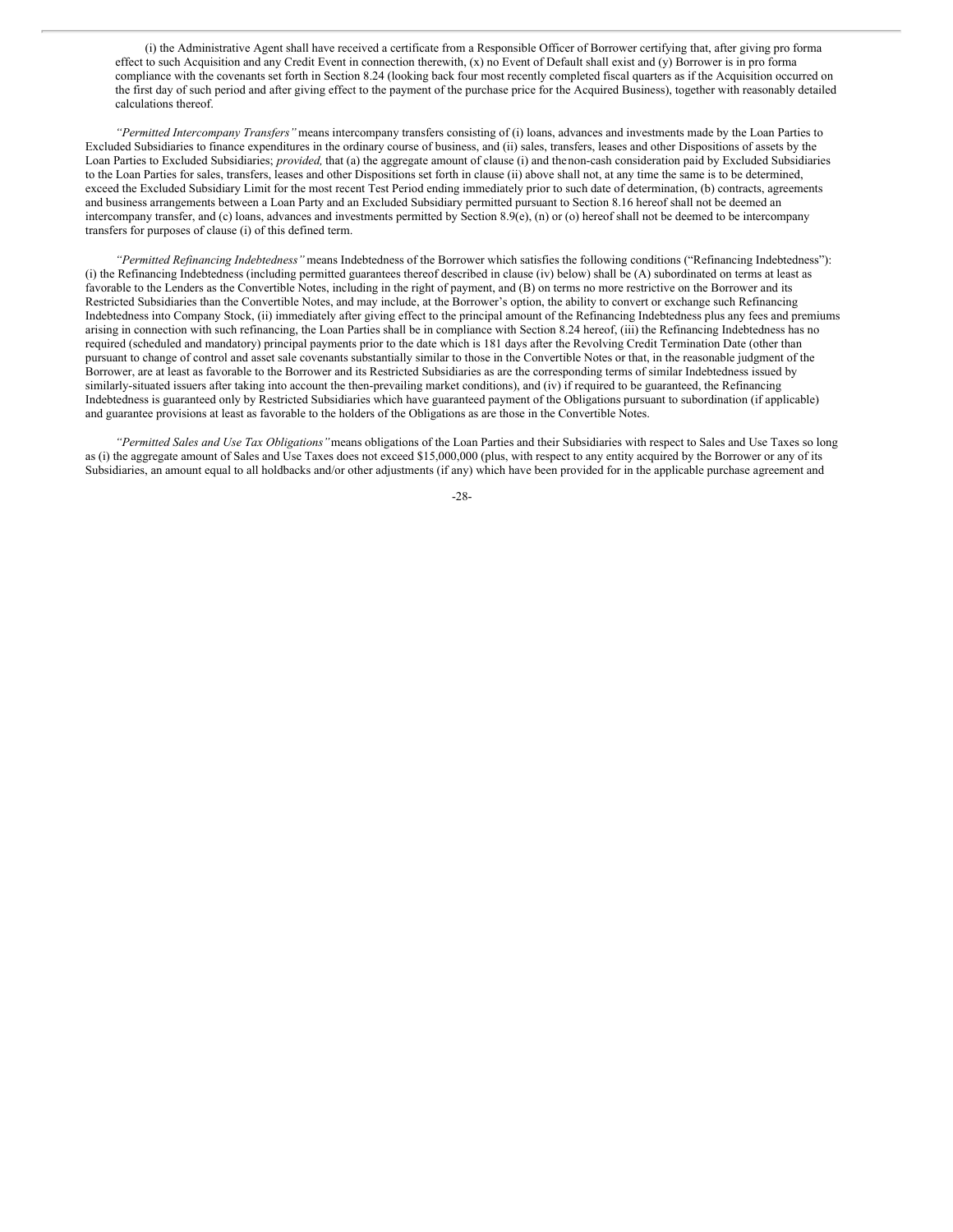funds have been held back and earmarked for purpose of such Sales and Use Taxes), (ii) the Borrower has made adequate reserves for such Taxes in accordance with GAAP, and (iii) no enforcement action has been taken against any Loan Party or Subsidiary in connection therewith, unless such actions are being contested in good faith and by appropriate proceedings which prevents enforcement of the matter.

*"Person"* means any natural Person, corporation, limited liability company, trust, joint venture, association, company, partnership, Governmental Authority or other entity.

*"Plan"* means any employee pension benefit plan as defined in Section 3(2) of ERISA (excluding a Multiemployer Plan) that is covered by Title IV of ERISA or that is subject to the minimum funding standards under Section 412 of the Code that is maintained, or within the preceding five years, has been maintained by a member of the Controlled Group for employees of a member of the Controlled Group.

*"Platform"* is defined in Section 13.1.

*"Premises"* means the real property owned or leased by any Loan Party or any Subsidiary of a Loan Party.

*"Property"* means, as to any Person, all types of real, personal, tangible, intangible or mixed property owned by such Person whether or not included in the most recent balance sheet of such Person and its subsidiaries under GAAP.

*"PTE"* means a prohibited transaction class exemption issued by the U.S. Department of Labor, as any such exemption may be amended from time to time.

*"QFC"* has the meaning assigned to the term "qualified financial contract" in, and shall be interpreted in accordance with, 12 U.S.C. 5390(c)(8)(D).

*"QFC Credit Support"*is defined in Section 13.24.

"*Qualified ECP Guarantor*" means, in respect of any Swap Obligation, each Loan Party that has total assets exceeding \$10,000,000 at the time the relevant Guarantee or grant of the relevant security interest becomes effective with respect to such Swap Obligation or such other person as constitutes an "eligible contract participant" under the Commodity Exchange Act or any regulations promulgated thereunder and can cause another person to qualify as an "eligible contract participant" at such time by entering into a keepwell under Section  $1a(18)(A)(v)(II)$  of the Commodity Exchange Act.

*"Recipient*" means (a) the Administrative Agent, (b) any Lender, and (c) any L/C Issuer, as applicable.

*"Register"* is defined in clause (c) of Section 13.2.

-29-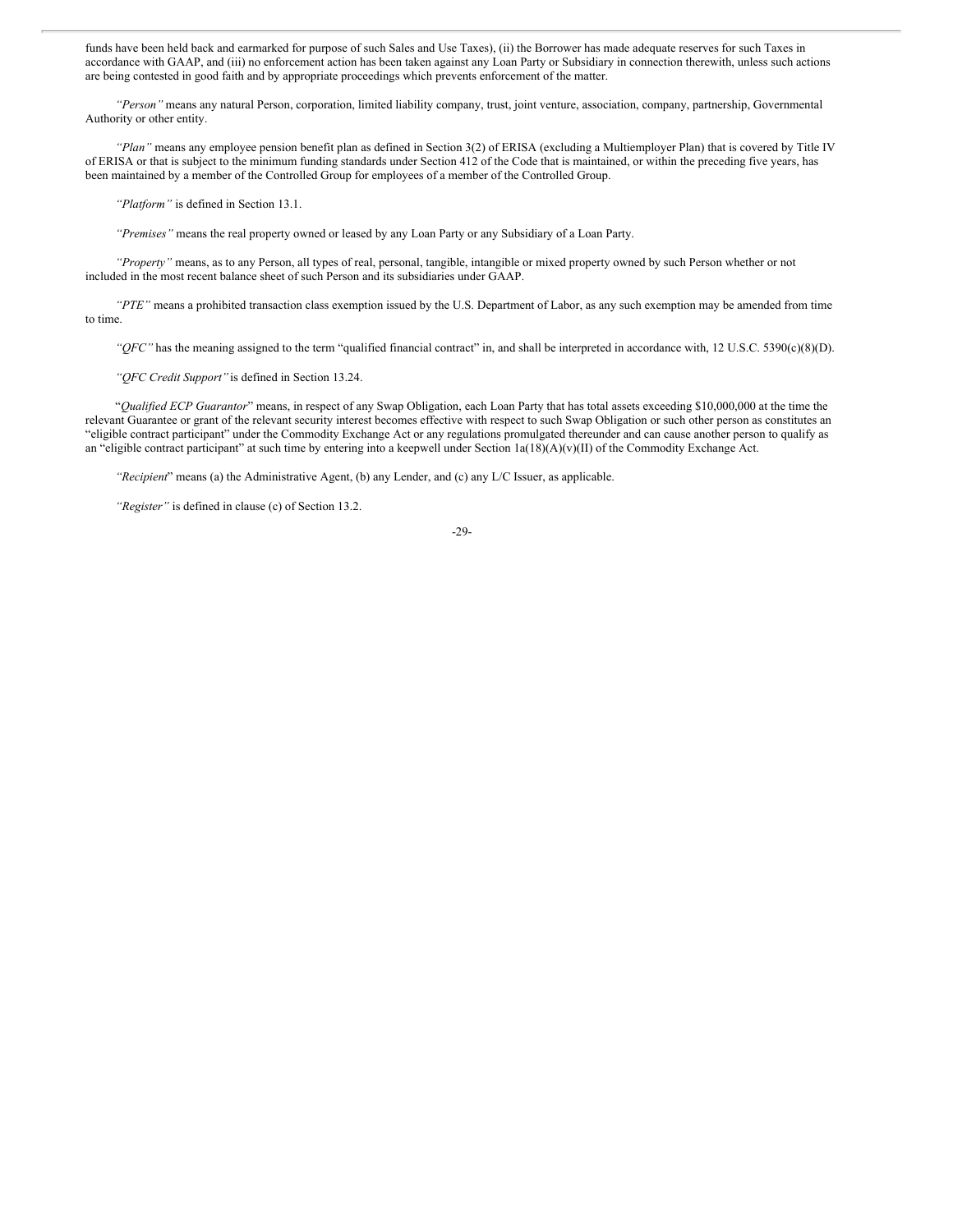*"Regulation U"* means Regulation U of the Board of Governors of the Federal Reserve System as in effect from time to time.

*"Reimbursement Obligation"* is defined in Section 2.3(c).

*"Related Parties"* means, with respect to any Person, such Person's Affiliates and the partners, directors, officers, employees, agents, trustees, administrators, managers, advisors and representatives of such Person and of such Person's Affiliates.

*"Release"* means any spilling, leaking, pumping, pouring, emitting, emptying, discharging, injecting, escaping, leaching, migrating, dumping, or disposing into the indoor or outdoor environment, including, without limitation, the abandonment or discarding of barrels, drums, containers, tanks or other receptacles containing or previously containing any Hazardous Material.

*"Relevant Governmental Body"* means the Federal Reserve Board and/or the Federal Reserve Bank of New York, or a committee officially endorsed or convened by the Federal Reserve Board and/or the Federal Reserve Bank of New York or any successor thereto.

*"Reportable Event"* means any of the events set forth in Section 4043(c) of ERISA, other than events for which the 30 day notice period has been waived.

*"Required Lenders"* means, at any time, Lenders having Total Credit Exposures representing more than 50% of the Total Credit Exposures of all Lenders. To the extent provided in the last paragraph of Section 13.3, the Total Credit Exposure of any Defaulting Lender shall be disregarded in determining Required Lenders at any time.

*"Resolution Authority"* means an EEA Resolution Authority or, with respect to any UK Financial Institution, a UK Resolution Authority.

*"Responsible Of icer"* of any person means any executive officer or Financial Officer of such Person and any other officer, general partner or managing member or similar official thereof with responsibility for the administration of the obligations of such person in respect of this Agreement whose signature and incumbency shall have been certified to the Administrative Agent on or after the Closing Date pursuant to an incumbency certificate of the type contemplated by Section 7.2.

*"Restricted Subsidiary"* means any Subsidiary that is not an Unrestricted Subsidiary.

*"Revolving Credit Commitment"* means, as to any Lender, the obligation of such Lender to make Revolving Loans and to participate in Letters of Credit issued for the account of the Borrower hereunder in an aggregate principal or face amount at any one time outstanding not to exceed the amount set forth opposite such Lender's name on Schedule 2.2 attached hereto and made a part hereof, as the same may be reduced or modified at any time or from time to time pursuant to the terms hereof (including, without limitation, Section 2.15 hereof). The Borrower and the Lenders acknowledge and agree that the Revolving Credit Commitments of the Lenders aggregate \$500,000,000 as of the Closing Date.

-30-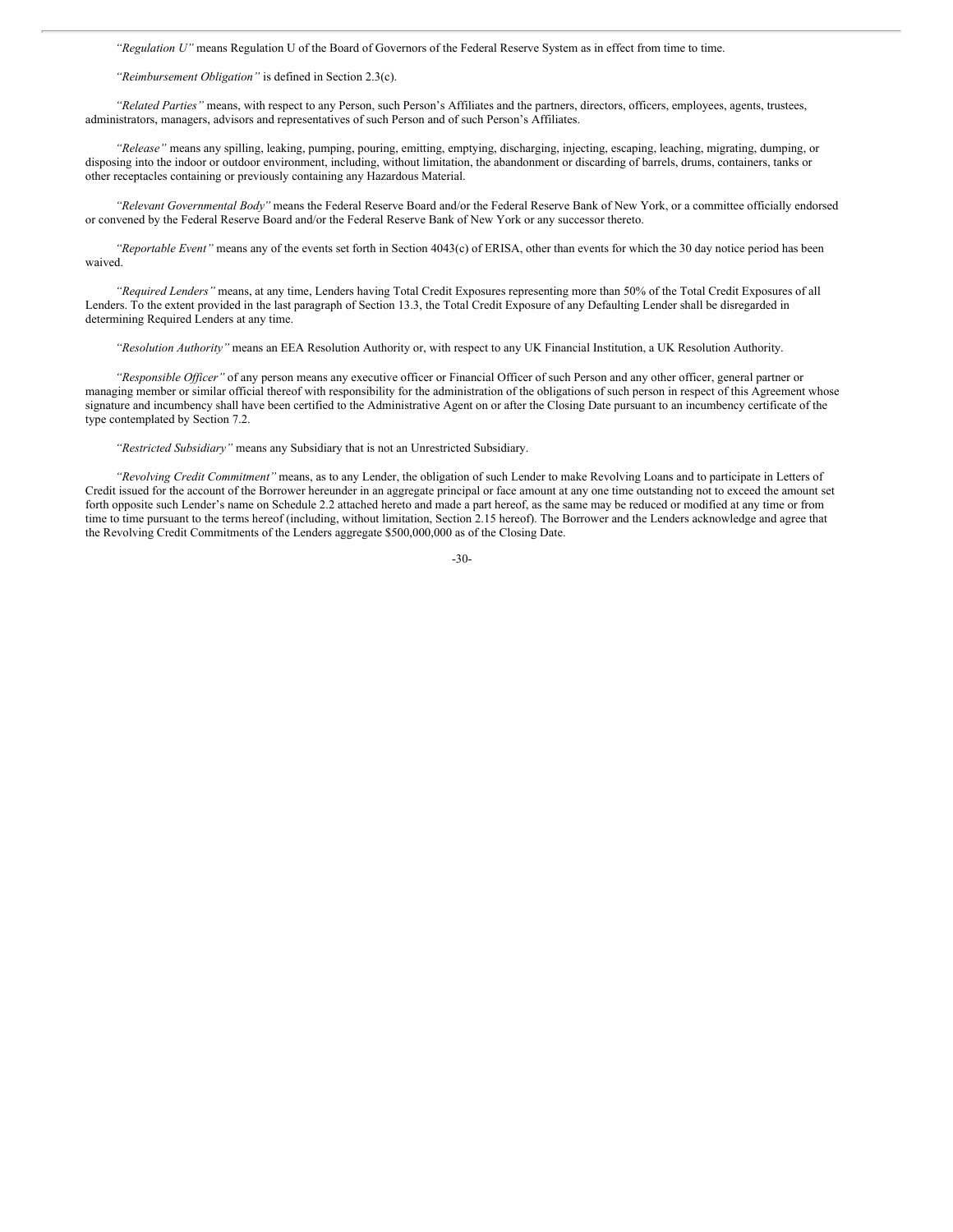*"Revolving Credit Exposure"*means, as to any Lender at any time, the aggregate principal amount at such time of its outstanding Revolving Loans and such Lender's participation in L/C Obligations at such time.

*"Revolving Credit Termination Date"*means February 4, 2027 or such earlier date on which the Revolving Credit Commitments are terminated in whole pursuant to Section 2.11, 9.2 or 9.3.

*"Revolving Facility"* means the credit facility for making Revolving Loans and issuing Letters of Credit described in Sections 2.2 and 2.3.

*"Revolving Loan"* is defined in Section 2.2 and, as so defined, includes a Base Rate Loan or a SOFR Loan, each of which is a*"type"* of Revolving Loan hereunder.

*"Revolving Note"* is defined in Section 2.10.

*"Sales and Use Taxes"* means state and local non-income sales and use, business and operation, and other similar Taxes of the Loan Parties not yet paid by the Loan Parties and their Subsidiaries.

*"S&P"* means Standard & Poor's Ratings Services Group, a Standard & Poor's Financial Services LLC business.

*"Secured Obligations"* means the Obligations, Hedging Liability, and Bank Product Obligations, in each case whether now existing or hereafter arising, due or to become due, direct or indirect, absolute or contingent, and howsoever evidenced, held or acquired (including all interest, costs, fees, and charges after the entry of an order for relief against any Loan Party in a case under the United States Bankruptcy Code or any similar proceeding, whether or not such interest, costs, fees and charges would be an allowed claim against such Loan Party in any such proceeding); *provided, however,* that, with respect to any Guarantor, Secured Obligations Guaranteed by such Guarantor shall exclude all Excluded Swap Obligations.

*"Secured Parties"* means (a) Administrative Agent, (b) each Lender, (c) the L/C Issuer, (d) each Affiliate of a Lender to which any Loan Party is obligated in respect of Hedging Liability and/or Bank Product Obligations, and (e) each Related Party entitled to indemnification under Section 13.4.

*"Security Agreement"* means that certain Amended and Restated Security Agreement dated as of July 18, 2017 among the Loan Parties and the Administrative Agent, as the same may be amended, modified, supplemented, reaffirmed or restated from time to time, including without limitation as reaffirmed and amended by the Master Reaffirmation of and Amendment to Collateral Documents, dated as of the Closing Date.

-31-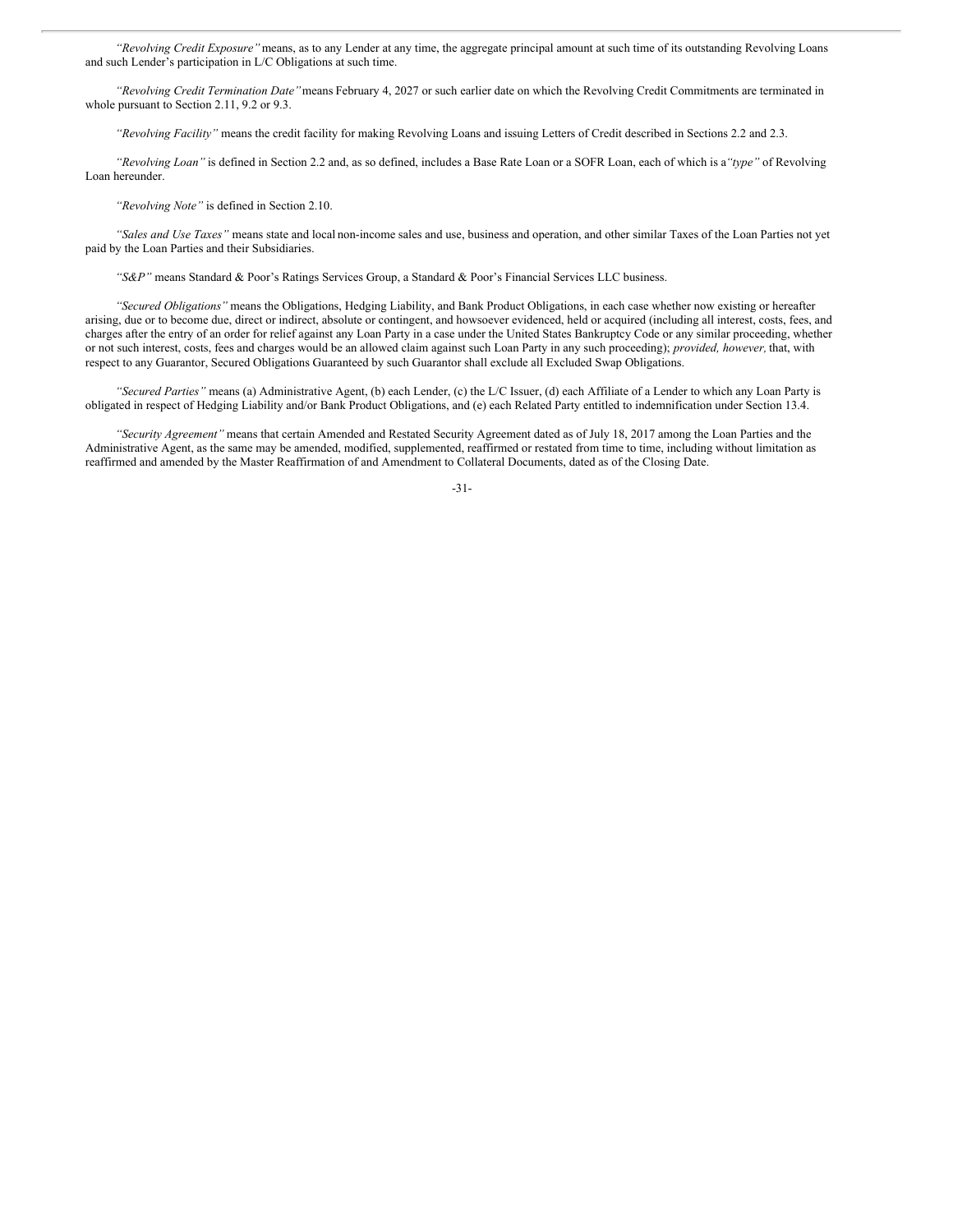*"Significant Subsidiary"* means, at any time the same is determined, any Subsidiary of the Borrower (i) constituting five percent (5%) or more of total assets of the Borrower and its Restricted Subsidiaries on a consolidated basis or (ii) whose Adjusted EBITDA for the applicable Test Period then ended constitutes five percent (5%) or more of Adjusted EBITDA of the Borrower and its Subsidiaries on a consolidated basis for such Test Period.

*"SOFR"* means a rate equal to the secured overnight financing rate as administered by the Federal Reserve Bank of New York (or a successor administrator of the secured overnight financing rate).

*"SOFR Loan"* means a Loan bearing interest based on Adjusted Term SOFR, other than pursuant to clause (c) of the definition of "Base Rate".

*"Specified Representations"* means the representations and warranties set forth in Sections 6.1, 6.3, 6.4, 6.15, 6.18, 6.21 and 6.24.

*"Specified Transactions"* is defined in Section 1.7.

*"Subordinated Debt"* means Indebtedness (including the Convertible Notes) which is subordinated in right of payment to the prior payment of the Secured Obligations pursuant to subordination provisions approved in writing by the Administrative Agent and is otherwise pursuant to documentation that is, which is in an amount that is, and which contains interest rates, payment terms, maturities, amortization schedules, covenants, defaults, remedies and other material terms that are in form and substance, in each case reasonably satisfactory to the Administrative Agent.

*"Subsidiary"* means, as to any particular parent corporation or organization, any other corporation or organization more than 50% of the outstanding Voting Stock of which is at the time directly or indirectly owned by such parent corporation or organization or by any one or more other entities which are themselves subsidiaries of such parent corporation or organization. Unless otherwise expressly noted herein, the term *"Subsidiary"* means a Subsidiary of the Borrower or of any of its direct or indirect Subsidiaries.

*"Supported QFC"* is defined in Section 13.24.

"*Swap Obligation*" means, with respect to any Guarantor, any obligation to pay or perform under any agreement, contract or transaction that constitutes a "swap" within the meaning of Section 1a(47) of the Commodity Exchange Act.

*"Taxes"* means all present or future taxes, levies, imposts, duties, deductions, withholdings (including backup withholding), assessments, fees or other charges imposed by any Governmental Authority, including any interest, additions to tax or penalties applicable thereto.

-32-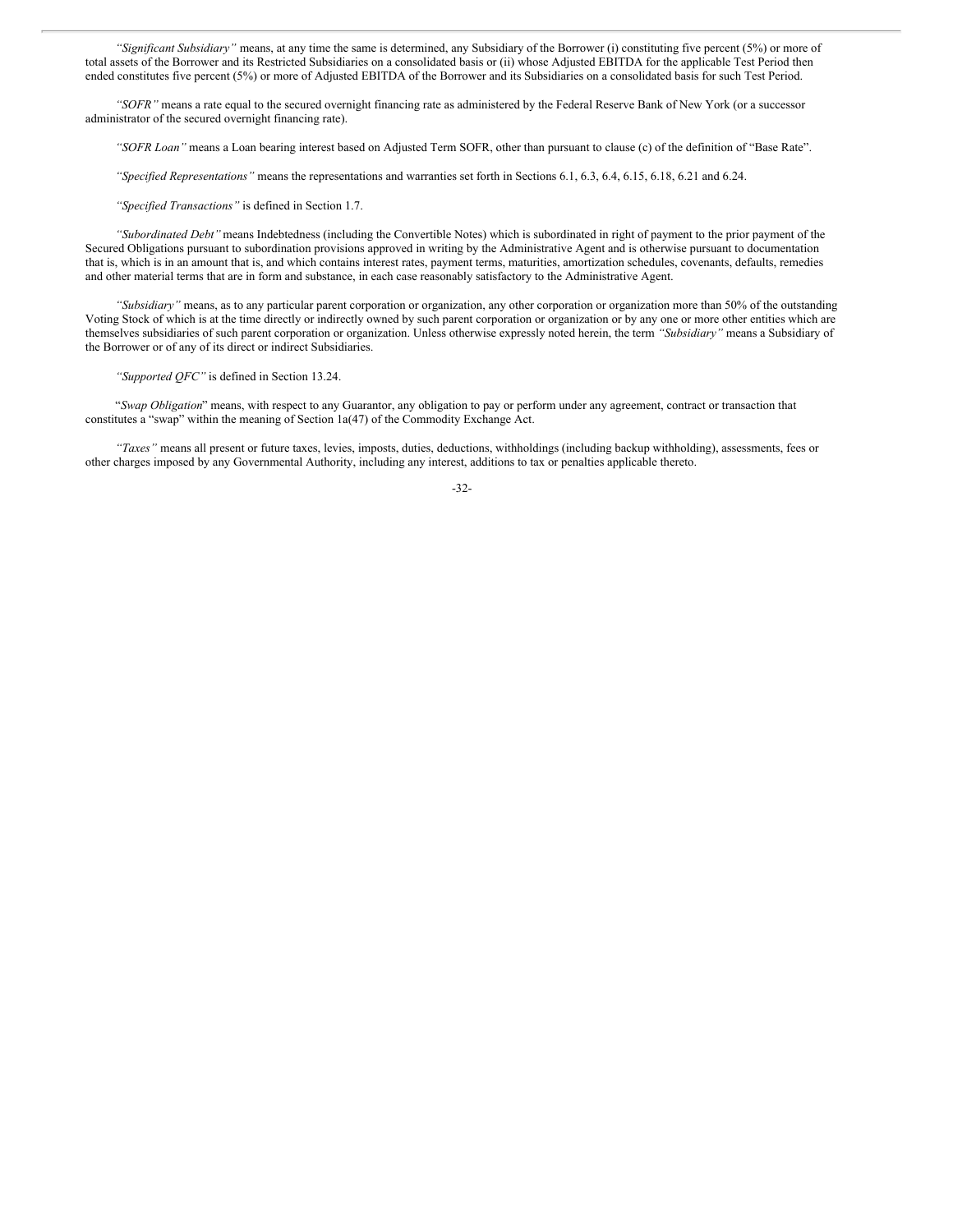*"Term SOFR"* means, for the applicable tenor, the Term SOFR Reference Rate on the day (such day, the Term SOFR Determination Day") that is two (2) U.S. Government Securities Business Days prior to (a) in the case of SOFR Loans, the first day of such applicable Interest Period, or (b) with respect to clause (c) of the definition of "Base Rate", such day of determination of the Base Rate, in each case as such rate is published by the Term SOFR Administrator; provided, however, that if as of 5:00 p.m. (New York City time) on any Term SOFR Determination Day the Term SOFR Reference Rate for the applicable tenor has not been published by the Term SOFR Administrator and a Benchmark Replacement Date with respect to the Term SOFR Reference Rate has not occurred, then Term SOFR will be the Term SOFR Reference Rate for such tenor as published by the Term SOFR Administrator on the first preceding U.S. Government Securities Business Day for which such Term SOFR Reference Rate for such tenor was published by the Term SOFR Administrator so long as such first preceding U.S. Government Securities Business Day is not more than three (3) U.S. Government Securities Business Days prior to such Term SOFR Determination Day.

*"Term SOFR Administrator"* means CME Group Benchmark Administration Limited (CBA) (or a successor administrator of the Term SOFR Reference Rate selected by the Administrative Agent in its reasonable discretion).

*"Term SOFR Reference Rate"* means the per annum forward-looking term rate based on SOFR.

*"Test Period"* means, as of any date of determination, the period of four consecutive fiscal quarters of the Borrower (taken as one accounting period) (i) most recently ended on or prior to such date for which financial statements have been or are required to be delivered pursuant to Section 8.5(a) or Section 8.5(b) or (ii) in the case of any calculation pursuant to Section 8.24, ended on the last date of the fiscal quarter in question.

*"Total Consideration"* means, with respect to an Acquisition, the sum (but without duplication) of (a) cash paid or payable in connection with any Acquisition, whether paid at or prior to or after the closing thereof, (b) indebtedness payable to the seller in connection with such Acquisition, including all "earn-out" and other future payment obligations subject to the occurrence of any contingency (*provided* that, in the case of any future payment subject to a contingency, such shall be considered part of the Total Consideration to the extent of the reserve, if any, required under GAAP to be established in respect thereof by any Loan Party or any Subsidiary of a Loan Party**)**, (c) the fair market value of any equity securities, including any warrants or options therefor, delivered in connection with any Acquisition (other than issuances of equity securities to employees of the Acquired Business), (d) the present value of covenants not to compete entered into in connection with such Acquisition or other future payments which are required to be made over a period of time and are not contingent upon any Loan Party or its Subsidiary meeting financial performance objectives (exclusive of salaries paid in the ordinary course of business) (discounted at the Base Rate), but only to the extent not included in clause (a), (b) or (c) above, and (e) the amount of indebtedness assumed in connection with such Acquisition.

*"Total Credit Exposure"* means, as to any Lender at any time, the unused Revolving Credit Commitments and Credit Exposure of such Lender at such time.

-33-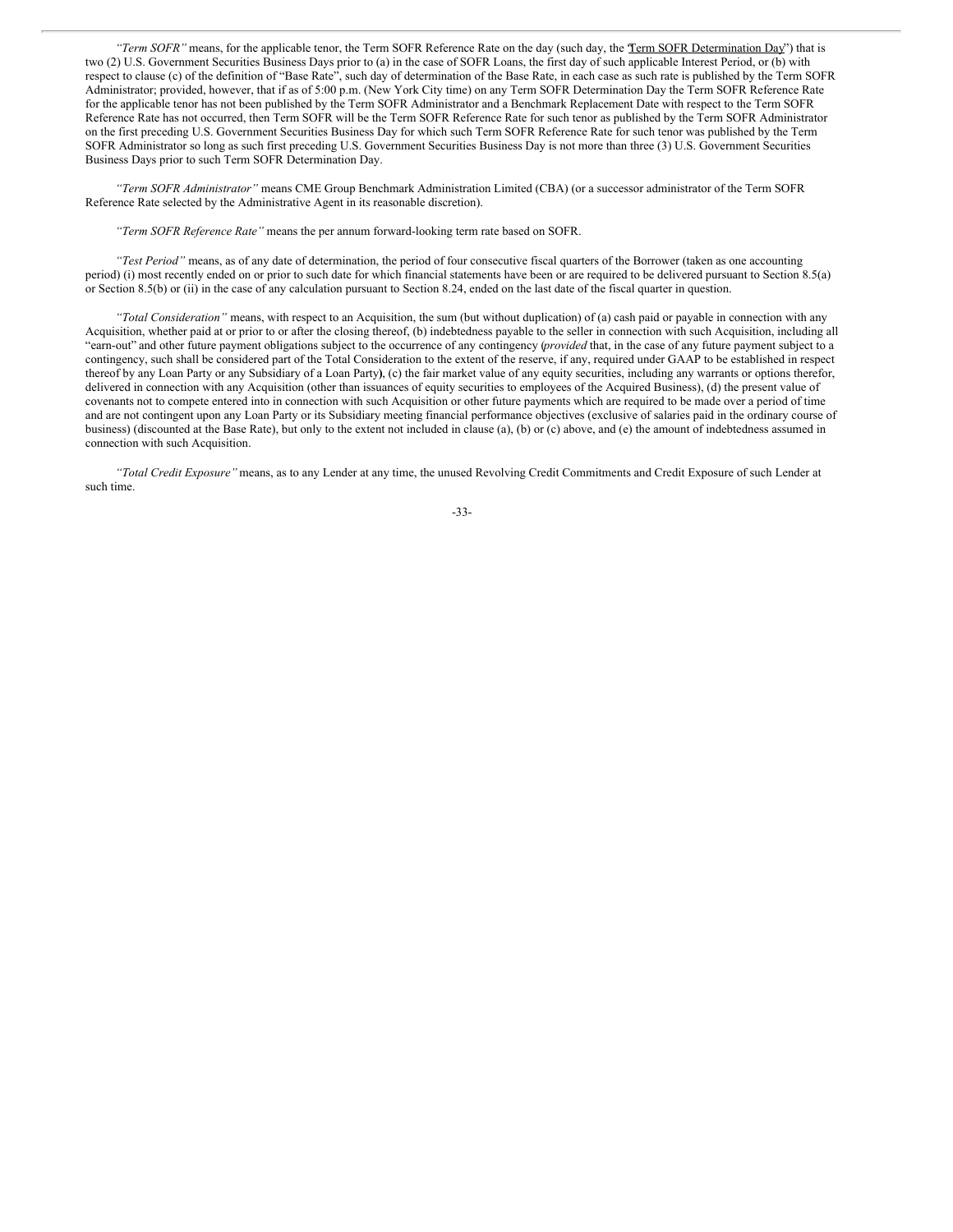*"Total Funded Debt"* means, at any time the same is to be determined, the sum (but without duplication, including without duplication with respect to the Guarantee by a Borrower or Restricted Subsidiary described in clause (b) of this definition of any Indebtedness otherwise included in clause (a) of this definition) of (a) all Indebtedness of the Borrower and its Restricted Subsidiaries at such time described in clauses (a), (b), (d), (e) and (h) of the definition of "Indebtedness" (in the case of clause (e), to the extent a drawing is made thereunder and has not been reimbursed (except to the extent reimbursed with the proceeds of Indebtedness otherwise described in this clause (a))), and (b) all Indebtedness of any other Person of a type described in clause (a) above which is directly or indirectly Guaranteed by the Borrower or any of its Restricted Subsidiaries or which the Borrower or any of its Restricted Subsidiaries has agreed (contingently or otherwise) to purchase or otherwise acquire or in respect of which the Borrower or any of its Restricted Subsidiaries has otherwise assured a creditor against loss.

*"Total Leverage Ratio"* means, as of any date the same is determined, the ratio of (i) the difference between Total Funded Debt of the Borrower and its Restricted Subsidiaries as of such date of determination, *minus* Unrestricted Cash and Cash Equivalents at such date of determination, to (ii) Adjusted EBITDA of the Borrower and its Restricted Subsidiaries for the most recently ended Test Period prior to such date of determination.

*"UK Financial Institution"* means any BRRD Undertaking (as such term is defined under the PRA Rulebook (as amended form time to time) promulgated by the United Kingdom Prudential Regulation Authority) or any person falling within IFPRU 11.6 of the FCA Handbook (as amended from time to time) promulgated by the United Kingdom Financial Conduct Authority, which includes certain credit institutions and investment firms, and certain affiliates of such credit institutions or investment firms.

*"UK Resolution Authority"* means the Bank of England or any other public administrative authority having responsibility for the resolution of any UK Financial Institution.

*"Unadjusted Benchmark Replacement"* means the Benchmark Replacement excluding the Benchmark Replacement Adjustment.

*"Unfinanced Capital Expenditures"* means, with respect to any period, the aggregate amount of Capital Expenditures made by the Borrower and its Restricted Subsidiaries during such period to the extent permitted by this Agreement and not financed with proceeds of Indebtedness; *provided* that any Capital Expenditures financed under the Revolving Facility shall be considered Unfinanced Capital Expenditures.

*"Unfunded Vested Liabilities"* means, for any Plan at any time, the amount (if any) by which the present value of all vested nonforfeitable accrued benefits under such Plan exceeds the fair market value of all Plan assets allocable to such benefits, all determined as of the then most recent valuation date for such Plan, but only to the extent that such excess represents a potential liability of a member of the Controlled Group to the PBGC or the Plan under Title IV of ERISA.

-34-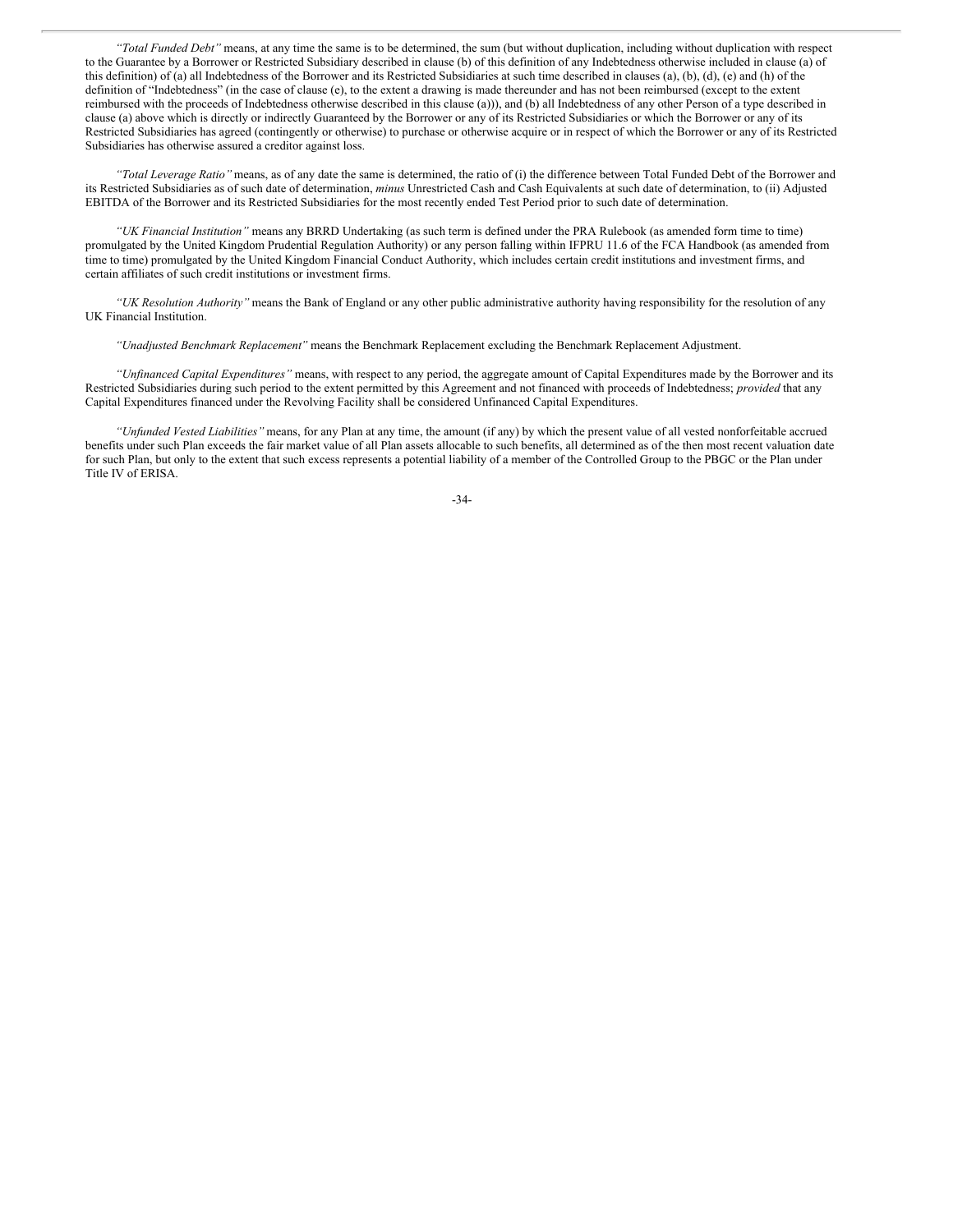*"Unrestricted Cash and Cash Equivalents"* means, as of any date of determination, unrestricted cash and Cash Equivalents (determined in accordance with GAAP) of the Borrower and its Restricted Subsidiaries in an amount not to exceed the lesser of (a) 50% of Adjusted EBITDA for the most recently ended Test Period and (b) all cash and Cash Equivalents of the Borrowers and their Restricted Subsidiaries that are held in one or more deposit accounts in the United States of America that are subject to an account control agreement in form and substance reasonably satisfactory to the Administrative Agent; *provided* that the proceeds of any Indebtedness incurred substantially concurrently with the determination of the amount set forth in clause (b) shall be excluded.

*"Unrestricted Subsidiary"* means any Subsidiary designated by the Borrower as an Unrestricted Subsidiary pursuant to Section 8.23 subsequent to the Closing Date. As of the Closing Date there are no Unrestricted Subsidiaries.

*"U.S. Dollars"* and *"\$"* each means the lawful currency of the United States of America.

*"U.S. Government Securities Business Day"*means any day except for (i) a Saturday, (ii) a Sunday or (iii) a day on which the Securities Industry and Financial Markets Association recommends that the fixed income departments of its members be closed for the entire day for purposes of trading in United States government securities.

*"U.S. Person"* means any Person that is a "United States Person" as defined in Section 7701(a)(30) of the Code.

*"U.S. Special Resolution Regimes"* is defined in Section 13.24.

*"U.S. Tax Compliance Certificate"* is defined in subsection (f) of Section 4.1.

*"Voting Stock"* of any Person means capital stock or other equity interests of any class or classes (however designated) having ordinary power for the election of directors or other similar governing body of such Person, other than stock or other equity interests having such power only by reason of the happening of a contingency.

*"Welfare Plan"* means a "welfare plan" as defined in Section 3(1) of ERISA.

*"Wholly-owned Subsidiary"* means a Subsidiary of which all of the issued and outstanding shares of capital stock (other than directors' qualifying shares as required by law) or other equity interests are owned by the Borrower and/or one or more Wholly-owned Subsidiaries within the meaning of this definition.

*"Withholding Agent"* means any Loan Party and the Administrative Agent.

-35-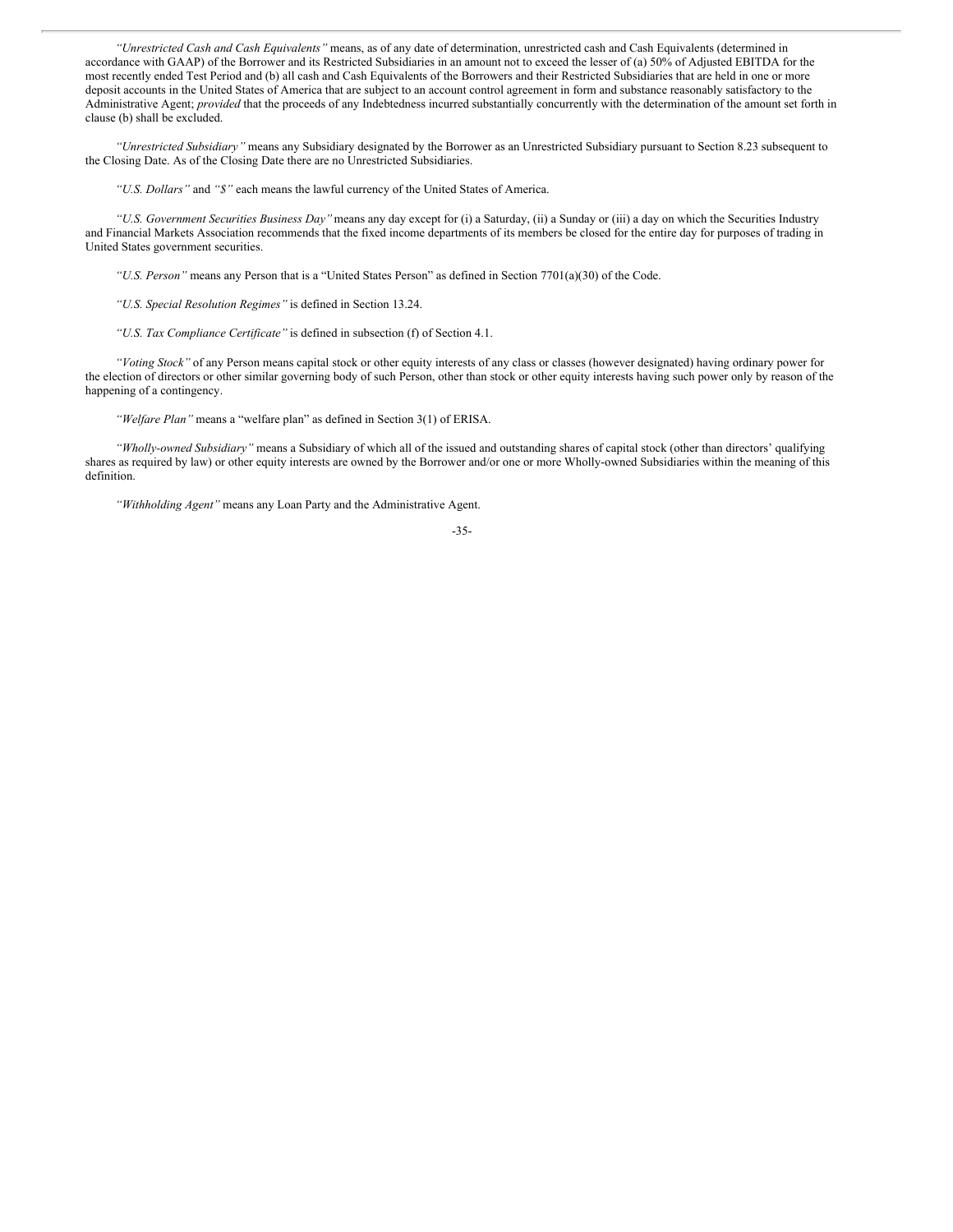*"Write-Down and Conversion Powers"* means, (a) with respect to any EEA Resolution Authority, the write-down and conversion powers of such EEA Resolution Authority from time to time under the Bail-In Legislation for the applicable EEA Member Country, which write-down and conversion powers are described in the EU Bail-In Legislation Schedule, and (b) with respect to the United Kingdom, any powers of the applicable Resolution Authority under the Bail-In Legislation to cancel, reduce, modify or change the form of a liability of any UK Financial Institution or any contract or instrument under which that liability arises, to convert all or part of that liability into shares, securities or obligations of that person or any other person, to provide that any such contract or instrument is to have effect as if a right had been exercised under it or to suspend any obligation in respect of that liability or any of the powers under that Bail-In Legislation that are related to or ancillary to any of those powers.

*Section 1.2. Interpretation*. The foregoing definitions are equally applicable to both the singular and plural forms of the terms defined. Whenever the context may require, any pronoun shall include the corresponding masculine, feminine and neuter forms. The words "include," "includes" and "including" shall be deemed to be followed by the phrase "without limitation." The word "will" shall be construed to have the same meaning and effect as the word "shall." The word "or" is not exclusive. The word "year" shall refer (i) in the case of a leap year, to a year of three hundred sixty-six (366) days, and (ii) otherwise, to a year of three hundred sixty-five (365) days. Unless the context requires otherwise (a) any definition of or reference to any agreement, instrument or other document herein shall be construed as referring to such agreement, instrument or other document as from time to time amended, supplemented or otherwise modified (subject to any restrictions on such amendments, supplements or modifications set forth herein), (b) any reference herein to any Person shall be construed to include such Person's successors and assigns, (c) the words "herein," "hereof" and "hereunder," and words of similar import, shall be construed to refer to this Agreement in its entirety and not to any particular provision hereof, (d) all references herein to Articles, Sections, Exhibits and Schedules shall be construed to refer to Articles and Sections of, and Exhibits and Schedules to, this Agreement, (e) any reference to any law or regulation herein shall, unless otherwise specified, refer to such law or regulation as amended, modified or supplemented from time to time, (f) the words "asset" and "property" shall be construed to have the same meaning and effect and to refer to any and all tangible and intangible assets and properties, including cash, securities, accounts and contract rights, and (g) the words "renew", "renewal" and variations thereof as used herein with respect to a Letter of Credit means to extend the term of such Letter of Credit or to reinstate an amount drawn under such Letter of Credit or both. Where the character or amount of any asset or liability or item of income or expense is required to be determined or any consolidation or other accounting computation is required to be made for the purposes of this Agreement, it shall be done in accordance with GAAP except where such principles are inconsistent with the specific provisions of this Agreement. The Borrower covenants and agrees with the Lenders that whether or not the Borrower may at any time adopt Accounting Standards Codification 825 or account for assets and liabilities acquired in an acquisition on a fair value basis pursuant to Accounting Standards Codification 805, all determinations of compliance with the terms and conditions of this Agreement shall be made on the basis that the Borrower has not adopted Accounting Standards Codification 825 or Accounting Standards Codification 805.

-36-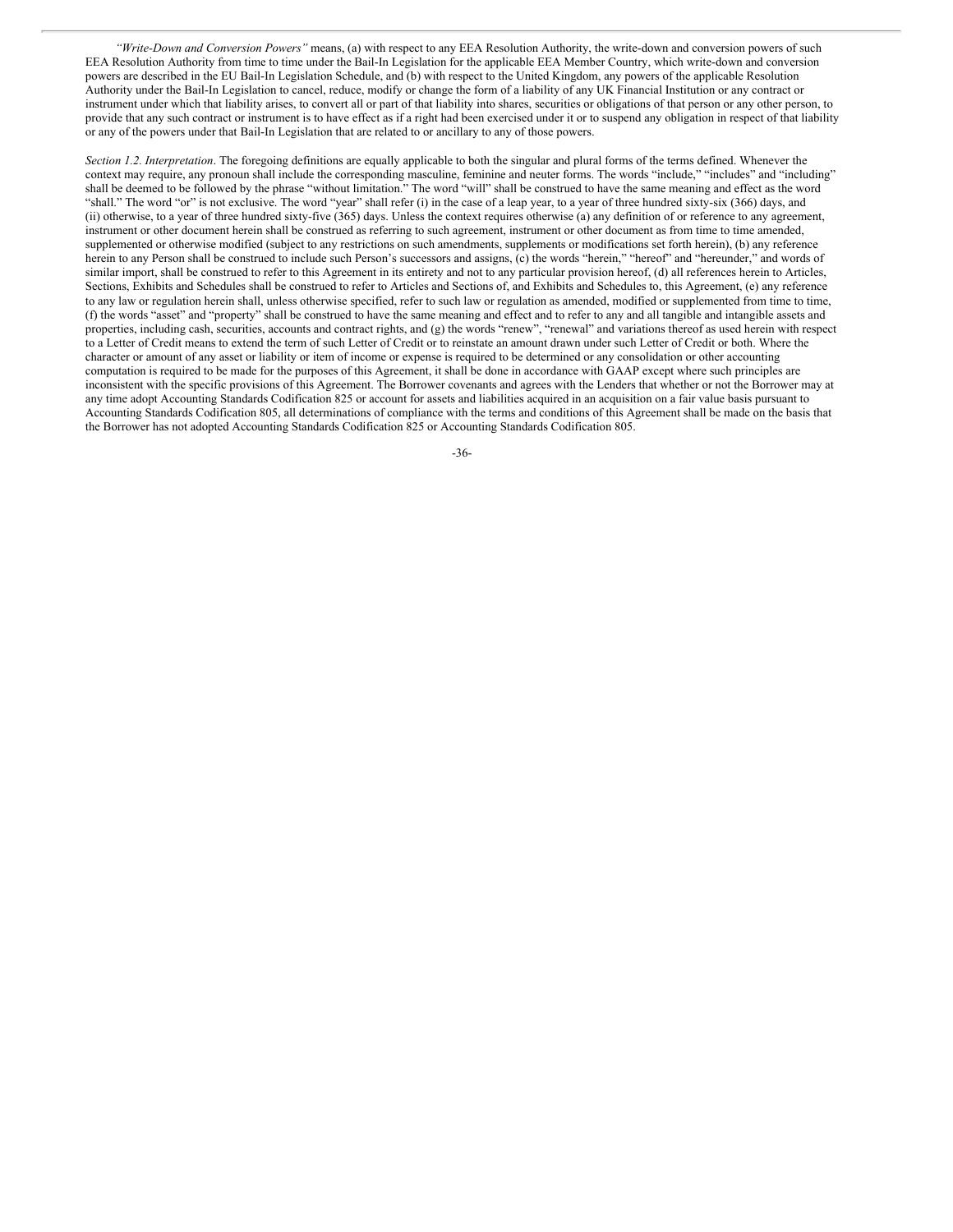*Section 1.3. Change in Accounting Principles*. If, after the date of this Agreement, there shall occur any change in GAAP from those used in the preparation of the financial statements referred to in Section 6.5 and such change shall result in a change in the method of calculation of any financial covenant, standard or term found in this Agreement, either the Borrower or the Required Lenders may by notice to the Lenders and the Borrower, respectively, require that the Lenders and the Borrower negotiate in good faith to amend such covenants, standards, and terms so as equitably to reflect such change in accounting principles, with the desired result being that the criteria for evaluating the financial condition of the Borrower and its Subsidiaries shall be the same as if such change had not been made. No delay by the Borrower or the Required Lenders in requiring such negotiation shall limit their right to so require such a negotiation at any time after such a change in accounting principles. Until any such covenant, standard, or term is amended in accordance with this Section, financial covenants shall be computed and determined in accordance with GAAP in effect prior to such change in accounting principles. All obligations of any Person that are or would have been treated as operating leases for purposes of GAAP prior to the effectiveness of FASB ASC 842 shall continue to be accounted for as operating leases for purposes of all financial definitions and calculations for purpose of this Agreement (whether or not such operating lease obligations were in effect on such date) notwithstanding the fact that such obligations are required in accordance with FASB ASC 842 (on a prospective or retroactive basis or otherwise) to be treated as Capitalized Lease Obligations in the financial statements (and all financial statements delivered to the Administrative Agent hereunder shall contain a schedule showing the modifications necessary to reconcile the adjustments made pursuant to this clause with such financial statements). Without limiting the generality of the foregoing, the Borrower shall neither be deemed to be in compliance with any financial covenant hereunder nor out of compliance with any financial covenant hereunder if such state of compliance or noncompliance, as the case may be, would not exist but for the occurrence of a change in accounting principles after the date hereof.

*Section 1.4. Times of Day*. All references to time of day herein are references to Chicago, Illinois, time unless otherwise specifically provided.

*Section 1.5. Divisions*. For all purposes under the Loan Documents, in connection with any division or plan of division under Delaware law (or any comparable event under a different jurisdiction's laws): (a) if any asset, right, obligation or liability of any Person becomes the asset, right, obligation or liability of a different Person, then it shall be deemed to have been transferred from the original Person to the subsequent Person, and (b) if any new Person comes into existence, such new Person shall be deemed to have been organized on the first date of its existence by the holders of its capital stock or other equity interests at such time.

*Section 1.6. Interest Rates*. The Administrative Agent does not warrant or accept responsibility for, and shall not have any liability with respect to (a) the continuation of, administration of, submission of, calculation of or any other matter related to the Benchmark, any component definition thereof or rates referred to in the definition thereof, or any alternative, successor or replacement rate thereto (including any Benchmark Replacement), including whether the composition or characteristics of any such alternative, successor or replacement rate (including any Benchmark Replacement) will be similar to, or produce the same value or economic equivalence of, or have the same volume or liquidity as, the Benchmark or any other Benchmark prior to its discontinuance or unavailability, or (b) the effect, implementation or composition of any Conforming Changes. The Administrative Agent and its affiliates or other related entities may engage in transactions that affect the

-37-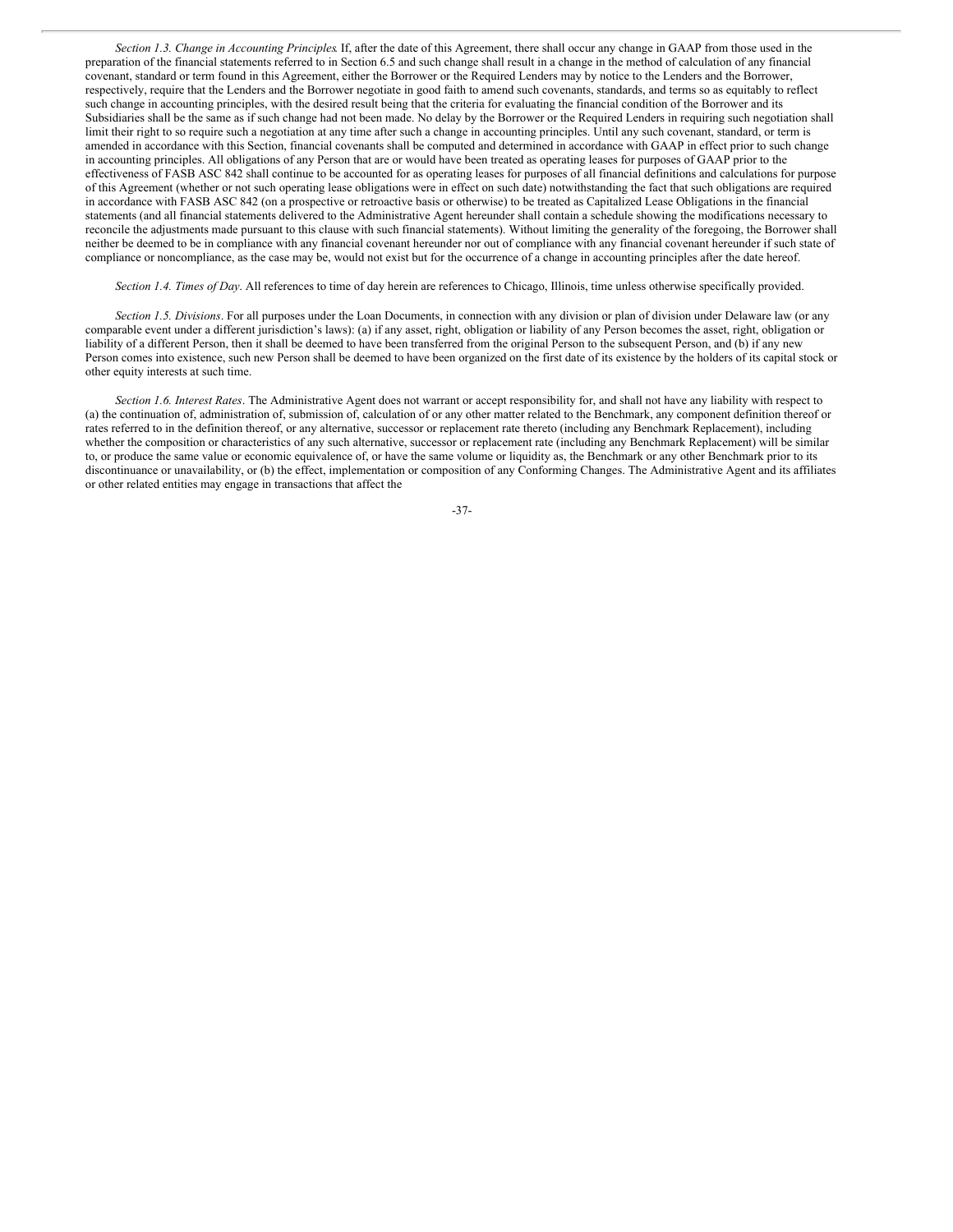calculation of the Benchmark, any alternative, successor or replacement rate (including any Benchmark Replacement) and/or any relevant adjustments thereto, in each case, in a manner adverse to the Borrower. The Administrative Agent may select information sources or services in its reasonable discretion to ascertain the Benchmark or any other Benchmark, in each case pursuant to the terms of this Agreement, and shall have no liability to the Borrower, any Lender or any other person or entity for damages of any kind, including direct or indirect, special, punitive, incidental or consequential damages, costs, losses or expenses (whether in tort, contract or otherwise and whether at law or in equity), for any error or calculation of any such rate (or component thereof) provided by any such information source or service.

### *Section 1.7. Pro Forma and Other Calculations*.

(a) Notwithstanding anything to the contrary herein, the Total Leverage Ratio, Interest Coverage Ratio and Adjusted EBITDA shall be calculated in the manner prescribed by this Section 1.7.

(b) For purposes of calculating the Total Leverage Ratio, the Interest Coverage Ratio and Adjusted EBITDA, Specified Transactions that have been completed by Borrower or any of its Restricted Subsidiaries during the applicable Test Period prior to such calculation or subsequent to the end of such Test Period, and prior to or simultaneously with the event with respect to which the calculation of any such ratio is being made, shall be calculated on a pro forma basis assuming that all such Specified Transactions had occurred on the first day of the applicable Test Period. If since the beginning of any such Test Period any person that subsequently became a Restricted Subsidiary or was merged, amalgamated or consolidated with or into Borrower or any other Restricted Subsidiary since the beginning of such Test Period shall have completed any Specified Transaction that would have required adjustment pursuant to this Section 1.7, then the Total Leverage Ratio and the Interest Coverage Ratio shall be calculated giving pro forma effect thereto for such period as if such Specified Transaction occurred at the beginning of the applicable Test Period. For purpose of this Section 1.7, "Specified Transaction" shall mean any acquisition or other investment, Disposition or other specified transaction (including, for the avoidance of doubt, acquisitions occurring prior to the Closing Date), restructurings, cost savings initiatives and other similar initiatives.

(c) Notwithstanding anything to the contrary herein, with respect to any amounts incurred or transactions entered into (or consummated) in reliance on a provision of this Agreement that does not require compliance with a financial ratio (any such amounts, the "Fixed Amounts") substantially concurrently with any amounts incurred or transactions entered into (or consummated) in reliance on a provision of this Agreement that requires compliance with a financial ratio (including Section 8.24 hereof, any Total Leverage Ratio or the Interest Coverage Ratio test) (any such amounts, the "Incurrence-Based Amounts"), it is understood and agreed that the Fixed Amounts shall be disregarded in the calculation of the financial ratio or test applicable to any substantially concurrent utilization of the Incurrence-Based Amounts.

-38-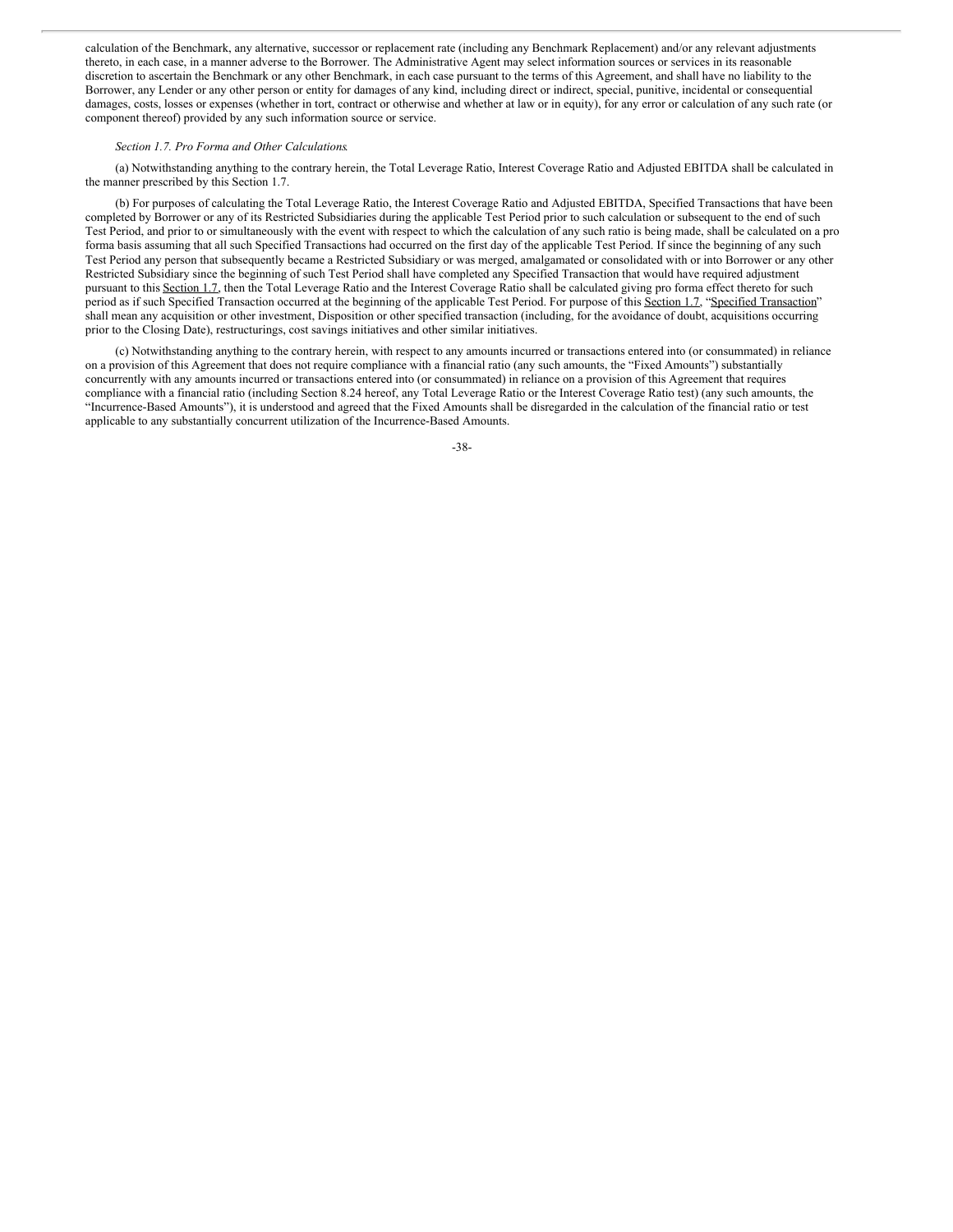(d) For purposes of determining the permissibility of any action, change, transaction or event that requires a calculation of any financial ratio or test (including any leverage ratio or the amount of Adjusted EBITDA), such financial ratio or test shall be calculated at the time such action is taken, such change is made, such transaction is consummated or such event occurs (or at such other time elected by Borrower in accordance with Section 1.7(e) below), as the case may be, and no Default or Event of Default shall be deemed to have occurred solely as a result of a change in such financial ratio or test occurring after the time such action is taken, such change is made, such transaction is consummated or such event occurs (or at such time elected by Borrower in accordance with Section 1.7(e) below), as the case may be.

(e) Notwithstanding anything in this Agreement or any other Loan Document to the contrary, to the extent that this Agreement or any other Loan Document requires (i) compliance with any financial ratio or test (including the financial maintenance covenant set forth in Section 8.24), (ii) accuracy of representations and warranties (other than Specified Representations), (iii) the absence of a Default or Event of Default (or any type of Default or Event of Default) or (iv) testing availability under baskets set forth herein, in each case, as a condition to the consummation of any Limited Condition Acquisition, the determination of whether the relevant condition is satisfied may be made, at the election of Borrower, at the time the definitive agreement with respect to the relevant Limited Condition Acquisition is executed and effective, after giving effect to the Limited Condition Acquisition and any related Indebtedness and Liens on a pro forma basis; provided, for the avoidance of doubt, that in addition to the foregoing, no Event of Default under Section 9.1(a), (j) or (k) hereof shall have occurred and be continuing at the time of consummation of such Limited Condition Acquisition.

(f) It is understood and agreed that with respect to incurrence of any Indebtedness, grant of any Lien, making of any investment or Restricted Payment, or prepayment, redemption, purchase, defeasement or satisfaction of any Subordinated Debt (each, a "*Covenant Transaction*"), any such Covenant Transaction need not be permitted solely by reference to one category of Covenant Transaction under Sections 8.7, 8.8, 8.9, 8.12 and 8.22, respectively, but may instead be permitted in part under any combination thereof.

#### SECTION 2. THE REVOLVING FACILITY.

## *Section 2.1. Intentionally Omitted*.

*Section 2.2. Revolving Facility*. Subject to the terms and conditions hereof, each Lender, by its acceptance hereof, severally agrees to make a loan or loans (individually a *"Revolving Loan"* and collectively for all the Lenders the *"Revolving Loans"*) in U.S. Dollars to the Borrower from time to time on a revolving basis up to the amount of such Lender's Revolving Credit Commitment, subject to any reductions thereof pursuant to the terms hereof, before the Revolving Credit Termination Date. The sum of the aggregate principal amount of Revolving Loans and L/C Obligations at any time outstanding shall not exceed the Revolving Credit Commitments in effect at such time. Each Borrowing of Revolving Loans shall be made ratably by the Lenders in proportion to their respective Percentages. As provided in Section 2.6(a), the Borrower may elect that each Borrowing of Revolving Loans be either Base Rate Loans or SOFR Loans. Revolving Loans may be repaid and the principal amount thereof reborrowed before the Revolving Credit Termination Date, subject to the terms and conditions hereof.

-39-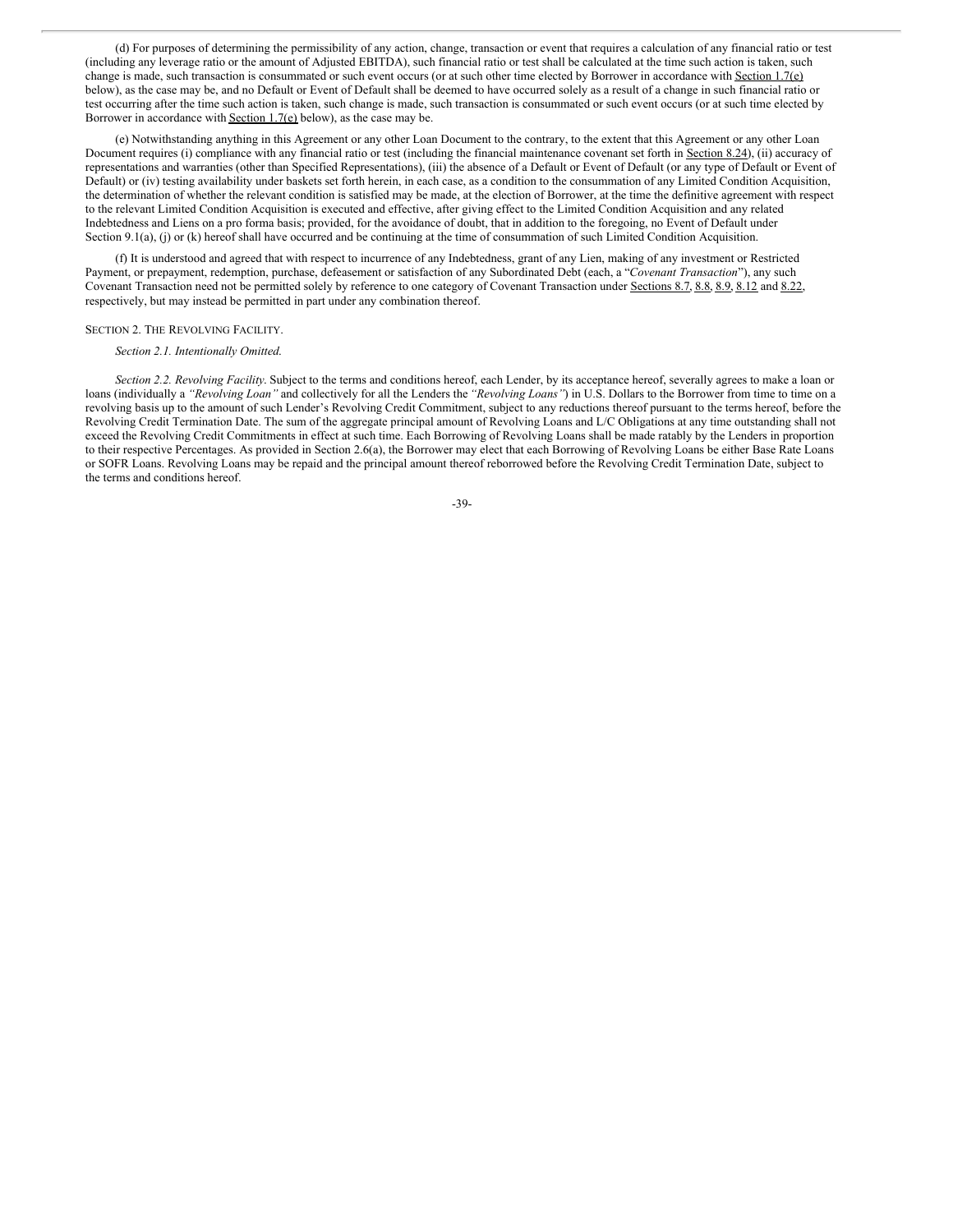#### *Section 2.3. Letters of Credit*.

(a) *General Terms.* Subject to the terms and conditions hereof, as part of the Revolving Facility, the L/C Issuer shall issue standby letters of credit (each a *"Letter of Credit"*) for the account of the Borrower or for the account of the Borrower and one or more of its Subsidiariesin an aggregate undrawn face amount up to the L/C Sublimit. Each Letter of Credit shall be issued by the L/C Issuer, but each Lender shall be obligated to reimburse the L/C Issuer for such Lender's Percentage of the amount of each drawing thereunder and, accordingly, Letters of Credit shall constitute usage of the Revolving Credit Commitment of each Lender pro rata in an amount equal to its Percentage of the L/C Obligations then outstanding.

(b) *Applications.* At any time before the Revolving Credit Termination Date, the L/C Issuer shall, at the request of the Borrower, issue one or more Letters of Credit in U.S. Dollars, in a form reasonably satisfactory to the L/C Issuer, with expiration dates no later than the earlier of 12 months from the date of issuance (or which are cancelable not later than 12 months from the date of issuance and each renewal) or thirty (30) days prior to the Revolving Credit Termination Date, in an aggregate face amount as set forth above, upon the receipt of an application duly executed by the Borrower and, if such Letter of Credit is for the account of one of its Subsidiaries, such Subsidiary for the relevant Letter of Credit in the form then customarily prescribed by the L/C Issuer for the Letter of Credit requested (each an *"Application"*). The Borrower agrees that if on the Revolving Credit Termination Date any Letters of Credit remain outstanding the Borrower shall then deliver to the Administrative Agent, without notice or demand, Cash Collateral in an amount equal to 105% of the aggregate amount of each Letter of Credit then outstanding (which shall be held by the Administrative Agent pursuant to the terms of Section 9.4). Notwithstanding anything contained in any Application to the contrary: (i) the Borrower shall pay fees in connection with each Letter of Credit as set forth in Section 3.1, (ii) except as otherwise provided herein or in Sections 2.8, 2.13 or 2.14, unless an Event of Default exists, the L/C Issuer will not call for the funding by the Borrower of any amount under a Letter of Credit before being presented with a drawing thereunder, and (iii) if the L/C Issuer is not timely reimbursed for the amount of any drawing under a Letter of Credit on the date such drawing is paid, except as otherwise provided for in Section 2.6(c), the Borrower's obligation to reimburse the L/C Issuer for the amount of such drawing shall bear interest (which the Borrower hereby promises to pay) from and after the date such drawing is paid at a rate per annum equal to the sum of the Applicable Margin plus the Base Rate from time to time in effect (computed on the basis of a year of 365 or 366 days, as the case may be, and the actual number of days elapsed). If the L/C Issuer issues any Letter of Credit with an expiration date that is automatically extended unless the L/C Issuer gives notice that the expiration date will not so extend beyond its then scheduled expiration date, unless the Administrative Agent or the Required Lenders instruct the L/C Issuer otherwise, the L/C Issuer will give such notice of non-renewal before the time necessary to prevent such automatic extension if before such required notice date: (i) the expiration date of such Letter of Credit if so extended would be after the Revolving Credit Termination Date, (ii) the Revolving Credit Commitments have been terminated, or (iii) an Event of Default exists and either the Administrative Agent or the Required Lenders (with notice to the Administrative Agent) have given the L/C Issuer instructions not to so permit the extension of the expiration date of such Letter of Credit. The L/C Issuer agrees to issue amendments to the Letter(s) of Credit increasing the amount, or extending the expiration date, thereof at the request of the Borrower subject to the conditions of Section 7 and the other terms of this Section.

-40-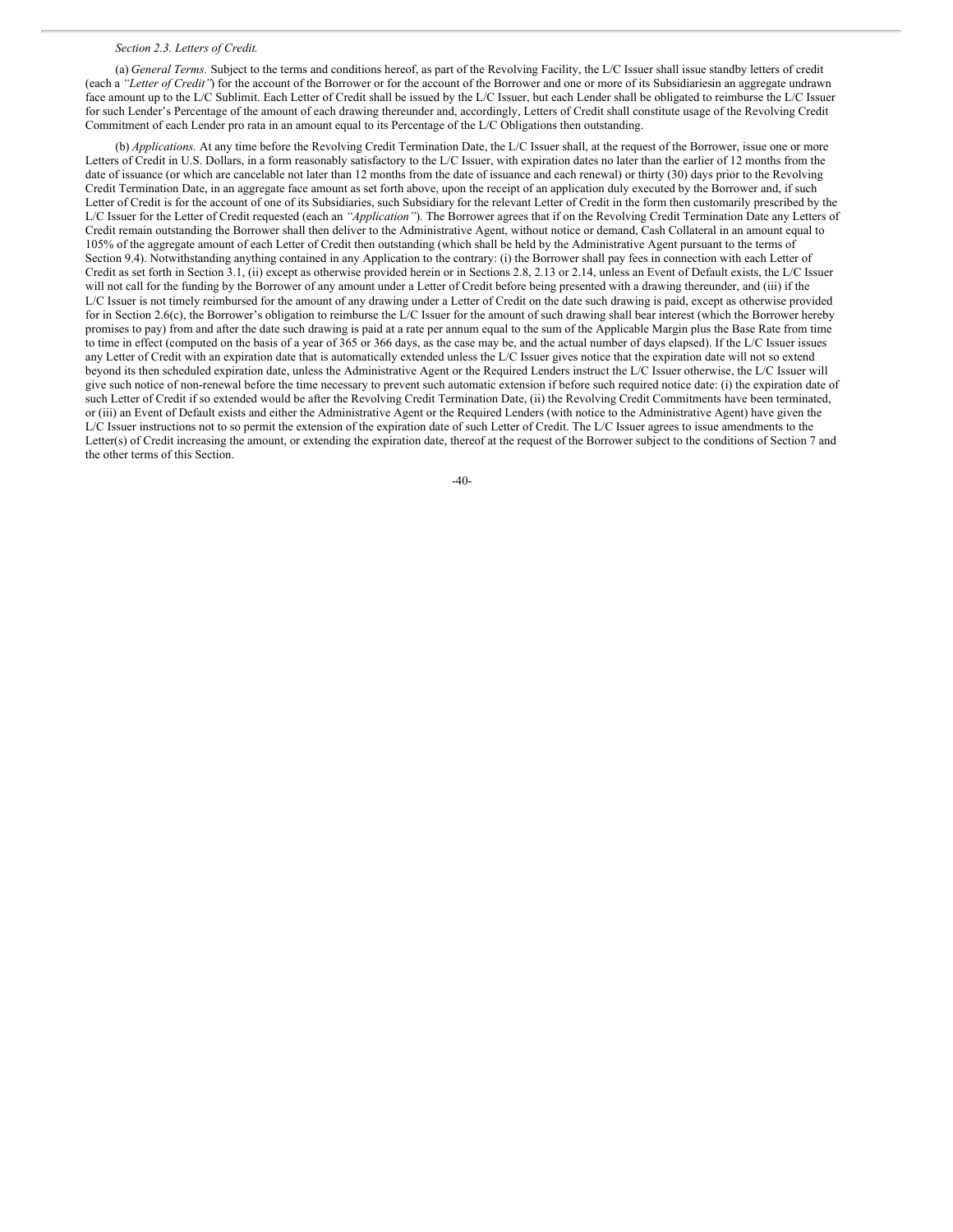(c) *The Reimbursement Obligations.* Subject to Section 2.3(b), the obligation of the Borrower to reimburse the L/C Issuer for all drawings under a Letter of Credit (a *"Reimbursement Obligation"*) shall be governed by the Application related to such Letter of Credit, except that reimbursement shall be made by no later than 12:00 Noon on the date when each drawing is to be paid if the Borrower has been informed of such drawing by the L/C Issuer on or before 11:00 a.m. on the date when such drawing is to be paid or, if notice of such drawing is given to the Borrower after 11:00 a.m. on the date when such drawing is to be paid, by no later than 12:00 Noon on the following Business Day, in immediately available funds at the Administrative Agent's principal office in Chicago, Illinois, or such other office as the Administrative Agent may designate in writing to the Borrower (who shall thereafter cause to be distributed to the L/C Issuer such amount(s) in like funds). If the Borrower does not make any such reimbursement payment on the date due and the Participating Lenders fund their participations therein in the manner set forth in Section 2.3(e) below, then all payments thereafter received by the Administrative Agent in discharge of any of the relevant Reimbursement Obligations shall be distributed in accordance with Section 2.3(e) below.

(d) *Obligations Absolute.* The Borrower's obligation to reimburse L/C Obligations shall be absolute, unconditional and irrevocable, and shall be performed strictly in accordance with the terms of this Agreement and the relevant Application under any and all circumstances whatsoever and irrespective of (i) any lack of validity or enforceability of any Letter of Credit or this Agreement, or any term or provision therein, (ii) any draft or other document presented under a Letter of Credit proving to be forged, fraudulent or invalid in any respect or any statement therein being untrue or inaccurate in any respect, (iii) payment by the L/C Issuer under a Letter of Credit against presentation of a draft or other document that does not strictly comply with the terms of such Letter of Credit, or (iv) any other event or circumstance whatsoever, whether or not similar to any of the foregoing, that might, but for the provisions of this Section, constitute a legal or equitable discharge of, or provide a right of setoff against, the Borrower's obligations hereunder. None of the Administrative Agent, the Lenders, or the L/C Issuer shall have any liability or responsibility by reason of or in connection with the issuance or transfer of any Letter of Credit or any payment or failure to make any payment thereunder (irrespective of any of the circumstances referred to in the preceding sentence), or any error, omission, interruption, loss or delay in transmission or delivery of any draft, notice or other communication under or relating to any Letter of Credit (including any document required to make a drawing thereunder), any error in interpretation of technical terms or any consequence arising from causes beyond the control of the L/C Issuer; *provided* that the foregoing shall not be construed to excuse the L/C Issuer from liability to the Borrower to the extent of any direct damages (as opposed to consequential damages, claims in respect of which are hereby waived by the Borrower and each other Loan Party to the extent permitted by applicable law) suffered by the Borrower or any Loan Party that are caused by the L/C Issuer's failure to exercise care when determining whether drafts and other documents presented under a Letter of Credit comply with the terms thereof. The parties hereto expressly agree that, in the absence of gross negligence or willful misconduct on the part of the L/C Issuer (as determined by a court of competent jurisdiction by final and nonappealable judgment), the

-41-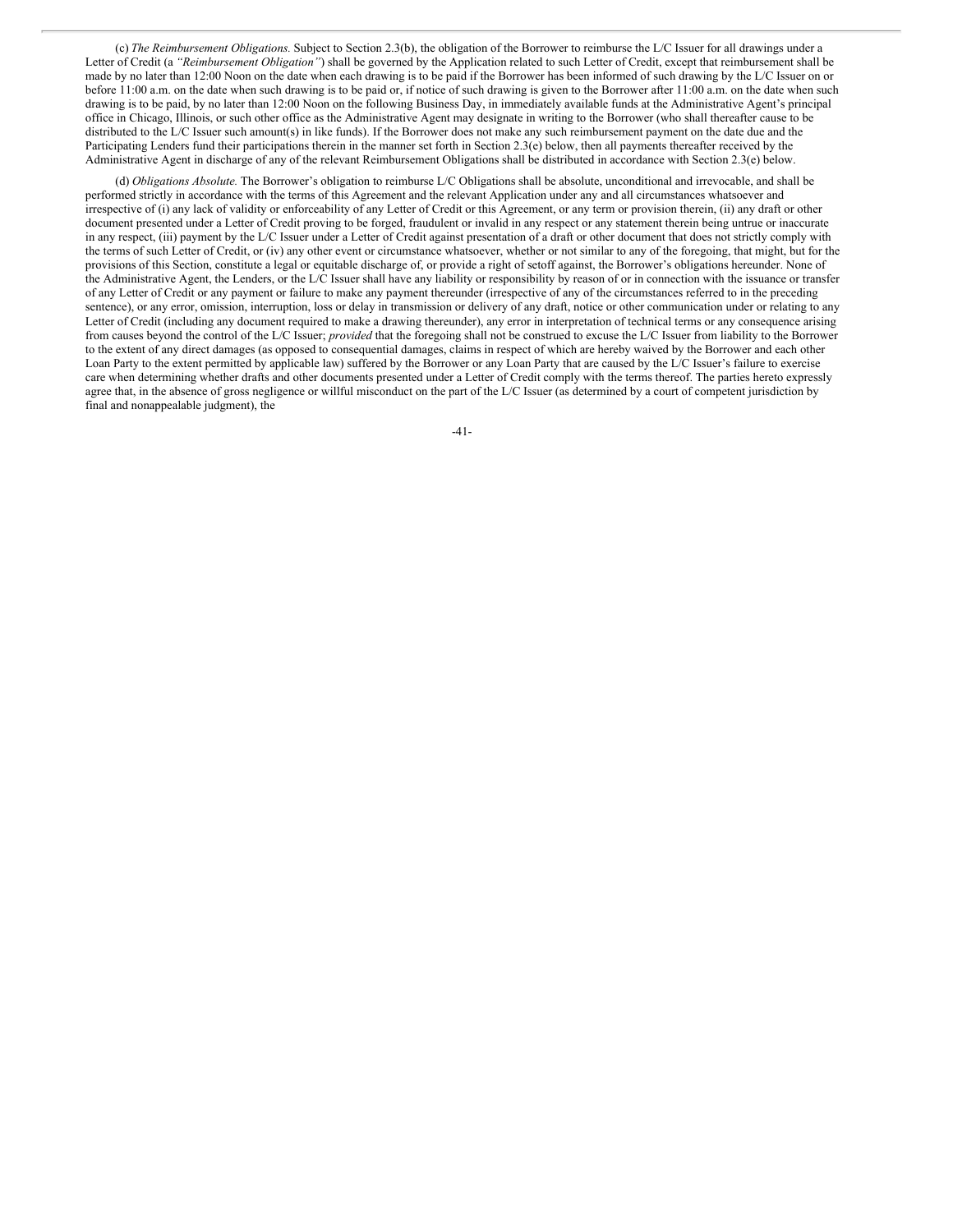L/C Issuer shall be deemed to have exercised care in each such determination. In furtherance of the foregoing and without limiting the generality thereof, the parties agree that, with respect to documents presented which appear on their face to be in substantial compliance with the terms of a Letter of Credit, the L/C Issuer may, in its sole discretion, either accept and make payment upon such documents without responsibility for further investigation, regardless of any notice or information to the contrary, or refuse to accept and make payment upon such documents if such documents are not in strict compliance with the terms of such Letter of Credit.

(e) *The Participating Interests.* Each Lender (other than the Lender acting as L/C Issuer in issuing the relevant Letter of Credit), by its acceptance hereof, severally agrees to purchase from the L/C Issuer, and the L/C Issuer hereby agrees to sell to each such Lender (a *"Participating Lender"*), an undivided percentage participating interest (a *"Participating Interest")*, to the extent of its Percentage, in each Letter of Credit issued by, and each Reimbursement Obligation owed to, the L/C Issuer. Upon any failure by the Borrower to pay any Reimbursement Obligation at the time required on the date the related drawing is to be paid, as set forth in Section 2.3(c) above, or if the L/C Issuer is required at any time to return to the Borrower or to a trustee, receiver, liquidator, custodian or other Person any portion of any payment of any Reimbursement Obligation, each Participating Lender shall, not later than the Business Day it receives a certificate in the form of Exhibit A hereto from the L/C Issuer (with a copy to the Administrative Agent) to such effect, if such certificate is received before 1:00 p.m., or not later than 1:00 p.m. the following Business Day, if such certificate is received after such time, pay to the Administrative Agent for the account of the L/C Issuer an amount equal to such Participating Lender's Percentage of such unpaid or recaptured Reimbursement Obligation together with interest on such amount accrued from the date the related payment was made by the L/C Issuer to the date of such payment by such Participating Lender at a rate per annum equal to: (i) from the date the related payment was made by the L/C Issuer to the date two (2) Business Days after payment by such Participating Lender is due hereunder, at the greater of the Federal Funds Rate and a rate determined by the Administrative Agent in accordance with banking industry rules on interbank compensation for each such day and (ii) from the date two (2) Business Days after the date such payment is due from such Participating Lender to the date such payment is made by such Participating Lender, the Base Rate in effect for each such day. Each such Participating Lender shall thereafter be entitled to receive its Percentage of each payment received in respect of the relevant Reimbursement Obligation and of interest paid thereon, with the L/C Issuer retaining its Percentage thereof as a Lender hereunder. The several obligations of the Participating Lenders to the L/C Issuer under this Section shall be absolute, irrevocable, and unconditional under any and all circumstances whatsoever and shall not be subject to any set-off, counterclaim or defense to payment which any Participating Lender may have or have had against the Borrower, the L/C Issuer, the Administrative Agent, any Lender or any other Person whatsoever. Without limiting the generality of the foregoing, such obligations shall not be affected by any Default or by any reduction or termination of any Revolving Credit Commitment of any Lender, and each payment by a Participating Lender under this Section shall be made without any offset, abatement, withholding or reduction whatsoever.

-42-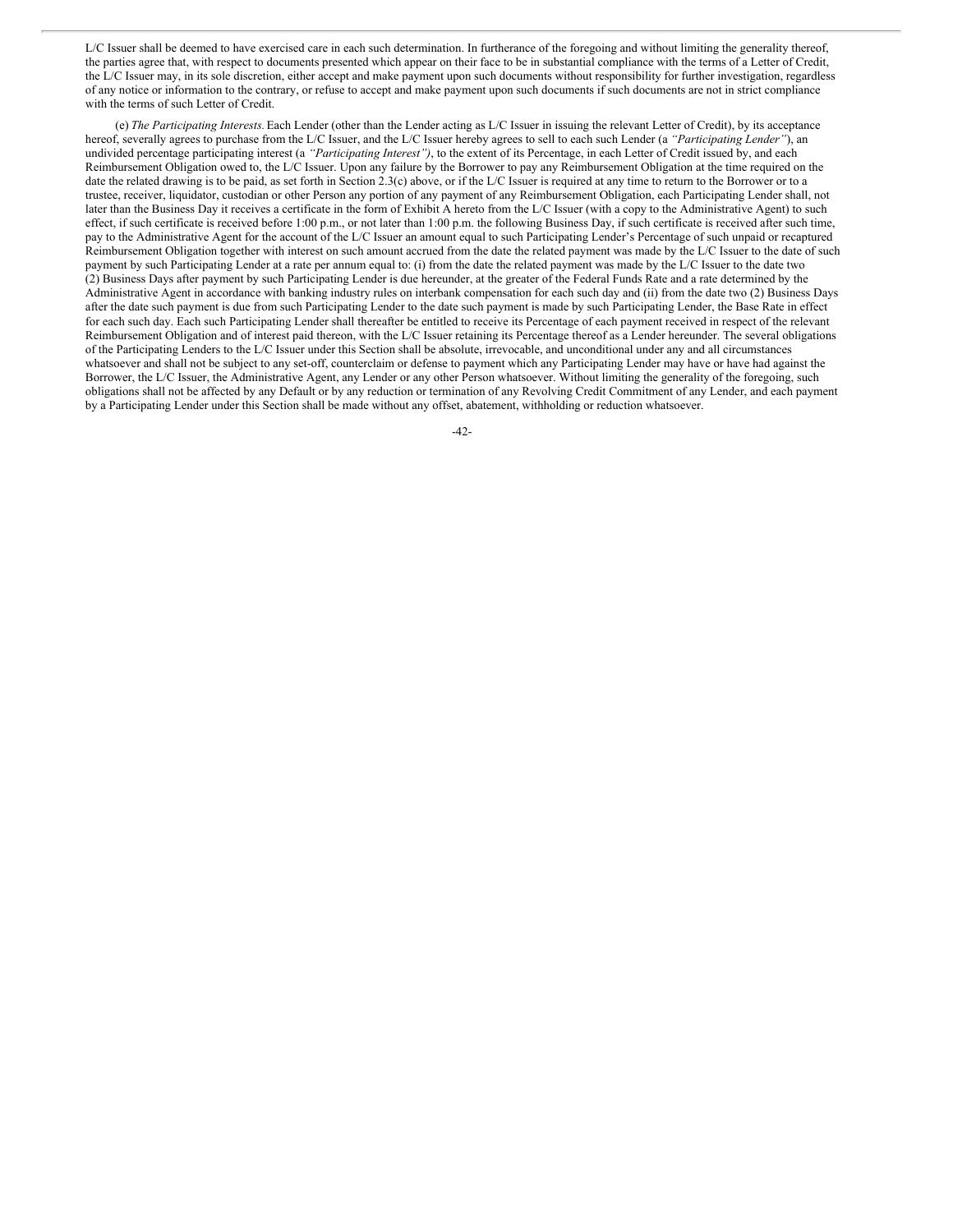(f) *Indemnification.* The Participating Lenders shall, to the extent of their respective Percentages, indemnify the L/C Issuer (to the extent not reimbursed by the Borrower) against any cost, expense (including reasonable counsel fees and disbursements), claim, demand, action, loss or liability (except such as result from such L/C Issuer's gross negligence or willful misconduct as determined by a court of competent jurisdiction by final and nonappealable judgment) that the L/C Issuer may suffer or incur in connection with any Letter of Credit issued by it. The obligations of the Participating Lenders under this subsection (f) and all other parts of this Section shall survive termination of this Agreement and of all Applications, Letters of Credit, and all drafts and other documents presented in connection with drawings thereunder.

(g) *Manner of Requesting a Letter of Credit.*The Borrower shall provide at least five (5) Business Days' advance written notice to the Administrative Agent of each request for the issuance of a Letter of Credit, such notice in each case to be accompanied by an Application for such Letter of Credit properly completed and executed by the Borrower and, in the case of an extension or amendment or an increase in the amount of a Letter of Credit, a written request therefor, in a form acceptable to the Administrative Agent and the L/C Issuer, in each case, together with the fees called for by this Agreement. The Administrative Agent shall promptly notify the L/C Issuer of the Administrative Agent's receipt of each such notice (and the L/C Issuer shall be entitled to assume that the conditions precedent to any such issuance, extension, amendment or increase have been satisfied unless notified to the contrary by the Administrative Agent or the Required Lenders) and the L/C Issuer shall promptly notify the Administrative Agent and the Lenders of the issuance of the Letter of Credit so requested.

(h) *Replacement of the L/CIssuer*. The L/C Issuer may be replaced at any time by written agreement among the Borrower, the Administrative Agent, the replaced L/C Issuer, and the successor L/C Issuer. The Administrative Agent shall notify the Lenders of any such replacement of the L/C Issuer. At the time any such replacement shall become effective, the Borrower shall pay all unpaid fees accrued for the account of the replaced L/C Issuer. From and after the effective date of any such replacement (i) the successor L/C Issuer shall have all the rights and obligations of the L/C Issuer under this Agreement with respect to Letters of Credit to be issued thereafter and (ii) references herein to the term "L/C Issuer" shall be deemed to refer to such successor or to any previous L/C Issuer, or to such successor and all previous L/C Issuers, as the context shall require. After the replacement of an L/C Issuer hereunder, the replaced L/C Issuer shall remain a party hereto and shall continue to have all the rights and obligations of an L/C Issuer under this Agreement with respect to Letters of Credit issued by it prior to such replacement, but shall not be required to issue additional Letters of Credit.

#### *Section 2.4. Applicable Interest Rates*.

(a) *Base Rate Loans.* Each Base Rate Loan made or maintained by a Lender shall bear interest (computed on the basis of a year of 365 or 366 days, as the case may be (or 360 days, in the case of clause (c) of the definition of Base Rate relating to SOFR), and the actual days elapsed) on the unpaid principal amount thereof from the date such Loan is advanced, or created by conversion from a SOFR Loan, until maturity (whether by acceleration or otherwise) at a rate per annum equal to the sum of the Applicable Margin plus the Base Rate from time to time in effect, payable in arrears by the Borrower on each Interest Payment Date and at maturity (whether by acceleration or otherwise).

-43-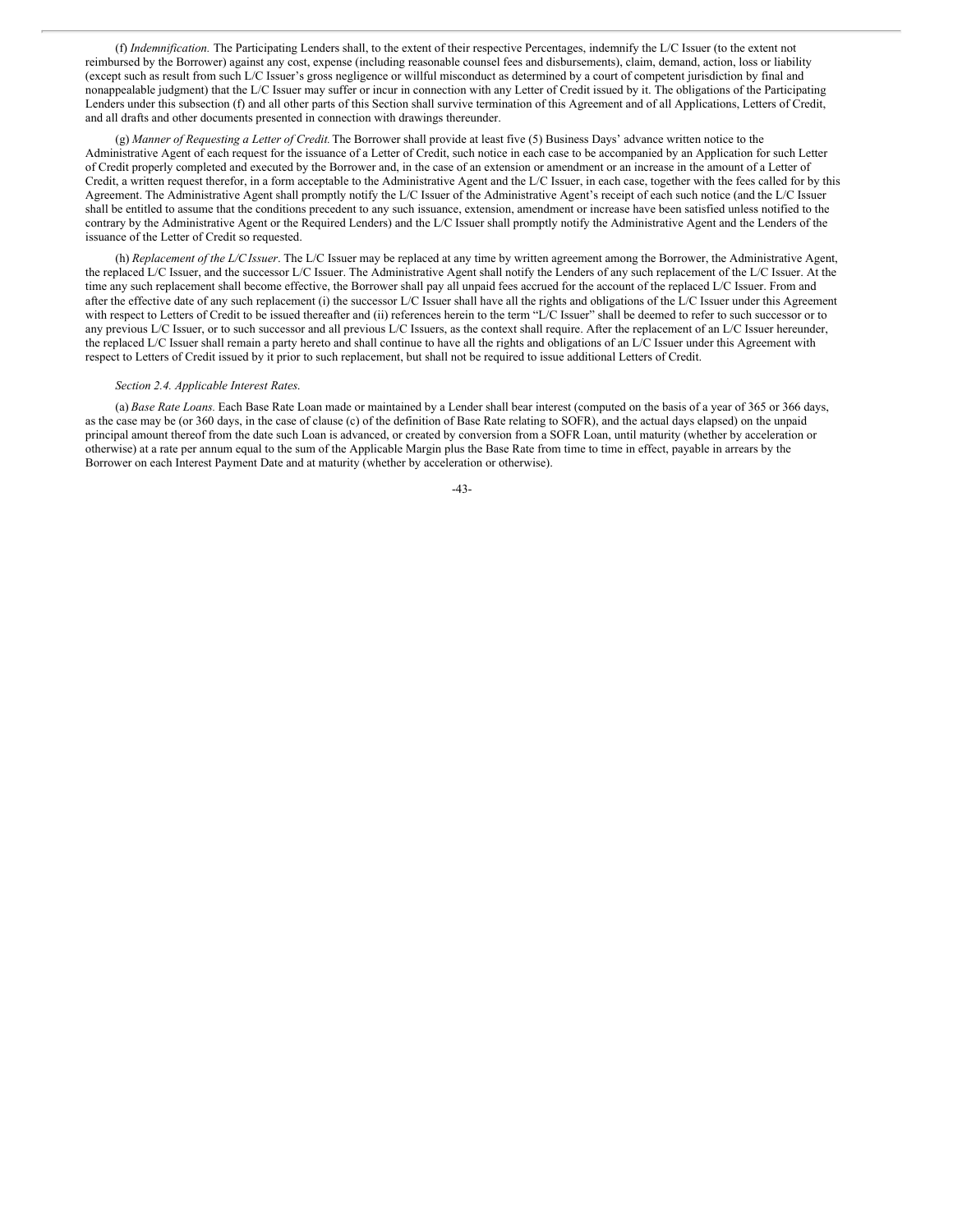(b) *SOFR Loans.* Each SOFR Loan made or maintained by a Lender shall bear interest during each Interest Period it is outstanding (computed on the basis of a year of 360 days and actual days elapsed) on the unpaid principal amount thereof from the date such Loan is advanced or continued, or created by conversion from a Base Rate Loan, until maturity (whether by acceleration or otherwise) at a rate per annum equal to the sum of the Applicable Margin plus Adjusted Term SOFR applicable for such Interest Period, payable in arrears by the Borrower on each Interest Payment Date and at maturity (whether by acceleration or otherwise).

(c) *Rate Determinations.* The Administrative Agent shall determine each interest rate applicable to the Loans and the Reimbursement Obligations hereunder, and its determination thereof shall be conclusive and binding except in the case of manifest error. In connection with the use or administration of Term SOFR, the Administrative Agent will have the right to make Conforming Changes from time to time and, notwithstanding anything to the contrary herein or in any other Loan Document, any amendments implementing such Conforming Changes will become effective without any further action or consent of any other party to this Agreement or any other Loan Document (other than the consultation rights of the Borrower pursuant to the definition of Conforming Changes). The Administrative Agent will promptly notify the Borrower and the Lenders of the effectiveness of any Conforming Changes in connection with the use or administration of Term SOFR.

*Section 2.5. Minimum Borrowing Amounts; Maximum SOFR Loans*. Each Borrowing of Base Rate Loans advanced under the Revolving Facility shall be in an amount not less than \$500,000. Each Borrowing of SOFR Loans advanced, continued or converted under the Revolving Facility shall be in an amount equal to \$1,000,000 or such greater amount which is an integral multiple of \$500,000. Without the Administrative Agent's consent, there shall not be more than six (6) Borrowings of SOFR Loans outstanding under the Revolving Facility at any one time.

## *Section 2.6. Manner of Borrowing Loans and Designating Applicable Interest Rates*.

(a) *Notice to the Administrative Agent.* The Borrower shall give notice to the AdministrativeAgent by no later than 10:00 a.m.: (i) at least three (3) Business Days before the date on which the Borrower requests the Lenders to advance a Borrowing of SOFR Loans and (ii) on the date the Borrower requests the Lenders to advance a Borrowing of Base Rate Loans. The Loans included in each Borrowing shall bear interest initially at the type of rate specified in such notice of a new Borrowing. Thereafter, subject to the terms and conditions hereof, the Borrower may from time to time elect to change or continue the type of interest rate borne by each Borrowing or, subject to the minimum amount requirement for each outstanding Borrowing set forth in Section 2.5, a portion thereof, as follows: (i) if such Borrowing is of SOFR Loans, the Borrower may continue part or all of such Borrowing as SOFR Loans or convert part or all of such Borrowing into Base Rate Loans; *provided*, if such

-44-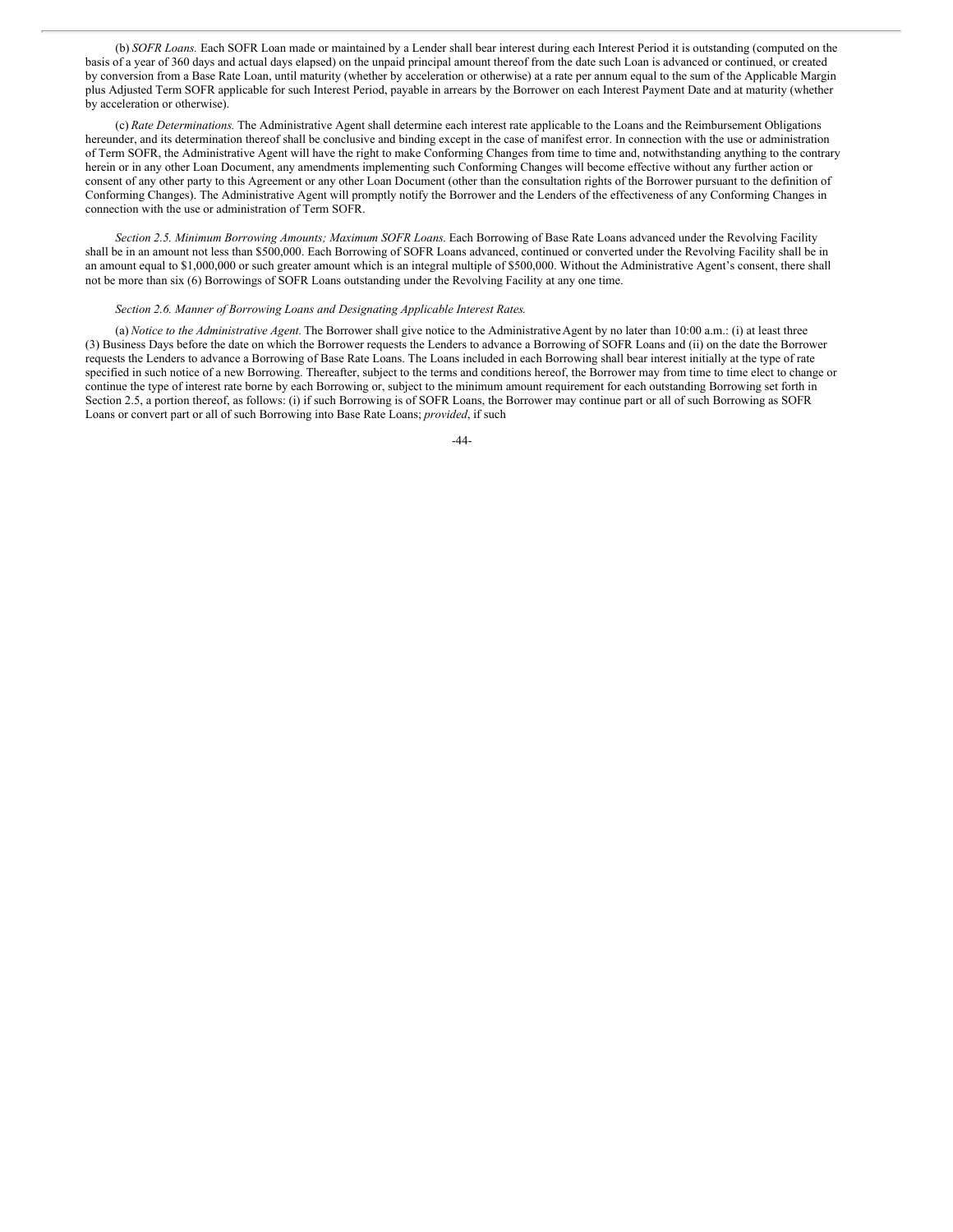continuation or conversion occurs on a day other than on the last day of the applicable Interest Period, the Borrower shall be liable for any amounts under Section 4.5 or (ii) if such Borrowing is of Base Rate Loans, on any Business Day, the Borrower may convert all or part of such Borrowing into SOFR Loans for an Interest Period or Interest Periods specified by the Borrower. The Borrower shall give all such notices requesting the advance, continuation or conversion of a Borrowing to the Administrative Agent by telephone, telecopy, or other telecommunication device acceptable to the Administrative Agent (which notice shall be irrevocable once given and, if by telephone, shall be promptly confirmed in writing in a manner reasonably acceptable to the Administrative Agent), substantially in the form attached hereto as Exhibit B (Notice of Borrowing) or Exhibit C (Notice of Continuation/Conversion), as applicable, or in such other form reasonably acceptable to the Administrative Agent. Notice of the continuation of a Borrowing of SOFR Loans for an additional Interest Period or of the conversion of part or all of a Borrowing of Base Rate Loans into SOFR Loans must be given by no later than 10:00 a.m. at least three (3) Business Days before the date of the requested continuation or conversion. All such notices concerning the advance, continuation or conversion of a Borrowing shall specify the date of the requested advance, continuation or conversion of a Borrowing (which shall be a Business Day), the amount of the requested Borrowing to be advanced, continued or converted, the type of Loans to comprise such new, continued or converted Borrowing and, if such Borrowing is to be comprised of SOFR Loans, the Interest Period applicable thereto. Upon notice to the Borrower by the Administrative Agent or the Required Lenders (or, in the case of an Event of Default under Section 9.1(j) or 9.1(k) with respect to the Borrower, without notice), no Borrowing of SOFR Loans shall be advanced, continued, or created by conversion if any Default then exists. The Borrower agrees that the Administrative Agent may rely on any such telephonic, telecopy or other telecommunication notice given by any person the Administrative Agent in good faith believes is an Authorized Representative without the necessity of independent investigation, and in the event any such notice by telephone conflicts with any written confirmation such telephonic notice shall govern if the Administrative Agent has acted in reliance thereon.

(b) *Notice to the Lenders*. The Administrative Agent shall give prompt telephonic, telecopy or other telecommunication notice to each Lender of any notice from the Borrower received pursuant to Section 2.6(a) above and, if such notice requests the Lenders to make SOFR Loans, the Administrative Agent shall give notice to the Borrower and each Lender by like means of the interest rate applicable thereto promptly after the Administrative Agent has made such determination.

(c) *Borrower's Failure to Notify.* If the Borrower fails to give notice pursuant to Section 2.6(a) above of the continuation or conversion of any outstanding principal amount of a Borrowing of SOFR Loans before the last day of its then current Interest Period within the period required by Section 2.6(a) and such Borrowing is not prepaid in accordance with Section 2.8, the Borrower shall be deemed to have elected that such Borrowing be continued as a Borrowing of SOFR Loans having an Interest Period of one month's duration. In the event the Borrower fails to give notice pursuant to Section 2.6(a) above of a Borrowing equal to the amount of a Reimbursement Obligation and has not notified the Administrative Agent by 12:00 noon on the day such Reimbursement Obligation becomes due that it intends to repay such Reimbursement Obligation through funds not borrowed under this Agreement, the Borrower shall be deemed to have requested a Borrowing of Base Rate Loans on such day in the amount of the Reimbursement Obligation then due, which Borrowing shall be applied to pay the Reimbursement Obligation then due.

-45-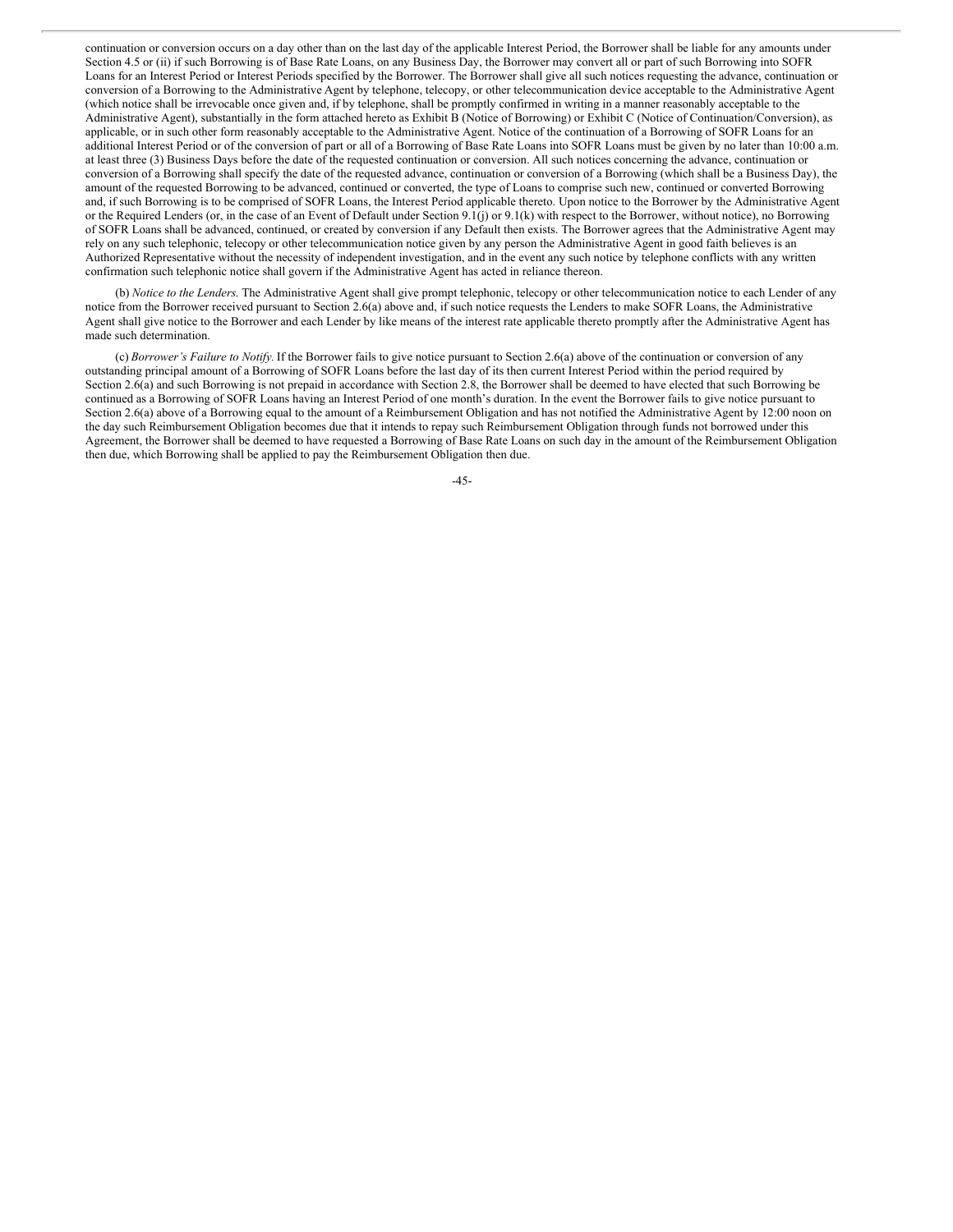(d) *Disbursement of Loans*. Not later than 1:00 p.m. on the date of any requested advance of a new Borrowing, subject to Section 7, each Lender shall make available its Loan comprising part of such Borrowing in funds immediately available at the principal office of the Administrative Agent in Chicago, Illinois (or at such other location as the Administrative Agent shall designate). The Administrative Agent shall make the proceeds of each new Borrowing available to the Borrower at the Administrative Agent's principal office in Chicago, Illinois (or at such other location as the Administrative Agent shall designate), by depositing or wire transferring such proceeds to the credit of the Borrower's Designated Disbursement Account or as the Borrower and the Administrative Agent may otherwise agree.

(e) *Administrative Agent Reliance on Lender Funding.*Unless the Administrative Agent shall have been notified by a Lender prior to (or, in the case of a Borrowing of Base Rate Loans, by 1:00 p.m. on) the date on which such Lender is scheduled to make payment to the Administrative Agent of the proceeds of a Loan (which notice shall be effective upon receipt) that such Lender does not intend to make such payment, the Administrative Agent may assume that such Lender has made such payment when due and the Administrative Agent may in reliance upon such assumption (but shall not be required to) make available to the Borrower the proceeds of the Loan to be made by such Lender and, if any Lender has not in fact made such payment to the Administrative Agent, such Lender shall, on demand, pay to the Administrative Agent the amount made available to the Borrower attributable to such Lender together with interest thereon in respect of each day during the period commencing on the date such amount was made available to the Borrower and ending on (but excluding) the date such Lender pays such amount to the Administrative Agent at a rate per annum equal to: (i) from the date the related advance was made by the Administrative Agent to the date two (2) Business Days after payment by such Lender is due hereunder, the greater of the Federal Funds Rate and a rate determined by the Administrative Agent in accordance with banking industry rules on interbank compensation for each such day and (ii) from the date two (2) Business Days after the date such payment is due from such Lender to the date such payment is made by such Lender, the Base Rate in effect for each such day. If such amount is not received from such Lender by the Administrative Agent immediately upon demand, the Borrower will, on demand, repay to the Administrative Agent the proceeds of the Loan attributable to such Lender with interest thereon at a rate per annum equal to the interest rate applicable to the relevant Loan, but without such payment being considered a payment or prepayment of a Loan under Section 4.5 so that the Borrower will have no liability under such Section with respect to such payment. Any payment by the Borrower shall be without prejudice to any claim the Borrower may have against a Lender that shall have failed to make such payment to the Administrative Agent.

-46-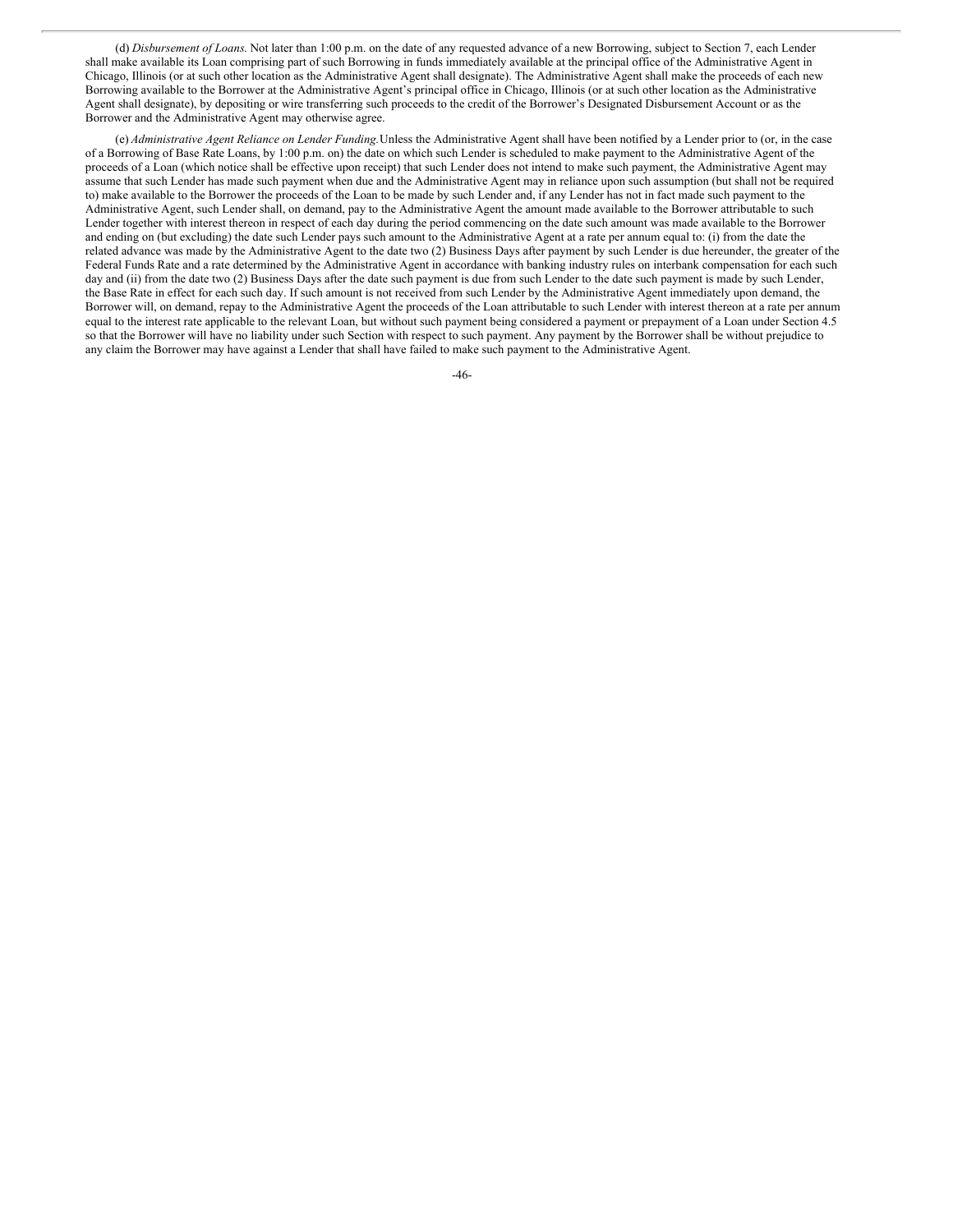#### *Section 2.7. Maturity of Loans.*

Each Revolving Loan, both for principal and interest not sooner paid, shall mature and be due and payable by the Borrower on the Revolving Credit Termination Date.

# *Section 2.8. Prepayments.*

(a) *Optional*. The Borrower may prepaywithout penalty in whole or in part any Loan (but, if in part, then: (i) if such Borrowing is of Base Rate Loans, in an amount not less than \$500,000, (ii) if such Borrowing is of SOFR Loans, in an amount not less than \$1,000,000 and (iii) in each case, in an amount such that the minimum amount required for a Borrowing pursuant to Section 2.5 remains outstanding) upon prior notice delivered by the Borrower to the Administrative Agent no later than 10:00 a.m. (x) in the case of Base Rate Loans, on the date of prepayment and (y) in the case of SOFR Loans, at least three (3) Business Days prior to the date of prepayment, such prepayment to be made by the payment of the principal amount to be prepaid and, in the case of any SOFR Loan, accrued interest thereon to the date fixed for prepayment plus any amounts due the Lenders under Section 4.5. Notwithstanding the foregoing, if such notice of prepayment indicates that such prepayment is conditioned upon the consummation of a new debt or equity financing or any other similar transaction specified therein, such notice of prepayment may be revoked or extended if such condition is not satisfied on the date specified in such notice; provided that Section 4.5 shall apply to any such revocation or delay.

(b) *Mandatory*. The Borrower shall, on each date the Revolving Credit Commitments are reduced pursuant to Section 2.11, prepay the Revolving Loans, and, if necessary, prefund the L/C Obligations by the amount, if any, necessary to reduce the sum of the aggregate principal amount of Revolving Loans and L/C Obligations then outstanding to the amount to which the Revolving Credit Commitments have been so reduced. Unless the Borrower otherwise directs, prepayments of Loans under this Section 2.8(b) shall be applied first to Borrowings of Base Rate Loans until payment in full thereof with any balance applied to Borrowings of SOFR Loans in the order in which their Interest Periods expire. Each prepayment of Loans under this Section 2.8(b) shall be made by the payment of the principal amount to be prepaid and, in the case of any SOFR Loans, accrued interest thereon to the date of prepayment together with any amounts due the Lenders under Section 4.5. Each prefunding of L/C Obligations shall be made in accordance with Section 9.4.

(c) Any amount of Revolving Loans paid or prepaid before the Revolving Credit Termination Date may, subject to the terms and conditions of this Agreement, be borrowed, repaid and borrowed again.

*Section 2.9. Default Rate*. Notwithstanding anything to the contrary contained herein, while any Event of Default exists under Section 9.1(a)(i), 9.1(b) (with respect to an Event of Default arising under Section 8.24), 9.1(j) or 9.1(k) or after acceleration, the Borrower shall pay interest (after as well as before entry of judgment thereon to the extent permitted by law) on the principal amount of all Loans and Reimbursement Obligations, and letter of credit fees at a rate per annum equal to:

# -47-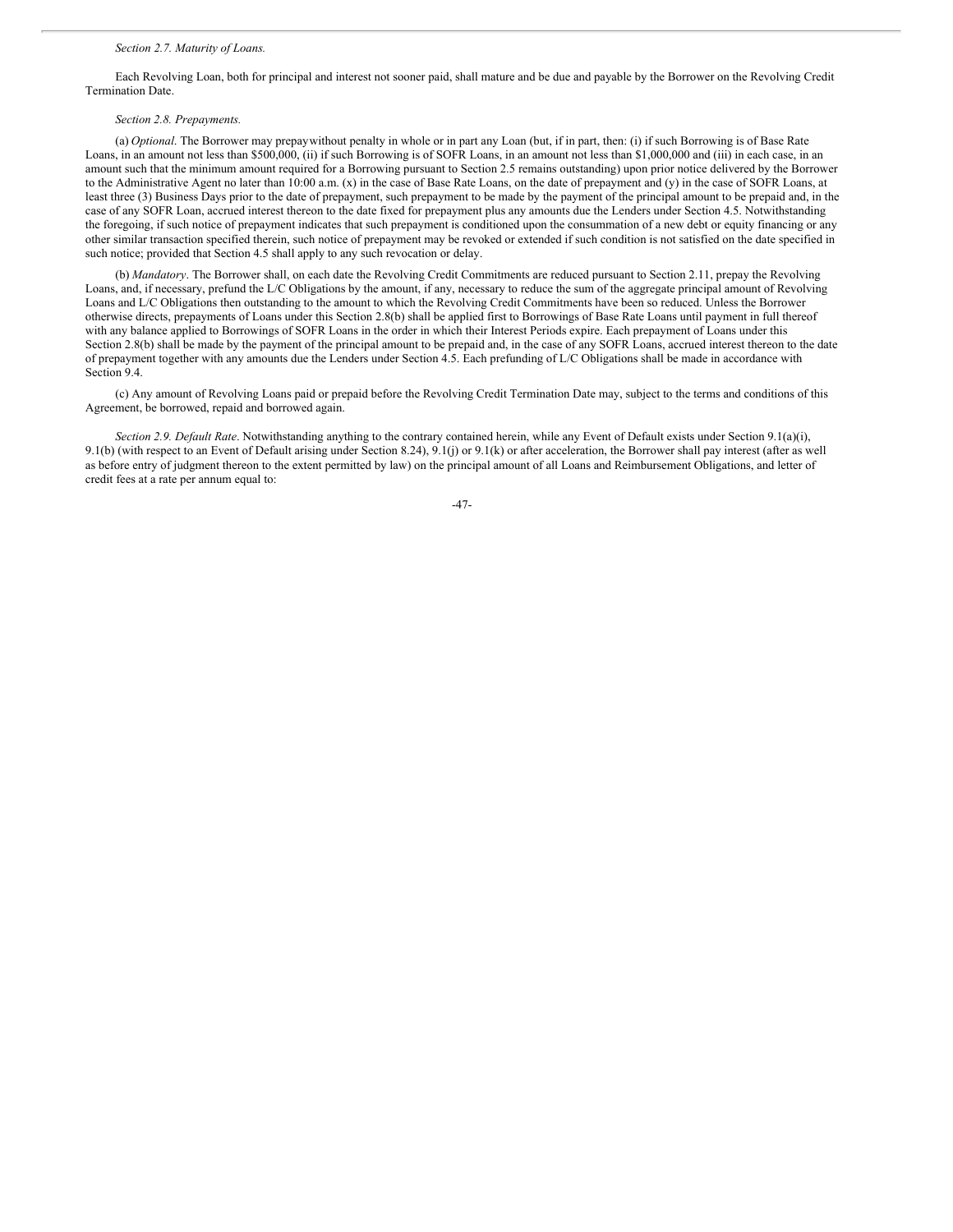(a) for any Base Rate Loan, the sum of 2.0%*plus* the Applicable Margin *plus* the Base Rate from time to time in effect;

(b) for any SOFR Loan, the sum of 2.0%*plus* the rate of interest in effect thereon at the time of such Event of Default until the end of the Interest Period applicable thereto and, thereafter, at a rate per annum equal to the sum of 2.0% *plus* the Applicable Margin for Base Rate Loans*plus* the Base Rate from time to time in effect;

(c) for any Reimbursement Obligation, the sum of 2.0%*plus* the amounts due under Section 2.3 with respect to such Reimbursement Obligation; and

(d) for any Letter of Credit, the sum of 2.0%*plus* the L/C Participation Fee due under Section 3.1(b) with respect to such Letter of Credit;

*provided, however,* that in the absence of acceleration pursuant to Section 9.2 or 9.3, the application of this Section to any outstanding obligations and any adjustments pursuant to this Section shall be made at the election of the Administrative Agent, acting at the request or with the consent of the Required Lenders, with written notice to the Borrower (which election may be retroactively effective to the date of such Event of Default). While any Event of Default exists or after acceleration, interest shall be paid on demand of the Administrative Agent at the request or with the consent of the Required Lenders.

*Section 2.10. Evidence of Indebtedness*. (a) Each Lender shall maintain in accordance with its usual practice an account or accounts evidencing the indebtedness of the Borrower to such Lender resulting from each Loan made by such Lender from time to time, including the amounts of principal and interest payable and paid to such Lender from time to time hereunder.

(b) The Administrative Agent shall also maintain accounts in which it will record (i) the amount of each Loan made hereunder, the type thereof and the Interest Period with respect thereto, (ii) the amount of any principal or interest due and payable or to become due and payable from the Borrower to each Lender hereunder and (iii) the amount of any sum received by the Administrative Agent hereunder from the Borrower and each Lender's share thereof.

(c) The entries maintained in the accounts maintained pursuant to subsections (a) and (b) above shall be*prima facie* evidence of the existence and amounts of the Obligations therein recorded; *provided, however,* that the failure of the Administrative Agent or any Lender to maintain such accounts or any error therein shall not in any manner affect the obligation of the Borrower to repay the Obligations in accordance with their terms.

-48-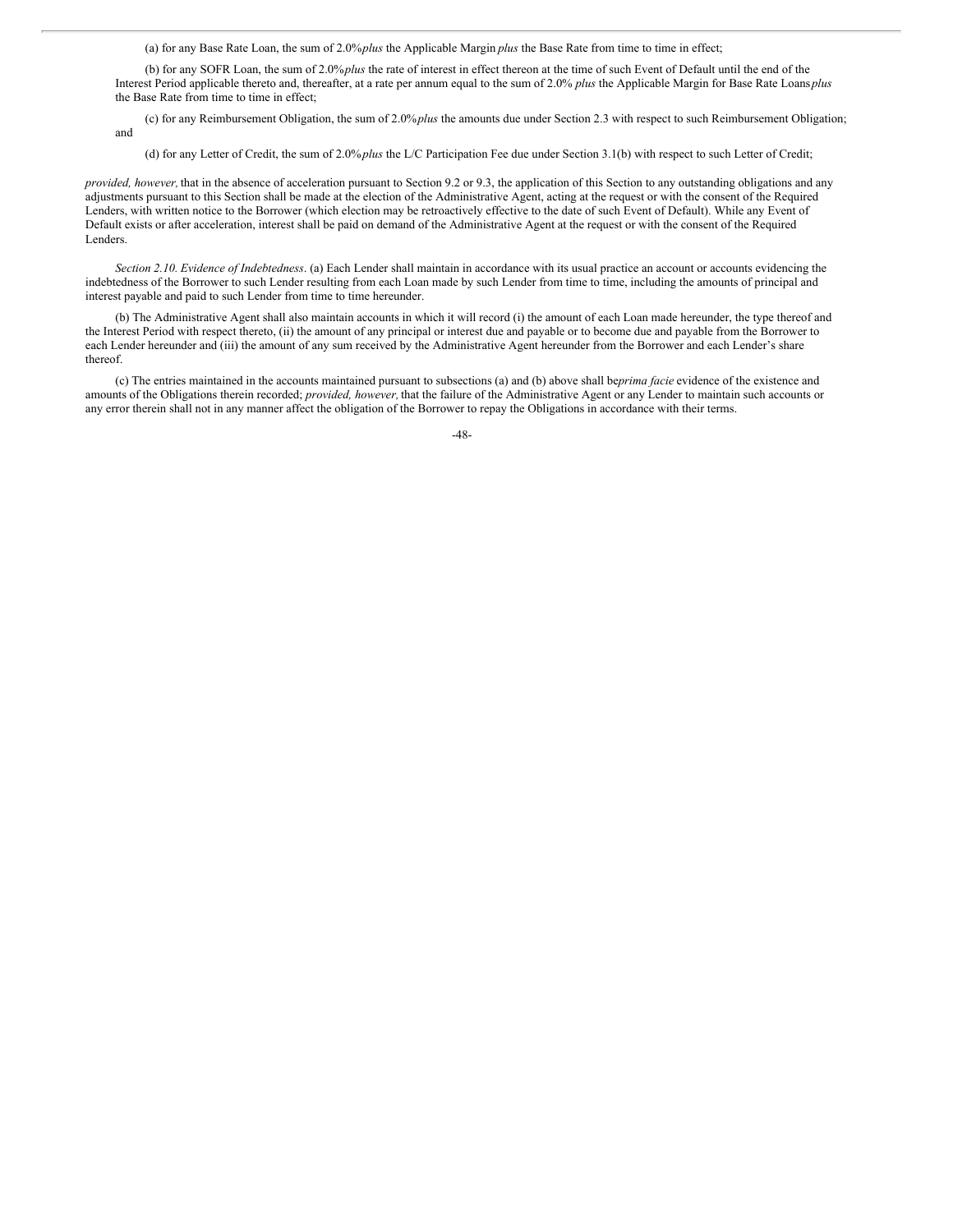(d) Any Lender may request that its Loans be evidenced by a promissory note or notes in the forms of Exhibit D (the*"Revolving Note"*). In such event, the Borrower shall prepare, execute and deliver to such Lender a Revolving Note payable to such Lender or its registered assigns in the amount of its Revolving Credit Commitment, Thereafter, the Loans evidenced by such Revolving Note and interest thereon shall at all times (including after any assignment pursuant to Section 13.2) be represented by one or more Revolving Notes payable to the payee named therein or any assignee pursuant to Section 13.2, except to the extent that any such Lender or assignee subsequently returns any such Revolving Note for cancellation and requests that such Loans once again be evidenced as described in subsections (a) and (b) above.

*Section 2.11. Commitment Terminations*. The Borrower shall have the right at any time and from time to time, upon not less than three (3) Business Days' prior written notice to the Administrative Agent (or such shorter period of time agreed to by the Administrative Agent), to terminate the Revolving Credit Commitments without premium or penalty and in whole or in part, any partial termination to be (i) in an amount not less than \$10,000,000 and (ii) allocated ratably among the Lenders in proportion to their respective Percentages, provided that the Revolving Credit Commitments may not be reduced to an amount less than the sum of the aggregate principal amount of Revolving Loans and L/C Obligations then outstanding. Any termination of the Revolving Credit Commitments below the L/C Sublimit then in effect shall reduce the L/C Sublimit by a like amount. The Administrative Agent shall give prompt notice to each Lender of any such termination of the Revolving Credit Commitments. Any termination of the Revolving Credit Commitments pursuant to this Section may not be reinstated. Notwithstanding the foregoing, if such notice of termination of the Revolving Credit Commitments indicates that such termination is conditioned upon the consummation of a new debt or equity financing or any other similar transaction specified therein, such notice of termination may be revoked or extended if such condition is not satisfied on the date specified in such notice; provided that Section 4.5 shall apply to any such revocation or delay.

*Section 2.12. Replacement of Lenders*. If any Lender requests compensation under Section 4.4, or if the Borrower is required to pay any Indemnified Taxes or additional amounts to any Lender or any Governmental Authority for the account of any Lender pursuant to Section 4.1 and, in each case, such Lender has declined or is unable to designate a different lending office in accordance with Section 4.7, or if any Lender is a Defaulting Lender or a Non-Consenting Lender, then the Borrower may, at its sole expense and effort, upon notice to such Lender and the Administrative Agent, require such Lender to assign and delegate, without recourse (in accordance with and subject to the restrictions contained in, and consents required by, Section 13.2), all of its interests, rights (other than its existing rights to payments pursuant to Section 4.1 or Section 4.4) and obligations under this Agreement and the related Loan Documents to an Eligible Assignee that shall assume such obligations (which assignee may be another Lender, if a Lender accepts such assignment); *provided* that:

(i) the Borrower shall have paid to the Administrative Agent the assignment fee (if any) specified in Section 13.2;

(ii) such Lender shall have received payment of an amount equal to the outstanding principal of its Loans and funded participations in L/C Obligations, accrued interest thereon, accrued fees and all other amounts payable to it hereunder and under the other Loan Documents (including any amounts under Section 4.5 as if the Loans owing to it were prepaid rather than assigned) from the assignee (to the extent of such outstanding principal and accrued interest and fees) or the Borrower (in the case of all other amounts);

-49-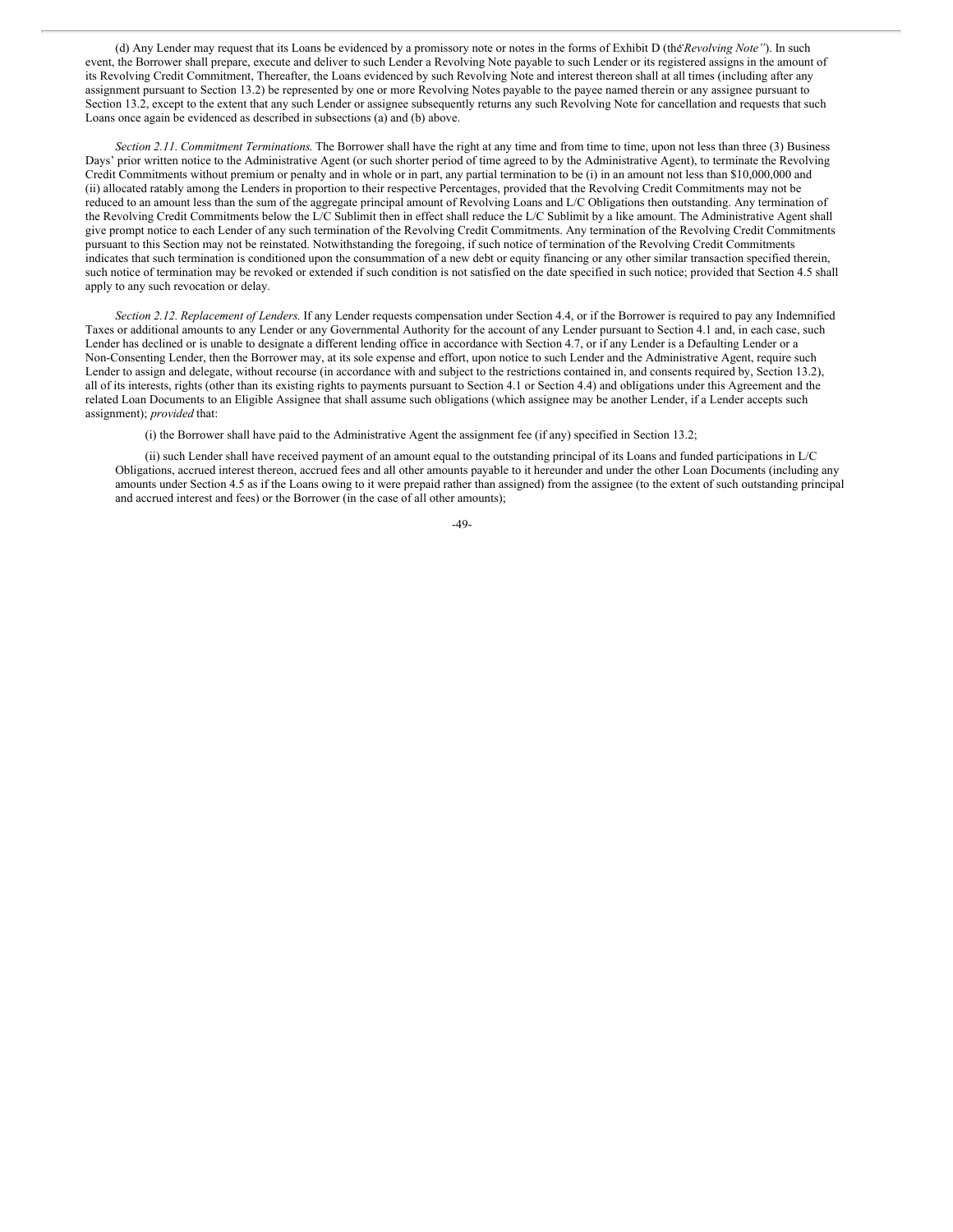(iii) in the case of any such assignment resulting from a claim for compensation under Section 4.4 or payments required to be made pursuant to Section 4.1, such assignment will result in a reduction in such compensation or payments thereafter;

(iv) such assignment does not conflict with applicable law; and

(v) in the case of any assignment resulting from a Lender becoming aNon-Consenting Lender, the applicable assignee shall have consented to the applicable amendment, waiver or consent.

A Lender shall not be required to make any such assignment or delegation if, prior thereto, as a result of a waiver by such Lender or otherwise, the circumstances entitling the Borrower to require such assignment and delegation cease to apply.

#### *Section 2.13. Defaulting Lenders*.

(a) *Defaulting Lender Adjustments.* Notwithstanding anything to the contrary contained in this Agreement, if any Lender becomes a Defaulting Lender, then, until such time as such Lender is no longer a Defaulting Lender, to the extent permitted by applicable law:

(i) *Waivers and Amendments*. Such Defaulting Lender's right to approve or disapprove any amendment, waiver or consent with respect to this Agreement shall be restricted as set forth in the definition of Required Lenders.

(ii) *Defaulting Lender Waterfall*. Any payment of principal, interest, fees or other amounts received by the Administrative Agent for the account of such Defaulting Lender (whether voluntary or mandatory, at maturity, pursuant to Section 9 or otherwise) or received by the Administrative Agent from a Defaulting Lender pursuant to Section 13.7 hereto shall be applied at such time or times as may be determined by the Administrative Agent as follows: *first*, to the payment of any amounts owing by such Defaulting Lender to the Administrative Agent hereunder;*second*, to the payment on a pro rata basis of any amounts owing by such Defaulting Lender to any L/C Issuer hereunder; *third*, to Cash Collateralize the L/C Issuer's Fronting Exposure with respect to such Defaulting Lender in accordance with Section 2.14; *fourth*, as the Borrower may request (so long as no Default exists), to the funding of any Loan in respect of which such Defaulting Lender has failed to fund its portion thereof as required by this Agreement, as determined by the Administrative Agent; *fifth*, if so determined by the Administrative Agent and the Borrower, to be held in a deposit account and released pro rata in order to (x) satisfy such Defaulting Lender's potential future funding obligations with respect to Loans under this Agreement and (y) Cash Collateralize the L/C Issuer's future Fronting Exposure with respect to such Defaulting Lender with

-50-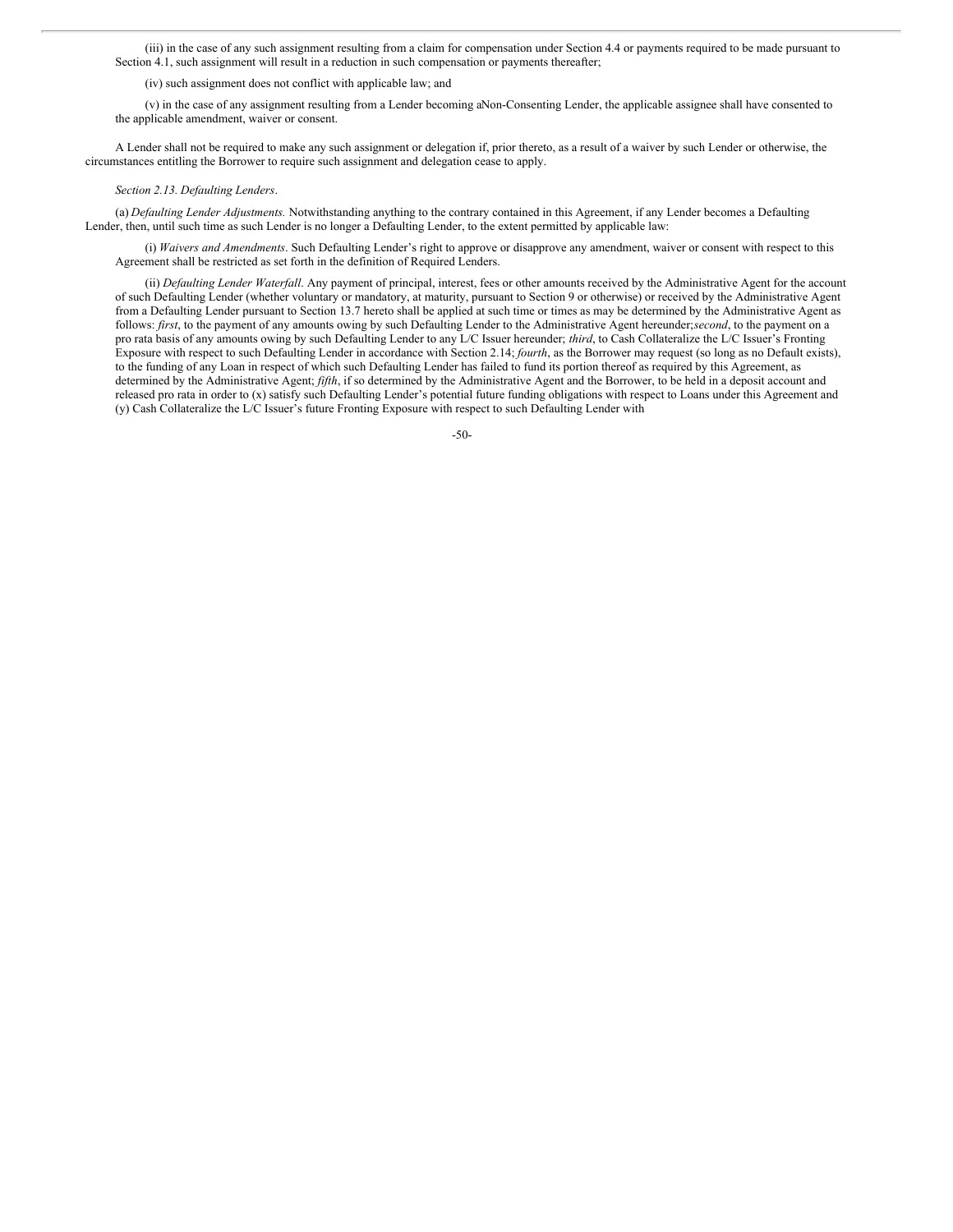respect to future Letters of Credit issued under this Agreement, in accordance with Section 2.14; *sixth*, to the payment of any amounts owing to the Lenders and the L/C Issuer as a result of any judgment of a court of competent jurisdiction obtained by any Lender or the L/C Issuer against such Defaulting Lender as a result of such Defaulting Lender's breach of its obligations under this Agreement; *seventh*, so long as no Default exists, to the payment of any amounts owing to the Borrower as a result of any judgment of a court of competent jurisdiction obtained by the Borrower against such Defaulting Lender as a result of such Defaulting Lender's breach of its obligations under this Agreement; and *eighth*, to such Defaulting Lender or as otherwise directed by a court of competent jurisdiction; *provided* that if (x) such payment is a payment of the principal amount of any Loans or L/C Obligations in respect of which such Defaulting Lender has not fully funded its appropriate share, and (y) such Loans were made or the related Letters of Credit were issued at a time when the conditions set forth in Section 7.1 were satisfied or waived, such payment shall be applied solely to pay the Loans of, and L/C Obligations owed to, all Non-Defaulting Lenders on a pro rata basis prior to being applied to the payment of any Loans of, or L/C Obligations owed to, such Defaulting Lender until such time as all Loans and funded and unfunded participations in L/C Obligations are held by the Lenders pro rata in accordance with their Percentages without giving effect to Section 2.13(a)(iv) below. Any payments, prepayments or other amounts paid or payable to a Defaulting Lender that are applied (or held) to pay amounts owed by a Defaulting Lender or to post Cash Collateral pursuant to this Section 2.13(a)(ii) shall be deemed paid to and redirected by such Defaulting Lender, and each Lender irrevocably consents hereto.

# (iii) *Certain Fees*.

(A) No Defaulting Lender shall be entitled to receive any commitment fee for any period during which that Lender is a Defaulting Lender (and the Borrower shall not be required to pay any such fee that otherwise would have been required to have been paid to that Defaulting Lender).

(B) Each Defaulting Lender shall be entitled to receive L/C Participation Fees for any period during which that Lender is a Defaulting Lender only to the extent allocable to its Percentage of the stated amount of Letters of Credit for which it has provided Cash Collateral pursuant to Section 2.14.

(C) With respect to any L/C Participation Fee not required to be paid to any Defaulting Lender pursuant to clause (B) above, the Borrower shall (x) pay to each Non-Defaulting Lender that portion of any such fee otherwise payable to such Defaulting Lender with respect to such Defaulting Lender's participation in L/C Obligations that has been reallocated to such Non-Defaulting Lender pursuant to clause (iv) below, (y) pay to each L/C Issuer the amount of any such fee otherwise payable to such Defaulting Lender to the extent allocable to such L/C Issuer's Fronting Exposure to such Defaulting Lender, and (z) not be required to pay the remaining amount of any such fee.

-51-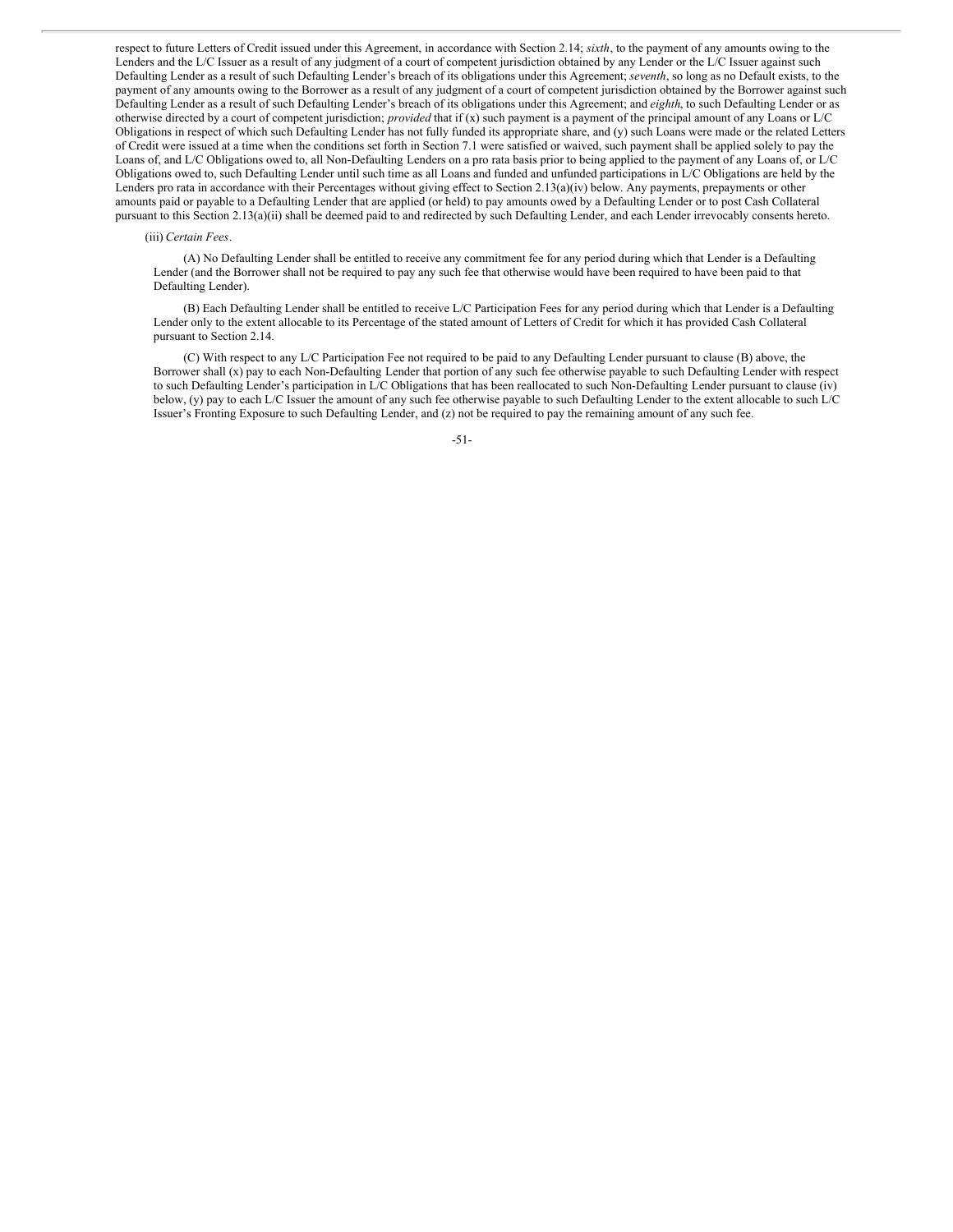(iv) *Reallocation of Participations to Reduce Fronting Exposure*. All or any part of such Defaulting Lender's participation in L/C Obligations shall be reallocated among the Non-Defaulting Lenders in accordance with their respective Percentages (calculated without regard to such Defaulting Lender's Revolving Credit Commitments) but only to the extent that  $(x)$  the conditions set forth in Section 7.1 are satisfied at the time of such reallocation (and, unless the Borrower shall have otherwise notified the Administrative Agent at such time, the Borrower shall be deemed to have represented and warranted that such conditions are satisfied at such time), and  $(y)$  such reallocation does not cause the aggregate Revolving Loans and interests in L/C Obligations of any Non-Defaulting Lender to exceed such Non-Defaulting Lender's Revolving Credit Commitment. Subject to Section 13.22, no reallocation hereunder shall constitute a waiver or release of any claim of any party hereunder against a Defaulting Lender arising from that Lender having become a Defaulting Lender, including any claim of a Non-Defaulting Lender as a result of such Non-Defaulting Lender's increased exposure following such reallocation.

(v) *Cash Collateral*. If the reallocation described in clause (iv) above cannot, or can only partially, be effected, the Borrower shall, without prejudice to any right or remedy available to them hereunder or under law, Cash Collateralize the L/C Issuer's Fronting Exposure in accordance with the procedures set forth in Section 2.14.

(b) *Defaulting Lender Cure*. If the Borrower, the Administrative Agent and each L/C Issuer agree in writing that a Lender is no longer a Defaulting Lender, the Administrative Agent will so notify the parties hereto, whereupon as of the effective date specified in such notice and subject to any conditions set forth therein (which may include arrangements with respect to any Cash Collateral), that Lender will, to the extent applicable, purchase at par that portion of outstanding Loans of the other Lenders or take such other actions as the Administrative Agent may determine to be necessary to cause the Loans and funded and unfunded participations in Letters of Credit to be held pro rata by the Lenders in accordance with their respective Percentages (without giving effect to Section 2.13(a)(iv)), whereupon such Lender will cease to be a Defaulting Lender; *provided* that no adjustments will be made retroactively with respect to fees accrued or payments made by or on behalf of the Borrower while that Lender was a Defaulting Lender; and *provided*, *further*, that except to the extent otherwise expressly agreed by the affected parties, no change hereunder from Defaulting Lender to Lender will constitute a waiver or release of any claim of any party hereunder arising from that Lender's having been a Defaulting Lender.

(c) *New Letters of Credit*. So long as any Lender is a Defaulting Lender, no L/C Issuer shall be required to issue, extend, renew or increase any Letter of Credit unless it is satisfied that it will have no Fronting Exposure after giving effect thereto.

*Section 2.14. Cash Collateral for Fronting Exposure*At any time that there shall exist a Defaulting Lender, within one (1) Business Day following the written request of the Administrative Agent or any L/C Issuer (with a copy to the Administrative Agent) the Borrower shall Cash Collateralize the L/C Issuers' Fronting Exposure with respect to such Defaulting Lender (determined after giving effect to Section 2.13(a)(iv) and any Cash Collateral provided by such Defaulting Lender) in an amount not less than the Minimum Collateral Amount.

-52-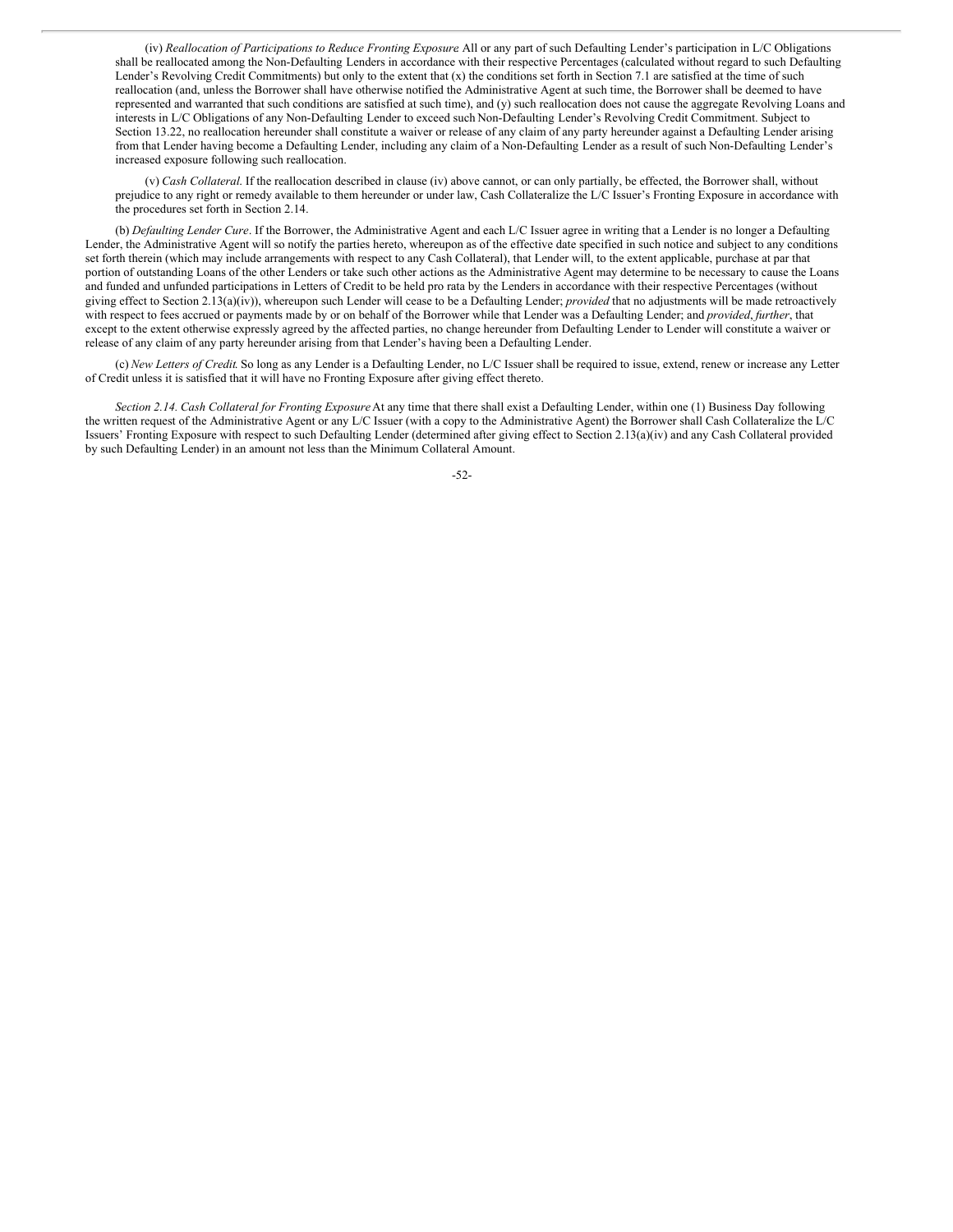(a) *Grant of Security Interest*. The Borrower, and to the extent provided by any Defaulting Lender, such Defaulting Lender, hereby grants to the Administrative Agent, for the benefit of the L/C Issuers, and agree to maintain, a first priority security interest in all such Cash Collateral as security for such Defaulting Lender's obligation to fund participations in respect of L/C Obligations, to be applied pursuant to clause (b) below. If at any time the Administrative Agent determines that Cash Collateral is subject to any right or claim of any Person other than the Administrative Agent and the L/C Issuers as herein provided, or that the total amount of such Cash Collateral is less than the Minimum Collateral Amount, the Borrower shall, promptly upon demand by the Administrative Agent, pay or provide to the Administrative Agent additional Cash Collateral in an amount sufficient to eliminate such deficiency (after giving effect to any Cash Collateral provided by the Defaulting Lender).

(b) *Application*. Notwithstanding anything to the contrary contained in this Agreement, Cash Collateral provided under this Section 2.14 or Section 2.13 in respect of Letters of Credit shall be applied to the satisfaction of the Defaulting Lender's obligation to fund participations in respect of L/C Obligations (including, as to Cash Collateral provided by a Defaulting Lender, any interest accrued on such obligation) for which the Cash Collateral was so provided, prior to any other application of such property as may otherwise be provided for herein.

(c) *Termination of Requirement*. Cash Collateral (or the appropriate portion thereof) provided to reduce any L/C Issuer's Fronting Exposure shall no longer be required to be held as Cash Collateral pursuant to this Section 2.14(c) following (A) the elimination of the applicable Fronting Exposure (including by the termination of Defaulting Lender status of the applicable Lender), or (B) the determination by the Administrative Agent and each L/C Issuer that there exists excess Cash Collateral; *provided* that, subject to Section 2.14, the Person providing Cash Collateral and each L/C Issuer may agree that Cash Collateral shall be held to support future anticipated Fronting Exposure or other obligations; and *provided further* that to the extent that such Cash Collateral was provided by the Borrower or any other Loan Party, such Cash Collateral shall remain subject to the security interest granted pursuant to the Loan Documents.

*Section 2.15. Increase in the Revolving Credit Commitments*. The Borrower may, on any Business Day prior to the Revolving Credit Termination Date and with the written consent of the Administrative Agent and the L/C Issuer (such consent shall not be unreasonably withheld, conditioned or delayed), increase the aggregate amount of the Revolving Credit Commitments by delivering an Increase Request substantially in the form attached hereto as Exhibit I (or in such other form reasonably acceptable to the Administrative Agent) to the Administrative Agent at least five (5) Business Days prior to the desired effective date of such increase (the *"Revolver Increase"*) identifying an additional Lender (or additional Revolving Credit Commitment for an existing Lender) and the amount of its Revolving Credit Commitment (or additional amount of its Revolving Credit Commitment); *provided, however*, that:

-53-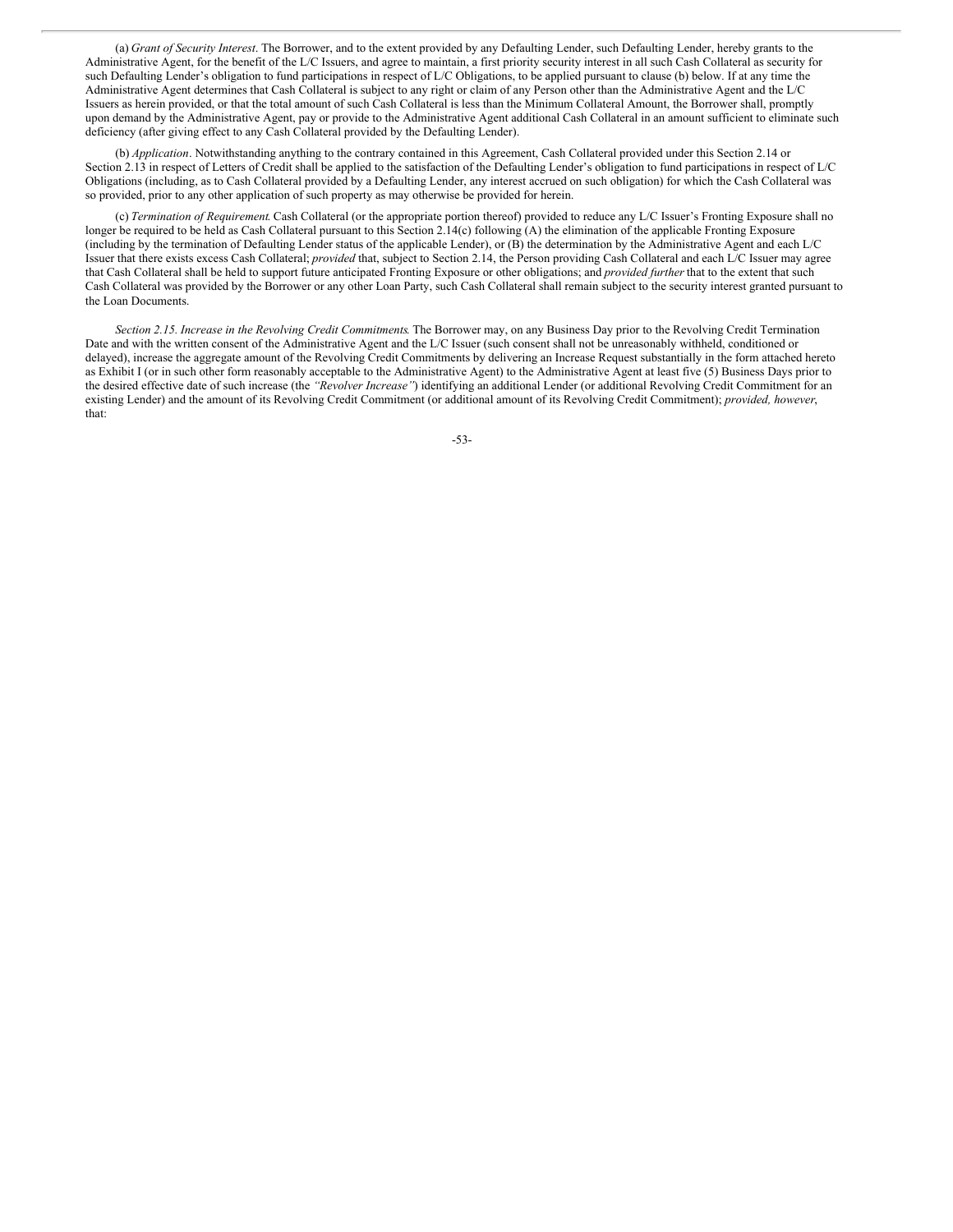(a) the aggregate amount of all such Revolver Increases shall not exceed the greatest of (i) \$260,000,000, (ii) 100% of Adjusted EBITDA of the Borrower and its Restricted Subsidiaries for the most recently ended Test Period (calculated on a pro forma basis after giving effect to any acquisition or investment substantially concurrently using the proceeds of such Revolver Increase) and (iii) an amount such that, after giving pro forma effect to such Revolver Increase (assuming the aggregate Revolving Credit Commitment is fully funded), the Total Leverage Ratio (calculated on a pro forma basis based on the financial statements delivered to the Administrative Agent pursuant to Section 8.5(a) or (b) hereof immediately prior to such Revolver Increase) shall not exceed 2.75 to 1.00; provided that if the proceeds of the Revolver Increase are used substantially concurrently to finance a Permitted Acquisition or similar investment permitted hereunder whose consummation is not conditioned on the availability of, or on obtaining, third party financing (a *"Limited Condition Acquisition"*) (provided that in the event the consummation of any such acquisition or investment shall not have occurred on or prior to the date that is 150 days following the signing of the applicable acquisition or investment agreement, such acquisition or investment shall no longer constitute a Limited Condition Acquisition for any purpose), then at the election of the Borrower, the foregoing calculation of the Total Leverage Ratio shall only be required to be satisfied on the date the applicable acquisition or investment agreement with respect to such Limited Condition Acquisition is executed and effective;

(b) any such Revolver Increase shall be in an amount not less than \$10,000,000 (or such lesser amount then agreed to by the Administrative Agent);

(c) no Event of Default shall have occurred and be continuing at the time of the request or the effective date of the Revolver Increase; provided that if the proceeds of the Revolver Increase are used substantially concurrently to finance a Limited Condition Acquisition, then at the election of the Borrower, the foregoing condition in this clause (c) shall only be required to be satisfied on the date the applicable acquisition or investment agreement with respect to such Limited Condition Acquisition is executed and effective; provided, however, that on the date of the consummation of such Limited Condition Acquisition and the funding of the Revolver Increase, no Event of Default under Section 9.1(a), (j) or (k) hereof shall have occurred and be continuing and

(d) each of the representations and warranties set forth in Section 6 and in the other Loan Documents shall be and remain true and correct in all material respects on the effective date of such Revolver Increase (where not already qualified by materiality, otherwise in all respects**)**, except to the extent the same expressly relate to an earlier date, in which case they shall be true and correct in all material respects (where not already qualified by materiality, otherwise in all respects**)** as of such earlier date; provided that if the proceeds of the Revolver Increase are used substantially concurrently to finance a Limited Condition Acquisition, then at the election of the Borrower, the foregoing condition in this clause (d) shall only be required to be satisfied on the date the applicable acquisition or investment agreement with respect to such Limited Condition Acquisition is executed and effective; provided, however, that on the date of the consummation of such Limited Condition Acquisition and the funding of the Revolver Increase, only the Specified Representations shall have to be true and correct in all material respects (without duplication of materiality qualifiers).

-54-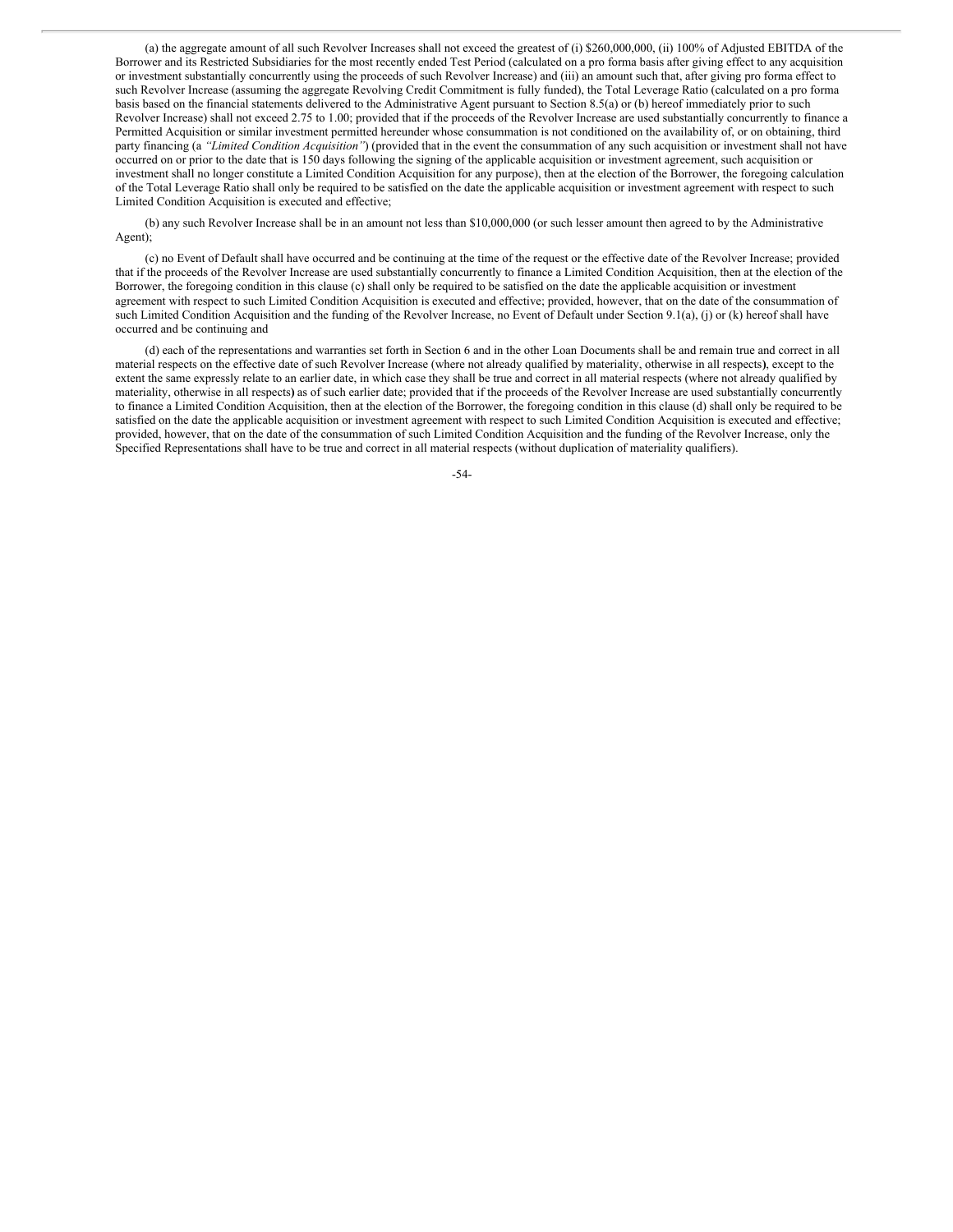The effective date of the Revolver Increase shall be agreed upon by the Borrower and the Administrative Agent. Upon the effectiveness thereof, Schedule 2.2 shall be deemed amended to reflect the Revolver Increase and the new Lender (or, if applicable, existing Lender) shall advance Revolving Loans in an amount sufficient such that after giving effect to its Revolving Loans each Lender shall have outstanding its Percentage of all Revolving Loans outstanding under the Revolving Credit Commitments. It shall be a condition to such effectiveness that if any SOFR Loans are outstanding on the date of such effectiveness, such SOFR Loans shall be deemed to be prepaid on such date and the Borrower shall pay any amounts owing to the Lenders pursuant to Section 4.5. The Borrower agrees to pay the reasonable and documented expenses of the Administrative Agent (including reasonable and documented attorneys' fees) relating to any Revolver Increase. Notwithstanding anything herein to the contrary, no Lender shall have any obligation to increase its Revolving Credit Commitment and no Lender's Revolving Credit Commitment shall be increased without its consent thereto, and each Lender may at its option, unconditionally and without cause, decline to increase its Revolving Credit Commitment.

### SECTION 3. FEES.

### *Section 3.1. Fees*.

(a) *Revolving Credit Commitment Fee*. The Borrower shall pay to the Administrative Agent for the ratable account of the Lenders in accordance with their Percentages a commitment fee at the rate per annum equal to the Applicable Margin (computed on the basis of a year of 360 days and the actual number of days elapsed) times the daily amount by which the aggregate Revolving Credit Commitments exceeds the principal amount of Revolving Loans and L/C Obligations then outstanding. Such commitment fee shall be payable quarterly in arrears on the last day of each March, June, September, and December in each year (commencing on the first such date occurring after the Closing Date) and on the Revolving Credit Termination Date, unless the Revolving Credit Commitments are terminated in whole on an earlier date, in which event the commitment fee for the period to the date of such termination in whole shall be paid on the date of such termination.

(b) *Letter of Credit Fees.* On the date of issuance or extension, or increase in the amount, of any Letter of Credit pursuant to Section 2.3, the Borrower shall pay to the L/C Issuer for its own account a fronting fee equal to 0.125% of the face amount of (or of the increase in the face amount of) such Letter of Credit. Quarterly in arrears, on the last day of each March, June, September, and December, commencing on the first such date occurring after the Closing Date, the Borrower shall pay to the Administrative Agent, for the ratable benefit of the Lenders in accordance with their Percentages, a letter of credit fee (the *"L/C Participation Fee"*) at a rate per annum equal to the Applicable Margin (computed on the basis of a year of 360 days and the actual number of days elapsed) in effect during each day of such quarter applied to the daily average face amount of Letters of Credit outstanding during such quarter. In addition, the Borrower shall pay to the L/C Issuer for its own account the L/C Issuer's standard issuance, drawing, negotiation, amendment, assignment, and other administrative fees for each Letter of Credit as established by the L/C Issuer from time to time.

-55-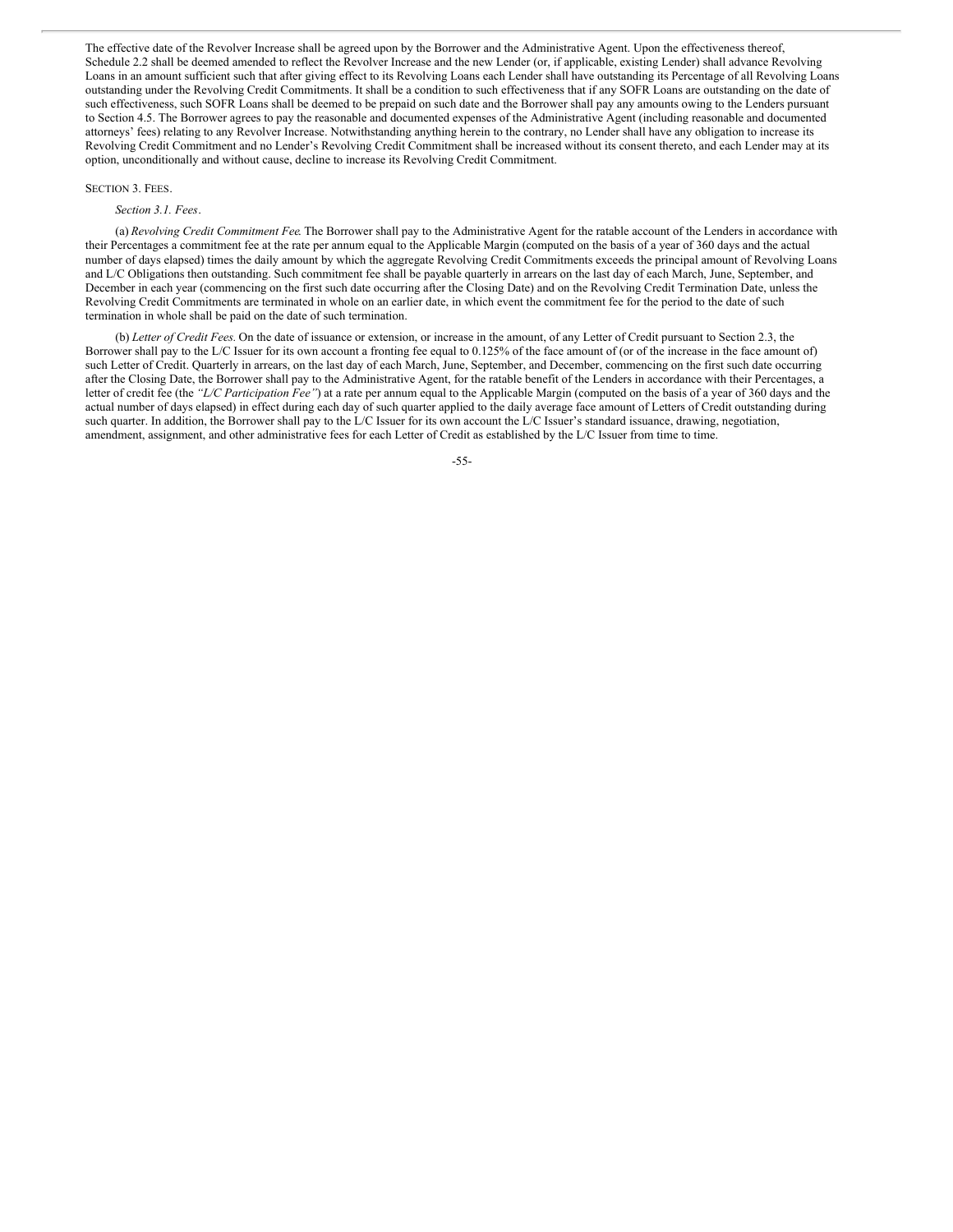(c) *Administrative Agent Fees*. The Borrower shall pay to the Administrative Agent, for its own use and benefit, the fees agreed to between the Administrative Agent and the Borrower in that certain mandate letter dated as of December 14, 2021, or as otherwise agreed to in writing between them.

SECTION 4. TAXES; CHANGE IN CIRCUMSTANCES, INCREASED COSTS, AND FUNDING INDEMNITY.

## *Section 4.1. Taxes*.

(a) *Certain Defined Terms.* For purposes of this Section, the term "Lender" includes any L/C Issuer and the term "applicable law" includes FATCA.

(b) *Payments Free of Taxes.* Any and all payments by or on account of any obligation of any Loan Party under any Loan Document shall be made without deduction or withholding for any Taxes, except as required by applicable law. If any applicable law (as determined in the good faith discretion of an applicable Withholding Agent) requires the deduction or withholding of any Tax from any such payment by a Withholding Agent, then the applicable Withholding Agent shall be entitled to make such deduction or withholding and shall timely pay the full amount deducted or withheld to the relevant Governmental Authority in accordance with applicable law and, if such Tax is an Indemnified Tax, then the sum payable by the applicable Loan Party shall be increased as necessary so that after such deduction or withholding has been made (including such deductions and withholdings applicable to additional sums payable under this Section) the applicable Recipient receives an amount equal to the sum it would have received had no such deduction or withholding been made.

(c) *Payment of Other Taxes by the Loan Parties.*The Loan Parties shall timely pay to the relevant Governmental Authority in accordance with applicable law, or at the option of the Administrative Agent timely reimburse it for the payment of, any Other Taxes.

(d) *Indemnification by the Loan Parties.* The Loan Parties shall jointly and severally indemnify each Recipient, within ten (10) days after demand therefor, for the full amount of any Indemnified Taxes (including Indemnified Taxes imposed or asserted on or attributable to amounts payable under this Section) payable or paid by such Recipient or required to be withheld or deducted from a payment to such Recipient and any reasonable and documented expenses arising therefrom or with respect thereto, whether or not such Indemnified Taxes were correctly or legally imposed or asserted by the relevant Governmental Authority. A certificate as to the amount of such payment or liability delivered to the Borrower by a Lender (with a copy to the Administrative Agent), or by the Administrative Agent on its own behalf or on behalf of a Lender, shall be conclusive absent manifest error.

-56-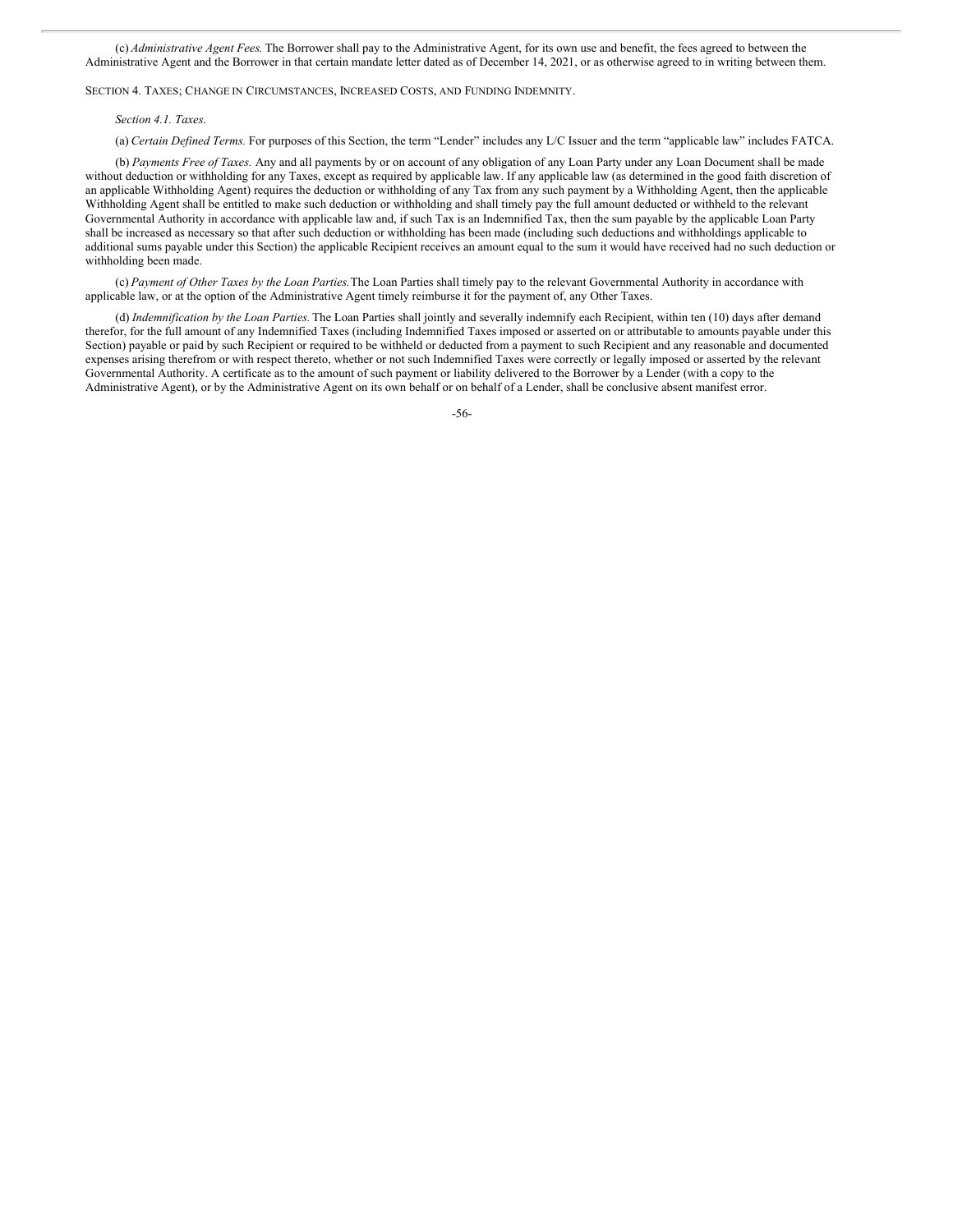(e) *Indemnification by the Lenders.*Each Lender shall severally indemnify the Administrative Agent, within ten (10) days after demand therefor, for (i) any Indemnified Taxes attributable to such Lender (but only to the extent that any Loan Party has not already indemnified the Administrative Agent for such Indemnified Taxes and without limiting the obligation of the Loan Parties to do so), (ii) any Taxes attributable to such Lender's failure to comply with the provisions of Section 13.2(d) relating to the maintenance of a Participant Register and (iii) any Excluded Taxes attributable to such Lender, in each case, that are payable or paid by the Administrative Agent in connection with any Loan Document, and any reasonable expenses arising therefrom or with respect thereto, whether or not such Taxes were correctly or legally imposed or asserted by the relevant Governmental Authority. A certificate as to the amount of such payment or liability delivered to any Lender by the Administrative Agent shall be conclusive absent manifest error. Each Lender hereby authorizes the Administrative Agent to set off and apply any and all amounts at any time owing to such Lender under any Loan Document or otherwise payable by the Administrative Agent to the Lender from any other source against any amount due to the Administrative Agent under this subsection (e).

(f) *Evidence of Payments.* As soon as practicable after any payment of Taxes by any Loan Party to a Governmental Authority pursuant to this Section, such Loan Party shall deliver to the Administrative Agent the original or a certified copy of a receipt issued by such Governmental Authority evidencing such payment, a copy of the return reporting such payment or other evidence of such payment reasonably satisfactory to the Administrative Agent.

(g) *Status of Lenders.* (i) Any Lender that is entitled to an exemption from or reduction of withholding Tax with respect to payments made under any Loan Document shall deliver to the Borrower and the Administrative Agent, at the time or times reasonably requested by the Borrower or the Administrative Agent, such properly completed and executed documentation reasonably requested by the Borrower or the Administrative Agent as will permit such payments to be made without withholding or at a reduced rate of withholding. In addition, any Lender, if reasonably requested by the Borrower or the Administrative Agent, shall deliver such other documentation prescribed by applicable law or reasonably requested by the Borrower or the Administrative Agent as will enable the Borrower or the Administrative Agent to determine whether or not such Lender is subject to backup withholding or information reporting requirements. Notwithstanding anything to the contrary in the preceding two sentences, the completion, execution and submission of such documentation (other than such documentation set forth in Section 4.1(g)(ii)(A), (ii)(B) and (ii)(D) below) shall not be required if in the Lender's reasonable judgment such completion, execution or submission would subject such Lender to any material unreimbursed cost or expense or would materially prejudice the legal or commercial position of such Lender.

## (ii) Without limiting the generality of the foregoing,

(A) any Lender that is a U.S. Person shall deliver to the Borrower and the Administrative Agent on or prior to the date on which such Lender becomes a Lender under this Agreement (and from time to time thereafter upon the reasonable request of the Borrower or the Administrative Agent), executed originals of IRS Form W-9 certifying that such Lender is exempt from U.S. federal backup withholding tax;

-57-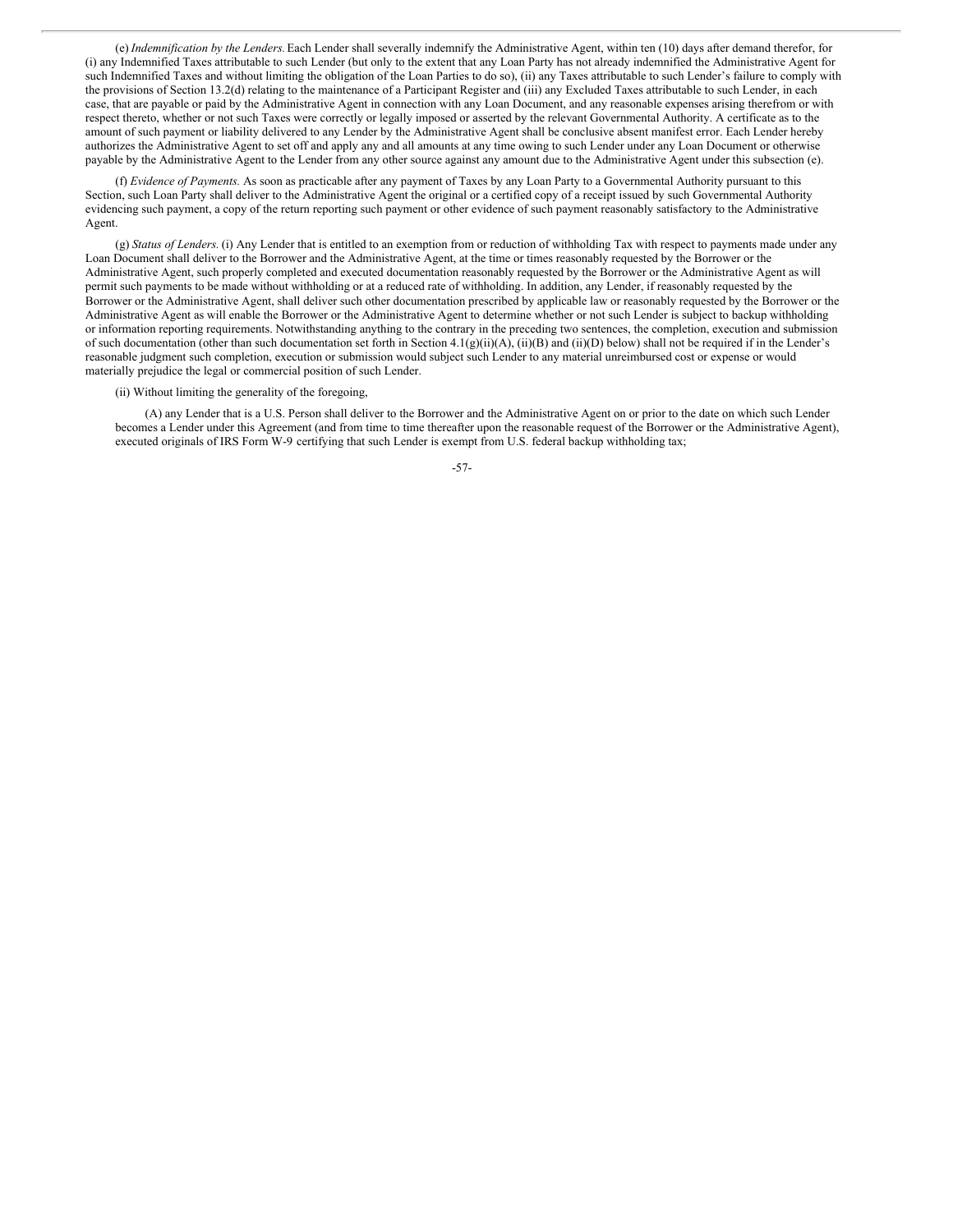(B) any Foreign Lender shall, to the extent it is legally entitled to do so, deliver to the Borrower and the Administrative Agent (in such number of copies as shall be requested by the recipient) on or prior to the date on which such Foreign Lender becomes a Lender under this Agreement (and from time to time thereafter upon the reasonable request of the Borrower or the Administrative Agent), whichever of the following is applicable:

(i) in the case of a Foreign Lender claiming the benefits of an income tax treaty to which the United States is a party (x) with respect to payments of interest under any Loan Document, executed originals of IRS Form W-8BEN or IRS Form W-8BEN-E establishing an exemption from, or reduction of, U.S. federal withholding Tax pursuant to the "interest" article of such tax treaty and (y) with respect to any other applicable payments under any Loan Document, IRS Form W-8BEN or IRS Form W-8BEN-E establishing an exemption from, or reduction of, U.S. federal withholding Tax pursuant to the "business profits" or "other income" article of such tax treaty;

#### (ii) executed originals of IRS FormW-8ECI;

(iii) in the case of a Foreign Lender claiming the benefits of the exemption for portfolio interest under Section 881(c) of the Code, (x) a certificate substantially in the form of Exhibit H-1 to the effect that such Foreign Lender is not a "bank" within the meaning of Section 881(c) (3)(A) of the Code, a "10 percent shareholder" of the Borrower within the meaning of Section 881(c)(3)(B) of the Code, or a "controlled foreign corporation" described in Section 881(c)(3)(C) of the Code (a *"U.S. Tax Compliance Certificate"*) and (y) executed originals of IRS Form W-8BEN or IRS Form W-8BEN-E; or

(iv) to the extent a Foreign Lender is not the beneficial owner, executed originals of IRS FormW-8IMY, accompanied by IRS Form W-8ECI, IRS Form W-8BEN, IRS Form W-8BEN-E, a U.S. Tax Compliance Certificate substantially in the form ofExhibit H-2 or Exhibit H-3, IRS Form W-9, and/or other certification documents from each beneficial owner, as applicable;*provided* that if the Foreign Lender is a partnership and one or more direct or indirect partners of such Foreign Lender are claiming the portfolio interest exemption, such Foreign Lender may provide a U.S. Tax Compliance Certificate substantially in the form of Exhibit H-4 on behalf of each such direct and indirect partner;

<sup>-58-</sup>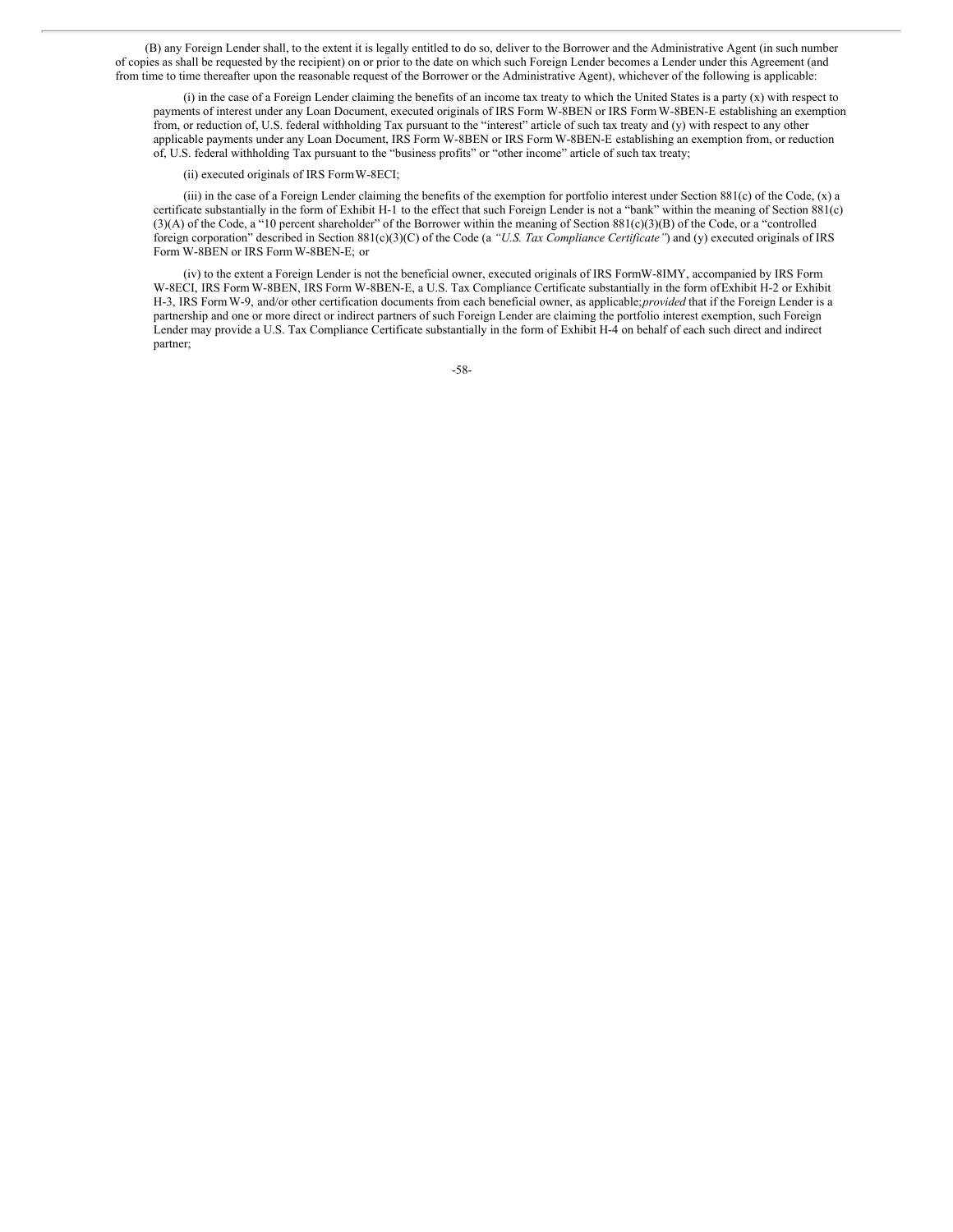(C) any Foreign Lender shall, to the extent it is legally entitled to do so, deliver to the Borrower and the Administrative Agent (in such number of copies as shall be requested by the recipient) on or prior to the date on which such Foreign Lender becomes a Lender under this Agreement (and from time to time thereafter upon the reasonable request of the Borrower or the Administrative Agent), executed originals of any other form prescribed by applicable law as a basis for claiming exemption from or a reduction in U.S. federal withholding Tax, duly completed, together with such supplementary documentation as may be prescribed by applicable law to permit the Borrower or the Administrative Agent to determine the withholding or deduction required to be made; and

(D) if a payment made to a Lender under any Loan Document would be subject to U.S. federal withholding Tax imposed by FATCA if such Lender were to fail to comply with the applicable reporting requirements of FATCA (including those contained in Section 1471(b) or 1472(b) of the Code, as applicable), such Lender shall deliver to the Borrower and the Administrative Agent at the time or times prescribed by law and at such time or times reasonably requested by the Borrower or the Administrative Agent such documentation prescribed by applicable law (including as prescribed by Section 1471(b)(3)(C)(i) of the Code) and such additional documentation reasonably requested by the Borrower or the Administrative Agent as may be necessary for the Borrower and the Administrative Agent to comply with their obligations under FATCA and to determine that such Lender has complied with such Lender's obligations under FATCA or to determine the amount to deduct and withhold from such payment. Solely for purposes of this clause (D), *"FATCA"* shall include any amendments made to FATCA after the date of this Agreement.

Each Lender agrees that if any form or certification it previously delivered expires or becomes obsolete or inaccurate in any respect, it shall update such form or certification or promptly notify the Borrower and the Administrative Agent in writing of its legal inability to do so.

(h) *Treatment of Certain Refunds.*If any party determines, in its reasonable discretion exercised in good faith, that it has received a refund of any Taxes as to which it has been indemnified pursuant to this Section (including by the payment of additional amounts pursuant to this Section), it shall pay to the indemnifying party an amount equal to such refund (but only to the extent of indemnity payments made under this Section with respect to the Taxes giving rise to such refund), net of all out-of-pocket expenses (including Taxes) of such indemnified party and without interest (other than any interest paid by the relevant Governmental Authority with respect to such refund). Such indemnifying party, upon the request of such indemnified party, shall repay to such indemnified party the amount paid over pursuant to this subsection (h) (plus any penalties, interest or other charges imposed by the relevant Governmental Authority) in the event that such indemnified party is required to repay such refund to such Governmental Authority. Notwithstanding anything to the contrary in this subsection (h), in no event will the indemnified party be required to pay any amount to an indemnifying party pursuant to this subsection (h) the payment of which would place the indemnified party in a less favorable net after-Tax position than the indemnified party would have been in if the Tax subject to indemnification had not been deducted, withheld or otherwise imposed and the indemnification payments or additional amounts giving rise to such refund had never been paid. This subsection shall not be construed to require any indemnified party to make available its Tax returns (or any other information relating to its Taxes that it deems confidential) to the indemnifying party or any other Person.

-59-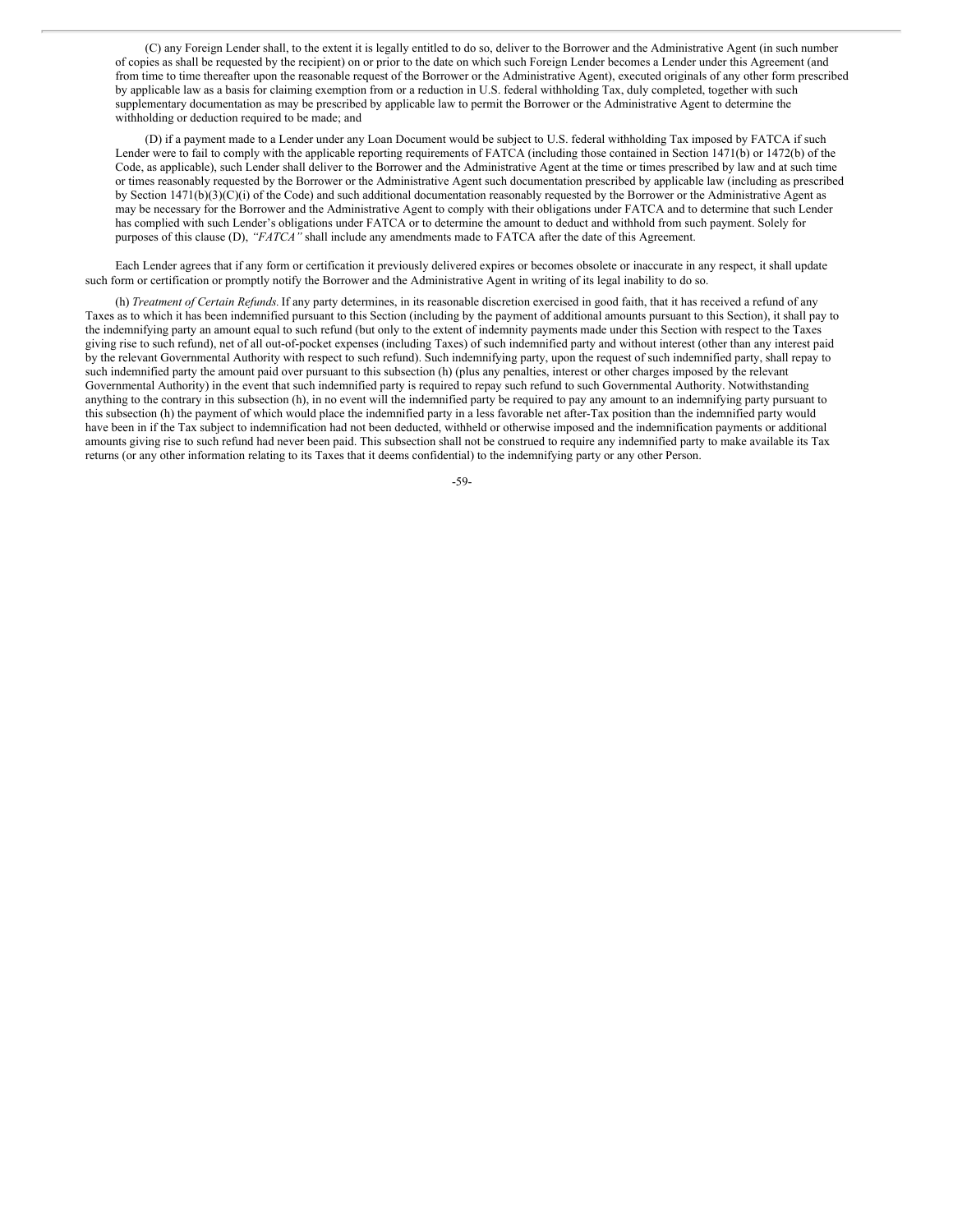(i) For purposes of determining withholding Taxes imposed under FATCA, from and after the Closing Date, the Loan Parties and the Administrative Agent shall treat (and the Lenders hereby authorize the Administrative Agent to treat) the Loans as not qualifying as a "grandfathered obligation" within the meaning of Treasury Regulation Section 1.1471-2(b)(2)(i).

(j) *Survival.* Each party's obligations under this Section shall survive the resignation or replacement of the Administrative Agent or any assignment of rights by, or the replacement of, a Lender, the termination of the Revolving Credit Commitments and the repayment, satisfaction or discharge of all obligations under any Loan Document.

*Section 4.2. Change of Law*. Notwithstanding any other provisions of this Agreement or any other Loan Document, if at any time any Change in Law makes it unlawful for any Lender to make or continue to maintain any SOFR Loan or to perform its obligations as contemplated hereby, such Lender shall promptly give notice thereof to the Borrower, which notice shall specify the extent of such unlawfulness (*e.g.*, whether such unlawfulness extends to SOFR Loans generally or only to Interest Periods of a particular length). Upon such notice, (i) such Lender's obligations to make or maintain SOFR Loans under this Agreement shall be suspended to the extent of such unlawfulness until it is no longer unlawful for such Lender to make or maintain SOFR Loans, and (ii) each outstanding SOFR Loan of such Lender shall, on the last day of the Interest Period therefor (unless such Loan may be continued as a SOFR Loan for the full duration of any requested new Interest Period without being unlawful) or on such earlier date as such Lender shall specify is necessary pursuant to the applicable Change in Law, convert to a Base Rate Loan.

Section 4.3. Unavailability of Deposits or Inability to Ascertain, or Inadequacy of, SOFR Subject to Section 4.8, if, on or prior to the first day of any Interest Period for any SOFR Loans:

(a) the Administrative Agent determines (which determination shall be conclusive and binding absent manifest error) that "Term SOFR" cannot be determined pursuant to the definition thereof, or

(b) the Required Lenders determine that for any reason in connection with any request for a SOFR Loan or a conversion thereto or a continuation thereof that Term SOFR for any requested Interest Period with respect to a proposed SOFR Loan does not adequately and fairly reflect the cost to such Lenders of funding such Loan, and the Required Lenders have provided notice of such determination to the Administrative Agent,

-60-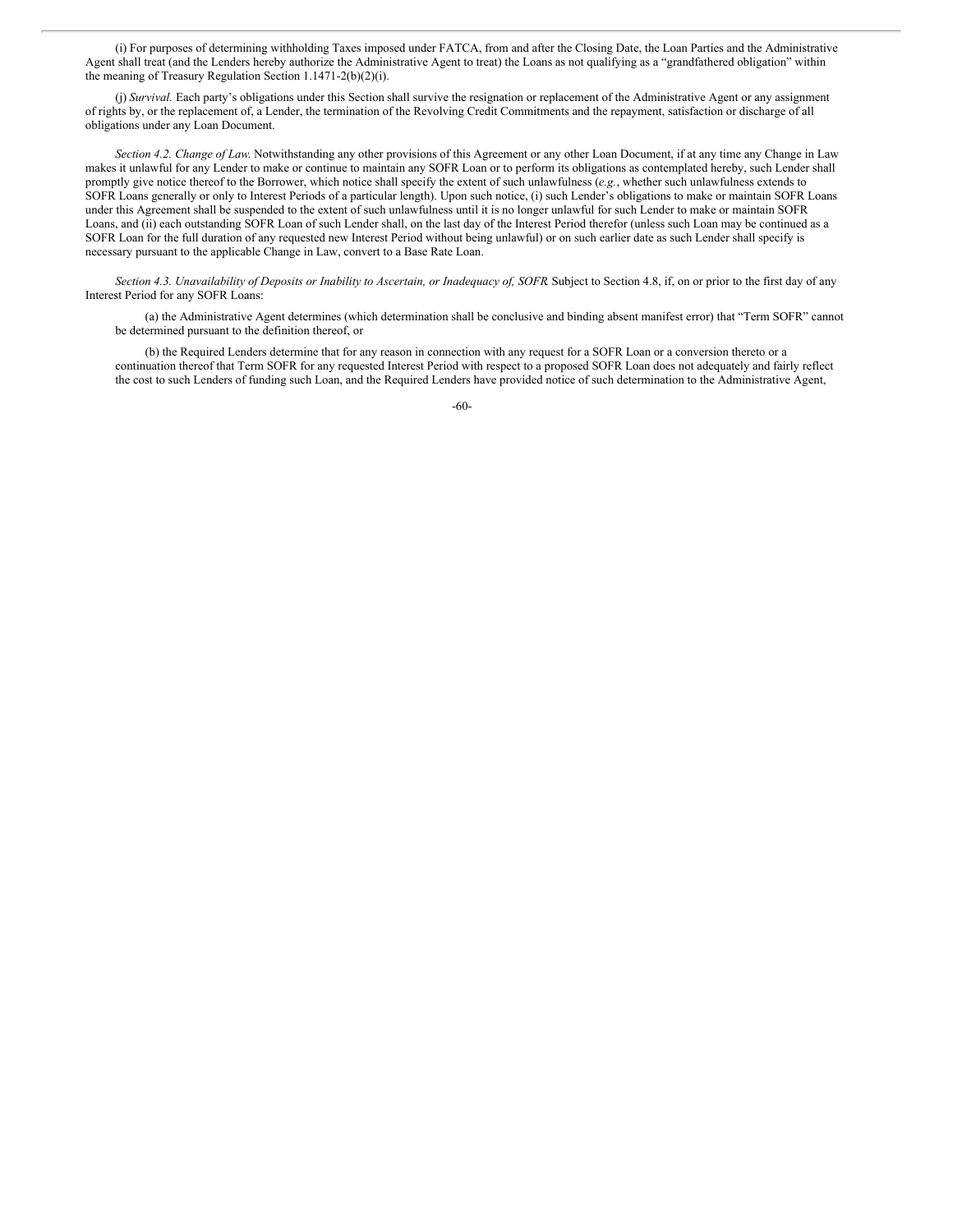then the Administrative Agent will promptly so notify the Borrower and each Lender. Upon notice thereof by the Administrative Agent to the Borrower, any obligation of the Lenders to make or continue SOFR Loans shall be suspended (to the extent of the affected SOFR Loans and, in the case of a SOFR Loan, the affected Interest Periods) until the Administrative Agent revokes such notice. Upon receipt of such notice, (i) the Borrower may revoke any pending request for a borrowing of, conversion to or continuation of SOFR Loans (to the extent of the affected SOFR Loans and, in the case of a SOFR Loans, the affected Interest Periods) or, failing that, the Borrower will be deemed to have converted any such request into a request for a Borrowing of or conversion to Base Rate Loans in the amount specified therein and (ii) any outstanding affected SOFR Loans will be deemed to have been converted into Base Rate Loans at the end of the applicable Interest Period. Upon any such conversion, the Borrower shall also pay any additional amounts required pursuant to Section 4.5. Subject to Section 4.8, if the Administrative Agent determines (which determination shall be conclusive and binding absent manifest error) that "Term SOFR" cannot be determined pursuant to the definition thereof on any given day, the interest rate on Base Rate Loans shall be determined by the Administrative Agent without reference to clause (c) of the definition of "Base Rate" until the Administrative Agent revokes such determination.

#### *Section 4.4. Increased Costs*.

## (a) *Increased Costs Generally.* If any Change in Law shall:

(i) subject any Lender (or its Lending Office) or the L/C Issuer to any tax, duty or other charge with respect to its SOFR Loans, its Notes, its Letter(s) of Credit, or its participation in any thereof, any Reimbursement Obligations owed to it or its obligation to make SOFR Loans, issue a Letter of Credit, or to participate therein (except for (A) Indemnified Taxes and (B) Excluded Taxes), or shall change the basis of taxation of payments to any Lender (or its Lending Office) or the L/C Issuer of the principal of or interest on its SOFR Loans, Letter(s) of Credit, or participations therein or any other amounts due under this Agreement or any other Loan Document in respect of its SOFR Loans, Letter(s) of Credit, any participation therein, any Reimbursement Obligations owed to it, or its obligation to make SOFR Loans, or issue a Letter of Credit, or acquire participations therein (except for changes in the rate of tax on the overall net income of such Lender or its Lending Office or the L/C Issuer imposed by the jurisdiction in which such Lender's or the L/C Issuer's principal executive office or Lending Office is located); or

(ii) impose, modify or deem applicable any reserve, special deposit or similar requirement (including any such requirement imposed by the FRB) or the L/C Issuer or shall impose on any Lender (or its Lending Office) or the L/C Issuer or on the interbank market any other condition affecting its SOFR Loans, its Notes, its Letter(s) of Credit, or its participation in any thereof, any Reimbursement Obligation owed to it, or its obligation to make SOFR Loans, or to issue a Letter of Credit, or to participate therein;

-61-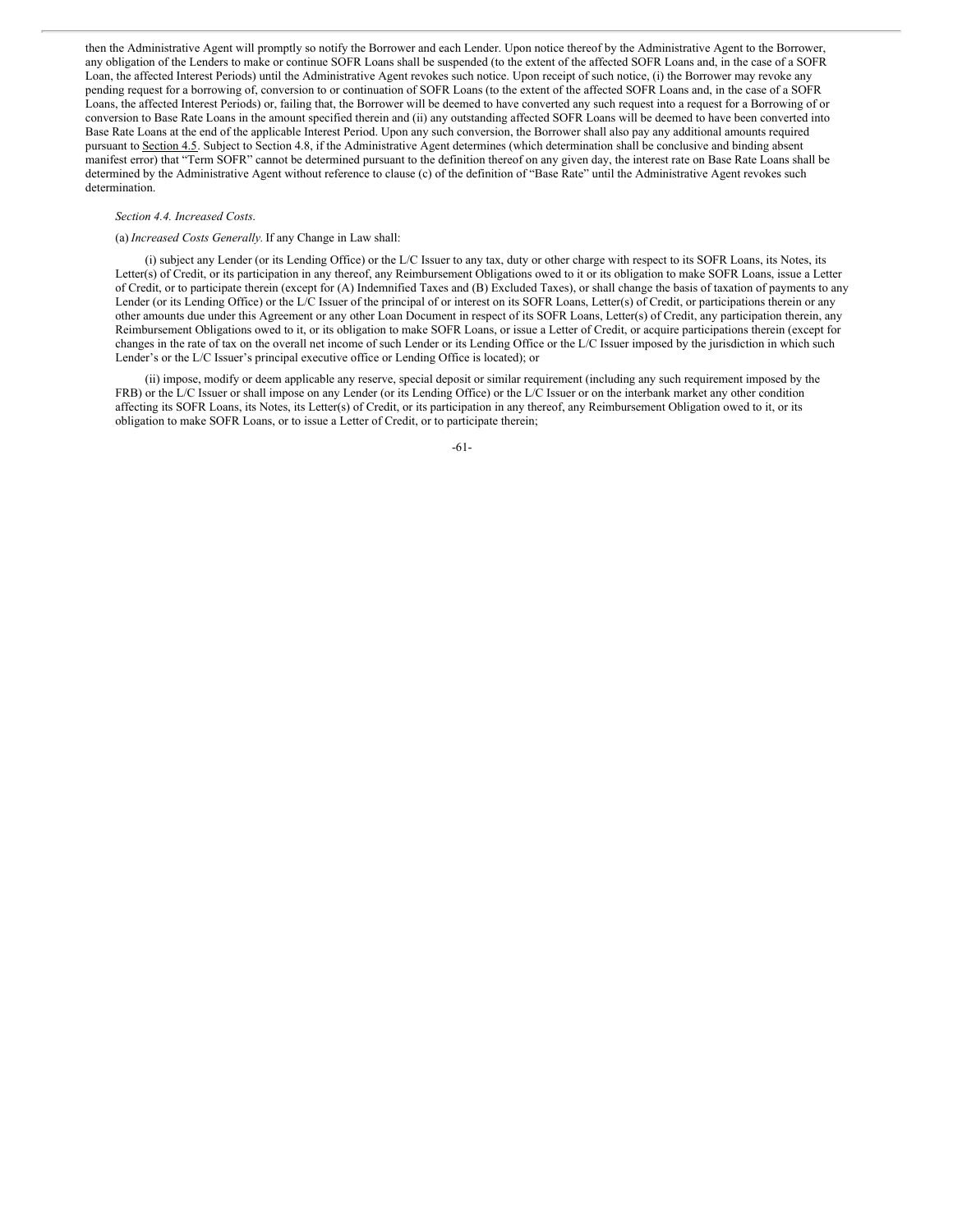and the result of any of the foregoing is to increase the cost to such Lender (or its Lending Office) or the L/C Issuer of making or maintaining any SOFR Loan, issuing or maintaining a Letter of Credit, or participating therein, or to reduce the amount of any sum received or receivable by such Lender (or its Lending Office) or the L/C Issuer under this Agreement or under any other Loan Document with respect thereto, by an amount deemed by such Lender or L/C Issuer to be material, then, within thirty (30) days after demand by such Lender or L/C Issuer (with a copy to Administrative Agent), Borrower shall be obligated to pay to such Lender or L/C Issuer such additional amount or amounts as will compensate such Lender or L/C Issuer for such increased cost or reduction.

(b) *Capital Requirements.* If any Lender or L/C Issuer determines that any Change in Law affecting such Lender or L/C Issuer or any lending office of such Lender or such Lender's or L/C Issuer's holding company, if any, regarding capital or liquidity requirements, has or would have the effect of reducing the rate of return on such Lender's or L/C Issuer's capital or on the capital of such Lender's or L/C Issuer's holding company, if any, as a consequence of this Agreement, the Revolving Credit Commitments of such Lender or the Loans made by, or participations in Letters of Credit held by, such Lender, or the Letters of Credit issued by any L/C Issuer, to a level below that which such Lender or L/C Issuer or such Lender's or L/C Issuer's holding company could have achieved but for such Change in Law (taking into consideration such Lender's or L/C Issuer's policies and the policies of such Lender's or L/C Issuer's holding company with respect to capital adequacy), then from time to time the Borrower will pay to such Lender or L/C Issuer, as the case may be, such additional amount or amounts as will compensate such Lender or L/C Issuer or such Lender's or L/C Issuer's holding company for any such reduction suffered.

(c) *Certificates for Reimbursement.* A certificate of a Lender or L/C Issuer setting forth the amount or amounts necessary to compensate such Lender or L/C Issuer or its holding company, as the case may be, as specified in subsection (a) or (b) of this Section and delivered to the Borrower, shall be conclusive absent manifest error. The Borrower shall pay such Lender or L/C Issuer, as the case may be, the amount shown as due on any such certificate within thirty (30) days after receipt thereof. Any such amounts payable by the Borrower shall not be duplicative of any amount paid previously under this Section 4.4.

(d) *Delay in Requests.* Failure or delay on the part of any Lender or L/C Issuer to demand compensation pursuant to this Section shall not constitute a waiver of such Lender's or L/C Issuer's right to demand such compensation; *provided* that the Borrower shall not be required to compensate a Lender or L/C Issuer pursuant to this Section for any increased costs incurred or reductions suffered more than six (6) months prior to the date that such Lender or L/C Issuer, as the case may be, notifies the Borrower of the Change in Law giving rise to such increased costs or reductions, and of such Lender's or L/C Issuer's intention to claim compensation therefor (except that, if the Change in Law giving rise to such increased costs or reductions is retroactive, then the six-month period referred to above shall be extended to include the period of retroactive effect thereof).

*Section 4.5. Funding Indemnity*. If any Lender shall incur any loss, cost or expense (including, without limitation, any loss, cost or expense incurred by reason of the liquidation or re-employment of deposits or other funds acquired by such Lender to fund or maintain any SOFR Loan or the relending or reinvesting of such deposits or amounts paid or prepaid to such Lender but not including lost profits) as a result of:

-62-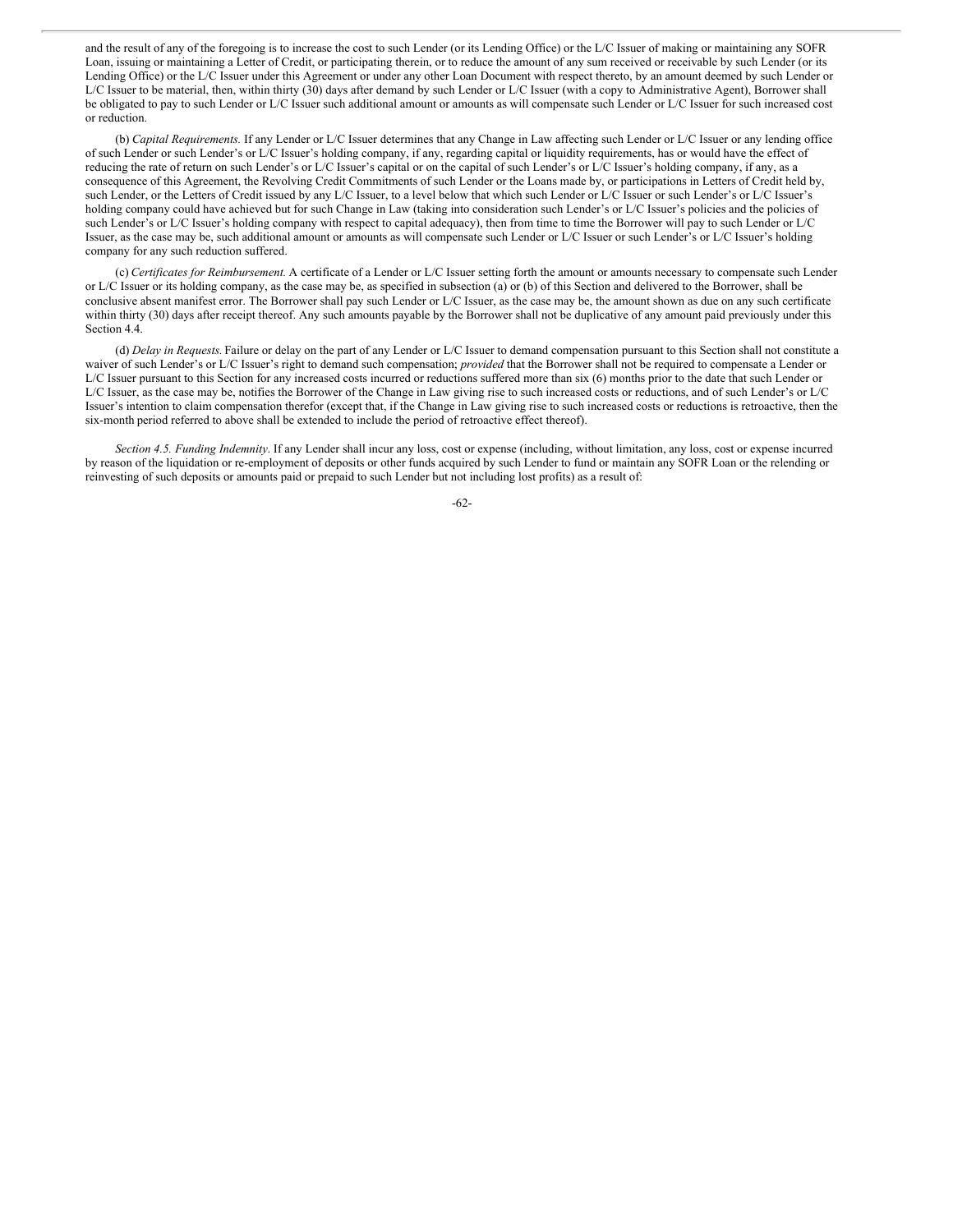(a) any payment, prepayment or conversion of a SOFR Loan on a date other than the last day of its Interest Period,

(b) any failure (because of a failure to meet the conditions of Section 7 or otherwise) by the Borrower to borrow or continue a SOFR Loan, or to convert a Base Rate Loan into a SOFR Loan on the date specified in a notice given pursuant to Section 2.6(a),

(c) any failure by the Borrower to make any payment of principal on any SOFR Loan when due (whether by acceleration or otherwise), or

(d) any acceleration of the maturity of a SOFR Loan as a result of the occurrence of any Event of Default hereunder,

then, upon the demand of such Lender, the Borrower shall pay to such Lender such amount as will reimburse such Lender for such loss, cost or expense. If any Lender makes such a claim for compensation, it shall provide to the Borrower, with a copy to the Administrative Agent, a certificate setting forth the amount of such loss, cost or expense in reasonable detail and the amounts shown on such certificate shall be conclusive absent manifest error.

*Section 4.6. Discretion of Lender as to Manner of Funding*. Notwithstanding any other provision of this Agreement, each Lender shall be entitled to fund and maintain its funding of all or any part of its Loans in any manner it sees fit.

*Section 4.7. Lending Of ices; Mitigation Obligations*. Each Lender may, at its option, elect to make its Loans hereunder at the branch, office or affiliate specified in its Administrative Questionnaire (each a "Lending Office") for each type of Loan available hereunder or at such other of its branches, offices or affiliates as it may from time to time elect and designate in a written notice to the Borrower and the Administrative Agent. If any Lender requests compensation under Section 4.4, or requires the Borrower to pay any Indemnified Taxes or additional amounts to any Lender or any Governmental Authority for the account of any Lender pursuant to Section 4.1, then such Lender shall (at the request of the Borrower) use reasonable efforts to designate a different lending office for funding or booking its Loans hereunder or to assign its rights and obligations hereunder to another of its offices, branches or affiliates, if, in the judgment of such Lender, such designation or assignment (i) would eliminate or reduce amounts payable pursuant to Section 4.1 or 4.4, as the case may be, in the future, and (ii) would not subject such Lender to any unreimbursed cost or expense and would not otherwise be disadvantageous to such Lender. The Borrower hereby agrees to pay all reasonable and documented costs and expenses incurred by any Lender in connection with any such designation or assignment.

-63-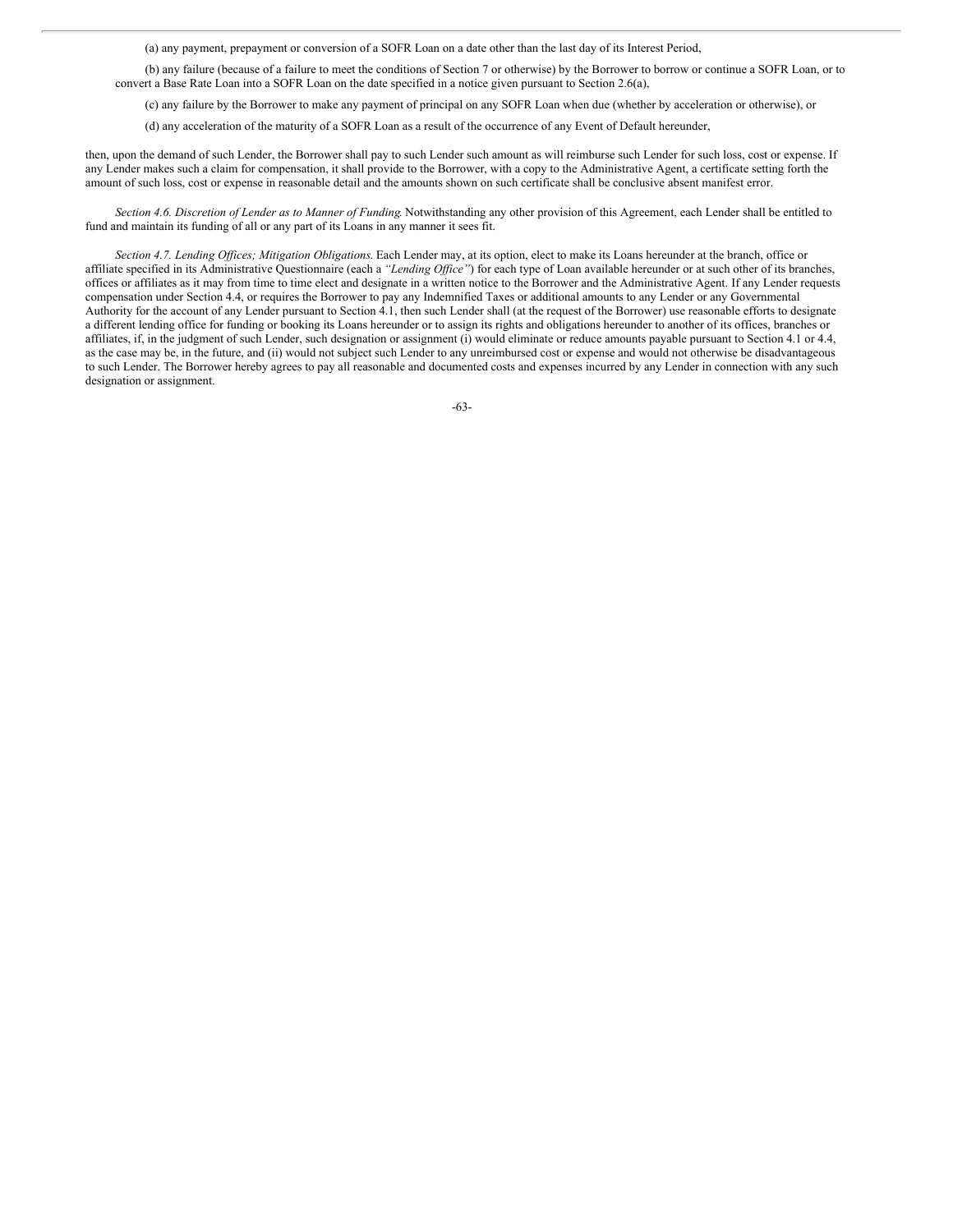### *Section 4.8. Ef ect of Benchmark Transition Event*.

(a) *Benchmark Replacement.* Notwithstanding anything to the contrary herein or in any other Loan Document, if a Benchmark Transition Event and its related Benchmark Replacement Date have occurred prior any setting of the then-current Benchmark, then (x) if a Benchmark Replacement is determined in accordance with clause (1) of the definition of "Benchmark Replacement" for such Benchmark Replacement Date, such Benchmark Replacement will replace such Benchmark for all purposes hereunder and under any Loan Document in respect of such Benchmark setting and subsequent Benchmark settings without any amendment to, or further action or consent of any other party to, this Agreement or any other Loan Document and (y) if a Benchmark Replacement is determined in accordance with clause (2) of the definition of "Benchmark Replacement" for such Benchmark Replacement Date, such Benchmark Replacement will replace such Benchmark for all purposes hereunder and under any Loan Document in respect of any Benchmark setting at or after 5:00 p.m. (New York City time) on the fifth (5th) Business Day after the date notice of such Benchmark Replacement is provided to the Lenders without any amendment to, or further action or consent of any other party to, this Agreement or any other Loan Document so long as the Administrative Agent has not received, by such time, written notice of objection to such Benchmark Replacement from Lenders comprising the Required Lenders.

(b) *Benchmark Replacement Conforming Changes*. In connection with the use, administration, adoption or implementation of a Benchmark Replacement, the Administrative Agent will have the right (in consultation with the Borrower) to make Conforming Changes from time to time and, notwithstanding anything to the contrary herein or in any other Loan Document, any amendments implementing such Conforming Changes will become effective without any further action or consent of any other party to this Agreement or any other Loan Document.

(c) *Notice; Standards for Decisions and Determinations*. The Administrative Agent will promptly notify the Borrower and the Lenders of (i) the implementation of any Benchmark Replacement and (ii) the effectiveness of any Conforming Changes in connection with the use, administration, adoption or implementation of a Benchmark Replacement. The Administrative Agent will promptly notify the Borrower of the removal or reinstatement of any tenor of a Benchmark pursuant to Section 4.8. Any determination, decision or election that may be made by the Administrative Agent or, if applicable, any Lender (or group of Lenders) pursuant to this Section 4.8, including any determination with respect to a tenor, rate or adjustment or of the occurrence or non-occurrence of an event, circumstance or date and any decision to take or refrain from taking any action or any selection, will be conclusive and binding absent manifest error and may be made in its or their sole discretion and without consent from any other party to this Agreement or any other Loan Document, except, in each case, as expressly required pursuant to this Section 4.8.

(d) *Unavailability of Tenor of Benchmark*. Notwithstanding anything to the contrary herein or in any other Loan Document, at any time (including in connection with the implementation of a Benchmark Replacement), (i) if the then-current Benchmark is a term rate (including the Term SOFR Reference Rate) and either (A) any tenor for such Benchmark is not displayed on a screen or other information service that publishes such rate from time to time as selected by the Administrative Agent in its reasonable discretion or (B) the administration of such Benchmark or the regulatory supervisor for the administrator of such Benchmark has provided a public statement or publication of information announcing that any tenor for such Benchmark is not or will not be representative or in compliance with or

-64-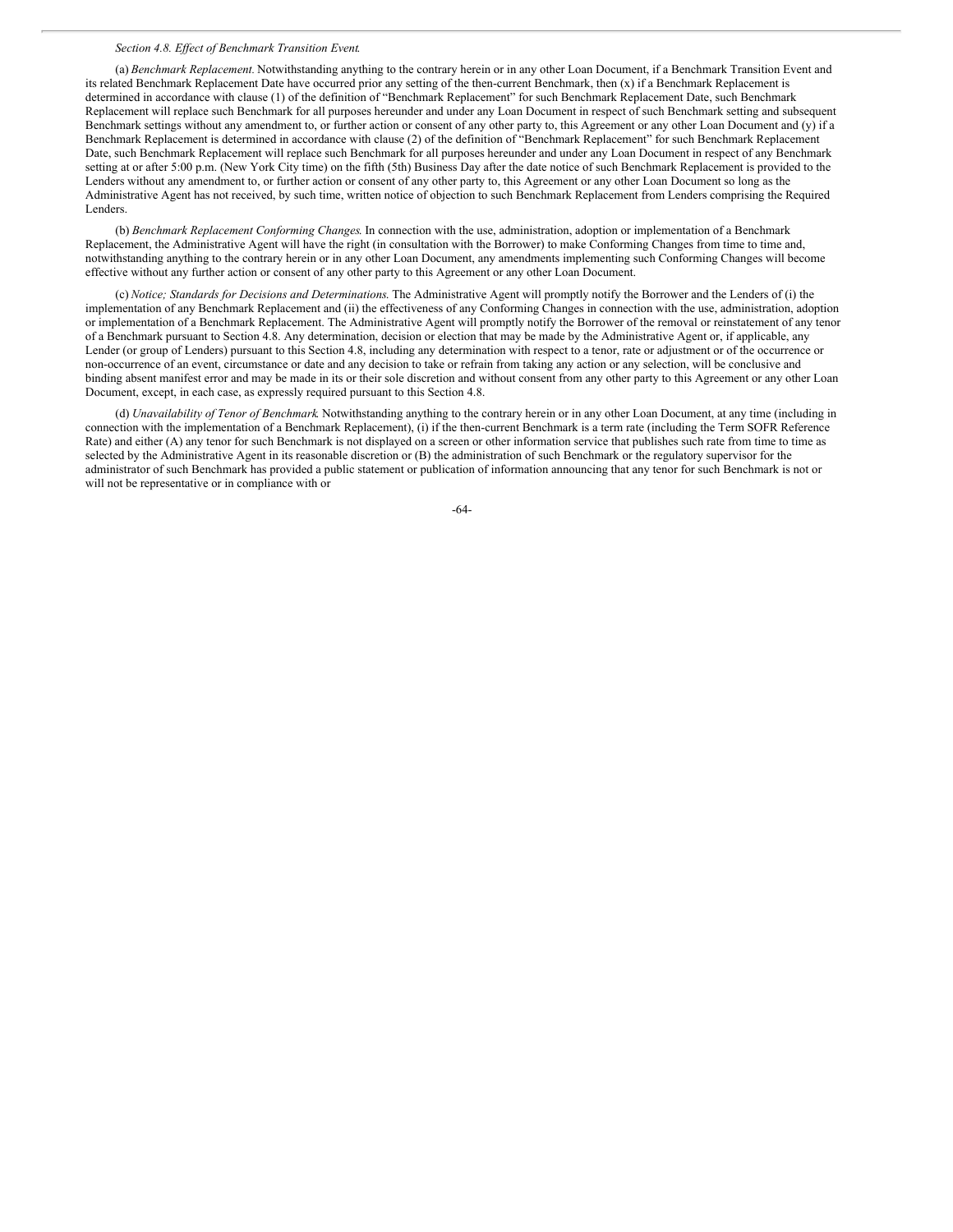aligned with the International Organization of Securities Commissions (IOSCO) Principles for Financial Benchmarks, then the Administrative Agent may modify the definition of "Interest Period" (or any similar or analogous definition) for any Benchmark settings at or after such time to remove such unavailable, non-representative, non-compliant or non-aligned tenor and (ii) if a tenor that was removed pursuant to clause (i) above either (A) is subsequently displayed on a screen or information service for a Benchmark (including a Benchmark Replacement) or (B) is not or will not be representative or in compliance with or aligned with the International Organization of Securities Commissions (IOSCO) Principles for Financial Benchmarks for a Benchmark (including a Benchmark Replacement), then the Administrative Agent may modify the definition of "Interest Period" (or any similar or analogous definition) for all Benchmark settings at or after such time to reinstate such previously removed tenor.

(E) *BENCHMARK UNAVAILABILITY PERIOD*. UPON THE BORROWER'S RECEIPT OF NOTICE OF THE COMMENCEMENT OF A BENCHMARK UNAVAILABILITY PERIOD, THE BORROWER MAY REVOKE ANY PENDING REQUEST FOR A SOFR BORROWING OF, CONVERSION TO OR CONTINUATION OF SOFR LOANS TO BE MADE, CONVERTED OR CONTINUED DURING ANY BENCHMARK UNAVAILABILITY PERIOD AND, FAILING THAT, THE BORROWER WILL BE DEEMED TO HAVE CONVERTED ANY SUCH REQUEST INTO A REQUEST FOR A BORROWING OF OR CONVERSION TO BASE RATE LOANS. DURING A BENCHMARK UNAVAILABILITY PERIOD OR AT ANY TIME THAT A TENOR FOR THE THEN-CURRENT BENCHMARK IS NOT AN AVAILABLE TENOR, THE COMPONENT OF BASE RATE BASED UPON THE THEN-CURRENT BENCHMARK OR SUCH TENOR FOR SUCH BENCHMARK, AS APPLICABLE, WILL NOT BE USED IN ANY DETERMINATION OF BASE RATE.SECTION 5. PLACE AND APPLICATION OF PAYMENTS.

*Section 5.1. Place and Application of Payments*. All payments of principal of and interest on the Loans and the Reimbursement Obligations, and all other Obligations payable by the Borrower under this Agreement and the other Loan Documents, shall be made by the Borrower to the Administrative Agent by no later than 12:00 Noon on the due date thereof at the office of the Administrative Agent in Chicago, Illinois (or such other location as the Administrative Agent may designate to the Borrower), for the benefit of the Lender(s) or L/C Issuer entitled thereto. Any payments received after such time shall be deemed to have been received by the Administrative Agent on the next Business Day. All such payments shall be made in U.S. Dollars, in immediately available funds at the place of payment, in each case without set-off or counterclaim. The Administrative Agent will promptly thereafter cause to be distributed like funds relating to the payment of principal or interest on Loans and on Reimbursement Obligations in which the Lenders have purchased Participating Interests ratably to the Lenders and like funds relating to the payment of any other amount payable to any Lender to such Lender, in each case to be applied in accordance with the terms of this Agreement. Unless the Administrative Agent shall have received notice from the Borrower prior to the date on which any payment is due to the Administrative Agent for the account of the Lenders or the L/C Issuers hereunder that the Borrower will not make such payment, the Administrative Agent may assume that the Borrower has made such payment on such date in accordance herewith and may (but shall not be required to), in reliance upon such assumption, distribute to the Lenders or the L/C Issuers, as the case may be, the amount due. With respect

-65-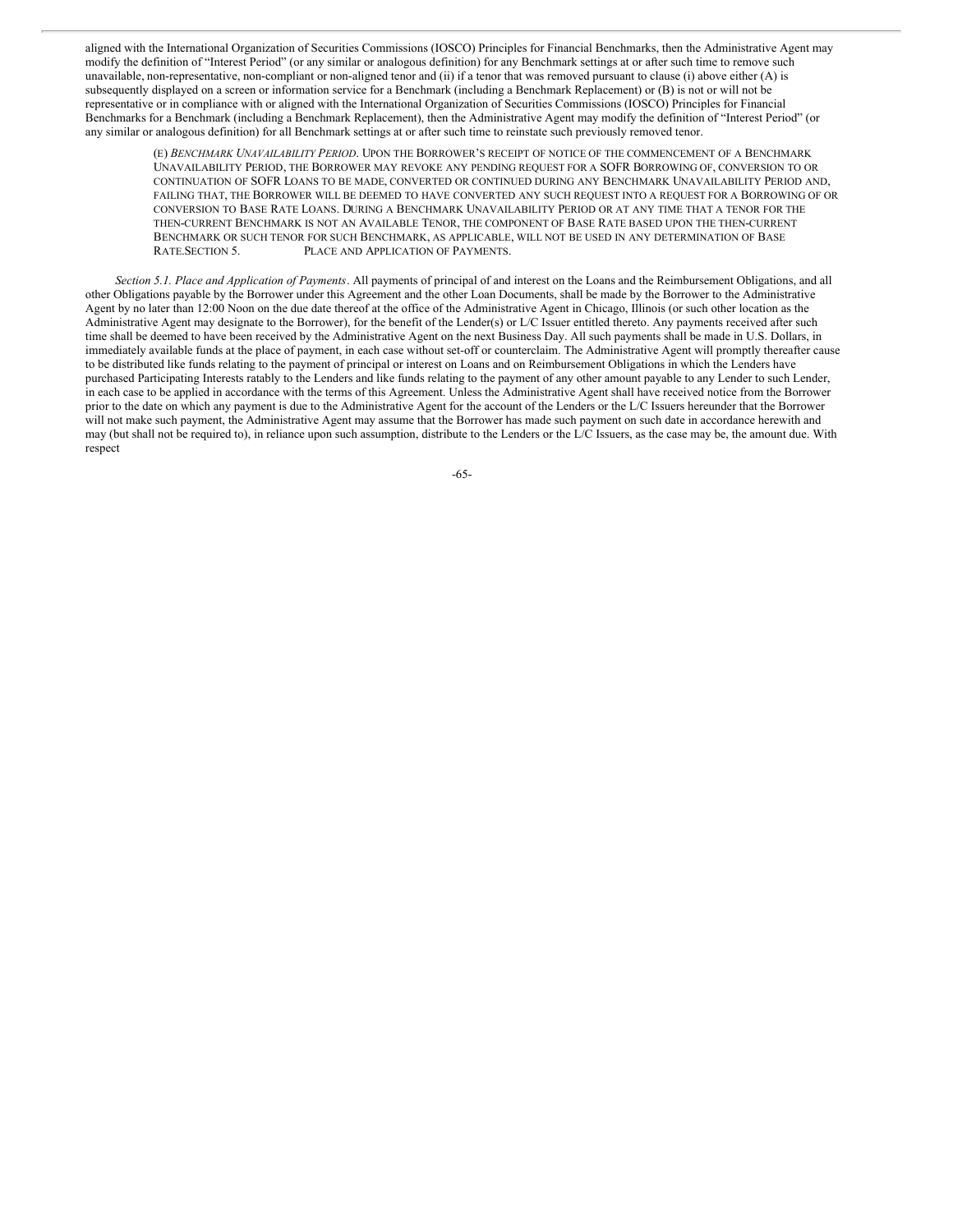to any payment that Administrative Agent makes to any Lender, L/C Issuer or other Secured Party as to which Administrative Agent determines (in its sole and absolute discretion) that any of the following applies (such payment referred to as the "*Rescindable Amount*"): (1) Borrower has not in fact made the corresponding payment to Administrative Agent; (2) Administrative Agent has made a payment in excess of the amount(s) received by it from Borrower either individually or in the aggregate (whether or not then owed); or (3) Administrative Agent has for any reason otherwise erroneously made such payment; then each of the Secured Parties severally agrees to repay to Administrative Agent forthwith on demand the Rescindable Amount so distributed to such Secured Party, in immediately available funds with interest thereon, for each day from and including the date such amount is distributed to it to but excluding the date of payment to Administrative Agent, at the greater of the Federal Funds Rate and a rate determined by Administrative Agent in accordance with banking industry rules on interbank compensation.

*Section 5.2. Non-Business Days.* Subject to the definition of Interest Period, if any payment hereunder becomes due and payable on a day which is not a Business Day, the due date of such payment shall be extended to the next succeeding Business Day on which date such payment shall be due and payable. In the case of any payment of principal falling due on a day which is not a Business Day, interest on such principal amount shall continue to accrue during such extension at the rate per annum then in effect, which accrued amount shall be due and payable on the next scheduled date for the payment of interest.

*Section 5.3. Payments Set Aside*. To the extent that any payment by or on behalf of the Borrower or any other Loan Party is made to the Administrative Agent, any L/C Issuer or any Lender, or the Administrative Agent, any L/C Issuer or any Lender exercises its right of setoff, and such payment or the proceeds of such setoff or any part thereof is subsequently invalidated, declared to be fraudulent or preferential, set aside or required (including pursuant to any settlement entered into by the Administrative Agent, such L/C Issuer or such Lender in its discretion) to be repaid to a trustee, receiver or any other party, in connection with any proceeding under any Debtor Relief Law or otherwise, then (a) to the extent of such recovery, the obligation or part thereof originally intended to be satisfied shall be revived and continued in full force and effect as if such payment had not been made or such setoff had not occurred, and (b) each Lender and each L/C Issuer severally agrees to pay to the Administrative Agent upon demand its applicable share (without duplication) of any amount so recovered from or repaid by the Administrative Agent, plus interest thereon from the date of such demand to the date such payment is made at a rate per annum equal to the greater of the Federal Funds Rate and a rate determined by the Administrative Agent in accordance with banking industry rules on interbank compensation for each such day.

SECTION 6. REPRESENTATIONS AND WARRANTIES.

Each Loan Party represents and warrants to the Administrative Agent and the Lenders as follows:

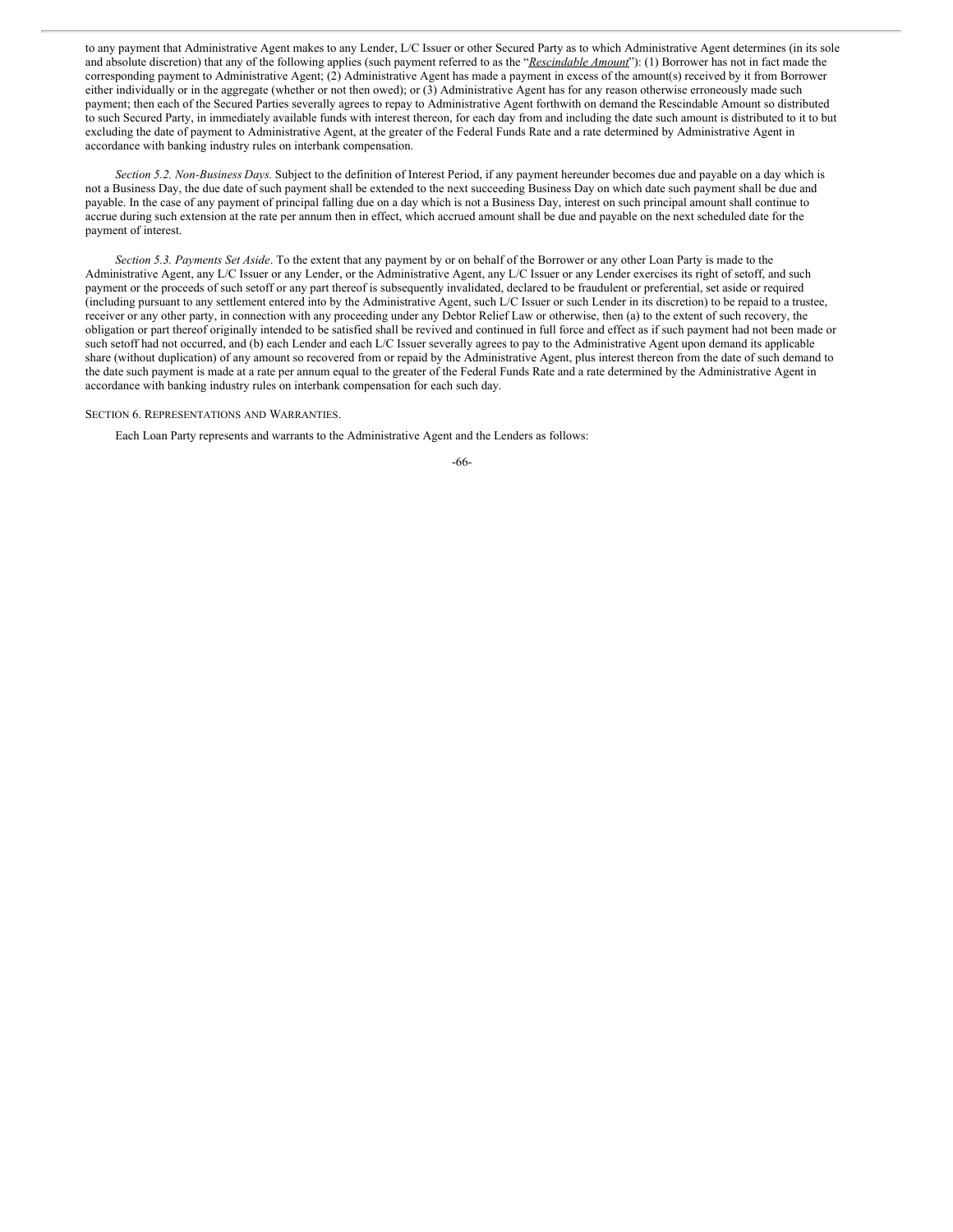*Section 6.1. Organization and Qualification*. Each Loan Party is duly organized, validly existing, and in good standing as a corporation, limited liability company, or partnership, as applicable, under the laws of the jurisdiction in which it is organized, has full and adequate power to own its Property and conduct its business as now conducted, and is duly licensed or qualified and in good standing in each jurisdiction in which the nature of the business conducted by it or the nature of the Property owned or leased by it requires such licensing or qualifying, except where the failure to do so would not have a Material Adverse Effect.

*Section 6.2. Subsidiaries*. Each Restricted Subsidiary that is not a Loan Party is duly organized, validly existing, and in good standing under the laws of the jurisdiction in which it is organized, has full and adequate power to own its Property and conduct its business as now conducted, and is duly licensed or qualified and in good standing in each jurisdiction in which the nature of the business conducted by it or the nature of the Property owned or leased by it requires such licensing or qualifying, except where the failure to do so would not have a Material Adverse Effect. Schedule 6.2 (as modified from time to time pursuant to Section 8.18) hereto identifies each Subsidiary (including Subsidiaries that are Loan Parties), the jurisdiction of its organization, the percentage of issued and outstanding shares of each class of its capital stock or other equity interests owned by any Loan Party and its Subsidiaries and, if such percentage is not 100% (excluding directors' qualifying shares as required by law), a description of each class of its authorized capital stock and other equity interests and the number of shares of each class issued and outstanding. All of the outstanding shares of capital stock and other equity interests of each Restricted Subsidiary are validly issued and outstanding and, in the case of any corporation, fully paid and nonassessable and all such shares and other equity interests indicated on Schedule 6.2 as owned by the relevant Loan Party or another Subsidiary are owned, beneficially and of record, by such Loan Party or such Subsidiary free and clear of all Liens other than the Liens granted in favor of the Administrative Agent pursuant to the Collateral Documents or otherwise permitted by this Agreement. Except as permitted hereby, there are no outstanding commitments or other obligations of any Restricted Subsidiary to issue, and no options, warrants or other rights of any Person to acquire, any shares of any class of capital stock or other equity interests of any Restricted Subsidiary.

*Section 6.3. Authority and Validity of Obligations*. Each Loan Party has full right and authority to enter into this Agreement and the other Loan Documents executed by it, to make the borrowings herein provided for (in the case of the Borrower), to guarantee the Secured Obligations (in the case of each Guarantor), to grant to the Administrative Agent the Liens described in the Collateral Documents executed by such Loan Party, and to perform all of its obligations hereunder and under the other Loan Documents executed by it. The Loan Documents delivered by the Loan Parties have been duly authorized, executed, and delivered by such Persons and constitute valid and binding obligations of such Loan Parties enforceable against each of them in accordance with their terms, except as enforceability may be limited by bankruptcy, insolvency, fraudulent conveyance or similar laws affecting creditors' rights generally and general principles of equity (regardless of whether the application of such principles is considered in a proceeding in equity or at law); and this Agreement and the other Loan Documents do not, nor does the performance or observance by any Loan Party of any of the matters and things herein or therein provided for, (a) contravene or constitute a default under any provision of law or any judgment, injunction, order or decree binding upon any

-67-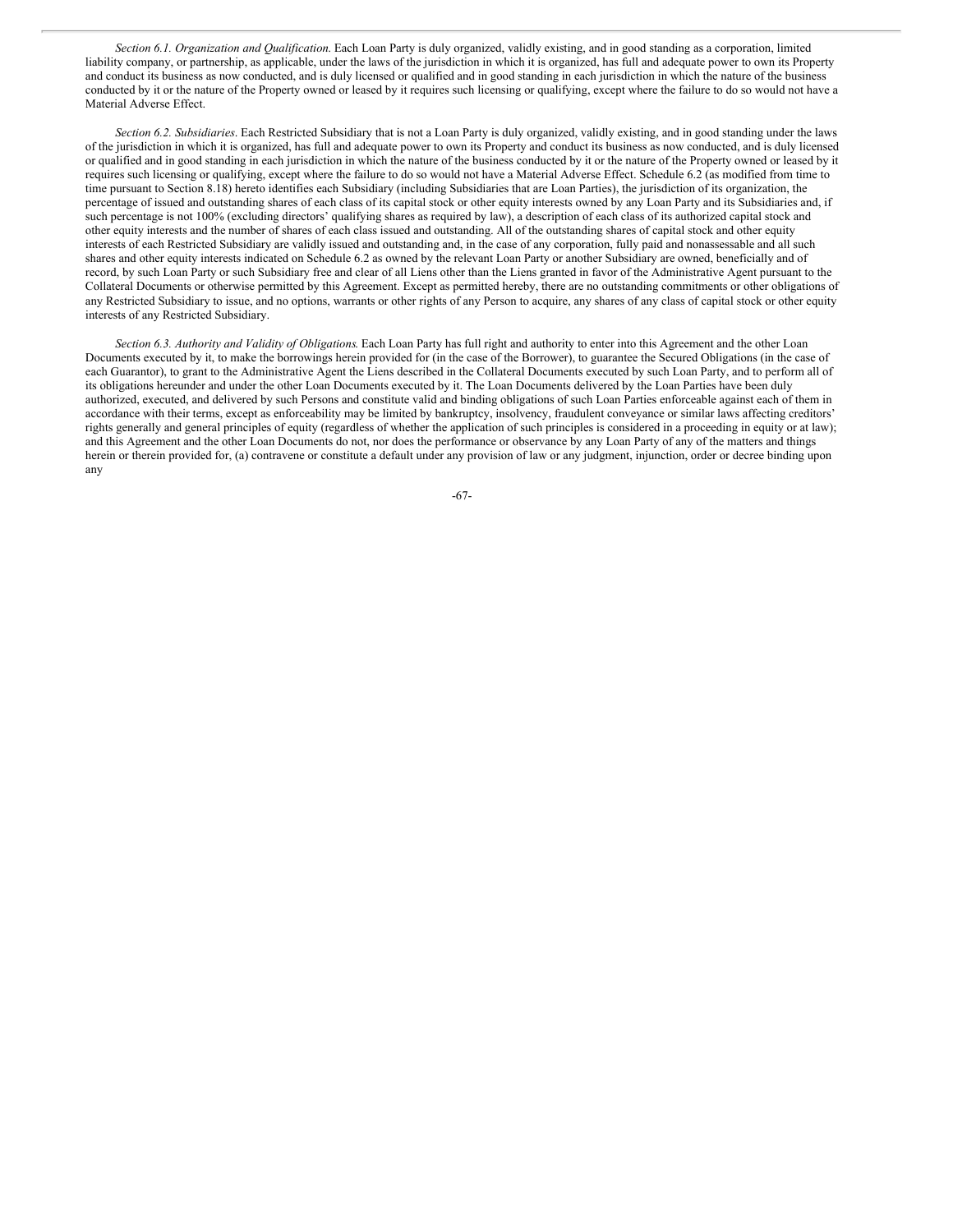Loan Party or any Restricted Subsidiary of a Loan Party or any provision of the organizational documents (*e.g.,* charter, certificate or articles of incorporation and by-laws, certificate or articles of association and operating agreement, partnership agreement, or other similar organizational documents) of any Loan Party or any Restricted Subsidiary of a Loan Party, (b) contravene or constitute a default under any covenant, indenture or agreement of or affecting any Loan Party or any Restricted Subsidiary of a Loan Party or any of their respective Property, in each case where such contravention or default, individually or in the aggregate, would reasonably be expected to have a Material Adverse Effect, or (c) result in the creation or imposition of any Lien on any Property of any Loan Party or any Restricted Subsidiary of a Loan Party other than the Liens granted in favor of the Administrative Agent pursuant to the Collateral Documents.

*Section 6.4. Use of Proceeds; Margin Stock*. The Borrower shall use the proceeds of the Revolving Facility to refinance existing Indebtedness outstanding under the Existing Credit Agreement on the Closing Date or other outstanding Indebtedness; to finance Capital Expenditures and Permitted Acquisitions, to fund certain fees and expenses incurred in connection with the transactions contemplated hereby, for its general working capital and other corporate purposes, and for such other legal and proper purposes as are consistent with all applicable laws. No Loan Party nor any of its Restricted Subsidiaries (other than PBS) is engaged in the business of extending credit for the purpose of purchasing or carrying Margin Stock. Except for the purchase of Company Stock (including the Convertible Notes), no part of the proceeds of any Loan or any other extension of credit made hereunder will be used to purchase or carry any such Margin Stock or to extend credit to others for the purpose of purchasing or carrying any such Margin Stock. No part of the proceeds of any Loan or any other extension of credit made hereunder shall be used to purchase Company Stock in a manner that violates or results in a violation of Regulation U. Margin Stock constitutes less than 25% of the assets of the Loan Parties and their Restricted Subsidiaries which are subject to any limitation on sale, pledge or other restriction hereunder.

*Section 6.5. Financial Reports*. The consolidated balance sheet of the Borrower and its Subsidiaries as at December 31, 2020, and the related consolidated statements of income, retained earnings and cash flows of the Borrower and its Subsidiaries for the fiscal year then ended, and accompanying notes thereto, which financial statements are accompanied by the audit report of KPMG LLP, independent public accountants, and the unaudited interim consolidated balance sheet of the Borrower and its Subsidiaries as at September 30, 2021, and the related consolidated statements of income, retained earnings and cash flows of the Borrower and its Subsidiaries for the nine months then ended, heretofore furnished to the Administrative Agent and the Lenders, fairly present in all material respects the consolidated financial condition of the Borrower and its Subsidiaries as at said dates and the consolidated results of their operations and cash flows for the periods then ended in conformity with GAAP applied on a consistent basis. Neither the Borrower nor any of its Restricted Subsidiaries has contingent liabilities which are material to it other than as indicated on such financial statements or, with respect to future periods, on the financial statements furnished pursuant to Section 8.5.

-68-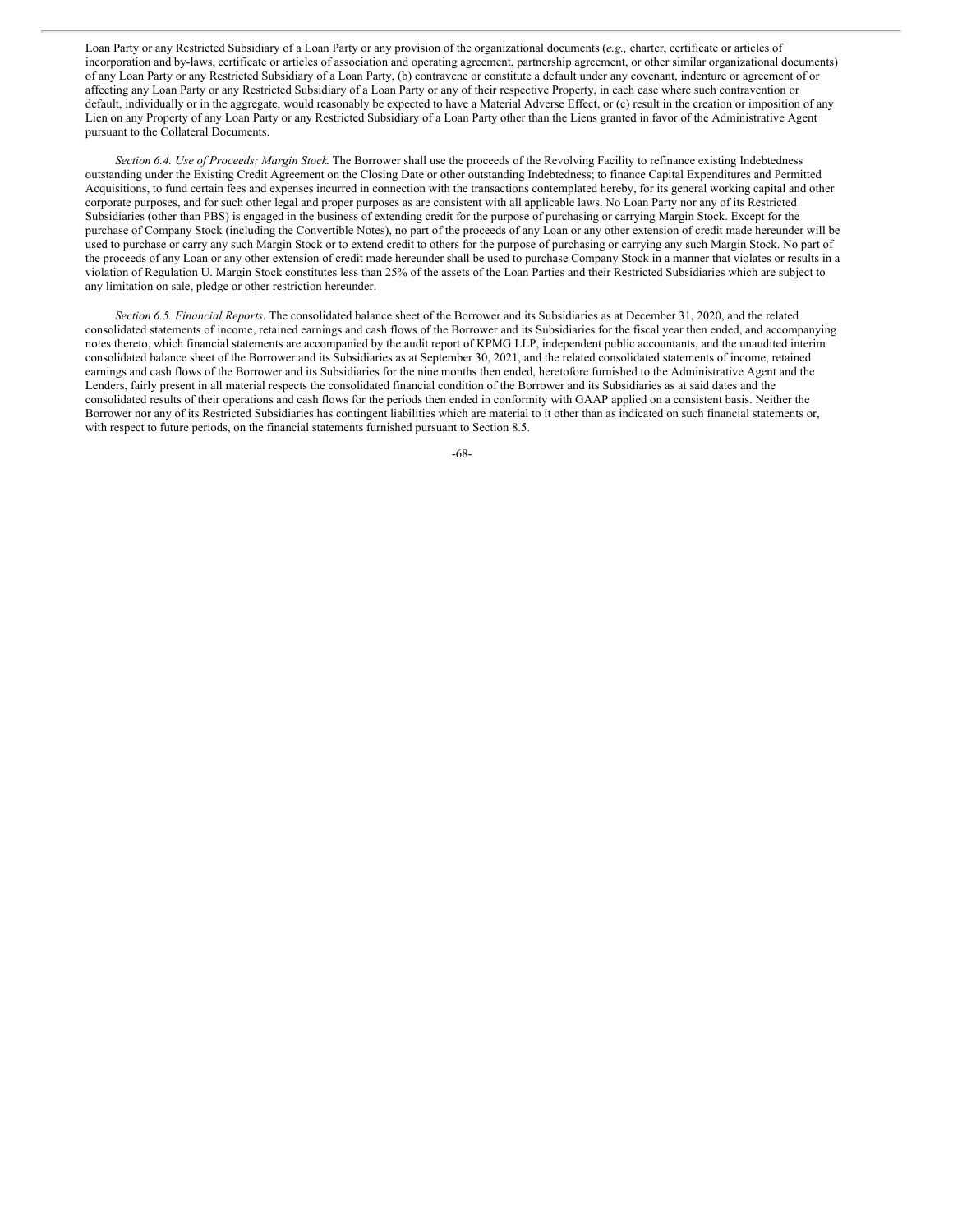*Section 6.6. No Material Adverse Change.* Since September 30, 2021, there has been no change in the financial condition of any Loan Party or any Restricted Subsidiary of a Loan Party except those occurring in the ordinary course of business, none of which individually or in the aggregate would reasonably be expected to have a Material Adverse Effect.

*Section 6.7. Full Disclosure*. The statements and information furnished to the Administrative Agent and the Lenders in connection with the negotiation of this Agreement and the other Loan Documents and the commitments by the Lenders to provide all or part of the financing contemplated hereby (as modified or supplemented by other information so furnished) do not contain any untrue statements of a material fact or omit a material fact necessary to make the material statements contained herein or therein, taken as a whole and in light of the circumstances in which made, not misleading, the Administrative Agent and the Lenders acknowledging that as to any projections furnished to the Administrative Agent and the Lenders, the Loan Parties only represent that the same were prepared on the basis of information and estimates the Loan Parties believed to be reasonable at the time such information was furnished to the Administrative Agent and the Lenders (it being understood that such projections are not to be viewed as facts and are subject to significant uncertainties and contingencies many of which are beyond the Borrower's and other Loan Parties' control, that no assurance can be given that any particular projections will be realized, that actual results may differ and that such differences may be material). The information included in the Beneficial Ownership Certification, as updated in accordance with Section 8.15(b), is true and correct in all material respects.

*Section 6.8. Trademarks, Franchises, and Licenses*. The Loan Parties and their Restricted Subsidiaries own, possess, or have the right to use all necessary patents, licenses, franchises, trademarks, trade names, trade styles, copyrights, trade secrets, know how, and confidential commercial and proprietary information to conduct their businesses as now conducted, without known conflict with any patent, license, franchise, trademark, trade name, trade style, copyright or other proprietary right of any other Person, except to the extent failure to do the same would not reasonably be expected to have a Material Adverse Effect.

*Section 6.9. Governmental Authority and Licensing*. The Loan Parties and their Restricted Subsidiaries have received all licenses, permits, and approvals of all federal, state, and local governmental authorities, if any, necessary to conduct their businesses, in each case where the failure to obtain or maintain the same would reasonably be expected to have a Material Adverse Effect. No investigation or proceeding which would reasonably be expected to result in revocation or denial of any material license, permit or approval is pending or, to the knowledge of any Loan Party, threatened, except to the extent such revocation or denial would not reasonably be expected to have a Material Adverse Effect.

*Section 6.10. Good Title*. The Borrower and its Restricted Subsidiaries have good and defensible title (or valid leasehold interests) to their assets as reflected on the most recent consolidated balance sheet of the Borrower and its Restricted Subsidiaries furnished to the Administrative Agent and the Lenders (except for Dispositions of assets in the ordinary course of business or that are (or would have been, in the case of Dispositions prior to the date hereof) permitted hereunder), subject to no Liens other than such thereof as are permitted by Section 8.8.

-69-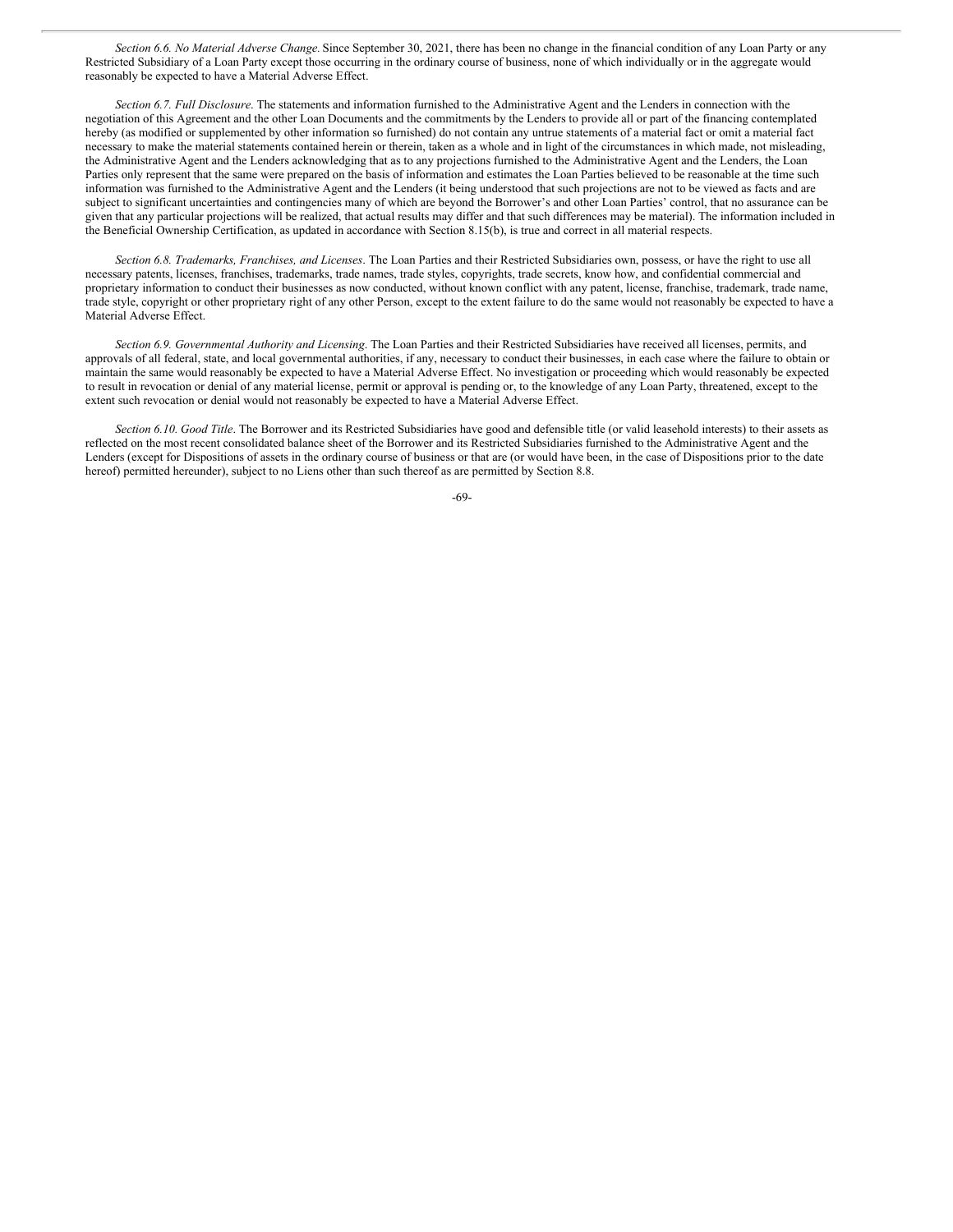*Section 6.11. Litigation and Other Controversies.* There is no litigation or governmental or arbitration proceeding or labor controversy pending, nor to the knowledge of any Loan Party threatened, against any Loan Party or any Restricted Subsidiary of a Loan Party or any of their respective Property which, individually or in the aggregate, would reasonably be expected to have a Material Adverse Effect.

*Section 6.12. Taxes*. Except for returns in respect of Sales and Use Taxes, all federal and other material Tax returns required to be filed by any Loan Party or any Restricted Subsidiary of a Loan Party in any jurisdiction have, in fact, been filed, and all Taxes upon any Loan Party or any Restricted Subsidiary of a Loan Party or upon any of their respective Property, income or franchises, which are shown to be due and payable in such returns, have been paid, except (a) the Sales and Use Taxes and (b) such Taxes, if any, as are being contested in good faith and by appropriate proceedings which prevent enforcement of the matter under contest and as to which adequate reserves established in accordance with GAAP have been provided. The Sales and Use Taxes continue to be Permitted Sales and Use Tax Obligations. No Loan Party knows of any proposed additional material Tax assessment against it or its Restricted Subsidiaries for which adequate provisions in accordance with GAAP have not been made on their accounts. Adequate provisions in accordance with GAAP for Taxes on the books of each Loan Party and each of its Restricted Subsidiaries have been made for all open years, and for its current fiscal period.

*Section 6.13. Approvals*. No authorization, consent, license or exemption from, or filing or registration with, any court or governmental department, agency or instrumentality, nor any approval or consent of any other Person, is or will be necessary to the valid execution, delivery or performance by any Loan Party of any Loan Document, except for (i) such approvals which have been obtained prior to the date of this Agreement and remain in full force and effect, and (ii) filings which are necessary to perfect the security interests under the Collateral Documents.

*Section* 6.14. *Affiliate Transactions*. No Loan Party nor any of its Restricted Subsidiaries is a party to any contracts or agreements with any of its Affiliates (other than another Loan Party) on terms and conditions which are less favorable to such Loan Party or such Restricted Subsidiary than would be usual and customary in similar contracts or agreements between Persons not affiliated with each other, except for any such contract or agreement between a Loan Party and an Excluded Subsidiary where the purchase price for such good or service being provided is at cost pursuant to such contract or agreement.

*Section 6.15. Investment Company.* No Loan Party nor any of its Restricted Subsidiaries is an "investment company" as defined in, or subject to regulation under, the Investment Company Act of 1940, as amended.

-70-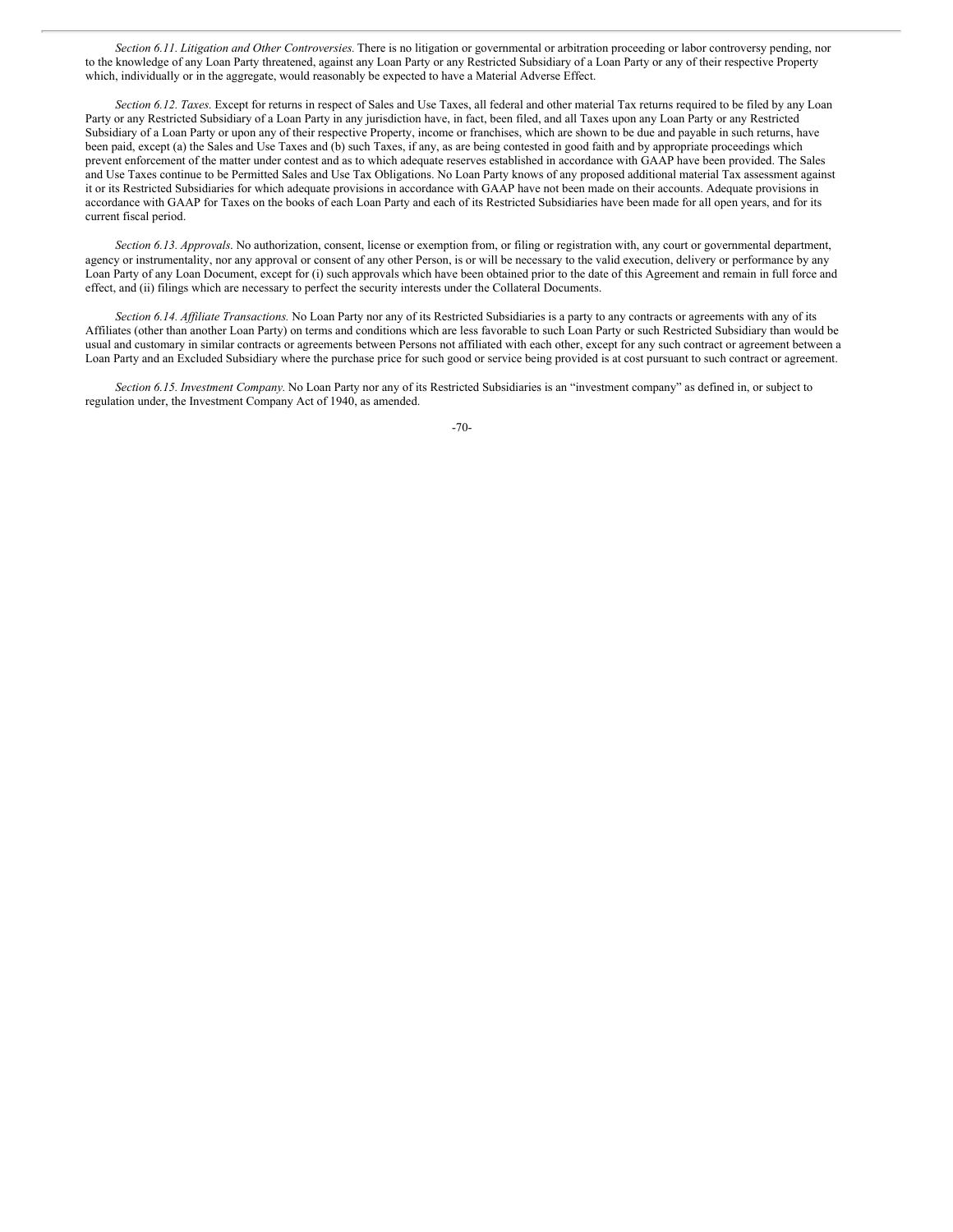*Section 6.16. ERISA*. Except as would not reasonably be expected to result in a Material Adverse Effect, individually or in the aggregate, each Loan Party and each other member of its Controlled Group has fulfilled its obligations under the minimum funding standards of and is in compliance with ERISA and the Code to the extent applicable to it and has not incurred any liability to the PBGC, a Plan or a Multiemployer Plan under Title IV of ERISA other than a liability to the PBGC for premiums under Section 4007 of ERISA. Except as would not reasonably be expected to result in a Material Adverse Effect, individually or in the aggregate, no Loan Party nor any of its Restricted Subsidiaries has any contingent liabilities with respect to any post-retirement benefits under a Welfare Plan, other than liability for continuation coverage described in article 6 of Title I of ERISA or the provisions of state or local law.

*Section 6.17. Compliance with Laws*. (a) The Loan Parties and their Restricted Subsidiaries are in compliance with all Legal Requirements applicable to or pertaining to their Property or business operations, where any such non-compliance, individually or in the aggregate, would reasonably be expected to have a Material Adverse Effect.

(b) Except for such matters, individually or in the aggregate, which would not reasonably be expected to result in a Material Adverse Effect, the Loan Parties represent and warrant that: (i) the Loan Parties and their Restricted Subsidiaries, and each of the Premises, comply in all material respects with all applicable Environmental Laws; (ii) the Loan Parties and their Restricted Subsidiaries have obtained, maintain and are in compliance with all approvals, permits, or authorizations of Governmental Authorities required for their operations and each of the Premises; (iii) the Loan Parties and their Restricted Subsidiaries have not, and no Loan Party has knowledge of any other Person who has, caused any Release, threatened Release or disposal of any Hazardous Material at, on, or from any of the Premises in any material quantity and, to the knowledge of each Loan Party, none of the Premises are adversely affected by any such Release, threatened Release or disposal of a Hazardous Material; (iv) the Loan Parties and their Restricted Subsidiaries are not subject to and have no notice or knowledge of any Environmental Claim involving any Loan Party or any Restricted Subsidiary of a Loan Party or any of the Premises, and there are no conditions or occurrences at any of the Premises which would reasonably be anticipated to form the basis for such an Environmental Claim; (v) none of the Premises contain and have contained any: (1) underground storage tanks, (2) material amounts of asbestos containing building material, (3) landfills or dumps, (4) hazardous waste management facilities as defined pursuant to any Environmental Law, or (5) sites on or nominated for the National Priority List or similar state list; (vi) the Loan Parties and their Restricted Subsidiaries have not used a material quantity of any Hazardous Material and have conducted no Hazardous Material Activity at any of the Premises;(vii) none of the Premises are subject to any, and no Loan Party has knowledge of any imminent restriction on the ownership, occupancy, use or transferability of the Premises in connection with any (1) Environmental Law or (2) Release, threatened Release or disposal of a Hazardous Material; and (viii) there are no conditions or circumstances at any of the Premises which pose an unreasonable risk to the environment or the health or safety of Persons.

(c) Each Loan Party and each of its Subsidiaries is in material compliance with all Anti-Corruption Laws. Each Loan Party and each of its Subsidiaries has implemented and maintains in effect policies and procedures designed to ensure compliance by each Loan Party, its Subsidiaries and their respective (i) directors, officers and employees and (ii) agents that are

-71-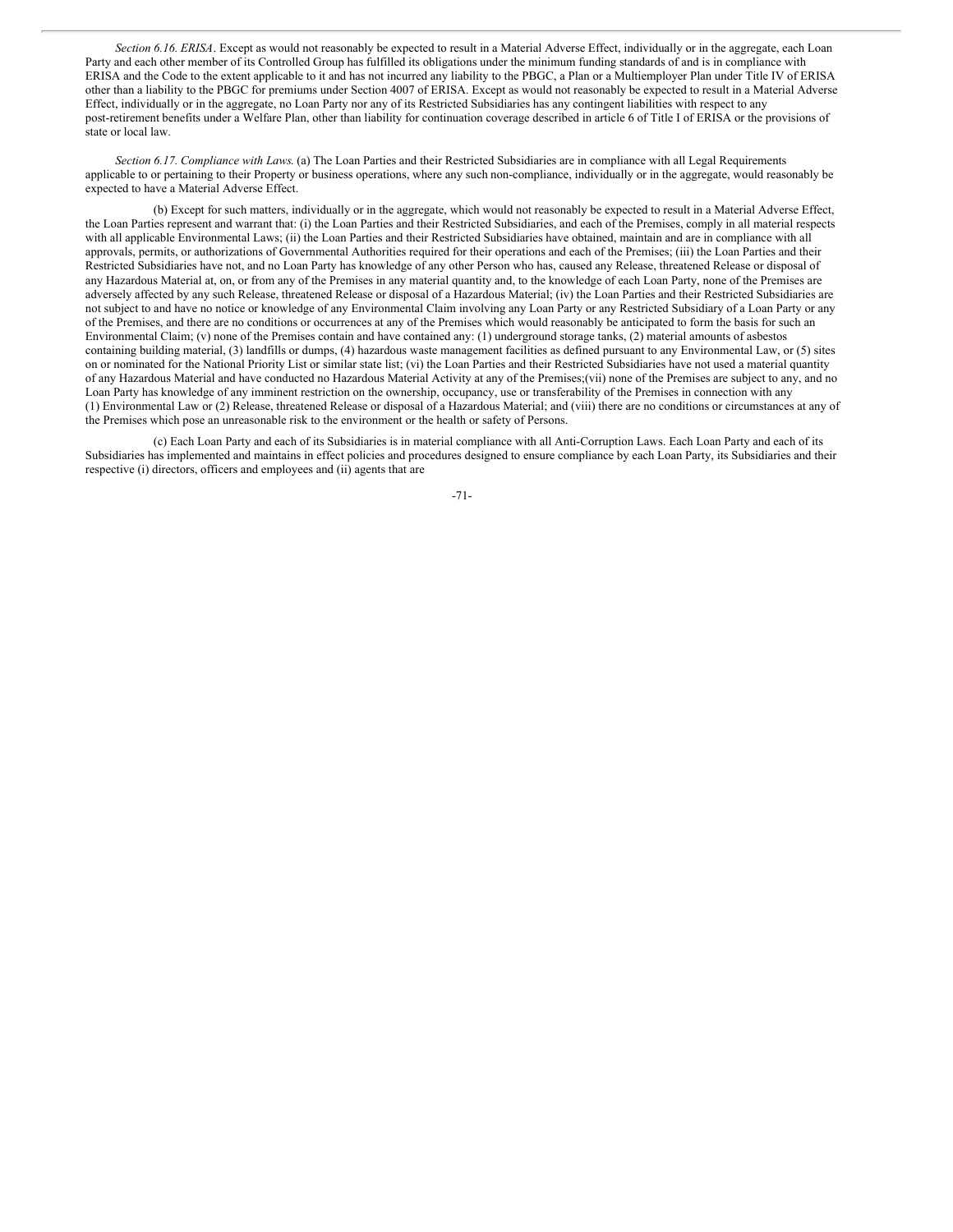under the supervision of, or acting at the direction of, a Loan Party or one of its Subsidiaries with Anti-Corruption Laws. No Loan Party nor any Subsidiary has made a payment, offering, or promise to pay, or authorized the payment of, money or anything of value in violation of any Anti-Corruption Laws (a) in order to assist in obtaining or retaining business for or with, or directing business to, any foreign official, foreign political party, party official or candidate for foreign political office, (b) to a foreign official, foreign political party or party official or any candidate for foreign political office, and (c) with the intent to induce the recipient to misuse his or her official position to direct business wrongfully to such Loan Party or such Subsidiary or to any other Person.

*Section 6.18. OFAC*. (a) Each Loan Party is in compliance in all material respects with the requirements of all OFAC Sanctions Programs applicable to it, (b) each Subsidiary of each Loan Party is in compliance in all material respects with the requirements of all OFAC Sanctions Programs applicable to such Subsidiary, (c) each Loan Party has provided to the Administrative Agent, the L/C Issuer, and the Lenders all information requested by them regarding such Loan Party and its Subsidiaries necessary for the Administrative Agent, the L/C Issuer, and the Lenders to comply with all applicable OFAC Sanctions Programs, (d) to the best of each Loan Party's knowledge, no Loan Party nor any of its Subsidiaries nor, to the knowledge of any Loan Party, any officer or director of any Loan Party or any of its Subsidiaries, is a Person, that is, or is owned or controlled by Persons that are, (i) the target of any OFAC Sanctions Programs or (ii) located, organized or resident in a country or territory that is, or whose government is, the subject of any OFAC Sanctions Programs, and (e) each Loan Party and each of its Subsidiaries has implemented and maintains in effect policies and procedures designed to ensure compliance by each Loan Party, its Subsidiaries and their respective (i) directors, officers and employees and (ii) agents that are under the supervision of, or acting at the direction of, a Loan Party or one of its Subsidiaries with all OFAC Sanctions Programs applicable to it.

*Section 6.19. Labor Matters.* Except for such matters, individually or in the aggregate, which would not reasonably be expected to result in a Material Adverse Effect, there are no strikes, lockouts or slowdowns against any Loan Party or any Restricted Subsidiary of a Loan Party pending or, to the knowledge of any Loan Party, threatened. There are no collective bargaining agreements in effect between any Loan Party or any Restricted Subsidiary of a Loan Party and any labor union; and no Loan Party nor any of its Restricted Subsidiaries is under any obligation to assume any collective bargaining agreement to or conduct any negotiations with any labor union with respect to any future agreements. Each Loan Party and its Restricted Subsidiaries have remitted on a timely basis all amounts required to have been withheld and remitted (including withholdings from employee wages and salaries relating to income tax, employment insurance, and pension plan contributions), goods and services tax and all other amounts which if not paid when due would result in the creation of a Lien against any of its Property, except for Liens permitted by Section 8.8.

*Section 6.20. Other Agreements*. No Loan Party nor any of its Restricted Subsidiaries is in default under the terms of any covenant, indenture or agreement of or affecting such Person or any of its Property, which default if uncured would reasonably be expected to have a Material Adverse Effect.

-72-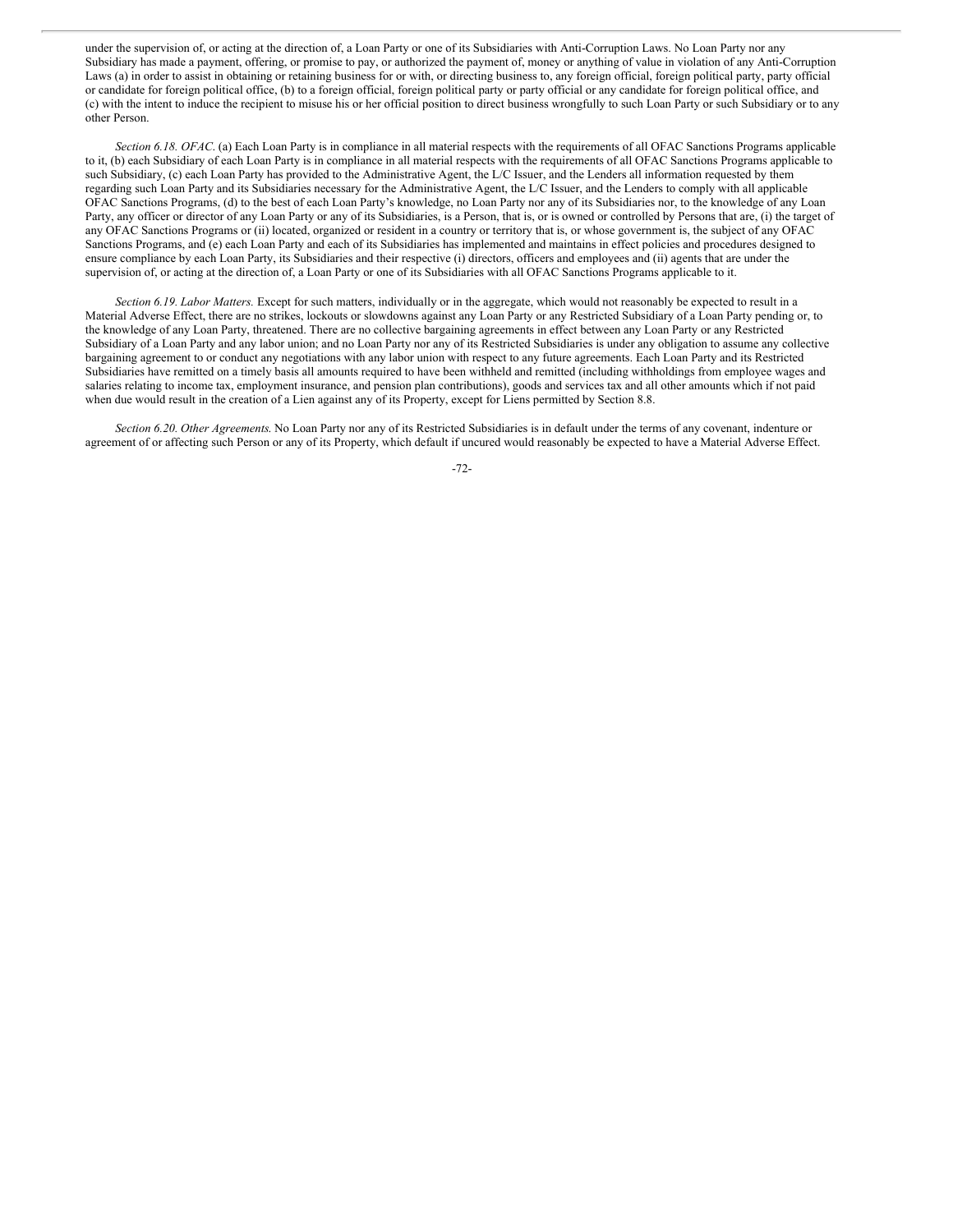*Section 6.21. Solvency*. The Loan Parties and their Restricted Subsidiaries, taken as a whole, are solvent, able to pay their debts as they become due, and have sufficient capital to carry on their business and all businesses in which they are about to engage.

### *Section 6.22. No Default.* No Default has occurred and is continuing.

*Section 6.23. No Broker Fees*. No broker's or finder's fee or commission will be payable with respect hereto or any of the transactions contemplated hereby; and the Loan Parties hereby agree to indemnify the Administrative Agent, the L/C Issuer, and the Lenders against, and agree that they will hold the Administrative Agent, the L/C Issuer, and the Lenders harmless from, any claim, demand, or liability for any such broker's or finder's fees alleged to have been incurred in connection herewith or therewith and any reasonable and documented expenses (including reasonable and documented attorneys' fees) arising in connection with any such claim, demand, or liability.

*Section 6.24. Senior Indebtedness Status.* The Secured Obligations of each Loan Party and its Restricted Subsidiary under this Agreement and each of the other Loan Documents ranks and shall continue to rank at least senior in priority of payment to all Subordinated Debt (including the Convertible Notes) and all senior unsecured Indebtedness of each such Person, and is designated as "Senior Indebtedness" under all instruments and documents, now or in the future, relating to all Subordinated Debt (other than the Convertible Notes) and all senior unsecured Indebtedness of such Person.

*Section 6.25. No Covered Entity or EEA Financial Institution.* No Loan Party is a Covered Entity or an EEA Financial Institution.

#### SECTION 7. CONDITIONS PRECEDENT.

*Section 7.1. All Credit Events*. At the time of each Credit Event hereunder:

(a) each of the representations and warranties set forth herein and in the other Loan Documents shall be and remain true and correct in all material respects as of said time (where not already qualified by materiality, otherwise in all respects), except to the extent the same expressly relate to an earlier date, in which case they shall be true and correct in all material respects (where not already qualified by materiality, otherwise in all respects) as of such earlier date;

(b) no Default or Event of Default shall have occurred and be continuing or would occur as a result of such Credit Event; and

(c) in the case of a Borrowing the Administrative Agent shall have received the notice required by Section 2.6, in the case of the issuance of any Letter of Credit the L/C Issuer shall have received a duly completed Application for such Letter of Credit together with any fees called for by Section 3.1, and, in the case of an extension or increase in the amount of a Letter of Credit, a written request therefor in a form reasonably acceptable to the L/C Issuer together with fees called for by Section 3.1.

-73-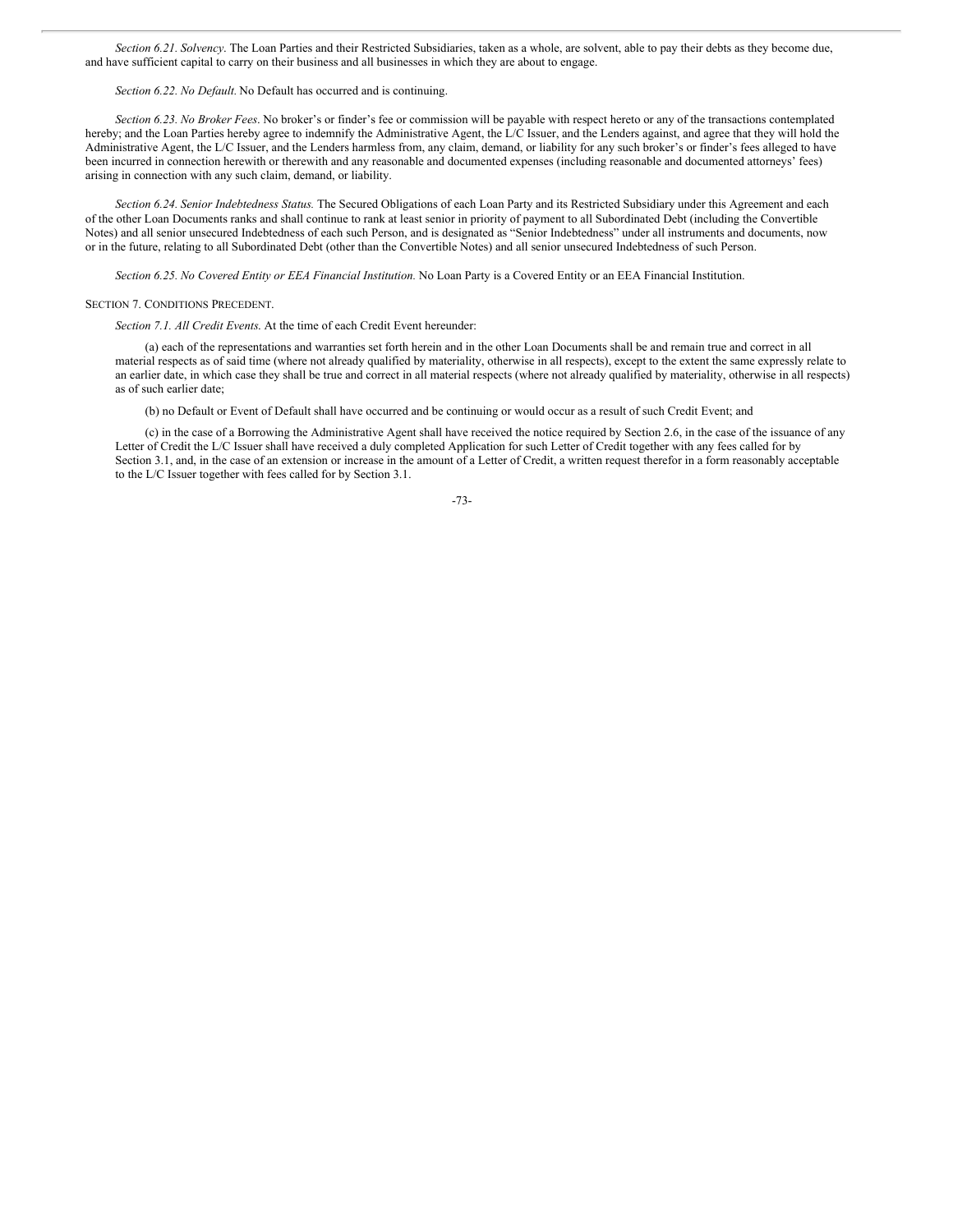Each request for a Borrowing hereunder and each request for the issuance of, increase in the amount of, or extension of the expiration date of, a Letter of Credit shall be deemed to be a representation and warranty by the Borrower on the date on such Credit Event as to the facts specified in subsections (a) through (c), both inclusive, of this Section; *provided, however,* that the Lenders may continue to make advances under the Revolving Facility, in the sole discretion of the Lenders with Revolving Credit Commitments, notwithstanding the failure of the Borrower to satisfy one or more of the conditions set forth above and any such advances so made shall not be deemed a waiver of any Default or other condition set forth above that may then exist.

*Section 7.2. Initial Credit Event.* Before or concurrently with the initial Credit Event:

(a) the Administrative Agent shall have received this Agreement duly executed by the Borrower and its Domestic Subsidiaries (other than Excluded Subsidiaries), as Guarantors, the L/C Issuer, and the Lenders;

(b) if requested by any Lender, the Administrative Agent shall have received for such Lender such Lender's duly executed Revolving Note of the Borrower dated the date hereof and otherwise in compliance with the provisions of Section 2.10;

(c) the Administrative Agent shall have received the Security Agreement duly executed by the Loan Parties, together with (to the extent not currently on file with the Administrative Agent): (i) original stock certificates or other similar instruments or securities representing all of the issued and outstanding shares of capital stock or other equity interests in each Subsidiary of a Loan Party (limited in the case of any first tier Foreign Subsidiary to 66% of the Voting Stock and 100% of any other equity interests as provided in Section 13.1) as of the Closing Date; (ii) stock powers executed in blank and undated for the Collateral consisting of the stock or other equity interest in each Subsidiary; (iii) if requested by Administrative Agent, UCC financing statements to be filed against each Loan Party, as debtor, in favor of the Administrative Agent, as secured party; and (iv) a duly completed and executed Perfection Certificate;

(d) the Administrative Agent shall have received evidence of insurance required to be maintained under the Loan Documents, naming the Administrative Agent as lender's loss payee and as an additional insured, as applicable;

(e) the Administrative Agent shall have received copies of each Loan Party's articles of incorporation and bylaws (or comparable organizational documents) and any amendments thereto (or, other than in respect of the certified charters, a confirmation that all such documents have not been amended or modified since the last time delivered to the Administrative Agent), certified in each instance by its Secretary or Assistant Secretary (or comparable Responsible Officer);

(f) the Administrative Agent shall have received copies of resolutions of each Loan Party's Board of Directors (or similar governing body) authorizing the execution, delivery and performance of this Agreement and the other Loan Documents

-74-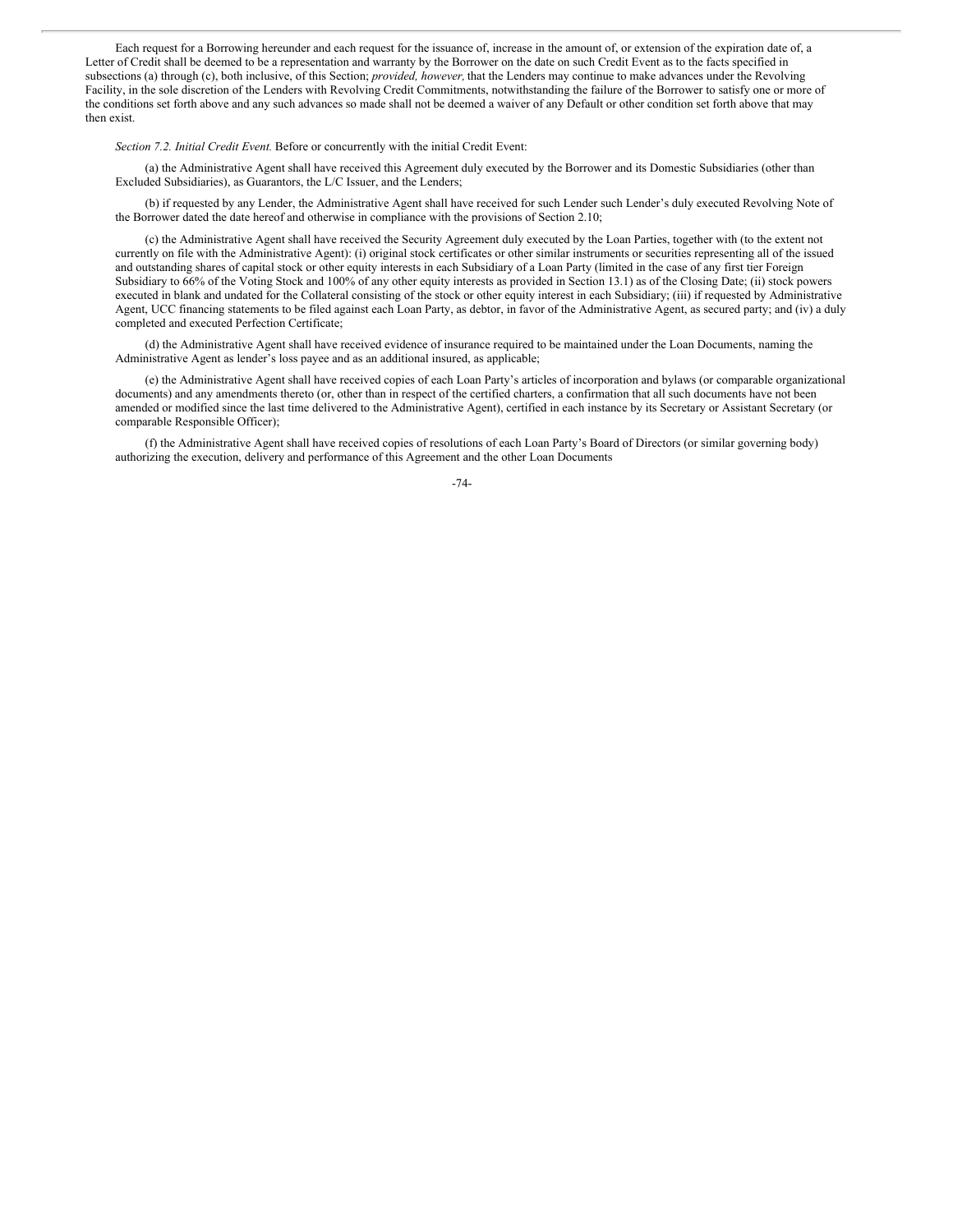to which it is a party and the consummation of the transactions contemplated hereby and thereby, together with specimen signatures of the persons authorized to execute such documents on each Loan Party's behalf, all certified in each instance by its Secretary or Assistant Secretary (or comparable Responsible Officer);

(g) the Administrative Agent shall have received copies of the certificates of good standing for each Loan Party (dated no earlier than 30 days prior to the date hereof) from the office of the secretary of the state of its incorporation or organization;

(h) the Administrative Agent shall have received a list of the Borrower's Authorized Representatives;

(i) the Administrative Agent shall have received a certificate as to the Borrower's Designated Disbursement Account;

(j) the Administrative Agent shall have received the initial fees called for by Section 3.1;

(k) each Lender shall have received five-year projected financial statements in form and substance consistent with the projected financial statements delivered in connection with the Existing Credit Agreement and reasonably acceptable to the Administrative Agent and certified to by a Financial Officer of the Borrower;

(l) the Administrative Agent shall have received financing statement, tax, and judgment lien search results against each Loan Party and its Property evidencing the absence of Liens thereon except as permitted by Section 8.8;

(m) the Administrative Agent shall have received pay-off and lien release letters from secured creditors of the Loan Parties, if any (other than secured parties intended to remain outstanding after the Closing Date with Indebtedness and Liens permitted by Sections 8.7 and 8.8) setting forth, among other things, the total amount of indebtedness outstanding and owing to them (or outstanding letters of credit issued for the account of any Loan Party or its Subsidiaries) and containing an undertaking to cause to be delivered to the Administrative Agent UCC termination statements and any other lien release instruments necessary to release their Liens on the assets of any Loan Party or any Subsidiary of a Loan Party, which pay-off and lien release letters shall be in form and substance acceptable to the Administrative Agent;

(n) the Administrative Agent shall have received the favorable written opinion of counsel to each Loan Party, in form and substance reasonably satisfactory to the Administrative Agent; and

(o) each of the Lenders shall have received all documentation and other information requested by any such Lender required by bank regulatory authorities under applicable "know your customer" and anti-money laundering rules and regulations, including without limitation, the United States Patriot Act (Title III of

-75-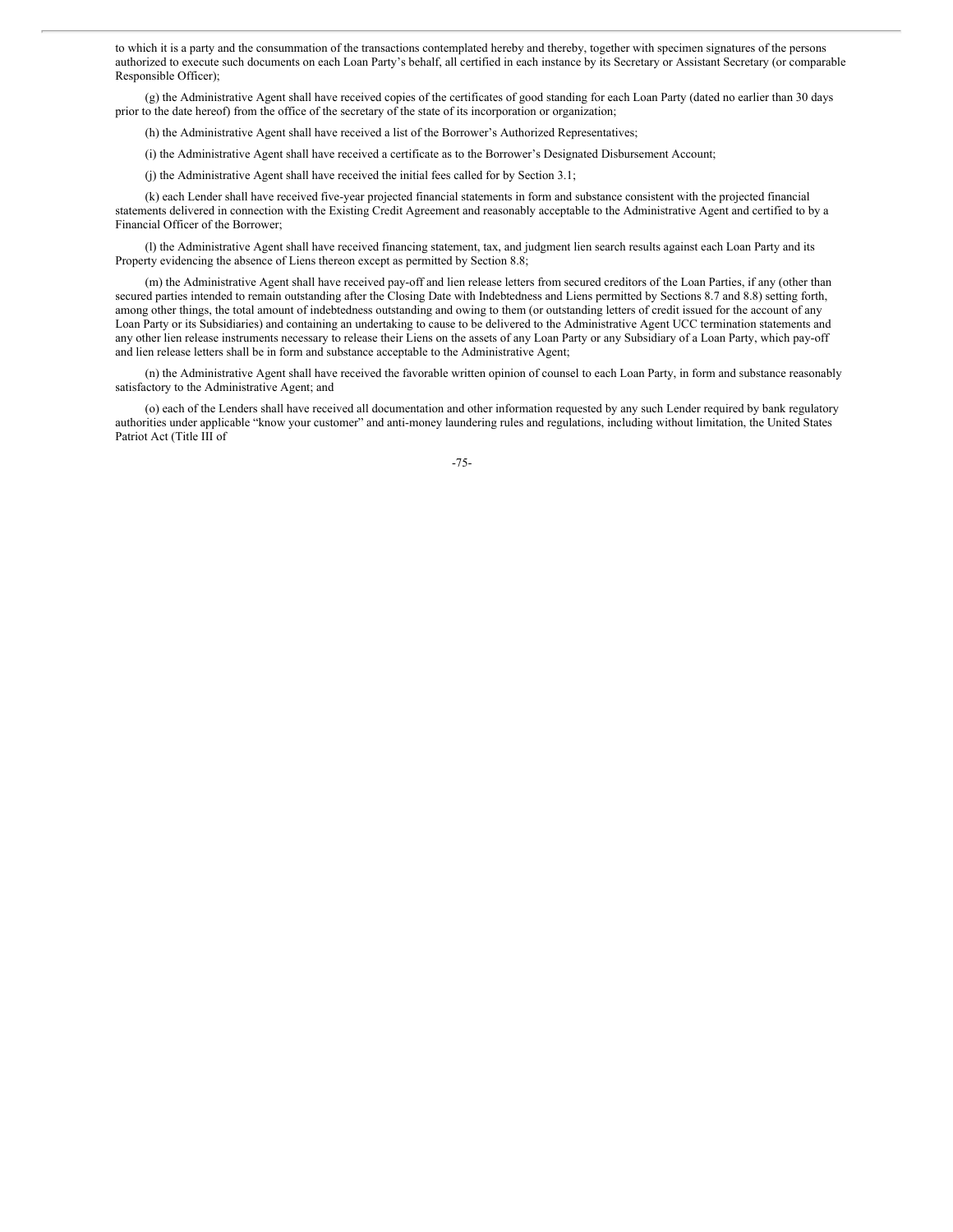Pub. L. 107-56 (signed into law October 26, 2001)) including, without limitation, the information described in Section 13.19;*provided* that such requests are made no less than 10Business Days before the Closing Date; and the Administrative Agent shall have received a fully executed Internal Revenue Service Form W-9 (or its equivalent) for the Borrower and each other Loan Party and, if the Borrower qualifies as a "legal entity customer" under the Beneficial Ownership Regulation, a Beneficial Ownership Certification in relation to the Borrower.

# SECTION 8. COVENANTS.

Each Loan Party agrees that, until all Secured Obligations (other than contingent indemnification obligations for which no claim has been asserted) have been paid in full, all Letters of Credit have been terminated or expired (or been Cash Collateralized) and all Revolving Credit Commitments have terminated, except to the extent compliance in any case or cases is waived in writing pursuant to the terms of Section 13.3:

*Section 8.1. Maintenance of Business.* Each Loan Party shall, and shall cause each of its Restricted Subsidiaries to, preserve and maintain its existence, except as otherwise provided in Section 8.10(c) or 8.10(d); *provided, however,* that nothing in this Section shall prevent the Borrower from dissolving any of its Subsidiaries if such action is, in the reasonable business judgment of the Borrower, desirable in the conduct of its business. Each Loan Party shall, and shall cause each of its Restricted Subsidiaries to, preserve and keep in force and effect all licenses, permits, franchises, approvals, patents, trademarks, trade names, trade styles, copyrights, and other proprietary rights necessary or desirable to the proper conduct of its business where the failure to do so would reasonably be expected to have a Material Adverse Effect.

*Section 8.2. Maintenance of Properties.* Each Loan Party shall, and shall cause each of its Restricted Subsidiaries to, maintain, preserve, and keep its property, plant, and equipment in good repair, working order and condition (ordinary wear and tear excepted), and shall from time to time make all needful and proper repairs, renewals, replacements, additions, and betterments thereto so that at all times the efficiency thereof shall be fully preserved and maintained, except to the extent that, in the reasonable business judgment of such Person, any such Property is no longer necessary for the proper conduct of the business of such Person.

*Section 8.3. Taxes and Assessment*s. Except for Sales and Use Taxes, each Loan Party shall duly pay and discharge, and shall cause each of its Restricted Subsidiaries to duly pay and discharge, all Taxes, rates, assessments, fees, and governmental charges upon or against it or its Property, in each case before the same become delinquent and before penalties accrue thereon, except and to the extent that (a) the same are being contested in good faith and by appropriate proceedings which prevent enforcement of the matter under contest and adequate reserves are provided therefor, or (b) the failure to make payment pending such contest would not reasonably be expected to result in a Material Adverse Effect. The Loan Parties shall in good faith take such actions as shall be necessary to satisfy or discharge all Permitted Sales and Use Tax Obligations as promptly as practicable.

-76-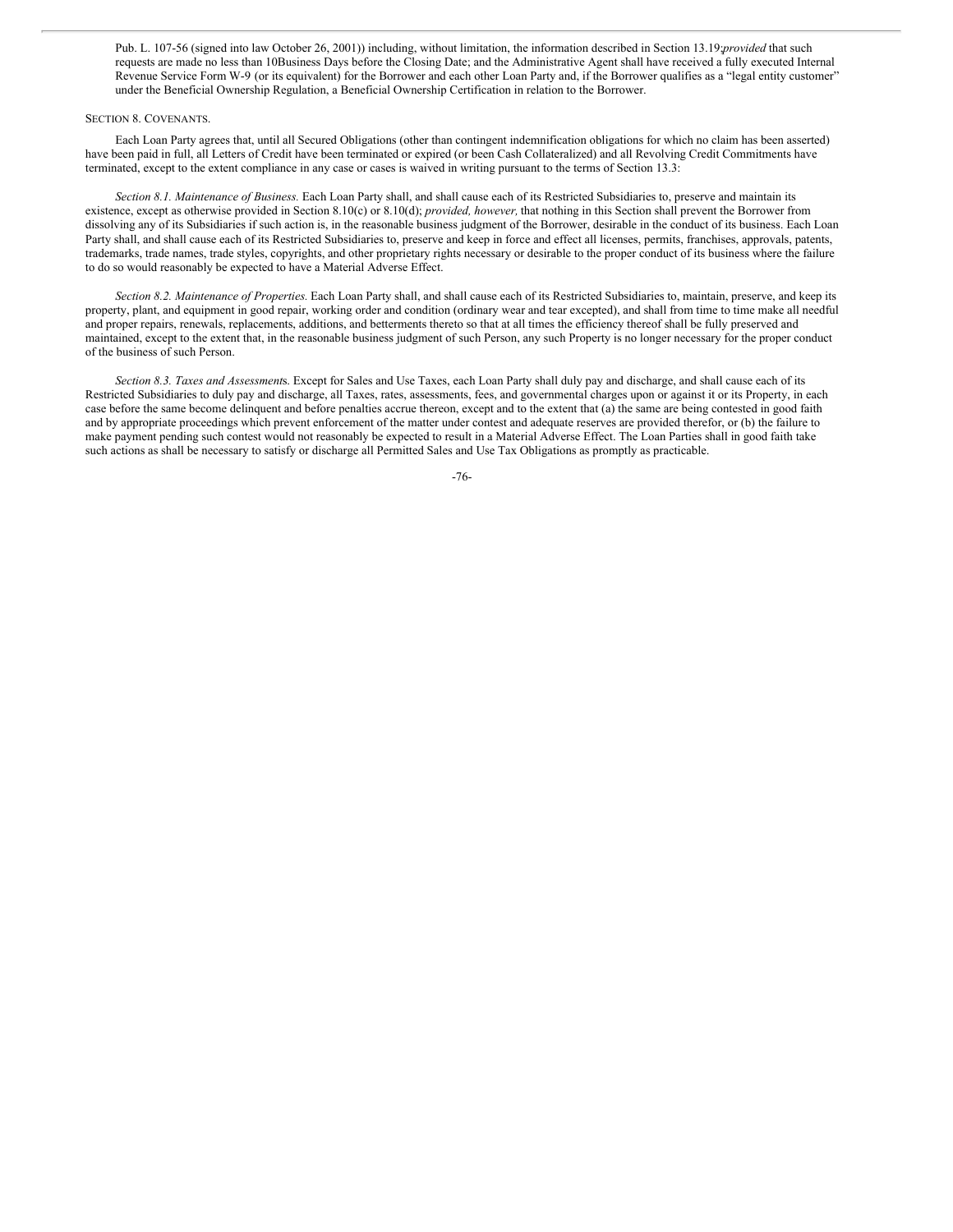*Section 8.4. Insurance.* Each Loan Party shall insure and keep insured, and shall cause each of its Restricted Subsidiaries to insure and keep insured, with good and responsible insurance companies, all insurable Property owned by it which is of a character usually insured by Persons similarly situated and operating like Properties against loss or damage from such hazards and risks, and in such amounts, as are insured by Persons similarly situated and operating like Properties. The Loan Parties shall maintain insurance on the Collateral to the extent required by the Collateral Documents. All such policies of insurance shall contain customary lender's loss payable endorsements, naming the Administrative Agent (or its security trustee) as a lender loss payee, assignee or additional insured, as appropriate, as its interest may appear, and showing only such other loss payees, assignees and additional insureds as are satisfactory to the Administrative Agent. Each policy of insurance or endorsement shall contain a clause requiring the insurer to give not less than thirty (30) days' (ten (10) days' in the case of nonpayment of insurance premiums) prior written notice to the Administrative Agent in the event of cancellation of the policy for any reason whatsoever. The Borrower shall (i) use commercially reasonable efforts without undue burden of expense to Borrower to deliver to the Administrative Agent on the Closing Date or (ii) deliver to the Administrative Agent after the Closing Date and at such other times as the Administrative Agent shall reasonably request, pursuant to arrangements and timing mutually and reasonably agreed upon by the Administrative Agent, in its reasonable discretion, and the Borrower, certificates evidencing the maintenance of insurance required hereunder, (b) promptly upon renewal of any such policies, certificates evidencing the renewal thereof, and (c) promptly following request by the Administrative Agent, copies of all insurance policies of the Loan Parties and their Restricted Subsidiaries.

*Section 8.5. Financial Reports.* The Loan Parties shall, and shall cause each of their Restricted Subsidiaries to, maintain proper books of records and accounts reasonably necessary to prepare financial statements required to be delivered pursuant to this Section 8.5 in accordance with GAAP and shall furnish to the Administrative Agent and each Lender, in each case in form and scope reasonably acceptable to the Administrative Agent and the Required Lenders:

(a) as soon as available, and in any event no later than 45 days after the last day of each March, June and September of each fiscal year, a copy of the consolidated balance sheet of the Borrower and its Subsidiaries as of the last day of such fiscal quarter and the consolidated statements of income, retained earnings, and cash flows of the Borrower and its Subsidiaries for the fiscal quarter and for the fiscal year-to-date period then ended, each in reasonable detail showing in comparative form the figures for the corresponding date and period in the previous fiscal year, prepared by the Borrower in accordance with GAAP (subject to the absence of footnote disclosures and year-end audit adjustments) and certified to by a Financial Officer of the Borrower;

(b) as soon as available, and in any event no later than 90 days after the last day of each fiscal year of the Borrower, a copy of the consolidated and consolidating balance sheet of the Borrower and its Subsidiaries as of the last day of the fiscal year then ended and the consolidated and consolidating statements of income, retained earnings, and cash flows of the Borrower and its Subsidiaries for the fiscal year then

-77-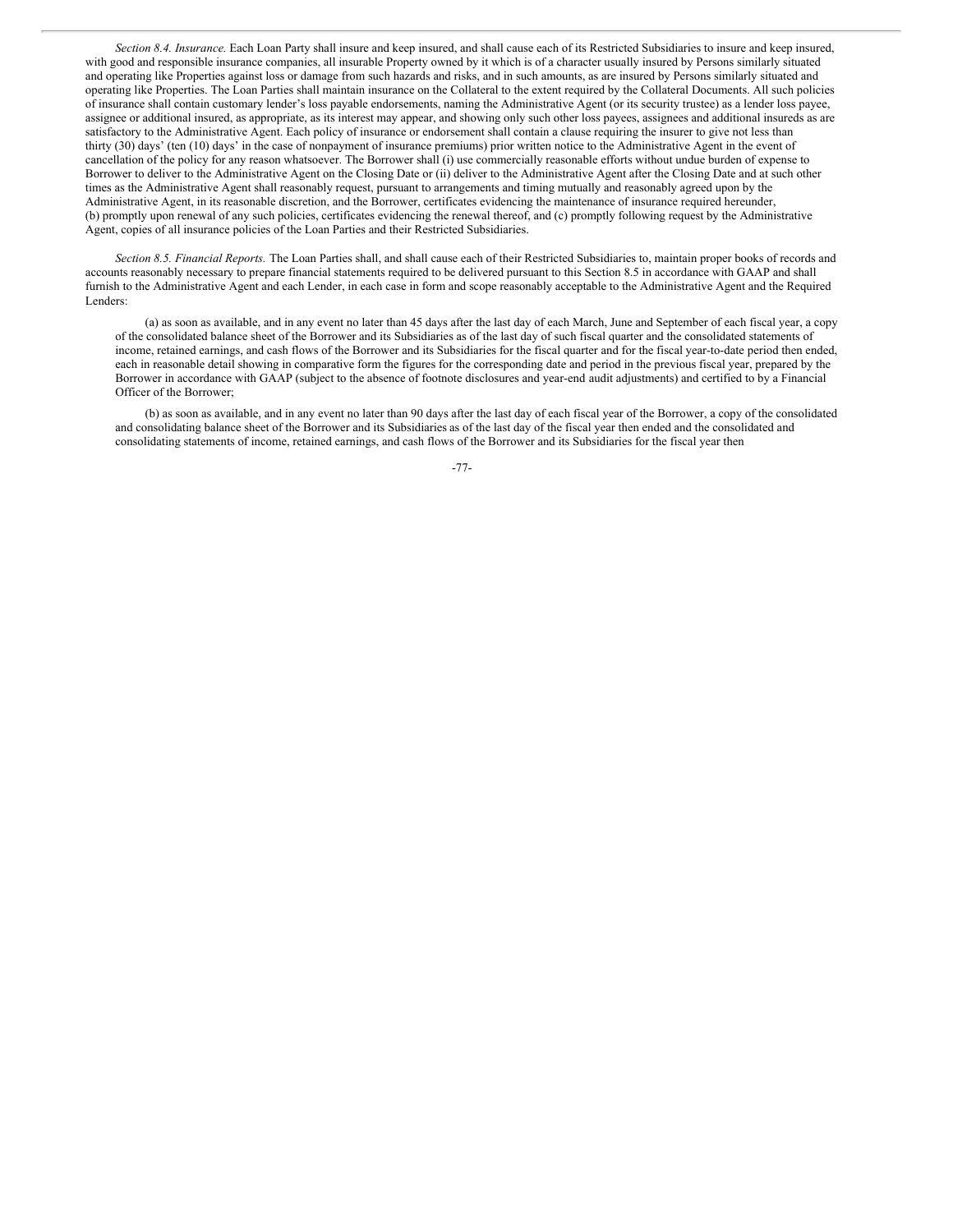ended, and accompanying notes thereto, each in reasonable detail showing in comparative form the figures for the previous fiscal year, accompanied in the case of the consolidated financial statements by an opinion (without any qualification or exception which is of a "going concern" or similar nature as to a limitation on the scope of audit (other than such a qualification or exception that is  $(x)$  solely with respect to, or resulting solely from, the upcoming maturity date of any Indebtedness being scheduled to occur within twelve (12) months from the time such opinion is delivered or (y) with respect to, or resulting from, a potential breach of the covenants set forth in Section 8.24 hereof)) of KPMG LLP or another firm of independent public accountants of recognized standing, selected by the Borrower, to the effect that the consolidated financial statements have been prepared in accordance with GAAP and present fairly in all material respects in accordance with GAAP the consolidated financial condition of the Borrower and its Subsidiaries as of the close of such fiscal year and the results of their operations and cash flows for the fiscal year then ended and that an examination of such accounts in connection with such financial statements has been made in accordance with generally accepted auditing standards and, accordingly, such examination included such tests of the accounting records and such other auditing procedures as were considered necessary in the circumstances;

(c) promptly after receipt thereof, any additional written reports that detail any material weakness in the Borrower's internal controls given to it by its independent public accountants;

(d) promptly after the sending or filing thereof, copies of each financial statement, report, notice or proxy statement sent by any Loan Party or any Restricted Subsidiary of a Loan Party to its stockholders or other equity holders, and copies of each regular, periodic or special report, registration statement or prospectus (including all Form 10-K, Form 10-Q and Form 8-K reports) filed by any Loan Party or any Restricted Subsidiary of a Loan Party with any securities exchange or the Securities and Exchange Commission or any successor agency;

(e) promptly after receipt thereof, a copy of each notice received from any regulatory agency of competent jurisdiction of any material noncompliance with any applicable law or regulation relating to a Loan Party or any Restricted Subsidiary of a Loan Party or their respective businesses;

(f) as soon as available, and in any event no later than 75 days after the end of each fiscal year of the Borrower, a copy of the consolidated operating plan for the Borrower and its Restricted Subsidiaries for the then current fiscal year, such operating plan to show the projected revenues and expenses of the Borrower and its Restricted Subsidiaries on a quarter-by-quarter basis, such operating plan to be in reasonable detail prepared by the Borrower and in form reasonably satisfactory to the Administrative Agent (which shall include a summary of all assumptions made in preparing such operating plan);

(g) notice of any Change of Control;

-78-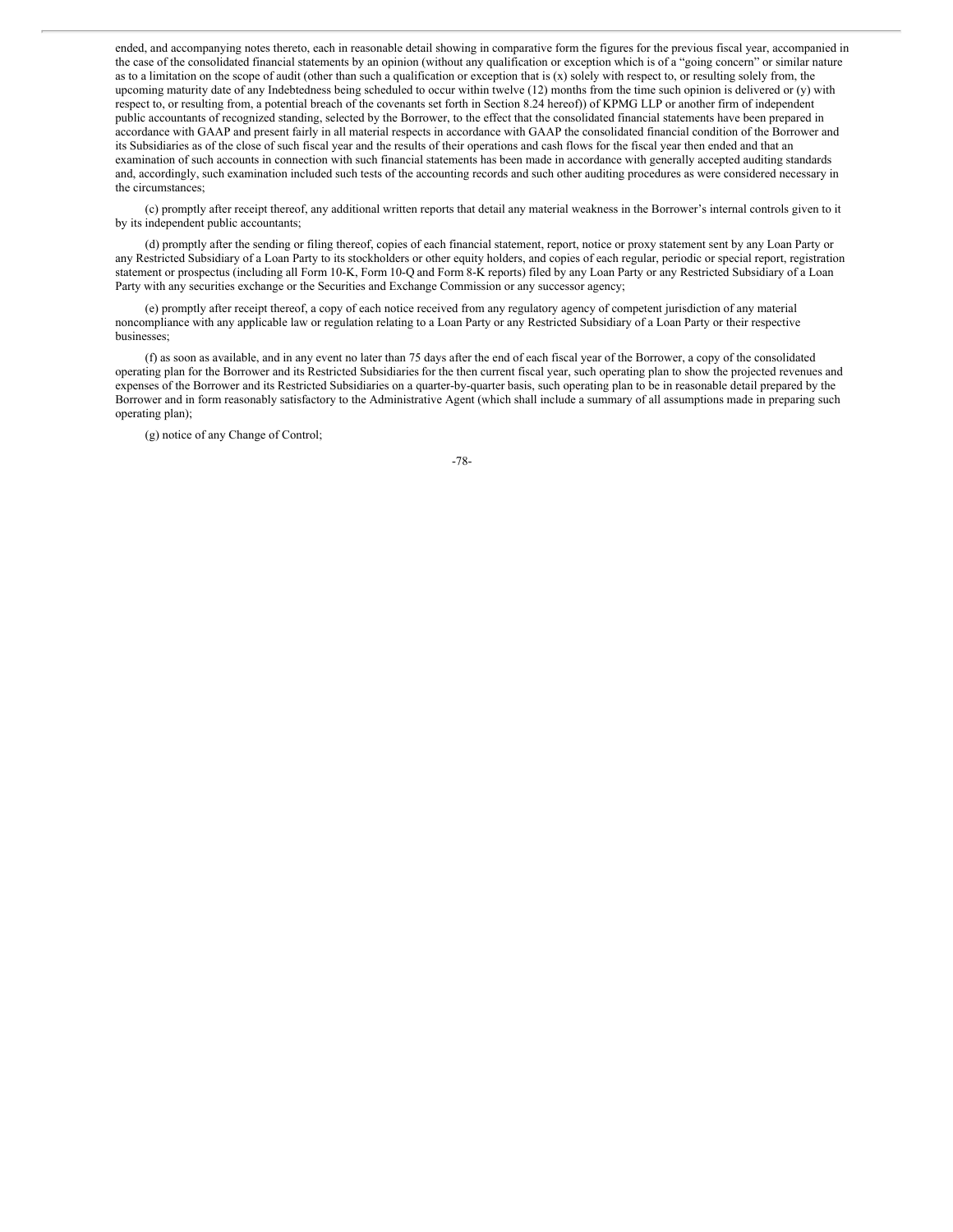(h) promptly after knowledge thereof shall have come to the attention of any Responsible Officer of any Loan Party, written notice of (i) any threatened or pending litigation or governmental or arbitration proceeding or labor controversy against any Loan Party or any Restricted Subsidiary of a Loan Party or any of their Property which, if adversely determined, would reasonably be expected to have a Material Adverse Effect, (ii) the occurrence of any Material Adverse Effect, or (iii) the occurrence of any Default or Event of Default;

(i) with each of the financial statements delivered pursuant to subsections (a) and (b) above,a written certificate in the form attached hereto as Exhibit E signed by a Financial Officer of the Borrower to the effect that to the best of such officer's knowledge and belief no Default has occurred during the period covered by such statements or, if any such Default has occurred during such period, setting forth a description of such Default and specifying the action, if any, taken by the relevant Loan Party or its Restricted Subsidiary to remedy the same. Such certificate shall also set forth the calculations supporting such statements in respect of Section 8.24;

(j) notice of any investment made pursuant to Section 8.9(e) and notice of the repayment of any such investment;

(k) promptly, from time to time, such other information regarding the operations, business affairs and financial condition of any Loan Party or any Restricted Subsidiary of a Loan Party, or compliance with the terms of any Loan Document, as the Administrative Agent or any Lender may reasonably request; and

(l) concurrently with the delivery of financial statements under clauses (a) and (b) above at a time when there are one or more Unrestricted Subsidiaries, consolidating financial statements reflecting the adjustments necessary to eliminate the accounts of Unrestricted Subsidiaries from such consolidated financial statements.

Documents required to be delivered to the Administrative Agent and/or the Lenders pursuant to Section 8.5(a), (b) or (d) (to the extent any such documents are included in materials otherwise filed with the Securities and Exchange Commission) may be delivered electronically and if so delivered, shall be deemed to have been delivered on the date on which (i) the Borrower posts such documents, or provides a link thereto, on the Borrower's website on the internet at the following website address www.envestnet.com, (ii) such documents are posted on the Borrower's behalf on an internet or intranet website, if any, to which each Lender and the Administrative Agent have access (whether a commercial, third-party website or whether sponsored by the Administrative Agent) or (iii) such documents are posted electronically with the SEC's EDGAR system.

*Section 8.6. Inspection*. Each Loan Party shall, and shall cause each of its Restricted Subsidiaries to, permit the Administrative Agent and each Lender, and each of their duly authorized representatives and agents to visit and inspect any of its Property, corporate books, and financial records, to examine and make copies of its books of accounts and other financial records, and to discuss its affairs, finances, and accounts with, and to be advised as to the same

-79-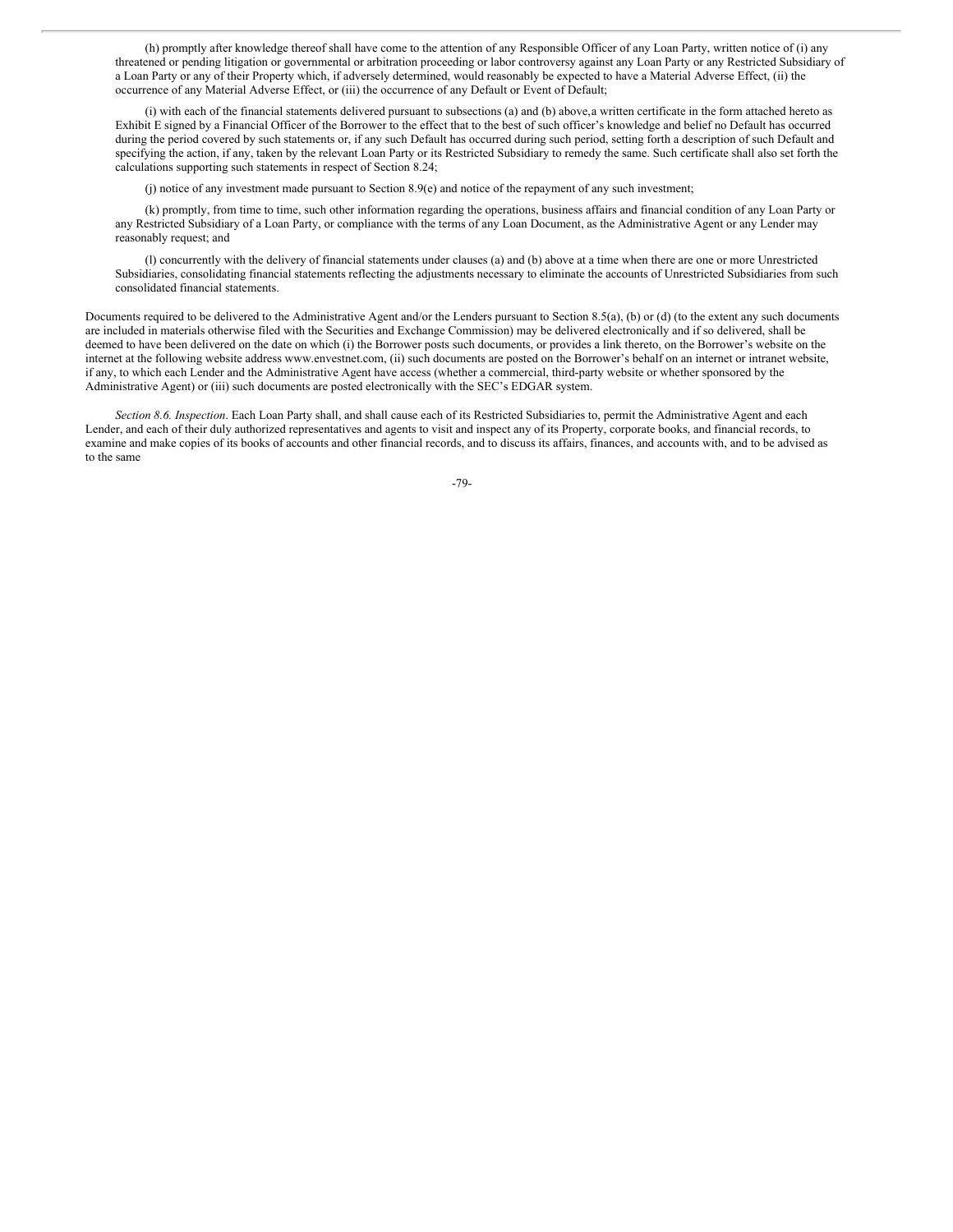by, its officers, employees and independent public accountants (and by this provision the Loan Parties hereby authorize such accountants to discuss with the Administrative Agent and such Lenders the finances and affairs of the Loan Parties and their Restricted Subsidiaries) at such reasonable times and intervals as the Administrative Agent or any such Lender may designate and, so long as no Default exists, with reasonable prior notice to the Borrower; *provided* so long as no Default exists, the Borrower shall not be required to reimburse the Administrative Agent for more than one such inspection or audit during each calendar year (and the Borrower shall have no obligation to reimburse any Lender for the cost of any such inspection or audit).

*Section 8.7. Borrowings and Guaranties.* No Loan Party shall, nor shall it permit any of its Restricted Subsidiaries to, issue, incur, assume, create or have outstanding any Indebtedness, or incur liabilities under any Hedging Agreement, or be or become liable as endorser, guarantor, surety or otherwise for any Indebtedness or undertaking of any Person, or otherwise agree to provide funds for payment of the obligations of another, or supply funds thereto or invest therein or otherwise assure a creditor of another against loss, or apply for or become liable to the issuer of a letter of credit which supports an obligation of another; *provided, however,* that the foregoing shall not restrict nor operate to prevent:

(a) the Secured Obligations of the Loan Parties and their Restricted Subsidiaries owing to the Administrative Agent and the Lenders (and their Affiliates);

(b) purchase money indebtedness and Capitalized Lease Obligations of the Loan Parties and their Restricted Subsidiaries in an amount not to exceed, in the aggregate at any one time outstanding, the greater of (x) \$25,000,000 and (y) 10% of Adjusted EBITDA of the Borrower and its Restricted Subsidiaries for the most recently ended Test Period;

(c) obligations of the Loan Parties and their Subsidiaries arising out of interest rate, foreign currency, and commodity Hedging Agreements entered into with financial institutions in connection with bona fide hedging activities in the ordinary course of business and not for speculative purposes;

(d) endorsement of items for deposit or collection of commercial paper received in the ordinary course of business;

(e) (i) intercompany indebtedness from time to time owing between the Loan Parties and (ii) intercompany indebtedness owing between Excluded Subsidiaries;

(f) (i) intercompany indebtedness owing by an Excluded Subsidiary to a Loan Party*provided* that such indebtedness results from a Permitted Intercompany Transfer, and (ii) intercompany indebtedness owing by a Loan Party to an Excluded Subsidiary, *provided* that such indebtedness shall be subordinated to the Obligations on terms and conditions reasonably acceptable to the Administrative Agent;

-80-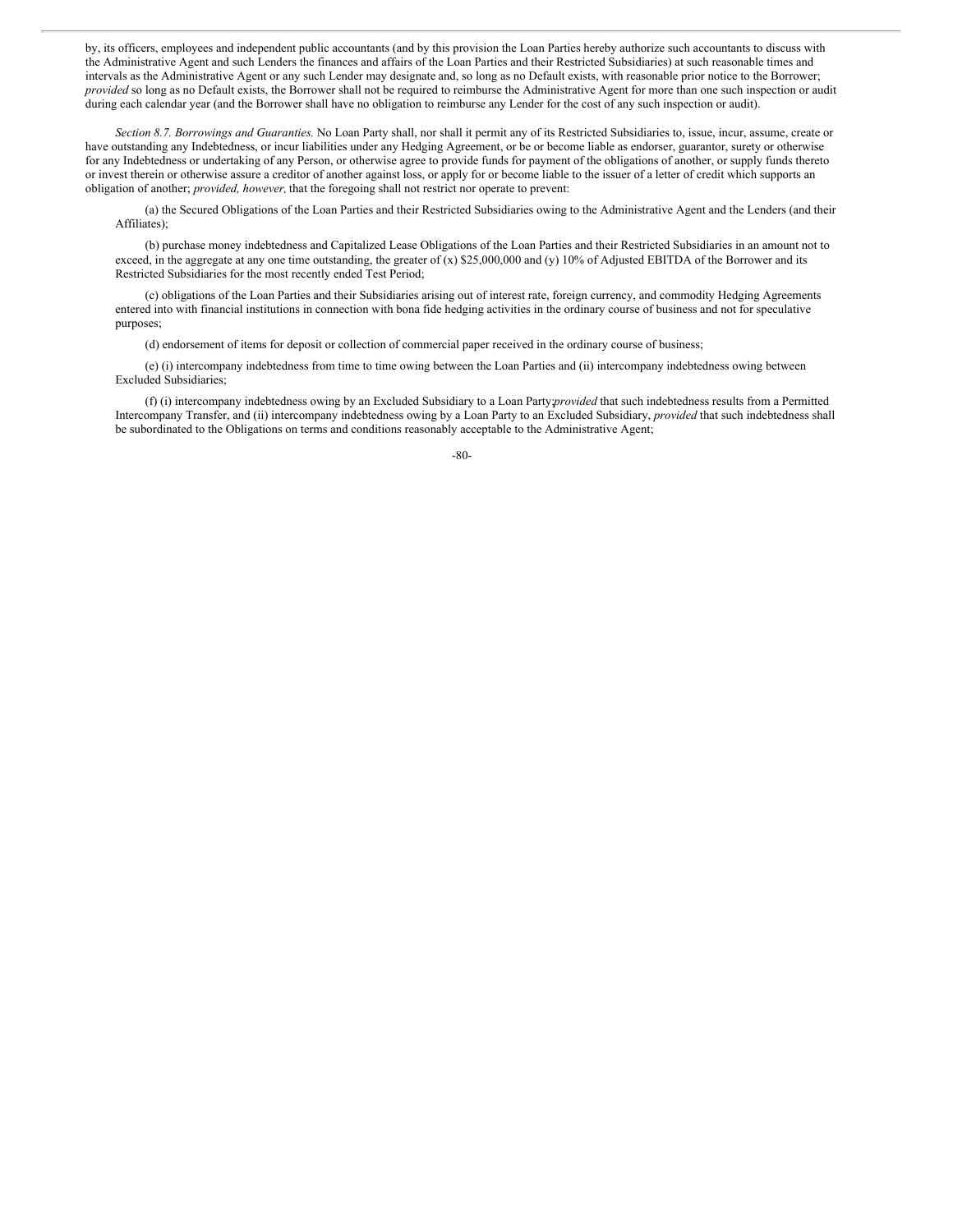(g) Subordinated Debt from time to time outstanding,*provided* that (i) no Event of Default exists or would result from the incurrence of such Subordinated Debt and (ii) the Borrower shall be in compliance with the Total Leverage Ratio set forth in Section 8.24(a) hereof on a pro forma basis after giving effect to the incurrence of such Subordinated Debt;

(h) Indebtedness of Foreign Subsidiaries in an aggregate principal amount at any time outstanding for all such Persons taken together not exceeding \$25,000,000;

(i) Indebtedness owed to any Person providing workers' compensation, health, disability or other employee benefits (including contractual and statutory benefits) or property, casualty, liability or credit insurance, pursuant to reimbursement or indemnification obligations to such Person, in each case incurred in the ordinary course of business;

(j) Indebtedness in respect of bids, trade contracts (other than for debt for borrowed money), leases (other than Capitalized Lease Obligations), statutory obligations, surety, stay, customs and appeal bonds, performance, performance and completion and return of money bonds, government contracts and similar obligations, in each case, provided in the ordinary course of business;

(k) Indebtedness in respect of netting services, overdraft protection, cash pooling arrangements, automatic clearinghouse arrangements, and similar arrangements, employee credit card program in each case, in connection with cash management and deposit accounts;

(l) Indebtedness and other obligations (including in respect of letters of credit, bank guarantees, bankers' acceptances, warehouse receipts or similar instruments) in an aggregate outstanding principal amount not to exceed the greater of (x) \$40,000,000 and (y) 15% of Adjusted EBITDA of the Borrower and its Restricted Subsidiaries for the most recently ended Test Period; *provided,* that (i) no Event of Default exists or would result from the incurrence of such Indebtedness, (ii) such Indebtedness shall not be senior in right of payment to the Obligations, and (iii) the Borrower shall be in compliance with the Total Leverage Ratio set forth in Section 8.24(a) hereof on a pro forma basis after giving effect to the incurrence of such Indebtedness;

(m) Indebtedness representing deferred compensation to directors, officers, employees of any Loan Party or any Subsidiary of a Loan Party incurred in the ordinary course of business;

(n) Indebtedness consisting of the financing of insurance premiums in the ordinary course of business;

(o) Indebtedness arising from agreements of a Loan Party or its Restricted Subsidiaries providing for indemnification, adjustment of purchase or acquisition price or similar obligations, in each case, incurred or assumed in connection with a Permitted Acquisition and any Acquisition consummated prior to the date hereof;

-81-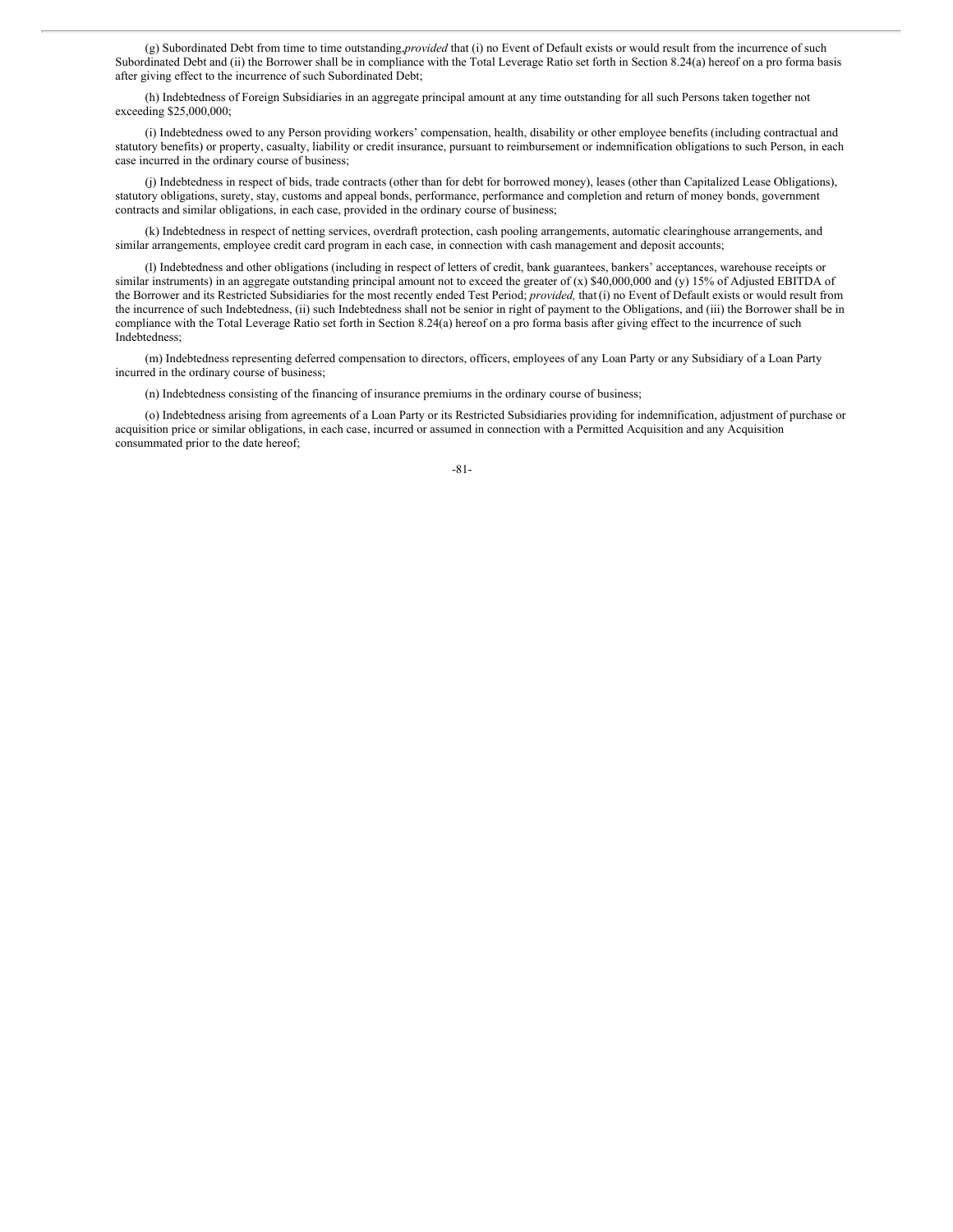(p) Indebtedness of any Person that becomes a Restricted Subsidiary after the Closing Date and Indebtedness acquired or assumed in connection with Permitted Acquisitions, and extensions, renewals and replacements of any such Indebtedness (which such extensions, renewals and replacements shall not increase the principal amount thereof except by an amount equal to all accrued and unpaid interest and reasonable premium or other reasonable amounts paid, and reasonable fees and expenses incurred, in connection therewith) *provided* that such Indebtedness exists at the time the Person becomes a Restricted Subsidiary or at the time of such Permitted Acquisition and is not created in contemplation of or in connection therewith;

(q) unsecured Indebtedness of the Loan Parties and their Restricted Subsidiaries; *provided,* that (i) no Event of Default exists or would result from the incurrence of such Indebtedness, (ii) such Indebtedness shall not be senior in right of payment to the Obligations, (iii) such Indebtedness shall not include notes that can be converted into equity, and (iv) the Borrower shall be in compliance with the Total Leverage Ratio set forth in Section 8.24(a) hereof on a pro forma basis after giving effect to the incurrence of such Indebtedness;

(r) Indebtedness existing on the date hereof and set forth in Schedule 8.7 and extensions, renewals and replacements of any such Indebtedness that do not increase the outstanding principal amount thereof except by an amount equal to a reasonable premium or other amount paid, and reasonable fees and expenses incurred, in connection with such extension, renewal or replacement;

(s) Guarantees (i) by the Borrower of Indebtedness otherwise permitted hereunder of any Restricted Subsidiary and (ii) by any Restricted Subsidiary of Indebtedness otherwise permitted hereunder of the Borrower or any other Restricted Subsidiary, including any Indebtedness constituting Permitted Refinancing Indebtedness permitted pursuant to clause (w) below;

(t) so long as PBS is registered with the SEC as a registered broker dealer, indebtedness of PBS to any Loan Party; provided that any such indebtedness shall be not permitted hereunder if such investment exceeds the PBS Limit and is outstanding for more than seven (7) Business Days (or, if the requirements of PBS change after the Closing Date pursuant to law, rule, regulation or order or pursuant to the requirements of any clearing corporation or broker, such longer period as the Administrative Agent may approve from time to time);

(u) Indebtedness incurred to finance the acquisition, construction or improvement of any fixed or capital assets, and extensions, renewals and replacements of any such Indebtedness (which such extensions, renewals and replacements shall not increase the principal amount thereof except by an amount equal to all accrued and unpaid interest and reasonable premium or reasonable other amounts paid, and reasonable fees and expenses incurred, in connection therewith); *provided* that (i) such Indebtedness is incurred prior to or within 180 days after such acquisition or the completion of such construction or improvement and (ii) the aggregate outstanding

-82-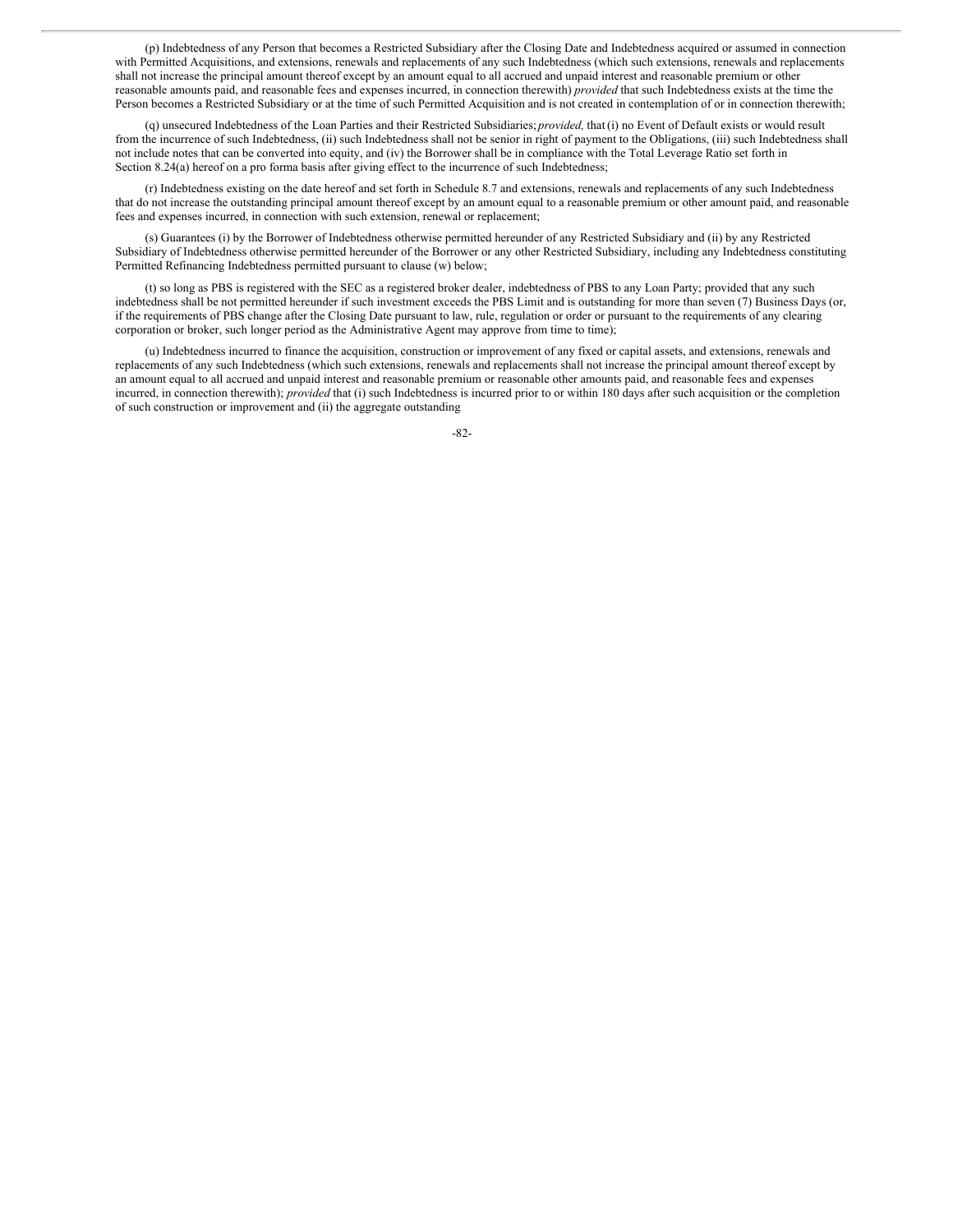principal amount of Indebtedness permitted by this clause (u), when combined with the aggregate outstanding principal amount incurred pursuant to clause (b) above, shall not exceed the greater of (x) \$25,000,000 and (y) 10% of Adjusted EBITDA of the Borrower and its Restricted Subsidiaries for the most recently ended Test Period;

(v) customary indemnification obligations in favor of buyers of assets in connection with Dispositions not prohibited hereunder; and

(w) the Convertible Notes and any Permitted Refinancing Indebtedness in respect thereof.

*Section 8.8. Liens.* No Loan Party shall, nor shall it permit any of its Restricted Subsidiaries to, create, incur or permit to exist any Lien of any kind on any Property owned by any such Person (including, without limitation, all intellectual property and intangible technology assets, including the platform software of such Person); *provided, however,* that the foregoing shall not apply to nor operate to prevent:

(a) Liens arising by statute in connection with worker's compensation, unemployment insurance, old age benefits, social security obligations, Taxes, assessments, statutory obligations or other similar charges (other than Liens arising under ERISA), good faith cash deposits in connection with bids, tenders, contracts, surety bonds or leases to which any Loan Party or any Restricted Subsidiary of a Loan Party is a party or other cash deposits required to be made in the ordinary course of business, provided in each case that the obligation is not for borrowed money and that the obligation secured is not overdue or, if overdue, is being contested in good faith by appropriate proceedings which prevent enforcement of the matter under contest and adequate reserves have been established therefor;

(b) mechanics', workmen's, materialmen's, landlords', carriers' or other similar Liens arising in the ordinary course of business with respect to obligations which are not overdue or, if overdue, are being contested in good faith by appropriate proceedings which prevent enforcement of the matter under contest;

(c) judgment Liens and judicial attachment liens not constituting an Event of Default under Section 9.1(g) and the pledge of assets for the purpose of securing an appeal, stay or discharge in the course of any legal proceeding;

(d) Liens on equity interests in any Unrestricted Subsidiary, so long as such Liens secure only obligations of such Unrestricted Subsidiary otherwise permitted hereunder and that is otherwise non-recourse against any Loan Parties or Restricted Subsidiaries;

(e) Liens on equity interests in and assets of a Foreign Subsidiary (to the extent not constituting Collateral), so long as such Liens secure only obligations of such Foreign Subsidiary otherwise permitted hereunder and that is otherwise non-recourse against any Loan Parties or Restricted Subsidiaries that are not Foreign Subsidiaries;

-83-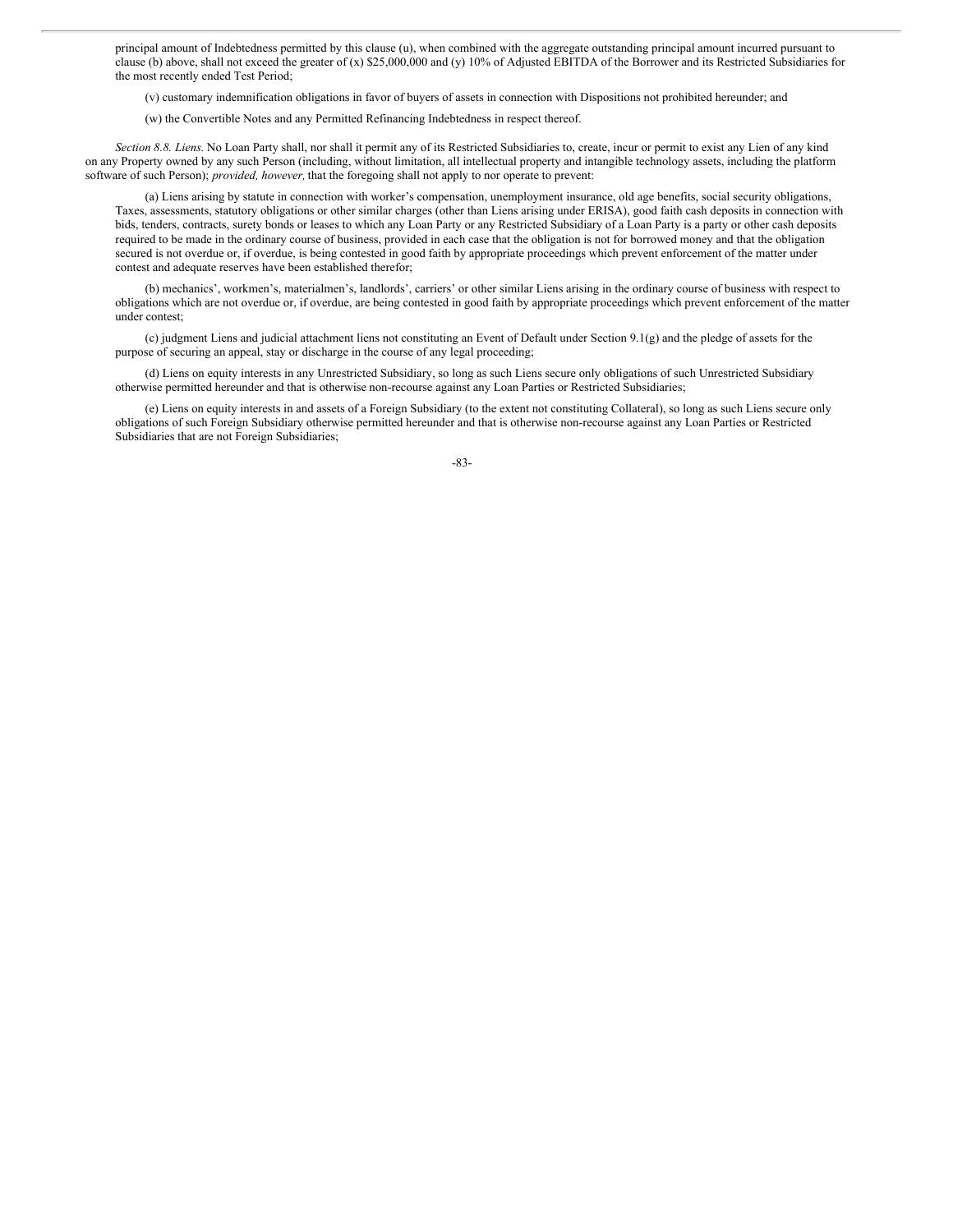(f) Liens arising out of conditional sale, title retention, consignment or similar arrangements for the sale or purchase of goods entered into by the Borrower or any Restricted Subsidiary in the ordinary course of business;

(g) Liens on property of any Loan Party or any Restricted Subsidiary of a Loan Party created solely for the purpose of securing Indebtedness permitted by Section 8.7(b), representing or incurred to finance the purchase price of such Property; *provided* that no such Lien shall extend to or cover other Property of such Loan Party or such Restricted Subsidiary other than the respective Property so acquired (and any unimproved portion of a partially improved property where such financed asset shall be located), and the principal amount of Indebtedness secured by any such Lien shall at no time exceed the purchase price of such Property, as reduced by repayments of principal thereon, and as increased in connection with any refinancing thereof by an amount equal to all accrued and unpaid interest and a reasonable premium or other amount paid, and reasonable fees and expenses incurred, in connection therewith;

(h) purchase money security interests in real property, improvements thereto or equipment hereafter acquired (or, in the case of improvements, constructed) by Borrower or any Restricted Subsidiary; *provided* that (i) such security interests are created solely for the purpose of securing Indebtedness permitted by Section 8.7(u), (ii) such security interests are incurred, and the Indebtedness secured thereby is created, within 180 days after such acquisition (or construction), (iii) the Indebtedness secured thereby does not exceed the lesser of the cost and the fair market value of such real property, improvements or equipment at the time of such acquisition (or construction) and (iv) such security interests do not apply to any other property or assets of Borrower or any Restricted Subsidiary except for replacements, additions, accessions and improvements to such property and the proceeds and the products thereof;

(i) any interest or title of a lessor under any operating lease, including the filing of Uniform Commercial Code financing statements solely as a precautionary measure in connection with operating leases entered into by any Loan Party or any Restricted Subsidiary of a Loan Party in the ordinary course of its business;

(j) easements, rights-of-way, restrictions, and other similar encumbrances against real property incurred in the ordinary course of business which, in the aggregate, are not substantial in amount and which do not materially detract from the value of the Property subject thereto or materially interfere with the ordinary conduct of the business of any Loan Party or any Restricted Subsidiary;

(k) bankers' Liens, rights of setoff and other similar Liens (including under Section 4-210 of the Uniform Commercial Code) in one or more deposit accounts maintained by any Loan Party or any Subsidiary of a Loan Party, in each case granted in the ordinary course of business in favor of the bank or banks with which such accounts are maintained, securing amounts owing to such bank with respect to cash management and operating account arrangements, including those involving pooled accounts and netting arrangements; *provided* that, unless such Liens are non-consensual and arise by operation of law, in no case shall any such Liens secure (either directly or indirectly) the repayment of any Indebtedness;

-84-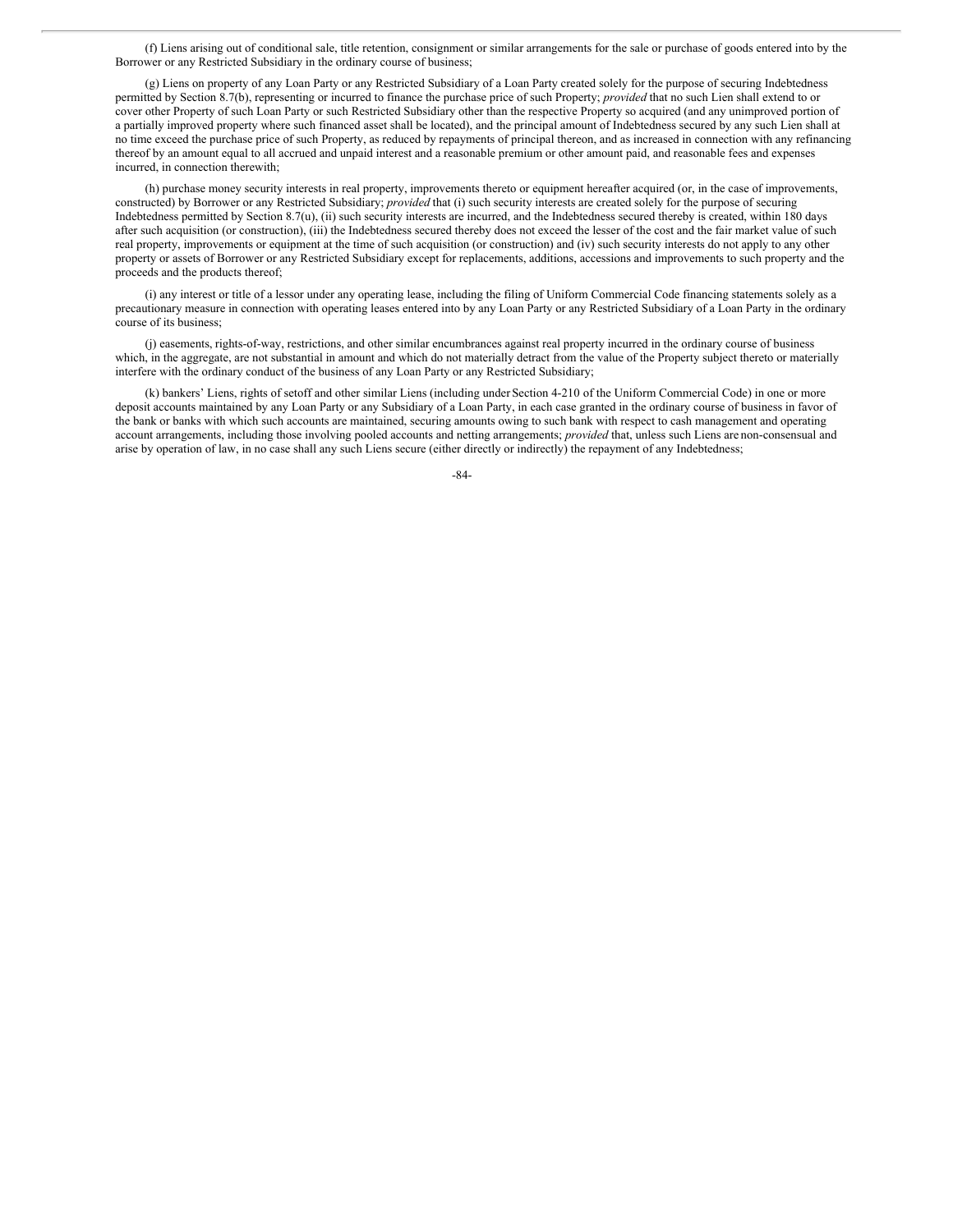(l) non-exclusive leases, licenses, subleases or licenses of intellectual property granted to others in the ordinary course of business and not interfering in any material respect with the ordinary conduct of business of any Loan Party or any Restricted Subsidiary;

(m) Liens on insurance policies and the proceeds thereof securing the financing of the premiums with respect thereto permitted by Section 8.7(n);

(n) Liens (i) on cash advances in favor of the seller of any Property to be acquired in a Permitted Acquisition to be applied against the purchase price for such Property, or (ii) consisting of an agreement to dispose of any Property in a Disposition permitted under Section 8.10, in each case, solely to the extent such Acquisition or Disposition, as the case may be, would have been permitted on the date of the creation of such Lien;

(o) Liens on Property of a Person existing at the time such Person is acquired or merged with or into or consolidated with any Loan Party or any Restricted Subsidiary of a Loan Party to the extent permitted hereunder (and not created in anticipation or contemplation thereof) and securing Indebtedness permitted under Section 8.7(p); *provided* that such Liens do not extend to Property not subject to such Liens at the time of acquisition;

(p) Liens and rights of setoff of securities intermediaries in respect of securities accounts maintained in the ordinary course of business;

(q) Liens granted in favor of the Administrative Agent pursuant to the Collateral Documents;

(r) Liens existing on the date hereof set forth in Schedule 8.8 hereto and any renewals or extensions thereof; provided that (i) the property covered thereby is not changed, (ii) the amount secured or benefited thereby is not increased except as contemplated by Section 8.7(r), (iii) the direct or any contingent obligor with respect thereto is not changed and (iv) any renewal or extension of the obligations secured or benefited thereby is permitted by Section 8.7(r); and

(s) other Liens securing Indebtedness and other obligations in an aggregate amount which does not exceed the greater of  $(x)$  \$25,000,000 and  $(y)$ 10% of Adjusted EBITDA of the Borrower and its Restricted Subsidiaries for the most recently ended Test Period, in the aggregate at any one time.

*Section 8.9. Investments, Acquisitions, Loans and Advances*. No Loan Party shall, nor shall it permit any of its Restricted Subsidiaries to, directly or indirectly, make, retain or have outstanding any investments (whether through purchase of stock or obligations or otherwise)

-85-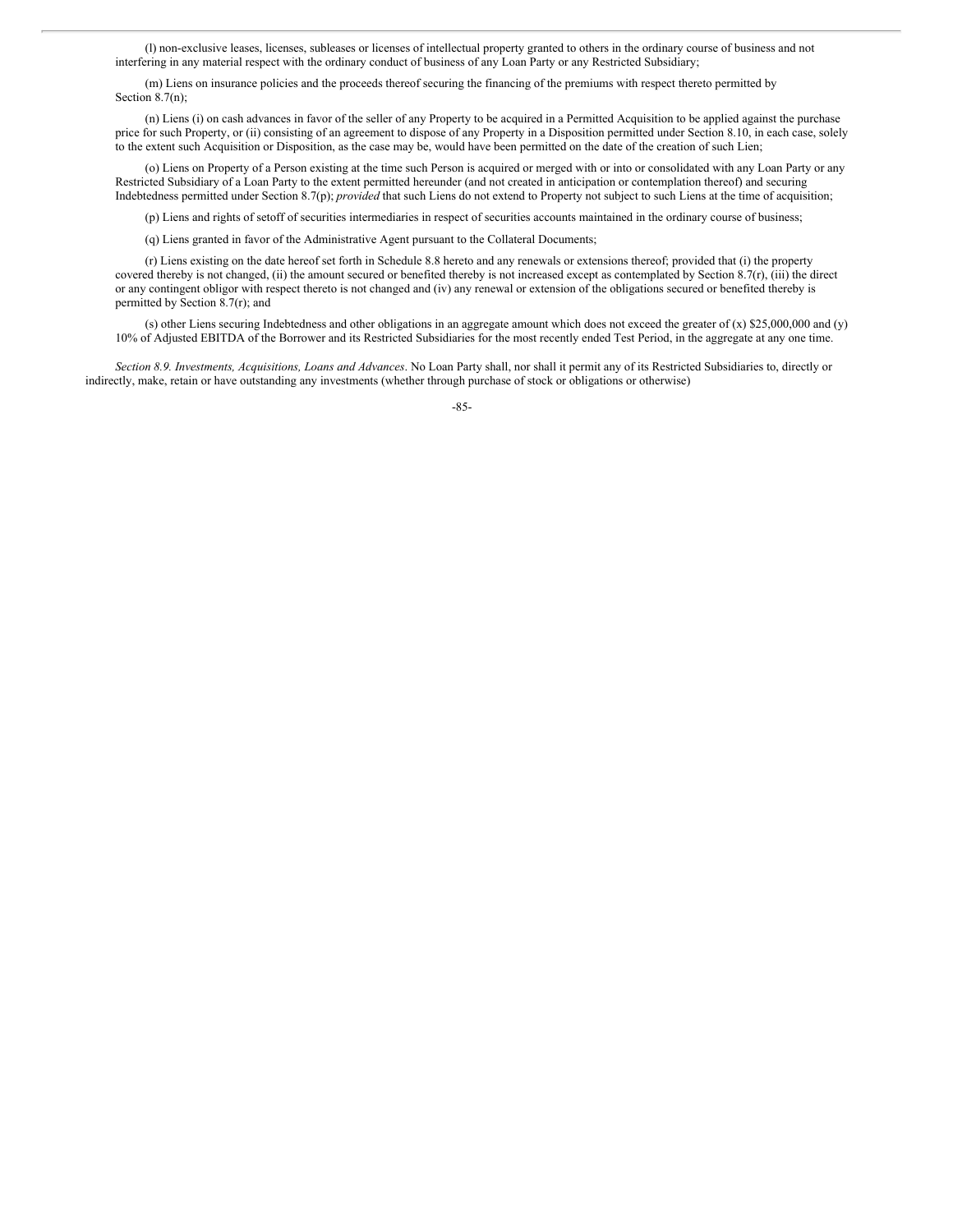in, or loans or advances to (other than for travel advances and other similar cash advances made to employees in the ordinary course of business and other than accounts receivable arising in the ordinary course of business), any other Person, or make any Acquisition, including any of the foregoing by way of division; *provided, however,* that the foregoing shall not apply to nor operate to prevent:

(a) investments in Cash Equivalents;

(b) existing investments in their respective Subsidiaries outstanding on the Closing Date;

(c) (i) intercompany loans and advances made by one Loan Party to another Loan Party, and (ii) intercompany loans and advances made by one Excluded Subsidiary to another Excluded Subsidiary;

(d) investments constituting Permitted Intercompany Transfers;

(e) so long as PBS is registered with the SEC as a registered broker dealer, (x) investments in PBS, provided that any such investment shall not be permitted hereunder if such investment exceeds the PBS Limit and is outstanding for more than seven  $(7)$  Business Days (or, if the requirements of PBS change after the Closing Date pursuant to law, rule, regulation or order or pursuant to the requirements of any clearing corporation or broker, such longer period as the Administrative Agent may approve from time to time) and (y) investments made by PBS in the ordinary course of business;

(f) investments by any Loan Party and its Restricted Subsidiaries in connection with interest rate, foreign currency, and commodity Hedging Agreements entered into with financial institutions in connection with bona fide hedging activities in the ordinary course of business and not for speculative purposes;

(g) promissory notes and othernon-cash consideration received in connection with Dispositions permitted by Section 8.10;

(h) investments (including debt obligations and equity interests) received in connection with the bankruptcy or reorganization of suppliers and customers and in settlement of delinquent obligations of, and other disputes with, customers and suppliers arising in the ordinary course of business and upon foreclosure with respect to any secured investment or other transfer of title with respect to any secured investment;

(i) Permitted Acquisitions;

(j) Guarantees constituting Indebtedness permitted by Section 8.7;

(k) bank deposits and securities accounts in the ordinary course of business;

-86-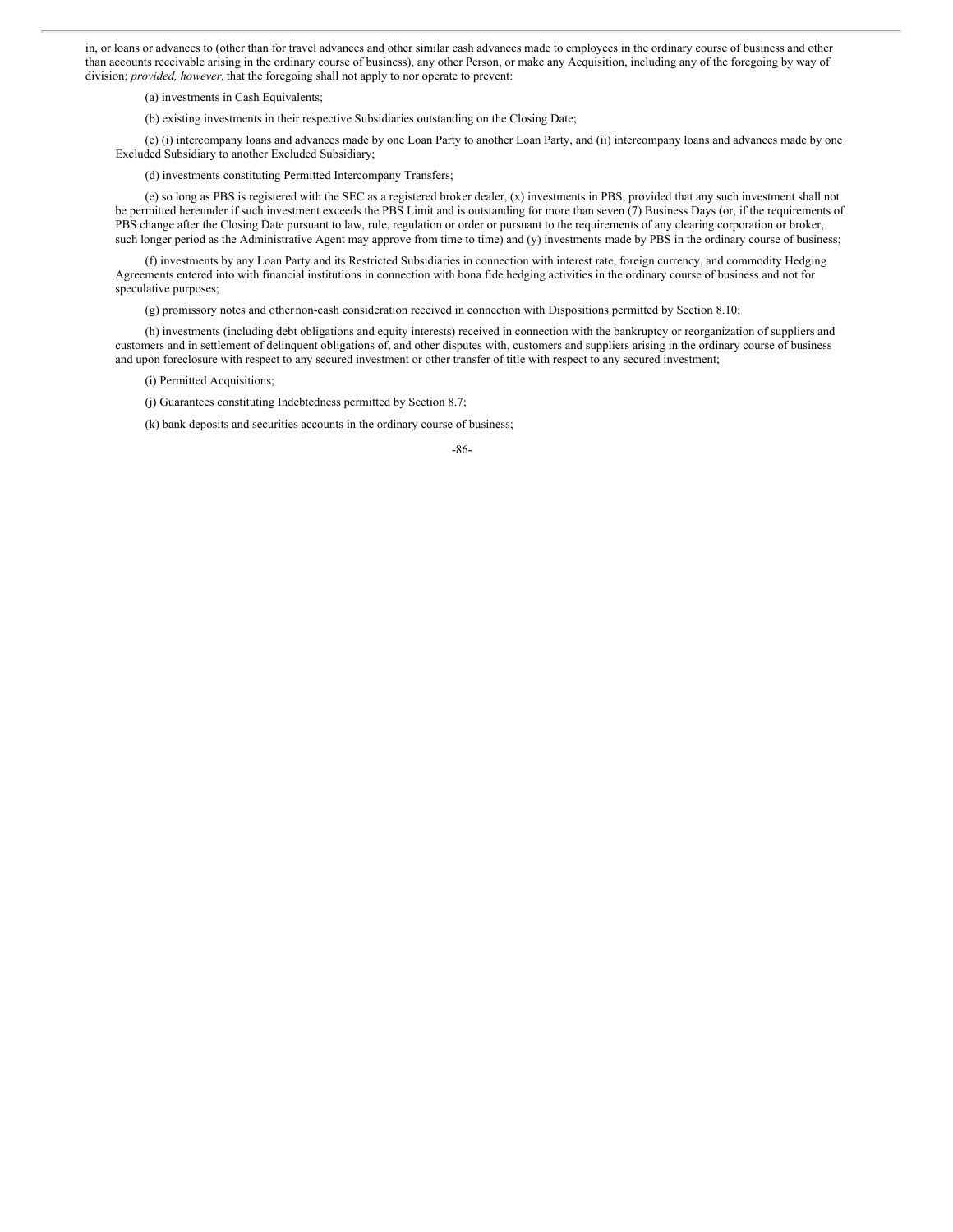(l) non-cash consideration received, to the extent permitted by the Loan Documents, in connection with the Disposition of Property permitted by this Agreement;

(m) investments existing on the date hereof listed on Schedule 8.9;

(n) other investments, acquisitions, loans, and advances in addition to those otherwise permitted by this Section 8.9 in an amount not to exceed the greater of (x) \$50,000,000 and (y) 25% of Adjusted EBITDA of the Borrower and its Restricted Subsidiaries for the most recently ended Test Period, in the aggregate at any one time outstanding;

(o) investments the payment for which consists of equity interests in the Borrower (exclusive of disqualified stock), or with the proceeds received from the substantially concurrent issue of new equity interests in the Borrower (other than disqualified stock), so long as a Change of Control is not triggered;

(p) to the extent constituting an investment, transactions otherwise permitted by Sections 8.7, 8.8 and 8.12; and

(q) other investments, in an unlimited amount, so long as (i) no Event of Default has occurred and is continuing at the time of, or would result from, such investments, and (ii) after giving pro forma effect thereto, the Total Leverage Ratio is less than or equal to 2.00 to 1.00 at the time of making such investments.

*provided* that (i) any investment that when made complies with the requirements of the definition of the term "Cash Equivalent" may continue to be held notwithstanding that such investment if made thereafter would not comply with such requirements and (ii) any investment that is denominated in a currency other than U.S. Dollars and that was permitted at the time of investment by this covenant shall not violate this covenant thereafter due to any fluctuation in currency values. In determining the amount of investments, acquisitions, loans, and advances permitted under this Section, investments and acquisitions shall always be taken at the original cost thereof (regardless of any subsequent appreciation or depreciation therein), and loans and advances shall be taken at the principal amount thereof then remaining unpaid.

*Section 8.10. Mergers, Consolidations and Sales.* No Loan Party shall, nor shall it permit any of its Restricted Subsidiaries to, be a party to any merger, consolidation, division or amalgamation, or sell, transfer, lease or otherwise dispose of all or any part of its Property, including any Disposition of Property as part of a sale and leaseback transaction, or in any event sell or discount (with or without recourse) any of its notes or accounts receivable; *provided, however,* that this Section shall not apply to nor operate to prevent:

(a) the sale or lease of inventory, or the granting of licenses, sublicenses, leases or subleases, in each case in the ordinary course of business;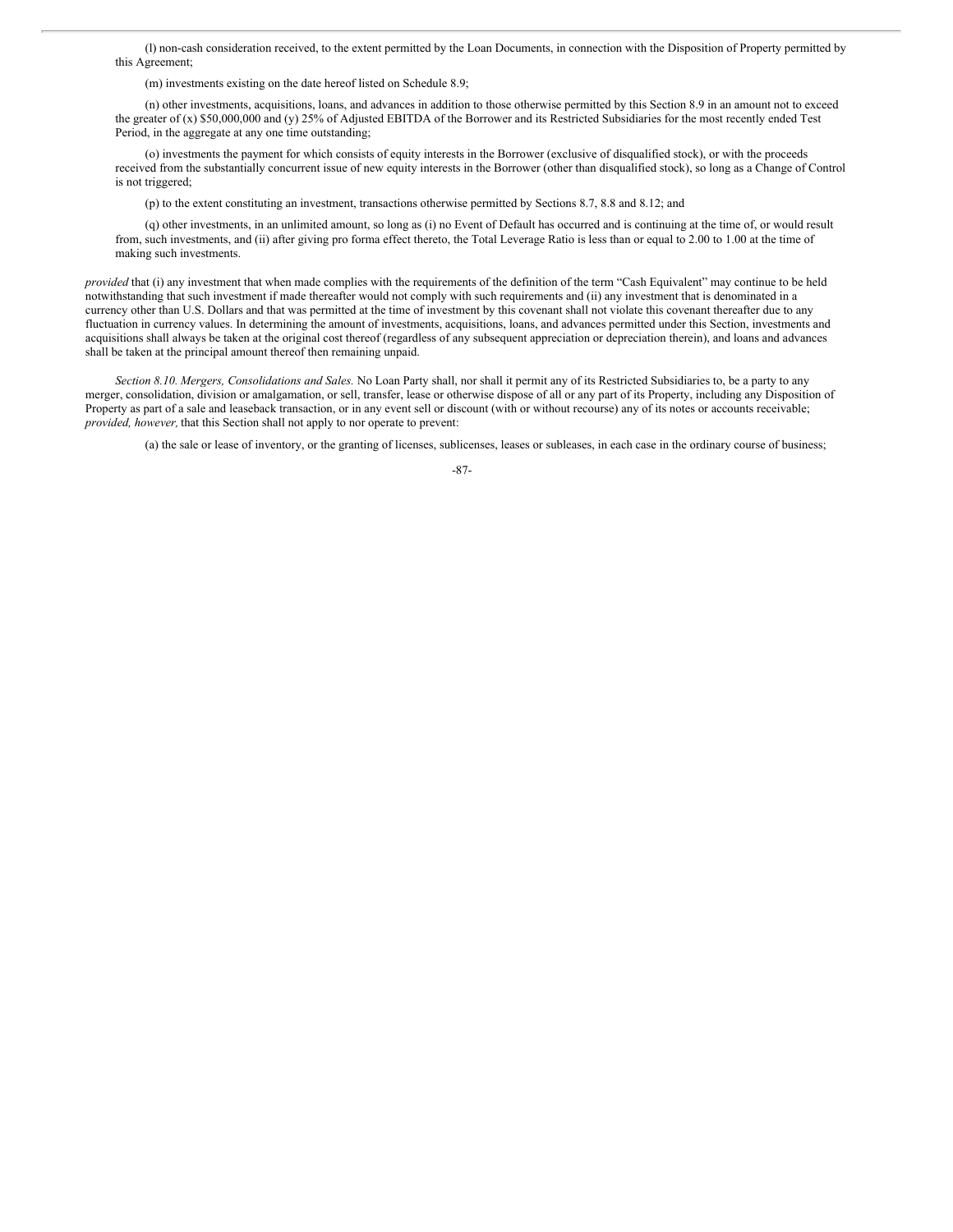(b) the sale, transfer, lease or other Disposition of Property (i) of any Loan Party to another Loan Party, (ii) of any Excluded Subsidiary to another Excluded Subsidiary, or (iii) constituting a Permitted Intercompany Transfer so long as such Permitted Intercompany Transfer is in compliance with Section 8.16;

(c) the merger of any Subsidiary into a Loan Party; *provided* that, in the case of any merger involving (i) the Borrower, the Borrower is the corporation surviving the merger or (ii) a Loan Party (other than the Borrower) and an Excluded Subsidiary, such Loan Party shall be the Person surviving the merger;

(d) any Restricted Subsidiary that is not a Loan Party may dispose of all or substantially all of its assets (including any Disposition that is in the nature of a liquidation) (i) to the Borrower or any other Restricted Subsidiary and (ii) pursuant to an investment otherwise permitted under this Agreement;

(e) any Restricted Subsidiary may dissolve or liquidate if such dissolution or liquidation is determined by the Borrower to be in its best interest, is not materially disadvantageous to the Lenders and is consented to by the Administrative Agent (such consent not to be unreasonably withheld, delayed or conditioned);

(f) Dispositions by the Borrower or any of its Restricted Subsidiaries of Equity Interests in Unrestricted Subsidiaries held by the Borrower or any of its Restricted Subsidiaries;

(g) the merger of any Excluded Subsidiary into any other Excluded Subsidiary;

(h) the sale of delinquent notes or accounts receivable in the ordinary course of business for purposes of collection only (and not for the purpose of any bulk sale or securitization transaction);

(i) the sale, transfer or other Disposition of any tangible personal property that, in the reasonable business judgment of the relevant Loan Party or its Restricted Subsidiary, has become unnecessary, obsolete or worn out, and which is disposed of in the ordinary course of business;

(j) sales of Cash Equivalents in the ordinary course of business and for fair market value;

(k) so long as PBS is registered with the SEC as a registered broker dealer, the sale by PBS of securities or other financial assets in the ordinary course of business;

(l) the unwinding of any Hedging Agreement;

(m) the lapse or abandonment of intellectual property in the ordinary course of business;

-88-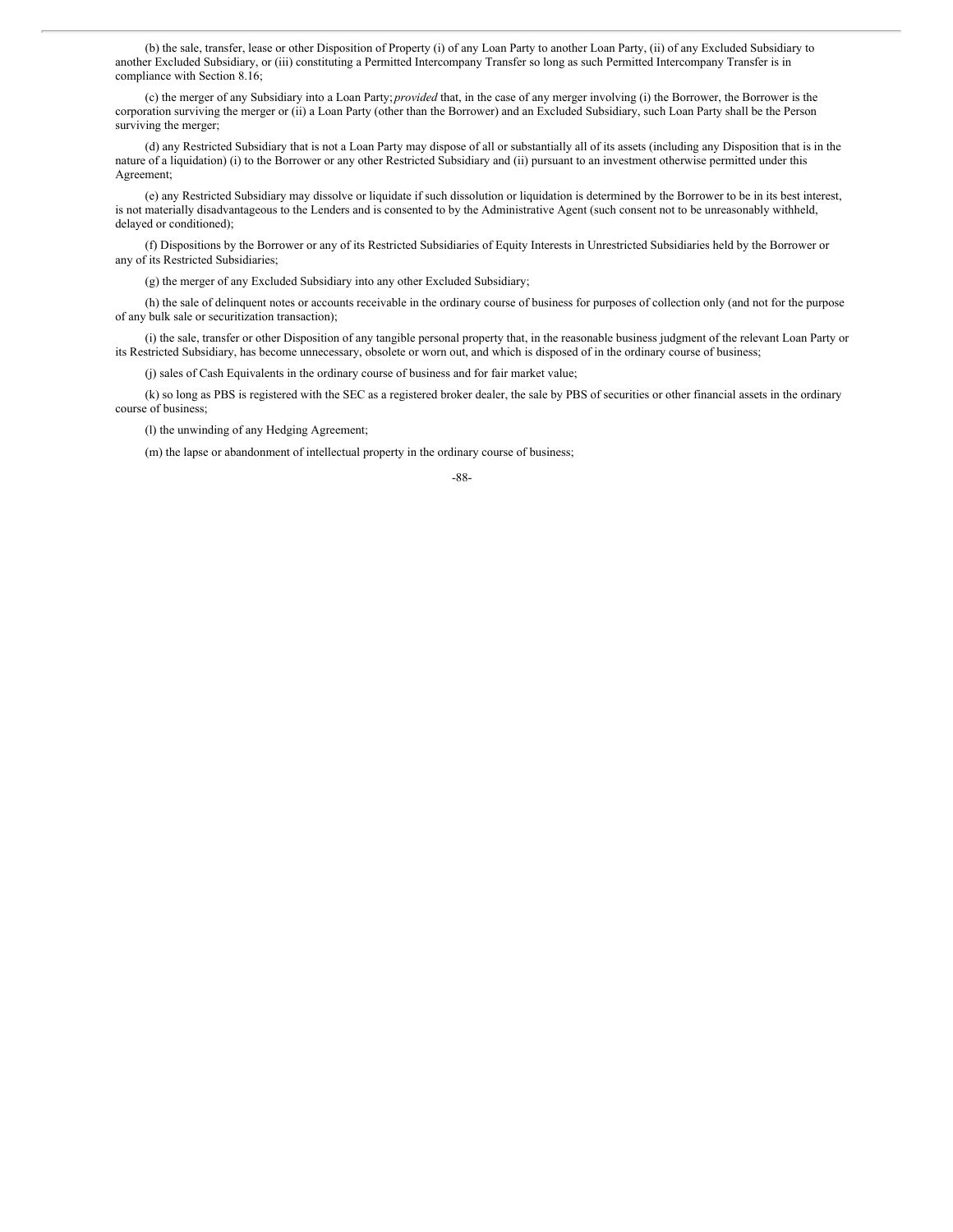(n) any single transaction or series of related transactions that involves assets or equity interests having a fair market value of less than \$5,000,000 in the aggregate at any one time outstanding;

(o) transfers of property subject to casualty or condemnation proceedings (including in lieu thereof) upon the receipt of the net cash proceeds therefor;

(p) terminations of leases, subleases, licenses and sublicenses by the Borrower or any of its Restricted Subsidiaries in the ordinary course of business;

(q) sales by the Borrower or any of its Restricted Subsidiaries of immaterialnon-core assets acquired in connection with an Acquisition which are not used in the business of the Borrower and its Restricted Subsidiaries;

(r) the statutory division of any Restricted Subsidiary so long as after giving to such division, the Borrower has satisfied the requirements set forth in Section 8.18 hereof;

(s) the Disposition of Property of any Loan Party or any Restricted Subsidiary of a Loan Party (including any Disposition of Property as part of a sale and leaseback transaction or the equity interest held in a Restricted Subsidiary) so long as (i) such Disposition shall be made for fair value, (ii) at least 75% of the total consideration received therefor shall consist of cash or Cash Equivalents, and (iii) No Event of Default exists or would result therefrom;

(t) any Permitted Acquisition;

(u) the Disposition of Property or assets that are necessary or advisable, in the good faith judgment of the Borrower, in order to obtain (or maintain) the approval of any Governmental Authority to consummate or avoid the prohibition or other restrictions on the consummation of any Permitted Acquisition or any investment permitted hereunder; provided that (i) such disposition is solely of assets acquired in the applicable Permitted Acquisition or investment, (ii) the disposition occurs substantially concurrently with such Permitted Acquisition or investment or within 90 days thereafter and (iii) such assets are not used or useful to the core or principal business of the Borrower and the Restricted Subsidiaries; and

(v) Dispositions by the Borrower of equity interests in the Borrower (excluding disqualified stock) to the extent not constituting a Change of Control and, if in excess of 10% of the equity interests, subject to the consent of the Administrative Agent (such consent not to be unreasonably withheld, delayed or conditioned).

*Section 8.11. Maintenance of Subsidiaries.* No Loan Party shall assign, sell or transfer, nor shall it permit any of its Restricted Subsidiaries to issue, assign, sell or transfer, any shares of capital stock or other equity interests of a Restricted Subsidiary (other than any Excluded Subsidiaries); *provided, however,* that the foregoing shall not operate to prevent: (a) the

-89-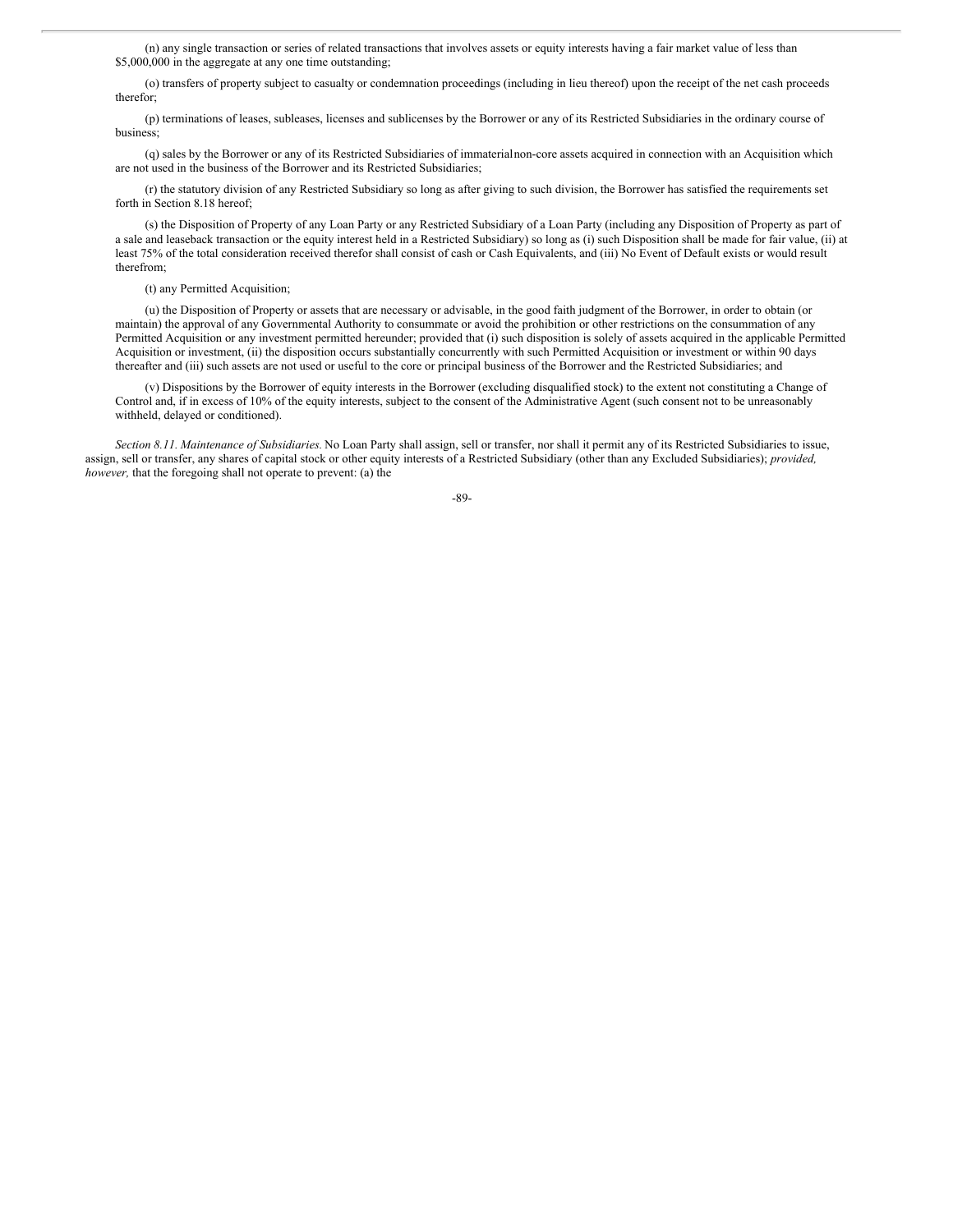issuance, sale, and transfer to any person of any shares of capital stock of a Restricted Subsidiary solely for the purpose of qualifying, and to the extent legally necessary to qualify, such person as a director of such Restricted Subsidiary, (b) any transaction permitted by Section 8.10(c), (d), (k), (p) or (q) above, and (c) Liens on the capital stock or other equity interests of Restricted Subsidiaries granted to the Administrative Agent pursuant to the Collateral Documents.

*Section 8.12. Dividends and Certain Other Restricted Payments.* No Loan Party shall, nor shall it permit any of its Restricted Subsidiaries to, (a) declare or pay any dividends on or make any other distributions in respect of any class or series of its capital stock or other equity interests (other than dividends or distributions payable solely in its capital stock or other equity interests), (b) directly or indirectly purchase, redeem, or otherwise acquire or retire any of its capital stock or other equity interests or any warrants, options, or similar instruments to acquire the same, or (c) make any voluntary prepayment on account of any Subordinated Debt or effect any voluntary redemption thereof with cash on hand and/or the proceeds of a Loan hereunder (collectively referred to herein as *"Restricted Payments"*); *provided, however,* that the foregoing shall not operate to prevent:

(i) the making of dividends or distributions by any Wholly-Owned Subsidiary to the Borrower or any of its Restricted Subsidiaries;

(ii) the making of Restricted Payments by any Restricted Subsidiary that is not a Wholly-Owned Subsidiary so long as (A) no Event of Default exists or would result from making such Restricted Payment and (B) such Restricted Payment is made to the equity holders of such Restricted Subsidiary on a pro rata basis based upon the percentage of equity in such Restricted Subsidiary held by such Restricted Subsidiary's equity holders;

(iii) the making of Restricted Payments by any Loan Party or any Restricted Subsidiary in an aggregate amount not to exceed, in any Test Period, 50% of the amount by which the Adjusted EBITDA of the Borrower and its Restricted Subsidiaries for the Test Period ended immediately prior to such Test Period exceeds \$50,000,000, so long as no Event of Default exists or would result from making such Restricted Payment; and

(iv) the making of other Restricted Payments by any Loan Party or any Restricted Subsidiary in an unlimited basis, so long as (i) no Event of Default exists or would result from making such Restricted Payment, and (ii) after giving pro forma effect to such Restricted Payment and any Indebtedness incurred in connection therewith, the Total Leverage Ratio (as determined by the financial statements delivered to the Administrative Agent pursuant to Section 8.5(a) or (b) hereof immediately prior to such Restricted Payment) is less than 2.50 to 1.00.

Without limiting any other provision contained herein and the other Loan Documents (including Section 8.22 hereof), payments made on account of any Indebtedness that can be converted into equity (including payments to redeem such Indebtedness prior its maturity date) shall not be deemed a Restricted Payment for purposes of this Section 8.12 until such

-90-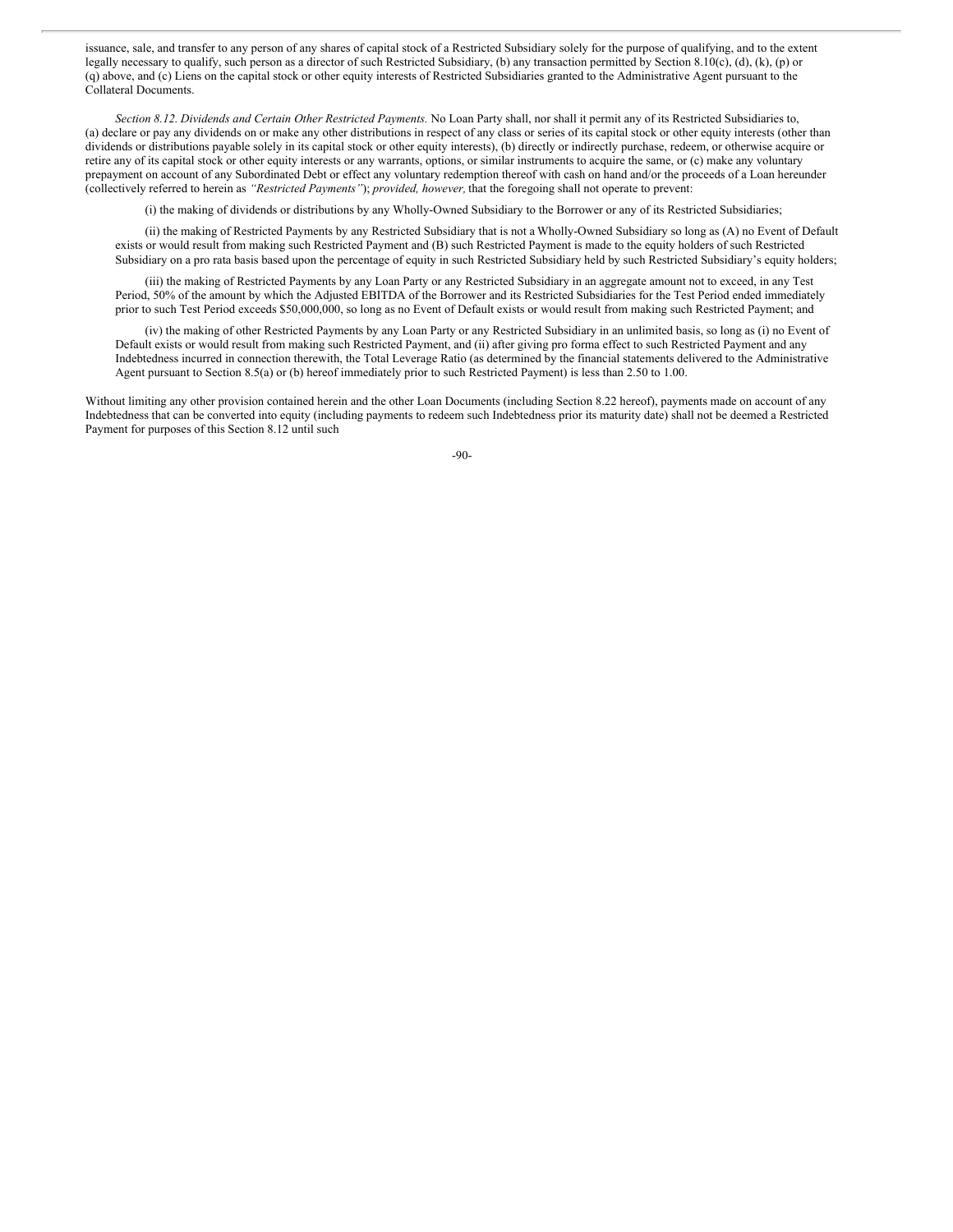Indebtedness is converted into equity. Notwithstanding anything to the contrary set forth in this Agreement, the making and payment of any Restricted Payment shall be permitted hereunder if at the time such Restricted Payment was declared, the making and payment thereof complied with the provisions of this Agreement (and so long as during any interim period, any calculation or measurement hereunder is made assuming such amount has been declared and paid).

*Section 8.13. ERISA.* Each Loan Party shall, and shall cause each of its Restricted Subsidiaries and any member of its Controlled Group to, promptly pay and discharge all obligations and liabilities arising under ERISA of a character which if unpaid or unperformed would reasonably be expected to result in the imposition of a Lien against any of its Property or the property of any member of its Controlled Group. Each Loan Party shall, and shall cause each of its Restricted Subsidiaries to, promptly notify the Administrative Agent and each Lender of: (a) the occurrence of any Reportable Event with respect to a Plan or Multiemployer Plan, (b) receipt of any notice from the PBGC of its intention to seek termination of any Plan or Multiemployer Plan or appointment of a trustee therefor, (c) its or any member of its Controlled Group's intention to terminate or withdraw from any Plan or Multiemployer Plan, and (d) the occurrence of any event with respect to any Plan which would result in the incurrence by any Loan Party or any Restricted Subsidiary of a Loan Party of any material liability, fine or penalty, or any material increase in the contingent liability of any Loan Party or any Restricted Subsidiary of a Loan Party with respect to any post-retirement Welfare Plan benefit, which, in any case, would reasonably be expected to result in a Material Adverse Effect, individually or in the aggregate.

*Section 8.14. Compliance with Laws.* (a) Each Loan Party shall, and shall cause each of its Subsidiaries to, comply in all respects with all Legal Requirements applicable to or pertaining to its Property or business operations, where any such non-compliance, individually or in the aggregate, would reasonably be expected to have a Material Adverse Effect or result in a Lien upon any of its Property (other than Liens permitted pursuant to Section 8.8 hereof and with respect to Permitted Sales and Use Tax Obligations).

(b) Without limiting Section 8.14(a) above, each Loan Party shall, and shall cause each of its Restricted Subsidiaries to, at all times, do the following to the extent the failure to do so, individually or in the aggregate, would reasonably be expected to have a Material Adverse Effect: (i) comply in all material respects with, and maintain each of the Premises in compliance in all material respects with, all applicable Environmental Laws; (ii) require that each tenant and subtenant, if any, of any of the Premises or any part thereof comply in all material respects with all applicable Environmental Laws; (iii) obtain and maintain in full force and effect all material governmental approvals required by any applicable Environmental Law for the operation of their business and each of the Premises; (iv) cure any material violation by it or at any of the Premises of applicable Environmental Laws; (v) not allow the presence or operation at any of the Premises of any (1) landfill or dump or (2) hazardous waste management facility or solid waste disposal facility as defined pursuant to applicable Environmental Law; (vi) not manufacture, use, generate, transport, treat, store, Release, dispose or handle any Hazardous Material (or allow any tenant or subtenant to do any of the foregoing) at any of the Premises except in the ordinary course of its business, in *de minimis*

-91-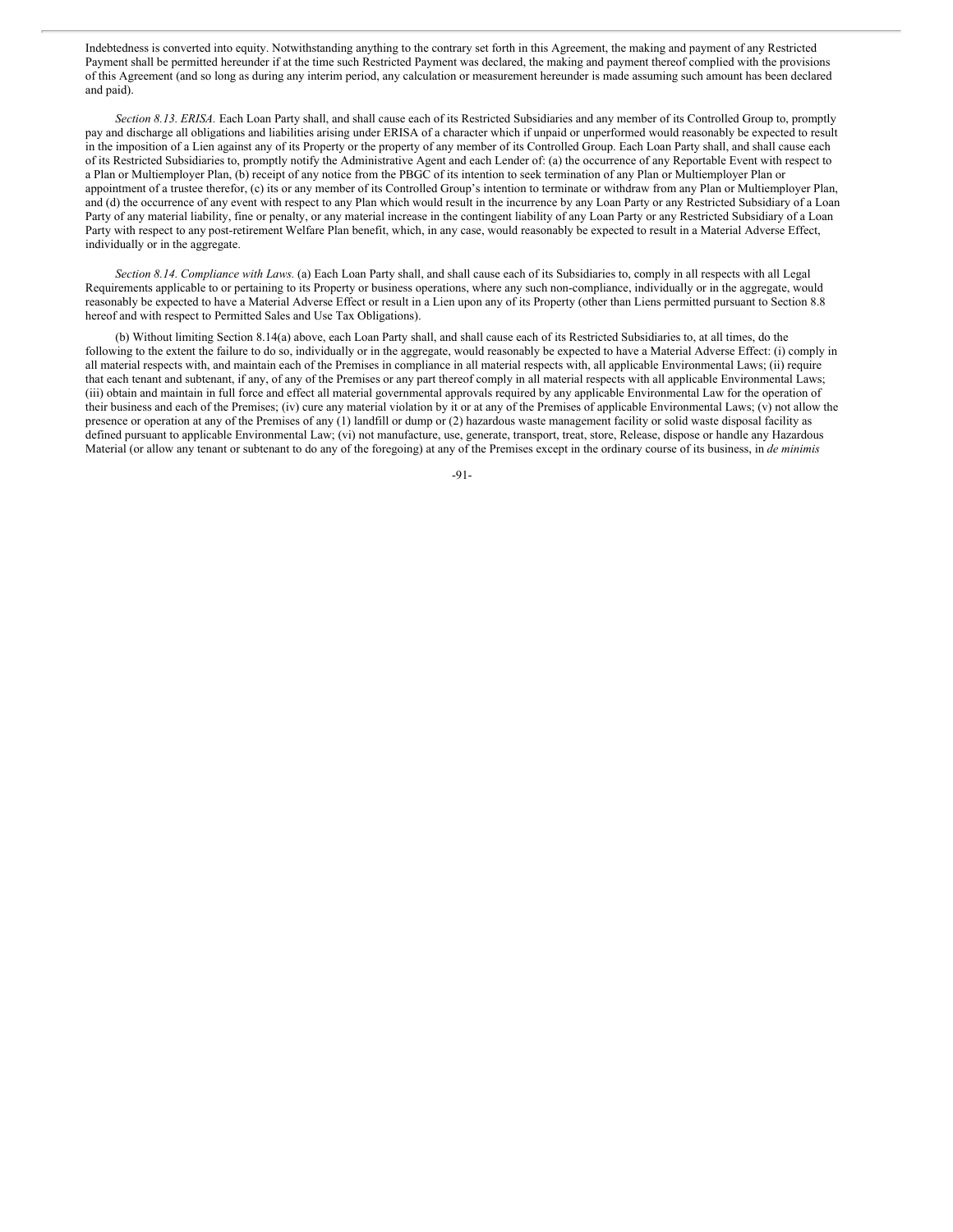amounts, and in compliance with all applicable Environmental Laws; (vii) within ten (10) Business Days notify the Administrative Agent in writing of and provide any reasonably requested documents upon learning of any of the following in connection with any Loan Party or any Restricted Subsidiary of a Loan Party or any of the Premises: (1) any material Environmental Liability; (2) any material Environmental Claim; (3) any material violation of an Environmental Law or material Release, threatened Release or disposal of a Hazardous Material; (4) any restriction on the ownership, occupancy, use or transferability of any Premises arising from or in connection with any (x) Release, threatened Release or disposal of a Hazardous Material or (y) Environmental Law; or (5) any environmental, natural resource, health or safety condition, which individually or in the aggregate would reasonably be expected to have a Material Adverse Effect; (viii) conduct at its expense any investigation, study, sampling, testing, abatement, cleanup, removal, remediation or other corrective or response action necessary to remove, remediate, clean up, correct or abate any material Release, threatened Release or violation of any applicable Environmental Law; (ix) abide by and observe any restrictions on the use of the Premises imposed by any Governmental Authority as set forth in a deed or other instrument affecting any Loan Party's or any of its Restricted Subsidiary's interest therein; and (x) perform, satisfy, and implement any operation, maintenance or corrective actions or other requirements of any Governmental Authority or Environmental Law, or included in any no further action letter or covenant not to sue issued by any Governmental Authority under any Environmental Law.

*Section 8.15. Compliance with Anti-Corruption Laws and OFAC Sanctions Programs.*(a) Each Loan Party shall at all times comply in all material respects with the requirements of all OFAC Sanctions Programs applicable to such Loan Party and shall cause each of its Subsidiaries to comply in all material respects with the requirements of all OFAC Sanctions Programs applicable to such Subsidiary.

(b) Each Loan Party shall provide the Administrative Agent and the Lenders (i) any information regarding the Loan Parties and their Subsidiaries necessary for the Administrative Agent and the Lenders to comply with all applicable OFAC Sanctions Programs, and (ii) without limiting the foregoing, notification of any change in the information provided in the Beneficial Ownership Certification that would result in a material change to the list of beneficial owners identified therein.

(c) If any Loan Party obtains actual knowledge or receives any written notice that any Loan Party, or any Subsidiary of any Loan Party, or any officer or director of any Loan Party or that any Person that owns or controls any such Person is the target of any OFAC Sanctions Programs or is located, organized or resident in a country or territory that is, or whose government is, the subject of any OFAC Sanctions Programs (such occurrence, an *"OFAC Event"*), such Loan Party shall promptly (i) give written notice to the Administrative Agent and the Lenders of such OFAC Event, and (ii) comply in all material respects with all applicable laws with respect to such OFAC Event (regardless of whether the target Person is located within the jurisdiction of the United States of America), including the OFAC Sanctions Programs, and each Loan Party hereby authorizes and consents to the Administrative Agent and the Lenders taking any and all steps the Administrative Agent or the Lenders deem necessary, in their sole but reasonable discretion, to avoid violation of all applicable laws with respect to any such OFAC Event, including the requirements of the OFAC Sanctions Programs (including the freezing and/or blocking of assets and reporting such action to OFAC).

-92-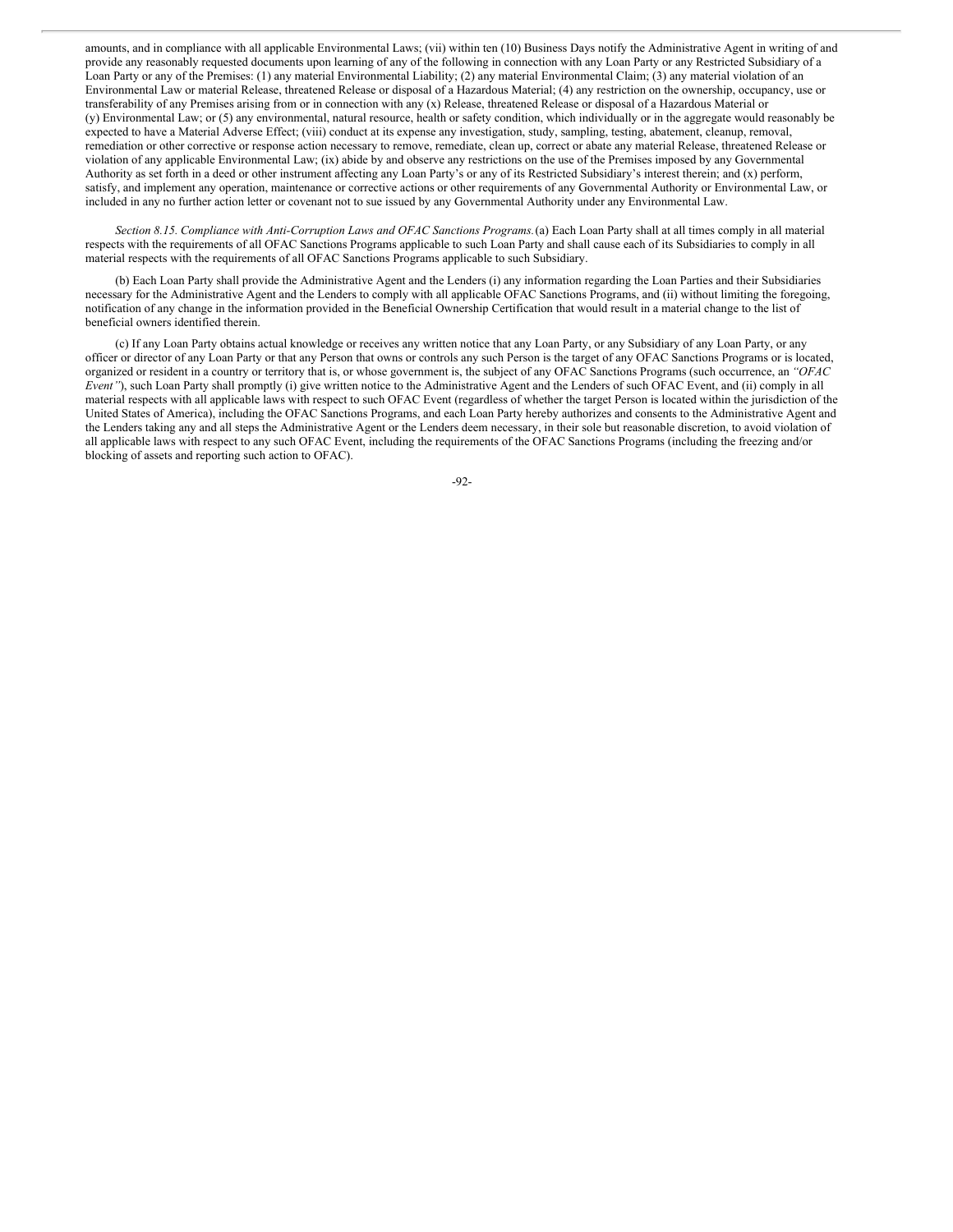(d) No Loan Party will, directly or, to any Loan Party's knowledge, indirectly, use the proceeds of the Revolving Facility, or lend, contribute or otherwise make available such proceeds to any other Person, (i) to fund any activities or business of or with any Person or in any country or territory, that, at the time of such funding, is, or whose government is, the subject of any OFAC Sanctions Programs, or (ii) in any other manner that would result in a violation of OFAC Sanctions Programs or Anti-Corruption Laws by any Person (including any Person participating in the Revolving Facility, whether as underwriter, lender, advisor, investor, or otherwise).

(e) No Loan Party will, nor will it permit any Subsidiary to, violate anyAnti-Corruption Law in any material respect.

(f) Each Loan Party will maintain in effect policies and procedures designed to ensure compliance with applicable Anti-Corruption Laws and OFAC Sanctions Programs by the Loan Parties, their Subsidiaries, and their respective (i) directors, officers and employees and (ii) agents that are under the supervision of, or acting at the direction of, a Loan Party or one of its Subsidiaries.

*Section 8.16. Burdensome Contracts With Af iliates.* No Loan Party shall, nor shall it permit any of its Restricted Subsidiaries to, enter into any contract, agreement or business arrangement with any of its Affiliates on terms and conditions which are less favorable to such Loan Party or such Subsidiary than would be usual and customary in similar contracts, agreements or business arrangements between Persons not affiliated with each other; *provided* that the foregoing restriction shall not apply to (a) transactions between or among the Loan Parties, (b) contracts, agreements and business arrangements between a Loan Party and an Excluded Subsidiary where the purchase price is the cost of such goods or services being provided pursuant to such contracts, agreements and business arrangements and (c) transactions entered into by a Person prior to the time such Person becomes a Subsidiary or is merged into the Borrower or a Subsidiary (provided such transaction is not entered into in contemplation of such event and is not renewed after such merger or when such Person becomes a Subsidiary).

*Section 8.17. No Changes in Fiscal Year.*The fiscal year of the Borrower and its Restricted Subsidiaries (excluding Envestnet India, whose fiscal year ends on March 31 of each year) ends on December 31 of each year; and the Borrower shall not, nor shall it permit any Restricted Subsidiary to, change its fiscal year from its present basis except that Envestnet India may change its fiscal year end to December 31 of each year.

*Section 8.18. Formation of Subsidiaries.* Within 60 days after the formation or acquisition of any Restricted Subsidiary (including by division), the Loan Parties shall provide the Administrative Agent and the Lenders notice thereof (at which time Schedule 6.2 shall be deemed amended to include reference to such Subsidiary). Promptly upon any Excluded Subsidiary or Unrestricted Subsidiary no longer constituting an Excluded Subsidiary or

-93-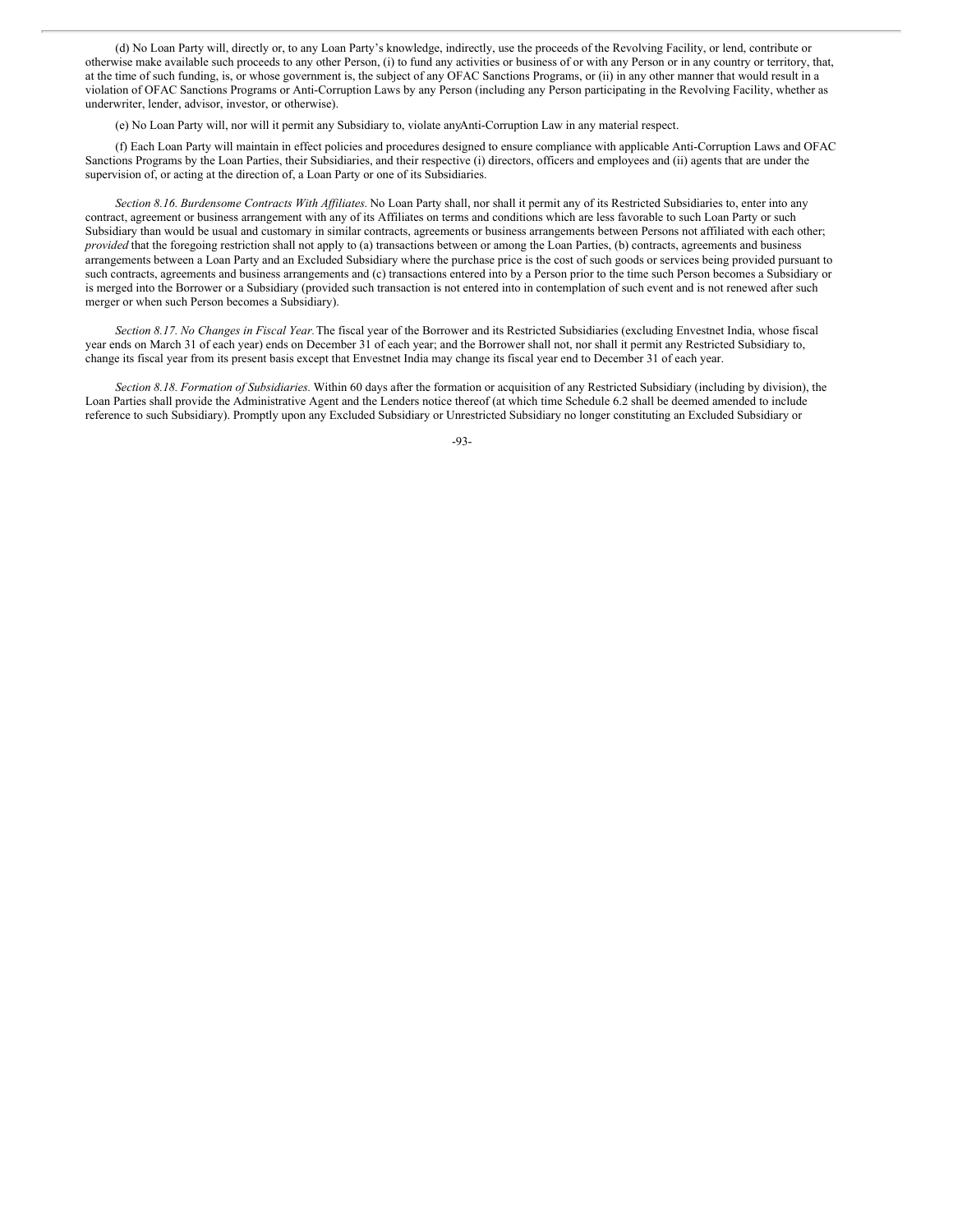Unrestricted Subsidiary, respectively, the Loan Parties shall provide the Administrative Agent notice thereof. If such newly formed or acquired Subsidiary (or newly designated Subsidiary) is not an Excluded Subsidiary, the Loan Parties shall cause such Restricted Subsidiary, within 60 days after such formation or acquisition or promptly after any re-designation as set forth in the prior sentence (or such later date as the Administrative Agent may agree), to execute and deliver a Guaranty Agreement (including an Additional Guarantor Supplement in the form attached hereto as Exhibit F or such other form reasonably acceptable to the Administrative Agent) and otherwise comply with the requirements of Sections 11 and 12.

*Section 8.19. Change in the Nature of Business.*No Loan Party shall, nor shall it permit any of its Restricted Subsidiaries to, engage in any business or activity if as a result the general nature of the business of such Loan Party or any of its Restricted Subsidiaries would be changed in any material respect from the general nature of the business engaged in by it as of the Closing Date.

*Section 8.20. Use of Proceeds; Acquisition of Company Stock*. The Borrower shall use the credit extended under this Agreement solely for the purposes set forth in, or otherwise permitted by, Section 6.4. The Borrower shall not use the proceeds from any Credit Event to purchase (i) the Convertible Notes issued by the Borrower unless the Borrower immediately retires such Convertible Notes or (ii) Company Stock (other than Convertible Notes) if such purchase is in or will cause a violation of Regulation U.

*Section 8.21. No Restrictions*. Except as provided herein, no Loan Party shall, nor shall it permit any of its Restricted Subsidiaries to, directly or indirectly create or otherwise cause or suffer to exist or become effective any consensual encumbrance or restriction of any kind on the ability of any Loan Party or any Restricted Subsidiary of a Loan Party to: (a) pay dividends or make any other distribution on any Restricted Subsidiary's capital stock or other equity interests owned by such Loan Party or any other Restricted Subsidiary, (b) pay any Indebtedness owed to any Loan Party or any other Restricted Subsidiary, (c) make loans or advances to any Loan Party or any Restricted Subsidiary, (d) transfer any of its Property to any Loan Party or any other Restricted Subsidiary, or (e) guarantee the Secured Obligations and/or grant Liens on its assets to the Administrative Agent as required by the Loan Documents; *provided* that the foregoing shall not apply to (i) restrictions and conditions existing on the date hereof identified on Schedule 8.21 (but shall apply to any extension or renewal of, or any amendment or modification expanding the scope of, any such restriction or condition), (ii) customary restrictions and conditions contained in agreements relating to the sale of a Restricted Subsidiary or any assets pending such sale; *provided,* such restrictions and conditions apply only to the Restricted Subsidiary or such assets that are to be sold and such sale is permitted hereunder, (iii) restrictions or conditions imposed by any agreement relating to secured Indebtedness permitted hereunder or restrictions on the encumbrance of specific property encumbered to secure payment of particular permitted Indebtedness; (iv) any negative pledge incurred or provided in favor of any holder of Indebtedness permitted under Section 8.7(b) or 8.7(u) to the extent that any such negative pledge relates solely to the property financed by or the subject of such Indebtedness, (v) customary provisions in leases and other contracts restricting the assignment thereof and (vi) applicable law, rule, regulation or order (including agreements with regulatory authorities).

-94-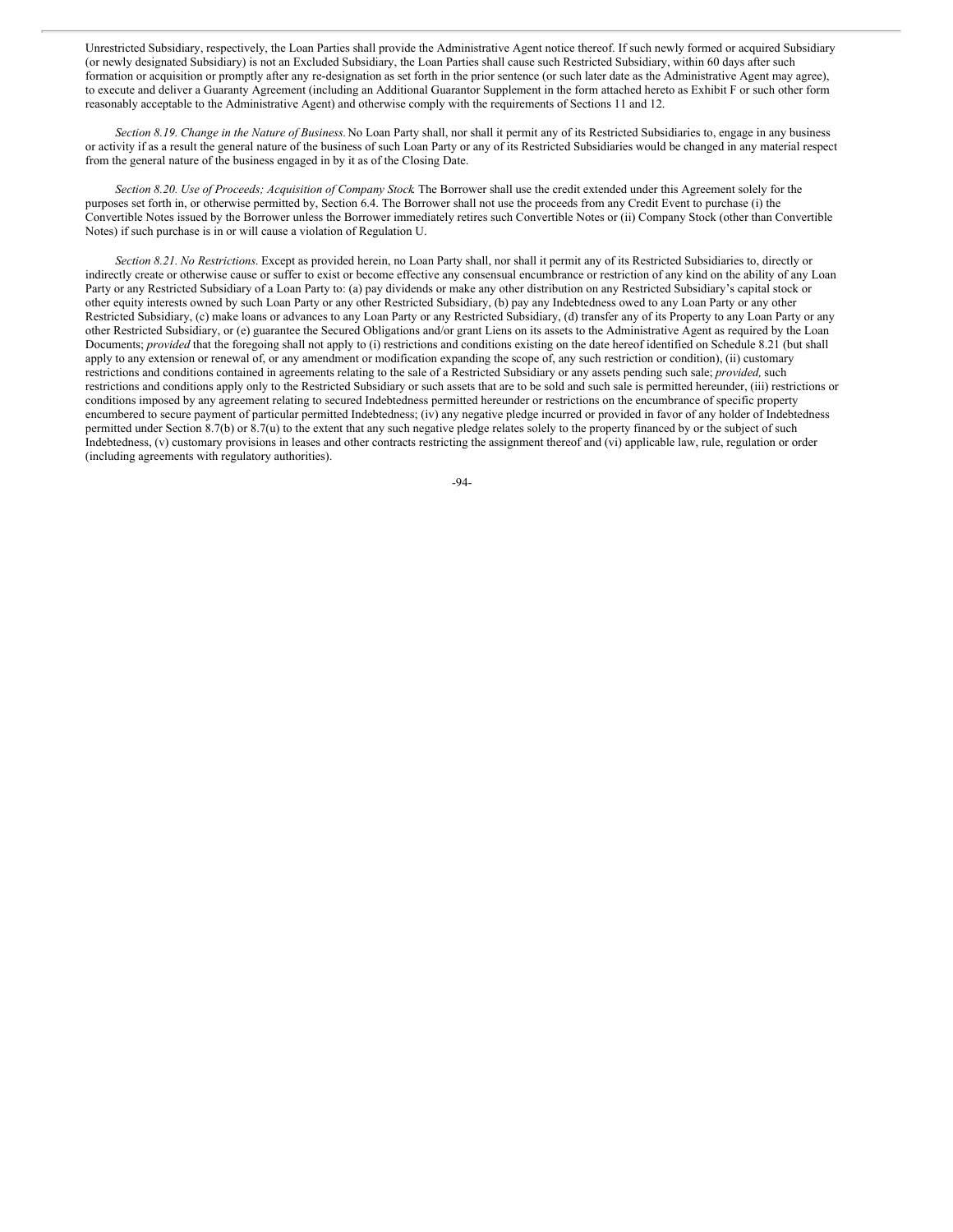*Section 8.22. Subordinated Debt.* No Loan Party shall, nor shall it permit any of its Restricted Subsidiaries to:

(a) amend or modify any of the terms or conditions relating to Subordinated Debt,*provided,* that any Permitted Refinancing Indebtedness shall not be deemed an amendment or modification of the Convertible Notes,

(b) make any voluntary prepayment of Subordinated Debt or effect any voluntary redemption thereof other than (i) in connection with a refinancing thereof made with the proceeds of equity, Subordinated Debt incurred under Section 8.7(g), or Permitted Refinancing Indebtedness permitted pursuant to Section 8.7(u) above or (ii) made with the Loan Parties' cash on hand and/or the proceeds of a Loan hereunder to the extent such voluntary prepayments or redemptions are permitted pursuant to Section 8.12(iii) or (iv) above, or

(c) make any payment on account of Subordinated Debt which is prohibited under the terms of any instrument or agreement subordinating the same to the Obligations.

Notwithstanding the foregoing, the Loan Parties or their Restricted Subsidiaries may agree to a decrease in the interest rate applicable thereto or to a deferral of repayment of any of the principal of or interest on the Subordinated Debt beyond the current due dates therefor or to any other amendment, modification, waiver or other change to the Subordinated Debt that is not materially adverse to the Lenders.

*Section 8.23. Designation of Unrestricted Subsidiaries*. Borrower may at any time after the Closing Date designate in writing to the Administrative Agent any Subsidiary of the Borrower as an Unrestricted Subsidiary or any Unrestricted Subsidiary as a Restricted Subsidiary; provided that (i) immediately before and after such designation, no Event of Default shall have occurred and be continuing or would result therefrom, (ii) immediately before and after such designation, the Borrower is in pro forma compliance with the covenants set forth in Section 8.24, (iii) Borrower shall have delivered to Administrative Agent a certificate of a Responsible Officer of the Borrower demonstrating compliance with the foregoing clauses and certifying that such Subsidiary meets the requirements of an Unrestricted Subsidiary, (iv) the designation of any Subsidiary as an Unrestricted Subsidiary shall constitute an investment by Loan Parties therein at the date of designation in an amount equal to the fair market value of the applicable Loan Party's investment therein; provided that upon a redesignation of an Unrestricted Subsidiary as a Restricted Subsidiary, the Loan Parties shall be deemed to continue to have a permanent investment in an Unrestricted Subsidiary in an amount (if positive) equal to (1) Borrower's investment in such Subsidiary at the time of such redesignation less (2) the portion (proportionate to Loan Party's equity interest in such Subsidiary) of the fair market value of the net assets of such Subsidiary at the time of such redesignation, (v) the designation of any Unrestricted Subsidiary as a Restricted Subsidiary shall constitute the incurrence or making, as applicable, at the time of designation of any investments, Indebtedness or Liens of such Subsidiary existing at such time, (vi) any Unrestricted Subsidiary that has subsequently been designated as a Restricted Subsidiary may

-95-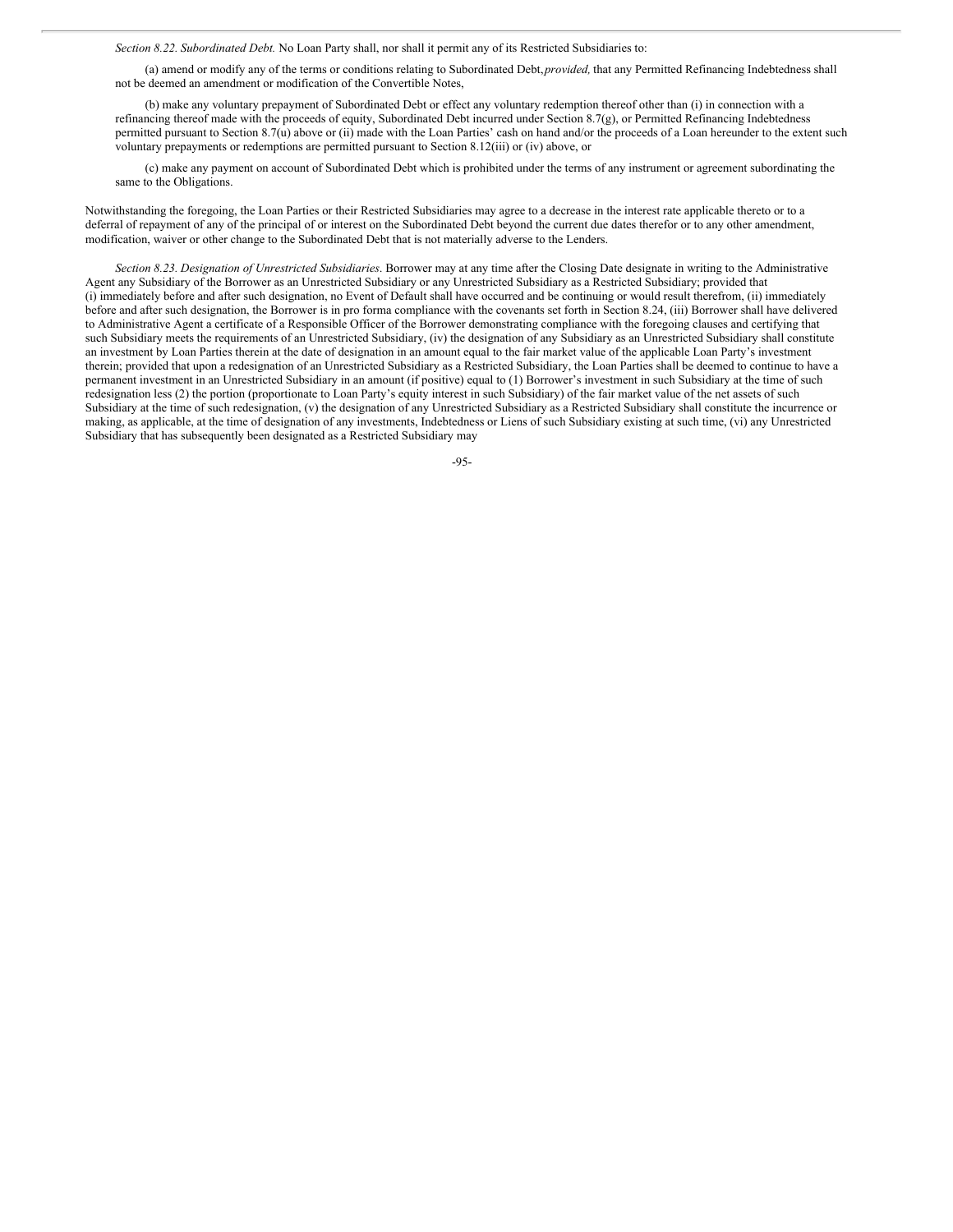not be redesignated as an Unrestricted Subsidiary, (vii) the Borrower may not designate as an Unrestricted Subsidiary any Loan Party, (viii) no Subsidiary shall be designated as an Unrestricted Subsidiary if such Subsidiary or any of its Subsidiaries (x) owns any equity interests or Indebtedness of, or owns or holds any Lien on any property of, any Loan Party or any Restricted Subsidiary or (y) owns or holds exclusive license to any material Intellectual Property as reasonably determined by the Administrative Agent and the Borrower, (ix) no Loan Party or Restricted Subsidiary may transfer legal title, or license on an exclusive basis, to any material Intellectual Property (as reasonably determined by the Administrative Agent and the Borrower) to any Unrestricted Subsidiary and (x) any Indebtedness of any Unrestricted Subsidiary shall be non-recourse to any Loan Party or Restricted Subsidiary. At no time shall (x) the aggregate book value of assets of all Unrestricted Subsidiaries exceed, in the aggregate, 10.0% of the aggregate book value of assets of the Loan Parties in the aggregate or (y) the Adjusted EBITDA of all Unrestricted Subsidiaries exceed, in the aggregate, 10.0% of the Adjusted EBITDA of the Loan Parties in the aggregate. Notwithstanding anything in this Agreement to the contrary, if at any time the tests set forth in the preceding sentence are not satisfied, the Borrower shall redesignate one or more of the Unrestricted Subsidiaries as Restricted Subsidiaries such that after giving effect thereto the tests in the preceding sentence are satisfied. For the avoidance of doubt, the results of operations, cash flows, assets (including cash and Cash Equivalents), Indebtedness or other liabilities of Unrestricted Subsidiaries will not be taken into account or consolidated with the accounts of the applicable Loan Party or Restricted Subsidiary for purposes of determining any financial calculation, leverage-based pricing or mandatory prepayment provision contained in the Loan Documents and any cash or Cash Equivalents of any Unrestricted Subsidiary will not be taken into account for purposes of any net indebtedness test under the Loan Documents.

# *Section 8.24. Financial Covenants.*

(a) *Total Leverage Ratio*. The Borrower shall not permit the Total Leverage Ratio, as determined on the last day of each fiscal quarter, to be greater than 4.00 to 1.00; *provided,* that the Borrower may, upon written notice to the Administrative Agent on or prior to the consummation of any Permitted Acquisition for which the Total Consideration exceeds \$125,000,000, increase the maximum Total Leverage Ratio to 4.50 to 1.00 for the four fiscal quarters immediately following such Permitted Acquisition. The foregoing notwithstanding, any temporary increase set forth above shall not be available for more than four quarters in any five quarter period and no more than two times during the term of the Revolving Facility.

(b) *Interest Coverage Ratio*. The Borrower shall, as of the last day of each fiscal quarter, maintain an Interest Coverage Ratio of not less than 4.00 to 1.00.

(c) *Minimum Liquidity.* The Borrower shall maintain Liquidity of not less than \$100,000,000 as of December 31, 2022, March 31, 2023, December 31, 2024 and March 31, 2025.

-96-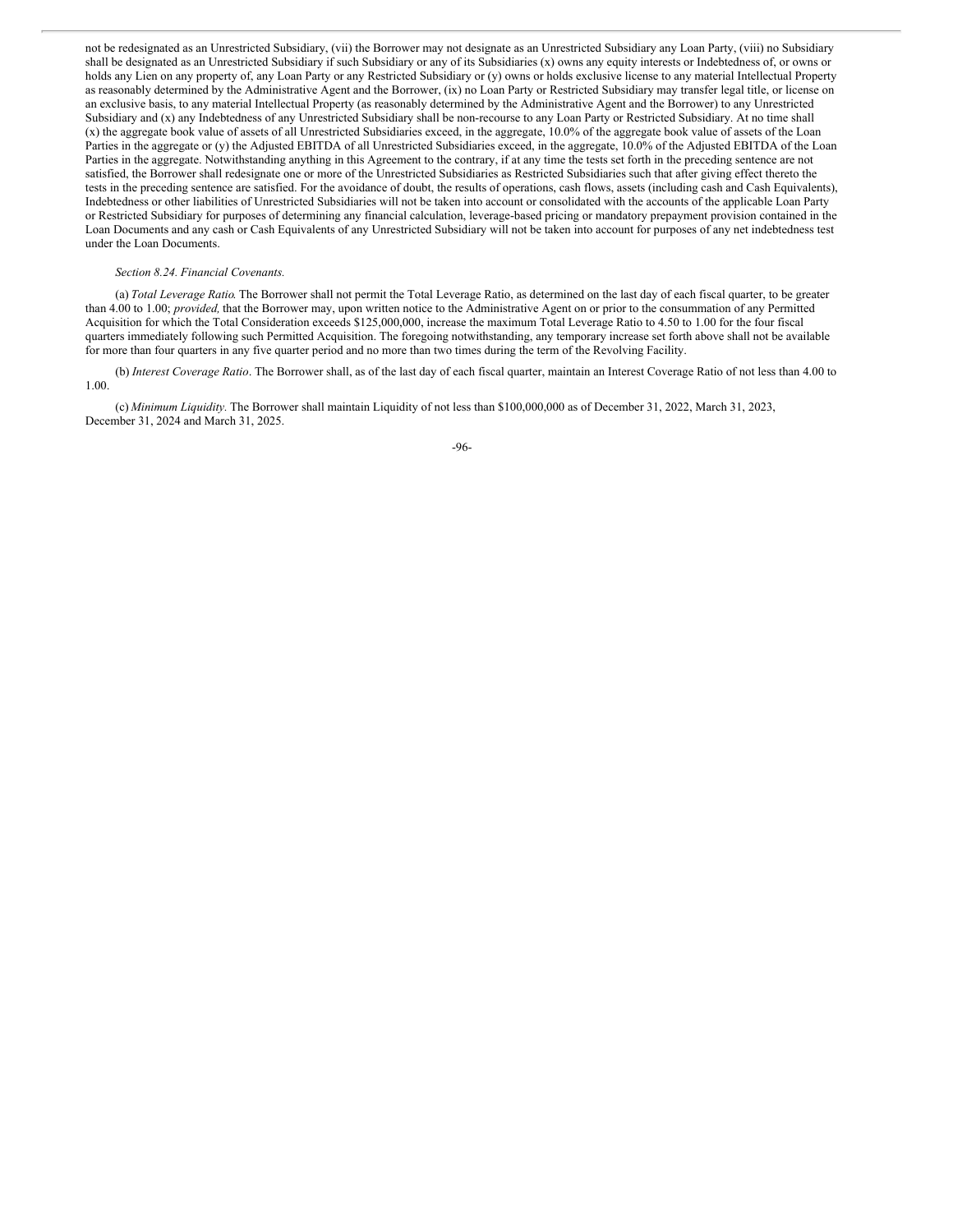### *Section 8.25. Post-Closing Covenants.*

No later than thirty (30) days after the Closing Date (or such later date as reasonably agreed by Administrative Agent), Borrower shall deliver or cause to be delivered to Administrative Agent appropriate insurance endorsements, in form and substance reasonably satisfactory to Administrative Agent.

### SECTION 9. EVENTS OF DEFAULT AND REMEDIES.

*Section 9.1. Events of Default.* Any one or more of the following shall constitute an *"Event of Default"* hereunder:

(a) (i) default in the payment when due of all or any part of the principal of any Loan (whether at the stated maturity thereof or at any other time provided for in this Agreement) or of any Reimbursement Obligation; or (ii) default in the payment when due of any interest on any Loan or of any fee or other Obligation payable hereunder or under any other Loan Document, and such failure shall continue unremedied for a period of five days;

(b) default in the observance or performance of any covenant set forth in Sections 8.5(h)(iii) *provided* that the delivery of a notice of Default or Event of Default at any time will cure an Event of Default under Section 8.5(h)(iii) arising from the failure of the Borrower to timely deliver such notice of Default or Event of Default), 8.7, 8.8, 8.9, 8.10, 8.12, 8.16, 8.17, 8.20, 8.21, 8.22, 8.23 or 8.24 of this Agreement or default in the observance or performance of any covenant set forth in Section 8.5 (other than Section 8.5(h)(iii)) for a period of fifteen (15) days after the earlier of (i) the date on which such failure shall first become known to any Responsible Officer of any Loan Party or (ii) written notice thereof is given to the Borrower by the Administrative Agent;

(c) default in the observance or performance of any other provision hereof or of any other Loan Document which is not remedied within thirty (30) days after the earlier of (i) the date on which such failure shall first become known to any Responsible Officer of any Loan Party or (ii) written notice thereof is given to the Borrower by the Administrative Agent;

(d) any representation or warranty made herein or in any other Loan Document or in any certificate furnished to the Administrative Agent or the Lenders pursuant hereto or thereto or in connection with any transaction contemplated hereby or thereby proves untrue in any material respect as of the date of the issuance or making or deemed making thereof;

-97-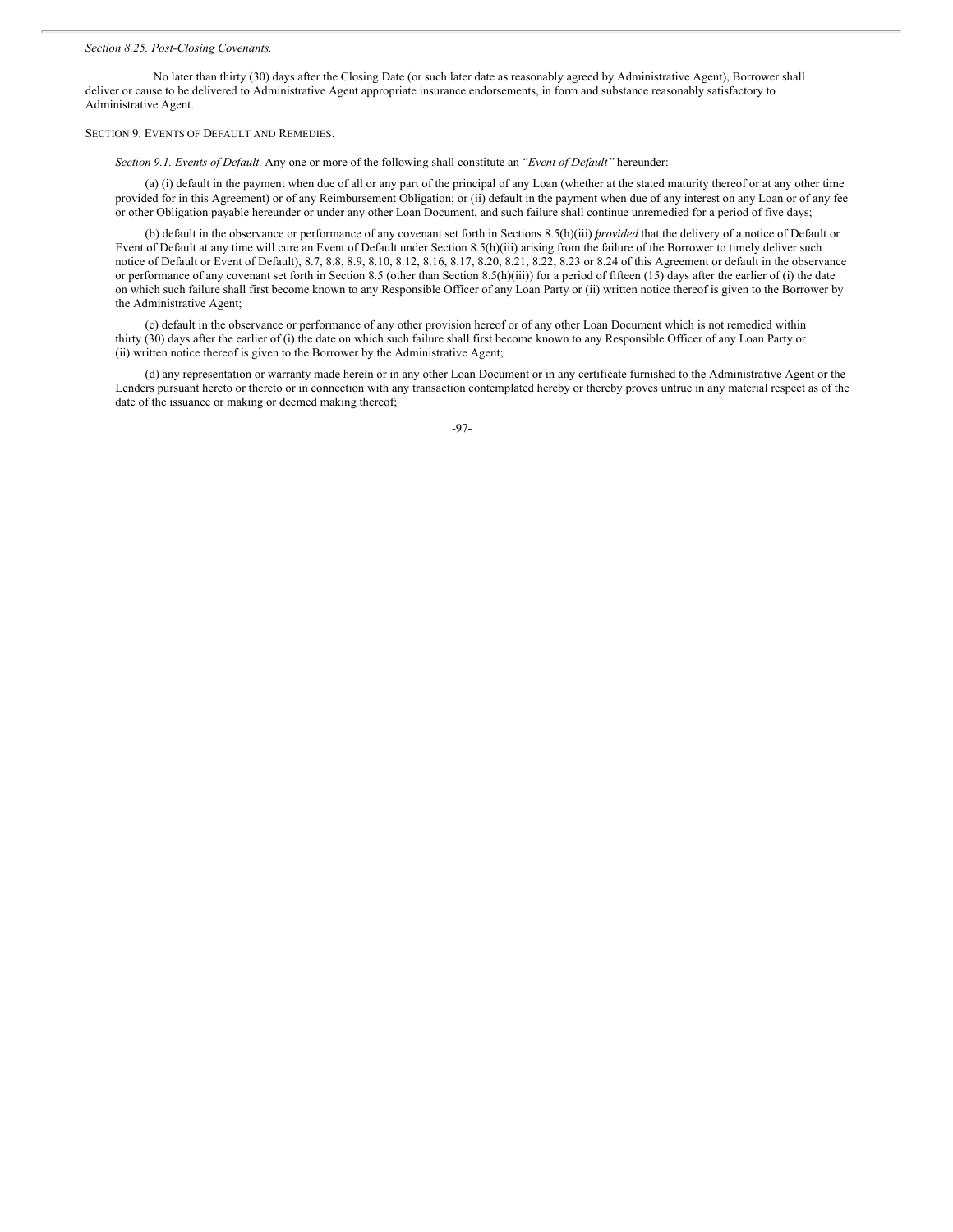(e) (i) any event occurs or condition exists (other than as described in subsections (a) through (d) above) which is specified as an Event of Default under any of the other Loan Documents, or (ii) any of the Loan Documents shall for any reason other than as expressly permitted hereunder or thereunder or satisfaction in full of all the Obligations not be or shall cease to be in full force and effect or is declared to be null and void, or (iii) any of the Collateral Documents shall for any reason fail to create a valid and perfected first priority Lien in favor of the Administrative Agent in any Collateral purported to be covered thereby except as expressly permitted by the terms hereof, other than in each case, the foregoing clauses (i) through (iii), so long as a result of any act by any Lender or the Administrative Agent that causes any UCC financing statement that is required to maintain the Administrative Agent's perfection in any Collateral to fail to maintain perfection, or (iv) any Loan Party takes any action for the purpose of terminating, repudiating or rescinding any Loan Document executed by it or any of its obligations thereunder, or (v) any Loan Party or any Restricted Subsidiary of a Loan Party makes any payment on account of any Subordinated Debt which is prohibited under the terms of any instrument subordinating such Subordinated Debt to any Secured Obligations, or any subordination provision in any document or instrument (including, without limitation, any intercreditor or subordination agreement) relating to any Subordinated Debt shall cease to be in full force and effect, or any Person (including the holder of any Subordinated Debt) shall contest in any manner the validity, binding nature or enforceability of any such provision;

(f) default shall occur under any Material Indebtedness issued, assumed or guaranteed by any Loan Party or any Significant Subsidiary, or under any indenture, agreement or other instrument under which the same may be issued, and such default shall continue for a period of time sufficient to permit the acceleration of the maturity of any such Material Indebtedness (whether or not such maturity is in fact accelerated), or any such Material Indebtedness shall not be paid when due (whether by demand, lapse of time, acceleration or otherwise);

(g) any judgment or judgments, writ or writs or warrant or warrants of attachment, or any similar process or processes, shall be entered or filed against any Loan Party or any Significant Subsidiary, or against any of their respective Property, in an aggregate amount for all such Persons in excess of \$30,000,000 (except to the extent fully covered by insurance pursuant to which the insurer has accepted liability therefor in writing), and which remains undischarged, unvacated, unbonded or unstayed for a period of 30 days, or any action shall be legally taken by a judgment creditor to attach or levy upon any Property of any Loan Party or any Significant Subsidiary to enforce any such judgment;

(h) any Loan Party or any Subsidiary of a Loan Party, or any member of its Controlled Group, shall fail to pay when due, after the expiration of any applicable grace period, an amount or amounts aggregating for all such Persons in excess of \$30,000,000 which it shall have become liable to pay to the PBGC, a Plan or a Multiemployer Plan under Title IV of ERISA; or notice of intent to terminate a Plan or Plans having aggregate Unfunded Vested Liabilities in excess of \$30,000,000 (collectively, a *"Material Plan"*) shall be filed under Title IV of ERISA by any Loan Party or any Subsidiary of a Loan Party, or any other member of its Controlled Group, any plan administrator or any combination of the foregoing; or the PBGC shall institute proceedings under Title IV of ERISA to terminate or to cause a trustee to be appointed

-98-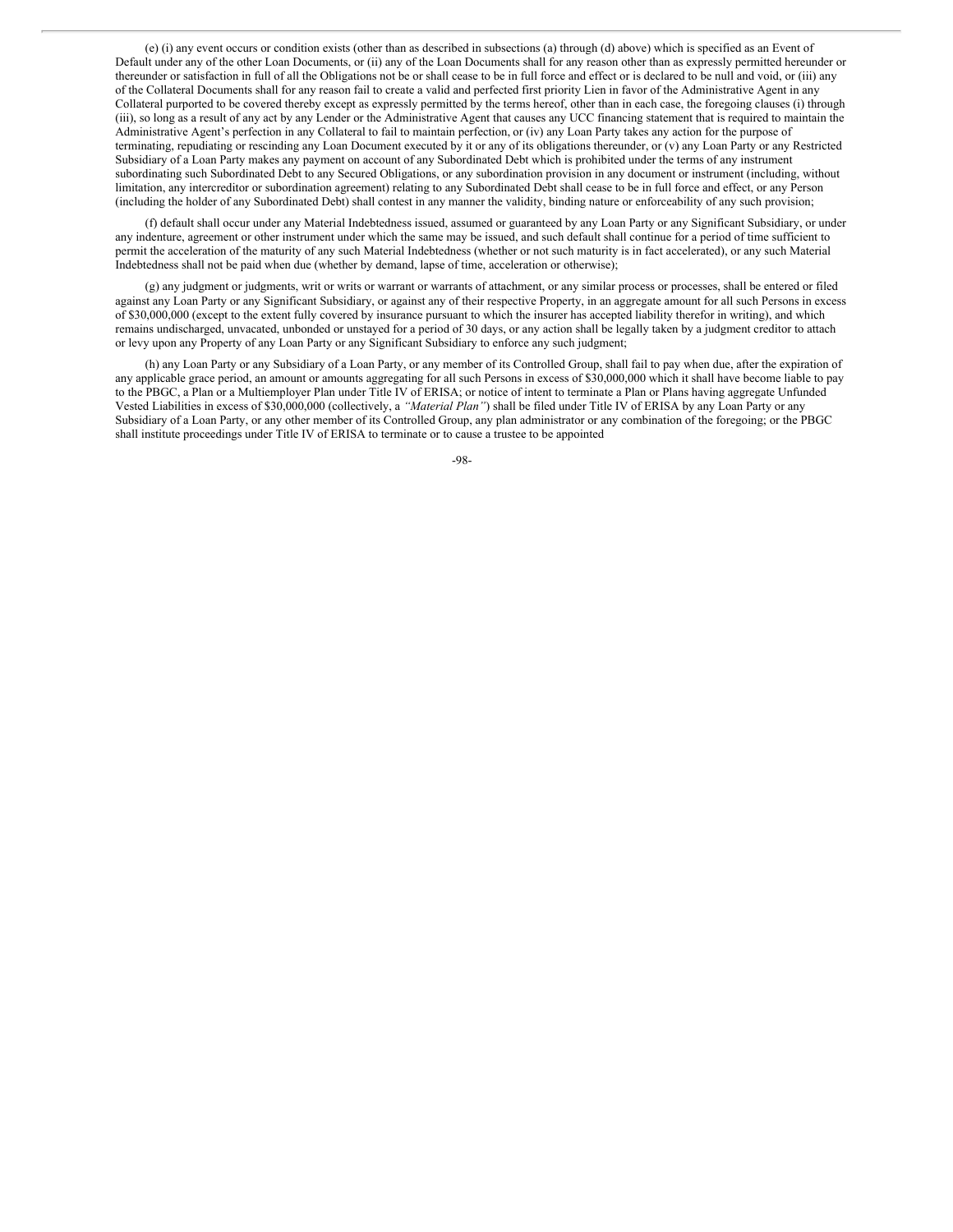to administer any Material Plan or a proceeding shall be instituted by a fiduciary of any Material Plan against any Loan Party or any Subsidiary of a Loan Party, or any member of its Controlled Group, to enforce Section 515 or 4219(c)(5) of ERISA and such proceeding shall not have been dismissed within thirty (30) days thereafter; or a condition shall exist by reason of which the PBGC would be entitled to obtain a decree adjudicating that any Material Plan must be terminated;

### (i) any Change of Control shall occur;

(j) any Loan Party or any Significant Subsidiary shall (i) have entered involuntarily against it an order for relief under the United States Bankruptcy Code, as amended, (ii) not pay, or admit in writing its inability to pay, its debts generally as they become due, (iii) make an assignment for the benefit of creditors, (iv) apply for, seek, consent to or acquiesce in, the appointment of a receiver, custodian, trustee, examiner, liquidator or similar official for it or any substantial part of its Property, (v) institute any proceeding seeking to have entered against it an order for relief under the United States Bankruptcy Code, as amended, to adjudicate it insolvent, or seeking dissolution, winding up, liquidation, reorganization, arrangement, adjustment or composition of it or its debts under any law relating to bankruptcy, insolvency or reorganization or relief of debtors or fail to file an answer or other pleading denying the material allegations of any such proceeding filed against it, (vi) take any corporate or similar action in furtherance of any matter described in parts (i) through (v) above, or (vii) fail to contest in good faith any appointment or proceeding described in Section 9.1(k): or

(k) a custodian, receiver, trustee, examiner, liquidator or similar official shall be appointed for any Loan Party or any Significant Subsidiary, or any substantial part of any of its Property, or a proceeding described in Section 9.1(j)(v) shall be instituted against any Loan Party or any Significant Subsidiary, and such appointment continues undischarged or such proceeding continues undismissed or unstayed for a period of 60 days.

*Section 9.2. Non-Bankruptcy Defaults.* When any Event of Default (other than those described in subsection (j) or (k) of Section 9.1 with respect to the Borrower) has occurred and is continuing, the Administrative Agent shall, by written notice to the Borrower: (a) if so directed by the Required Lenders, terminate the remaining Revolving Credit Commitments and all other obligations of the Lenders hereunder on the date stated in such notice (which may be the date thereof); (b) if so directed by the Required Lenders, declare the principal of and the accrued interest on all outstanding Loans to be forthwith due and payable and thereupon all outstanding Loans, including both principal and interest thereon, shall be and become immediately due and payable together with all other amounts payable under the Loan Documents without further demand, presentment, protest or notice of any kind; and (c) if so directed by the Required Lenders, demand that the Borrower immediately deliver to the Administrative Agent Cash Collateral in an amount equal to 105% of the aggregate amount of each Letter of Credit then outstanding, and the Borrower agrees to immediately make such payment and acknowledges and agrees that the Lenders would not have an adequate remedy at law for failure by the Borrower to honor any such demand and that the Administrative

-99-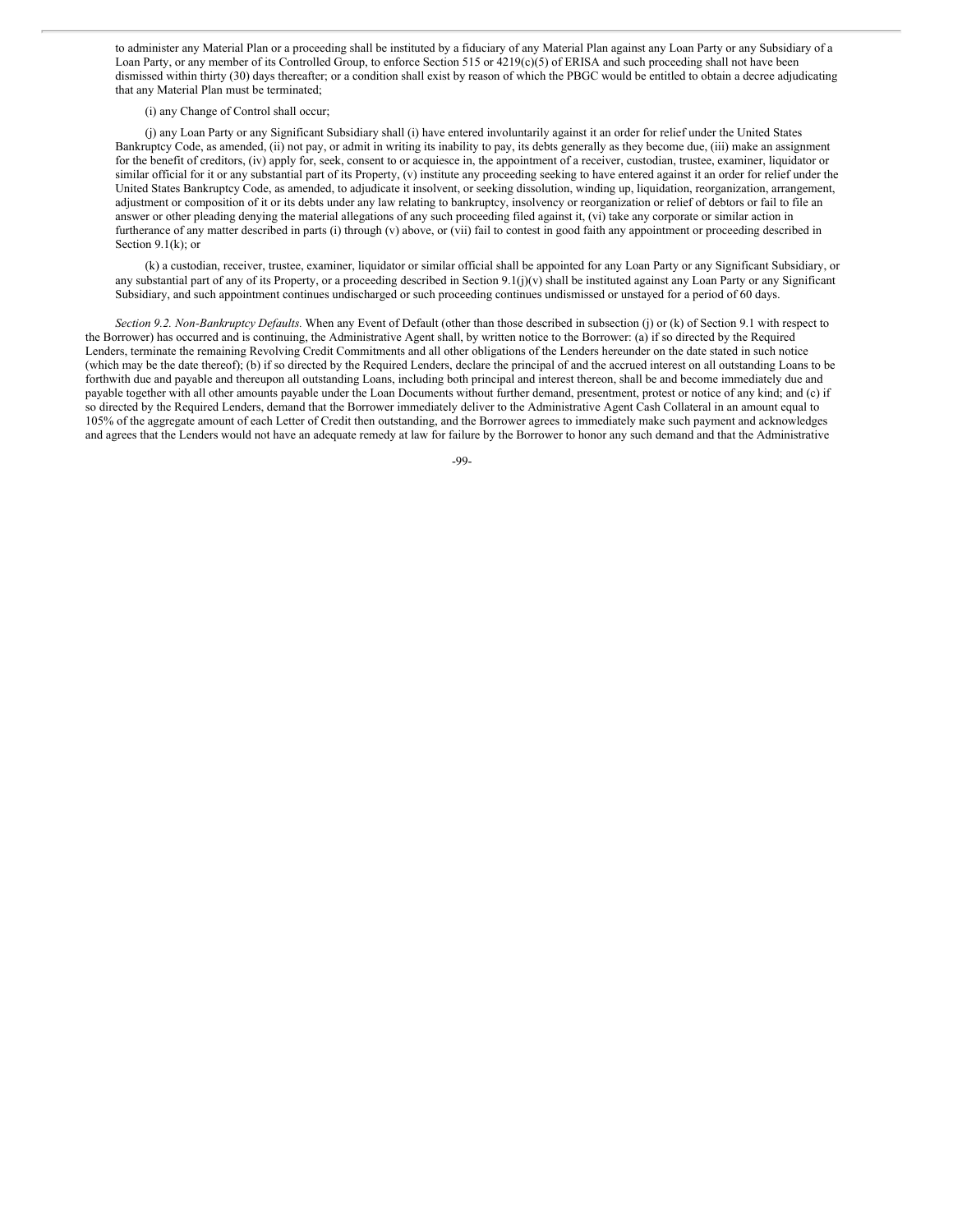Agent, for the benefit of the Lenders, shall have the right to require the Borrower to specifically perform such undertaking whether or not any drawings or other demands for payment have been made under any Letter of Credit. In addition, the Administrative Agent may exercise on behalf of itself, the Lenders and the L/C Issuer all rights and remedies available to it, the Lenders and the L/C Issuer under the Loan Documents or applicable law or equity when any such Event of Default has occurred and is continuing. The Administrative Agent shall give notice to the Borrower under Section 9.1(c) promptly upon being requested to do so by any Lender. The Administrative Agent, after giving notice to the Borrower pursuant to Section 9.1(c) or this Section 9.2, shall also promptly send a copy of such notice to the other Lenders, but the failure to do so shall not impair or annul the effect of such notice.

*Section 9.3. Bankruptcy Defaults*. When any Event of Default described in subsections (j) or (k) of Section 9.1 with respect to the Borrower has occurred and is continuing, then all outstanding Loans shall immediately become due and payable together with all other amounts payable under the Loan Documents without presentment, demand, protest or notice of any kind, the obligation of the Lenders to extend further credit pursuant to any of the terms hereof shall immediately terminate and the Borrower shall immediately deliver to the Administrative Agent Cash Collateral in an amount equal to 105% of the aggregate amount of each Letter of Credit then outstanding, the Borrower acknowledging and agreeing that the Lenders would not have an adequate remedy at law for failure by the Borrower to honor any such demand and that the Lenders, and the Administrative Agent on their behalf, shall have the right to require the Borrower to specifically perform such undertaking whether or not any draws or other demands for payment have been made under any of the Letters of Credit. In addition, the Administrative Agent may exercise on behalf of itself, the Lenders and the L/C Issuer all rights and remedies available to it, the Lenders and the L/C Issuer under the Loan Documents or applicable law or equity when any such Event of Default has occurred and is continuing.

*Section 9.4. Collateral for Undrawn Letters of Credit*. (a) If the prepayment of the amount available for drawing under any or all outstanding Letters of Credit is required under any of Section 2.3(b), 2.8(b), 2.13, 2.14, 9.2 or 9.3 above, the Borrower shall forthwith pay the amount required to be so prepaid, to be held by the Administrative Agent as provided in subsection (b) below.

(b) All amounts prepaid pursuant to subsection (a) above shall be held by the Administrative Agent in one or more separate collateral accounts (each such account, and the credit balances, properties, and any investments from time to time held therein, and any substitutions for such account, any certificate of deposit or other instrument evidencing any of the foregoing and all proceeds of and earnings on any of the foregoing being collectively called the "Collateral Account") as security for, and for application by the Administrative Agent (to the extent available) to, the reimbursement of any payment under any Letter of Credit then or thereafter made by the L/C Issuer, and to the payment of the unpaid balance of all other Secured Obligations. The Collateral Account shall be held in the name of and subject to the exclusive dominion and control of the Administrative Agent for the benefit of the Administrative Agent, the Lenders, and the L/C Issuer. If and when requested by the Borrower, the Administrative Agent shall invest funds held in the Collateral Account from

-100-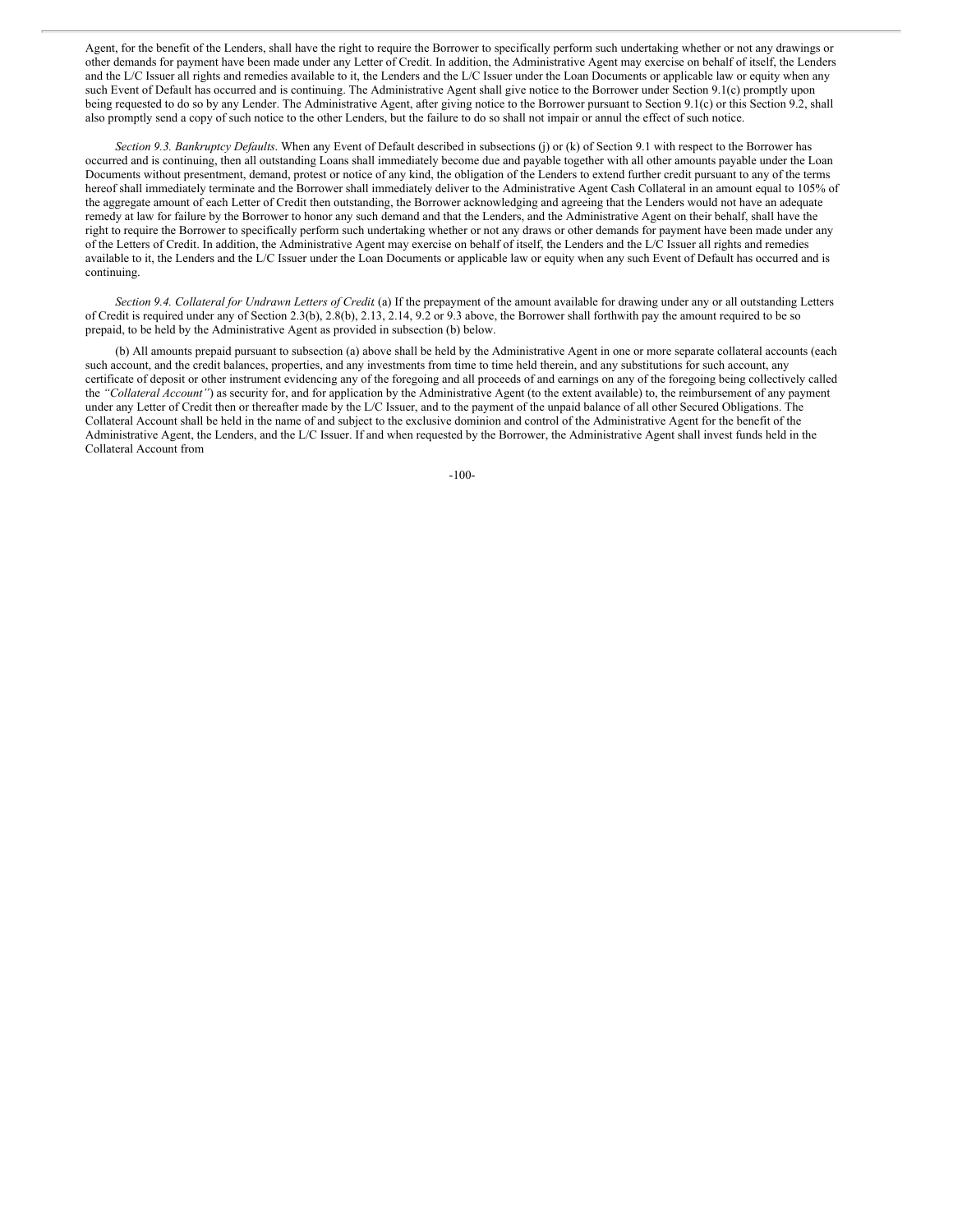time to time in direct obligations of, or obligations the principal of and interest on which are unconditionally guaranteed by, the United States of America with a remaining maturity of one year or less, *provided* that the Administrative Agent is irrevocably authorized to sell investments held in the Collateral Account when and as required to make payments out of the Collateral Account for application to amounts due and owing from the Borrower to the L/C Issuer, the Administrative Agent or the Lenders. Subject to the terms of Sections 2.13 and 2.14, if the Borrower shall have made payment of all obligations referred to in subsection (a) above required under Section 2.8(b), at the request of the Borrower the Administrative Agent shall release to the Borrower amounts held in the Collateral Account so long as at the time of the release and after giving effect thereto no Default exists. After all Letters of Credit have expired or been cancelled and the expiration or termination of all Revolving Credit Commitments, at the request of the Borrower, the Administrative Agent shall release any remaining amounts held in the Collateral Account following payment in full in cash of all Secured Obligations.

*Section 9.5. Post-Default Collections*. Anything contained herein or in the other Loan Documents to the contrary notwithstanding (including, without limitation, Section 2.8(b)), all payments and collections received in respect of the Obligations and all proceeds of the Collateral and all payments made under or in respect of the Guaranty Agreements received, in each instance, by the Administrative Agent or any of the Lenders after acceleration or the final maturity of the Obligations or termination of the Revolving Credit Commitments as a result of an Event of Default shall be remitted to the Administrative Agent and distributed as follows:

(a) first, to the payment of any outstanding costs and expenses incurred by the Administrative Agent, and any security trustee therefor, in monitoring, verifying, protecting, preserving or enforcing the Liens on the Collateral, in protecting, preserving or enforcing rights under the Loan Documents, and in any event including all costs and expenses of a character which the Loan Parties have agreed to pay the Administrative Agent under Section 13.4 (such funds to be retained by the Administrative Agent for its own account unless it has previously been reimbursed for such costs and expenses by the Lenders, in which event such amounts shall be remitted to the Lenders to reimburse them for payments theretofore made to the Administrative Agent);

(b) second, to the payment of any outstanding interest and fees due under the Loan Documents to be allocated pro rata in accordance with the aggregate unpaid amounts owing to each holder thereof;

(c) third, to the payment of principal on the Loans, unpaid Reimbursement Obligations, together with amounts to be held by the Administrative Agent as collateral security for any outstanding L/C Obligations pursuant to Section 9.4 (until the Administrative Agent is holding an amount of cash equal to 105% of the then outstanding amount of all such L/C Obligations), and Hedging Liability, the aggregate amount paid to, or held as collateral security for, the Lenders and L/C Issuer and, in the case of Hedging Liability, their Affiliates to be allocated pro rata in accordance with the aggregate unpaid amounts owing to each holder thereof;

-101-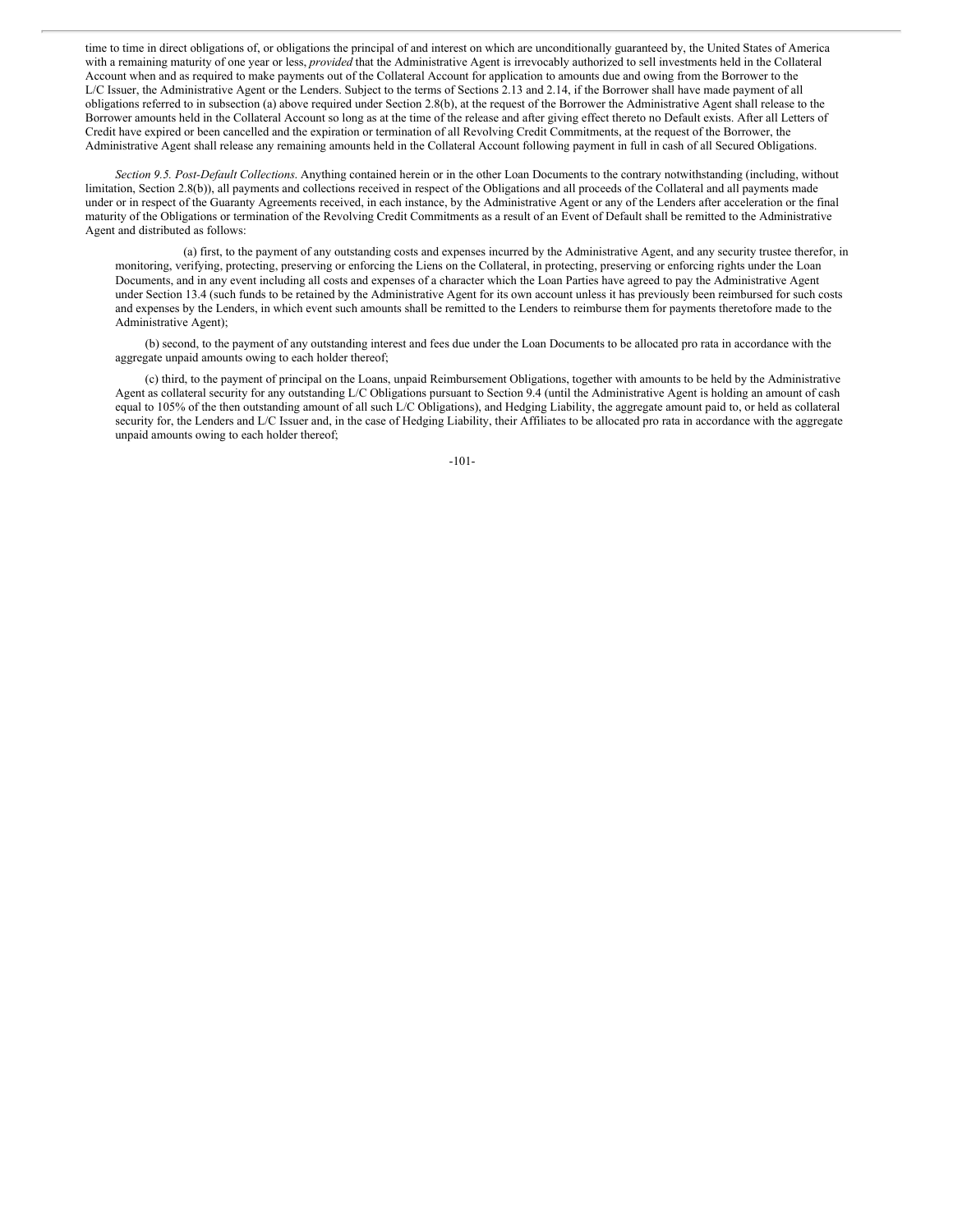(d) fourth, to the payment of all other unpaid Secured Obligations and all other Indebtedness, obligations, and liabilities of the Borrower and its Restricted Subsidiaries arising under or pursuant to, or secured by, the Loan Documents (including, without limitation, Bank Product Obligations) to be allocated pro rata in accordance with the aggregate unpaid amounts owing to each holder thereof; and

(e) finally, to the Loan Parties or whoever else may be lawfully entitled thereto.

## SECTION 10. THE ADMINISTRATIVE AGENT.

*Section 10.1. Appointment and Authority*. Each of the Lenders and the L/C Issuers hereby irrevocably appoints Bank of Montrealto act on its behalf as the Administrative Agent hereunder and under the other Loan Documents and authorizes the Administrative Agent to take such actions on its behalf and to exercise such powers as are delegated to the Administrative Agent by the terms hereof or thereof, together with such actions and powers as are reasonably incidental thereto. The provisions of this Section 10 are solely for the benefit of the Administrative Agent, the Lenders and the L/C Issuers, and neither the Borrower nor any other Loan Party shall have rights as a third-party beneficiary of any of such provisions. It is understood and agreed that the use of the term "agent" herein or in any other Loan Documents (or any other similar term) with reference to the Administrative Agent is not intended to connote any fiduciary or other implied (or express) obligations arising under agency doctrine of any applicable law. Instead such term is used as a matter of market custom, and is intended to create or reflect only an administrative relationship between contracting parties.

*Section 10.2. Rights as a Lender*. The Person serving as the Administrative Agent hereunder shall have the same rights and powers in its capacity as a Lender as any other Lender and may exercise the same as though it were not the Administrative Agent, and the term "Lender" or "Lenders" shall, unless otherwise expressly indicated or unless the context otherwise requires, include the Person serving as the Administrative Agent hereunder in its individual capacity. Such Person and its Affiliates may accept deposits from, lend money to, own securities of, act as the financial advisor or in any other advisory capacity for, and generally engage in any kind of business with, the Borrower or any Subsidiary or other Affiliate thereof as if such Person were not the Administrative Agent hereunder and without any duty to account therefor to the Lenders.

*Section 10.3. Action by Administrative Agent; Exculpatory Provisions*. (a) The Administrative Agent shall not have any duties or obligations except those expressly set forth herein and in the other Loan Documents, and its duties hereunder shall be administrative in nature. Without limiting the generality of the foregoing, the Administrative Agent and its Related Parties:

(i) shall not be subject to any fiduciary or other implied duties, regardless of whether a Default has occurred and is continuing;

# -102-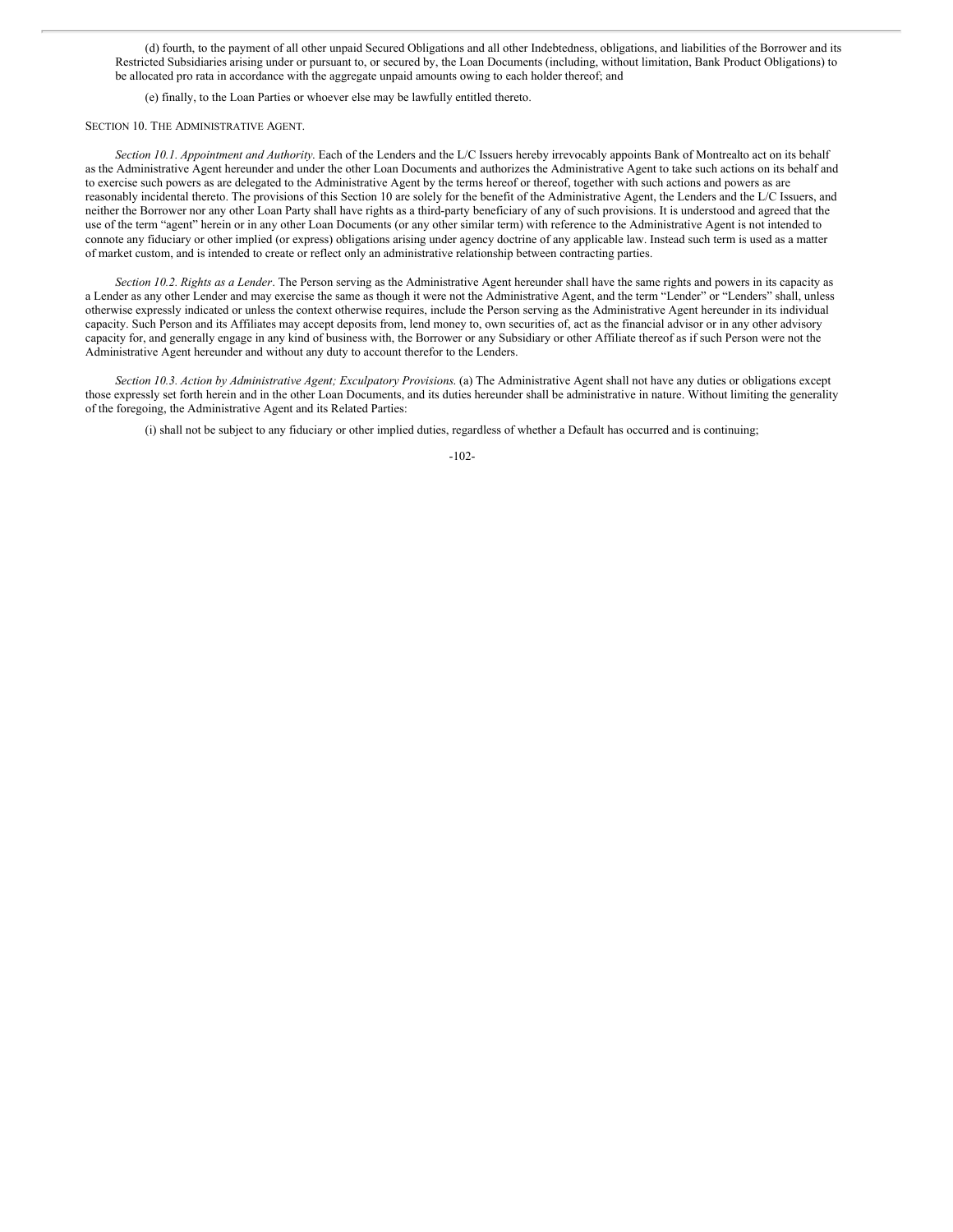(ii) shall not have any duty to take any discretionary action or exercise any discretionary powers, except discretionary rights and powers expressly contemplated hereby or by the other Loan Documents that the Administrative Agent is required to exercise as directed in writing by the Required Lenders (or such other number or percentage of the Lenders as shall be expressly provided for herein or in the other Loan Documents), *provided* that the Administrative Agent shall not be required to take any action that, in its opinion or the opinion of its counsel, may expose the Administrative Agent to liability or that is contrary to any Loan Document or applicable law, including for the avoidance of doubt any action that may be in violation of the automatic stay under any Debtor Relief Law or that may effect a forfeiture, modification or termination of property of a Defaulting Lender in violation of any Debtor Relief Law. The Administrative Agent shall in all cases be fully justified in failing or refusing to act hereunder or under any other Loan Document unless it first receives any further assurances of its indemnification from the Lenders that it may require, including prepayment of any related expenses and any other protection it requires against any and all costs, expense, and liability which may be incurred by it by reason of taking or continuing to take any such action; and

(iii) shall not, except as expressly set forth herein and in the other Loan Documents, have any duty or responsibility to disclose, and shall not be liable for the failure to disclose, any information relating to any Loan Party or any of its Affiliates that is communicated to or obtained by the Person serving as the Administrative Agent or any of its Affiliates in any capacity.

(b) Neither the Administrative Agent nor any of its Related Parties shall be liable for any action taken or not taken by the Administrative Agent under or in connection with this Agreement or any other Loan Document or the transactions contemplated hereby or thereby (i) with the consent or at the request of the Required Lenders (or such other number or percentage of the Lenders as shall be necessary, or as the Administrative Agent shall believe in good faith shall be necessary, under the circumstances as provided in Sections 9.2, 9.3, 9.4, 9.5 and 13.3), or (ii) in the absence of its own bad faith, gross negligence or willful misconduct as determined by a court of competent jurisdiction by final and nonappealable judgment. Any such action taken or failure to act pursuant to the foregoing shall be binding on all Lenders. The Administrative Agent shall be deemed not to have knowledge of any Default unless and until notice describing such Default is given to the Administrative Agent in writing by the Borrower, a Lender, or the L/C Issuer.

(c) Neither the Administrative Agent nor any of its Related Parties shall be responsible for or have any duty or obligation to any Lender or L/C Issuer or participant or any other Person to ascertain or inquire into (i) any statement, warranty or representation made in or in connection with this Agreement or any other Loan Document, (ii) the contents of any certificate, report or other document delivered hereunder or thereunder or in connection herewith or therewith, (iii) the performance or observance of any of the covenants, agreements or other terms or conditions set forth herein or therein or the occurrence of any Default, (iv) the validity, enforceability, effectiveness or genuineness of this Agreement, any other Loan Document or any other agreement, instrument or document or the creation, perfection or priority of any Lien purported to be created by the Collateral Documents, (v) the value or sufficiency of any Collateral, or (vi) the satisfaction of any condition set forth in Section 7.1 or 7.2 or elsewhere herein, other than to confirm receipt of items expressly required to be delivered to the Administrative Agent.

-103-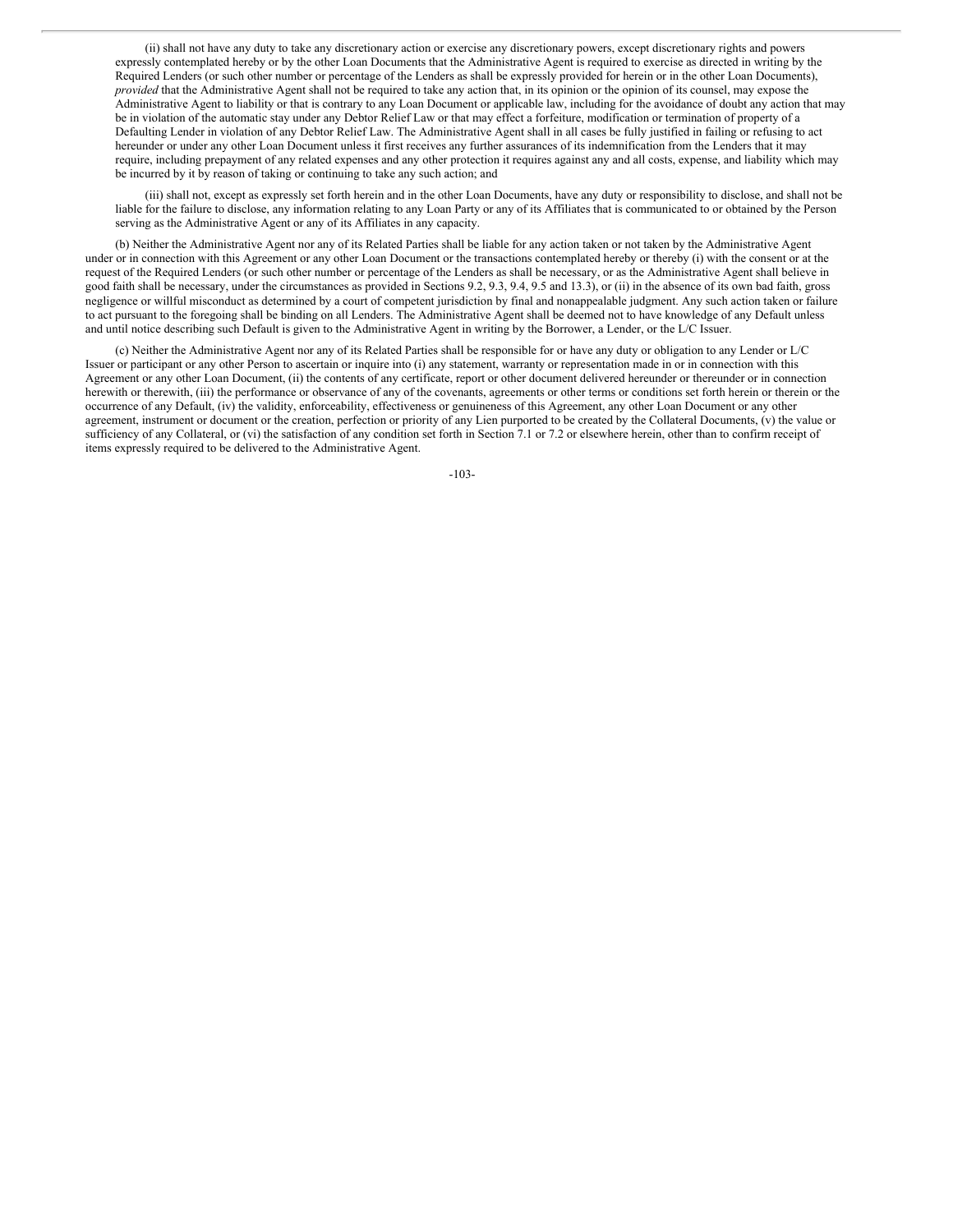*Section 10.4. Reliance by Administrative Agent*. The Administrative Agent shall be entitled to rely upon, and shall be fully protected in relying and shall not incur any liability for relying upon, any notice, request, certificate, communication, consent, statement, instrument, document or other writing (including any electronic message, Internet or intranet website posting or other distribution) believed by it to be genuine and to have been signed, sent or otherwise authenticated by the proper Person. The Administrative Agent also may rely upon any statement made to it orally or by telephone and believed by it to have been made by the proper Person, and shall be fully protected in relying and shall not incur any liability for relying thereon. In determining compliance with any condition hereunder to the making of a Loan, or the issuance, extension, renewal or increase of a Letter of Credit, that by its terms must be fulfilled to the satisfaction of a Lender or an L/C Issuer, the Administrative Agent may presume that such condition is satisfactory to such Lender or L/C Issuer unless the Administrative Agent shall have received notice to the contrary from such Lender or L/C Issuer prior to the making of such Loan or the issuance of such Letter of Credit. The Administrative Agent may consult with legal counsel (who may be counsel for the Loan Parties), independent accountants and other experts selected by it, and shall not be liable for any action taken or not taken by it in accordance with the advice of any such counsel, accountants or experts.

*Section 10.5. Delegation of Duties*. The Administrative Agent may perform any and all of its duties and exercise its rights and powers hereunder or under any other Loan Document by or through any one or more sub-agents appointed by the Administrative Agent. The Administrative Agent and any such sub-agent may perform any and all of its duties and exercise its rights and powers by or through their respective Related Parties. The exculpatory provisions of this Section shall apply to any such sub-agent and to the Related Parties of the Administrative Agent and any suchsub-agent, and shall apply to their respective activities in connection with the syndication of the Revolving Facility as well as activities as Administrative Agent. The Administrative Agent shall not be responsible for the negligence or misconduct of any sub-agents except to the extent that a court of competent jurisdiction determines in a final and nonappealable judgment that the Administrative Agent acted with gross negligence or willful misconduct in the selection of such sub-agents.

*Section 10.6. Resignation of Administrative Agent*. (a) The Administrative Agent may at any time give notice of its resignation to the Lenders, the L/C Issuers and the Borrower. Upon receipt of any such notice of resignation, the Required Lenders shall have the right, subject to the consent of the Borrower (not to be unreasonably withheld or delayed; provided that such consent shall not be required if an Event of Default under Section 9.1(a), 9.1(j) or 9.1(k) has occurred and is continuing at the time), to appoint a successor, which shall be a bank with an office in the United States of America, or an Affiliate of any such bank with an office in the United States of America. If no such successor shall have been so appointed by the Required Lenders and shall have accepted such appointment within thirty (30) days after the

-104-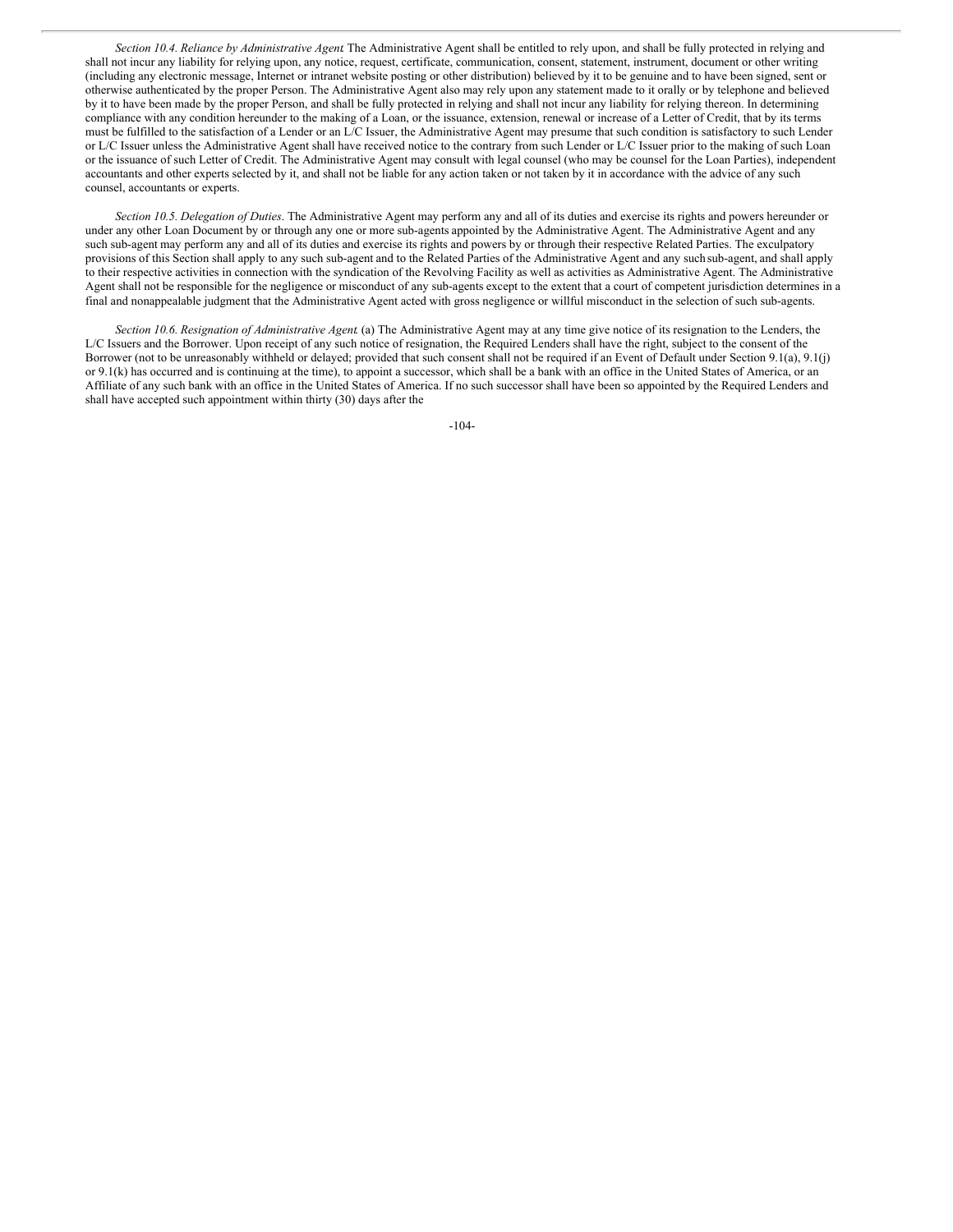retiring Administrative Agent gives notice of its resignation (or such earlier day as shall be agreed by the Required Lenders) (the *"Resignation Ef ective Date"*), then the retiring Administrative Agent may (but shall not be obligated to), on behalf of the Lenders and the L/C Issuers, appoint a successor Administrative Agent meeting the qualifications set forth above. Whether or not a successor has been appointed, such resignation shall become effective in accordance with such notice on the Resignation Effective Date.

(b) With effect from the Resignation Effective Date, (i) the retiring Administrative Agent shall be discharged from its duties and obligations hereunder and under the other Loan Documents, and (ii) except for any indemnity payments owed to the retiring or removed Administrative Agent, all payments, communications and determinations provided to be made by, to or through the Administrative Agent shall instead be made by or to each Lender and L/C Issuer directly, until such time, if any, as the Required Lenders appoint a successor Administrative Agent as provided for above. If on the Resignation Effective Date no successor has been appointed and accepted such appointment, the Administrative Agent's rights in the Collateral Documents shall be assigned without representation, recourse or warranty to the Lenders and L/C Issuer as their interests may appear. Upon the acceptance of a successor's appointment as Administrative Agent hereunder, such successor shall succeed to and become vested with all of the rights, powers, privileges and duties of the retiring Administrative Agent (other than any rights to indemnity payments or other amounts owed to the retiring Administrative Agent), and the retiring Administrative Agent shall be discharged from all of its duties and obligations hereunder or under the other Loan Documents. The fees payable by the Borrower to a successor Administrative Agent shall be the same as those payable to its predecessor unless otherwise agreed between the Borrower and such successor. After the retiring Administrative Agent's resignation hereunder and under the other Loan Documents, the provisions of this Section 10 and Section 13.4 shall continue in effect for the benefit of such retiring Administrative Agent, its sub-agents and their respective Related Parties in respect of any actions taken or omitted to be taken by any of them while the retiring Administrative Agent was acting as Administrative Agent.

*Section 10.7. Non-Reliance on Administrative Agent and Other Lenders*. (a) Each Lender and L/C Issuer acknowledges that it has, independently and without reliance upon the Administrative Agent or any other Lender or any of their Related Parties and based on such documents and information as it has deemed appropriate, made its own credit analysis and decision to enter into this Agreement. Each Lender and L/C Issuer also acknowledges that it will, independently and without reliance upon the Administrative Agent or any other Lender or any of their Related Parties and based on such documents and information as it shall from time to time deem appropriate, continue to make its own decisions in taking or not taking action under or based upon this Agreement, any other Loan Document or any related agreement or any document furnished hereunder or thereunder.

(b) Upon a Lender's written request, the Administrative Agent agrees to forward to such Lender, when complete, copies of any audit, inspection, or other report prepared by or for the Administrative Agent with respect to the Borrower or any Loan Party or the Collateral (herein, *"Reports"*). Each Lender hereby agrees that (i) the Administrative Agent (A) makes no representation or warranty, express or implied, as to the completeness or accuracy of any

-105-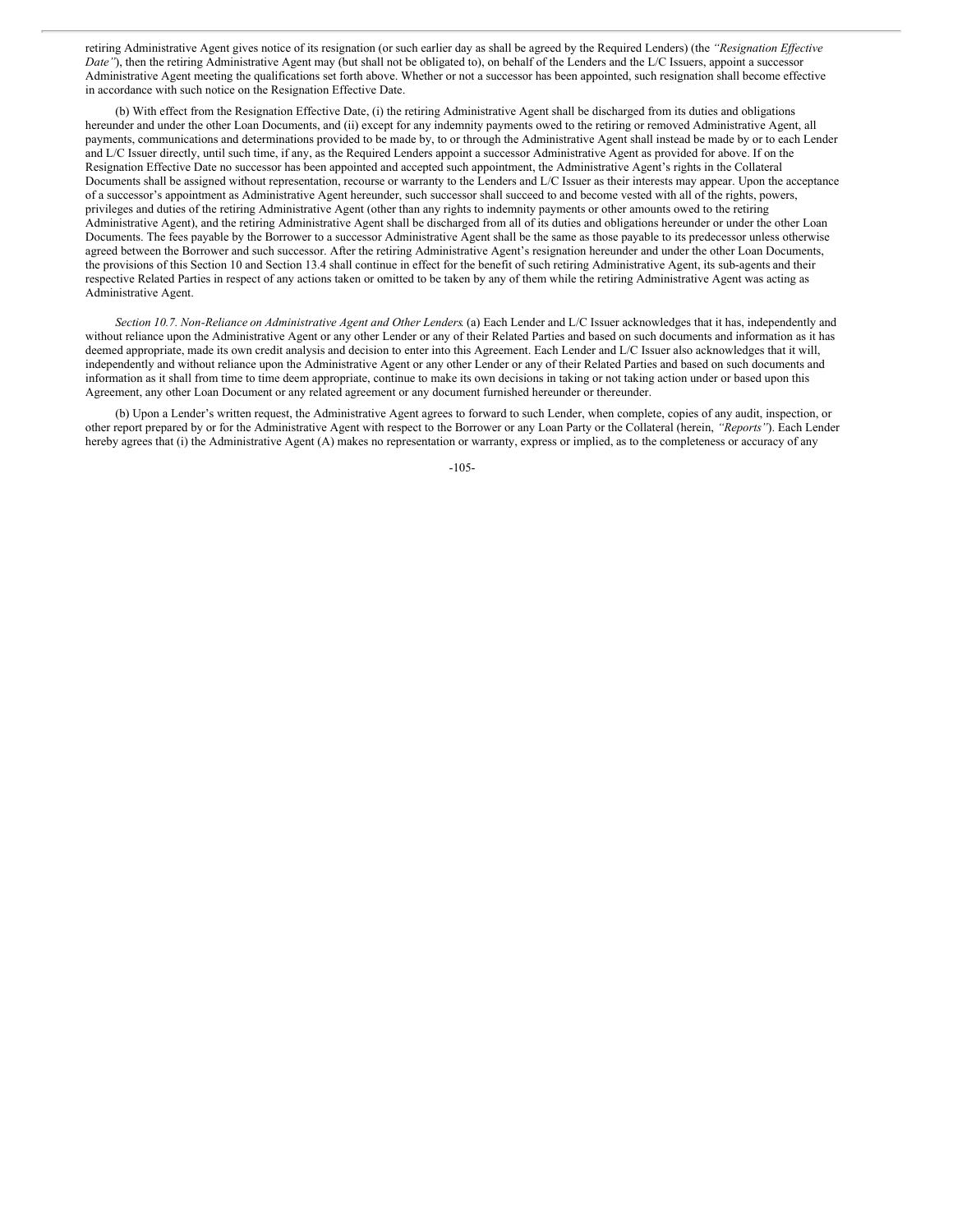Report or any of the information contained therein or any inaccuracy or omission contained in or relating to a Report and (B) shall not be liable for any information contained in any Report; (ii) the Reports are not comprehensive audits or inspections, and that any Person performing any such audit or inspection will inspect only specific information regarding the Borrower and the other Loan Parties and will rely significantly upon the books and records of Borrower and the other Loan Parties, as well as on representations of personnel of the Borrower and the other Loan Parties, and that the Administrative Agent undertakes no obligation to update, correct or supplement the Reports; (iii) it will keep all Reports confidential and strictly for its internal use, not share the Report with any other Person except as otherwise permitted pursuant to this Agreement; and (iv) without limiting the generality of any other indemnification provision contained in this Agreement, it will pay and protect, and indemnify, defend, and hold the Administrative Agent and any such other Person preparing a Report harmless from and against, the claims, actions, proceedings, damages, costs, expenses, and other amounts (including reasonable attorney fees) incurred by the Administrative Agent or such other Person as the direct or indirect result of any third parties who might obtain all or part of any Report through the indemnifying Lender. The Lenders acknowledge that the provisions set forth in this Section 10.7(b) do not create an obligation on behalf of the Borrower and the other Loan Parties.

*Section 10.8. L/C Issuer.* The L/C Issuer shall act on behalf of the Lenders with respect to any Letters of Credit issued by it and the documents associated therewith. The L/C Issuer shall have all of the benefits and immunities (i) provided to the Administrative Agent in this Section 10 with respect to any acts taken or omissions suffered by the L/C Issuer in connection with Letters of Credit issued by it or proposed to be issued by it and the Applications pertaining to such Letters of Credit as fully as if the term "Administrative Agent", as used in this Section 10, included the L/C Issuer with respect to such acts or omissions and (ii) as additionally provided in this Agreement with respect to such L/C Issuer. Any resignation by the Person then acting as Administrative Agent pursuant to Section 10.6 shall also constitute its resignation or the resignation of its Affiliate as L/C Issuer except as it may otherwise agree. If such Person then acting as L/C Issuer so resigns, it shall retain all the rights, powers, privileges and duties of the L/C Issuer hereunder with respect to all Letters of Credit outstanding as of the effective date of its resignation as L/C Issuer and all L/C Obligations with respect thereto, including the right to require the Lenders to make Loans or fund risk participations in Reimbursement Obligations pursuant to Section 2.3. Upon the appointment by the Borrower of a successor L/C Issuer hereunder (which successor shall in all cases be a Lender other than a Defaulting Lender or a Disqualified Institution), (i) such successor shall succeed to and become vested with all of the rights, powers, privileges and duties of the retiring L/C Issuer (other than any rights to indemnity payments or other amounts that remain owing to the retiring L/C Issuer ), and (ii) the retiring L/C Issuer shall be discharged from all of its duties and obligations hereunder or under the other Loan Documents other than with respect to its outstanding Letters of Credit, and (iii) upon the request of the resigning L/C Issuer, the successor L/C Issuer shall issue letters of credit in substitution for the Letters of Credit, if any, outstanding at the time of such succession or make other arrangements satisfactory to the resigning L/C Issuer to effectively assume the obligations of the resigning L/C Issuer with respect to such Letters of Credit.

-106-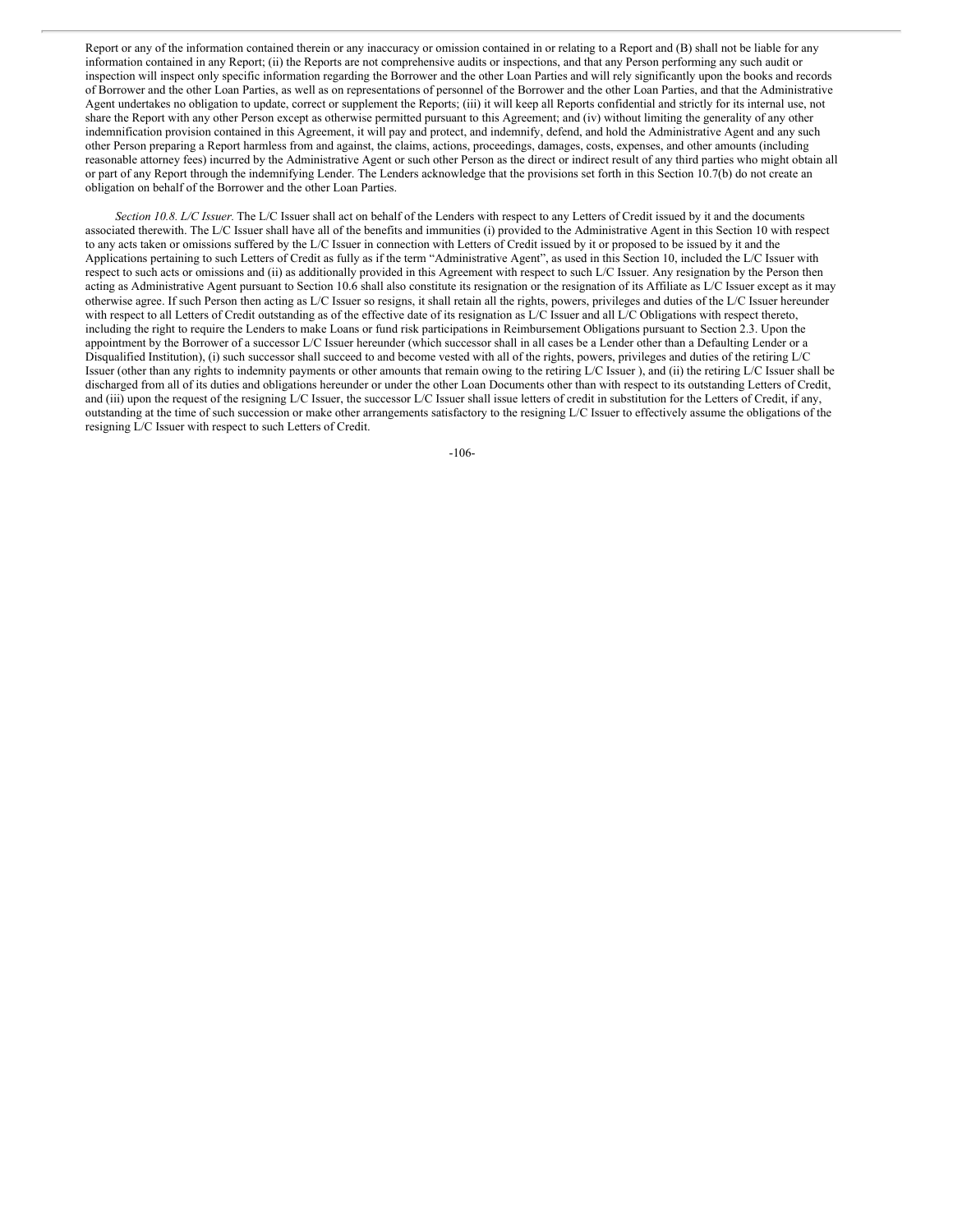*Section 10.9. Hedging Liability and Bank Product Obligations*. By virtue of a Lender's execution of this Agreement or an assignment agreement pursuant to Section 13.2, as the case may be, any Affiliate of such Lender with whom the Borrower or any other Loan Party has entered into an agreement creating Hedging Liability or Bank Product Obligations shall be deemed a Lender party hereto for purposes of any reference in a Loan Document to the parties for whom the Administrative Agent is acting, it being understood and agreed that the rights and benefits of such Affiliate under the Loan Documents consist exclusively of such Affiliate's right to share in payments and collections out of the Collateral and the Guaranty Agreements as more fully set forth in Section 9.5. In connection with any such distribution of payments and collections, or any request for the release of the Guaranty Agreements and the Administrative Agent's Liens in connection with the termination of the Revolving Credit Commitments and the payment in full of the Obligations, the Administrative Agent shall be entitled to assume no amounts are due to any Lender or its Affiliate with respect to Hedging Liability or Bank Product Obligations unless such Lender has notified the Administrative Agent in writing of the amount of any such liability owed to it or its Affiliate prior to such distribution or payment or release of Guaranty Agreements and the Administrative Agent's Liens.

*Section 10.10. Designation of Additional Agents*. The Administrative Agent shall have the continuing right, for purposes hereof, at any time and from time to time to designate one or more of the Lenders (and/or its or their Affiliates) as "syndication agents," "documentation agents," "book runners," "lead arrangers," "arrangers," or other designations for purposes hereto, but such designation shall have no substantive effect, and such Lenders and their Affiliates shall have no additional powers, duties or responsibilities as a result thereof.

Section 10.11. Authorization to Enter into, and Enforcement of, the Collateral Documents; Possession of Collateral The Administrative Agent is hereby irrevocably authorized by each of the Lenders and the L/C Issuer to execute and deliver the Collateral Documents on behalf of each of the Lenders, the L/C Issuer, and their Affiliates and to take such action and exercise such powers under the Collateral Documents as the Administrative Agent considers appropriate; *provided* the Administrative Agent shall not amend or waive any compliance with the Collateral Documents unless such amendment or waiver is agreed to in writing by the Required Lenders in accordance with Section 13.3 hereof or as expressly permitted hereby or thereby. Upon the occurrence of an Event of Default, the Administrative Agent shall take such action to enforce its Lien on the Collateral and to preserve and protect the Collateral as may be directed by the Required Lenders. Unless and until the Required Lenders give such direction, the Administrative Agent may (but shall not be obligated to) take or refrain from taking such actions as it deems appropriate and in the best interest of all the Lenders and L/C Issuer. Each Lender and L/C Issuer acknowledges and agrees that it will be bound by the terms and conditions of the Collateral Documents upon the execution and delivery thereof by the Administrative Agent. The Administrative Agent shall not be responsible for or have a duty to ascertain or inquire into any representation or warranty regarding the existence, value or collectability of the Collateral, the existence, priority or perfection of the Administrative Agent's Lien thereon, or any certificate prepared by any Loan Party in connection therewith, nor shall the Administrative Agent be responsible or liable to the Lenders, the L/C Issuer or their Affiliates for any failure to monitor or maintain any portion

-107-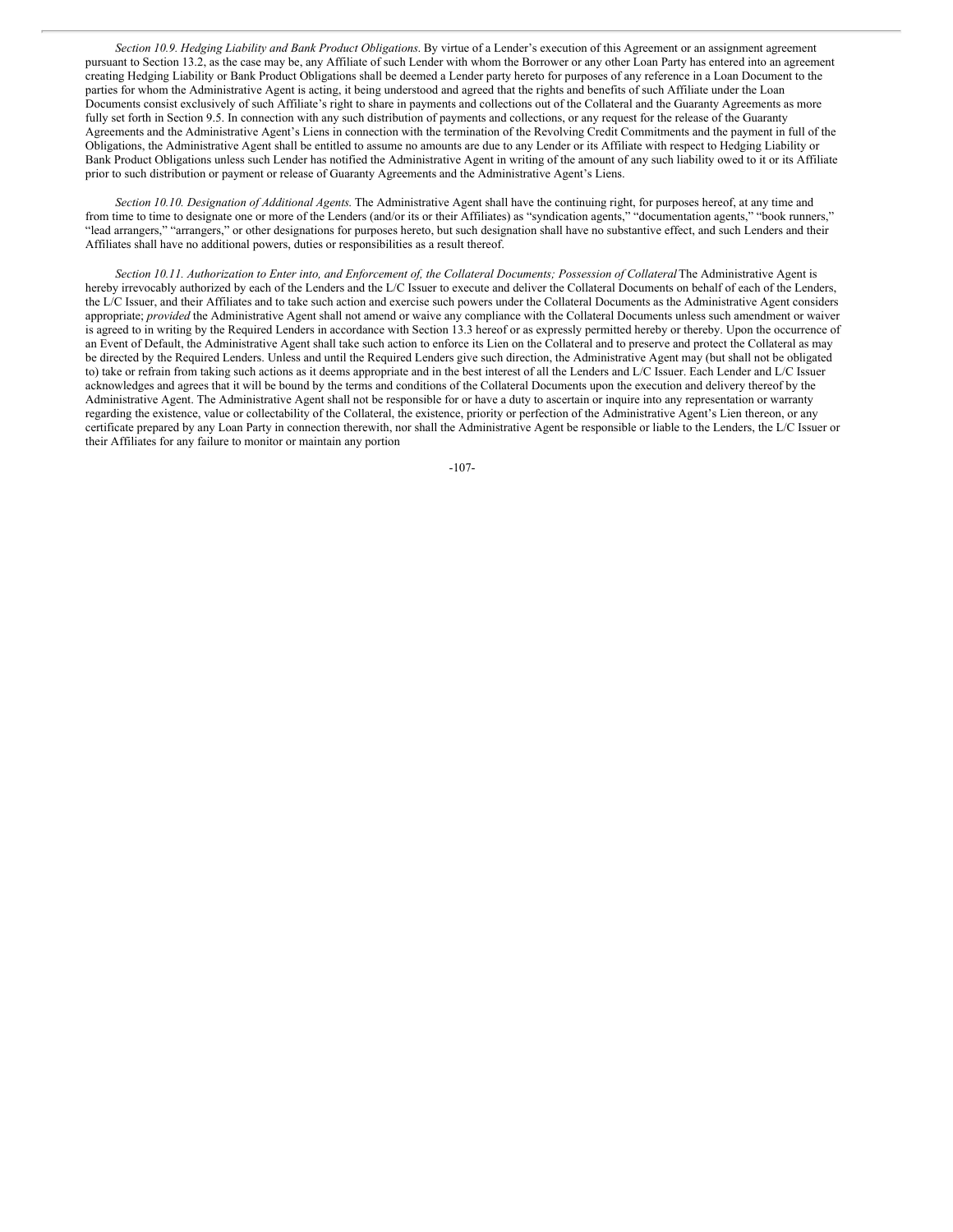of the Collateral. The Lenders and L/C Issuer hereby irrevocably authorize (and each of their Affiliates holding any Bank Product Obligations and Hedging Liability entitled to the benefits of the Collateral shall be deemed to authorize) the Administrative Agent, based upon the instruction of the Required Lenders, to credit bid and purchase (either directly or through one or more acquisition vehicles) all or any portion of the Collateral at any sale thereof conducted by the Administrative Agent (or any security trustee therefor) under the provisions of the Uniform Commercial Code, including pursuant to Sections 9-610 or 9-620 of the Uniform Commercial Code, at any sale thereof conducted under the provisions of the United States Bankruptcy Code, including Section 363 of the United States Bankruptcy Code, or at any sale or foreclosure conducted by the Administrative Agent or any security trustee therefor (whether by judicial action or otherwise) in accordance with applicable law. Except as otherwise specifically provided for herein, no Lender, L/C Issuer, or their Affiliates, other than the Administrative Agent, shall have the right to institute any suit, action or proceeding in equity or at law for the foreclosure or other realization upon any Collateral or for the execution of any trust or power in respect of the Collateral or for the appointment of a receiver or for the enforcement of any other remedy under the Collateral Documents, it being understood and intended that no one or more of the Lenders or L/C Issuer or their Affiliates shall have any right in any manner whatsoever to affect, disturb or prejudice the Lien of the Administrative Agent (or any security trustee therefor) under the Collateral Documents by its or their action or to enforce any right thereunder, and that all proceedings at law or in equity shall be instituted, had, and maintained by the Administrative Agent (or its security trustee) in the manner provided for in the relevant Collateral Documents for the benefit of the Lenders, the L/C Issuer, and their Affiliates. Each Lender and L/C Issuer is hereby appointed agent for the purpose of perfecting the Administrative Agent's security interest in assets which, in accordance with Article 9 of the Uniform Commercial Code or other applicable law can be perfected only by possession. Should any Lender or L/C Issuer (other than the Administrative Agent) obtain possession of any Collateral, such Lender or L/C Issuer shall notify the Administrative Agent thereof, and, promptly upon the Administrative Agent's request therefor shall deliver such Collateral to the Administrative Agent or in accordance with the Administrative Agent's instructions.

Section 10.12. Authorization to Release, Limit or Subordinate Liens or to Release Guaranties. The Administrative Agent is hereby irrevocably authorized by each of the Lenders, the L/C Issuer, and their Affiliates to (a) release any Lien covering any Collateral that is sold, transferred, or otherwise disposed of in accordance with the terms and conditions of this Agreement and the relevant Collateral Documents (including a sale, transfer, or Disposition permitted by the terms of Section 8.10 or which has otherwise been consented to in accordance with Section 13.3), (b) release or subordinate any Lien on Collateral consisting of goods financed with purchase money indebtedness or under a Capital Lease to the extent such purchase money indebtedness or Capitalized Lease Obligation, and the Lien securing the same, are permitted by Sections 8.7(b) and 8.8(d), (c) reduce or limit the amount of the Indebtedness secured by any particular item of Collateral to an amount not less than the estimated value thereof to the extent necessary to reduce mortgage registry, filing and similar tax, (d) release Liens on the Collateral following termination or expiration of the Revolving Credit Commitments and payment in full in cash of the Obligations (other than contingent indemnification obligations) and the expiration or termination of all Letters of Credit (other

-108-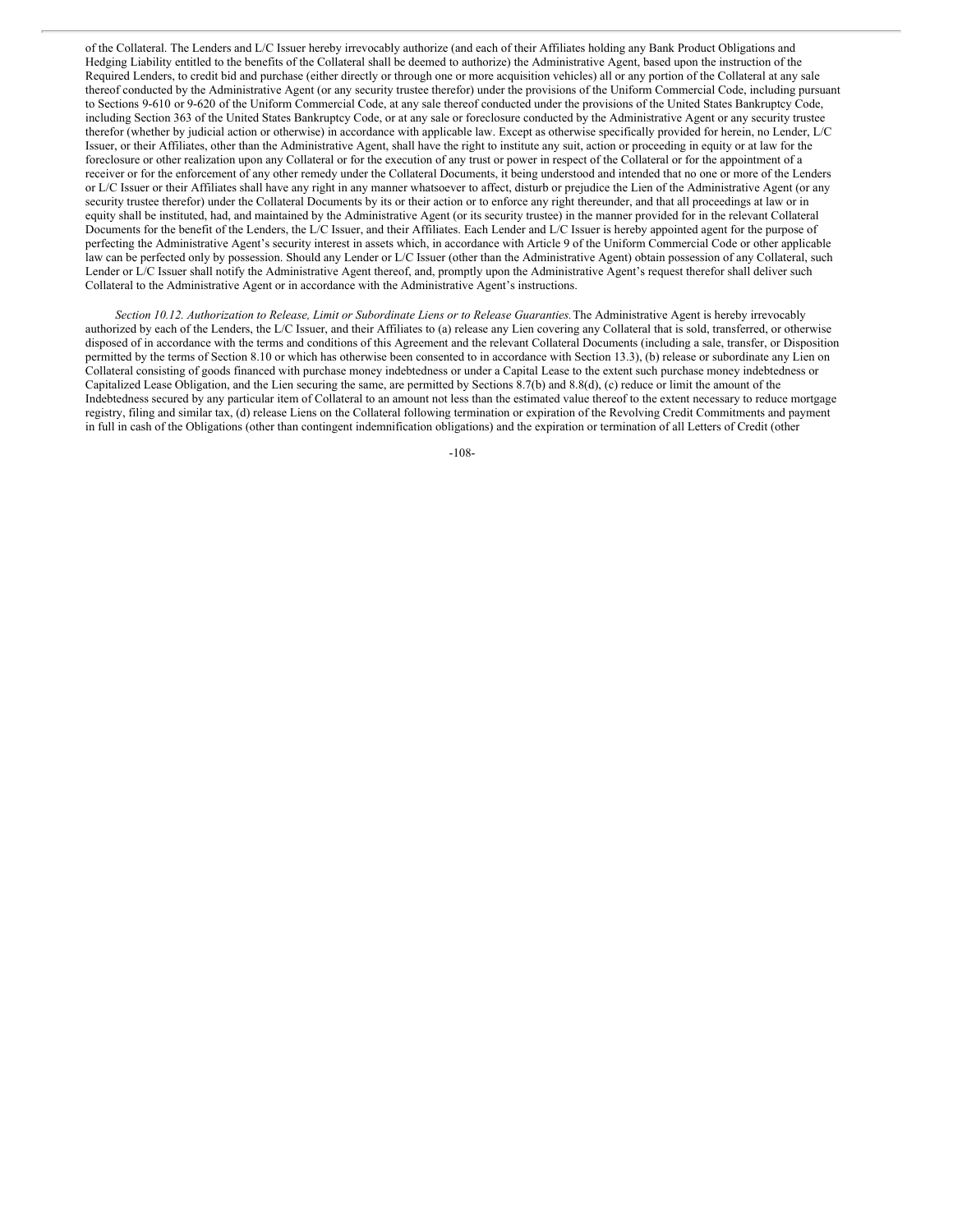than Letters of Credit that have been Cash Collateralized to the satisfaction of the Administrative Agent and relevant L/C Issuer) and, if then due, Hedging Liability and Bank Product Obligations, and (e) release any Subsidiary from its obligations as a Guarantor if such Person ceases to be a Subsidiary as a result of a transaction permitted under the Loan Documents. Upon the Administrative Agent's request, the Required Lenders will confirm in writing the Administrative Agent's authority to release or subordinate its interest in particular types or items of Property or to release any Person from its obligations as a Guarantor under the Loan Documents.

If any of the Collateral shall be sold, transferred or otherwise disposed of by any Loan Party in a transaction permitted by this Agreement, the Liens created by the Collateral Documents shall automatically terminate and be released with respect to such Collateral, without the delivery of any instrument or performance of any act by any Person being necessary to give effect thereto. Upon the consummation of any such sale, transfer or other disposal of Collateral, the Administrative Agent shall deliver to the Loan Party all such Collateral held by the Administrative Agent under any Loan Document and, at the reasonable request and sole expense of such Loan Party, execute and deliver to such Loan Party releases or other documents necessary to evidence such termination or release. At the request and sole expense of the Borrower, a Guarantor shall be released from its obligations under the Loan Documents in the event that all the capital stock or other equity interests of such Guarantor shall be sold, transferred or otherwise disposed of in a transaction permitted by this Agreement or such Guarantor is no longer required by the Loan Documents to be a Guarantor; provided that the Borrower shall have delivered to the Administrative Agent, at least 5 Business Days prior to the date of the proposed release, a written request for release identifying the relevant Guarantor and the terms of the sale or other Disposition in reasonable detail, including the price thereof and any expenses in connection therewith, together with a certification by the Borrower stating that such transaction is in compliance with this Agreement and the other Loan Documents.

*Section 10.13. Authorization of Administrative Agent to File Proofs of Claim.*In case of the pendency of any proceeding under any Debtor Relief Law or any other judicial proceeding relative to any Loan Party, the Administrative Agent (irrespective of whether the principal of any Loan or L/C Obligation shall then be due and payable as herein expressed or by declaration or otherwise and irrespective of whether the Administrative Agent shall have made any demand on the Borrower) shall be entitled and empowered, by intervention in such proceeding or otherwise:

(a) to file and prove a claim for the whole amount of the principal and interest owing and unpaid in respect of the Loans, L/C Obligations and all other Obligations that are owing and unpaid and to file such other documents as may be necessary or advisable in order to have the claims of Lenders, the L/C Issuer and the Administrative Agent (including any claim for the reasonable compensation, expenses, disbursements and advances of the Lenders, the L/C Issuer and the Administrative Agent and their respective agents and counsel and all other amounts due the Lenders, the L/C Issuer and the Administrative Agent under the Loan Documents including, but not limited to, Sections 3.1, 4.4, 4.5, and 13.4) allowed in such judicial proceeding; and

-109-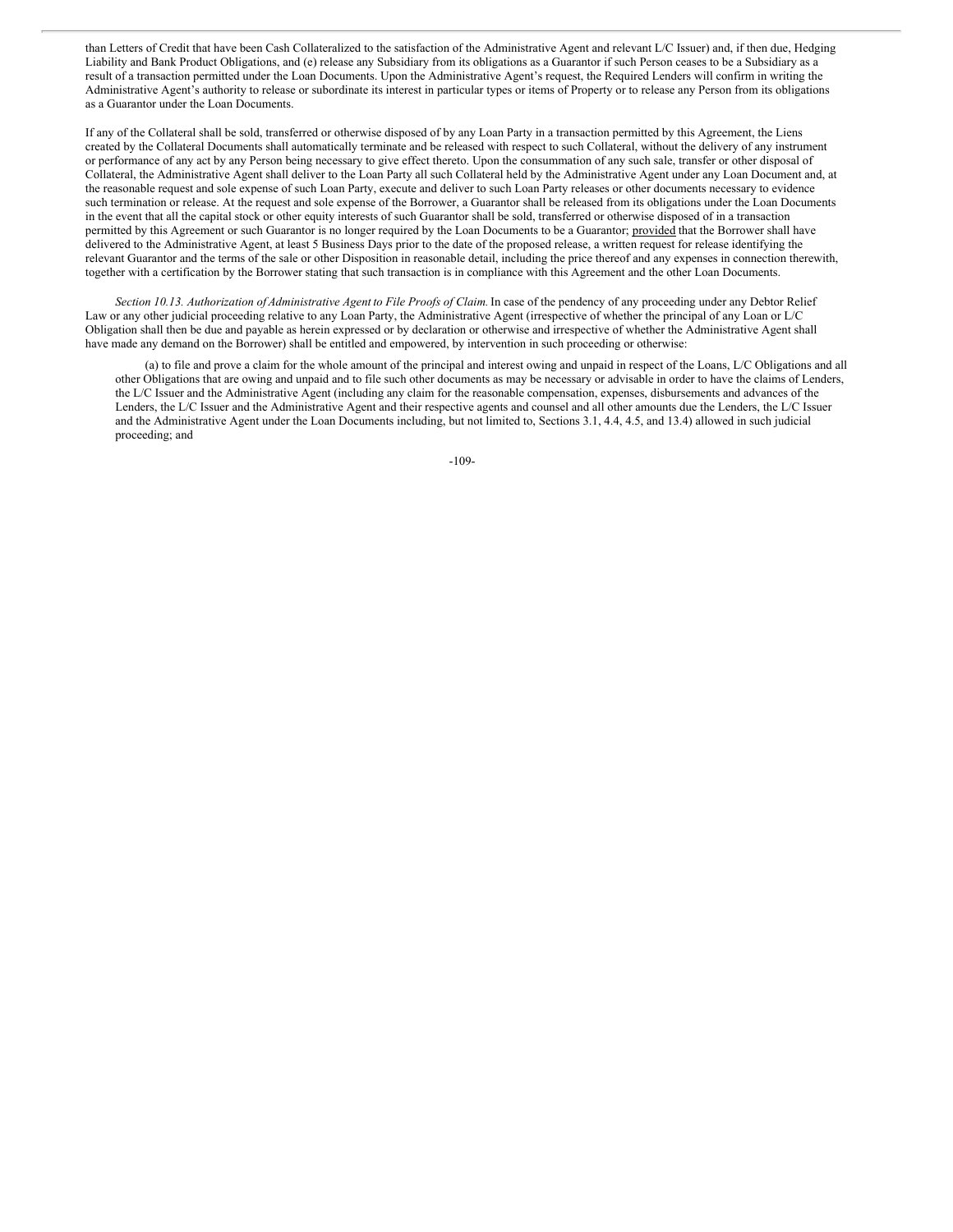(b) to collect and receive any monies or other property payable or deliverable on any such claims and to distribute the same;

and any custodian, receiver, assignee, trustee, liquidator, sequestrator or other similar official in any such judicial proceeding is hereby authorized by each Lender and L/C Issuer to make such payments to the Administrative Agent and, in the event that the Administrative Agent shall consent to the making of such payments directly to the Lenders and the L/C Issuer, to pay to the Administrative Agent any amount due for the reasonable compensation, expenses, disbursements and advances of the Administrative Agent and its agents and counsel, and any other amounts due the Administrative Agent under Sections 3.1 and 13.4. Nothing contained herein shall be deemed to authorize the Administrative Agent to authorize or consent to or accept or adopt on behalf of any Lender or L/C Issuer any plan of reorganization, arrangement, adjustment or composition affecting the Obligations or the rights of any Lender or L/C Issuer or to authorize the Administrative Agent to vote in respect of the claim of any Lender or L/C Issuer in any such proceeding.

*Section 10.14. Recovery of Erroneous Payments.* Notwithstanding anything to the contrary in this Agreement, if at any time Administrative Agent determines (in its sole and absolute discretion) that it has made a payment hereunder in error to any Lender, L/C Issuer or other Secured Party, whether or not in respect of an Obligation due and owing by Borrower at such time, where such payment is a Rescindable Amount, then in any such event, each such Person receiving a Rescindable Amount severally agrees to repay to Administrative Agent forthwith on demand the Rescindable Amount received by such Person in immediately available funds in the currency so received, with interest thereon, for each day from and including the date such Rescindable Amount is received by it to but excluding the date of payment to Administrative Agent, at the greater of the Federal Funds Rate and a rate determined by Administrative Agent in accordance with banking industry rules on interbank compensation. Each Lender, each L/C Issuer and each other Secured Party irrevocably waives any and all defenses, including any "discharge for value" (under which a creditor might otherwise claim a right to retain funds mistakenly paid by a third party in respect of a debt owed by another), "good consideration", "change of position" or similar defenses (whether at law or in equity) to its obligation to return any Rescindable Amount. Administrative Agent shall inform each Lender, L/C Issuer or other Secured Party that received a Rescindable Amount promptly upon determining that any payment made to such Person comprised, in whole or in part, a Rescindable Amount. Each Person's obligations, agreements and waivers under this Section 10.14 shall survive the resignation or replacement of the Administrative Agent, any transfer of rights or obligations by, or the replacement of, a Lender or L/C Issuer, the termination of the Commitments and/or the repayment, satisfaction or discharge of all Obligations (or any portion thereof) under any Loan Document.

-110-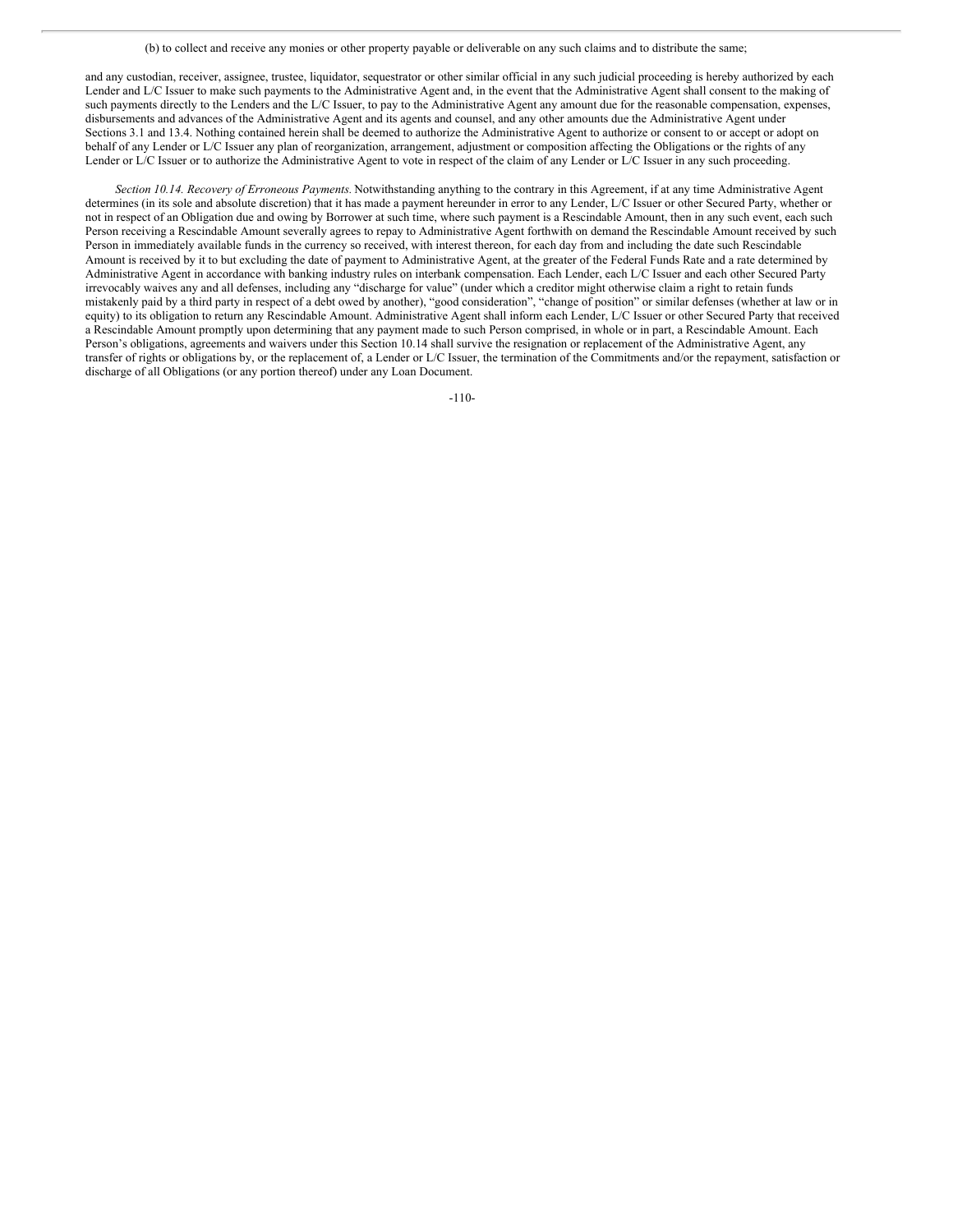*Section 11.1. The Guarantees*. To induce the Lenders and L/C Issuer to provide the credits described herein and in consideration of benefits expected to accrue to the Borrower by reason of the Revolving Credit Commitments and for other good and valuable consideration, receipt of which is hereby acknowledged, each Restricted Subsidiary party hereto (including any Restricted Subsidiary executing an Additional Guarantor Supplement in the form attached hereto as Exhibit F or such other form reasonably acceptable to the Administrative Agent) and the Borrower (as to the Secured Obligations of another Loan Party) hereby unconditionally and irrevocably guarantees jointly and severally to the Administrative Agent, the Lenders, and the L/C Issuer and their Affiliates, the due and punctual payment of all present and future Secured Obligations, including, but not limited to, the due and punctual payment of principal of and interest on the Loans, the Reimbursement Obligations, and the due and punctual payment of all other Obligations now or hereafter owed by the Borrower under the Loan Documents and the due and punctual payment of all Hedging Liability and Bank Product Obligations, in each case as and when the same shall become due and payable, whether at stated maturity, by acceleration, or otherwise, according to the terms hereof and thereof (including all interest, costs, fees, and charges after the entry of an order for relief against the Borrower or such other obligor in a case under the United States Bankruptcy Code or any similar proceeding, whether or not such interest, costs, fees and charges would be an allowed claim against the Borrower or any such obligor in any such proceeding); *provided, however,* that, with respect to any Guarantor, Hedging Liability guaranteed by such Guarantor shall exclude all Excluded Swap Obligations. In case of failure by the Borrower or other obligor punctually to pay any Secured Obligations guaranteed hereby, each Guarantor hereby unconditionally agrees to make such payment or to cause such payment to be made punctually as and when the same shall become due and payable, whether at stated maturity, by acceleration, or otherwise, and as if such payment were made by the Borrower or such obligor.

*Section 11.2. Guarantee Unconditional*. The obligations of each Guarantor under this Section 11 shall be unconditional and absolute and, without limiting the generality of the foregoing, shall not be released, discharged, or otherwise affected by:

(a) any extension, renewal, settlement, compromise, waiver, or release in respect of any obligation of any Loan Party or other obligor or of any other guarantor under this Agreement or any other Loan Document or by operation of law or otherwise;

(b) any modification or amendment of or supplement to this Agreement or any other Loan Document or any agreement relating to Hedging Liability or Bank Product Obligations;

(c) any change in the corporate existence, structure, or ownership of, or any insolvency, bankruptcy, reorganization, or other similar proceeding affecting, any Loan Party or other obligor, any other guarantor, or any of their respective assets, or any resulting release or discharge of any obligation of any Loan Party or other obligor or of any other guarantor contained in any Loan Document;

(d) the existence of any claim,set-off, or other rights which any Loan Party or other obligor or any other guarantor may have at any time against the Administrative Agent, any Lender, the L/C Issuer or any other Person, whether or not arising in connection herewith;

-111-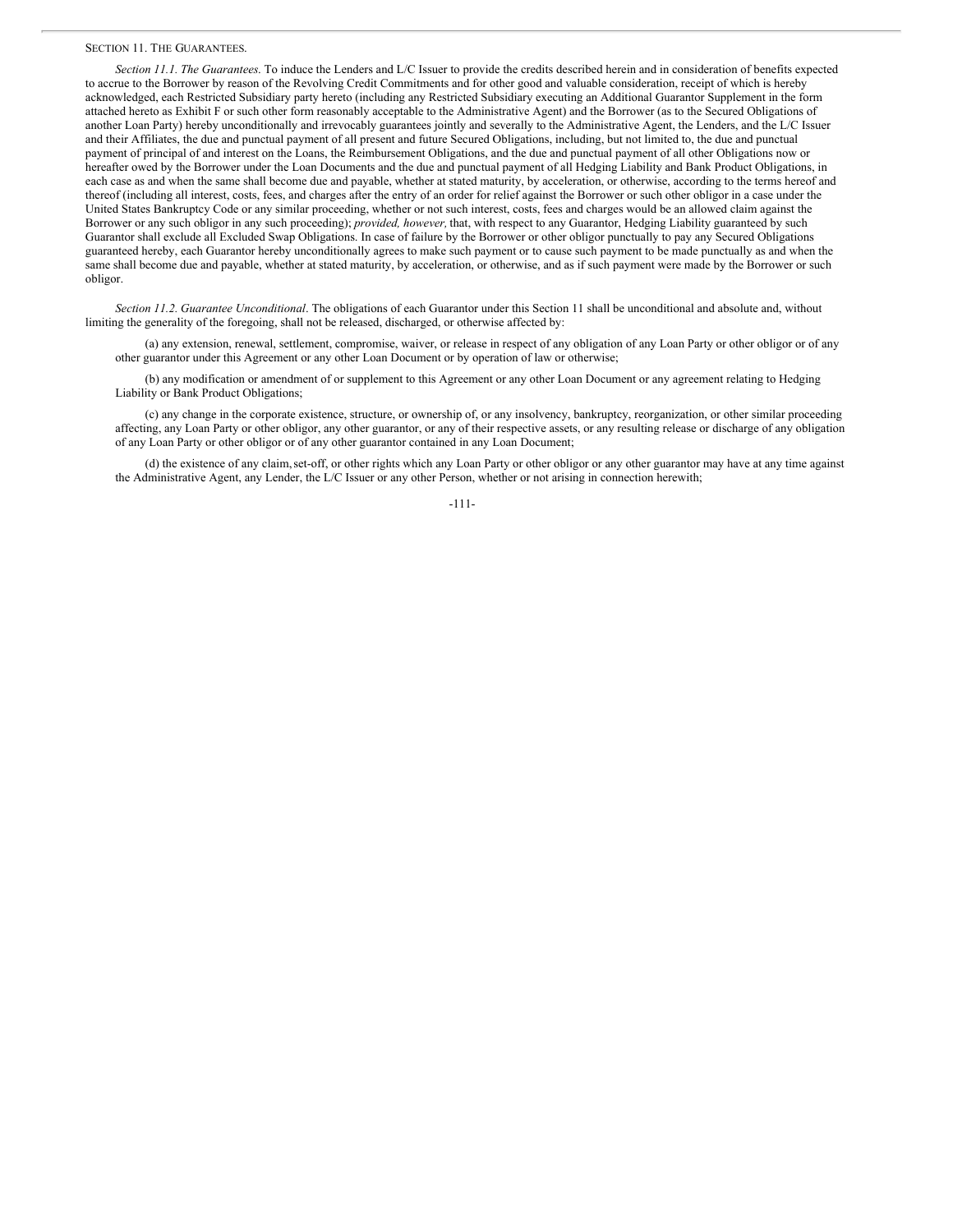(e) any failure to assert, or any assertion of, any claim or demand or any exercise of, or failure to exercise, any rights or remedies against any Loan Party or other obligor, any other guarantor, or any other Person or Property;

(f) any application of any sums by whomsoever paid or howsoever realized to any obligation of any Loan Party or other obligor, regardless of what obligations of any Loan Party or other obligor remain unpaid;

(g) any invalidity or unenforceability relating to or against any Loan Party or other obligor or any other guarantor for any reason of this Agreement or of any other Loan Document or any agreement relating to Hedging Liability or Bank Product Obligations or any provision of applicable law or regulation purporting to prohibit the payment by any Loan Party or other obligor or any other guarantor of the principal of or interest on any Loan or any Reimbursement Obligation or any other amount payable under the Loan Documents or any agreement relating to Hedging Liability or Bank Product Obligations; or

(h) any other act or omission to act or delay of any kind by the Administrative Agent, any Lender, the L/C Issuer, or any other Person or any other circumstance whatsoever that might, but for the provisions of this subsection, constitute a legal or equitable discharge of the obligations of any Guarantor under this Section 11.

Section 11.3. Discharge Only upon Payment in Full; Reinstatement in Certain Circumstances Each Guarantor's obligations under this Section 11 shall remain in full force and effect until the Revolving Credit Commitments are terminated, all Letters of Credit have expired, and the principal of and interest on the Loans and all other amounts payable by the Borrower and the other Loan Parties under this Agreement and all other Loan Documents and, if then outstanding and unpaid, all Hedging Liability and Bank Product Obligations shall have been paid in full. If at any time any payment of the principal of or interest on any Loan or any Reimbursement Obligation or any other amount payable by any Loan Party or other obligor or any guarantor under the Loan Documents or any agreement relating to Hedging Liability or Bank Product Obligations is rescinded or must be otherwise restored or returned upon the insolvency, bankruptcy, or reorganization of such Loan Party or other obligor or of any guarantor, or otherwise, each Guarantor's obligations under this Section 11 with respect to such payment shall be reinstated at such time as though such payment had become due but had not been made at such time.

*Section 11.4. Subrogation*. Each Guarantor agrees it will not exercise any rights which it may acquire by way of subrogation by any payment made hereunder, or otherwise, until all the Secured Obligations (other than contingent indemnification obligations for which no claim has been asserted) shall have been paid in full subsequent to the termination of all the Revolving Credit Commitments and expiration of all Letters of Credit. If any amount shall be paid to a Guarantor on account of such subrogation rights at any time prior to the later of (x) the payment in full of the Secured Obligations and all other amounts payable by the Loan Parties hereunder and the other Loan Documents (other than contingent indemnification

-112-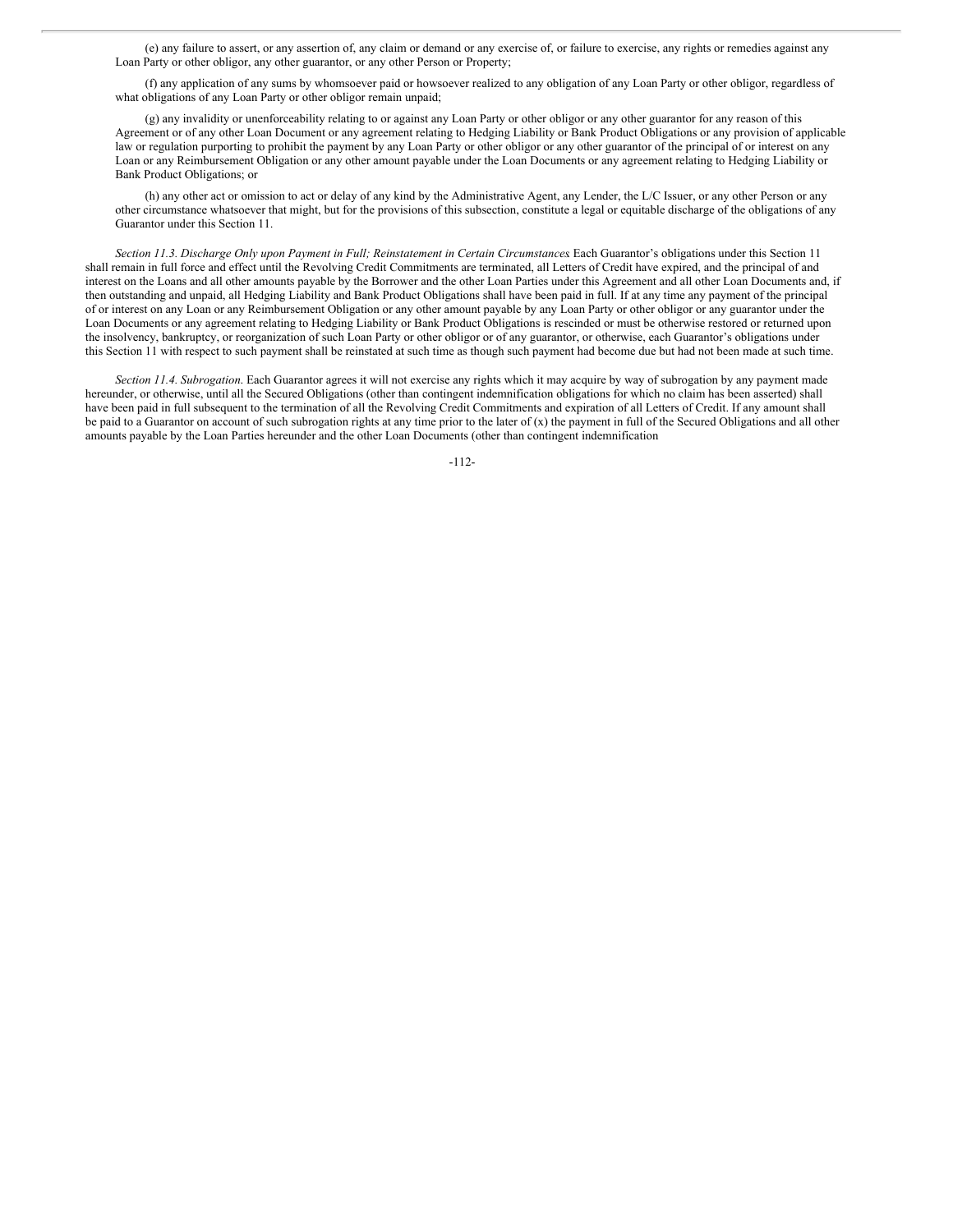obligations for which no claim has been asserted) and (y) the termination of the Revolving Credit Commitments and expiration of all Letters of Credit, such amount shall be held in trust for the benefit of the Administrative Agent, the Lenders, and the L/C Issuer (and their Affiliates) and shall forthwith be paid to the Administrative Agent for the benefit of the Lenders and L/C Issuer (and their Affiliates) or be credited and applied upon the Secured Obligations, whether matured or unmatured, in accordance with the terms of this Agreement.

*Section 11.5. Subordination*. Each Guarantor (each referred to herein as a*"Subordinated Creditor"*) hereby subordinates the payment of all Indebtedness, obligations, and liabilities of the Borrower or other Loan Party owing to such Subordinated Creditor, whether now existing or hereafter arising, to the indefeasible payment in full in cash of all Secured Obligations (other than contingent indemnification obligations for which no claim has been asserted). During the existence of any Event of Default, subject to Section 11.4, any such Indebtedness, obligation, or liability of the Borrower or other Loan Party owing to such Subordinated Creditor shall be enforced and performance received by such Subordinated Creditor as trustee for the benefit of the holders of the Secured Obligations and the proceeds thereof shall be paid over to the Administrative Agent for application to the Secured Obligations (whether or not then due), but without reducing or affecting in any manner the liability of such Guarantor under this Section 11.

*Section 11.6. Waivers*. Each Guarantor irrevocably waives acceptance hereof, presentment, demand, protest, and any notice not provided for herein, as well as any requirement that at any time any action be taken by the Administrative Agent, any Lender, the L/C Issuer, or any other Person against the Borrower or any other Loan Party or other obligor, another guarantor, or any other Person.

*Section 11.7. Limit on Recovery*. Notwithstanding any other provision hereof, the right of recovery against each Guarantor under this Section 11 shall not exceed \$1.00 less than the lowest amount which would render such Guarantor's obligations under this Section 11 void or voidable under applicable law, including, without limitation, fraudulent conveyance law.

*Section 11.8. Stay of Acceleration*. If acceleration of the time for payment of any amount payable by the Borrower or other Loan Party or other obligor under this Agreement or any other Loan Document, or under any agreement relating to Hedging Liability or Bank Product Obligations, is stayed upon the insolvency, bankruptcy or reorganization of the Borrower or such other Loan Party or obligor, all such amounts otherwise subject to acceleration under the terms of this Agreement or the other Loan Documents, or under any agreement relating to Hedging Liability or Bank Product Obligations, shall nonetheless be payable by the Guarantors hereunder forthwith on demand by the Administrative Agent made at the request or otherwise with the consent of the Required Lenders.

*Section 11.9. Benefit to Guarantors*. The Loan Parties are engaged in related businesses and integrated to such an extent that the financial strength and flexibility of the Borrower and the other Loan Parties has a direct impact on the success of each other Loan Party. Each Guarantor will derive substantial direct and indirect benefit from the extensions of credit hereunder, and each Guarantor acknowledges that this guarantee is necessary or convenient to the conduct, promotion and attainment of its business.

-113-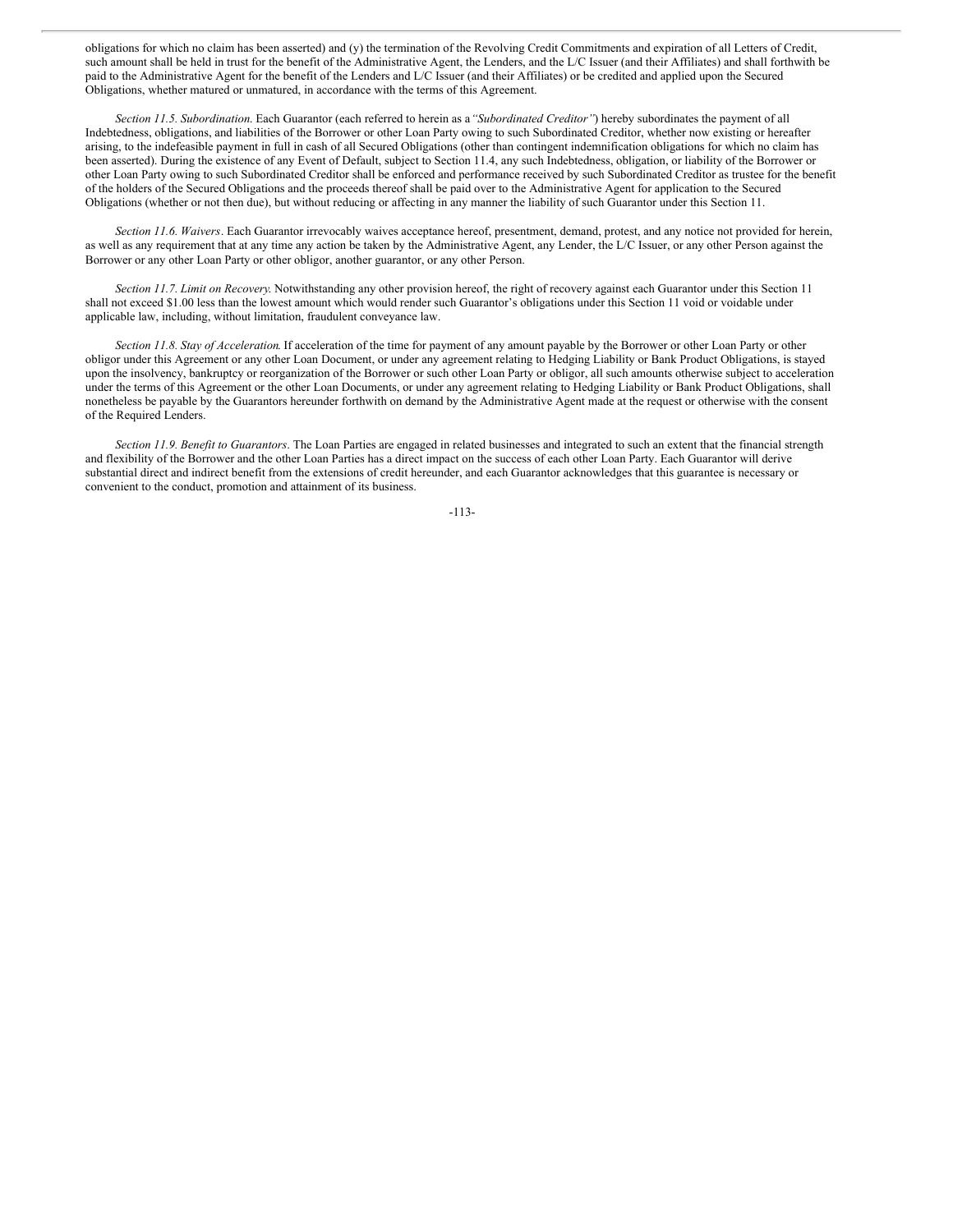*Section 11.10. Keepwell*. Each Qualified ECP Guarantor hereby jointly and severally absolutely, unconditionally and irrevocably undertakes to provide such funds or other support as may be needed from time to time by each other Loan Party to honor all of its obligations under this Guaranty in respect of Swap Obligations (provided, however, that each Qualified ECP Guarantor shall only be liable under this Section for the maximum amount of such liability that can be hereby incurred without rendering its obligations under this Section, or otherwise under this Guaranty, voidable under applicable law relating to fraudulent conveyance or fraudulent transfer, and not for any greater amount). The obligations of each Qualified ECP Guarantor under this Section shall remain in full force and effect until discharged in accordance with Section 11.3. Each Qualified ECP Guarantor intends that this Section constitute, and this Section shall be deemed to constitute, a "keepwell, support, or other agreement" for the benefit of each other Loan Party for all purposes of Section 1a(18)(A)(v)(II) of the Commodity Exchange Act.

#### SECTION 12. COLLATERAL.

*Section 12.1. Collateral*. The Secured Obligations shall be secured by valid, perfected, and enforceable Liens on all right, title, and interest of each Loan Party in all of its personal property and fixtures, whether now owned or hereafter acquired or arising, and all proceeds thereof; *provided, however,* that (i) the Collateral shall not include Excluded Property and (ii) Liens on assets of any Loan Party located outside of the United States shall not be perfected. Each Loan Party acknowledges and agrees that the Liens on the Collateral shall be granted to the Administrative Agent for the benefit of the holders of the Secured Obligations and shall be valid and perfected first priority Liens (to the extent perfection by filing, registration, recordation, possession or control is required herein or in any other Loan Document) subject to the proviso appearing at the end of the preceding sentence and to Liens permitted by Section 8.8, in each case pursuant to one or more Collateral Documents from such Persons, each in form and substance satisfactory to the Administrative Agent.

*Section 12.2. Depository Banks*. Each Loan Party shall maintain the Administrative Agent (or one of its Affiliates) as its primary depository bank, including for its principal operating, administrative, cash management, lockbox arrangements, collection activity, and other deposit accounts for the conduct of its business. Except for Excluded Accounts, all deposit accounts of a Loan Party shall be maintained with the Administrative Agent or other financial institutions to the extent that such deposit accounts not maintained with the Administrative Agent are subject to control agreements in favor of Administrative Agent on terms reasonably satisfactory to Administrative Agent.

*Section 12.3. Further Assurances*. Each Loan Party agrees that it shall, from time to time at the request of the Administrative Agent, execute and deliver such documents and do such acts and things as the Administrative Agent may reasonably request in order to provide for or perfect or protect such Liens on the Collateral. In the event any Loan Party forms or acquires any other Restricted Subsidiary after the date hereof, except as otherwise provided in

-114-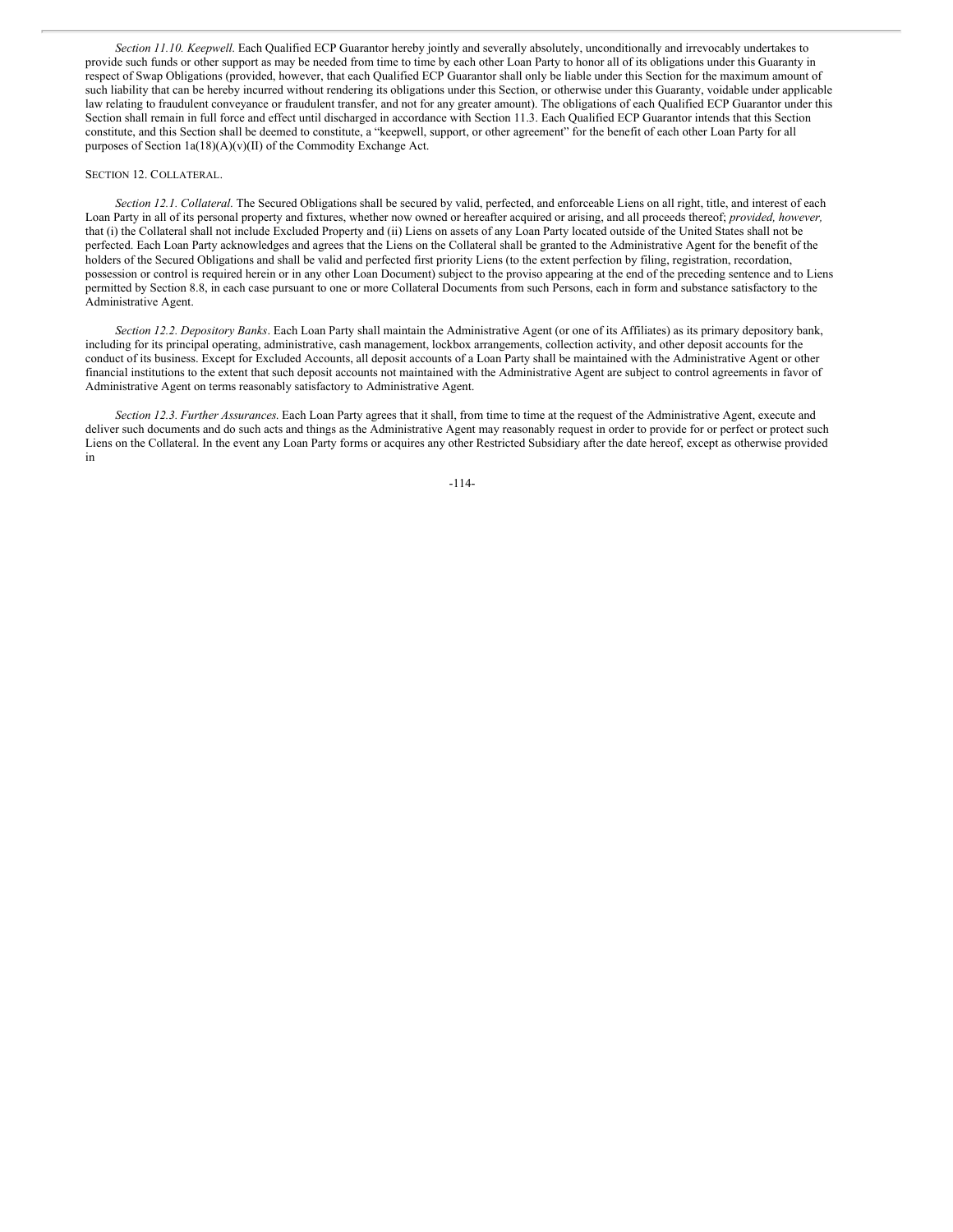the definition of Guarantor, the Loan Parties shall within sixty (60) days after such formation or acquisition cause such newly formed or acquired Restricted Subsidiary to execute a Guaranty Agreement and such Collateral Documents as the Administrative Agent may then require to the extent required pursuant to the Loan Documents, and the Loan Parties shall also deliver to the Administrative Agent, or cause such Restricted Subsidiary to deliver to the Administrative Agent, at the Borrower's cost and expense, such other instruments, documents, certificates, and opinions reasonably required by the Administrative Agent in connection therewith.

#### SECTION 13. MISCELLANEOUS.

#### *Section 13.1. Notices*.

(a) *Notices Generally.* Except in the case of notices and other communications expressly permitted to be given by telephone (and except as provided in subsection (b) below), all notices and other communications provided for herein shall be in writing and shall be delivered by hand or overnight courier service, mailed by certified or registered mail or sent by facsimile as follows:

(i) if to the Borrower or any other Loan Party, to it at 35 East Wacker Drive, Suite 2400, Chicago, Illinois 60601, Attention of Chief Financial Officer (Facsimile No. (312) 827-2801; Telephone No. (312) 287-3998);

(ii) if to the Administrative Agent, to Bank of Montrealat 115 South LaSalle Street, Chicago, Illinois 60603, Attention of Nicholas Buckingham (Facsimile No. (312) 765-8201; Telephone No. (312) 461-4657);

(iii) if toBMO Harris Bank N.A.in its capacity as L/C Issuer, to it at 115 South LaSalle Street, Chicago, Illinois 60603, Attention of Nicholas Buckingham (Facsimile No. (312) 765-8201; Telephone No. (312) 461-4657), and if to any other L/C Issuer, to it at the address provided in writing to the Administrative Agent and the Borrower at the time of its appointment as an L/C Issuer hereunder; and

(iv) if to a Lender, to it at its address (or facsimile number) set forth in its Administrative Questionnaire.

Notices sent by hand or overnight courier service, or mailed by certified or registered mail, shall be deemed to have been given when received; notices sent by facsimile shall be deemed to have been given when sent (except that, if not given during normal business hours for the recipient, shall be deemed to have been given at the opening of business on the next business day for the recipient). Notices delivered through electronic communications, to the extent provided in subsection (b) below, shall be effective as provided in said subsection (b).

-115-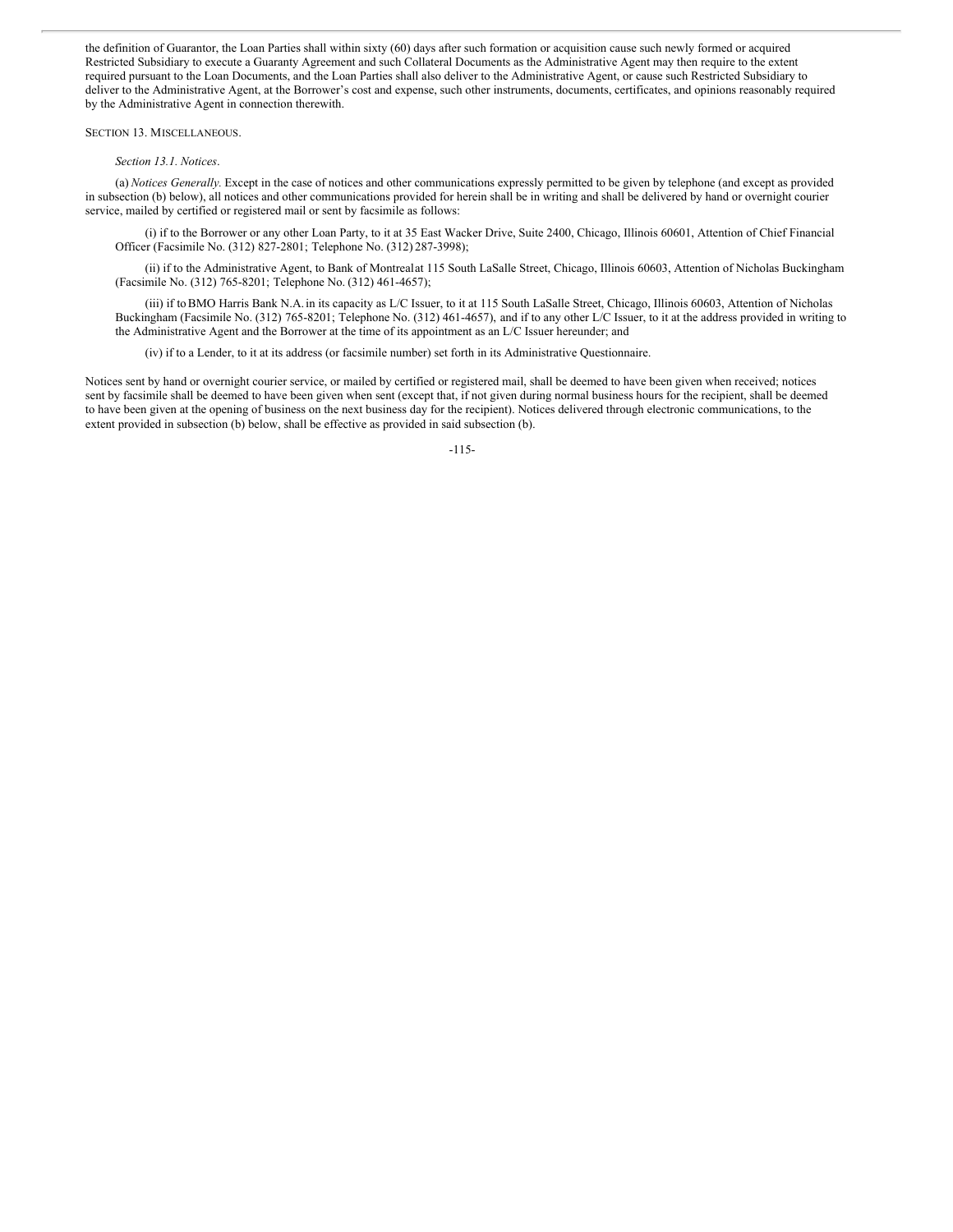(b) *Electronic Communications.* Notices and other communications to the Lenders and the L/C Issuers hereunder may be delivered or furnished by electronic communication (including e-mail and Internet or intranet websites) pursuant to procedures approved by the Administrative Agent,*provided* that the foregoing shall not apply to notices to any Lender or L/C Issuer pursuant to Sections 2.2, 2.3 and 2.6 if such Lender or L/C Issuer, as applicable, has notified the Administrative Agent that it is incapable of receiving notices under such Sections by electronic communication. The Administrative Agent or the Borrower may, in its discretion, agree to accept notices and other communications to it hereunder by electronic communications pursuant to procedures approved by it; *provided* that approval of such procedures may be limited to particular notices or communications.

Unless the Administrative Agent otherwise prescribes, (i) notices and other communications sent to ane-mail address shall be deemed received upon the sender's receipt of an acknowledgement from the intended recipient (such as by the "return receipt requested" function, as available, return e-mail or other written acknowledgement), and (ii) notices or communications posted to an Internet or intranet website shall be deemed received upon the deemed receipt by the intended recipient, at its e-mail address as described in the foregoing clause (i), of notification that such notice or communication is available and identifying the website address therefor; *provided* that, for both clauses (i) and (ii) above, if such notice, email or other communication is not sent during the normal business hours of the recipient, such notice or communication shall be deemed to have been sent at the opening of business on the next business day for the recipient.

(c) *Change of Address, etc.*Any party hereto may change its address or facsimile number for notices and other communications hereunder by notice to the other parties hereto.

(d) *Platform.* (i) Each Loan Party agrees that the Administrative Agent may, but shall not be obligated to, make the Communications (as defined below) available to the L/C Issuers and the other Lenders by posting the Communications on Debt Domain, Intralinks, Syndtrak or a substantially similar electronic transmission system (the *"Platform"*).

(ii) The Platform is provided "as is" and "as available." The Agent Parties (as defined below) do not warrant the adequacy of the Platform and expressly disclaim liability for errors or omissions in the Communications (as defined below). No warranty of any kind, express, implied or statutory, including, without limitation, any warranty of merchantability, fitness for a particular purpose, non-infringement of third-party rights or freedom from viruses or other code defects, is made by any Agent Party in connection with the Communications or the Platform. In no event shall the Administrative Agent or any of its Related Parties (collectively, the *"Agent Parties"*) have any liability to the Borrower or the other Loan Parties, any Lender or any other Person or entity for damages of any kind, including, without limitation, direct or indirect, special, incidental or consequential damages, losses or expenses (whether in tort, contract or otherwise) arising out of the Borrower's, any Loan Party's or the Administrative Agent's transmission of communications through the Platform. *"Communications"* means, collectively, any notice, demand, communication, information, document or other material provided by or on behalf of any Loan Party pursuant to any Loan Document or the transactions contemplated therein which is distributed to the Administrative Agent, any Lender or any L/C Issuer by means of electronic communications pursuant to this Section, including through the Platform.

-116-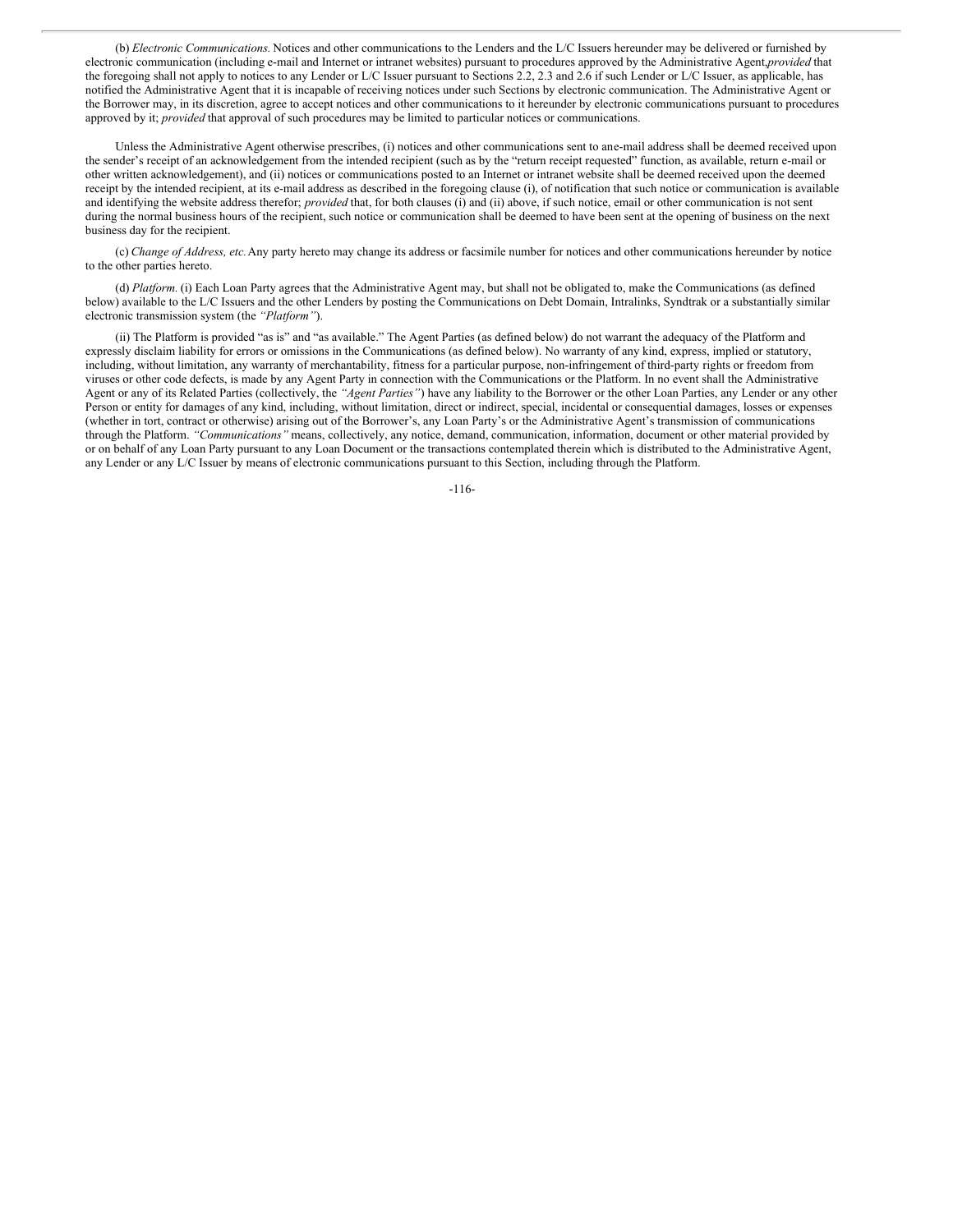#### *Section 13.2. Successors and Assigns*.

(a) *Successors and Assigns Generally.* The provisions of this Agreement shall be binding upon and inure to the benefit of the parties hereto and their respective successors and assigns permitted hereby, except that neither the Borrower nor any other Loan Party may assign or otherwise transfer any of its rights or obligations hereunder without the prior written consent of the Administrative Agent and each Lender, and no Lender may assign or otherwise transfer any of its rights or obligations hereunder except (i) to an assignee in accordance with the provisions of paragraph (b) of this Section, (ii) by way of participation in accordance with the provisions of paragraph (d) of this Section, or (iii) by way of pledge or assignment of a security interest subject to the restrictions of paragraph (e) of this Section (and any other attempted assignment or transfer by any party hereto shall be null and void). Nothing in this Agreement, expressed or implied, shall be construed to confer upon any Person (other than the parties hereto, their respective successors and assigns permitted hereby, Participants to the extent provided in paragraph (d) of this Section and, to the extent expressly contemplated hereby, the Related Parties of each of the Administrative Agent and the Lenders) any legal or equitable right, remedy or claim under or by reason of this Agreement.

(b) *Assignments by Lenders.* Any Lender may at any time assign to one or more assignees all or a portion of its rights and obligations under this Agreement (including all or a portion of its Revolving Credit Commitments and the Loans at the time owing to it); *provided* that any such assignment shall be subject to the following conditions:

(i) *Minimum Amounts.* (A) in the case of an assignment of the entire remaining amount of the assigning Lender's Revolving Credit Commitments and the Loans at the time owing to it (in each case with respect to the Revolving Facility) or contemporaneous assignments to related Approved Funds that equal at least the amount specified in paragraph (b)(i)(B) of this Section in the aggregate or in the case of an assignment to a Lender, an Affiliate of a Lender or an Approved Fund, no minimum amount need be assigned; and

(B) in any case not described in paragraph (b)(i)(A) of this Section, the aggregate amount of the Revolving Credit Commitment (which for this purpose includes Loans outstanding thereunder) or, if the Revolving Credit Commitments are not then in effect, the principal outstanding balance of the Loans of the assigning Lender subject to each such assignment (determined as of the date the Assignment and Assumption with respect to such assignment is delivered to the Administrative Agent or, if *"Trade Date"* is specified in the Assignment and Assumption, as of the Trade Date) shall not be less than \$5,000,000 unless each of the Administrative Agent and, so long as no Event of Default has occurred and is continuing, the Borrower otherwise consents (each such consent not to be unreasonably withheld or delayed).

(ii) *Proportionate Amounts.* Each partial assignment shall be made as an assignment of a proportionate part of all the assigning Lender's rights and obligations under this Agreement with respect to the Loan or the Revolving Credit Commitment assigned.

-117-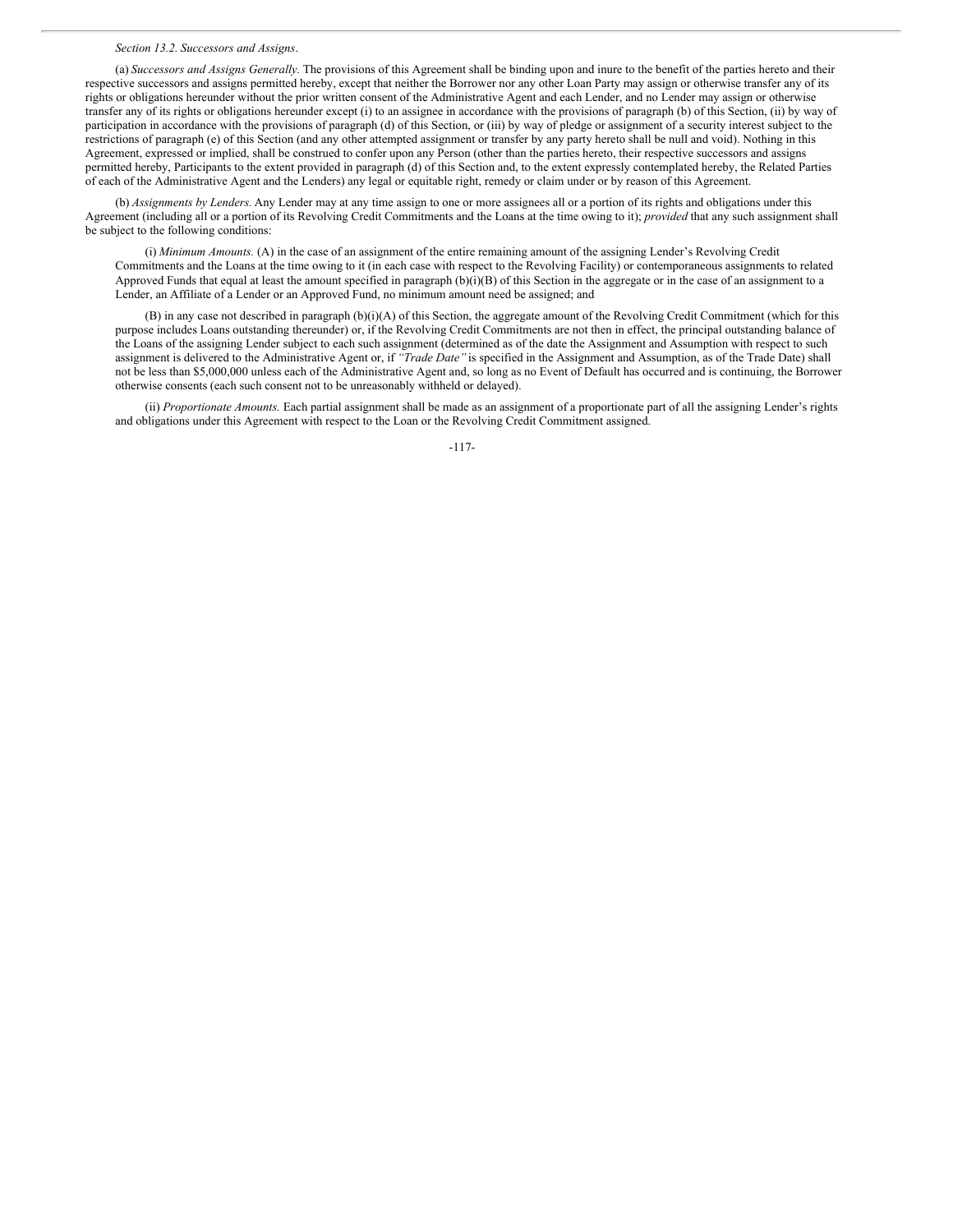(iii) *Required Consents.* No consent shall be required for any assignment except to the extent required by paragraph (b)(i)(B) of this Section and, in addition:

(A) the consent of the Borrower (such consent not to be unreasonably withheld or delayed) shall be required unless (x) an Event of Default has occurred and is continuing at the time of such assignment, or (y) such assignment is to a Lender, an Affiliate of a Lender or an Approved Fund; *provided* that the Borrower shall be deemed to have consented to any such assignment unless it shall object thereto by written notice to the Administrative Agent within ten (10) Business Days after having received notice thereof;

(B) the consent of the Administrative Agent (such consent not to be unreasonably withheld or delayed) shall be required for assignments in respect of the Revolving Facility if such assignment is to a Person that is not a Lender with a Revolving Credit Commitment, an Affiliate of such Lender or an Approved Fund with respect to such Lender; and

(C) the consent of L/C Issuer (such consent not to be unreasonably withheld or delayed) shall be required for any assignment in respect of the Revolving Facility that increases the obligation of the assignee to participate in exposure under one or more Letters of Credit (whether or not then outstanding).

(iv) *Assignment and Assumption.* The parties to each assignment shall execute and deliver to the Administrative Agent an Assignment and Assumption, together with a processing and recordation fee of \$3,500; *provided* that the Administrative Agent may, in its sole discretion, elect to waive such processing and recordation fee in the case of any assignment. The assignee, if it is not a Lender, shall deliver to the Administrative Agent an Administrative Questionnaire.

(v) *No Assignment to Certain Persons.* No such assignment shall be made to (A) the Borrower or any other Loan Party or any Loan Party's Affiliates or Subsidiaries or (B) to any Defaulting Lender or any of its Subsidiaries, or any Person who, upon becoming a Lender hereunder, would constitute any of the foregoing Persons described in this clause (B) or (C) unless an Event of Default under Section 9.1(a), 9.1(b) (solely with respect to a breach of the covenants set forth in Section 8.24), 9.1(j) or 9.1(k) has occurred and is continuing, a Disqualified Institution.

(vi) *No Assignment to Natural Persons.*No such assignment shall be made to a natural Person.

(vii) *Certain Additional Payments.* In connection with any assignment of rights and obligations of any Defaulting Lender hereunder, no such assignment shall be effective unless and until, in addition to the other conditions thereto set forth herein, the parties to the assignment shall make such additional payments to the Administrative Agent in an aggregate amount sufficient, upon distribution thereof as appropriate (which may be outright payment, purchases by the assignee of

-118-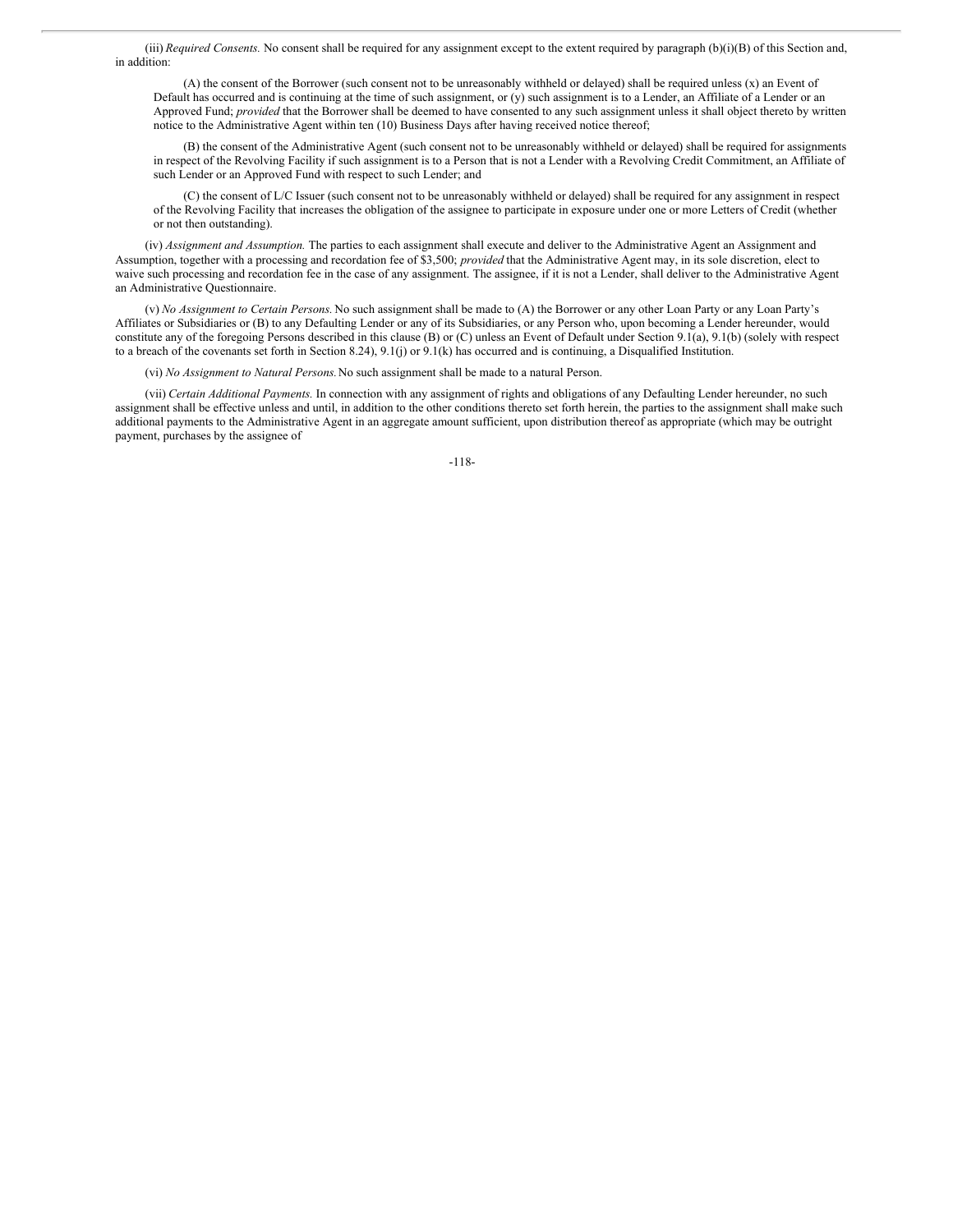participations or subparticipations, or other compensating actions, including funding, with the consent of the Borrower and the Administrative Agent, the applicable pro rata share of Loans previously requested but not funded by the Defaulting Lender, to each of which the applicable assignee and assignor hereby irrevocably consent), to (x) pay and satisfy in full all payment liabilities then owed by such Defaulting Lender to the Administrative Agent, each L/C Issuer and each other Lender hereunder (and interest accrued thereon), and (y) acquire (and fund as appropriate) its full pro rata share of all Loans and participations in Letters of Credit in accordance with its Percentage. Notwithstanding the foregoing, in the event that any assignment of rights and obligations of any Defaulting Lender hereunder shall become effective under applicable law without compliance with the provisions of this paragraph, then the assignee of such interest shall be deemed to be a Defaulting Lender for all purposes of this Agreement until such compliance occurs.

Subject to acceptance and recording thereof by the Administrative Agent pursuant to paragraph (c) of this Section, from and after the effective date specified in each Assignment and Assumption, the assignee thereunder shall be a party to this Agreement and, to the extent of the interest assigned by such Assignment and Assumption, have the rights and obligations of a Lender under this Agreement, and the assigning Lender thereunder shall, to the extent of the interest assigned by such Assignment and Assumption, be released from its obligations under this Agreement (and, in the case of an Assignment and Assumption covering all of the assigning Lender's rights and obligations under this Agreement, such Lender shall cease to be a party hereto) but shall continue to be entitled to the benefits of Sections 13.4 and 13.6 with respect to facts and circumstances occurring prior to the effective date of such assignment; *provided* that except to the extent otherwise expressly agreed by the affected parties, no assignment by a Defaulting Lender will constitute a waiver or release of any claim of any party hereunder arising from that Lender's having been a Defaulting Lender. Any assignment or transfer by a Lender of rights or obligations under this Agreement that does not comply with this paragraph shall be treated for purposes of this Agreement as a sale by such Lender of a participation in such rights and obligations in accordance with paragraph (d) of this Section.

(c) *Register.* The Administrative Agent, acting solely for this purpose as an agent of the Borrower, shall maintain at one of its offices in Chicago, Illinois a copy of each Assignment and Assumption delivered to it and a register for the recordation of the names and addresses of the Lenders, and the Revolving Credit Commitments of, and principal amounts (and stated interest) of the Loans owing to, each Lender pursuant to the terms hereof from time to time (the *"Register"*). The entries in the Register shall be conclusive absent manifest error, and the Borrower, the Administrative Agent and the Lenders shall treat each Person whose name is recorded in the Register pursuant to the terms hereof as a Lender hereunder for all purposes of this Agreement. The Register shall be available for inspection by the Borrower and any Lender, at any reasonable time and from time to time upon reasonable prior notice.

-119-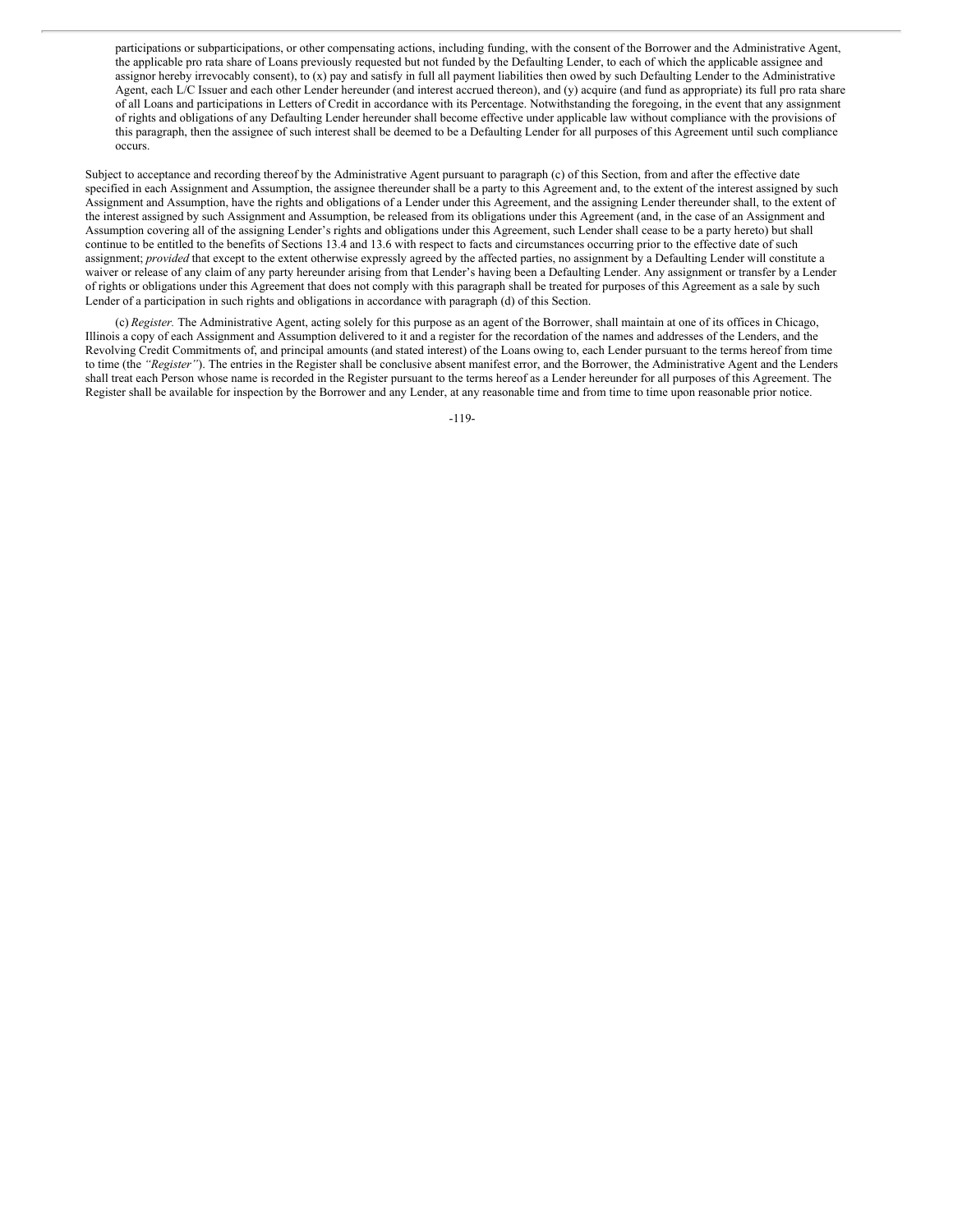(d) *Participations.* Any Lender may at any time, without the consent of, or notice to, the Borrower, the L/C Issuer or the Administrative Agent, sell participations to any Person (other than a natural Person or the Borrower or any other Loan Party or any Loan Party's Affiliates or Subsidiaries) (each, a *"Participant"*) in all or a portion of such Lender's rights and/or obligations under this Agreement (including all or a portion of its Revolving Credit Commitments and/or the Loans owing to it); *provided* that (i) such Lender's obligations under this Agreement shall remain unchanged, (ii) such Lender shall remain solely responsible to the other parties hereto for the performance of such obligations, and (iii) the Borrower, the Administrative Agent, the L/C Issuers and Lenders shall continue to deal solely and directly with such Lender in connection with such Lender's rights and obligations under this Agreement. For the avoidance of doubt, each Lender shall be responsible for the indemnity under Section 10.8 with respect to any payments made by such Lender to its Participant(s).

Any agreement or instrument pursuant to which a Lender sells such a participation shall provide that such Lender shall retain the sole right to enforce this Agreement and to approve any amendment, modification or waiver of any provision of this Agreement; *provided* that such agreement or instrument may provide that such Lender will not, without the consent of the Participant, agree to any amendment, modification or waiver that would reduce the amount of or postpone any fixed date for payment of any Obligation in which such participant has an interest. The Borrower agrees that each Participant shall be entitled to the benefits of Sections 4.1, 4.4, and 4.5 (subject to the requirements and limitations therein, including the requirements under Section 4.1(g) (it being understood that the documentation required under Section 4.1(g) shall be delivered to the participating Lender)) to the same extent as if it were a Lender and had acquired its interest by assignment pursuant to paragraph (b) of this Section; *provided* that such Participant (A) agrees to be subject to the provisions of Sections 2.12 and 4.7 as if it were an assignee under paragraph (b) of this Section; and (B) shall not be entitled to receive any greater payment under Sections 4.1 or 4.4, with respect to any participation, than its participating Lender would have been entitled to receive, except to the extent such entitlement to receive a greater payment results from a Change in Law that occurs after the Participant acquired the applicable participation. Each Lender that sells a participation agrees, at the Borrower's request and expense, to use reasonable efforts to cooperate with the Borrower to effectuate the provisions of Section 2.12 with respect to any Participant. To the extent permitted by law, each Participant also shall be entitled to the benefits of Section 13.6 (Right of Setoff) as though it were a Lender; provided that such Participant agrees to be subject to Section 13.7 (Sharing of Payments by Lenders) as though it were a Lender. Each Lender that sells a participation shall, acting solely for this purpose as a nonfiduciary agent of the Borrower, maintain a register on which it enters the name and address of each Participant and the principal amounts (and stated interest) of each Participant's interest in the Loans or other obligations under the Loan Documents (the *"Participant Register"*); *provided* that no Lender shall have any obligation to disclose all or any portion of the Participant Register (including the identity of any Participant or any information relating to a Participant's interest in any commitments, loans, letters of credit or its other obligations under any Loan Document) to any Person except to the extent that such disclosure is necessary to establish that such commitment, loan, letter of credit or other obligation is in registered form under Section 5f.103-1(c) of the United States Treasury Regulations. The entries in the Participant Register shall be conclusive absent manifest error, and such Lender shall treat each Person whose name is recorded in the Participant Register as the owner of such participation for all purposes of this Agreement notwithstanding any notice to the contrary. For the avoidance of doubt, the Administrative Agent (in its capacity as Administrative Agent) shall have no responsibility for maintaining a Participant Register.

-120-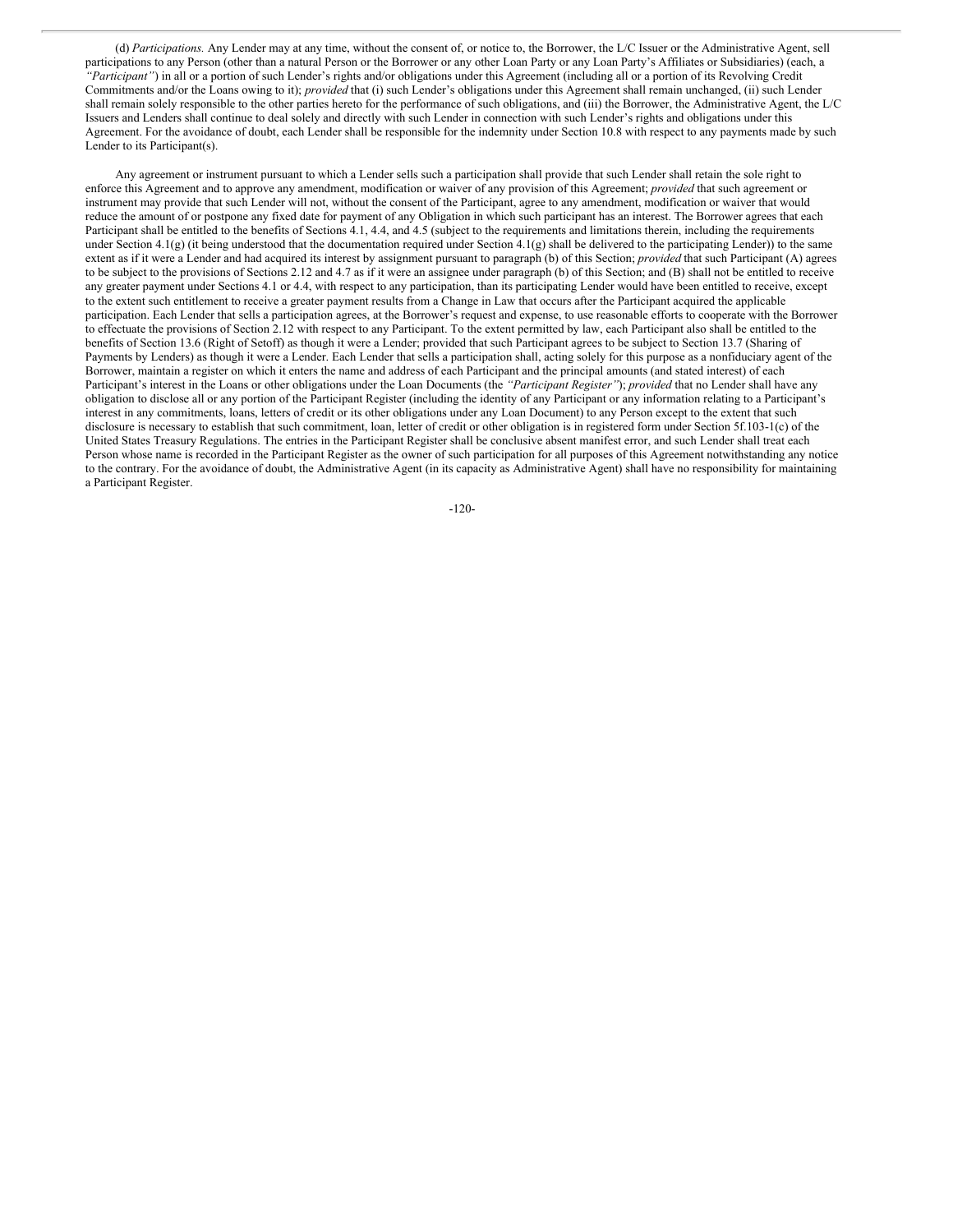(e) *Certain Pledges.* Any Lender may at any time pledge or assign a security interest in all or any portion of its rights under this Agreement to secure obligations of such Lender, including any pledge or assignment to secure obligations to a Federal Reserve Bank; *provided* that no such pledge or assignment shall release such Lender from any of its obligations hereunder or substitute any such pledgee or assignee for such Lender as a party hereto.

#### (f) *Disqualified Institutions.*

(i) Unless an Event of Default under Section 9.1(a), 9.1(b) (solely with respect to a breach of the covenants set forth in Section 8.24), 9.1(j) or 9.1(k) has occurred and is continuing, no assignment or participation shall be made to any Person that was a Disqualified Institution as of the date (the "*Trade Date*") on which the assigning or transferring Lender entered into a binding agreement to sell and assign, or grant a participation in, all or a portion of its rights and obligations under this Agreement, as applicable, to such Person. For the avoidance of doubt, no assignment or participation shall be retroactively invalidated pursuant to this Section  $13.2(f)$  if the Trade Date therefor occurred prior to the assignee's or participant's becoming a Disqualified Institution.

(ii) The Administrative Agent and each assignor of a Loan or Revolving Credit Commitments or seller of a participation hereunder shall be entitled to rely conclusively on a representation of the assignee Lender or Participant in the relevant Assignment and Assumption or participation agreement, as applicable, that such assignee or purchaser is not a Disqualified Institution. The Administrative Agent shall have the right, and the Borrower hereby expressly authorizes the Administrative Agent, to provide the list of Disqualified Institutions to each Lender upon request. Subject to Section 13.2(f)(iii), any assignment by a Lender to a Disqualified Institution in violation of thisSection 13.2(f) shall be treated for purposes of this Agreement as a sale by such Lender of a participation of such rights and obligations in accordance with Section 13.2(d); *provided* that such treatment shall not relieve any assigning Lender from any liabilities arising as a consequence of its breach of this Agreement.

(iii) If any assignment or participation is made to any Disqualified Institution without the Borrower's prior written consent in violation of clause (i) above, the Borrower may, at its sole expense and effort, upon notice to the applicable Disqualified Institution and the Administrative Agent, terminate any Revolving Credit Commitment of such Disqualified Institution and repay all obligations of the Borrower owing to such Disqualified Institution in connection with such Revolving Credit Commitment or in accordance with and subject to the provisions of Section 2.12, require such Disqualified Institution to assign and delegate all of its interests, rights (other than its existing rights to payments pursuant to Section 4.1 or Section 4.4) and obligations under this Agreement and the related Loan Documents to an Eligible Assignee as if such Disqualified Institution were required to do so pursuant to Section 2.12.

(iv) Notwithstanding anything to the contrary contained in this Agreement, Disqualified Institutions (1) will not have the right to (x) receive information, reports or other materials provided to the Administrative Agent or the Lenders by the Borrower or any of its Subsidiaries, the Administrative Agent or any other Lender, (y) attend or participate (including by telephone) in meetings attended by any of the Lenders and/or the Administrative Agent, or $(z)$ 

-121-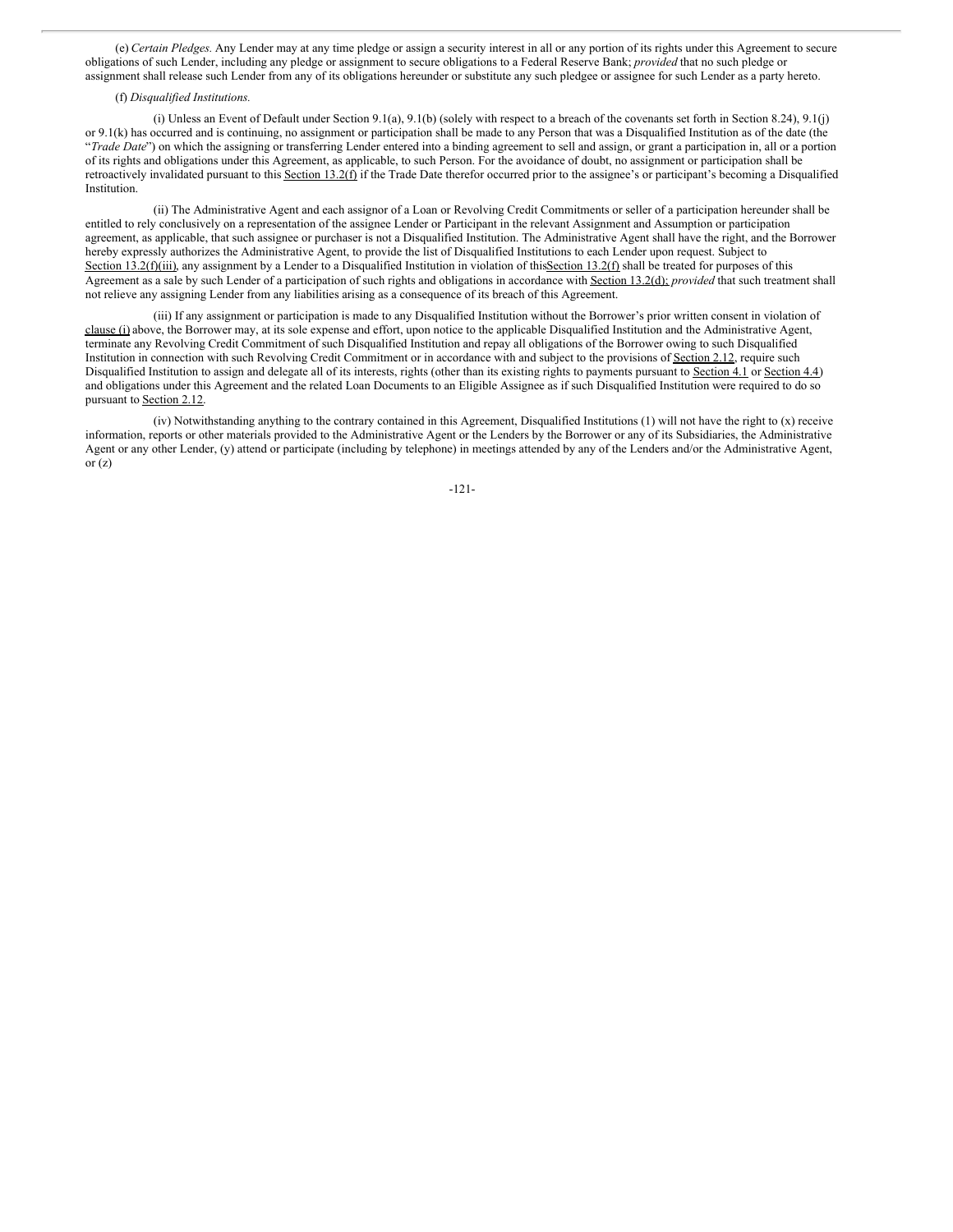access any electronic site established for the Lenders or confidential communications from counsel to or financial advisors of the Administrative Agent or the Lenders and  $(2)$  (x) for purposes of any consent to any amendment, waiver or modification of, or any action under, and for the purpose of any direction to the Administrative Agent or any Lender to undertake any action (or refrain from taking any action) under this Agreement or any other Loan Document, each Disqualified Institution will be deemed to have consented to such matter in the same proportion as the Lenders that are not Disqualified Institutions consented to such matter; *provided*, *however*, that any Disqualified Institution's consent shall be required for any amendment, waiver or other modification described in clause (1) of Section 13.3 with respect to any increase to the Revolving Credit Commitments of such Disqualified Institution, and (y) for purposes of voting on any plan of reorganization pursuant to Section 1126 of the Bankruptcy Code of the United States or any similar plan or proposal under any other Debtor Relief Law with respect to the Borrower or any of its Subsidiaries, each Disqualified Institution hereby agrees (1) not to vote on such plan,  $(2)$  if such Disqualified Institution does vote on such plan notwithstanding the restriction in the immediately foregoing clause  $(1)$ , such vote will be deemed not to be in good faith and shall be "designated" pursuant to Section 1126(e) of the Bankruptcy Code of the United States (or any similar provision in any other similar federal, state or foreign law affecting creditor's rights, including any Debtor Relief Law), and such vote shall not be counted in determining whether the applicable class has accepted or rejected such plan in accordance with Section 1126(c) of the Bankruptcy Code of the United States (or any similar provision in any other similar federal, state or foreign law affecting creditor's rights, including any Debtor Relief Laws) and (3) not to contest any request by any party for a determination by the bankruptcy court (or other applicable court of competent jurisdiction) effectuating the foregoing clause (2).

(v) Notwithstanding anything to the contrary in this Agreement, the Loan Parties and the Lenders acknowledge and agree that in no event shall the Administrative Agent be responsible or have any liability for, or have any duty to ascertain, inquire into, monitor or enforce, compliance with the provisions hereof relating to Disqualified Institutions. Without limiting the generality of the foregoing, the Administrative Agent shall not (x) be obligated to ascertain, monitor or inquire as to whether any Lender or Participant or prospective Lender or Participant is a Disqualified Institution or (y) have any liability with respect to or arising out of any assignment or participation of Loans, or disclosure of confidential information, to any Disqualified Institution.

*Section 13.3. Amendments.* Any provision of this Agreement or the other Loan Documents may be amended or waived if, but only if, such amendment or waiver is in writing and is signed by (a) the Borrower, (b) the Required Lenders, and (c) if the rights or duties of the Administrative Agent or the L/C Issuer are affected thereby, the Administrative Agent or the L/C Issuer, as applicable; *provided* that:

(i) no amendment or waiver pursuant to this Section 13.3 shall (A) increase any Revolving Credit Commitment of any Lender without the consent of such Lender or (B) reduce the amount of or postpone the date for any scheduled payment of any principal of or interest on any Loan or of any Reimbursement Obligation or of any fee payable hereunder without the consent of the Lender to which such payment is owing or which has committed to make such Loan or Letter of Credit (or participate therein) hereunder; *provided, however,* that only the consent of the Required Lenders shall be necessary (i) to amend the default rate provided in Section 2.9 or to waive any obligation of the Borrower to pay interest or fees at the default rate as set forth therein or (ii) to amend any financial covenant hereunder (or any defined term used therein) even if the effect of such amendment would be to reduce the rate of interest or any fee payable hereunder;

-122-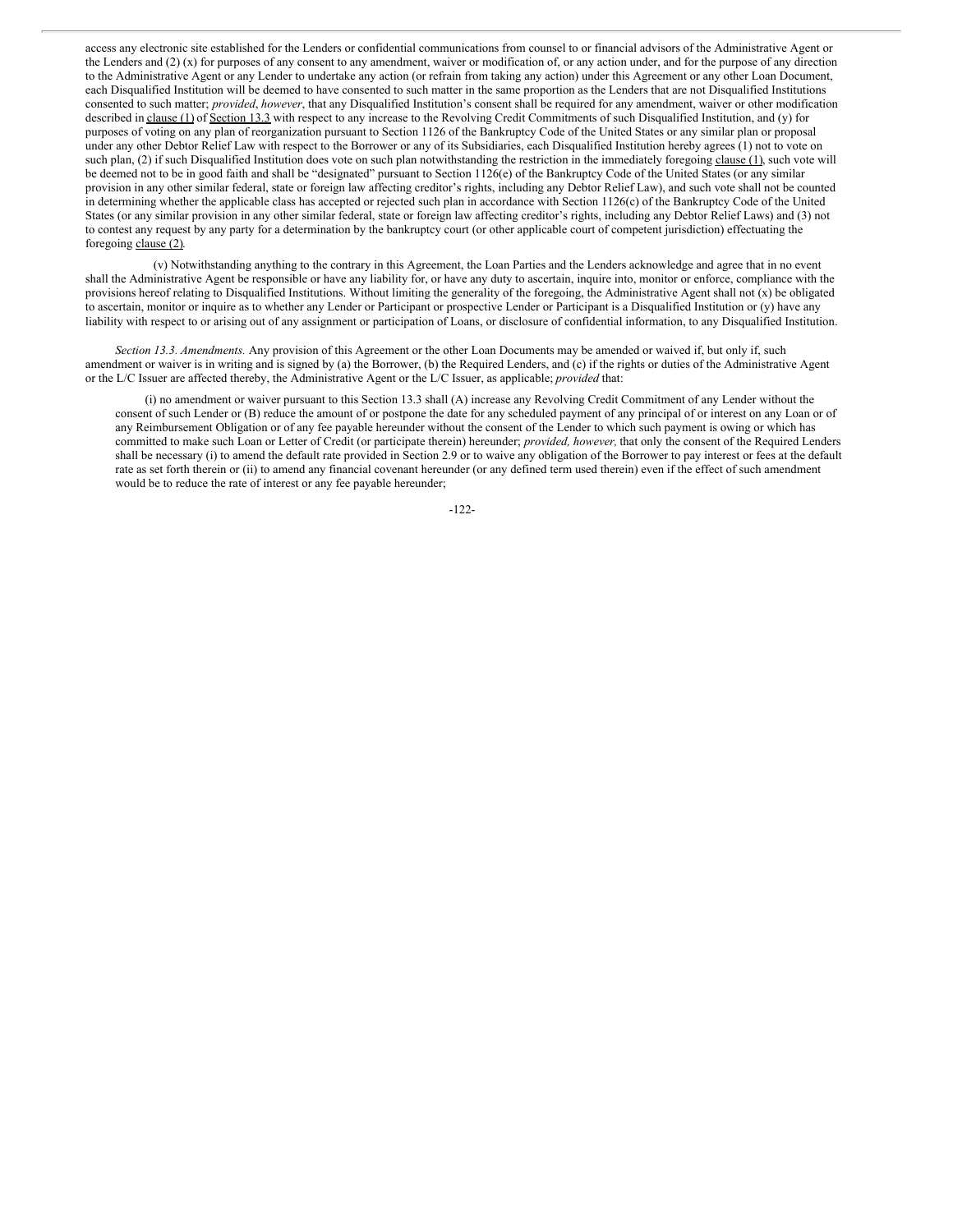(ii) no amendment or waiver pursuant to this Section 13.3 shall, unless signed by each Lender, change the definition of Required Lenders, change the provisions of this Section 13.3, change Section 13.7 in a manner that would affect the ratable sharing of setoffs required thereby or any other provision requiring pro rata sharing of the Lenders, change the application of payments contained in Section 5.1 or 9.5, release the Borrower or any Guarantor that is a Significant Subsidiary or all or substantially all of the Collateral (except as otherwise provided for in the Loan Documents), contractually subordinate the Obligations (including any guarantees thereof) or the Administrative Agent's Lien on all or substantially all of the Collateral (except as otherwise provided for in the Loan Documents), or affect the number of Lenders required to take any action hereunder or under any other Loan Document;

(iii) no amendment or waiver pursuant to this Section 13.3 shall, unless signed by each Lender affected thereby, extend the Revolving Credit Termination Date, or extend the stated expiration date of any Letter of Credit beyond the Revolving Credit Termination Date; and

(iv) no amendment to Section 11 shall be made without the consent of the Guarantor(s) affected thereby.

Notwithstanding anything to the contrary herein, (1) no Defaulting Lender shall have any right to approve or disapprove any amendment, waiver or consent hereunder (and any amendment, waiver or consent which by its terms requires the consent of all Lenders or each affected Lender may be effected with the consent of the applicable Lenders other than Defaulting Lenders), except that (x) the Revolving Credit Commitment of any Defaulting Lender may not be increased or extended without the consent of such Lender and (y) any waiver, amendment or modification requiring the consent of all Lenders or each affected Lender that by its terms affects any Defaulting Lender more adversely than other affected Lenders shall require the consent of such Defaulting Lender, (2) if the Administrative Agent and the Borrower have jointly identified an obvious error or any error or omission of a technical nature, in each case, in any provision of the Loan Documents, then the Administrative Agent and the Borrower shall be permitted to amend such provision, (3) guarantees, collateral security documents and related documents executed by the Borrower or any other Loan Party in connection with this Agreement may be in a form reasonably determined by the Administrative Agent and may be amended, supplemented or waived without the consent of any Lender if such amendment, supplement or waiver is delivered in order to (x) comply with local law or advice of local counsel, (y) cure ambiguities, omissions, mistakes or defects or (z) cause such guarantee, collateral security documents or other document to be consistent with this Agreement and the other Loan Documents, and (4) the Borrower and the Administrative Agent may, without the input or consent of any other Lender, effect amendments to this Agreement and the other Loan Documents as may be necessary in the reasonable opinion of the Borrower and the Administrative Agent to effect the provisions of Section 2.15.

-123-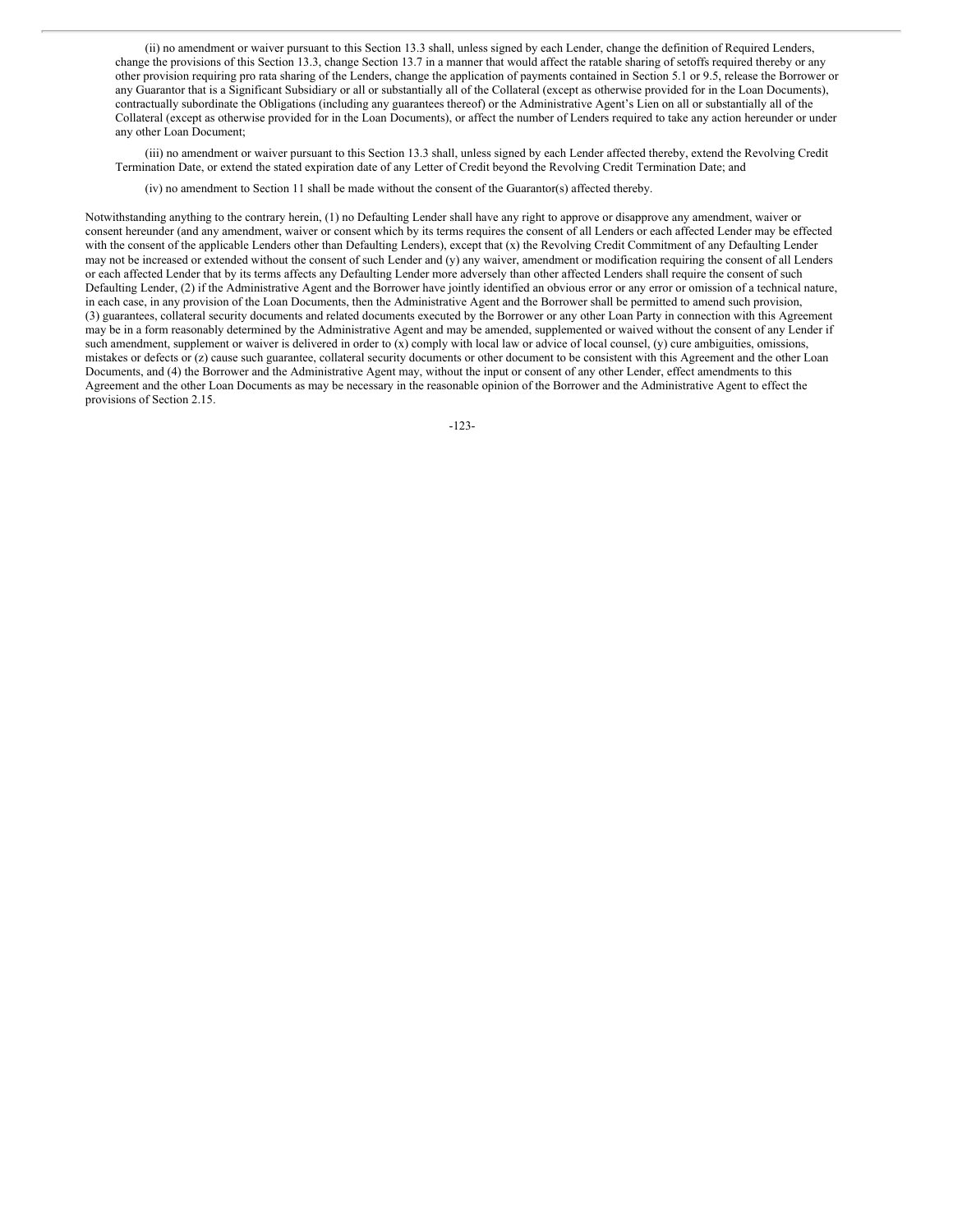#### *Section 13.4. Costs and Expenses; Indemnification*.

(a) *Costs and Expenses.* The Borrower shall pay (i) all reasonable and documented out-of-pocket expenses incurred by the Administrative Agent and its Affiliates (including the reasonable and documented fees, charges and disbursements of one firm of counsel for the Administrative Agent) in connection with the syndication of the Revolving Facility, the preparation, negotiation, execution, delivery and administration of this Agreement and the other Loan Documents, or any amendments, modifications or waivers of the provisions hereof or thereof (whether or not the transactions contemplated hereby or thereby shall be consummated) including, without limitation, such fees and expenses incurred in connection with  $(x)$  the creation, perfection or protection of the Liens under the Loan Documents (including all search, filing and recording fees) and (y) insurance reviews, audits and inspections as provided herein, (ii) all reasonable and documented out-of-pocket expenses incurred by any L/C Issuer in connection with the issuance, amendment, renewal or extension of any Letter of Credit or any demand for payment thereunder, and (iii) all reasonable and documented out-of-pocket expenses incurred by the Administrative Agent, any Lender or any L/C Issuer (including the fees, charges and disbursements of (i) one firm of counsel for the Administrative Agent, the Lenders and the L/C Issuers, taken as a whole, (ii) if reasonably necessary, a single local counsel for the Administrative Agent, the Lenders and the L/C Issuers, taken as a whole, in each relevant jurisdiction, and (iii) solely in the case of conflict of interest, one additional counsel in each jurisdiction for the affected parties seeking indemnification, taken as a whole) (A) in connection with this Agreement and the other Loan Documents, including its rights under this Section, or (B) in connection with the Loans made or Letters of Credit issued hereunder, including all such reasonable and documented out-of-pocket expenses incurred during any workout, restructuring or negotiations in respect of such Loans or Letters of Credit (including all such costs and expenses incurred in connection with any proceeding under the United States Bankruptcy Code involving the Borrower or any other Loan Party as a debtor thereunder).

(b) *Indemnification by the Loan Parties.* Each Loan Party shall indemnify the Administrative Agent (and anysub-agent thereof), each Lender and each L/C Issuer, and each Related Party of any of the foregoing Persons (each such Person being called an *"Indemnitee"*) against, and hold each Indemnitee harmless from, any and all losses, claims, damages, liabilities and related expenses (including (i) the reasonable and documented fees and expenses of one firm of counsel for all Indemnitees, taken as a whole, (ii) if reasonably necessary, a single local counsel for all Indemnitees, taken as a whole, in each relevant jurisdiction, and (iii) solely in the case of conflict of interest, one additional counsel in each jurisdiction for the affected Indemnitees, taken as a whole), and shall indemnify and hold harmless each Indemnitee from all fees and time charges and disbursements for attorneys who may be employees of any Indemnitee, incurred by any Indemnitee or asserted against any Indemnitee by any Person (including any third party or the Borrower or any other Loan Party) arising out of, in connection with, or as a result of (i) the execution or delivery of this Agreement, any other

-124-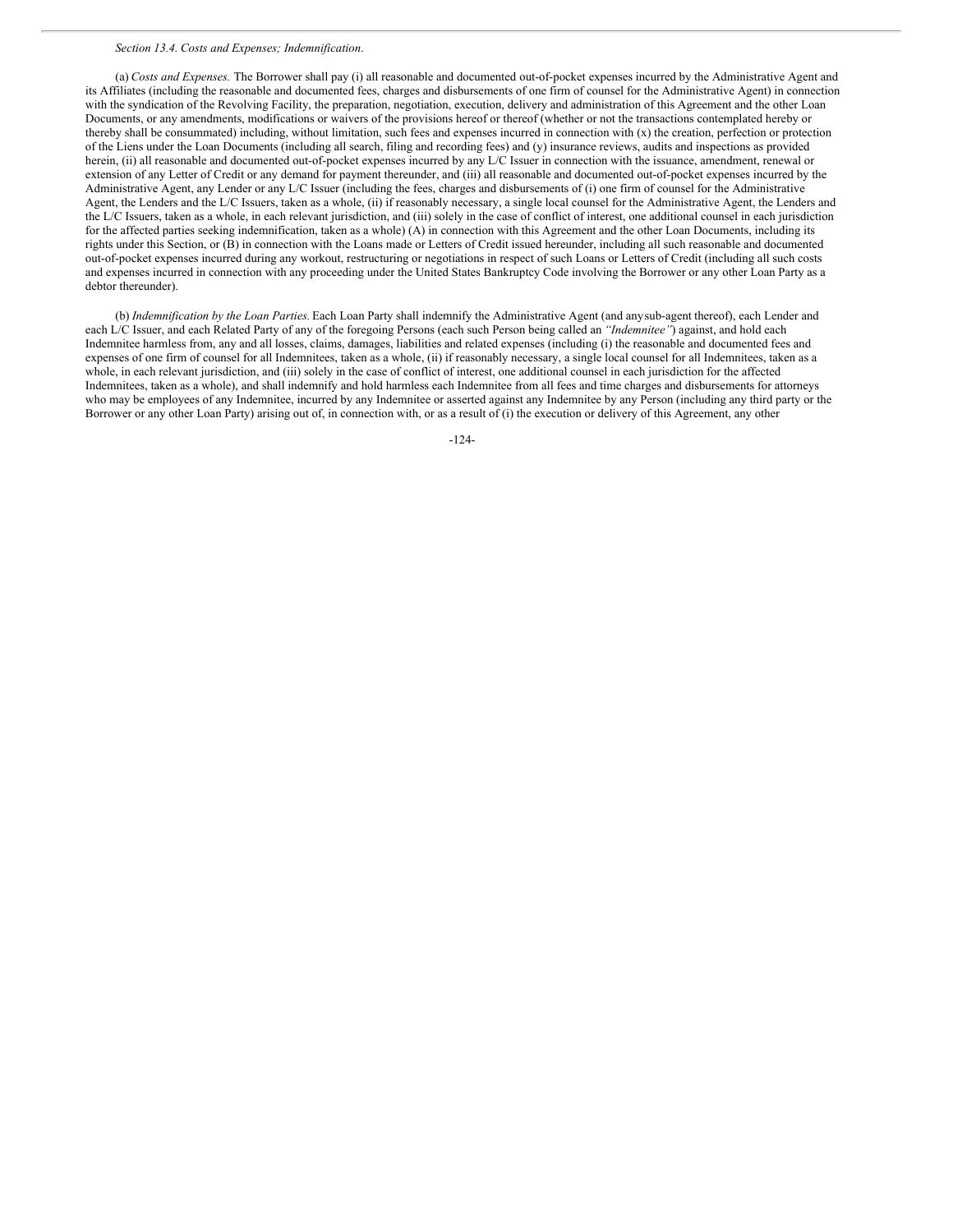Loan Document or any agreement or instrument contemplated hereby or thereby, the performance by the parties hereto of their respective obligations hereunder or thereunder or the consummation of the transactions contemplated hereby or thereby, or, in the case of Administrative Agent (and any sub-agent thereof), any and L/C Issuer, and their Related Parties, the administration and enforcement of this Agreement and the other Loan Documents (including all such costs and expenses incurred in connection with any proceeding under the United States Bankruptcy Code involving the Borrower or any other Loan Party as a debtor thereunder), (ii) any Loan or Letter of Credit or the use or proposed use of the proceeds therefrom (including any refusal by any L/C Issuer to honor a demand for payment under a Letter of Credit if the documents presented in connection with such demand do not strictly comply with the terms of such Letter of Credit), (iii) any Environmental Claim or Environmental Liability, including with respect to the actual or alleged presence or Release of Hazardous Materials on or from any property owned or operated by any Loan Party or any of its Subsidiaries, related in any way to any Loan Party or any of its Subsidiaries, or (iv) any actual or prospective claim, litigation, investigation or proceeding relating to any of the foregoing, whether based on contract, tort or any other theory, whether brought by a third party or by the Borrower or any other Loan Party, and regardless of whether any Indemnitee is a party thereto (including, without limitation, any settlement arrangement arising from or relating to the foregoing); *provided* that such indemnity shall not, as to any Indemnitee, be available to the extent that such losses, claims, damages, liabilities or related expenses (x) are determined by a court of competent jurisdiction by final and nonappealable judgment to have resulted from the bad faith, gross negligence or willful misconduct of such Indemnitee or any of its Affiliates or any of its or their respective officers, directors, employees, agents or advisors (which, in the case of such agents or advisors are acting at the express direction of such Indemnitee), (y) result from a claim brought by the Borrower or any other Loan Party against an Indemnitee for breach in bad faith of such Indemnitee's obligations hereunder or under any other Loan Document, if the Borrower or such Loan Party has obtained a final and nonappealable judgment in its favor on such claim as determined by a court of competent jurisdiction, or (z) relate to any proceeding that does not involve an act or omission of the Borrower or any of its Affiliates and that is brought by an Indemnitee against any other Indemnitee, other than claims against Bank of Montreal in its capacity in fulfilling its role as an agent or arranger or any other similar role under the Revolving Facility. This subsection (b) shall not apply with respect to Taxes other than any Taxes that represent losses, claims, damages, etc. arising from any non-Tax claim.

(c) *Reimbursement by Lenders.* To the extent that (i) the Loan Parties for any reason fail to indefeasibly pay any amount required under subsection (a) or (b) of this Section to be paid by any of them to the Administrative Agent (or any sub-agent thereof), any L/C Issuer or any Related Party or (ii) any liabilities, losses, damages, penalties, actions, judgments, suits, costs, expenses or disbursements of any kind or nature whatsoever are imposed on, incurred by, or asserted against, Administrative Agent, the L/C Issuer or a Related Party in any way relating to or arising out of this Agreement or any other Loan Document or any action taken or omitted to be taken by Administrative Agent, the L/C Issuer or a Related Party in connection therewith, then, in each case, each Lender severally agrees to pay to the Administrative Agent (or any such sub-agent), such L/C Issuer or such Related Party, as the case may be, such Lender's pro rata share (determined as of the time that the applicable

-125-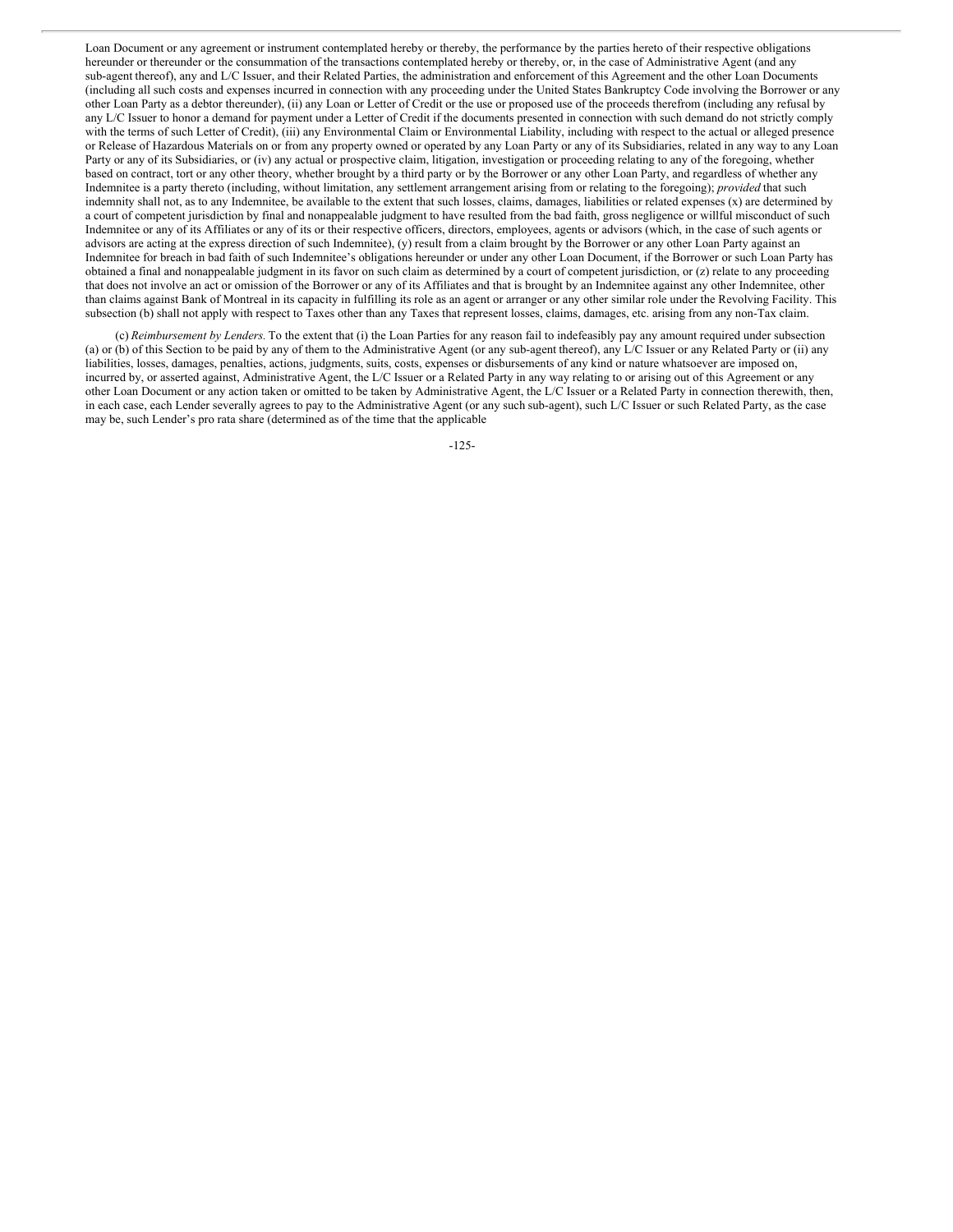unreimbursed expense or indemnity payment is sought based on each Lender's share of the Total Credit Exposure at such time) of such unpaid amount (including any such unpaid amount in respect of a claim asserted by such Lender); *provided* that with respect to such unpaid amounts owed to any L/C Issuer solely in its capacity as such, only the Lenders party to the Revolving Facility shall be required to pay such unpaid amounts, such payment to be made severally among them based on such Lenders' pro rata share (determined as of the time that the applicable unreimbursed expense or indemnity payment is sought based on each such Lender's share of the Revolving Credit Exposure at such time); and *provided, further,* that the unreimbursed expense or indemnified loss, claim, damage, liability or related expense, as the case may be, was incurred by or asserted against the Administrative Agent (or any such sub-agent) or such L/C Issuer in its capacity as such, or against any Related Party of any of the foregoing acting for the Administrative Agent (or any such sub-agent) or such L/C Issuer in connection with such capacity. The obligations of the Lenders under this subsection (c) are subject to the provisions of Section 13.15.

(d) *Waiver of Consequential Damages, Etc.* To the fullest extent permitted by applicable law, the Loan Parties shall not assert, and hereby waives, any claim against any Indemnitee, on any theory of liability, for special, indirect, consequential or punitive damages (as opposed to direct or actual damages) arising out of, in connection with, or as a result of, this Agreement, any other Loan Document or any agreement or instrument contemplated hereby, the transactions contemplated hereby or thereby, any Loan or Letter of Credit, or the use of the proceeds thereof. No Indemnitee referred to in subsection (b) above shall be liable for any damages arising from the use by unintended recipients of any information or other materials distributed by it through telecommunications, electronic or other information transmission systems in connection with this Agreement or the other Loan Documents or the transactions contemplated hereby or thereby.

(e) *Payments.* All amounts due under this Section shall be payable not later than five daysafter demand therefor.

(f) *Survival.* Each party's obligations under this Section shall survive the termination of the Loan Documents and payment of the obligations hereunder.

*Section 13.5. No Waiver, Cumulative Remedies.* No delay or failure on the part of the Administrative Agent, the L/C Issuer, or any Lender, or on the part of the holder or holders of any of the Obligations, in the exercise of any power or right under any Loan Document shall operate as a waiver thereof or as an acquiescence in any default, nor shall any single or partial exercise of any power or right preclude any other or further exercise thereof or the exercise of any other power or right. The rights and remedies hereunder of the Administrative Agent, the L/C Issuer, the Lenders, and of the holder or holders of any of the Obligations are cumulative to, and not exclusive of, any rights or remedies which any of them would otherwise have.

-126-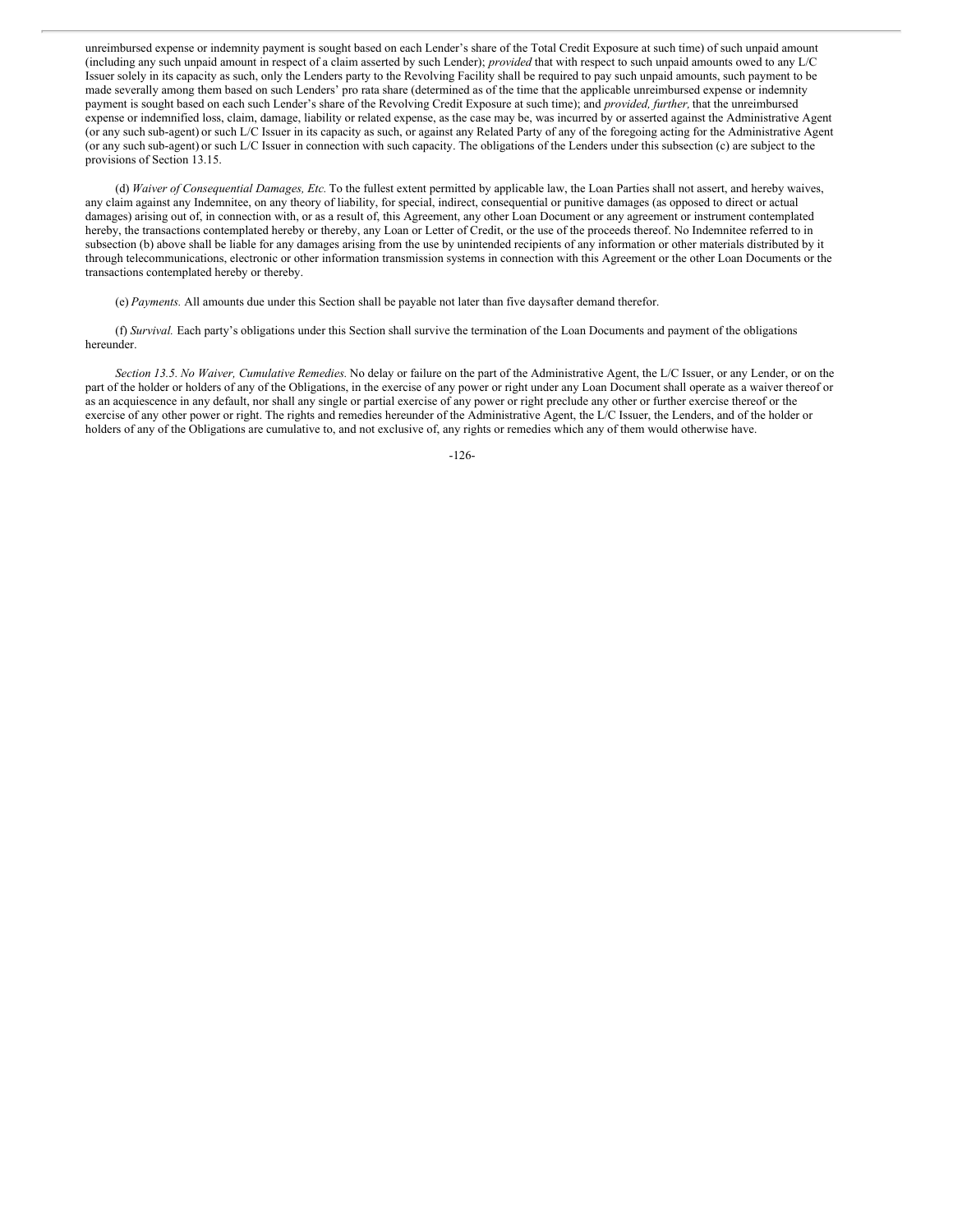*Section 13.6. Right of Setof* . In addition to any rights now or hereafter granted under the Loan Documents or applicable law and not by way of limitation of any such rights, if an Event of Default shall have occurred and be continuing, with the prior written consent of the Administrative Agent, each Lender, each L/C Issuer, and each of their respective Affiliates is hereby authorized at any time and from time to time, to the fullest extent permitted by applicable law, to set off and apply any and all deposits (general or special, time or demand, provisional or final, in whatever currency) at any time held, and other obligations (in whatever currency) at any time owing, by such Lender, such L/C Issuer or any such Affiliate, to or for the credit or the account of the Borrower or any other Loan Party against any and all of the obligations of the Borrower or such Loan Party now or hereafter existing under this Agreement or any other Loan Document to such Lender or such L/C Issuer or their respective Affiliates, irrespective of whether or not such Lender, L/C Issuer or Affiliate shall have made any demand under this Agreement or any other Loan Document and although such obligations of the Borrower or such Loan Party may be contingent or unmatured or are owed to a branch, office or Affiliate of such Lender or such L/C Issuer different from the branch, office or Affiliate holding such deposit or obligated on such indebtedness; *provided* that in the event that any Defaulting Lender shall exercise any such right of setoff, (x) all amounts so set off shall be paid over immediately to the Administrative Agent for further application in accordance with the provisions of Section 2.13 and, pending such payment, shall be segregated by such Defaulting Lender from its other funds and deemed held in trust for the benefit of the Administrative Agent, the L/C Issuers, and the Lenders, and (y) the Defaulting Lender shall provide promptly to the Administrative Agent a statement describing in reasonable detail the Obligations owing to such Defaulting Lender as to which it exercised such right of setoff. The rights of each Lender, each L/C Issuer and their respective Affiliates under this Section are in addition to other rights and remedies (including other rights of setoff) that such Lender, such L/C Issuer or their respective Affiliates may have. Each Lender and L/C Issuer agrees to notify the Borrower and the Administrative Agent promptly after any such setoff and application; *provided* that the failure to give such notice shall not affect the validity of such setoff and application.

*Section 13.7. Sharing of Payments by Lenders.* If any Lender shall, by exercising any right of setoff or counterclaim or otherwise, obtain payment in respect of any principal of or interest on any of its Loans or other obligations hereunder resulting in such Lender receiving payment of a proportion of the aggregate amount of its Loans and accrued interest thereon or other such obligations greater than its pro rata share thereof as provided herein, then the Lender receiving such greater proportion shall (a) notify the Administrative Agent of such fact, and (b) purchase (for cash at face value) participations in the Loans and such other obligations of the other Lenders, or make such other adjustments as shall be equitable, so that the benefit of all such payments shall be shared by the Lenders ratably in accordance with the aggregate amount of principal of and accrued interest on their respective Loans and other amounts owing them; *provided* that:

(a) if any such participations are purchased and all or any portion of the payment giving rise thereto is recovered, such participations shall be rescinded and the purchase price restored to the extent of such recovery, without interest; and

-127-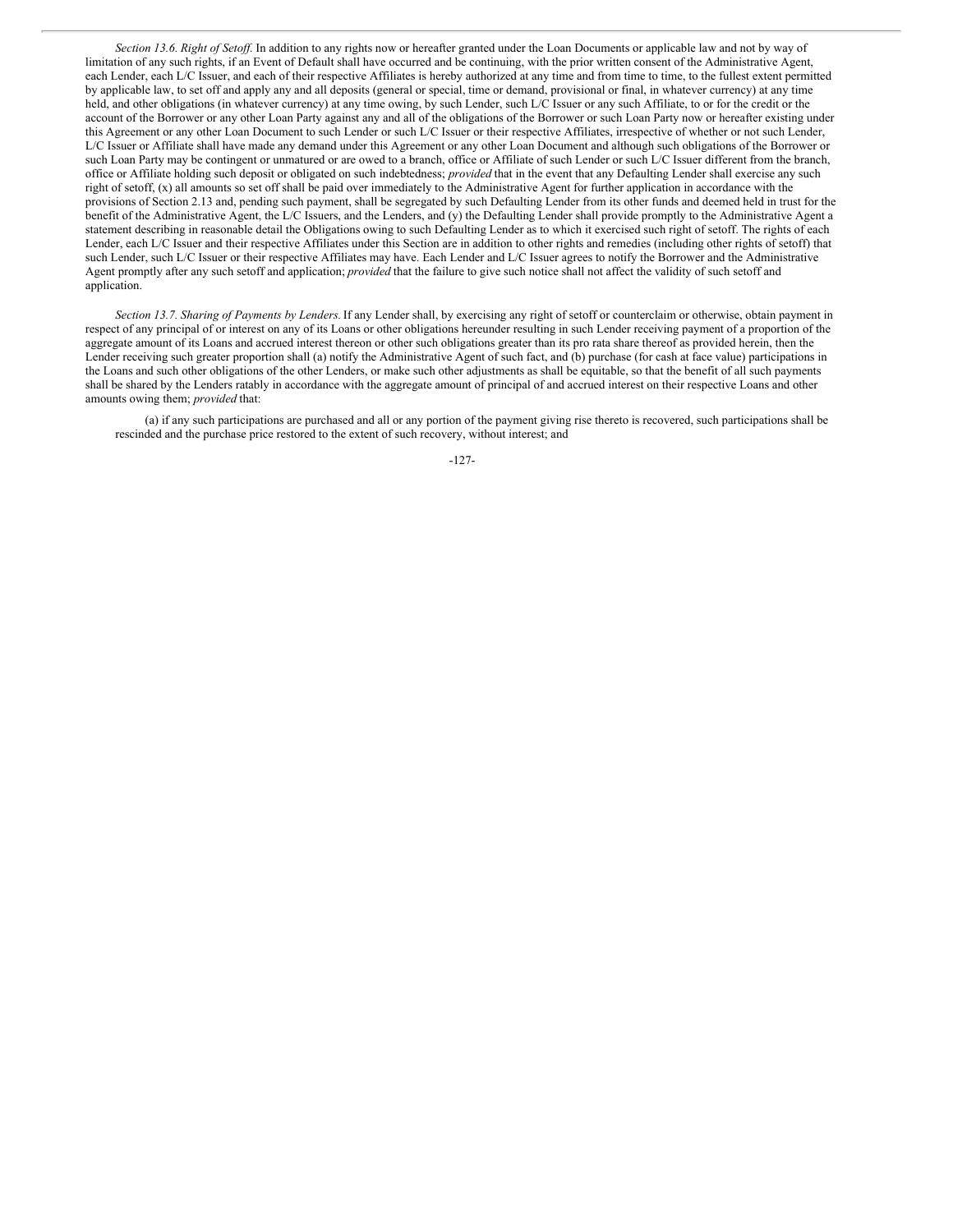(b) the provisions of this Section shall not be construed to apply to (x) any payment made by the Borrower pursuant to and in accordance with the express terms of this Agreement (including the application of funds arising from the existence of a Defaulting Lender), or (y) any payment obtained by a Lender as consideration for the assignment of or sale of a participation in any of its Loans or participations in L/C Obligations to any assignee or participant, other than to any Loan Party or any Subsidiary thereof (as to which the provisions of this Section shall apply).

Each Loan Party consents to the foregoing and agrees, to the extent it may effectively do so under applicable law, that any Lender acquiring a participation pursuant to the foregoing arrangements may exercise against each Loan Party rights of setoff and counterclaim with respect to such participation as fully as if such Lender were a direct creditor of each Loan Party in the amount of such participation.

*Section 13.8. Survival of Representations.* All representations and warranties made herein or in any other Loan Document or in certificates given pursuant hereto or thereto shall survive the execution and delivery of this Agreement and the other Loan Documents, and shall continue in full force and effect with respect to the date as of which they were made as long as any credit is in use or available hereunder.

*Section 13.9. Survival of Indemnities*. All indemnities and other provisions relative to reimbursement to the Lenders and L/C Issuer of amounts sufficient to protect the yield of the Lenders and L/C Issuer with respect to the Loans and Letters of Credit, including, but not limited to, Sections 4.1, 4.4, 4.5, and 13.4, shall survive the termination of this Agreement and the other Loan Documents and the payment of the Obligations.

#### *Section 13.10. Counterparts; Integration; Ef ectiveness*.

(a) *Counterparts; Integration; Effectiveness*. This Agreement may be executed in counterparts (and by different parties hereto in different counterparts), each of which shall constitute an original, but all of which when taken together shall constitute a single contract. This Agreement and the other Loan Documents, and any separate letter agreements with respect to fees payable to the Administrative Agent, constitute the entire contract among the parties relating to the subject matter hereof and supersede any and all previous agreements and understandings, oral or written, relating to the subject matter hereof. Except as provided in Section 7.2, this Agreement shall become effective when it shall have been executed by the Administrative Agent and when the Administrative Agent shall have received counterparts hereof that, when taken together, bear the signatures of each of the other parties hereto. Delivery of an executed counterpart of a signature page of this Agreement by facsimile or in electronic (e.g., "pdf" or "tif") format shall be effective as delivery of a manually executed counterpart of this Agreement. For purposes of determining compliance with the conditions specified in Section 7.2, each Lender and L/C Issuer that has signed this Agreement shall be deemed to have consented to, approved or accepted or to be satisfied with, each document or other matter required thereunder to be consented to or approved by or acceptable or satisfactory to a Lender or L/C Issuer unless the Administrative Agent shall have received notice from such Lender or L/C Issuer prior to the Closing Date specifying its objection thereto.

-128-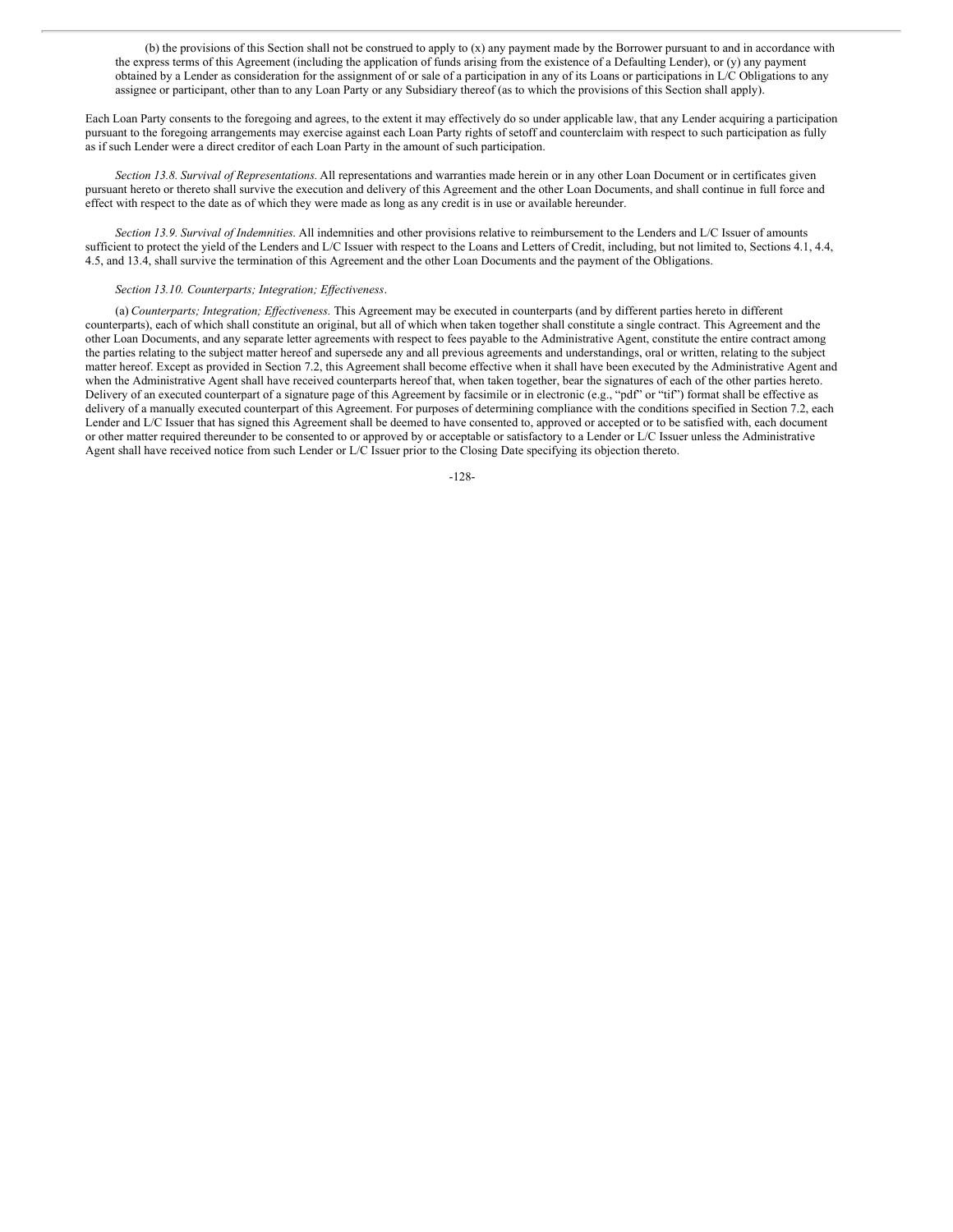(b) *Electronic Execution of Assignments.* The words "execution," "signed," "signature," and words of like import in any Assignment and Assumption shall be deemed to include electronic signatures or the keeping of records in electronic form, each of which shall be of the same legal effect, validity or enforceability as a manually executed signature or the use of a paper-based recordkeeping system, as the case may be, to the extent and as provided for in any applicable law, including the Federal Electronic Signatures in Global and National Commerce Act, the Illinois State Electronic Commerce Security Act, or any other similar state laws based on the Uniform Electronic Transactions Act.

*Section 13.11. Headings.* Section headings used in this Agreement are for reference only and shall not affect the construction of this Agreement.

*Section 13.12. Severability of Provisions.* Any provision of any Loan Document which is unenforceable in any jurisdiction shall, as to such jurisdiction, be ineffective to the extent of such unenforceability without invalidating the remaining provisions hereof or affecting the validity or enforceability of such provision in any other jurisdiction. All rights, remedies and powers provided in this Agreement and the other Loan Documents may be exercised only to the extent that the exercise thereof does not violate any applicable mandatory provisions of law, and all the provisions of this Agreement and other Loan Documents are intended to be subject to all applicable mandatory provisions of law which may be controlling and to be limited to the extent necessary so that they will not render this Agreement or the other Loan Documents invalid or unenforceable.

*Section 13.13. Construction*. The parties acknowledge and agree that the Loan Documents shall not be construed more favorably in favor of any party hereto based upon which party drafted the same, it being acknowledged that all parties hereto contributed substantially to the negotiation of the Loan Documents. The provisions of this Agreement relating to Subsidiaries shall only apply during such times as the Borrower has one or more Subsidiaries. NOTHING CONTAINED HEREIN SHALL BE DEEMED OR CONSTRUED TO PERMIT ANY ACT OR OMISSION WHICH IS PROHIBITED BY THE TERMS OF ANY COLLATERAL DOCUMENT, THE COVENANTS AND AGREEMENTS CONTAINED HEREIN BEING IN ADDITION TO AND NOT IN SUBSTITUTION FOR THE COVENANTS AND AGREEMENTS CONTAINED IN THE COLLATERAL DOCUMENTS. In the event any provision of any other Loan Document conflicts with the provisions set forth in this Agreement, the provisions of this Agreement shall control.

*Section 13.14. Excess Interest*. Notwithstanding any provision to the contrary contained herein or in any other Loan Document, no such provision shall require the payment or permit the collection of any amount of interest in excess of the maximum amount of interest permitted by applicable law to be charged for the use or detention, or the forbearance in the collection, of all or any portion of the Loans or other obligations outstanding under this Agreement or any other Loan Document (*"Excess Interest"*). If any Excess Interest is provided for, or is adjudicated to be provided for, herein or in any other Loan Document, then in such event (a) the provisions of this Section shall govern and control, (b) neither the Borrower nor any guarantor or endorser shall be obligated to pay any Excess Interest, (c) any Excess Interest that the Administrative Agent or any Lender may have received hereunder shall, at the option of the Administrative Agent, be (i) applied as a credit against the then outstanding principal amount of Obligations hereunder and accrued and unpaid interest thereon (not to exceed the maximum amount permitted by applicable law), (ii) refunded to the Borrower, or (iii) any

-129-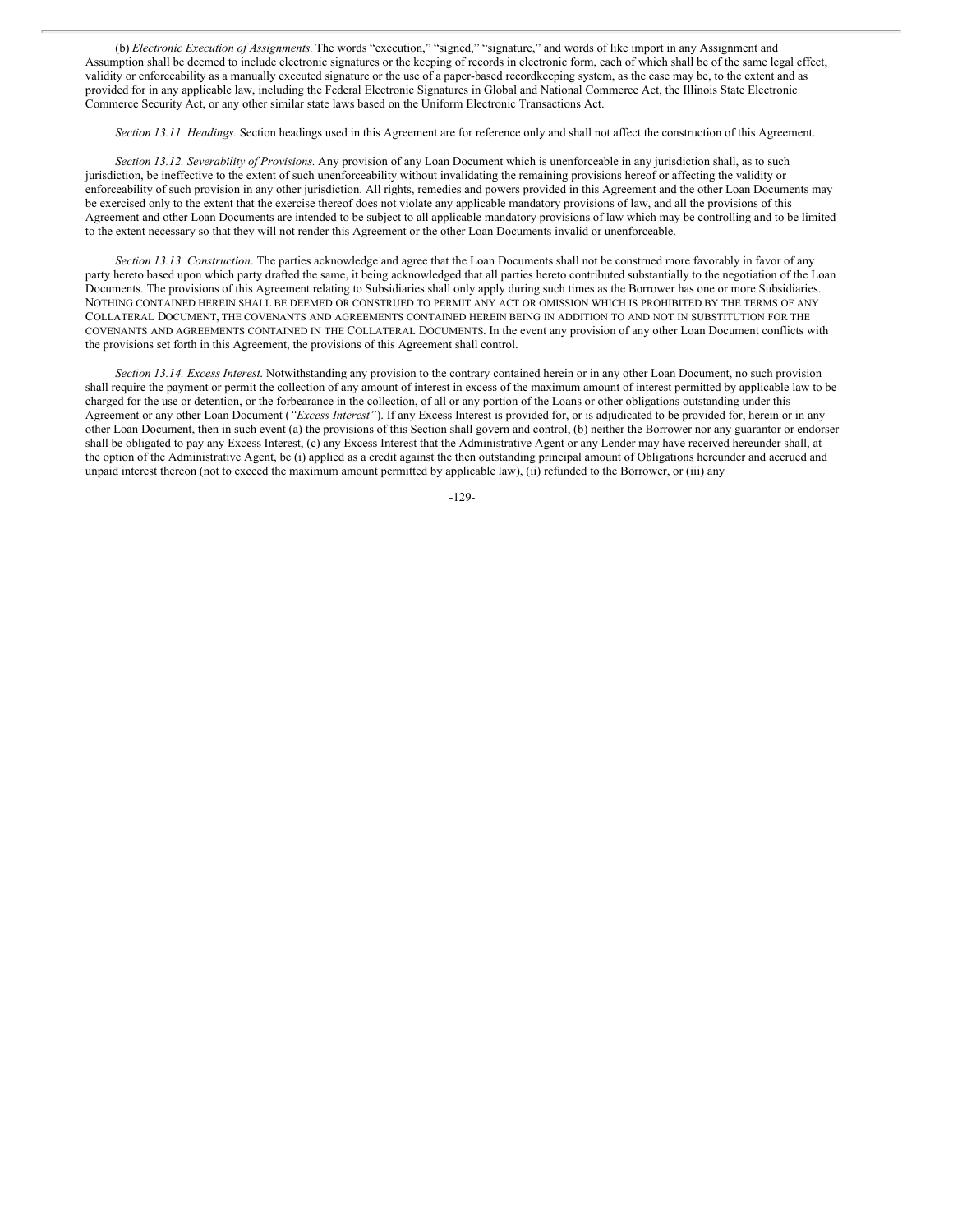combination of the foregoing, (d) the interest rate payable hereunder or under any other Loan Document shall be automatically subject to reduction to the maximum lawful contract rate allowed under applicable usury laws (the *"Maximum Rate"*), and this Agreement and the other Loan Documents shall be deemed to have been, and shall be, reformed and modified to reflect such reduction in the relevant interest rate, and (e) neither the Borrower nor any guarantor or endorser shall have any action against the Administrative Agent or any Lender for any damages whatsoever arising out of the payment or collection of any Excess Interest. Notwithstanding the foregoing, if for any period of time interest on any of Borrower's Obligations is calculated at the Maximum Rate rather than the applicable rate under this Agreement, and thereafter such applicable rate becomes less than the Maximum Rate, the rate of interest payable on the Borrower's Obligations shall remain at the Maximum Rate until the Lenders have received the amount of interest which such Lenders would have received during such period on the Borrower's Obligations had the rate of interest not been limited to the Maximum Rate during such period.

*Section 13.15. Lender's and L/C Issuer's Obligations Several*. The obligations of the Lenders and L/C Issuer hereunder are several and not joint. Nothing contained in this Agreement and no action taken by the Lenders or L/C Issuer pursuant hereto shall be deemed to constitute the Lenders and L/C Issuer a partnership, association, joint venture or other entity.

*Section 13.16. No Advisory or Fiduciary Responsibility*. In connection with all aspects of each transaction contemplated hereby (including in connection with any amendment, waiver or other modification hereof or of any other Loan Document), each Loan Party acknowledges and agrees that: (a) (i) no fiduciary, advisory or agency relationship between any Loan Party and its Subsidiaries and the Administrative Agent, the L/C Issuer, or any Lender is intended to be or has been created in respect of the transactions contemplated hereby or by the other Loan Documents, irrespective of whether the Administrative Agent, the L/C Issuer, or any Lender has advised or is advising any Loan Party or any of its Subsidiaries on other matters, (ii) the arranging and other services regarding this Agreement provided by the Administrative Agent, the L/C Issuer, and the Lenders are arm's-length commercial transactions between such Loan Parties, on the one hand, and the Administrative Agent, the L/C Issuer, and the Lenders, on the other hand, (iii) each Loan Party has consulted its own legal, accounting, regulatory and tax advisors to the extent that it has deemed appropriate and (iv) each Loan Party is capable of evaluating, and understands and accepts, the terms, risks and conditions of the transactions contemplated hereby and by the other Loan Documents; and (b) (i) the Administrative Agent, the L/C Issuer, and the Lenders each is and has been acting solely as a principal and, except as expressly agreed in writing by the relevant parties, has not been, is not, and will not be acting as an advisor, agent or fiduciary for any Loan Party, or any other Person; (ii) none of the Administrative Agent, the L/C Issuer, and the Lenders has any obligation to any Loan Party with respect to the transactions contemplated hereby except those obligations expressly set forth herein and in the other Loan Documents; and (iii) the Administrative Agent, the L/C Issuer, and the Lenders and their respective Affiliates may be engaged, for their own accounts or the accounts of customers, in a broad range of transactions that involve interests that differ from those of any Loan Party, and none of the Administrative Agent, the L/C Issuer, and the Lenders has any obligation to disclose any of such interests to any Loan Party. To the fullest extent permitted by law, each Loan Party hereby waives and releases any claims that it may have against the Administrative Agent, the L/C Issuer, and the Lenders with respect to any breach or alleged breach of agency or fiduciary duty in connection with any aspect of any transaction contemplated hereby.

-130-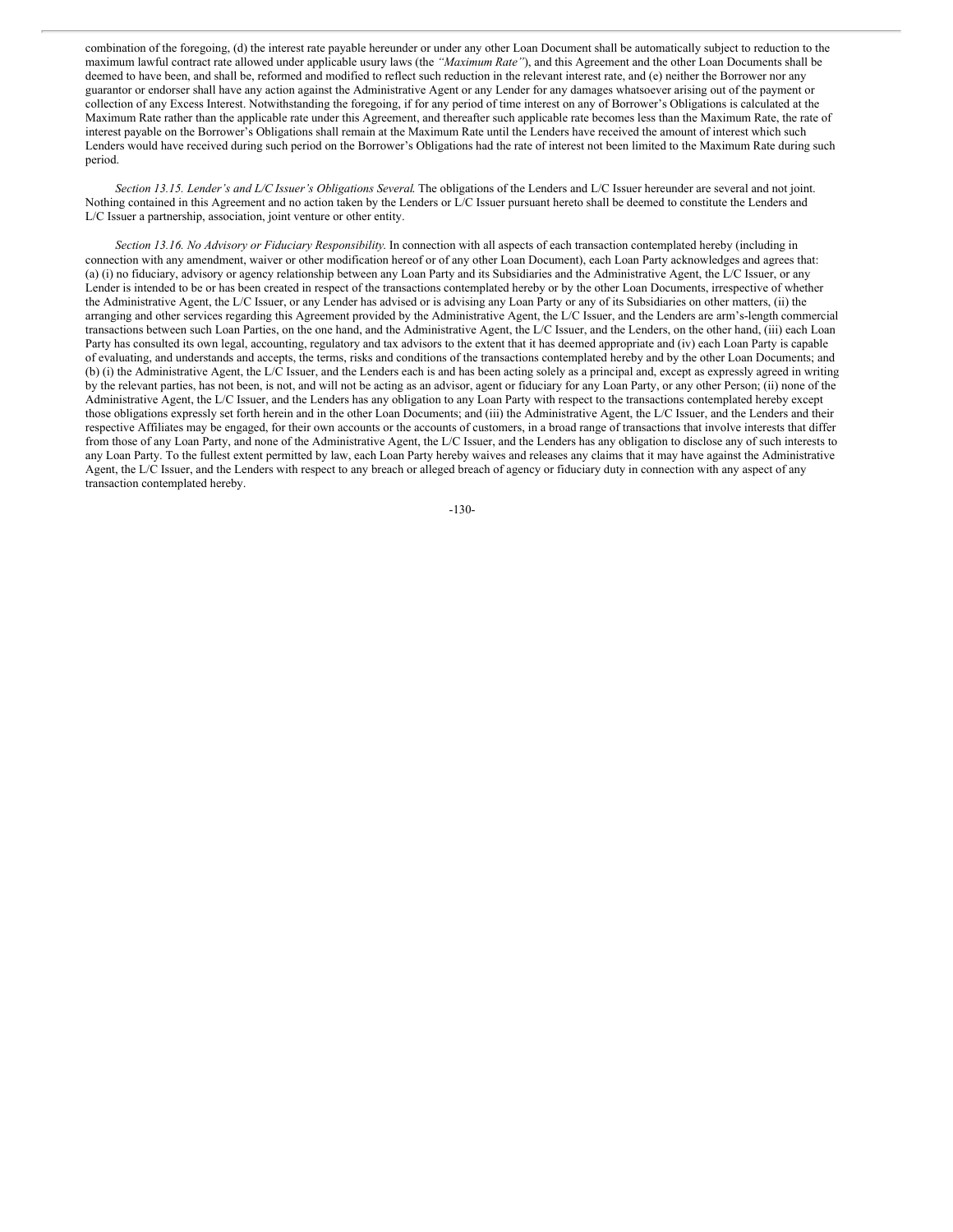*Section 13.17. Governing Law; Jurisdiction; Consent to Service of Process*. (a) THIS AGREEMENT, THE REVOLVING NOTES AND THE OTHER LOAN DOCUMENTS, AND THE RIGHTS AND DUTIES OF THE PARTIES HERETO, SHALL BE CONSTRUED AND DETERMINED IN ACCORDANCE WITH THE LAWS OF THE STATE OF ILLINOIS WITHOUT REGARD TO CONFLICTS OF LAW PRINCIPLES THAT WOULD REQUIRE APPLICATION OF THE LAWS OF ANOTHER JURISDICTION.

(b) Each party hereto hereby irrevocably and unconditionally submits, for itself and its property, to the exclusive jurisdiction of the United States District Court for the Northern District of Illinois and of any Illinois State court sitting in the City of Chicago, and any appellate court from any thereof, in any action or proceeding arising out of or relating to any Loan Document, or for recognition or enforcement of any judgment, and each party hereto hereby irrevocably and unconditionally agrees that all claims in respect of any such action or proceeding may be heard and determined in such Illinois State court or, to the extent permitted by applicable Legal Requirements, in such federal court. Each party hereto hereby agrees that a final judgment in any such action or proceeding shall be conclusive and may be enforced in other jurisdictions by suit on the judgment or in any other manner provided by applicable Legal Requirements. Nothing in this Agreement or any other Loan Document or otherwise shall affect any right that the Administrative Agent, the L/C Issuer or any Lender may otherwise have to bring any action or proceeding relating to this Agreement or any other Loan Document against the Borrower or any Guarantor or its respective properties in the courts of any jurisdiction.

(c) Each Loan Party hereby irrevocably and unconditionally waives, to the fullest extent permitted by applicable Legal Requirements, any objection which it may now or hereafter have to the laying of venue of any suit, action or proceeding arising out of or relating to this Agreement or any other Loan Document in any court referred to in Section 13.17(b). Each party hereto hereby irrevocably waives, to the fullest extent permitted by applicable Legal Requirements, the defense of an inconvenient forum to the maintenance of such action or proceeding in any such court.

(d) Each party to this Agreement irrevocably consents to service of process in any action or proceeding arising out of or relating to any Loan Document, in the manner provided for notices (other than telecopy or e-mail) in Section 13.1. Nothing in this Agreement or any other Loan Document will affect the right of any party to this Agreement to serve process in any other manner permitted by applicable Legal Requirements.

*Section 13.18. Waiver of Jury Trial*. EACH PARTY HERETO HEREBY IRREVOCABLY WAIVES, TO THE FULLEST EXTENT PERMITTED BY APPLICABLE LEGAL REQUIREMENTS, ANY RIGHT IT MAY HAVE TO A TRIAL BY JURY IN ANY LEGAL PROCEEDING DIRECTLY OR INDIRECTLY ARISING OUT OF OR RELATING TO ANY LOAN DOCUMENT OR THE TRANSACTIONS CONTEMPLATED THEREBY (WHETHER BASED ON CONTRACT, TORT OR ANY OTHER THEORY). EACH PARTY HERETO (A) CERTIFIES THAT NO

-131-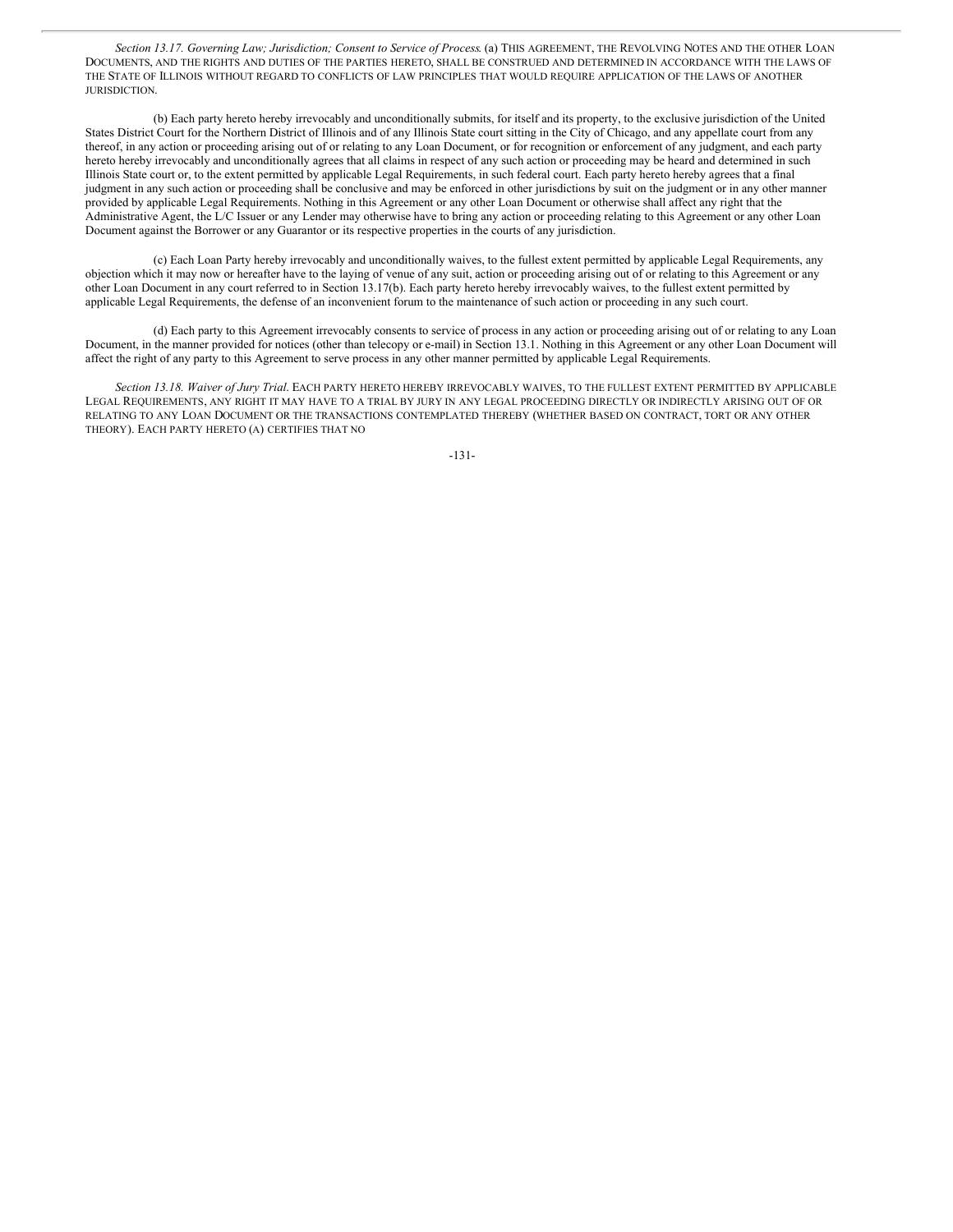REPRESENTATIVE, AGENT OR ATTORNEY OF ANY OTHER PARTY HAS REPRESENTED, EXPRESSLY OR OTHERWISE, THAT SUCH OTHER PARTY WOULD NOT, IN THE EVENT OF LITIGATION, SEEK TO ENFORCE THE FOREGOING WAIVER AND (B) ACKNOWLEDGES THAT IT AND THE OTHER PARTIES HERETO HAVE BEEN INDUCED TO ENTER INTO THIS AGREEMENT BY, AMONG OTHER THINGS, THE MUTUAL WAIVERS AND CERTIFICATIONS IN THIS SECTION.

*Section 13.19. USA Patriot Act*. Each Lender and L/C Issuer that is subject to the requirements of the USA Patriot Act (Title III ofPub. L. 107-56 (signed into law October 26, 2001)) (the "Act") hereby notifies the Borrower that pursuant to the requirements of the Act, it is required to obtain, verify, and record information that identifies the Borrower, which information includes the name and address of the Borrower and other information that will allow such Lender or L/C Issuer to identify the Borrower in accordance with the Act.

*Section 13.20. Confidentiality*. Each of the Administrative Agent, the Lenders and the L/C Issuers agree to maintain the confidentiality of the Information (as defined below), except that Information may be disclosed (a) to its Affiliates and to its Related Parties (it being understood that the Persons to whom such disclosure is made will be informed of the confidential nature of such Information and instructed to keep such Information confidential); (b) to the extent required or requested by any regulatory authority purporting to have jurisdiction over such Person or its Related Parties (including any self-regulatory authority, such as the National Association of Insurance Commissioners); (c) to the extent required by applicable laws or regulations or by any subpoena or similar legal process (in which case the Borrower shall be promptly notified thereof (except with respect to any audit or examination conducted by bank accountants or any governmental bank regulatory authority exercising examination or regulatory authority), to the extent practicable and not prohibited by applicable law, prior to disclosure); (d) to any other party hereto; (e) in connection with the exercise of any remedies hereunder or under any other Loan Document or any action or proceeding relating to this Agreement or any other Loan Document or the enforcement of rights hereunder or thereunder; (f) subject to an agreement containing provisions substantially the same as those of this Section, to (i) any assignee of or Participant in, or any prospective assignee of or Participant in, any of its rights and obligations under this Agreement, or (ii) any actual or prospective party (or its Related Parties) to any swap, derivative or other transaction under which payments are to be made by reference to the Borrower and its obligations, this Agreement or payments hereunder; (g) on a confidential basis to (i) any rating agency in connection with rating any Loan Party or its Subsidiaries or the Revolving Facility or (ii) the CUSIP Service Bureau or any similar agency in connection with the issuance and monitoring of CUSIP numbers with respect to the Revolving Facility; (h) with the consent of the Borrower; (i) to the extent such Information (x) becomes publicly available other than as a result of a breach of this Section, or (y) becomes available to the Administrative Agent, any Lender, any L/C Issuer or any of their respective Affiliates on a nonconfidential basis from a source other than the Borrower; or (j) to market data collectors. For purposes of this Section, *"Information"* means all information received from a Loan Party or any of its Subsidiaries relating to a Loan Party or any of its Subsidiaries or any of their respective businesses, other than any such information that is available to the Administrative Agent, any Lender or any L/C Issuer on a nonconfidential basis prior to disclosure by a Loan Party or any of its Subsidiaries; *provided* that, in the case of information received from a Loan Party or any of its

-132-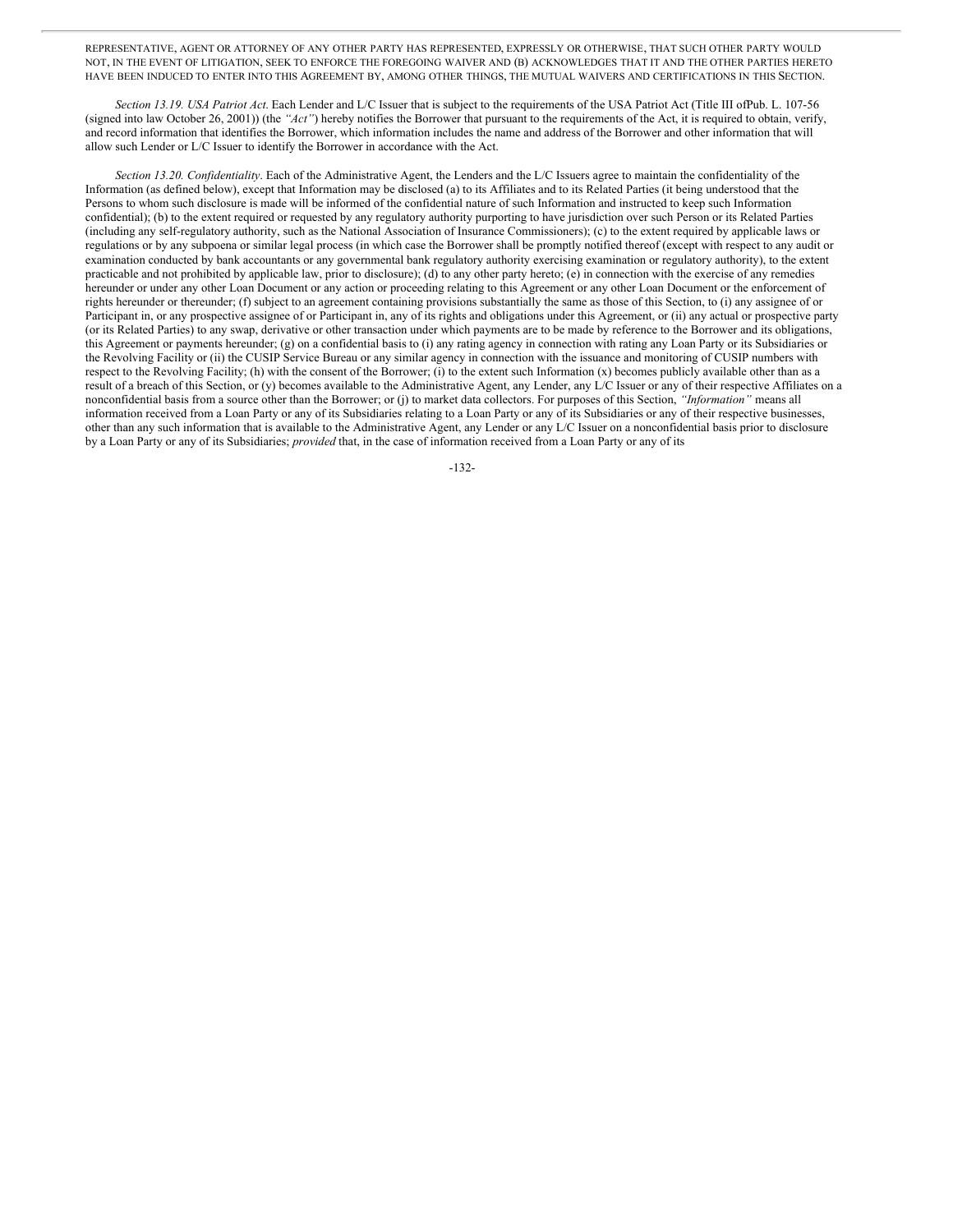Subsidiaries after the date hereof, such information is clearly identified at the time of delivery as confidential. Any Person required to maintain the confidentiality of Information as provided in this Section shall be considered to have complied with its obligation to do so if such Person has exercised the same degree of care to maintain the confidentiality of such Information as such Person would accord to its own confidential information.

*Section 13.21. Amendment and Restatement*. (a) This Agreement amends and restates the Existing Credit Agreement and is not intended to be or operate as a novation or an accord and satisfaction of the Existing Credit Agreement or the Indebtedness, obligations and liabilities of the Loan Parties evidenced or provided for thereunder. Without limiting the generality of the foregoing, each Loan Party agrees that notwithstanding the execution and delivery of this Agreement, (i) the previous grant to the Administrative Agent, for the benefit of the Lenders, of a first priority lien on certain assets of the Loan Parties, including a pledge of the capital stock and other equity interests of certain of its Subsidiaries pursuant to the Existing Security Agreement, and (ii) the Guaranties previously granted to the Administrative Agent by the Guarantors pursuant to the Guaranty Agreements, in each case, shall be and remain in full force and effect and that any rights and remedies of the Administrative Agent thereunder and obligations of the Loan Parties thereunder shall be and remain in full force and effect, shall not be affected, impaired or discharged thereby and shall secure all of the Loan Parties' Indebtedness, obligations and liabilities to the Administrative Agent and the Lenders under the Existing Credit Agreement as amended and restated hereby. Each Lender that is a party to the Existing Credit Agreement hereby waives any notice requirement with respect to prepayments of the loans under the Existing Credit Agreement or termination of the commitments under the Existing Credit Agreement.

(b) The Borrower has represented to the Administrative Agent that Envestnet Holdings, LLC ("*Released Guarantor*") is an Immaterial Subsidiary and upon the Closing Date, the Released Guarantor shall no longer be deemed a Guarantor hereunder and all Liens in the Property of the Released Guarantor are hereby released. The foregoing notwithstanding, if at any time the Released Guarantor shall no longer qualify as an Immaterial Subsidiary or other Excluded Subsidiary, the provisions set forth in Section 8.18 hereof shall apply with respect to the Released Guarantor.

Section 13.22. Acknowledgement and Consent to Bail-In of Affected Financial Institutions. Notwithstanding anything to the contrary in any Loan Document or in any other agreement, arrangement or understanding among any such parties, each party hereto acknowledges that any liability of any Affected Financial Institution arising under any Loan Document, to the extent such liability is unsecured, may be subject to the write-down and conversion powers of the applicable Resolution Authority and agrees and consents to, and acknowledges and agrees to be bound by:

(a) the application of any Write-Down and Conversion Powers by the applicable Resolution Authority to any such liabilities arising hereunder which may be payable to it by any party hereto that is an Affected Financial Institution; and

-133-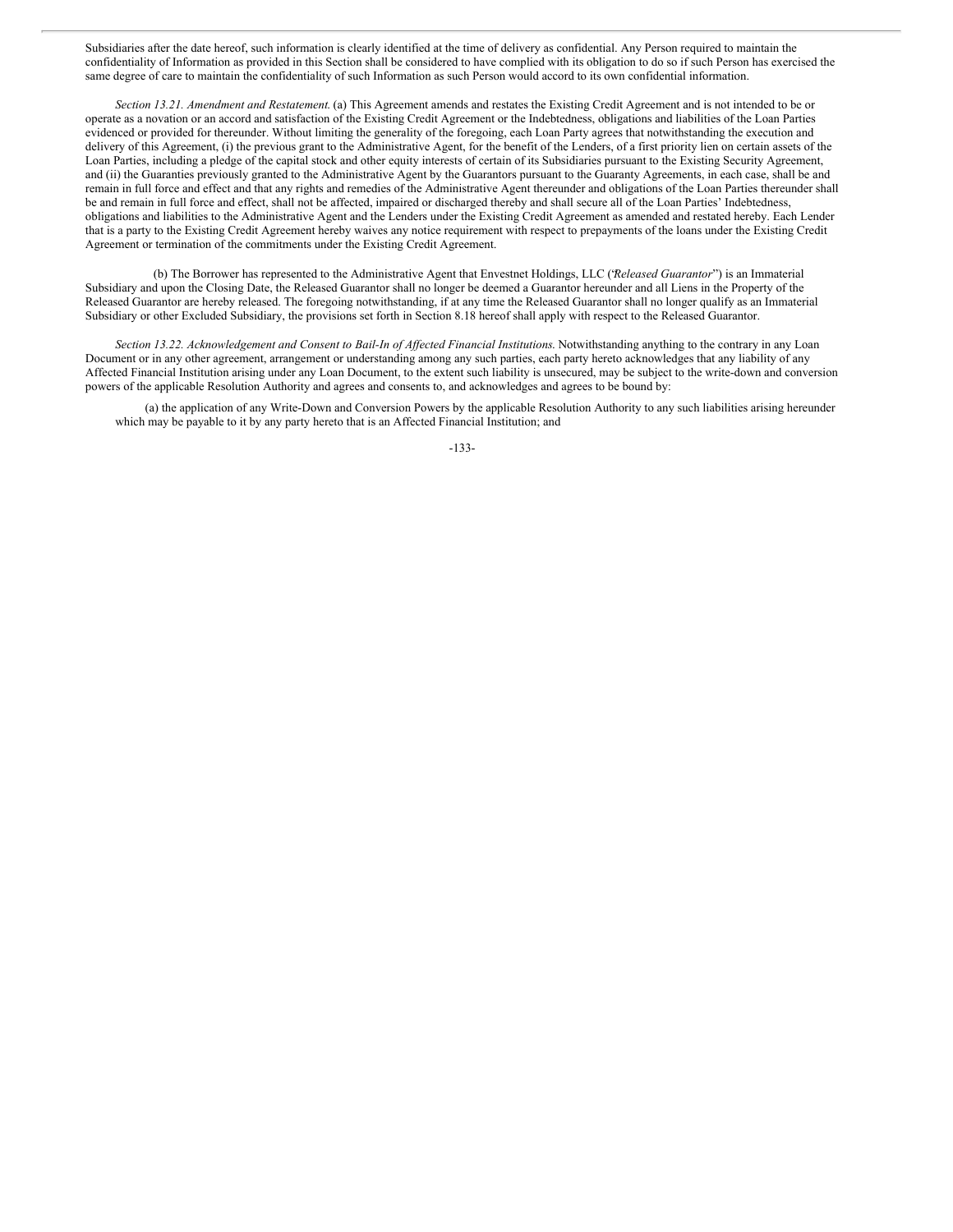(b) the effects of any Bail-in Action on any such liability, including, if applicable:

(i) a reduction in full or in part or cancellation of any such liability;

(ii) (ii) a conversion of all, or a portion of, such liability into shares or other instruments of ownership in such Affected Financial Institution, its parent undertaking, or a bridge institution that may be issued to it or otherwise conferred on it, and that such shares or other instruments of ownership will be accepted by it in lieu of any rights with respect to any such liability under this Agreement or any other Loan Document; or

(iii) the variation of the terms of such liability in connection with the exercise of the write-down and conversion powers of the applicable Resolution Authority.

## *Section 13.23. Certain ERISA Matters*.

(a) Each Lender (x) represents and warrants, as of the date such Person became a Lender party hereto, to, and (y) covenants, from the date such Person became a Lender party hereto to the date such Person ceases being a Lender party hereto, for the benefit of, the Administrative Agent and its Affiliates, and not, for the avoidance of doubt, to or for the benefit of Borrower or any other Loan Party, that at least one of the following is and will be true:

(i) such Lender is not using "plan assets" (within the meaning of Section 3(42) of ERISA or otherwise) of one or more Benefit Plans with respect to such Lender's entrance into, participation in, administration of and performance of the Loans, the Letters of Credit, the Revolving Credit Commitments or this Agreement;

(ii) the transaction exemption set forth in one or more PTEs, such as PTE84-14 (a class exemption for certain transactions determined by independent qualified professional asset managers), PTE 95-60 (a class exemption for certain transactions involving insurance company general accounts), PTE 90-1 (a class exemption for certain transactions involving insurance company pooled separate accounts), PTE91-38 (a class exemption for certain transactions involving bank collective investment funds) or PTE 96-23 (a class exemption for certain transactions determined by in-house asset managers), is applicable with respect to such Lender's entrance into, participation in, administration of and performance of the Loans, the Letters of Credit, the Revolving Credit Commitments and this Agreement; or

(iii) (A) such Lender is an investment fund managed by a "Qualified Professional Asset Manager" (within the meaning of Part VI of PTE 84-14), (B) such Qualified Professional Asset Manager made the investment decision on behalf of such Lender to enter into, participate in, administer and perform the Loans, the Letters of Credit, the Revolving Credit Commitments and this Agreement, (C) the entrance into,

-134-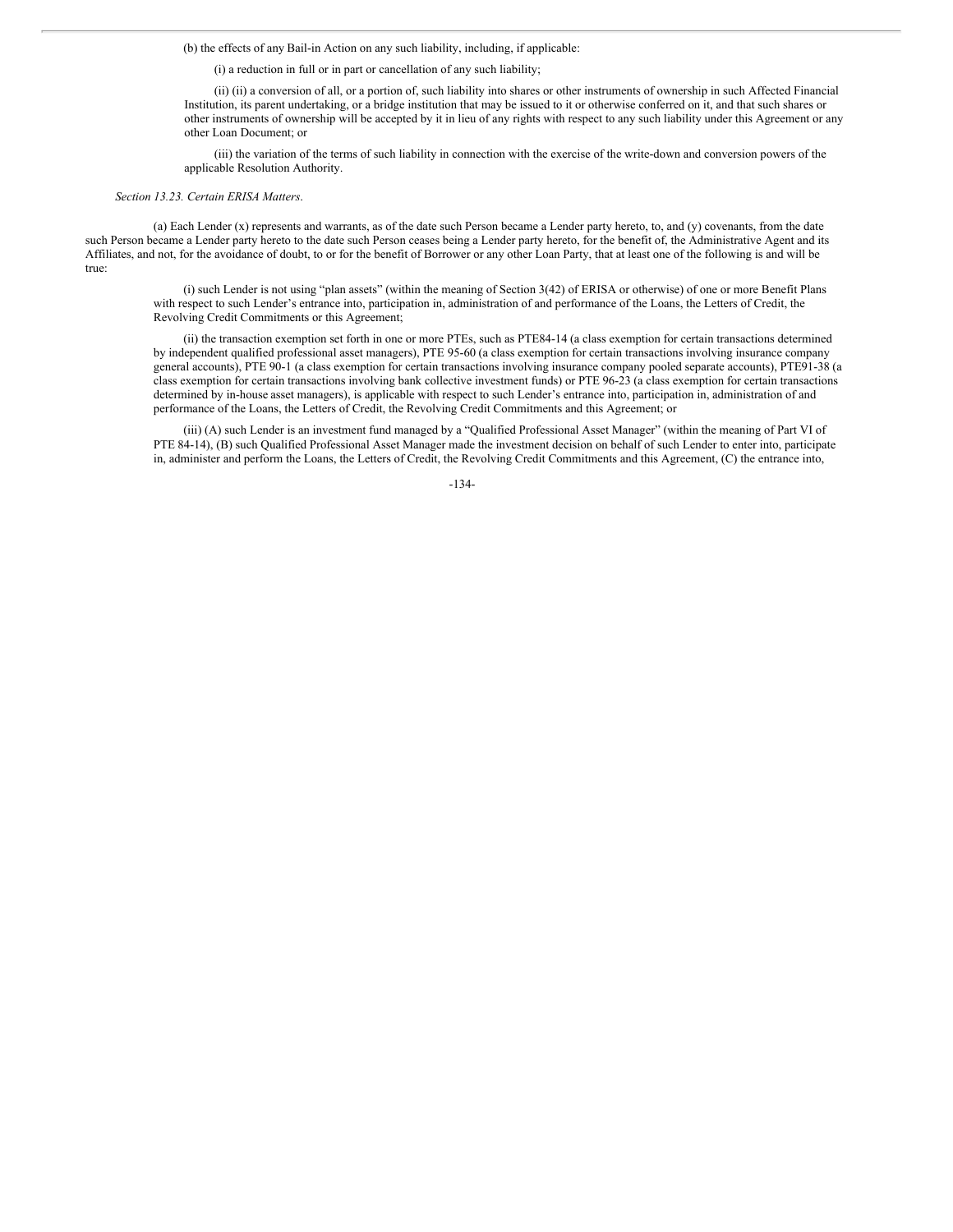participation in, administration of and performance of the Loans, the Letters of Credit, the Revolving Credit Commitments and this Agreement satisfies the requirements of sub-sections (b) through (g) of Part I of PTE84-14 and (D) to the best knowledge of such Lender, the requirements of subsection (a) of Part I of PTE 84-14 are satisfied with respect to such Lender's entrance into, participation in, administration of and performance of the Loans, the Letters of Credit, the Revolving Credit Commitments and this Agreement; or

(iv) such other representation, warranty and covenant as may be agreed in writing between the Administrative Agent, in its sole discretion, and such Lender.

(b) In addition, unless either (1) sub-clause (i) in the immediately preceding clause (a) is true with respect to a Lender or (2) a Lender has provided another representation, warranty and covenant in accordance with sub-clause (iv) in the immediately preceding clause (a), such Lender further (x) represents and warrants, as of the date such Person became a Lender party hereto, to, and (y) covenants, from the date such Person became a Lender party hereto to the date such Person ceases being a Lender party hereto, for the benefit of, the Administrative Agent and not, for the avoidance of doubt, to or for the benefit of Borrower or any other Loan Party, that the Administrative Agent is not a fiduciary with respect to the assets of such Lender involved in such Lender's entrance into, participation in, administration of and performance of the Loans, the Letters of Credit, the Commitments and this Agreement (including in connection with the reservation or exercise of any rights by the Administrative Agent under this Agreement, any Loan Document or any documents related hereto or thereto).

*Section 13.24. Acknowledgment Regarding any Supported QFCs*. To the extent that the Loan Documents provide support, through a guarantee or otherwise, for any Hedging Agreement or any other agreement or instrument that is a QFC (such support, *"QFC Credit Support"*, and each such QFC, a *"Supported QFC"*), the parties acknowledge and agree as follows with respect to the resolution power of the Federal Deposit Insurance Corporation under the Federal Deposit Insurance Act and Title II of the Dodd-Frank Wall Street Reform and Consumer Protection Act (together with the regulations promulgated thereunder, the *"U.S. Special Resolution Regimes"*) in respect of such Supported QFC and QFC Credit Support (with the provisions below applicable notwithstanding that the Loan Documents and any Supported QFC may in fact be stated to be governed by the laws of the State of New York and/or of the United States or any other state of the United States):

In the event a Covered Entity that is party to a Supported QFC (each, a*"Covered Party"*) becomes subject to a proceeding under a U.S. Special Resolution Regime, the transfer of such Supported QFC and the benefit of such QFC Credit Support (and any interest and obligation in or under such Supported QFC and such QFC Credit Support, and any rights in property securing such Supported QFC or such QFC Credit Support) from such Covered Party will be effective to the same extent as the transfer would be effective under the U.S. Special Resolution Regime if the Supported QFC and such QFC Credit Support (and any such interest, obligation and rights in property) were governed by the laws of the United States or a state of the United States. In the event a Covered Party or a BHC Act Affiliate of a Covered Party becomes subject to a proceeding under a U.S. Special Resolution Regime, Default Rights under the Loan

-135-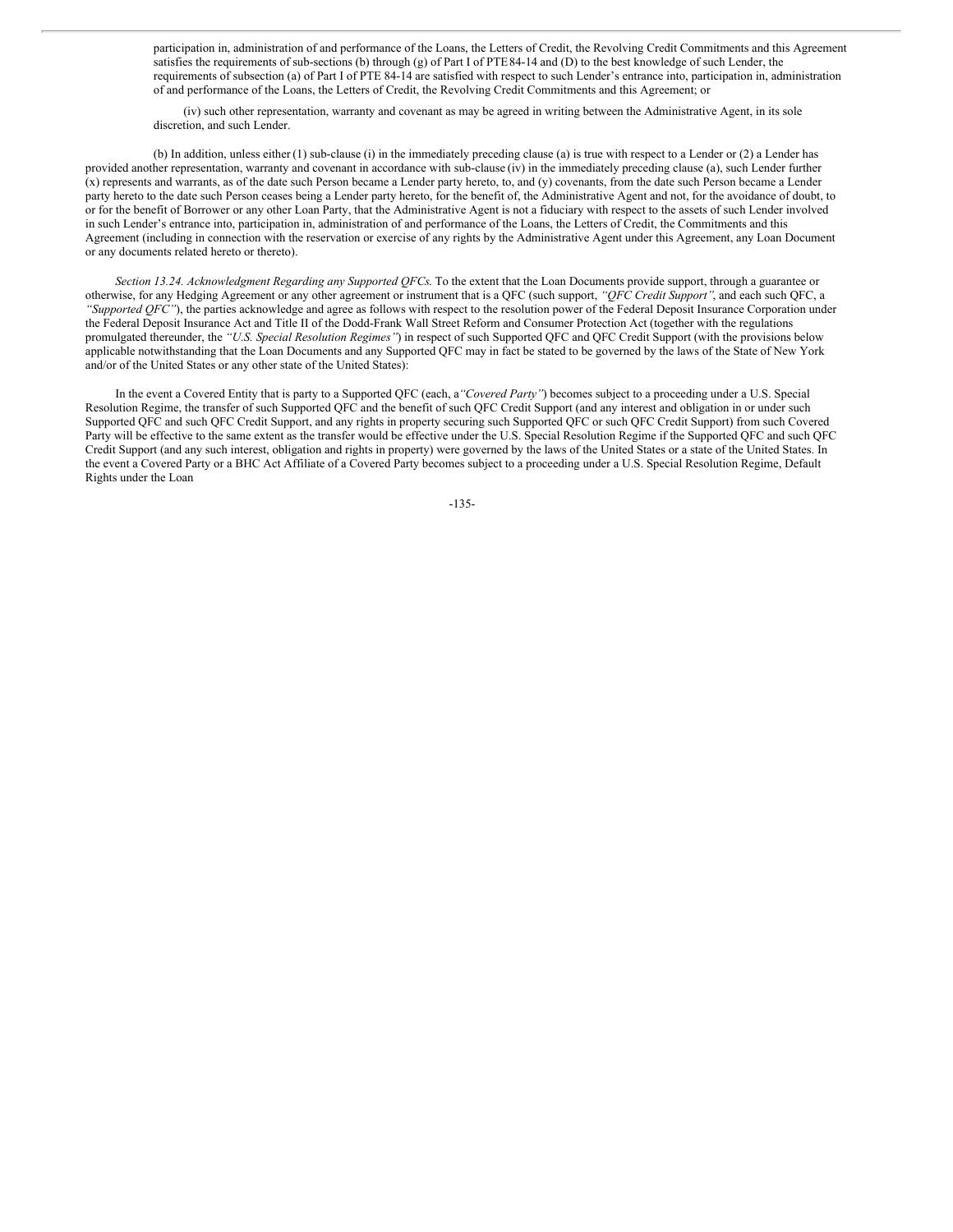Documents that might otherwise apply to such Supported QFC or any QFC Credit Support that may be exercised against such Covered Party are permitted to be exercised to no greater extent than such Default Rights could be exercised under the U.S. Special Resolution Regime if the Supported QFC and the Loan Documents were governed by the laws of the United States or a state of the United States. Without limitation of the foregoing, it is understood and agreed that rights and remedies of the parties with respect to a Defaulting Lender shall in no event affect the rights of any Covered Party with respect to a Supported QFC or any QFC Credit Support.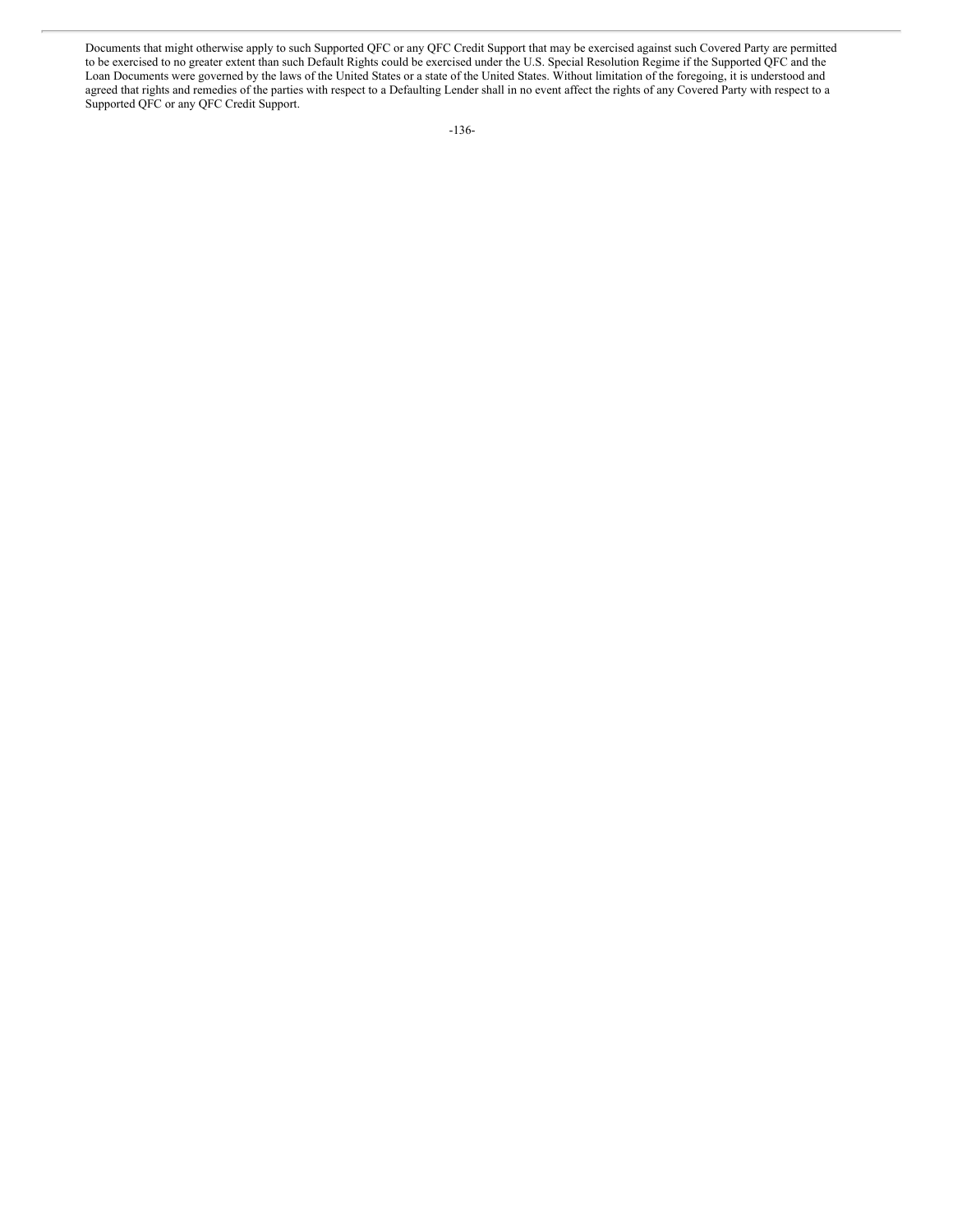This Credit Agreement is entered into between us for the uses and purposes hereinabove set forth as of the date first above written.

*"BORROWER"*

ENVESTNET, INC.

By: /s/ Peter D'Arrigo

Name: Peter D'Arrigo Title: Chief Financial Officer

*"GUARANTORS"*

ENVESTNET PORTFOLIO SOLUTIONS, INC.

By: /s/ Peter D'Arrigo Name: Peter D'Arrigo Title: Vice President

TAMARAC INC.

By: /s/ Peter D'Arrigo

Name: Peter D'Arrigo Title: Vice President

PRIMA CAPITAL HOLDING, INC.

By: /s/ Peter D'Arrigo Name: Peter D'Arrigo Title: Vice President

PMC INTERNATIONAL, INC.

By: /s/ Peter D'Arrigo Name: Peter D'Arrigo Title: Vice President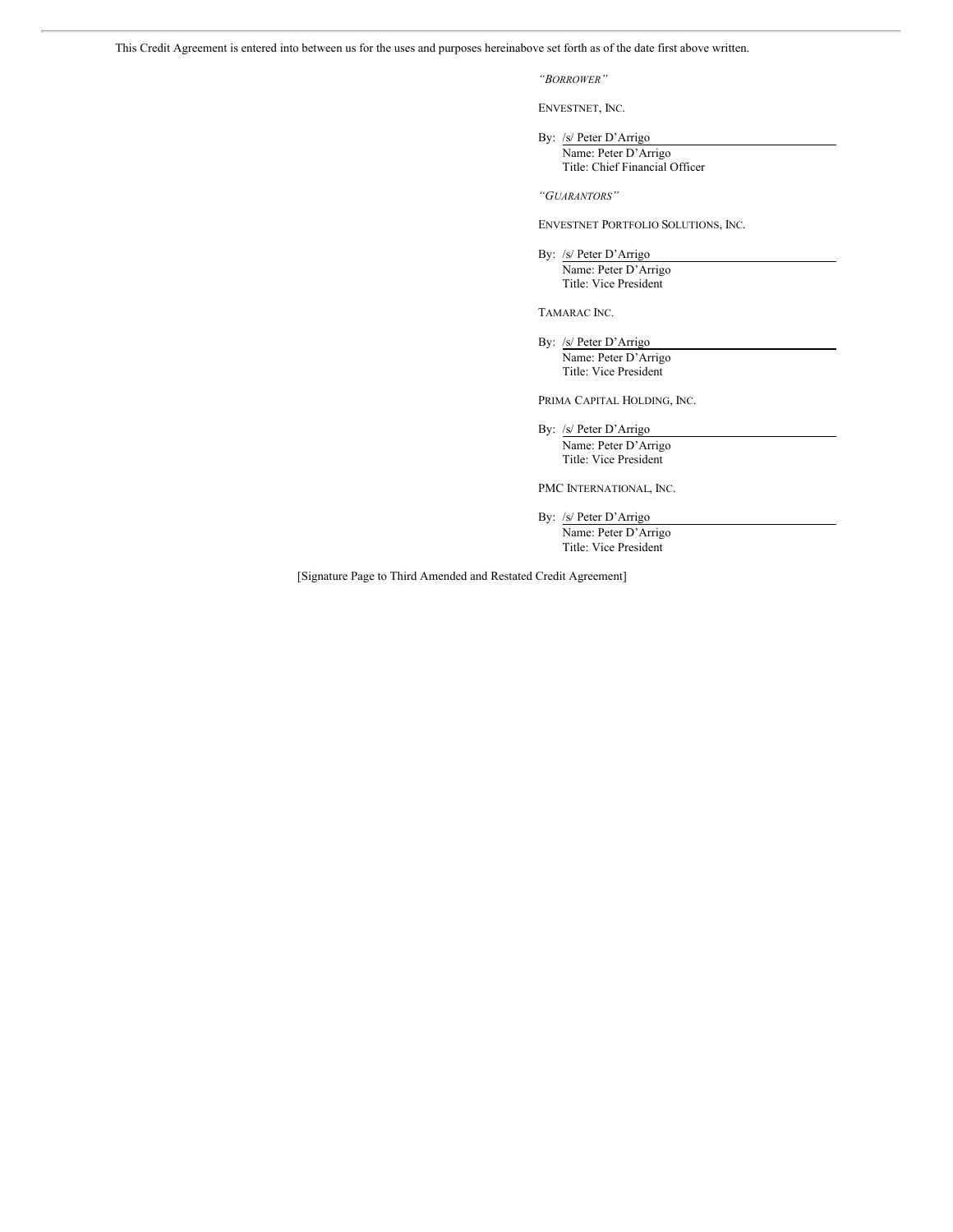ENVESTNET ASSET MANAGEMENT, INC.

By: /s/ Peter D'Arrigo Name: Peter D'Arrigo Title: Vice President

NETASSETMANAGEMENT, INC.

By: /s/ Peter D'Arrigo

Name: Peter D'Arrigo Title: Vice President

PORTFOLIO MANAGEMENT CONSULTANTS, INC.

By: /s/ Peter D'Arrigo Name: Peter D'Arrigo Title: Vice President

OLTIS SOFTWARE LLC

By: /s/ Peter D'Arrigo Name: Peter D'Arrigo Title: Vice President

ENVESTNET FINANCIAL TECHNOLOGIES, INC.

By: /s/ Peter D'Arrigo

Name: Peter D'Arrigo Title: Vice President, Chief Financial Officer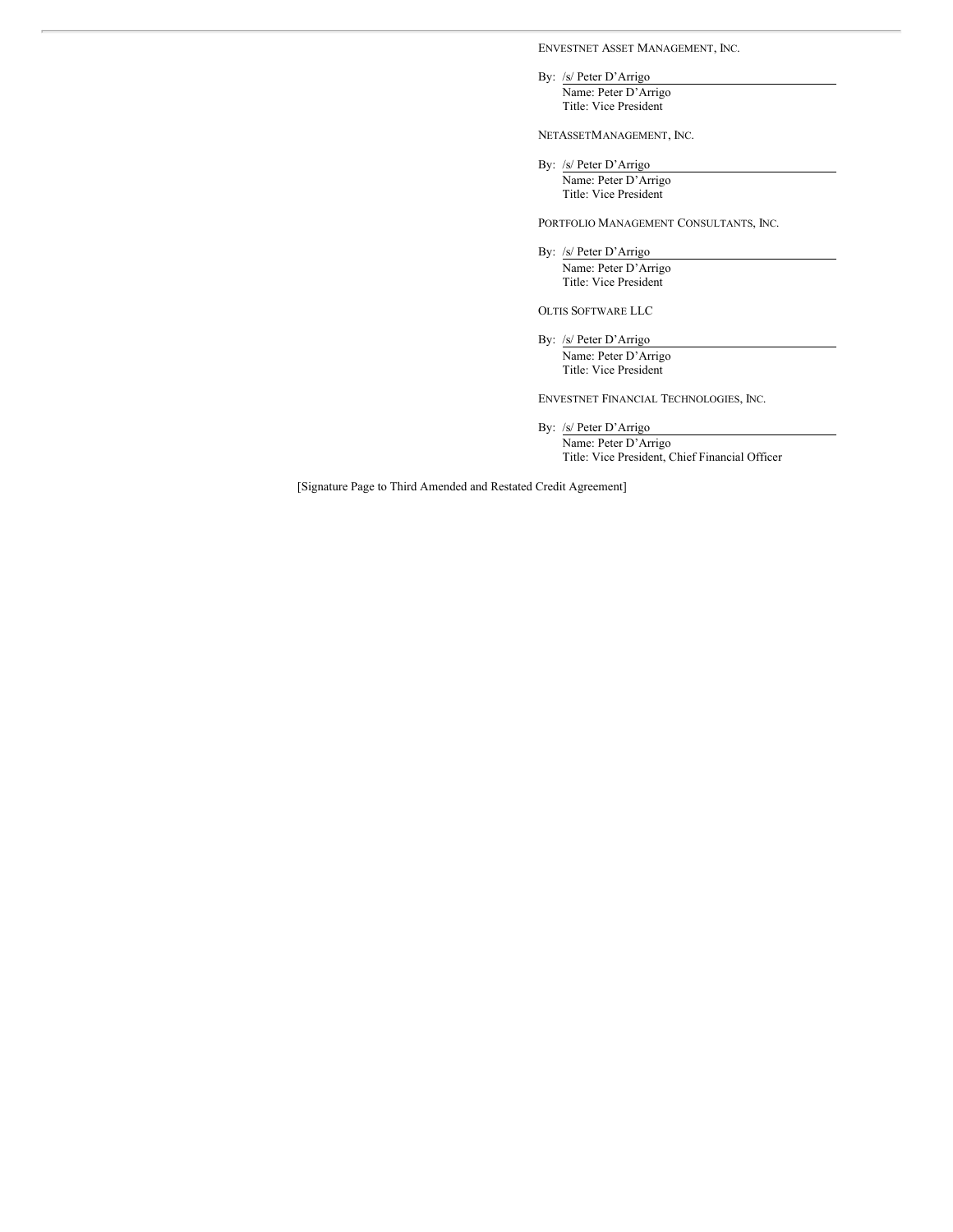YODLEE, INC.

By: /s/ Peter D'Arrigo Name: Peter D'Arrigo Title: Vice President

FOLIO DYNAMICS HOLDINGS, INC.

By: /s/ Peter D'Arrigo

Name: Peter D'Arrigo Title: Chief Financial Officer

FOLIO DYNAMICS INC.

By: /s/ Peter D'Arrigo Name: Peter D'Arrigo Title: Chief Financial Officer

M3FN, LLC

By: /s/ Peter D'Arrigo Name: Peter D'Arrigo Title: Chief Financial Officer

FDX ADVISORS INC.

By: /s/ Peter D'Arrigo

Name: Peter D'Arrigo Title: Chief Financial Officer

MONEYGUIDE, INC.

By: /s/ Peter D'Arrigo Name: Peter D'Arrigo Title: Chief Financial Officer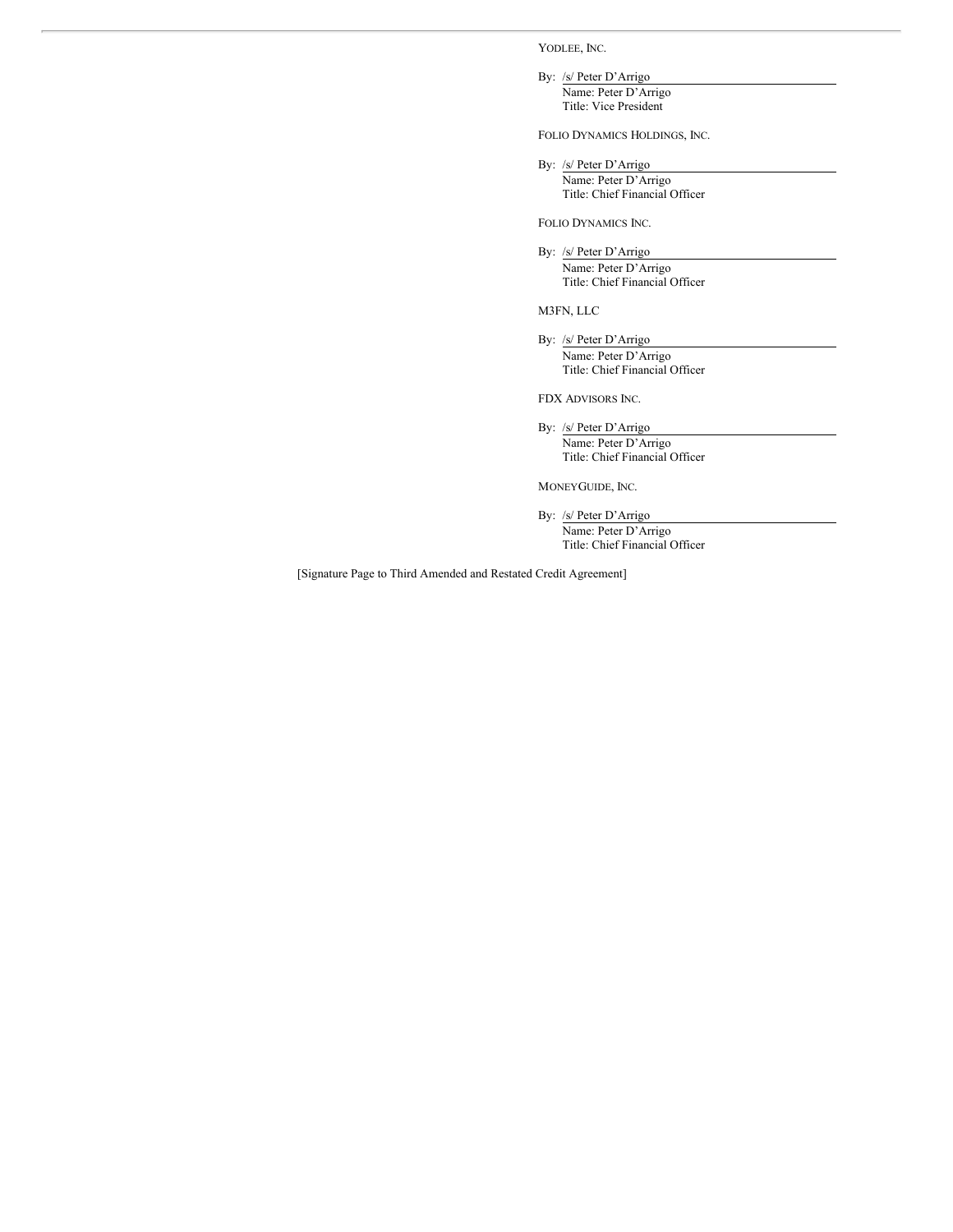ENVESTNET RETIREMENT SOLUTIONS, LLC

By: /s/ Peter D'Arrigo

Name: Peter D'Arrigo Title: Chief Financial Officer

QRG CAPITAL MANAGEMENT, INC.

By: /s/ Peter D'Arrigo

Name: Peter D'Arrigo Title: Chief Financial Officer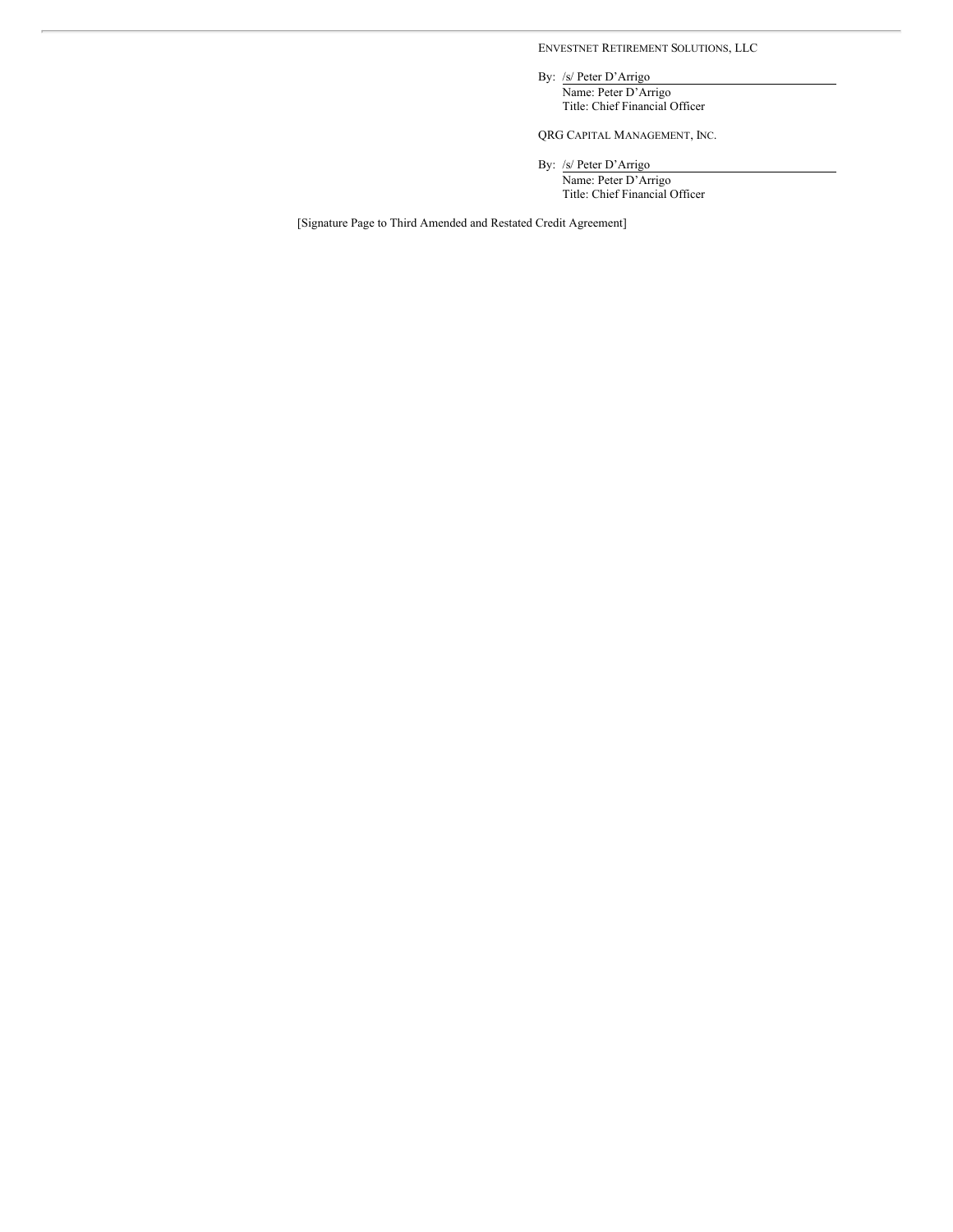## BANK OF MONTREAL, as Administrative Agent

By: /s/ Nicholas Buckingham

Name: Nicholas Buckingham Title: Director

BMO HARRIS BANK N.A., as a Lender

By: /s/ Nicholas Buckingham Name: Nicholas Buckingham Title: Director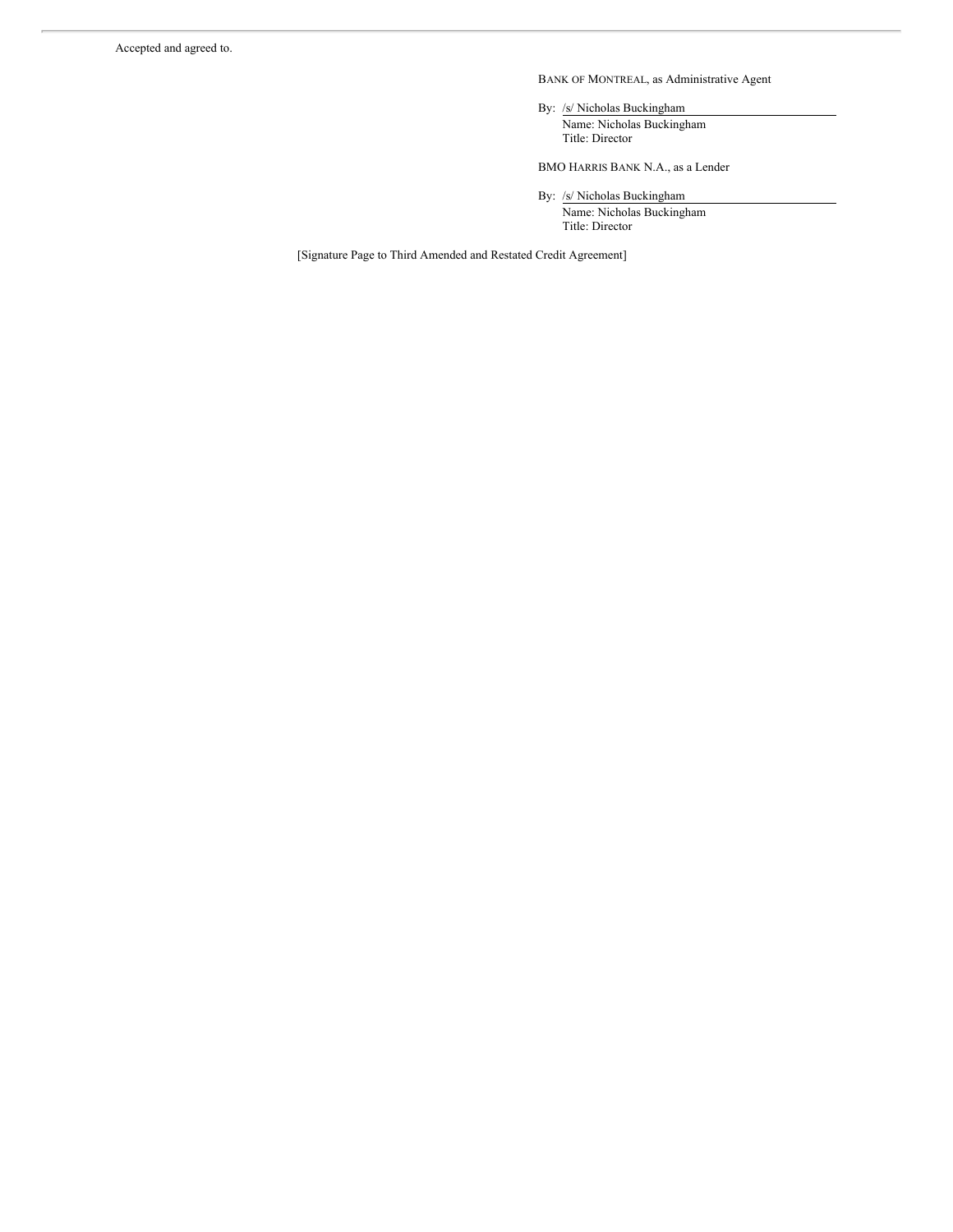SILICON VALLEY BANK, as a Lender

By: /s/ John Lapides Name: John Lapides Title: Vice President

BANK OF AMERICA N.A., as a Lender

By: /s/ Daniel Phelan

Name: Daniel Phelan Title: Vice President

CITIZENS BANK, N.A., as a Lender

By: /s/ Izabela Algave Name: Izabela Algave Title: Vice President

MUFG BANK, LTD., as a Lender

By: /s/ Joseph Siri

Name: Joseph Siri Title: Vice President

FIFTH THIRD BANK, NATIONAL ASSOCIATION, as a Lender

By: /s/ Daniel Johnston

Name: Daniel Johnston Title: Vice President